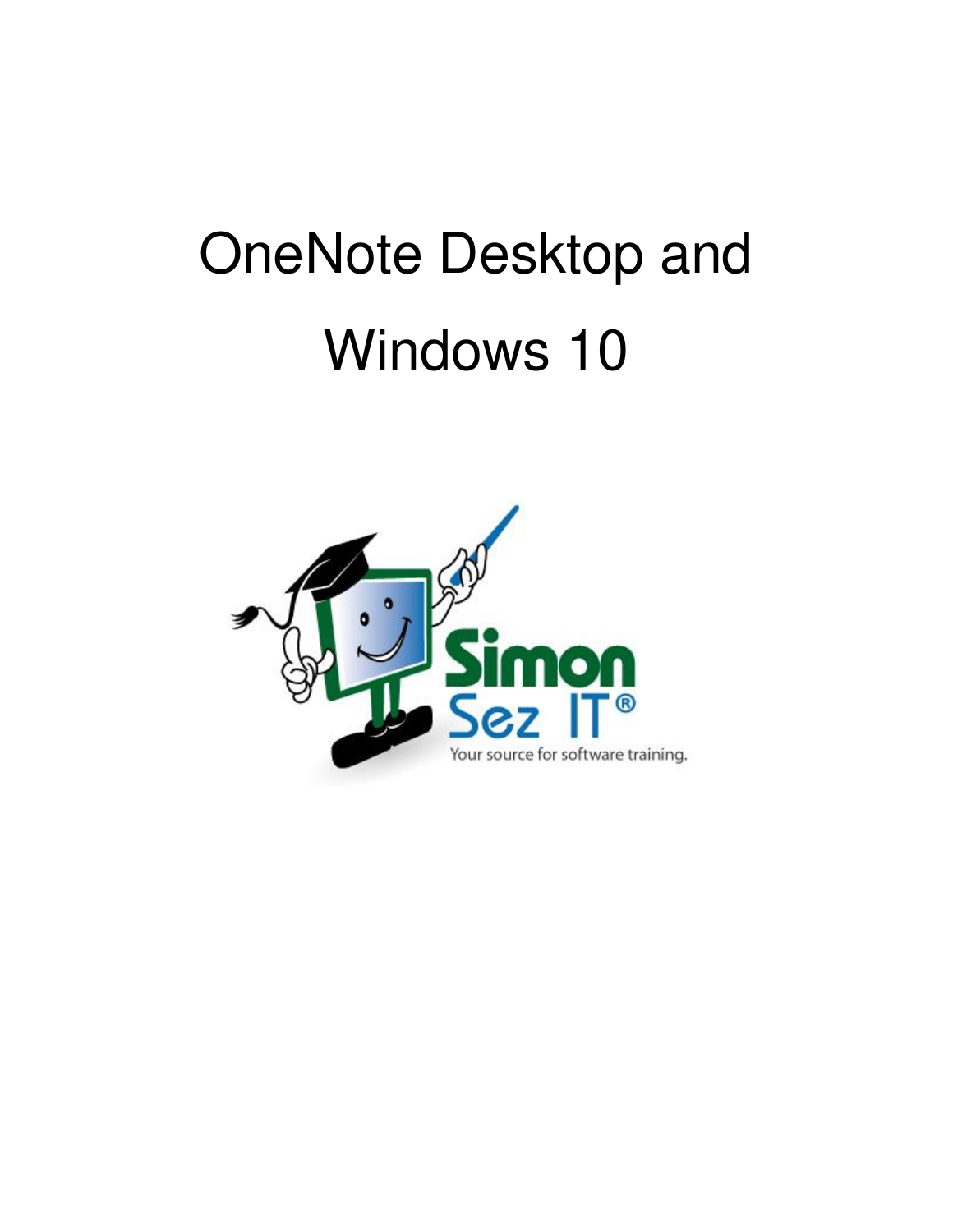## **Table of Contents**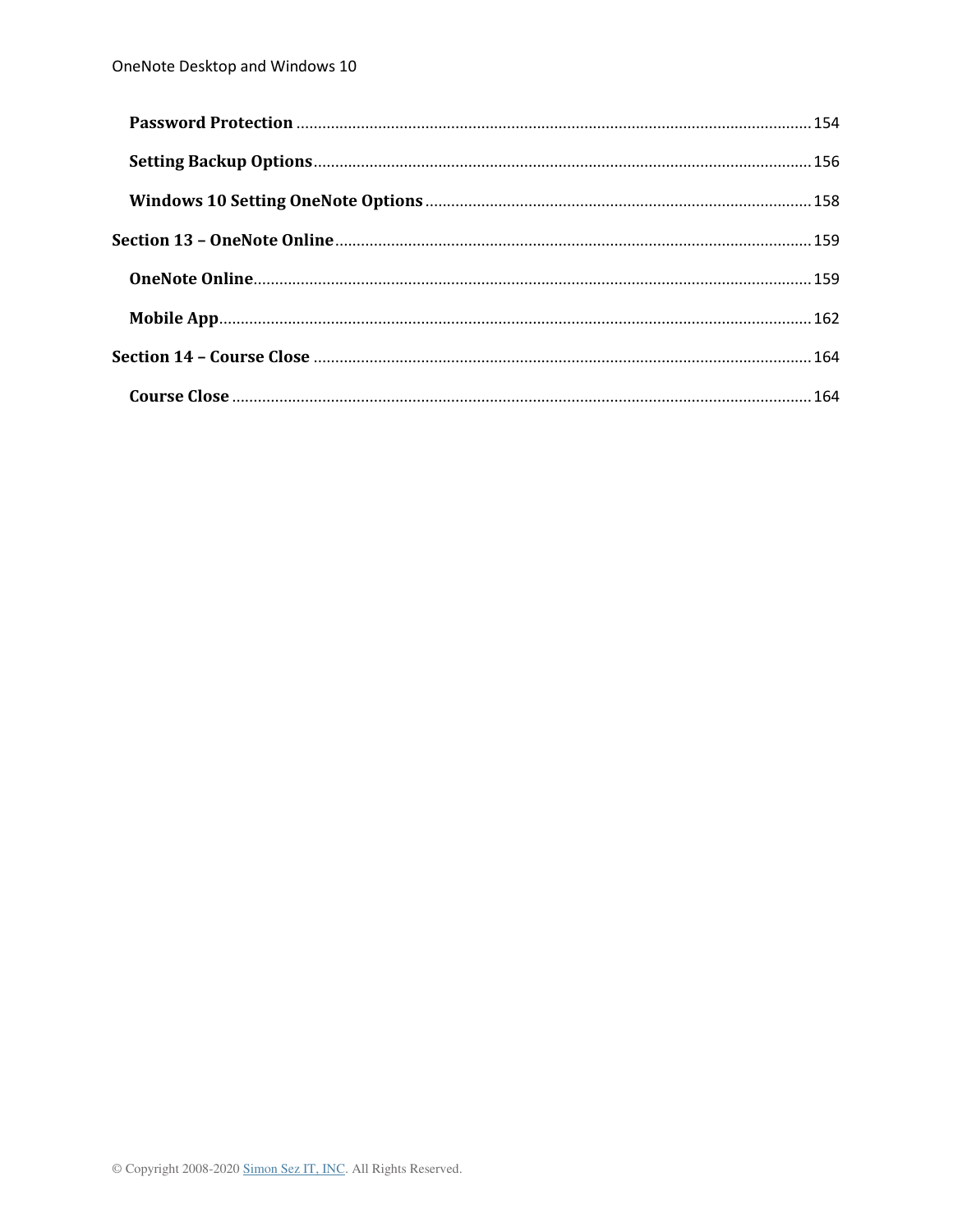### <span id="page-5-0"></span>**Section 1 – An Introduction to OneNote**

#### <span id="page-5-1"></span>**Video: What to Expect**

Deb: Hello everyone, and welcome to this course on OneNote for Microsoft 365. My name is Deb and I'm a Microsoft IT trainer and your excitable host for this course. And the reason why I'm so excited is because I love OneNote. And, I can't wait to show you some of the awesome features available in this digital notetaking application, which is really going to make you rethink how you go about the simple task of taking notes.

Over the balance of this course, I'm going to show you how to get started with OneNote. How to gather information from different sources, how to insert different types of media files, how to organize that information logically, so it's easier to read and find. And I'm going to show you how you can collaborate with others on Team notebooks. Now this is a very comprehensive course. And it offers a complete guide to all of the features available in the latest version of OneNote.

So, if that's what you're looking for, then you've come to the right place. Now this course is divided down into 13 Sections. And I've tried to arrange these logically to correspond with the natural flow of how you would work in OneNote. Now I'm going to be making some assumptions before we begin this course. I'm going to assume that you have some familiarity with Microsoft applications. So maybe you are a Word, or an Excel, or a PowerPoint user prior to coming to OneNote.

And what I mean by this is that I won't be going through the basics of how Microsoft applications work per se, I am going to assume that you are reasonably familiar with the ribbon layout and the standard User Interface that's common amongst all Microsoft applications. And when it comes to the scope of this course, I'm going to be working in the OneNote for Microsoft 365 Desktop application. I'll be providing information on things like the Mobile App and the Online version. But it will be a high level overview as opposed to a full training course in those specific parts.

Now if you're feeling a bit confused by what I've just said there, don't worry at all. In the next module, we're going to start by running through the different versions of OneNote that are available, because as with all things in Microsoft, there are quite a few options. But for now, that is all. I just want to say thank you so much for choosing this course. I can't wait to dive into it with you. So with that said, grab yourself a coffee and let's get started.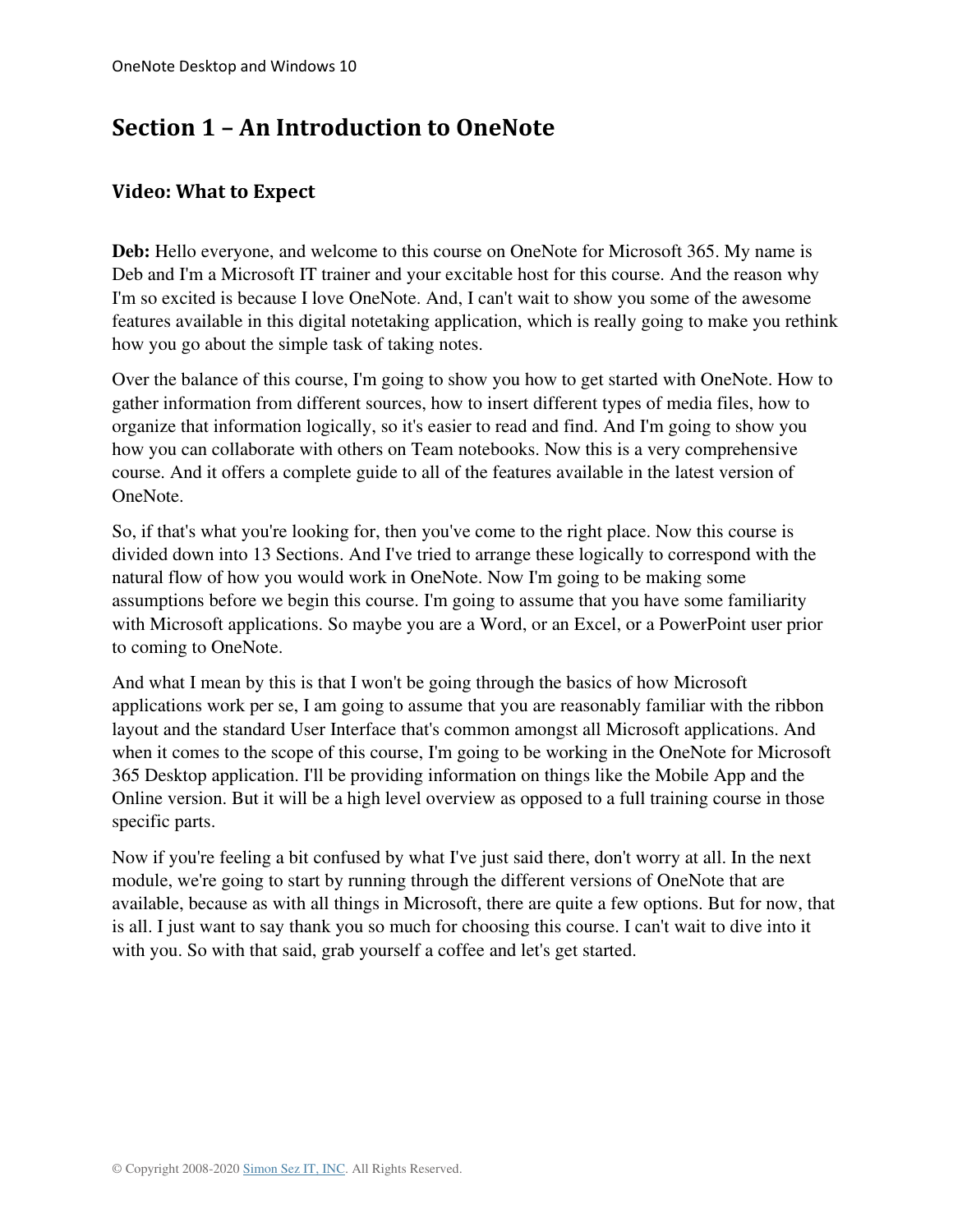#### <span id="page-6-0"></span>**Video: Versions**

**Deb:** Hello everyone, and welcome back to the course. Now I just thought I'd start out this Section by running you through the different versions of OneNote that are available. Because in my experience, this is one of those things that causes a lot of confusion.

In fact, very recently, I was running a webinar on OneNote. And we got about halfway through and I had many of the participants say to me, "What you're looking at on the screen looks nothing like what I'm looking at on my screen". And we determined that we were actually using different versions of OneNote.

So, this is something you really have to watch out for. So I'm going to run you through the different versions available, and also let you know the version that I'm going to be using throughout the balance of this course. If you are a Windows 10 user, what you might find is that you have access to the Windows version of OneNote. Because OneNote now comes packaged with Windows 10.

So, if you've downloaded that onto your PC, or maybe you've bought a new laptop that has it already installed, you'll find that you will have a version of OneNote 2016 already installed and ready to go on your PC. So, I'm using a Windows 10 laptop, and this is a fairly new laptop. So I have this version installed. So, I'm going to jump down to my Search bar at the bottom, and I'm going to start to type in OneNote. Now I want you to ignore the OneNote app, which is showing underneath Best match for the moment because that's something different to the one underneath, which is OneNote for Windows 10. This is the one that comes installed with Windows 10. And it looks completely different to the OneNote Desktop version, and also the Online version.

So, if I very quickly open OneNote, for Windows 10, you'll see that it looks like this. So, if when you open up your version of OneNote, it looks very similar to something that I have here, then you're more than likely using the Windows 10 version. And a really quick and easy way to check that is the in the Title bar at the top, it will say OneNote for Windows 10. So this is one of the versions. Now this isn't the version that I'm going to be using throughout this course. And the reason why is that it doesn't have quite as many features as the full Desktop version.

However, because a lot of people do have this on their PC for free without having to have any kind of 365 subscription, at the end of each Section of this course, I am going to provide a module which basically runs through everything we've been through in the Section, but in the Windows 10 version as well. So if you do have this version, you should still be able to follow along nicely. So that's the first version of Windows 10 that you may or may not have available, depending on what operating system you're using.

Now the second way that you can access OneNote is through a Microsoft 365 subscription. And you can see here that I'm currently logged in to my online 365 portal. And if you're a bit confused by Microsoft 365, it's just the new name for Office 365. So if you have a subscription to Microsoft 365, then you should have access to OneNote. So if I click the little waffle or the app launcher at the top here, you can see that one of the applications I have access to is OneNote.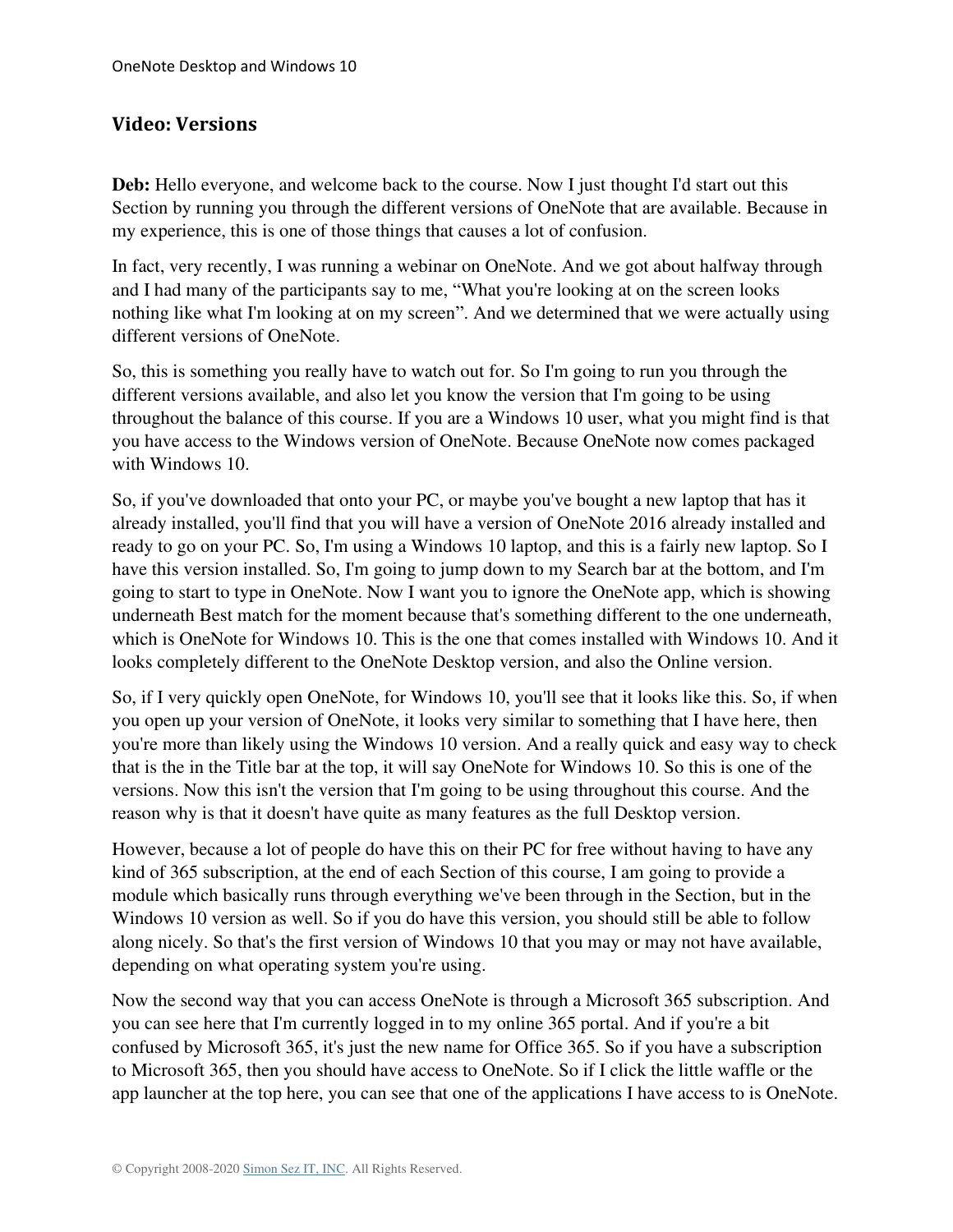I can click it, and it's going to jump me into the Online version of OneNote. And again, this looks very different to the Windows version, and also the full Desktop version that we're going to open shortly.

Now if you're fairly used to using Microsoft 365, you'll know that this kind of online browser, online portal is where you can come to access the light versions of the applications. So they're intended for you to be able to update, read things, work on the go on whatever device you're using. As long as you've got an internet connection, you can jump into your Office 365 account and access Online versions. But these aren't the full versions. And because of that, this also isn't the version that we're going to be covering in this particular course.

Now I'm going to click on Home for the time being. Because when you do have a Microsoft 365 subscription, when you log into the portal, you're able to download and install the full versions of all of these applications. And you do that via this button just here, Install Office. And by clicking that and running through the setup process, you're then going to have the full versions of all of the applications available on your desktop. So that's exactly what I've done. And once you've done that, you will then be able to search for OneNote. It's actually this one here, so not the one with for Windows 10 after it, this is the full Desktop version.

So you can click here to launch it. Or, you can do what I've done and pin it to your Task bar. And you'll see mine is located down here with the rest of my Microsoft applications. So I can click to open it up. And this is the feature-rich Desktop version. And it's this one that I'm going to be using throughout the balance of this course. So what I'm trying to say to you here is if you predominantly work in the Online version, then this isn't a training course that's going to cover that.

However, if you do have the Desktop version, and also if you have that free version through Windows 10, then this course is going to be perfect for you. Just bear in mind, there will only be one module per Section that relates to the Windows 10 version, as we're mostly going to be working in the Desktop version. Whew, quite a lot to take in there. As always, Microsoft likes to make things a little bit confusing for everybody.

And just a final point to note, there is a Mobile App that you can download for Windows Phone, Android, and iOS. And I will be doing a brief overview on the iOS app at the end of this course. So hopefully, that is reasonably clear to everybody. And we're all on the same Page with regards to the version we're going to be using and what we're going to be covering in this course.

I'm going to jump across to the next module where we're going to start to explore some of the Keyboard Shortcuts in OneNote. So, I'm going to go across there now and I hope to see you there.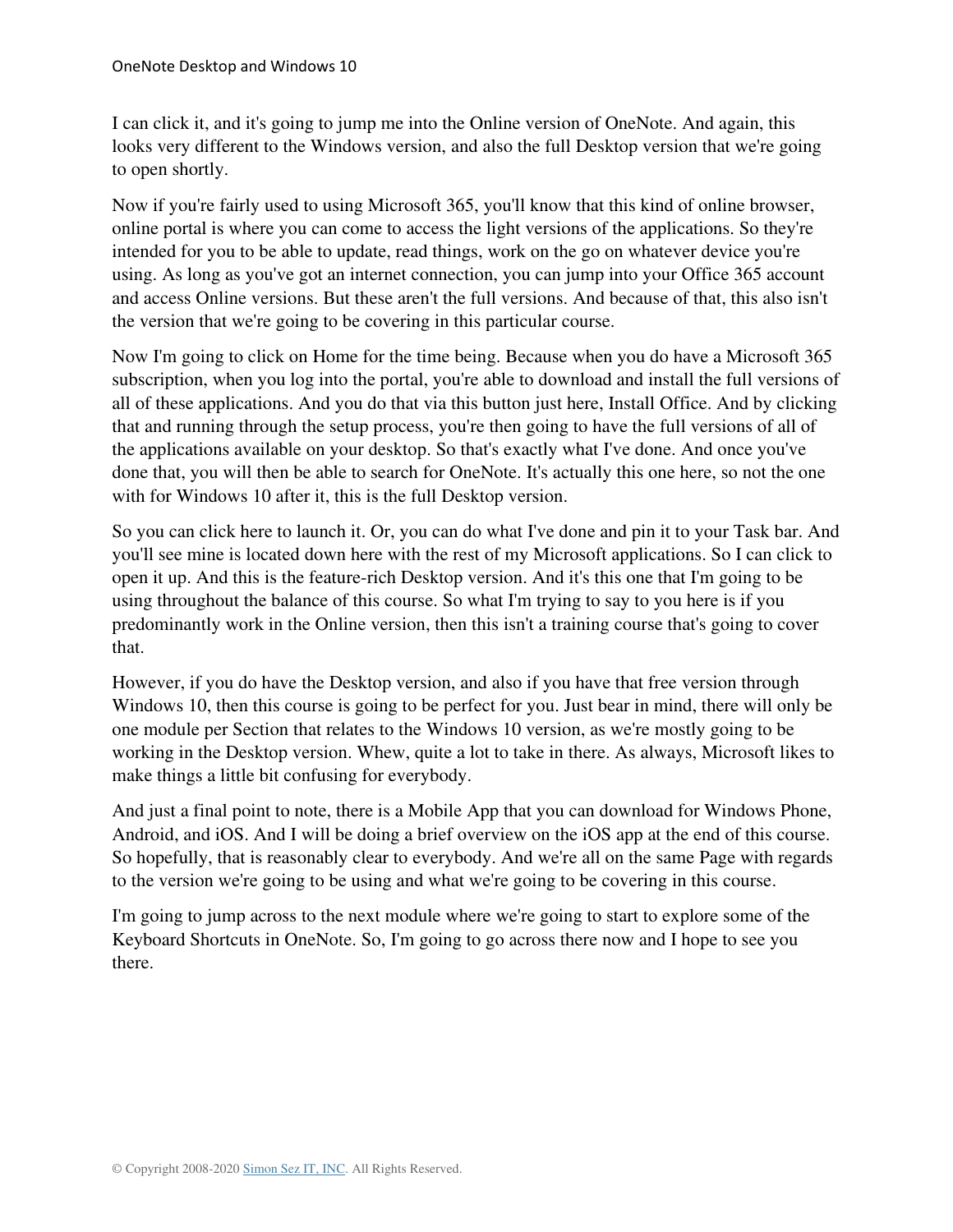#### <span id="page-8-0"></span>**Video: Keyboard Shortcuts**

**Deb:** Now in this first module, we're going to talk about Keyboard Shortcuts. And it wouldn't be one of my courses if I didn't start out with this module. Because, Keyboard Shortcuts are such an important thing when it comes to being able to work efficiently, not just in OneNote, but any Microsoft application.

Now, if you're coming to OneNote, having used Word, Excel, PowerPoint, or even Outlook, then you've got a bit of a head start here. Because, many of the Keyboard Shortcuts are exactly the same in OneNote, as they are in those other applications, at least the ones that you all use most frequently. Now, if all things Microsoft are completely new to you, and you're not entirely sure what I mean by a Keyboard Shortcut, Keyboard Shortcut is essentially a combination of keystrokes that will execute a task.

And a lot of the time using a Keyboard Shortcut is a lot quicker than using your mouse to hunt through the different ribbons to find the tasks that you need. And there are so many different Keyboard Shortcuts in OneNote, that you would never be expected to remember them all. But most people have a catalogue about five to 10 in their minds, which they use frequently. Now, as I mentioned, the Keyboard Shortcuts in OneNote do bear a lot of similarities to the Keyboard Shortcuts in other Microsoft applications.

So for example, something like Bold,  $Ctrl + B$  is the Keyboard Shortcut. And that is the same across every single Microsoft application. Italics is  $Ctrl + I$ , Underline,  $Ctrl + U$ . And of course, we have things like Cut, Copy, and also Paste with the same Keyboard Shortcuts. Now you'll see that as I hover over these different commands on the ribbons, I'm getting a little ScreenTip, which not only gives me a little bit of description text, so I know exactly what that command does, it's also showing me the Keyboard Shortcut.

Now if for some reason, when you hover over these icons, you can't see those ScreenTips, I would advise you to turn them on. So let's just take a look at how we do that if we can't see these ScreenTips. So I'm going to jump up to File, and you'll find this in the OneNote Options. And it's this first General tab just here in this first group, User Interface Options. So in ScreenTips style, make sure you have Show feature descriptions in ScreenTips.

Now if for some reason you find those completely annoying, then you can also turn them off from here as well. But as soon as you turn those on, it's going to allow you to see those Keyboard Shortcuts in that ScreenTip text. So that can be super useful.

Now if you're somebody who likes to work predominantly using the keyboard as opposed to the mouse, if you press the Alt key on your keyboard, you'll see that you get some Keyboard Shortcuts assigned to the different Ribbon tabs. So this is great because it enables me to navigate and do things without touching my mouse.

And I know a lot of people who are really into working with Keyboard Shortcuts use this option quite frequently. It's also really good if you have any wrist problems or something that prevents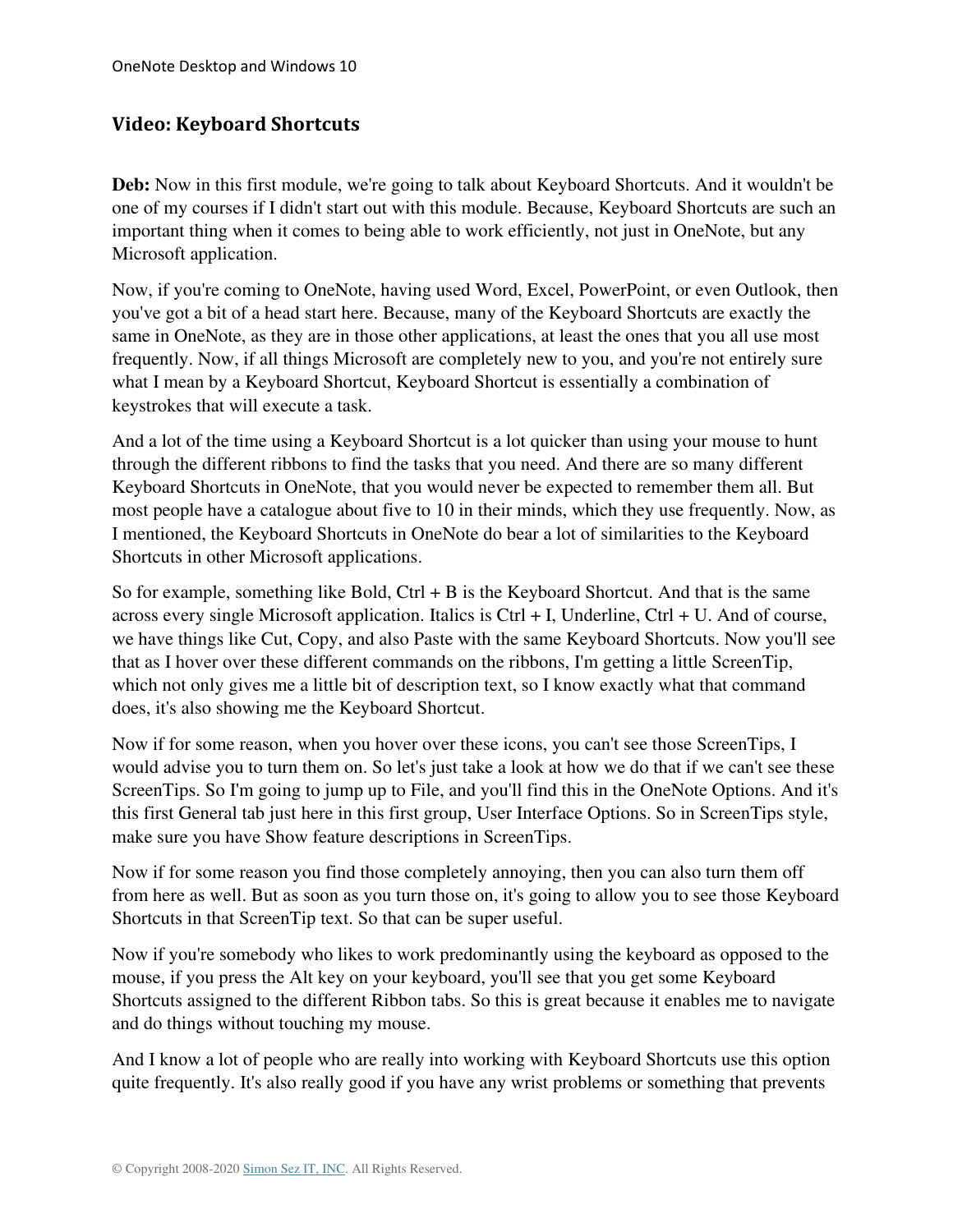you from fully working with your mouse, you don't technically have to use it in order to work within OneNote.

So for example, if I want to navigate to the Insert tab, I can press capital N, which is going to jump me to that tab. And then I get a whole new list of Keyboard Shortcuts that I can use to execute a task. So if I want to insert a picture, I could press P, and it's going to open up File Explorer, and let me browse for the picture that I want to add. And also with screens like this, if you take a look at the bottom, if I was to hit my Enter key, it's going to open whatever I have selected.

Now if I want to just cancel out of this window, which I do, I can use my Tab key to move to Cancel and then hit the Enter key. So I've been able to cancel that dialog box without touching the mouse at all. So those Alt key shortcuts are really useful.

Now the only other thing I really want to mention to you regarding Keyboard Shortcuts here is if you're somebody who does like their Keyboard Shortcuts and you want to see a full list of all of the shortcut keys available in OneNote, then you can find a list of those within the Help files. So you can see here in OneNote, I have a Help tab. And once again, this isn't a tab that's turned on by default. So if you can't see Help up here, you're gonna want to jump to File, go down to Options, and then jump into Customize Ribbon.

And on the right-hand side here, this is where you can select what ribbon tabs you can see in your OneNote. So just go into here and make sure that you have a tick next to Help in order to be able to see that ribbon tab. So if I hold my mouse over where it says Help, you'll see that there's also a shortcut key for this as well, and that is the F1 key. And again, as you would expect, that is the same across all Microsoft applications. So let's jump into Help. And that's going to open a pane up on the right-hand side. And what I can do is type in Keyboard Shortcuts, and press Enter to run that search.

And the top result I get is Keyboard Shortcuts in OneNote, and if I jump into here, I get a lot of information about different Keyboard Shortcuts. And then I can view all of the shortcuts divided down by category. So I can jump to Frequently Used Shortcuts, and I can see all of them listed in here. I then have shortcuts for formatting, inserting items onto a Page, working with tables, so on and so forth. So this is a really great place to come if you want just to see a full list of all the Keyboard Shortcuts available in OneNote.

Now, I will say that throughout this training course, I'm going to try to use Keyboard Shortcuts as little as possible. And the only reason for that is because it's a lot more difficult for you to see what I'm doing if I'm using a Keyboard Shortcut, as opposed to if I'm actually clicking on things, bringing up menus, so on and so forth. So if you wonder why I'm not personally using them, I will say that in my day-to-day work when I'm not recording a training course, I use Keyboard Shortcuts all the time, but I'm going to be using my mouse throughout the balance of this course.

So that's it on Keyboard Shortcuts. In the next module in this introductory Section, I'm just going to be talking to you a little bit about customizing the Quick Access Toolbar. Again, this is something you might have done in previous application. So, if you're familiar with how to do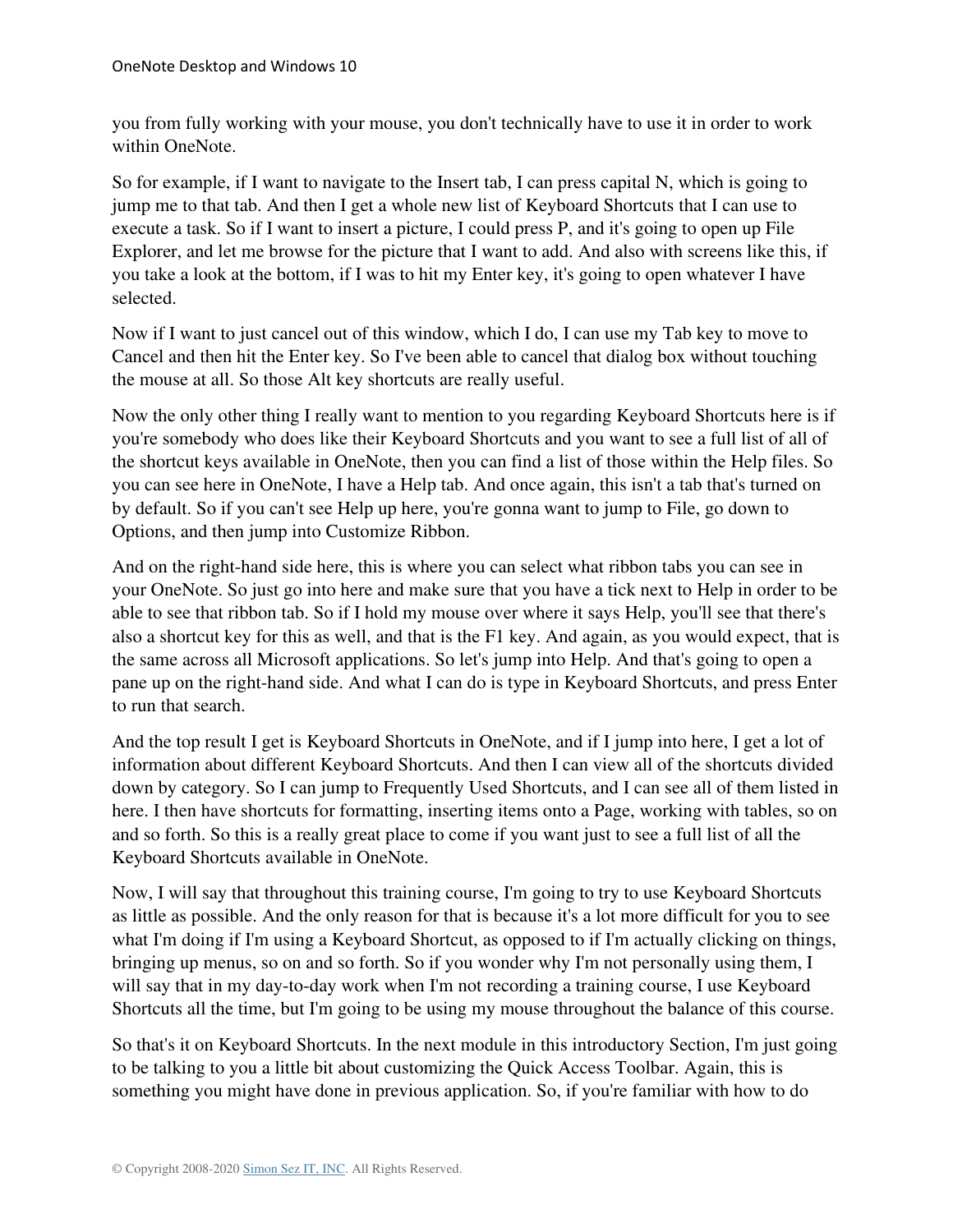that, then you can probably jump over the next module. But if not, stay tuned, I'm going to show you how you can be more efficient by adding frequently used commands to the Quick Access Toolbar. I'm going to jump over there now. So join me when you're ready.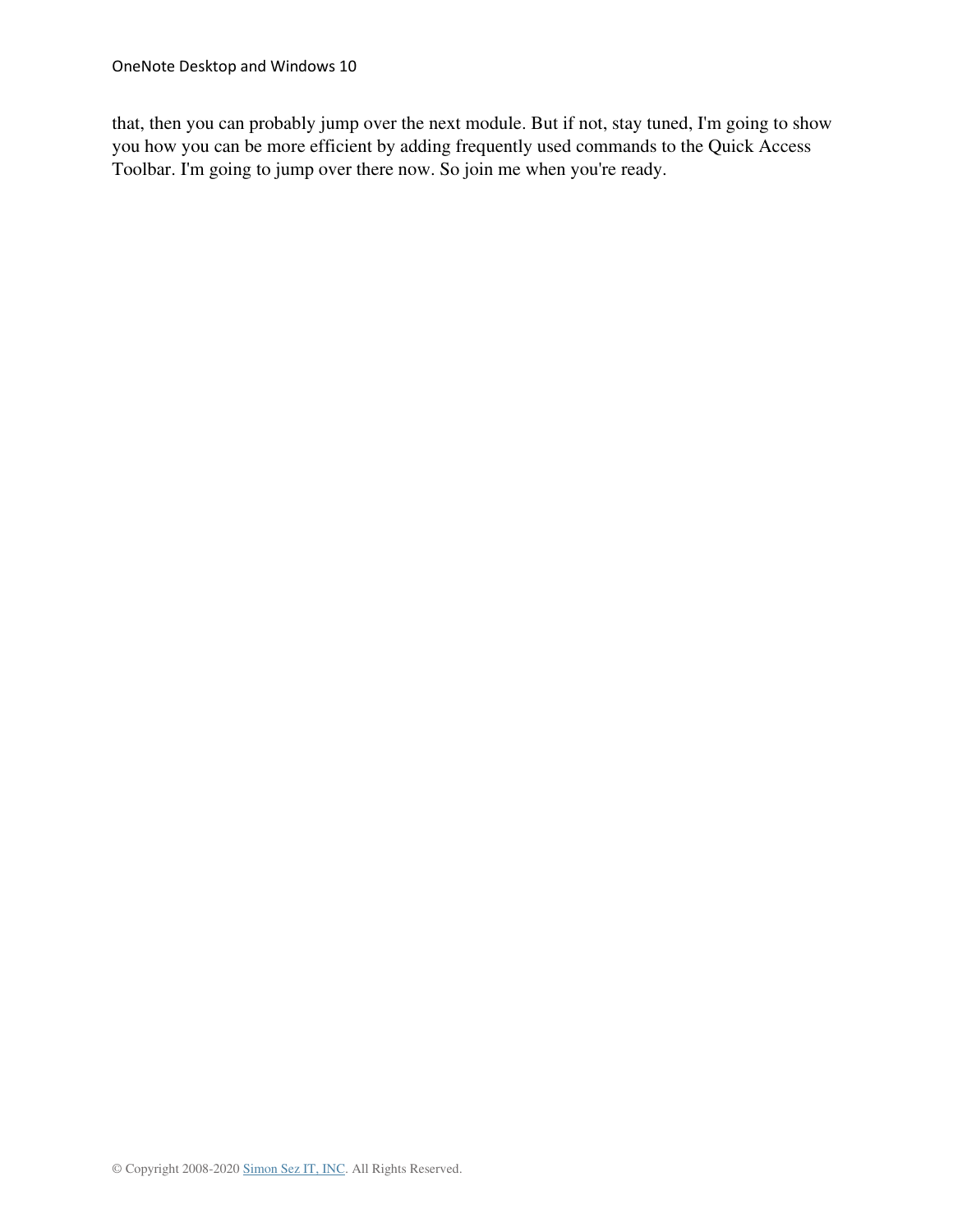#### <span id="page-11-0"></span>**Video: Customize Quick Access Toolbar**

**Deb:** Hi guys, and welcome back to the course. In this module, we're going to take a look at customizing the Quick Access Toolbar. Now, once again, this is one of those features that's available across all of the Microsoft applications.

So if you are an Excel, PowerPoint, Word user, and you're fairly familiar with how the Quick Access Toolbar works and how to customize it, then you can probably skip over this module and head straight to the next one. However, if this is all fairly new for you, stay tuned and let's run through why the Quick Access Toolbar is useful and how you can customize it.

Now the Quick Access Toolbar you'll see located in the top left-hand corner, and it's this little toolbar just here. So it's kind of tucked away a little bit. Now I don't have a great deal on my Quick Access Toolbar at the moment, just a couple of commands. And that's pretty much what this Quick Access Toolbar is. You can add whatever commands you like to it. In particular, commands that you use frequently to make them super easy for you to access.

So for example, if I'm always inserting pictures into my OneNote notebook, instead of jumping to the Insert tab, and then selecting Pictures from here, I could essentially add this command to my Quick Access Toolbar, which then gives me one click access to that particular option. Now by default, when you first open up OneNote, you'll already see a couple of things assigned to your Quick Access Toolbar. So for me, that is the Undo command, a very popular command Ctrl + Z to take us back a step, and also the command that allows me to switch between Touch and Mouse mode.

Now I'm going to be going into that in more detail in the next module. So I'm not going to delve into exactly what this command does right at this moment. And then right on the end here, we have this little drop down button. And when I hover over, it says Customize Quick Access Toolbar. And what this is going to show you is a number of different commands that you could add to your Quick Access Toolbar. So I could add Forward, I could add Redo, Print, Print Preview, so on and so forth. So these are merely suggestions of popular commands that you might consider adding to that Quick Access Toolbar.

Now something else I want to draw your attention to here is, as you can see, currently, my Quick Access Toolbar is tucked away in the top right-hand corner. Now whilst I don't have too many options as to the location of this toolbar, I do have one more option. And that is I can choose to show it below the ribbon. So I'm going to click that and you can now see that it pulls it down to below my ribbons. Now this is where I like to have my Quick Access Toolbar because I just find it a lot easier to get to and less tucked out of the way. So let's click our drop down again and look at how we can customize and add commands to this toolbar.

Now if I wanted to choose any of these, I can just select them. So let's add the Redo button, like so. I could also add the Print button, and let's add Print Preview as well. And you'll see it just builds a long list of all of these different commands, which I can then execute simply by clicking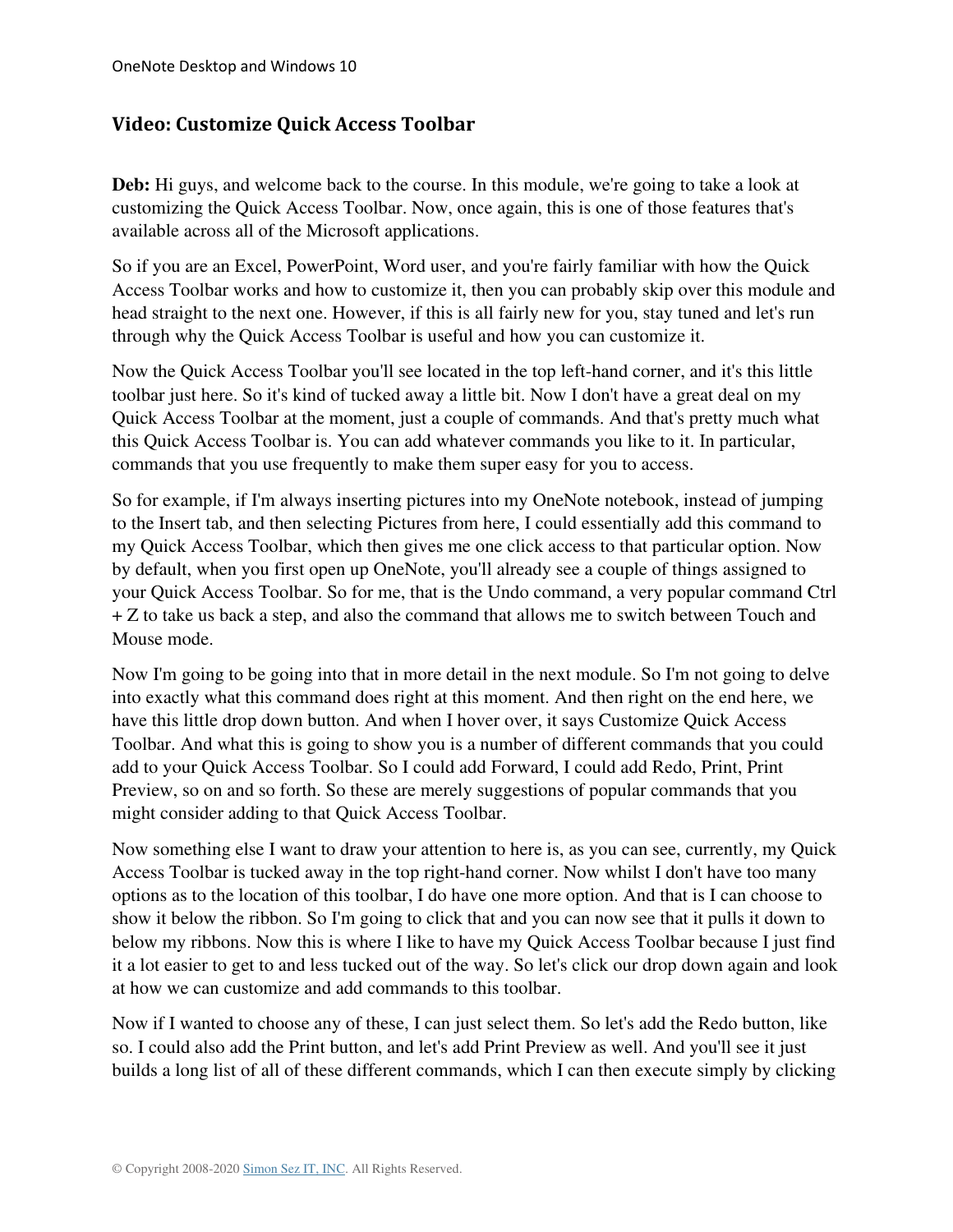on them. So it's a lot more efficient than having to find them in the ribbons or in that file area backstage.

Now one thing you will notice is that obviously, we just have a selection of commands which we can choose from here. But what if you want to add a command that's on the ribbon? Well, as I said at the beginning, if I insert a lot of pictures into my OneNote notebook, then what I could do is right click on the Pictures command and say Add to Quick Access Toolbar to add that on. And you'll see that you have this option whenever you right click on any of these commands. And of course, I could carry on going and build myself up a nice long list of all of the commands that I access frequently.

Now in addition to adding them this way through the right-click menu, if I click the drop down again, you'll see right at the bottom, we have a More Commands option. And that's going to jump you straight into the OneNote options, and into the Quick Access Toolbar area. So over on the right-hand side of the screen, you're going to see everything that you currently have on your Quick Access Toolbar. And what you can essentially do is go through all of the commands available in OneNote and add them in from here. So it's definitely worth noting that not every single command that's available in OneNote is listed out as a command on ribbons.

So what you could do is click the drop down here and I could say All Commands which is going to show absolutely every command available in OneNote, or if I just wanted to see the commands that weren't available to select from a ribbon, I could select Commands Not in Ribbon. Now I'm going to select All Commands to bring up the full list that's available. So I'm going to scroll through, and I can add a couple of things from here.

So let's say Customize Tags is something I do all the time, I'm going to select it, click on the Add button to add it over to my Quick Access Toolbar. And of course, once I have it over here, I could then choose to Remove. So let's remove Print Preview, if I want to get rid of any of these. So I could go through this big long list just adding commands I use frequently to my Quick Access Toolbar.

Now another thing that you can do within here is you can reorganize the way these are listed out. So for example, Undo and Redo are kind of in the same category. So I want these to be together. So I'm going to click on Redo. And then I can use my arrows to move that up one. Maybe I want Touch/Mouse mode to be right at the beginning. So I'm going to select it and say move up just to put that at the beginning. So you can organize your list however you like.

Now, something else you might want to Add-in here. And again, this is more of an organizational tip. If you start to get quite a lot of icons on your Quick Access Toolbar, sometimes it's nice to have a little bit of separation between commands of similar type. And we can do that by adding in a Separator. Now you'll find Separators available at the top of any of these lists that you select. And it's this just here, I can click, click on Add to Add-in a Separator. And I can Add-in as many Separators as I like, so I'm going to add another one.

I can then use my up and down arrows to move these into position. So I'm going to have one Separator there, and I'm going to move this one down too. So now when I click on Ok, you can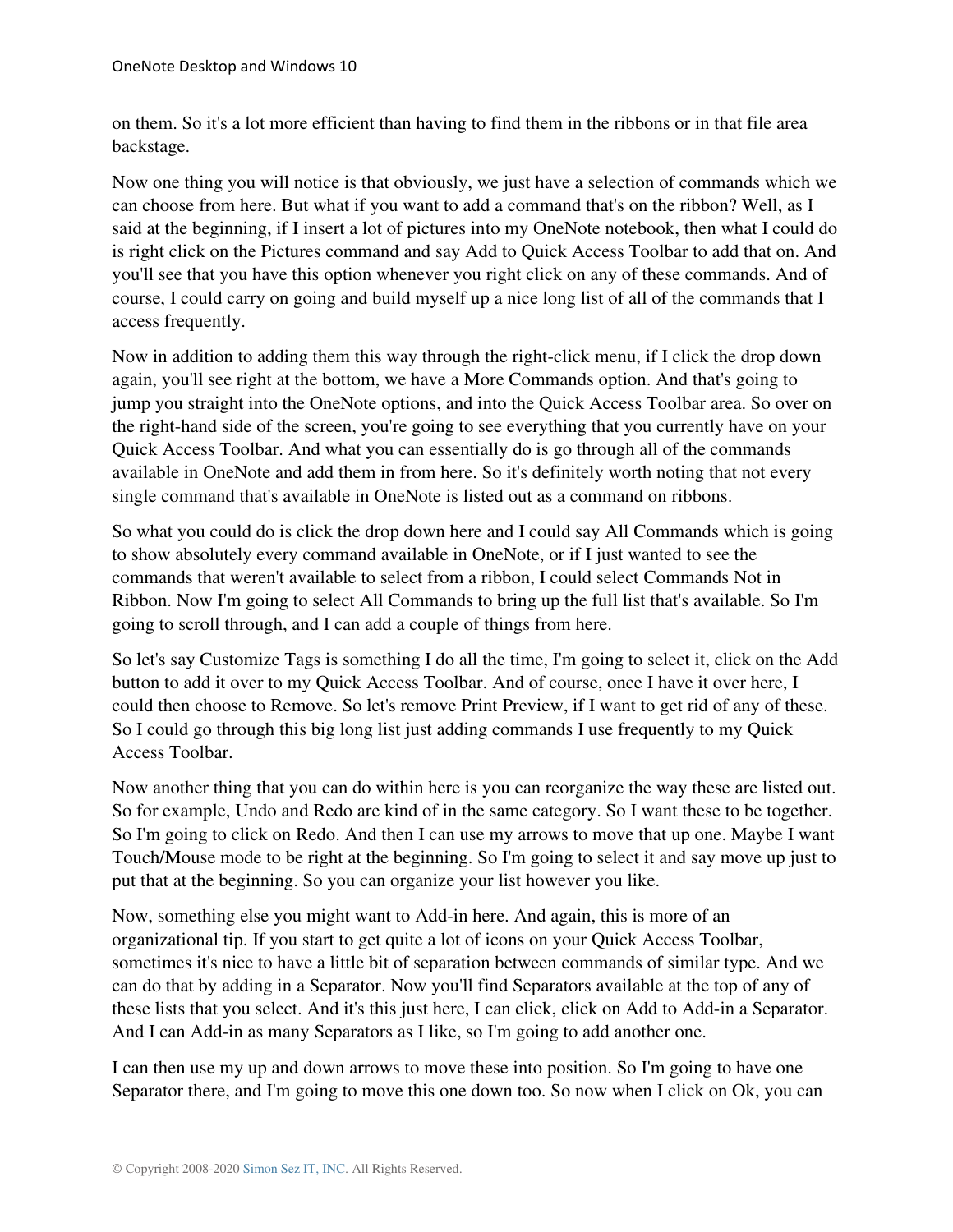see how that looks on my Quick Access Toolbar. I now have these very faint lines in between separating out different groups of commands. So it's just a little bit easier on your eye to have them organized in this way, as opposed to just a big long row of random icons.

So that is how you can customize your Quick Access Toolbar. And it is something I always advise people to do because it does really increase your efficiency when you're looking for commands you use frequently in OneNote.

In the next module, we're going to finish off this introductory Section by talking about using OneNote on a Touch device. So, I'm going to grab a coffee head over there now and I look forward to you joining me.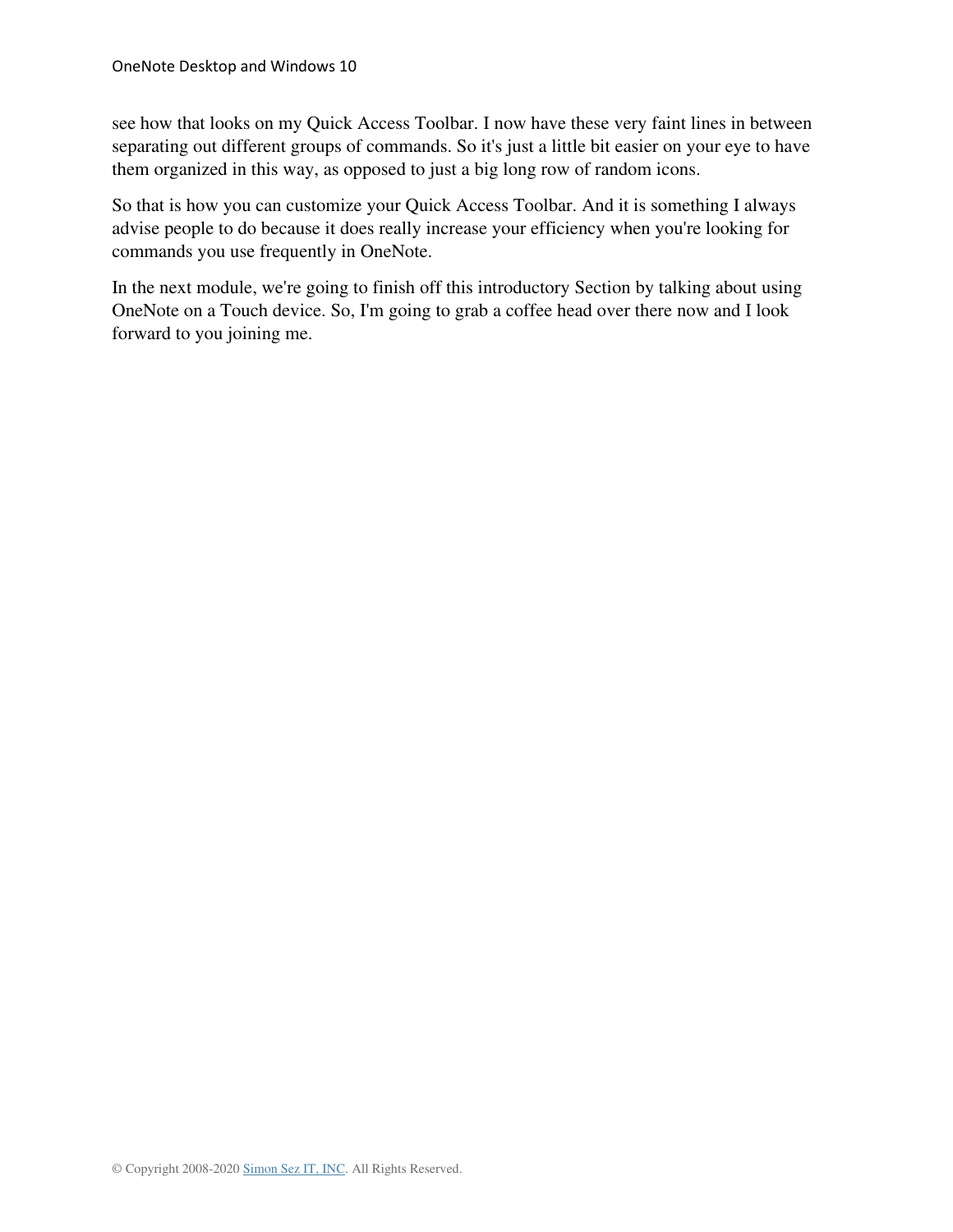#### <span id="page-14-0"></span>**Video: Using Touch mode**

**Deb:** Hi guys, welcome back. Now I didn't want to finish up this introductory Section without giving a bit of a shout out to all the Touchscreen users out there. More and more these days, people have tablet devices, and also laptops that have Touchscreen capabilities. I am in fact using one of those laptops as we speak.

And out of all of the Microsoft applications, OneNote is the application that is most suited to people who use touch device with a Stylus pen. And you'll see as we work through this course, particularly in certain Sections, when it comes to things like handwriting, things are a lot easier if you are using a touch device with a Stylus, because let's face it, trying to write a word using your mouse never works well. So before we finish up this Section, I just want to run through a couple of the options for all of the Touchscreen users out there.

Now currently, I'm working with the mouse and keyboard. And so I'm in what we call Mouse mode. Now helpfully one of the default commands on my Quick Access Toolbar is this option, just here, the Touch/Mouse mode option. So this allows me to toggle between using a Mouse and using Touch. Now when you're using a mouse and keyboard, the interface is really optimized for that particular usage. Whereas if we jump into Touch, you'll see that the screen changes slightly more, because it's then going to optimize for people who use a Touchscreen. So let me briefly switch into Touch mode.

Now the most obvious thing that's changed here is that I have a lot more space between the different commands on the ribbons. So what it's doing here is just accommodating for your finger. Your finger is a lot bigger than your mouse pointer, and so you need a little bit more room because the last thing you want to be doing is pressing one command and accidentally hitting two or three. So if you're watching this course now and you are using a touch device, I would advise you to switch into this particular mode.

And remember, if you can't see this option on your Quick Access Toolbar by default, then you can jump into More Commands, and then find Touch/Mouse mode in here and add it to make it super simple for you to switch between the two modes. Now we are going to be typing a lot of texts throughout the balance of this course, and again, if you are using a touch device, then you're gonna want to make sure that you know how to pull up your touch screen keyboard.

Now mine's located right in the bottom corner on my taskbar. And you can see as I hover over it says touch keyboard. And if I click that, that's going to pull up my touch keyboard and I can then go through, and I can start to use that to type in different words and notes. So make sure you know where that is because it's going to make life a whole lot easier as we're going through this course. Now we're going to dip back into touch a little bit later on, particularly when we get to this Section of the course here where we start to draw things.

As I said, it's a lot easier to do if you do have a Touchscreen with a Stylus. But of course as always, I will try to accommodate both keyboard and mouse users as well as touch users. So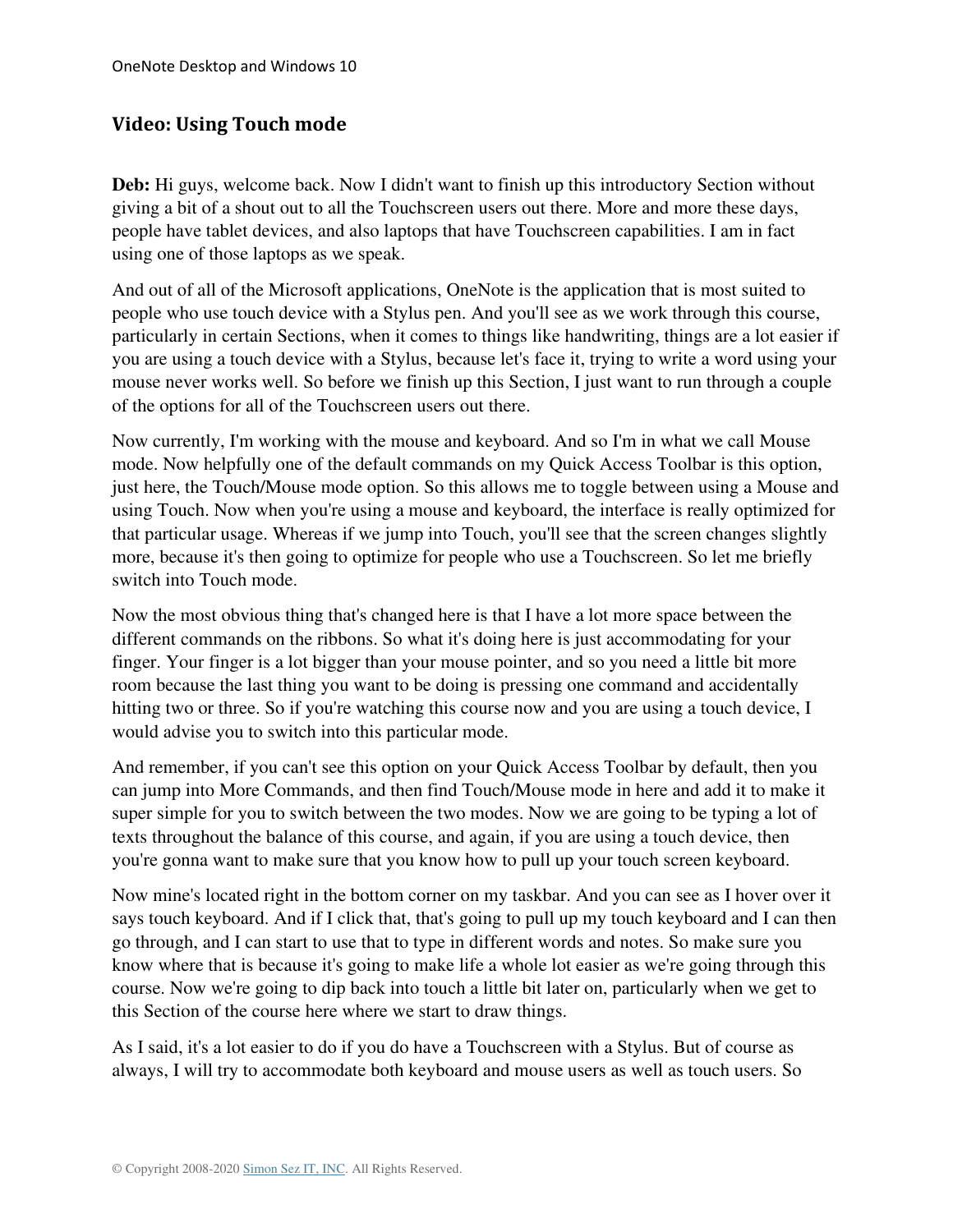that's it on touch. I am going to very quickly toggle back to Mouse and Keyboard mode, and I will see you in the next Section.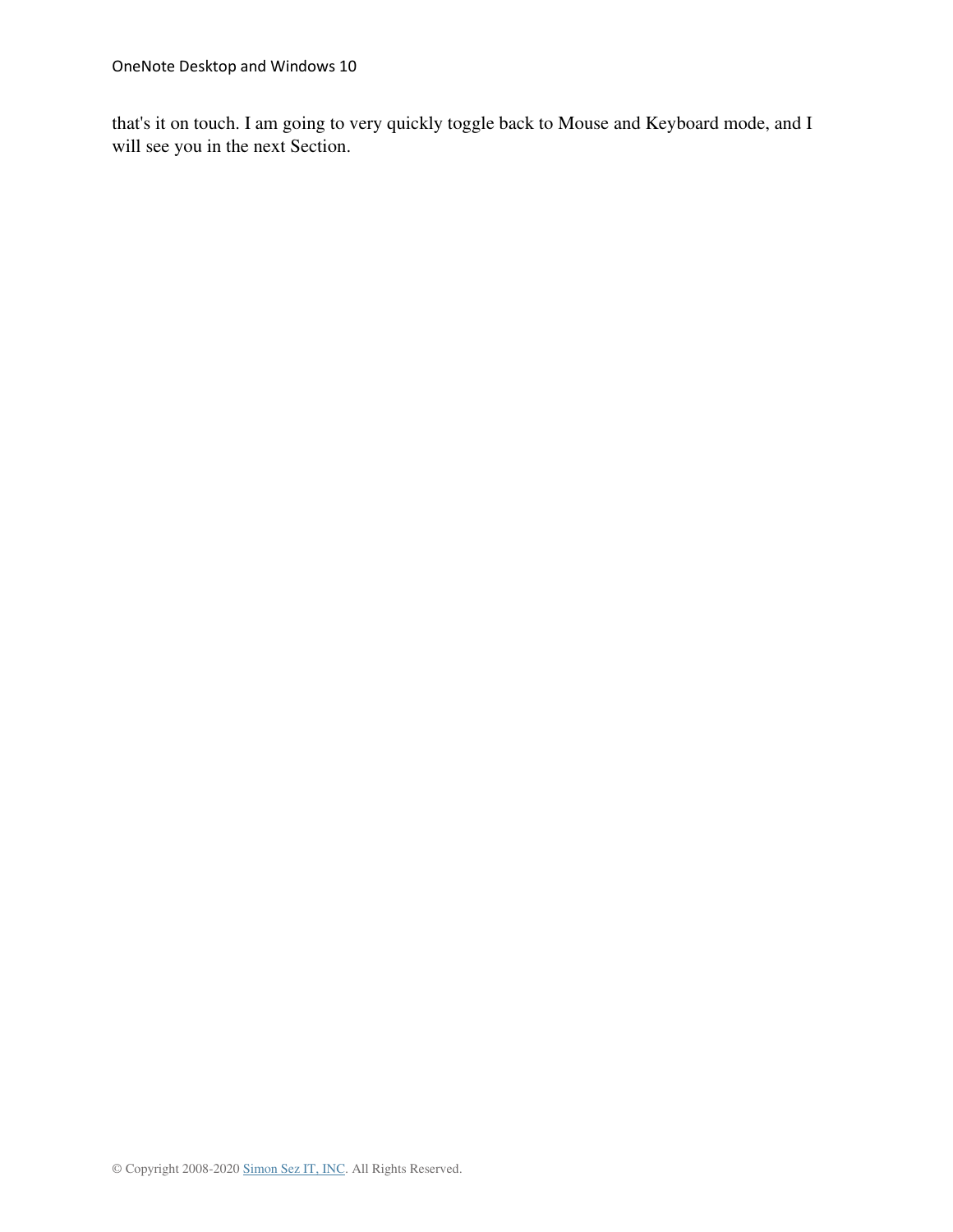## <span id="page-16-0"></span>**Section 2 – Opening a Notebook and Touring Interface**

#### <span id="page-16-1"></span>**Video: Opening a Notebook and Touring Interface**

**Deb:** Hello everyone, and welcome back to the course. This is Deb, your host. And we are about to get into Section 2, which I've titled getting started with OneNote. And over the course of this Section, we're going to learn some of the skills that you need to know in order to get going with OneNote. And we're going to start out in this first lesson by just taking a look at how we open OneNote. I'm going to show you how to open a Notebook. And then we're going to do a quick tour of the OneNote interface so you understand the ribbon structure and the kinds of commands that you'll find on the different ribbons. So let's dive in.

Now, as I mentioned in the previous Section, I'm going to be demonstrating OneNote for Desktop. So, what I could do in order to launch OneNote is click in the Search bar down here, and I'm using Windows 10. Type in OneNote, and you'll see that I have OneNote listed underneath my apps. So I could launch it from here simply by clicking on this menu item. But what I've actually done is I've pinned the application to my Taskbar just to make it super simple for me to access. And it's all the way down here, right in the middle, I'm going to click to launch.

Now when you open OneNote for the first time, it's probably going to look something similar to this. So you can see there right in the middle where we have this big old message that says you don't have any open Notebooks. And that would be correct. I haven't created a Notebook, and I don't have an open Notebook. Now one thing you'll notice is that with no Notebook open, a lot of the commands on the menus are grayed out. So in order to give you a quick tour of this interface, I'm going to need to either create a new Notebook or open a Notebook that I have saved off.

So I'm going to do the latter, I'm going to open a Notebook that I've already created. And we are going to go into this in more detail a bit later on. But for demonstration purposes, let's quickly run through the process. Now much like any other Microsoft application, you'll see that we have our Ribbon tabs at the top, we have our File menu, which jumps us into that backstage area. And if you are familiar with other Microsoft applications, you'll know that this is kind of where you'll find those admin style tasks. So if you need to create a new Notebook, Open, Print, Share, all of those kinds of things you're going to find in here.

So what I want to do is I want to jump straight down to Open. And you'll see at the top some of the Notebooks that I've had open recently, and these are Notebooks that I have stored in OneDrive. And if I scroll down, I can see some more or less. So on the right-hand side, I've got Notebooks selected. And this is showing me any Notebooks that I've recently used. So I could select to open one of these.

Alternatively, if I can't see the Notebook that I want to open listed either down here, or at the top here, what I can do is choose to open from other Locations and jump across to my OneDrive, or maybe even browse my local drives to find a Notebook that I want to use.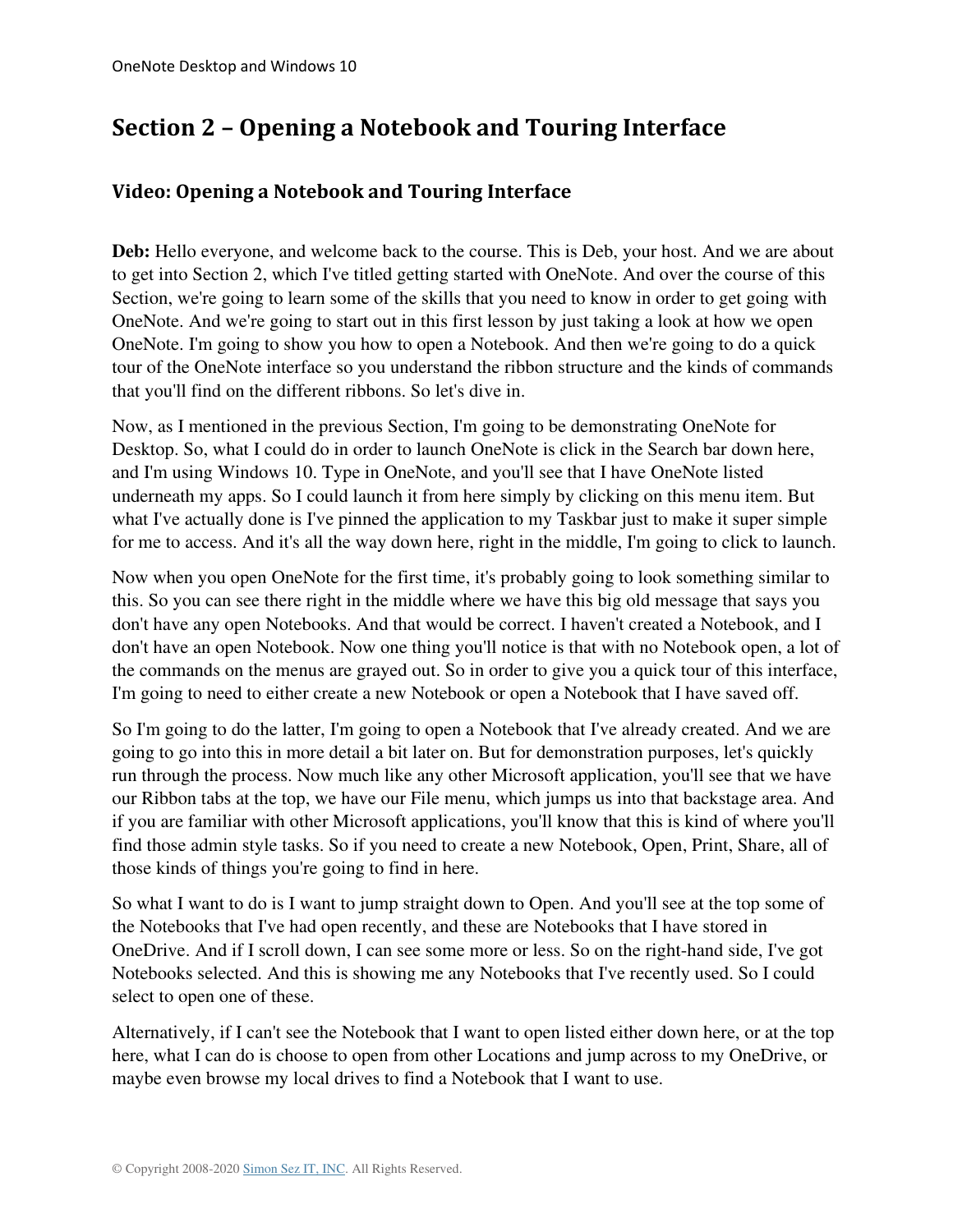Now, as I said, we're going to get into this a bit more later on. So for the time being, I'm just going to open something that I've opened recently. And I'm going to choose this one here, that is my Work Trips Notebook, click to open it up. So this is a very basic Notebook. But we're not going to worry about the content too much at this time. Really, what I want to do in this lesson is just run you through the interface so you kind of start to get an idea of where things are located on the different ribbons.

Now again, something that's very consistent across all Microsoft applications, your Home ribbon is going to contain all of the things that you're probably going to utilize most often. So we have our Clipboard group which contains Cut, Copy, Paste. We have our Text Formatting options, and also Styles if we want to apply them. We then have a big Section here called Tags and Tags is something that's really cool, and we're going to talk a lot about this a bit later on in the course. I can email my Page from here and I also have some interaction with Outlook on the end here. And again, we're going to cover this a bit later on.

Moving across to the Insert ribbon, this contains all of the things that you can insert into your Notebooks. So that might range from things like Tables, File Printouts, Attachments, even Excel spreadsheets. You can also insert Pictures whether they be saved on your local drives, or located online, you can add Screen clippings or Screenshots directly into your Notebook. And you can also do cool things like record audio and video from directly within your OneNote Notebook.

This is also where you would come if you wanted to use some kind of Page template as well. So the Insert tab you come to whenever you want to insert something into your Notebook. We then have our Draw tab. And this is probably most useful if you are somebody who uses a laptop or maybe a Touch device that has a Stylus. Because, this is where you can come to draw, make annotations, handwrite your own notes and insert things like shapes. Now whilst it is possible to do these things using a mouse, a lot of the time, it is quite hard to use a mouse to do handwriting. As I said, this does tend to work best if you're using a Stylus.

Moving across to the next tab, we have our History tab. And this really relates to having lots of people collaborating on one Notebook. You'll see as we move through the course you can share your Notebook with team members, other the people, and then everybody can jump into the Notebook and make changes, their own annotations, things like that.

So, the History tab really comes into play if you want to essentially see changes that have been made to a Notebook by author, if you want to find specific changes, or even if you want to see different versions of your Page. And again, we're going to get into how all that works a little bit later on. Moving across, we have our Review tab. And this is pretty much what you would expect to find on any Review tab in your Microsoft applications. This is where you would come to Spellcheck, use the Thesaurus, check your Accessibility, change things like Language, or even Password Protect a Section.

We also have something in here called Linked Notes, which is a very useful feature, which we'll explore in more detail later on in the course. The View tab is where you can view your Notebook or your Page in different ways. And you can also format your Page Background. So if you want to change your Page Color, or maybe you want to add Rule Lines to your Page, you can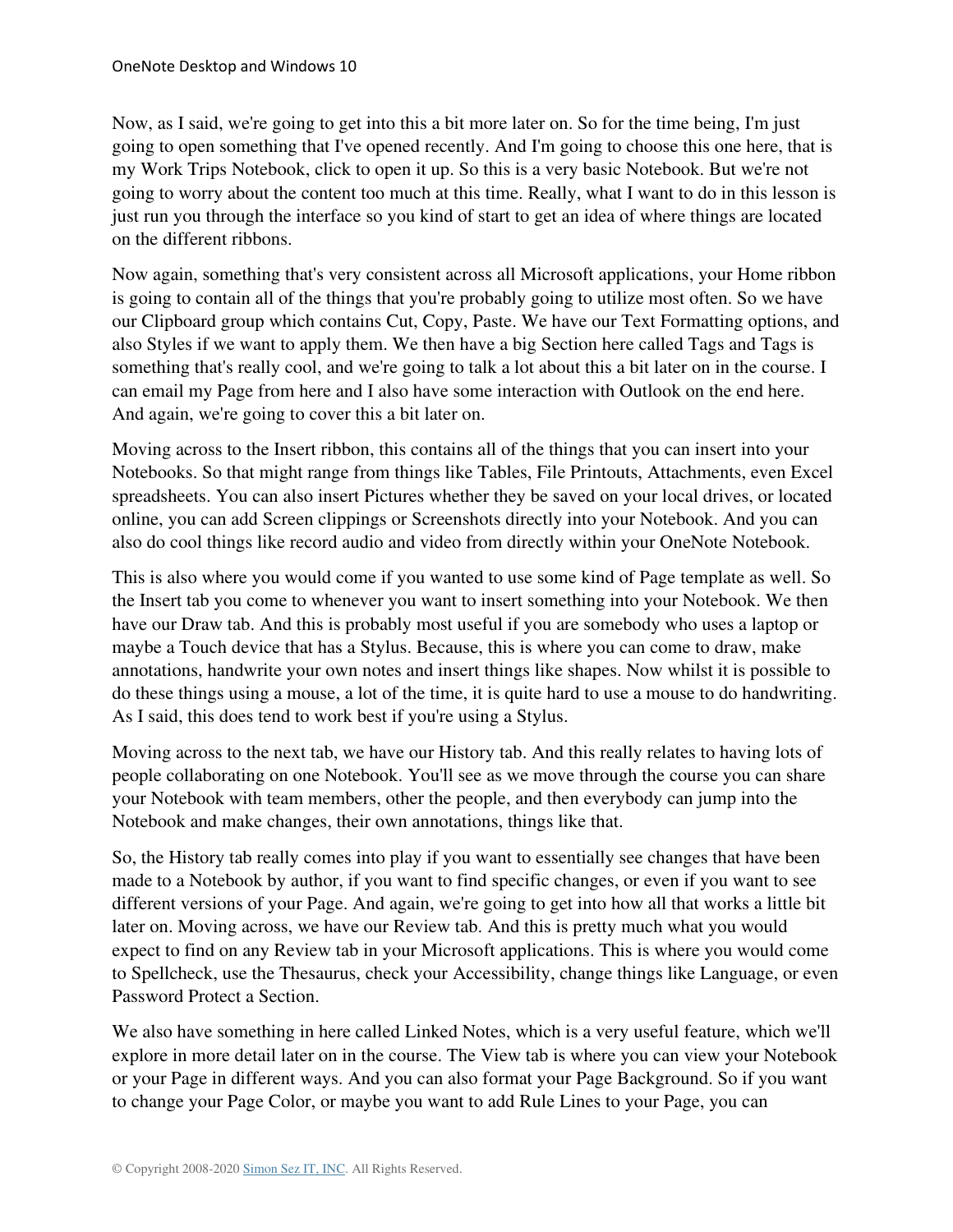definitely do that. You can do things like zoom in and out to make things a bit easier to see. And also make modifications to how you're displaying your window. And then finally, on the end here, we have our Help tab.

Now, as I mentioned at the beginning of this course, the Help tab isn't always there by default. If you think that you're going to utilize this tab, and it's definitely worth jumping into OneNote options and turning that tab on. Now I'm not going to focus on this because we have already been through this tab earlier on in the course. So aside from that ribbon structure, underneath, we have our Quick Access toolbar, which we've seen how to customize. And then we have our Notebook. And the way that a Notebook is structured is it has Sections, and then it has Pages.

So I liken this to a paper Notebook that maybe you have dividers in. The dividers are very similar to the different Sections that we have up here. And you can see them showing as tabs. And then within each Section, I have Pages. And if you cast your eyes over to the right-hand side, in this blue panel, you can see I currently have three Pages; Milan, Rome, and Venice within the Italy Section. And of course, you can add Sections, and you can add more Pages to each Section. And this is in general how all of the Notebooks that you create will be structured.

Don't forget, if you feel that you need a little bit more room when you're working in your OneNote Notebook and you want to temporarily minimize the ribbon, you can definitely do that by clicking on this small little up arrow over on the right-hand side. And this up arrow does have a keyboard shortcut Ctrl + F1. And that's going to minimize up your ribbon which gives you a little bit more room when you're working in your Notebook. If you want to bring your ribbons back after you've collapsed them up, if you click on any of the tabs, the ribbon will drop down again. If I click back on my Notebook, that ribbons going to disappear.

Now if you decide that you want to have that ribbon back permanently, what you need to do is just click on one of the ribbons again to pull it up and then go over to the right-hand side and click on the Pin the ribbon icon again Ctrl  $+ F1$ . And that's going to lock that ribbon in place. So that is pretty much what your interface looks like when you open up a workbook. So the main point I want you to take away here is this Notebook structure.

You have your Sections running in tabs across the top, and each Section can contain multiple different Pages. And we're going to see in the next lesson exactly how we create a new Notebook from scratch, and how we start to add Sections and Pages. So, I'm going to jump over to the next module now and I look forward to you joining me.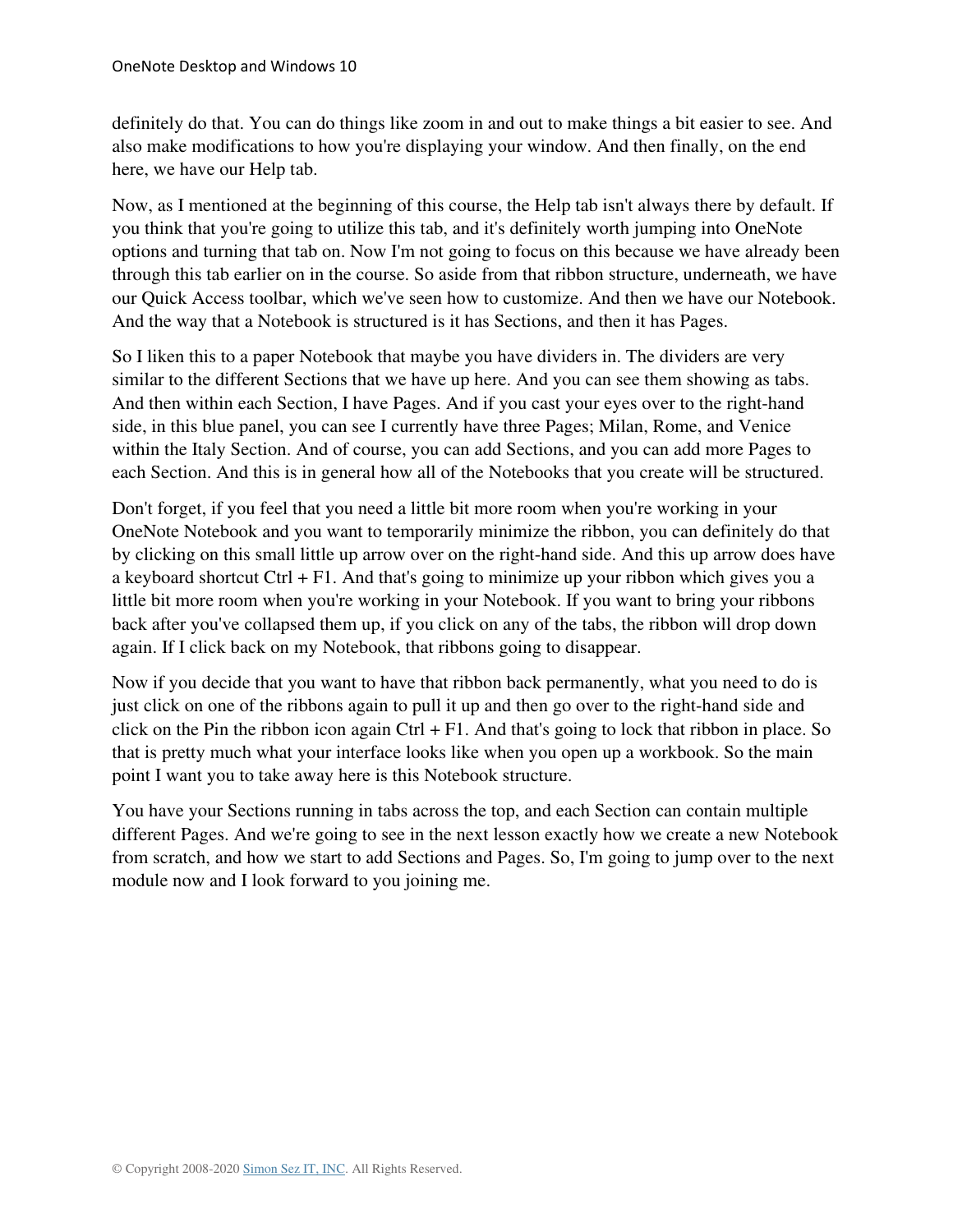#### <span id="page-19-0"></span>**Video: Creating a New OneNote Notebook**

**Deb:** Hello everyone, and welcome back to the course. It's time for us to start creating some stuff. Let's start creating some content in wonderful OneNote. In the previous module, we took a quick tour around the OneNote interface. And of course, we're going to be dipping in and out of these ribbons and exploring all of the commands over the balance of this course. But the first thing we want to do the most fundamental thing in OneNote, is we want to create a new Notebook. And it's a very simple process.

So we're going to go up to the File tab. And as you would expect, we want to make sure that we've got New selected. Now what you're seeing here is essentially a split screen. On the lefthand side, we have different Locations. So this is where we want to save our new Notebook. And then on the right, we have a list of Recent Folders, so Recent Folders that you've saved into or used.

Now this is a reasonably new account that I've set up. So currently, I only have one Recent Folder listed, and that's my Documents folder in OneDrive. And the way that this works is that when you create a new Notebook, you essentially save it first, which is why we're being asked to select a Location. Now I'm going to save my Notebook into OneDrive. But before I do that, let's just take a look at the other options that we have. So you could if you wanted to choose to save this directly to a SharePoint team site, you could save it to this PC, you can add a place. So if you have more than one OneDrive account, you can choose to add those from here to make them easy to access.

Alternatively, if you just want to save your Notebook locally, you can do that by selecting Browse, and it's going to jump you into File Explorer, and you can then jump in and choose a folder. Now one thing to note here, if you want to share your Notebook with other people, then your Notebook must be saved to a Location that's shareable. So for example, saving your Notebook to your Desktop is not a shareable Location. Whereas saving your Notebook to maybe a network drive that you have within your company, or even saving it to OneDrive Cloud Storage, those are considered shareable Locations.

Now whilst it is a good idea to have a little bit of an idea as to if you want to share your Notebook right at the point where you're creating it, it doesn't matter so much if you create it in one Location, and then change your mind. Because, you can move your Notebook at a later time if you then want to share it. But what I'm going to do is I'm going to save to OneDrive. And I'm going to put it just in my OneDrive Train IT Now Limited folder. When I click it, it's going to jump me to that folder. And I'm going to say I want to put it in the folder Notebooks. And then I'm going to give my Notebook a name.

So, I'm going to click in the Notebook Name field, and I'm going to call my Notebook, Project Artemis. So maybe where I work, we are working on a project that's got a codename of Project Artemis. And I want all of my notes, all of the meetings, all of the content related to this project to be contained within this Notebook. So I've given my Notebook a name, and I'm going to say create. And this is a really important point, you'll see straightaway, it's popped up with a little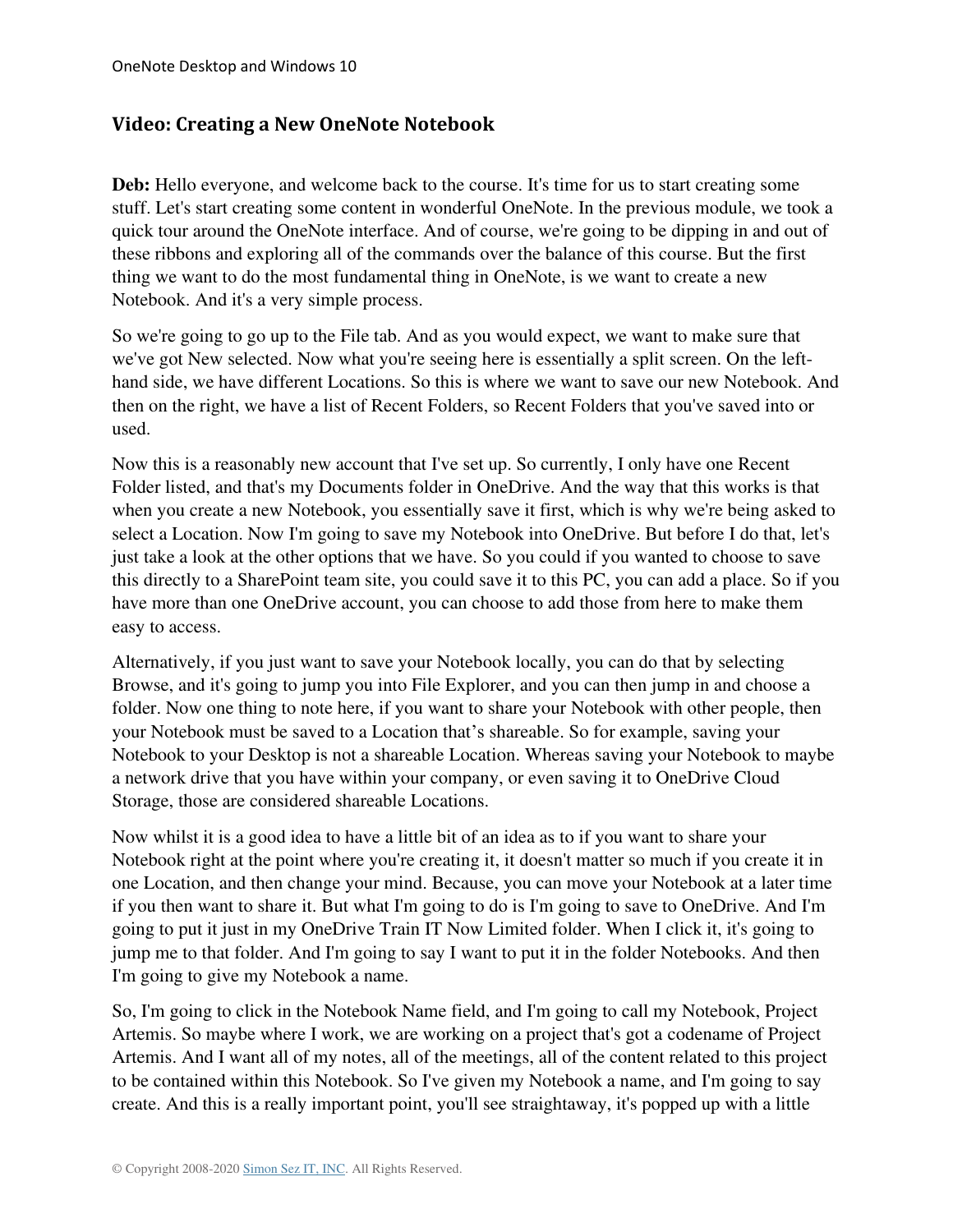message that says; "Your Notebook has been created, would you like to share it with other people". And that's come up because I've saved it in a Location that is shareable.

So if I wanted to, maybe I know right now that I want to share this with the rest of the Project Artemis team, I could choose invite people. Now I'm not going to do that at this stage, because I want to talk you through that process a bit later on. So I'm going to say Not Now, and it creates my Notebook. And what you'll see is that my Notebook name is now listed just here. And as I hover over, it gives me a little bit of information in that ScreenTip. So it says I can click to view other Notebooks.

So if you have more than one Notebook open, if you click just here, you're going to be able to see all of your Notebooks listed, and you can easily switch between the different Notebooks that you're working in. Now, obviously, I only have Project Artemis open, which is why it's the only one I can see listed here. Something else you can see when I hover over is you can see the Location where I have this Notebook saved. So OneDrive, Train IT Now Notebooks and it's telling me that it's up to date. And this is another important thing to note. OneNote Notebooks automatically save.

So you don't have to worry about going into File and Save. You don't have to press  $Ctrl + S$  as you're working. Everything automatically saves and synchronizes and this is particularly important if you've saved your Notebook to cloud storage like OneDrive, every change you make will be synchronized. Every change that anybody else makes to your team Notebook, if they have access, will also be synchronized. So all this message is telling me is that all of the changes are up to date.

So that is basically how you create a Notebook from scratch. If you wanted to create another one, you could just jump back into File, go to New and go through exactly the same process. Select your Location first, give your Notebook a name, and then it's going to open in OneNote and it will be listed in your Notebooks drop down. And we're going to create a couple of Notebooks a bit later on so you can see how you can very easily switch between the two and work in multiple workbooks at the same time.

Now in the next lesson, we're going to delve a bit more into Notebook Properties. I'm going to show you the different things that you can change and I'm also going to show you how you can essentially close a Notebook and come out of it when you're done. But for now, that is it. I will see you in the next module.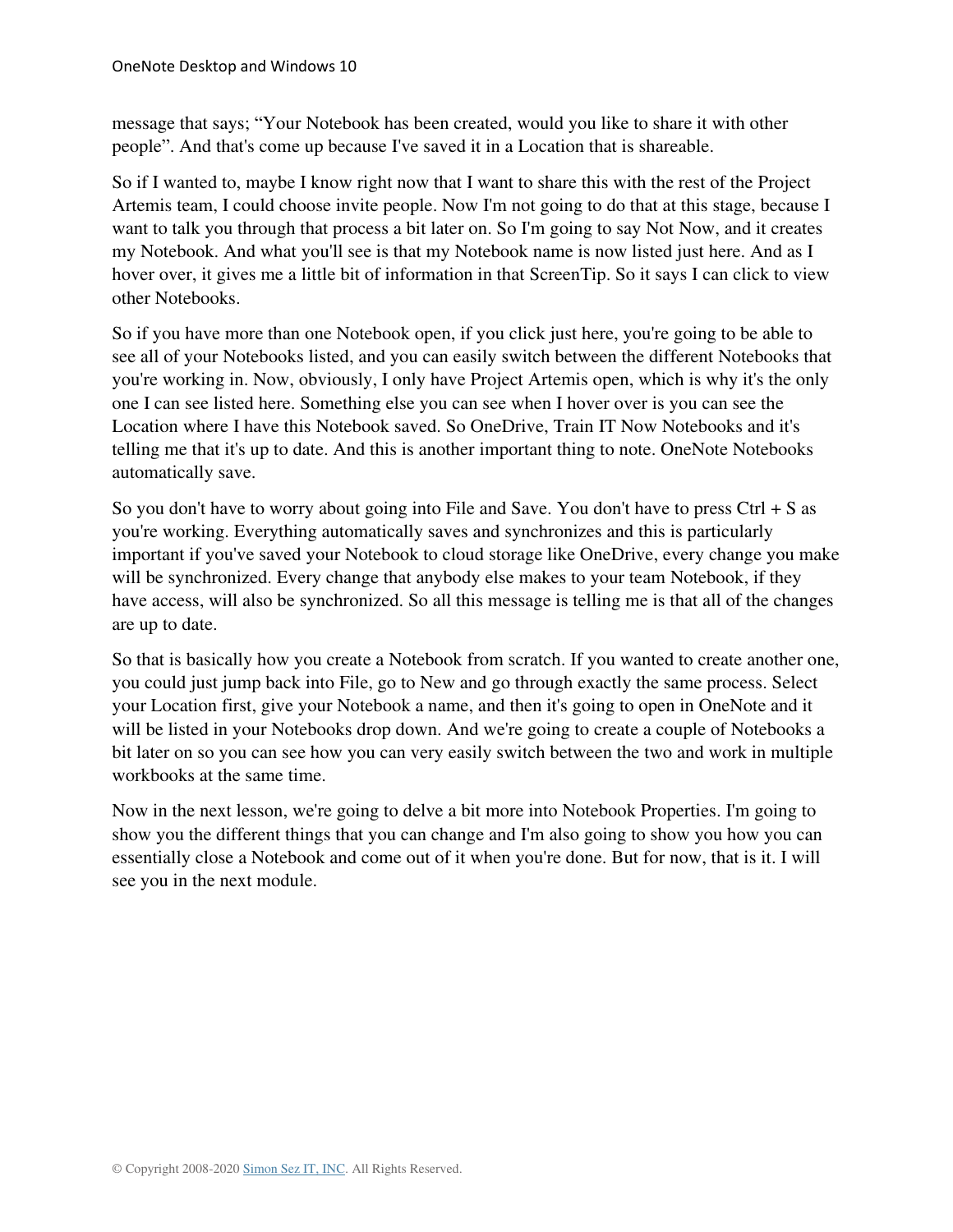#### <span id="page-21-0"></span>**Video: Changing Notebook Properties and Closing**

**Deb:** Hello everyone, welcome back to the course. We are down in Section 2 where we are getting started with OneNote. And in the previous module, I showed you how to create a new Notebook from scratch and select a Location in which to store it. So what we're going to do in this module is I'm just going to show you how you can modify the Properties on a Notebook and also how you can close the Notebook when you're finished with it. So let's take a look at Properties first of all.

Now, as we've already discovered, any Notebook that we have open will be listed underneath this drop down. And currently, I only have Project Artemis open. Now if I want to view the Properties for this particular Notebook, if I right-click my mouse, you'll see right towards the bottom in this little menu, we have a Properties option. So let's select it and see what we get. Now when you go into Notebook Properties, there isn't a great deal of information that you can change in here.

But there are some important things that you should be aware of. If for example, you want to change the Display Name of your Notebook. So maybe I want to change this to Project Alpha, Project Beta, something else I can come in here, and I can edit the Display Name. And what you'll see underneath is it says; "Does not affect the actual Notebook folder name". So what that's essentially saying is you're merely changing the Display Name, the name that you can see in OneNote, it doesn't change the folder name.

So for example, if I just quickly pull up File Explorer, this is essentially where I have my Notebook saved. In OneDrive, in the Notebooks folder, and you can see here a couple of workbooks that I have within this folder. And one of them is Project Artemis. So if I was to change the Display Name to Project Beta, and click on Ok, it's going to change the name here, but what it's not going to do is change the actual folder name within Notebooks. So that's a really little important point to be aware of. Now, so we don't confuse things, I'm actually going to go back into my Properties, and I'm just going to change that name back to Project Artemis.

The next property that we can change is the color of the Notebook. And we have a drop down here, which brings up a little palette of muted pastel shades. And we can essentially color code our different Notebooks that makes them stand out from one another. You could even color code Notebooks that are maybe related with the same color just as a way of organizing your Notebooks in a more visual way. So I'm going to select this purple color for this particular Notebook. Underneath that we have the Location. So it's telling me the Location where my current Notebook is stored.

And if I decide I want to move that somewhere else, I can click on Change Location. Once again, it's going to open up File Explorer, and I can choose a different folder to save my Notebook into. And then finally at the bottom, it's telling me what my default format is. So it's saying that this is a OneNote 2010 to 2016 Notebook format, and the Convert to button is grayed out for me. So if I was to open a Notebook that was in a different format, I could choose to convert it to 2010 to 2016 formats.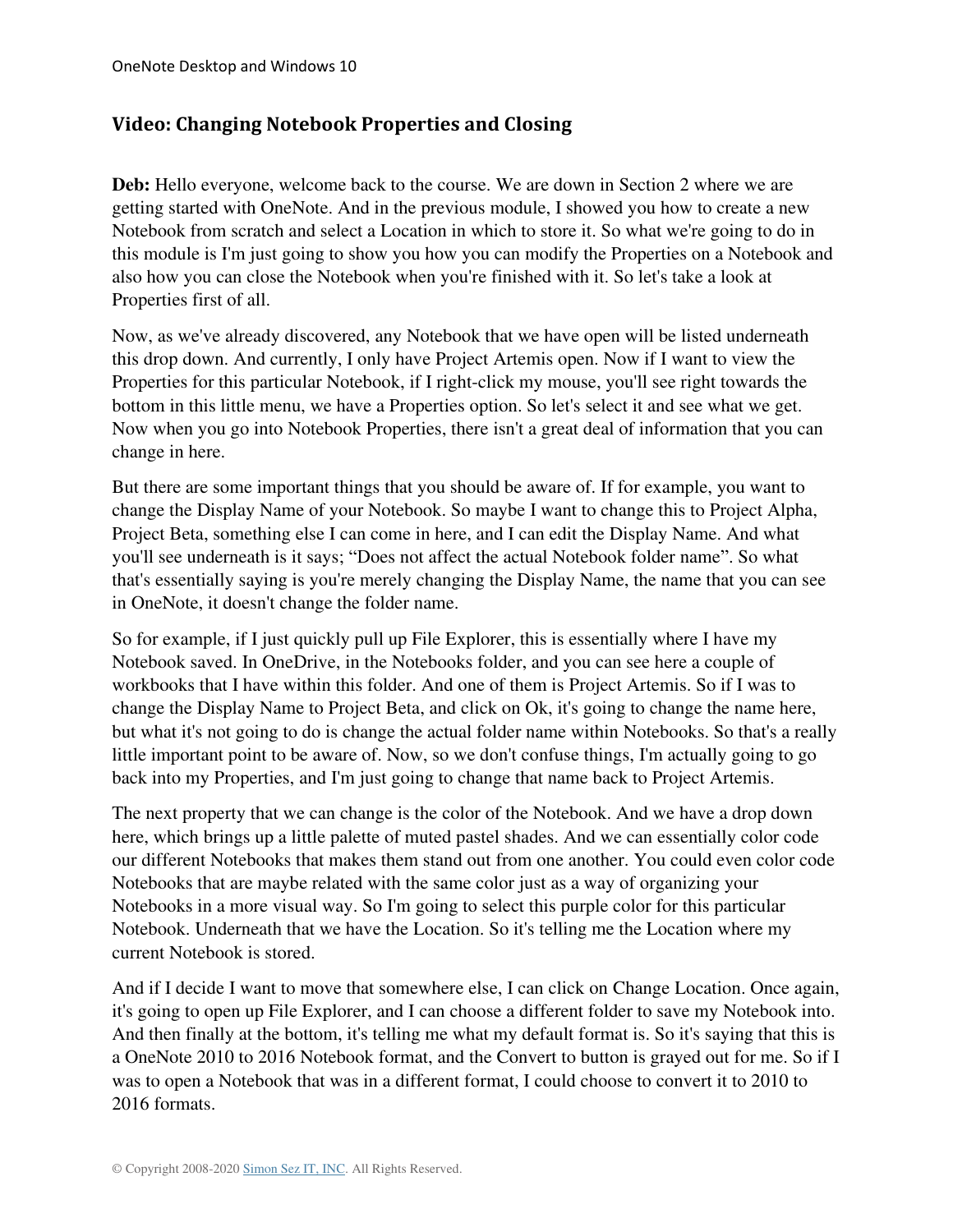But at the moment, we are all good with how we have our format set. So I'm just going to click on Ok. So now when I click the drop down, you can see that my Notebook is that purple color. So those are the Properties that you have for each Notebook. As I said, not a great deal, but some important things in there.

Now the final thing I want to talk to you about in this particular module is how to close Notebooks. So you might have multiple Notebooks open. And if you've finished working in one of them for the day, you're going to want to close down that particular Notebook. Now in most Microsoft applications, when you want to close something, you would jump up to File and there would be a handy little Close button in here. But you can see with OneNote, we don't actually have that. So we need to close in a slightly different way.

Again, we're going to click the drop down, we're going to hover the mouse over the Notebook that we want to close, right-click, and in here you'll find a Close this Notebook option. And when I click it, it's going to remove that Notebook from the list. Now I want to stress here you haven't deleted your Notebook, it hasn't disappeared, you have literally just closed it down. And of course if you want to reopen it, you would go back up to File, down to Open.

And because this is a Notebook that I've recently opened, the quickest way for me to open this would be to scroll down, make sure I'm clicked on Recent, and then underneath the Notebooks tab, I should be able to see the last Notebook that I had open at the top of this list. So I'm going to click Project Artemis just to reopen this Notebook. So, modifying your Notebook Properties and closing Notebooks, very straightforward, very simple, but very important.

In the next module, I'm going to talk you through the process of deleting a Notebook. Because this is not as easy as it might sound. And it's something that I find confuses people quite a bit, because it works a lot different to how other things work in Microsoft. So I'm going to grab a coffee, jump over to the next lesson, and I look forward to you joining me over there.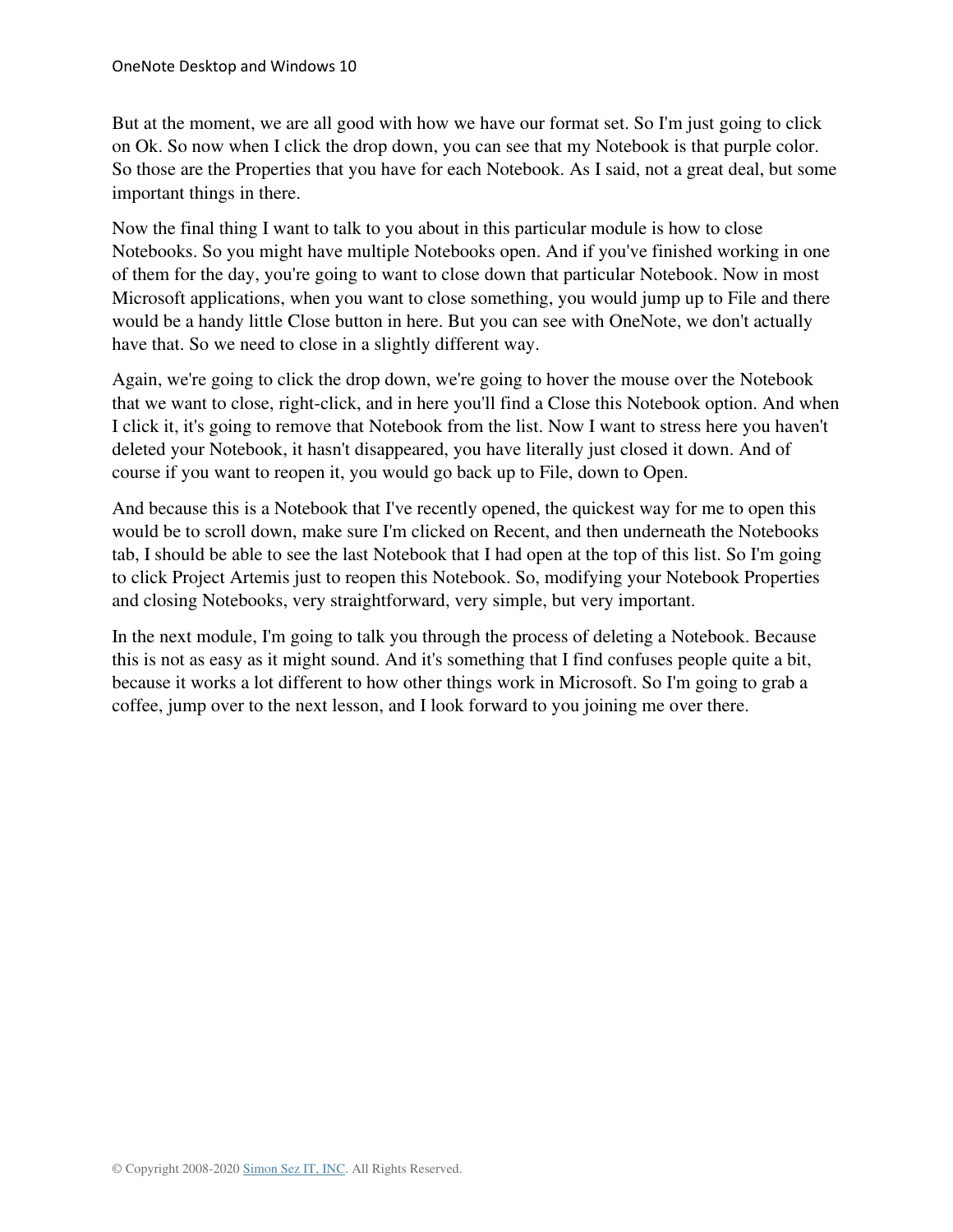#### <span id="page-23-0"></span>**Video: Deleting a Notebook Stored in OneDrive**

**Deb:** Hello everyone, and welcome back to the course. This is still Deb, and we are still down in Section 2, where we've been taking a look at some of the fundamental skills you need to know in order to get started with OneNote. And in the previous modules, I've shown you how you can create a Notebook from scratch and ours is called Project Artemis. And I've also shown you how you can modify those Notebook Properties. And we finished off by taking a look at how we can close down any open Notebooks once we're finished using them.

Now, the subject that I want to discuss in this particular module is Deleting Notebooks. Because I've been training OneNote for quite a few years now, and I find that this is a really common question. People get very confused when it comes to deleting because it's not as straightforward and obvious as you might expect it to be. So for example, if I said to you, how do you think you would delete a Notebook? The logical assumption is that you might jump into your Notebooks list, right-click on the Notebook, and you have an option in here to delete the Notebook.

But what you'll find when you come into this right-click menu is that you actually don't. The only thing you have is Close this Notebook. Now whilst that will get rid of the Notebook from your Notebooks list, it hasn't deleted it, it's just closed it and you can jump back into File and reopen that Notebook whenever you like. However, there will be times where maybe you've completed a project and you have no use for the Notebook anymore, where you want to actually delete it and all of its contents. So how do we actually delete a Notebook?

This is where it's really important to know where you have your Notebooks stored or saved. So if I pull up File Explorer, so here, I can see the two Notebooks that I have saved into the Notebooks folder in OneDrive. So what do you think I might do here in order to delete this Notebook? Well, again, the logical assumption as I've led you down this path is that you can come into here, click on the Notebook you want to delete and press the Delete key on your keyboard. But look what happens. I'm going to delete it, and we're going to wait a few seconds, and you'll see that it automatically comes back again. And this is where I find people have a problem.

They try to delete it from OneDrive, but it keeps appearing back. Now the reason why that is happening is because you can see that I'm working within File Explorer. And I have my OneDrive synchronized to File Explorer. So, I can work with my OneDrive files without having to log in to the Microsoft 365 portal. But what happens is my portal synchronizes with my folders in File Explorer. So as soon as I delete Project Artemis, the synchronization happens, OneDrive can see the Project Artemis Notebooks still in Microsoft 365. And so it pulls it back into my folder structure. So with all that said, how do we actually delete this Notebook?

Well, we need to log into the online portal. So I'm going to minimize File Explorer, and the first thing I'm going to do is I'm going to close down Project Artemis, because this is the one that we're going to delete. So I'm going to right-click, and I'm going to say Close this Notebook. What I'm then going to do is jump across to my Microsoft 365 portal. Now I'm already logged in. And for those of you that are familiar with using Microsoft 365, this should be instantly recognizable. And what I want to do is I want to access OneDrive from here.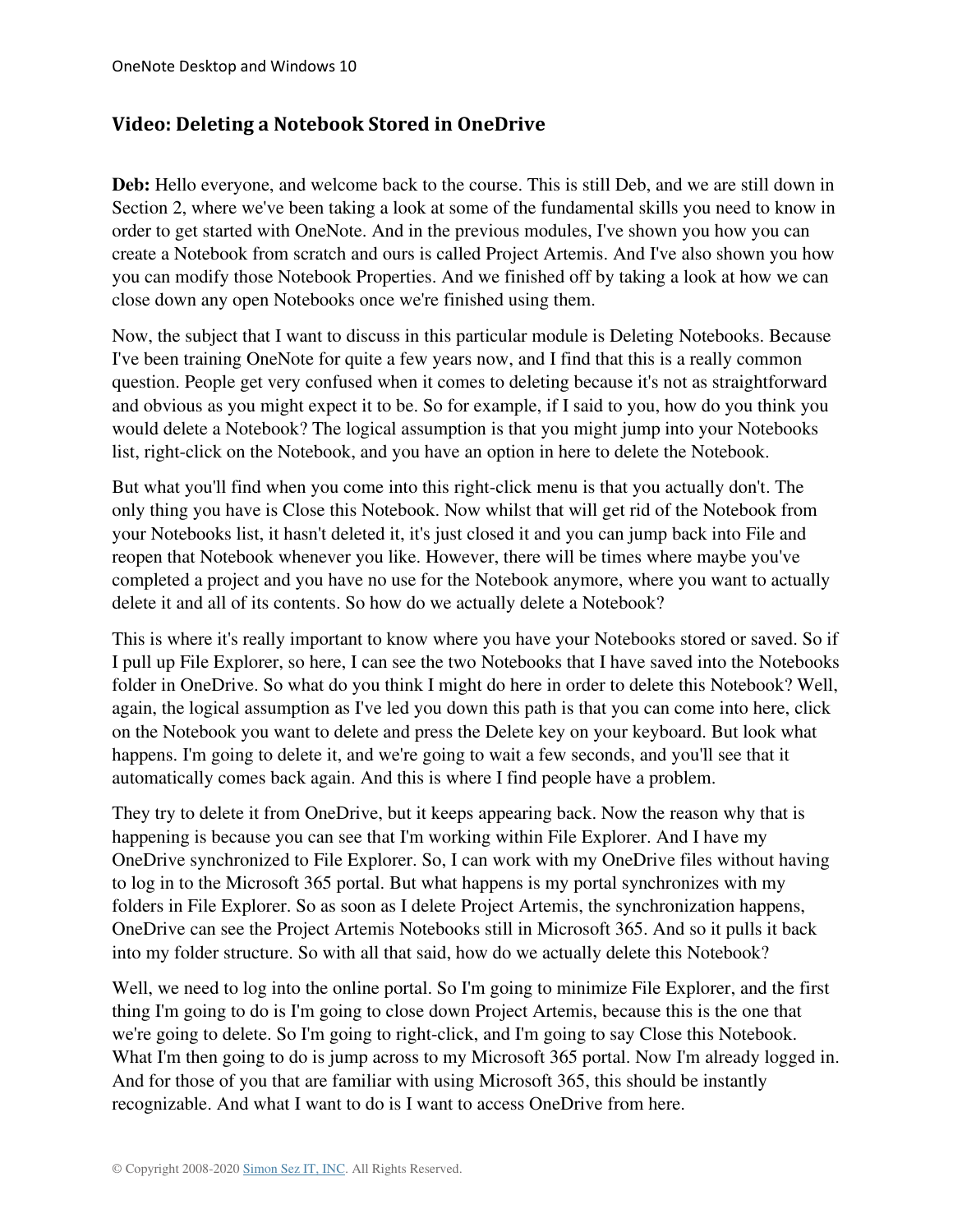So I'm going to select the OneDrive icon, and then I'm going to go to my Notebooks folder. And this is where I have my OneNote Notebook saved. So what I need to do is select the Notebook, in this case Project Artemis, and delete it from my portal. And you'll see that when I delete it from here, it doesn't come back again. So now, if I jump back into File Explorer, you can see that in my Notebooks folder, I don't have that Project Artemis Notebook anymore. So essentially, it is deleted.

So, this is a really important point to note if you want to delete a Notebook that you have saved to Cloud Storage. Now I will say that if the Notebook that you've created is the Local Notebook, it does work in a slightly different way. But we're going to save that for the next module where we're going to jump in, I'm going to show you how you can create a Locally Stored Notebook and then we'll look at the difference when it comes to deleting. But for the time being, that is it. I will see you in the next module.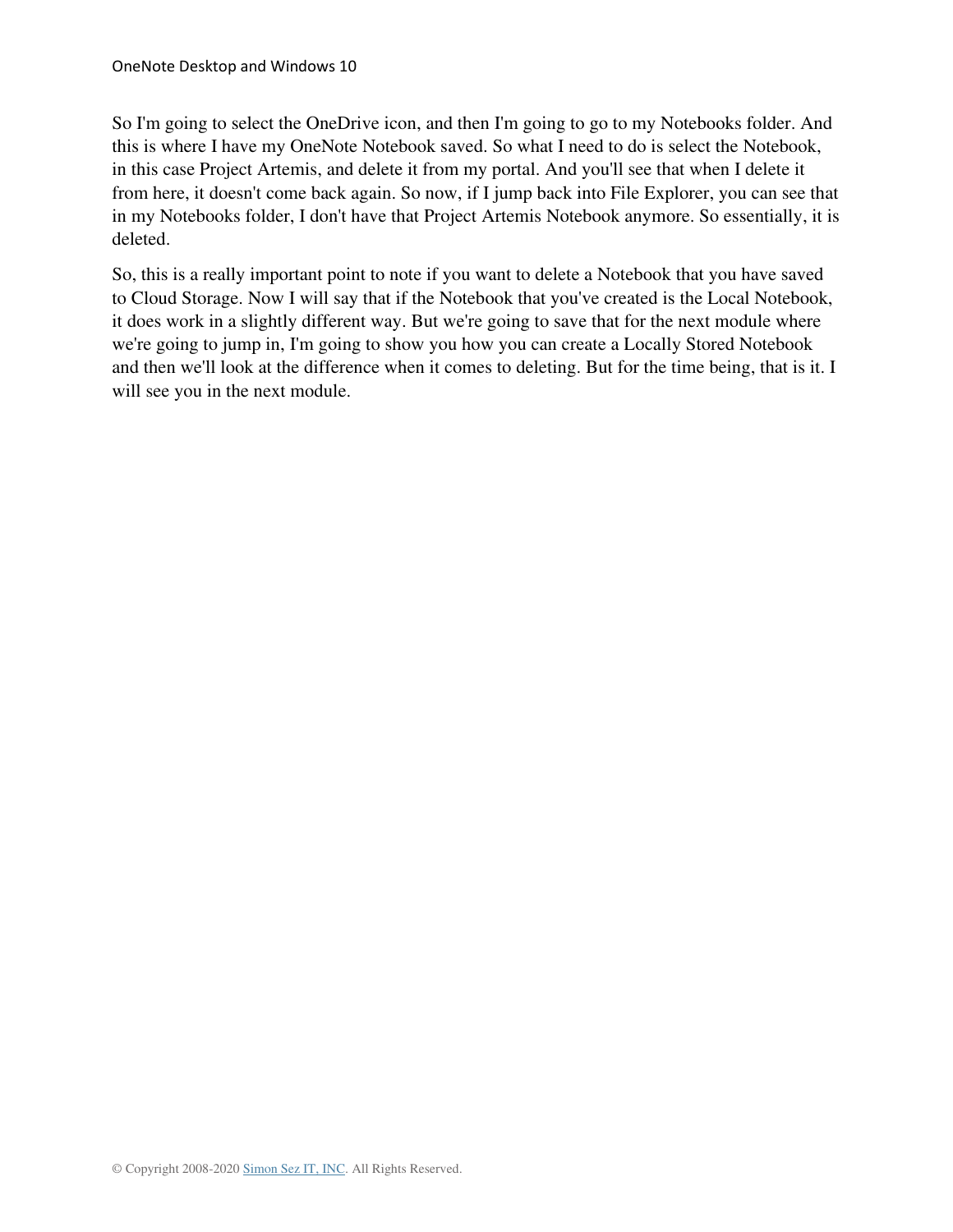#### <span id="page-25-0"></span>**Video: Creating and Managing Locally Stored Notebook**

**Deb:** Hello everyone, and welcome back to the course. In the last module, I showed you the process of deleting a Notebook that's been stored into OneDrive. So what I want to do in this lesson is really just talk a little bit about Locally Stored Notebooks, and show you how you can manage those, how you can delete them, so that you can see the difference between Local Notebooks and Notebooks that are stored in the cloud. So let's jump in. And let's create ourselves a couple of Notebooks.

So we're going to go up to File down to New, and I'm going to recreate one saved into OneDrive because we did delete Project Artemis. And I kind of want to use that one. So let's select OneDrive. I'm going to select the folder of Notebooks. And I'm just going to call it the same thing. Let's call it Project Artemis, just to recreate that Notebook, and click on Create. Now, because I'm saving to a shareable Location, it's asking me if I want to invite people, I'm going to say not now, because that's something I'm going to do later. And there I have my Notebook opened again.

And of course, we've already seen, we can right-click, and maybe I want to go into the Properties, and I'm going to change the color to blue, and click on Ok. So what I'm going to do next is I'm going to create another Notebook. But this time, I'm going to save it to my local drives, not in OneDrive. So back up to File, down to New. And this time, I'm going to browse for a Location to save. Now, what I'm looking for here is the Location that doesn't synchronize. And these days with OneNote, if you have it installed on your PC, even your Desktop will synchronize. So, I'm going to select a folder that I know doesn't synchronize, which is the Downloads folder.

Now I know this is an extremely strange folder to save a Notebook into but as I said, I just want one that I know for sure doesn't synchronize at all. So I'm going to give my Notebook a name. I'm going to call it My Personal Notebook, and click on Create. Now, did you notice the difference there? It didn't ask me if I wanted to invite people to my Notebook. And that's because OneNote has recognized that this is a locally saved Notebook, and so it's not shareable. Another thing you'll notice is that if I click this drop down, you can now see both of my Notebooks in here.

Now if I just make a quick change, so I'm going to right-click, and I'm going to say Properties. And let's just change the color of the folder again, and click on Ok. Notice this little syncing icon that comes up, it was pretty quick so you may have missed it. Let me do it one more time. I'm going to right-click, go to Properties, I'm just going to change the color of the Notebook. Look for this icon when I click on Ok. Can you see it just there? That tells me that the Notebook is synchronizing to Cloud Storage.

Now, when it comes to locally saved Notebooks, it doesn't matter how many changes you make, you're never gonna get that icon because it's just saving to your local drive, it doesn't have to synchronize with Cloud Storage. So if you're wondering what that little sync icon is that appears every now and again when you're working in a Notebook that's been saved to the cloud, that's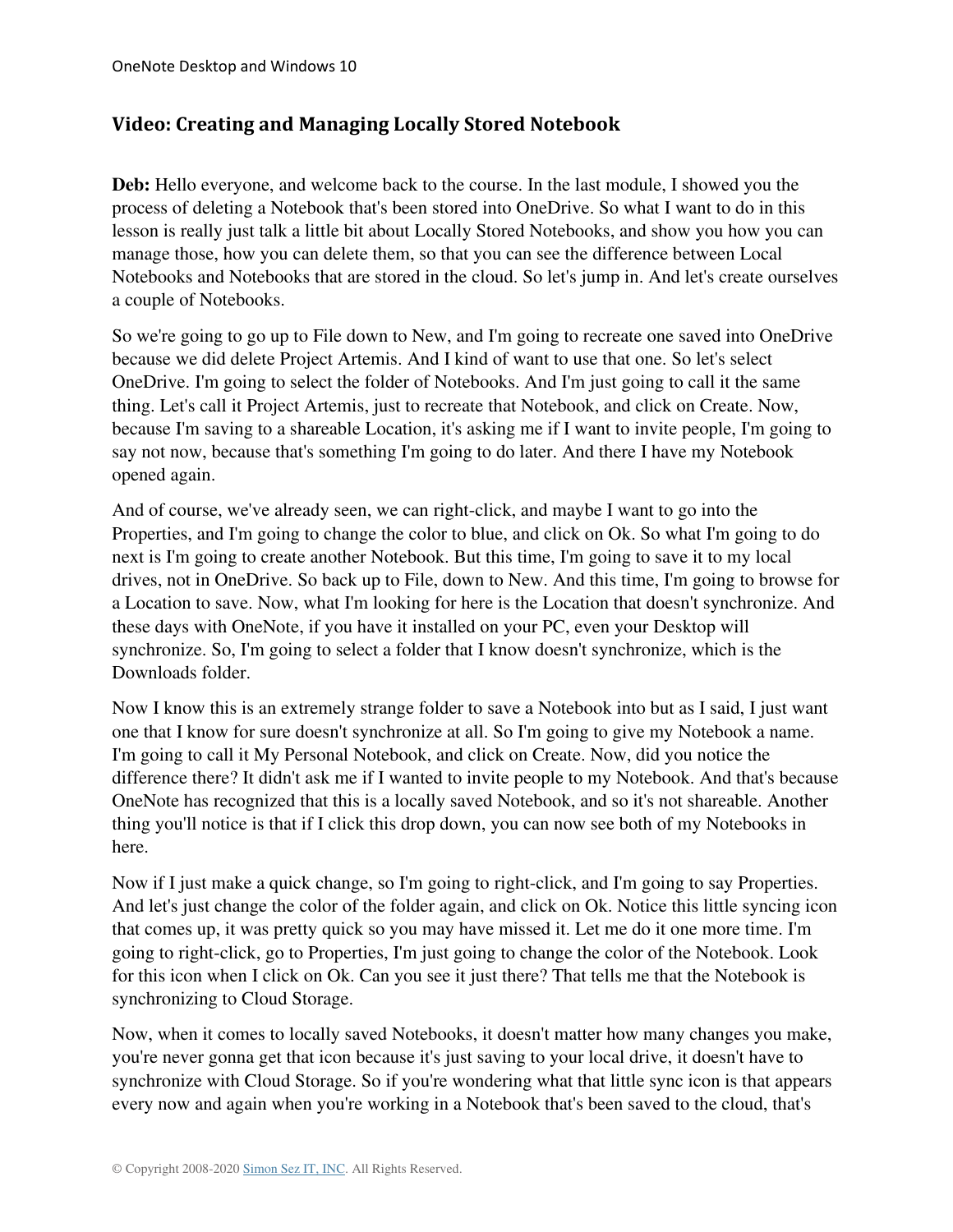what it's doing. It's just updating any changes that you've made, or any changes that other people have made to the Notebook with the copy in the cloud.

Now when it comes to Local Notebooks, you can right-click, and you can change the Properties and exactly the same way. So I can change the Color of the icon, the Location, and the Display Name as well. So maybe I want to remove the word Notebook. Let's just delete that out as it's a bit of overkill and just call it My Personal, click on Ok, and there we go. And I can very easily switch between my two Notebooks.

Now when it comes to deleting Locally Stored Notebooks, it works in a slightly different way. Now I still can't delete it from within OneNote. So if I right-click, I don't have a Delete option. So what I need to do is open up File Explorer again, and navigate to the folder where I have this Notebook stored. So I've stored this Notebook in the Downloads folder. You can see it there sitting at the top. So if I want to delete it, I can actually just delete it directly from here because I don't need to jump into Cloud Storage because it's just saved locally. And because there's no synchronization happening, it's not going to keep reappearing.

However, the first thing I'm going to want to do is close down this Notebook. I can then jump into the folder, click on the Notebook, press Delete and that Notebook is essentially deleted. So the process is a little bit shorter, a little bit easier when you're deleting Local Notebooks. Now in the next module, we're going to start to actually expand on our Notebook by adding in Sections and Pages. So, I'm looking forward to it. I hope you are too. I'm going to head over there now, and I look forward to seeing you.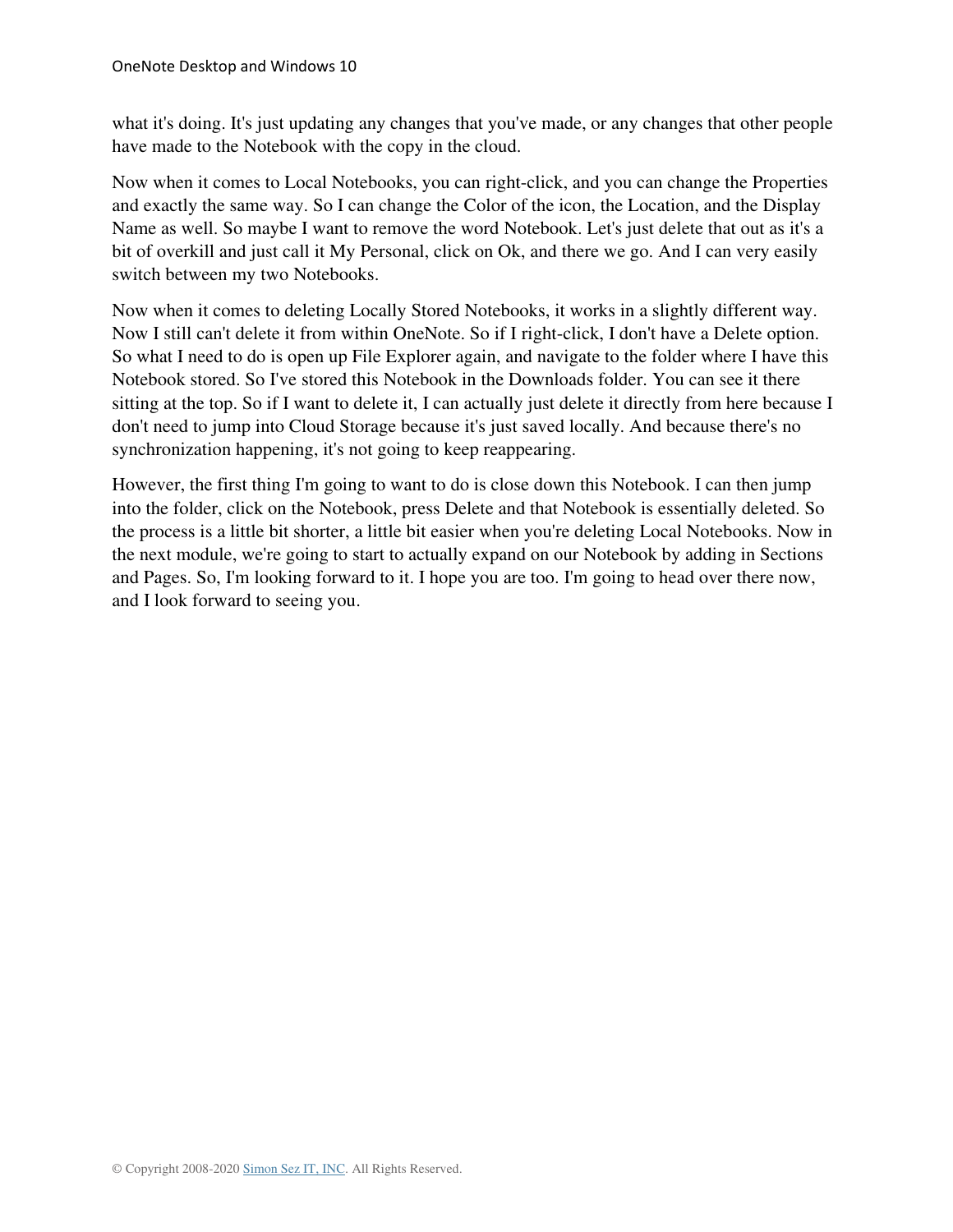#### <span id="page-27-0"></span>**Video: Creating, Moving, and Deleting Sections**

**Deb:** So, so far in this course, we've been taking a look at some of the more admin tasks that you might wish to do within OneNote, such as closing Notebooks, creating new Notebooks, and also the process for deleting Notebooks. It's now time to move on to something a little bit more interesting, and that is to start to build our Notebook with content.

Now, before we can start adding content in, we need to understand the structure of a Notebook. And that means talking about Sections and Pages. So currently, I'm in the Project Artemis Notebook. And you can see at the top, I have a tab that says New Section 1. Then if you cast your eyes over to the right-hand side, you can see I have Add Page at the top here. And then something that says Untitled Page. Now Untitled Page is currently where I'm clicked.

Now, I'm going to speak a little bit more about Pages in the next couple of modules. But for now, we're going to focus on Sections and really organizing our Notebook. Now the way I like to think about this is I like to imagine a book, Project Artemis is the book title. And then within that book, I might have part one, which would be the Section. And then I would have the different chapters, which might be the different Pages. So these are kind of like dividers within your Notebook. And within each Section, you can have numerous different Pages.

Now when it comes to Sections, there are lots of different things that you can do with them. So let's start out by running through some of the basics. So currently, I'm clicked on New Section 1. And if I right-click my mouse, you'll see that I get that Contextual Menu come up, which has lots of different things that I can do with this particular Section. So the first thing I have in this menu is the Rename option. Now, obviously, most of the time, you're not going to want to keep that tab as New Section 1, you're going to want to give it a more meaningful name. So I'm going to select Rename, and I'm just going to overtype what I have on the screen. And I'm going to call this Tab Meetings.

Now what I can do here is I can either hit the Enter key on my keyboard, or I can just click away in order to set that. So that is my first Section. Now I want to have lots of other different Sections within this Notebook to store different types of information. So I'm going to add another Section in. And there's a couple of ways that you can do this. The most easiest, and probably the most obvious to everybody watching this lesson is that we have a little plus sign. And when we hover over it, it says Create new Section. That's going to give me another tab and I can now type the name of that tab. And this one is going to be called Courses, and hit Enter.

Now the other way that I can add a new Section is if I right-click on any one of the tabs, you'll see that I have a New Section option down here as well, which is basically going to do exactly the same thing. So for this one, I'm going to call this Offices and hit Enter. And I'm going to carry on just adding a couple more Sections into this Notebook. So let's click the plus and I'm going to call this one at Travel, hit Enter. Click the plus again, and we're going to call this one Costs and hit Enter.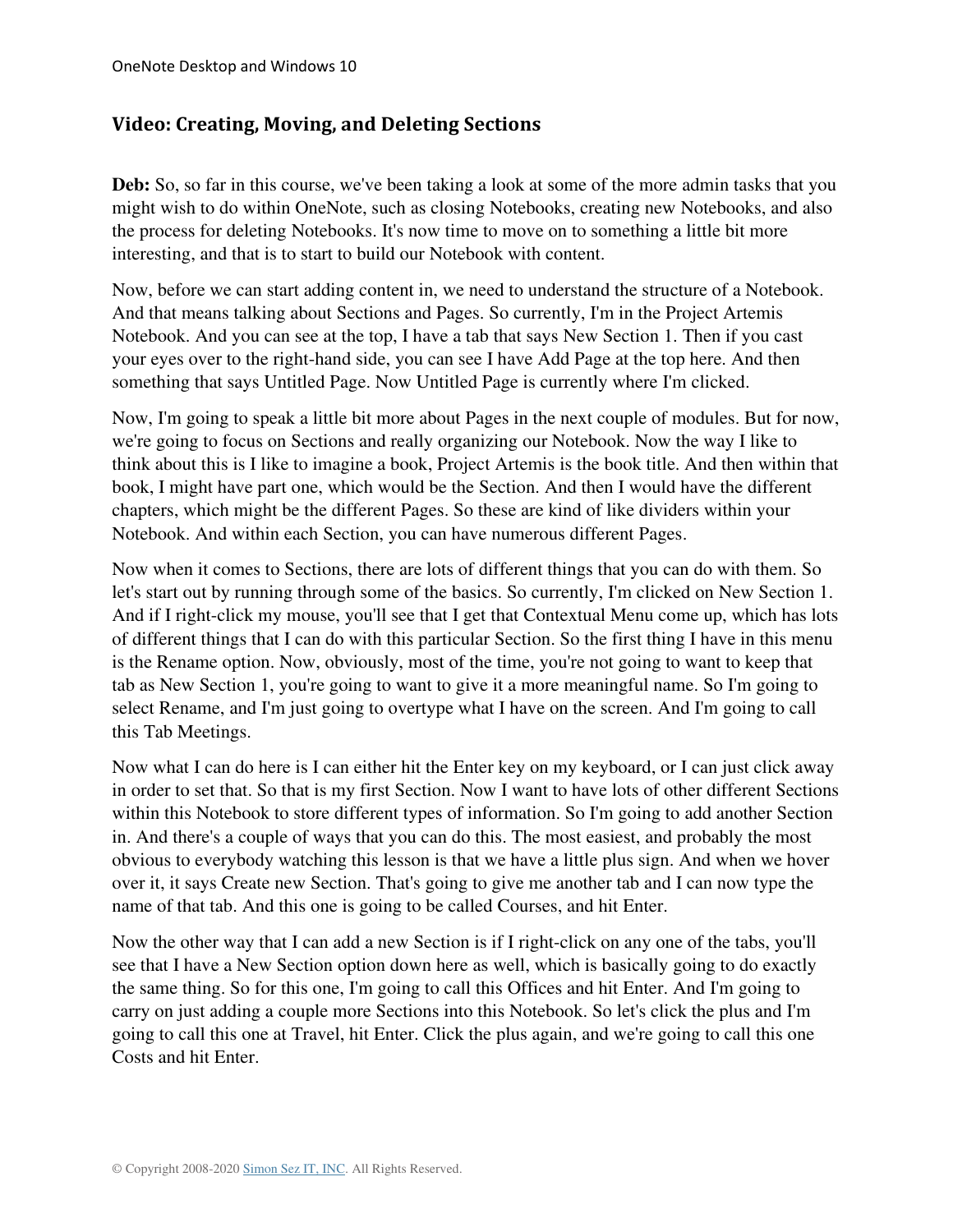So very quickly, I've been able to Add-into my Notebook, all of these different tabs and I can then just click on them to switch to those different Sections. And what you'll also notice is the Section tabs are color coded. So if you want to keep them all different colors, that's absolutely fine. However, if you have Sections that may be relate to each other, a nice way of just visually indicating that to whoever is looking at the Notebook is to make those tabs the same color.

So maybe, both Offices and Travel are related and I want to make them both orange, what I can do is click on that Travel Section, right-click my mouse, and right at the bottom of the Contextual Menu, I have a Section Color option. So I'm I want to change this to orange as well. And so visually, I've now created a link between those two different Sections.

Now of course, when you have a whole bunch of Sections added into your Notebook, there might come a time where you want to reorder them or rearrange them. And again, that's very simple to do. If you want to move a Section, all you need to do is grab that particular Section, so let's say the Courses Section. Click your mouse drag and you'll see as I drag back and forth across the Section tabs, I'm getting that little black arrow, and that's indicating to me where that Section is going to be dropped when I let go of my mouse. So I want this to be the first tab in this particular Notebook.

So I'm gonna let go of my mouse and it moves that tab across. Another way that I can move Section tabs is to utilize that right-click menu also. So for example, if I take this Meetings tab, and right-click my mouse, within that right-click menu, you'll see that we have a Move or Copy option. So if I select that, I can now choose where I want to move this particular tab to. And what is showing here are all of the Sections that are currently in my Notebook. And all I need to do is select the one that I want to move this particular Section after.

So I'm going to say I want Meetings to move after the Travel Section. So I'm going to select Travel, and click Move. And it's going to move that across. Similarly, if I right-click my mouse and just jump back into there, I might want to copy a Section instead of moving it.

So if I want to copy this Meeting Section, and I want that copy to be placed after the Costs Section, I'm going to select Costs and then click copy at the bottom, and it's going to give me a new tab that's called Meetings 2. I can then right-click, go in, and rename that to something else. So we're going to call this one Schedule, like so. And you'll see that because I copied it, it takes on the same tab color as that particular Section.

Now, in this case, I don't want these two to be the same color. So I'm going to right-click, Section Color, and I'm going to make this a purple color. And of course, I'm sure you get the idea now, but if you want to delete a particular Section, you can right-click, and you have a Delete option in here. Now, it's worth noting and you'll see this a bit later on when we start talking about Pages, when you delete a sanction, it's going to delete all of the Pages within that Section as well. So just bear that in mind before you actually execute this particular task. But more about that later.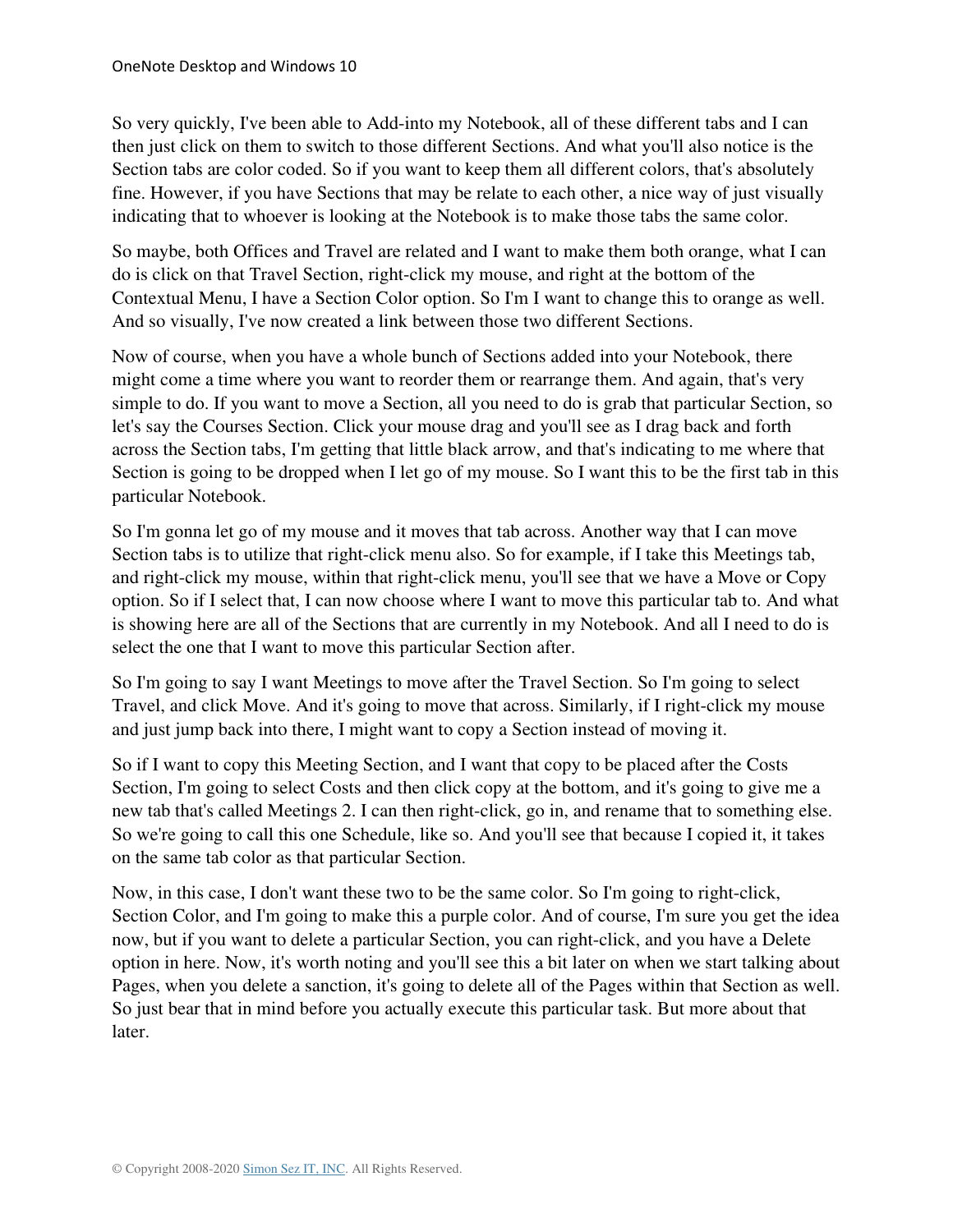So that is the basics of adding new Sections and a few tips and tricks there when it comes to managing them. In the next lesson, I'm going to talk to you about Section Groups. So I'm going to head over there now, and I look forward to you joining me.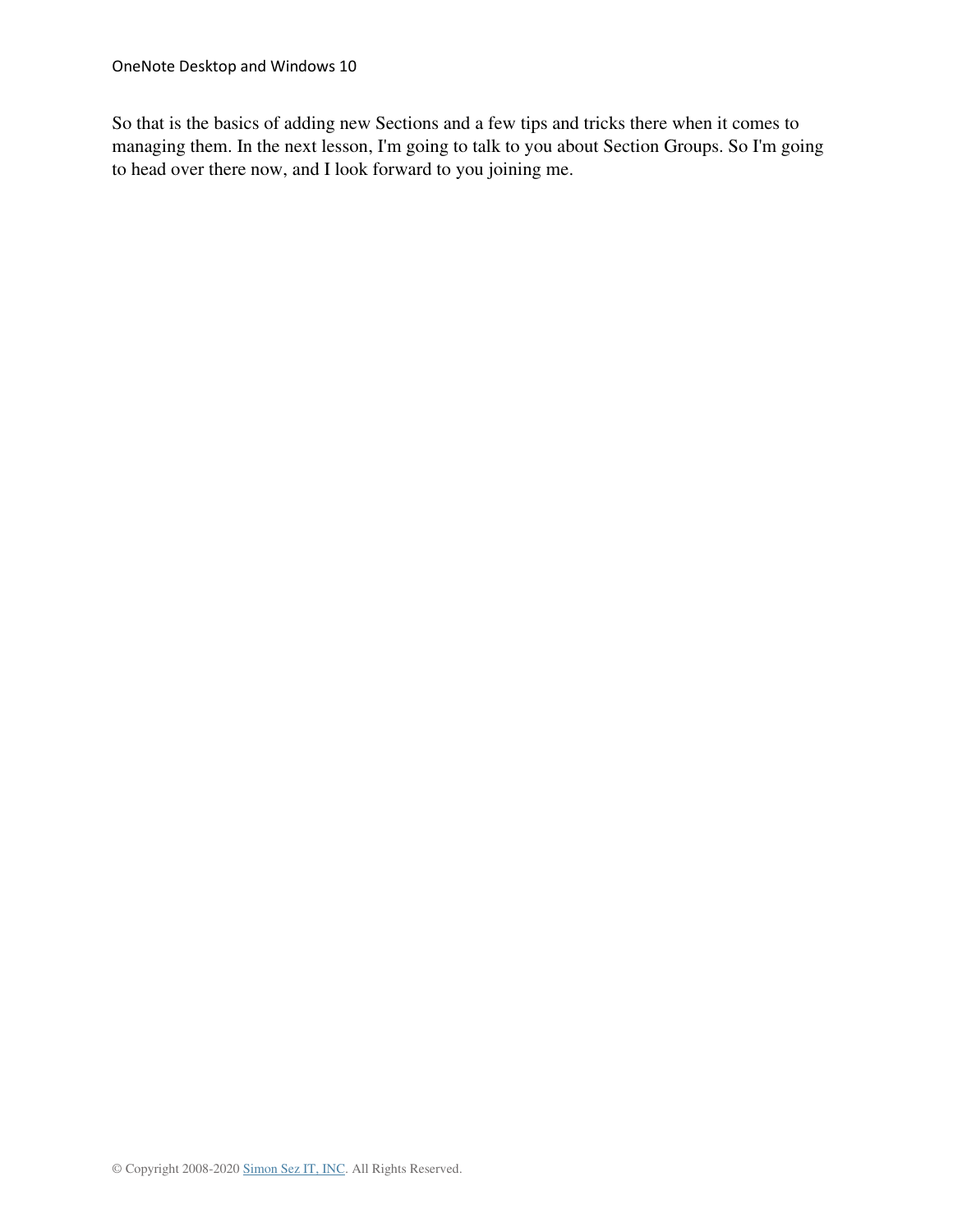#### <span id="page-30-0"></span>**Video: Creating Section Groups**

**Deb:** Hello everyone, and welcome back to the course. In the previous module, I introduced you to the concept of Sections. And we took a look at some of the things that you can do to add new Sections and also manage them. So we're going to kind of follow on from that in this particular module. And I'm going to talk to you about Section Groups and just show you what they are and how you can use them.

Now the first thing I'm going to do in here is I'm actually going to delete one of these Sections that I've created. So I'm going to delete this Courses Section, because what I'm going to do is I'm going to make Courses a Section Group. So I'm going to right-click, and I'm going to say Delete. And I'm getting a message here saying, "Are you sure you want to move this Section to Deleted Notes"? So I'm going to say, Yes.

Now that's actually an important point to know. When you do delete Sections or Pages or anything from your Notebooks, they don't disappear entirely, they go into what we call the Notebook Recycle Bin. I'm going to talk a little bit more about that later on in the course. So just keep that in your memory for a bit later on. So now, what I'm going to do is I'm going to create a Section Group. And this is really just another way of organizing your Notebooks. And this is particularly good if you have a lot of information in any one Notebook.

Now, to create a Section Group, it's pretty simple. All you need to do is right-click on any of the tabs. And you can see you have an option here for New Section Group. And what that does is it gives me another little heading up here that currently says New Section Group. And you can see the icon next to it has all of these different tabs. So that gives you an idea as to what we're doing here. This is a way of grouping different Sections together. So I'm going to call this Section Group Courses and hit Enter. And what I'm going to do within here is create Sections within this Section Group.

So if I right-click, I'm going to say New Section. And what you'll notice is something a bit strange, it adds it as if it's just another new Section, it doesn't necessarily fall directly underneath where we've created the new Section Group. So I'm going to go ahead and create my Sections that I want to be part of my Section Group.

Now this whole Project Artemis is about the rollout of Office 365 across all of my company's global offices, and part of that rollout program is going to be training. And we want to retrain everyone on the applications within Office 365, or Microsoft 365, as it's now known. So I'm going to have a Section for each of the courses that are going to be offered. So the first Section is going to be called Word. I'm going to create another new Section called Excel. Another one called PowerPoint, we're going to have one for OneDrive, and I could carry on going.

Now obviously, this is just a demo. So I'm going to stop there, but you could add as many Sections as you needed. Now once you've added in your Sections, if you want to group them together underneath this Courses Section Group, all you need to do is right-click, so let's rightclick on this first Section tab, I'm going to say Move or Copy, I'm going to select the Section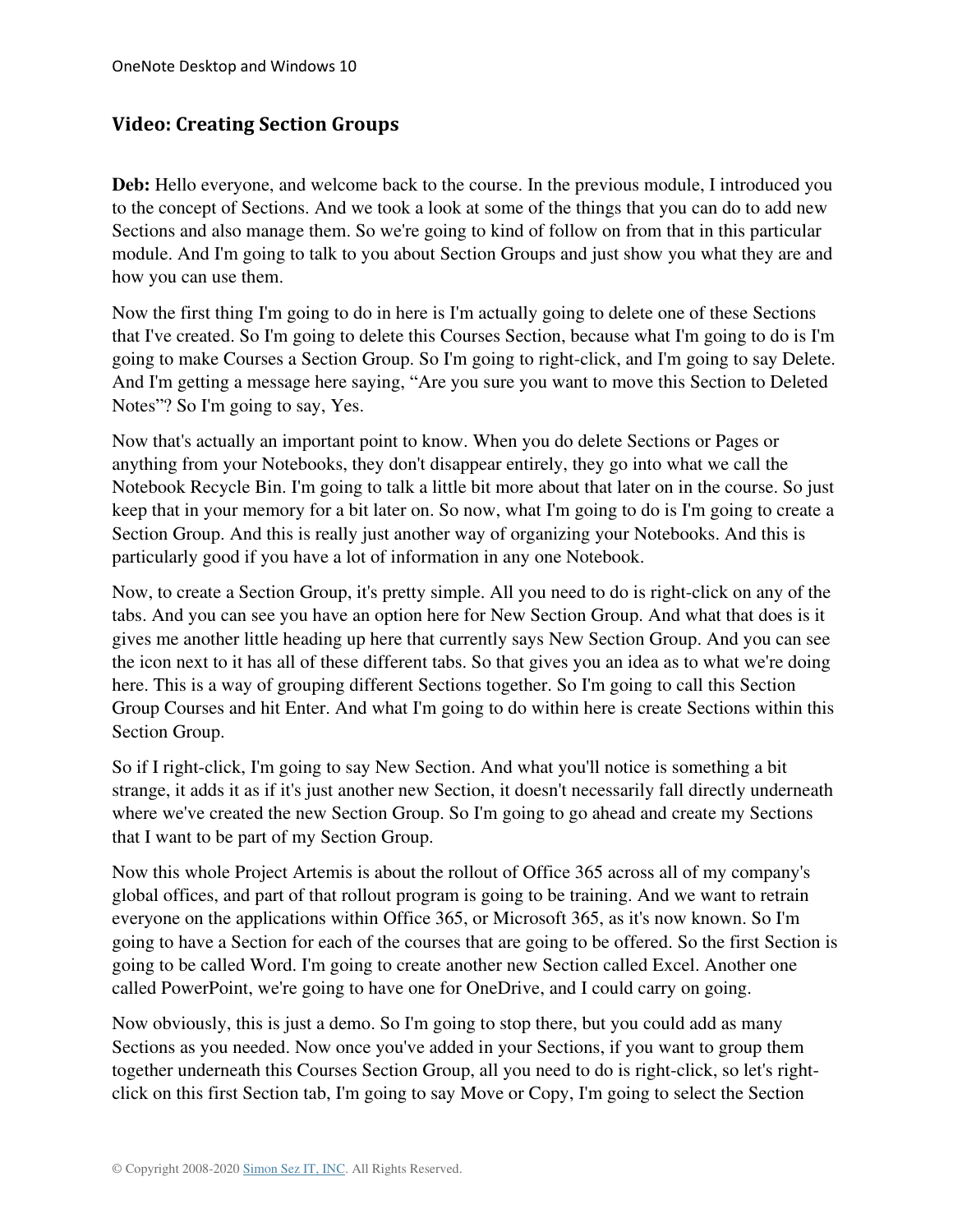Group, which is Courses, and then I'm going to say Move. And you'll see immediately it jumps me from my main Notebook into this kind of sub group.

So Project Artemis, Courses, Section Group, and there is my Section. So if I want to jump back, I just click that green arrow. So if I take this Excel Section, I'm going to click, I'm going to drag over, and hover my mouse on top of Courses, and you'll see it jumps me across, I can let go and it moves that Section.

Now unfortunately, there is currently no way in OneNote to make multiple selections, so you can't select multiple Sections, and then move them all in one go. Unfortunately, you have to do them all individually. So I'm going to do the last two, let's do PowerPoints, I'm going to drag and drop. And then the final one, I'm going to right-click, I'm going to say Move or Copy, select Courses, and click on Move.

So now, I have these essentially Sectioned off from the main bulk of my Notebook. And I have my Courses Section Group just there. So, if you have a particular Section that has lots of different subSections, then this is a great way of organizing your Notebook.

So, we're starting to get some kind of structure to our Notebook now. We've got our Notebook ready, we've got all of our Sections, we've got a little Section Group on the end there, now we want to start adding Pages and content. And that's exactly what we're going to do in the next module. So I'm going to head over there, and I look forward to you joining me.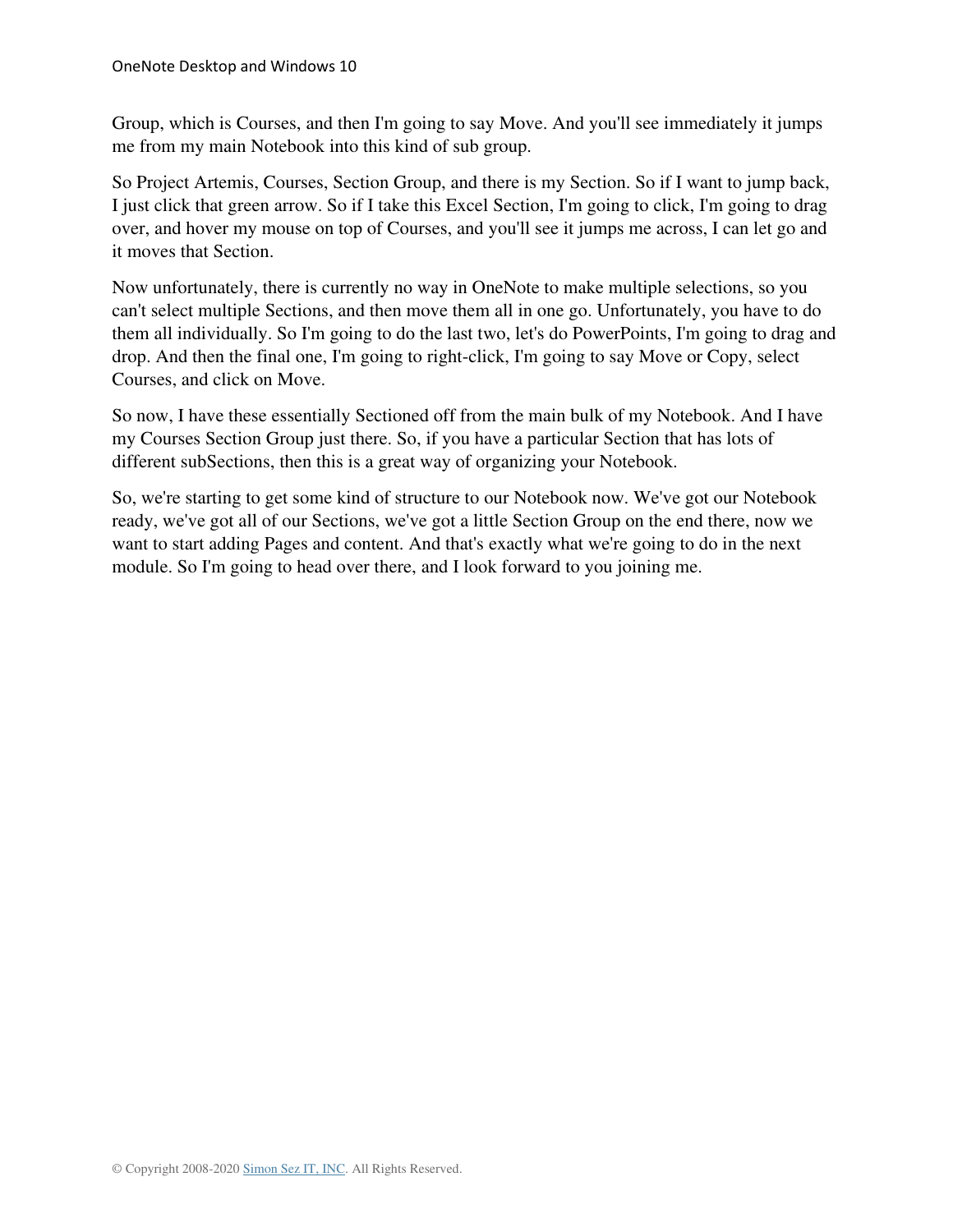#### <span id="page-32-0"></span>**Video: Working With Pages and Subpages**

**Deb:** Hi guys, and welcome back to the course. This is still Deb, and we are heading towards the end of Section 2. And over the course of this Section, we really got to grips with some of the basics of working in OneNote. And in the last couple of modules I've shown you how you can add Sections into your Notebooks and also Section Groups. It's now time to start adding Pages because there's a couple of things that you need to be aware of when you're doing this.

So as I mentioned, within each Section, you can have different Pages, and each of those Pages will contain content. So let's first walk through the process of adding Pages to Sections. So currently, I'm clicked on this Offices Section. Now what I want to have here is I want to have maybe an overview of all of the different offices which we're rolling out Microsoft 365 to, and then I might want to have a specific Page that lists out each office individually with bits of information that are particularly important to that office.

Now, if you cast your eyes over to the right-hand side of the screen, you'll see that you have this kind of orange bar running down the side. And this is where you basically create all of your Pages for your Sections. And OneNote will automatically create a Page called Untitled when you add a new Section. And that Page is currently what I'm clicked on within the Offices Section. Now currently, it's called Untitled, which isn't particularly meaningful. So, I'm probably going to want to go in and rename this Page so it's easy for me to identify.

So, my first Page in this Section is just going to be called Overview. So, I've clicked my mouse just above where we have the Date and Time, and I've typed in the word Overview. And you'll see as soon as I do that, over on the right-hand side, the Page is now renamed. So I'm going to go through and I'm going to add a few more Pages. And we do that by clicking on the Add Page link at the top of that right-hand pane. So let's click on Add Page, you'll see automatically I get another Untitled Page, and I can now type a title for this particular Page.

So this one is going to be called Europe, I'm going to add another Page called North America, another Page for Asia, another Page for Africa, and then one final Page for Australia. And as we move through this course, I'm going to be adding information onto these Pages. So adding Pages in itself is a very simple and straightforward process. But what you might not know is that you can also add Subpages. So for example, underneath each of these Pages, which I've just created, I might want to have Subpages for each of these specific office locations in each of these regions.

So what I'm going to do is I'm going to add a Page, and you'll see it adds it to the bottom, and I'm going to call this one London. I'm going to add another Page, I'm going to call it Paris, I'm going to add another Page, and let's call this New York. And I'm going to add two Pages for each of the regions. And we'll do Bangkok. And we'll say Durban. Then finally, for Australia, we will have Sydney, and Melbourne. So you can see that now I have quite a collection of Pages. And at the moment, they're not really organized as I want them to be.

So the first thing I'm going to want to do is I'm going to want to move the Pages I've just created underneath their relevant locations. So for example, we've got London and that needs to go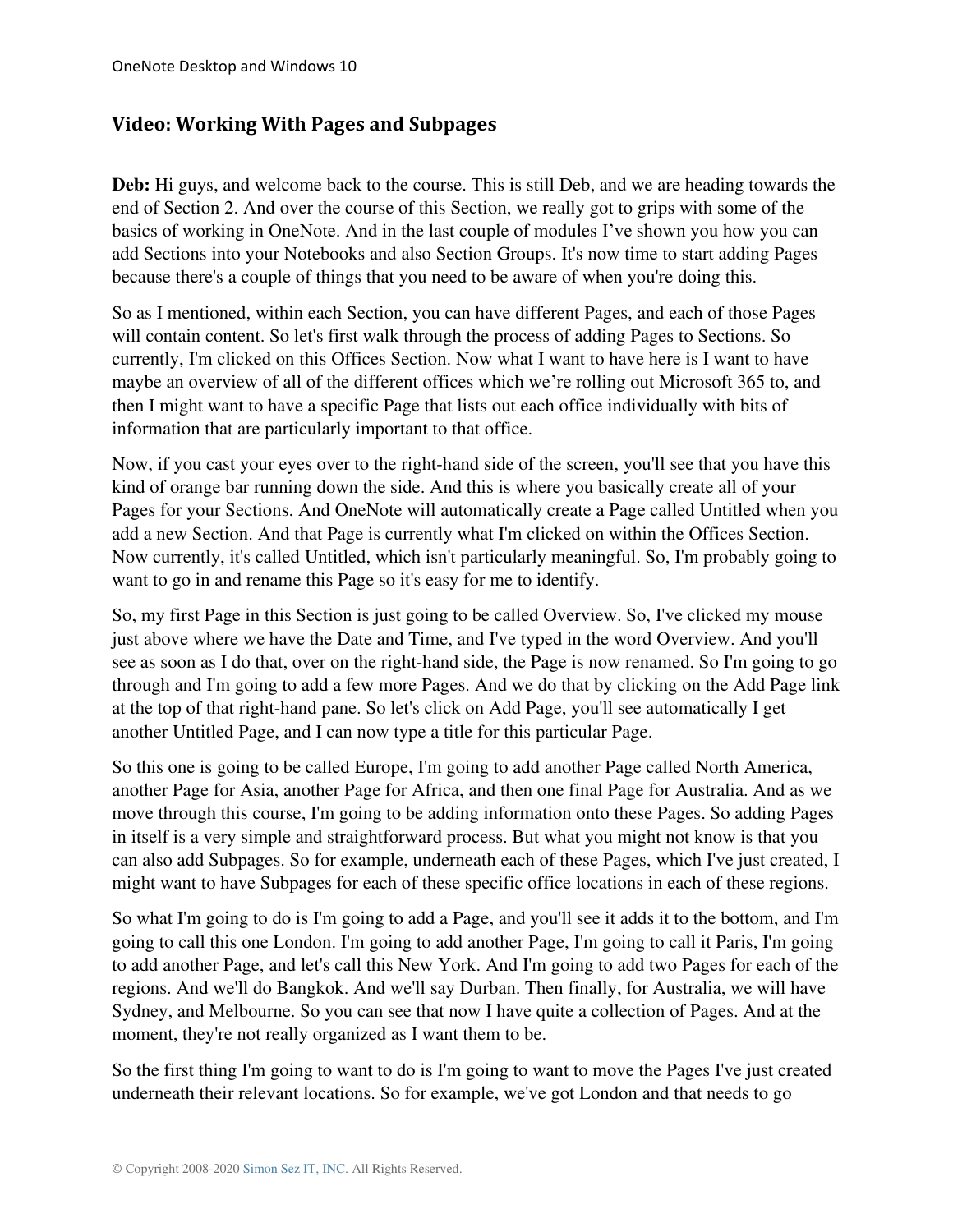underneath Europe. So all I need to do to move a Page is click, drag, and you'll see I get that line. Let go, and it's going to move that Page. I'm going to grab Paris, and we're going to do the same thing. We're going to move that up.

Now of course when I'm moving these, I can go to the right-click menu and Move or Copy. But for me, by far, the quickest way of doing it is just simply to drag and drop them. So I'm going to move New York and Chicago underneath North America. And for Pages you can actually move multiple Pages in one go. So, I want to move Shanghai and if I hold down my control key I can also select Bangkok. And then I can move both of those underneath Asia. So I'm going to do the same for Durban and Johannesburg, hold down Control, drag and drop. And then finally the bottom we have Australia with Sydney and Melbourne.

So these look slightly better, but the structure still isn't quite there. Because essentially, these city Pages that I've added are Subpages of the continent. So I want to indicate that these are in fact Subpages. And again, there's a couple of different ways that we can do this. The first thing I can do is if I click on London, if I click my mouse and just drag to the right very slightly, you can see I can indent it. So this is a Subpage, so I'm going to indent it once. And I could do the same for Paris, click drag once, and that essentially makes London and Paris Subpages of Europe. And the structure is now reflecting that.

Now I can do this a slightly different ways. So let's select New York, hold down Control and also select Chicago. If I right-click, I can say Make Subpage, and it's going to move both of those in. I'm going to select Shanghai, Bangkok, Durban, Johannesburg, Sydney, and Melbourne. And I've done that, again, simply by holding down the Control key as I'm clicking, right-click, Make Subpage, and it's going to move all of those in in one go.

So right away, I now have a much better structure, it's a lot easier for me to see what's going on here. And as you can imagine, you can have Subpages of Subpages as well. So if I just show you a quick example, if I add another Page, and let's call this St. Kilda, which is a very specific area in Melbourne. What I might want to do is make the St Kilda Page a Subpage of Melbourne. So again, I can click on it, I can drag once, twice, to make that a Subpage of a Subpage. And you can carry on going making whatever structure it is that you need. And of course, if we rightclick, we now have that Contextual Menu come up. So everything in here is related to Pages as opposed to Sections or anything else.

You can promote the Subpage. So that's essentially pulling it back up a level. Or you can collapse all Subpages for whichever one you're clicked on. So for me, that was Australia, its collapsed them all up, I can then click that drop down arrow to bring those back again. I can right-click, I can Move or Copy, I can Add a New Page from here as well, and you could also see the keyboard shortcuts in there.

Now I'm actually going to delete this Page. So let's select Delete, to bring me back to how we were. So I've got a pretty good outline or structure going on on this Offices Section. And of course, I can go to each of these Sections and start adding in different Pages. You don't necessarily have to do that before you add content, you can definitely do it as you go. But for me,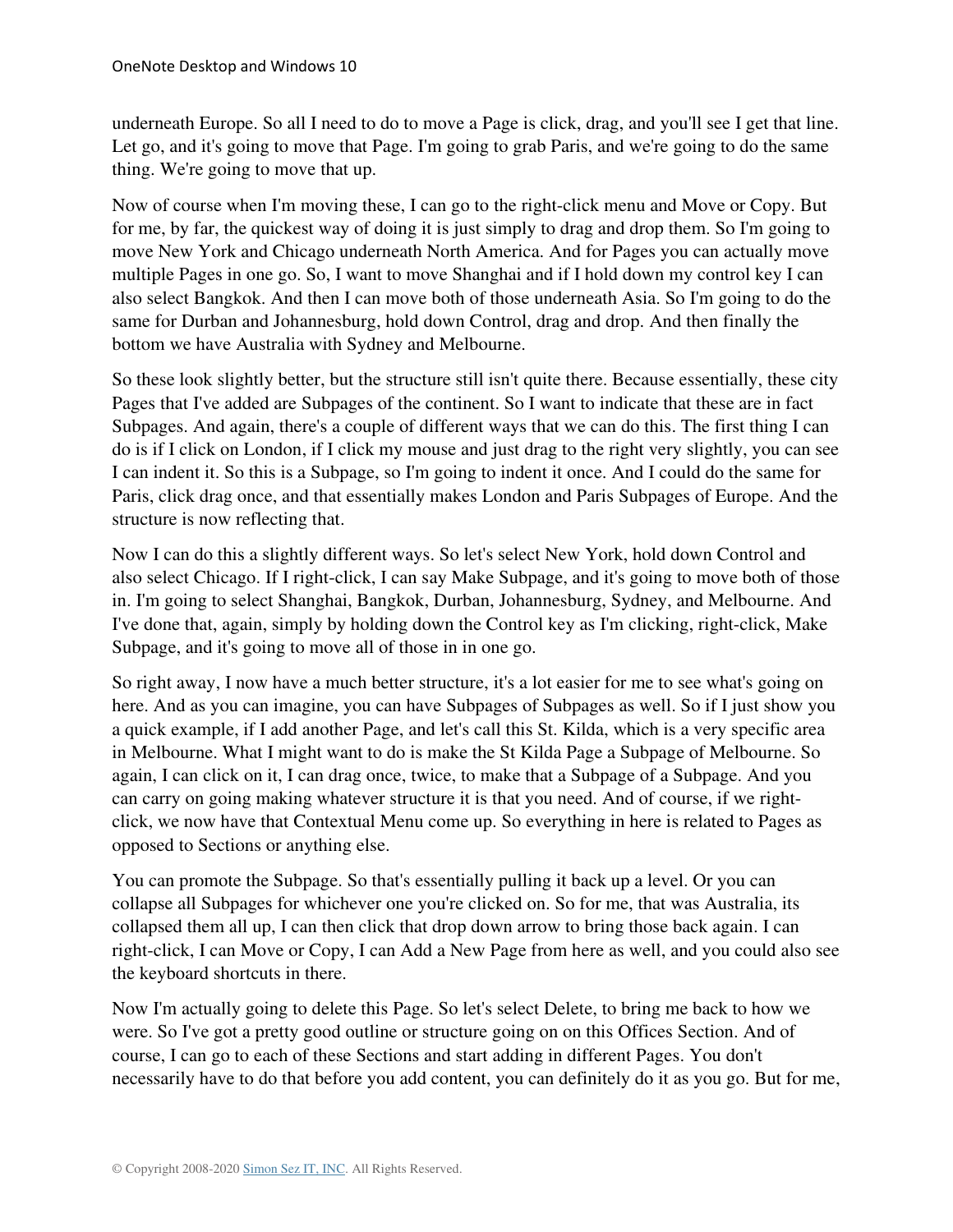on this particular Section, it works best if I set them up beforehand. So that's how you can very simply add Pages to a Section and also make Subpages and that draws this Section to a close.

In Section 3, this is where the fun begins. We're going to start adding all different types of content into our Notebook so you can get a really good feel for the application and what it can do. So, I'm really looking forward to this Section. I'm going to head across there now and I look forward to you joining me.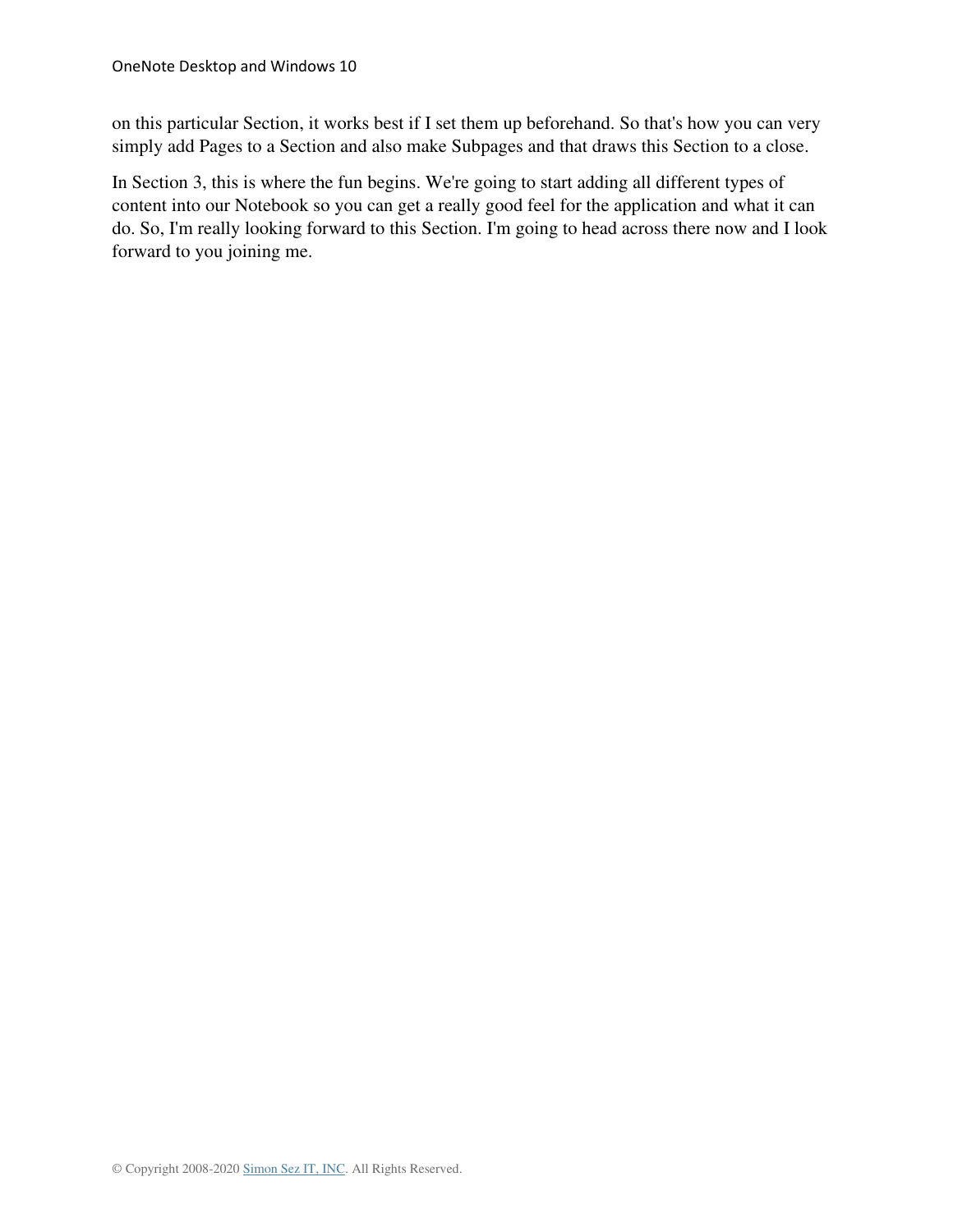#### <span id="page-35-0"></span>**Video: Windows 10 Getting Started**

**Deb:** Hi, guys and welcome back to the course. Now as I mentioned in the introduction, at the end of each Section, I'm going to also throw in a module using OneNote for Windows 10. Because, this is something that is available for free, and comes automatically installed for anybody who has Windows 10 on their PC or laptop.

So in general, what we tend to find is that if somebody doesn't have a Microsoft subscription, necessarily, they can still utilize OneNote, but the Windows 10 version. So in order to cater for those people who are using this version, I'm just going to do a module at the end of each Section, just recapping the main points in that particular Section. So let's get started with our first look at OneNote for Windows 10.

So, if you do have a Windows 10 device, you'll probably find that you already have OneNote preinstalled. So, I'm going to jump down to Search and I'm going to type in OneNote. And you'll see the first one that comes up is OneNote for Windows 10. So let's click to open this app and take a look at the differences.

So immediately, what you'll notice is that the look and feel is completely different to OneNote for Desktop. So first of all, let's take a quick look at the interface. Now we still have essentially a ribbon structure. But our ribbons look slightly different, they're a bit more compact. We have a Home ribbon that has all of our basic formatting options on it. And Insert ribbon if we want to do things like insert Tables, Files, Pictures, a Draw ribbon for making annotations, and inserting shapes.

A View ribbon for doing things like Zooming in and out, changing the Page Color, adding Rule Lines, so on and so forth. And then finally, we have a Help ribbon that's going to allow us to access Help On Demand if we need it. And then all the way over in the right-hand corner, we have some icons. So this first icon here allows me to Open a Feed. So this is basically going to allow me to see a feed of all activity that's going on in my OneNote Notebook. I then have this little light bulb icon which is basically my Search.

So this is the Tell me what you want me to do pane, I have a Notifications area, where I can see exactly what's going on in my Notebooks, I have a Share button that's currently grayed out, I can choose to enter Full screen mode. And then I have three dots in the top corner or ellipses that's going to allow me to access my Settings.

Now when it comes to actually viewing my Notebooks, if you cast your eyes over to the lefthand side, this first icon just here is the Show Navigation button. So if I click this, this is going to open up a pane where I can view all of my Notebooks. Now I haven't created a new Notebook yet. So that's why there's nothing in there. But when I do, this is where you'll find them, and this is how you can switch between your Notebooks. So let's start out by doing exactly that. And there's a couple of different ways that you can create Notebooks in OneNote for Windows 10.

If you take a look in the big empty space in the middle where it says Start taking Notes, it says; "Tap or click here to create a new Notebook. You can also open one of your existing Notebooks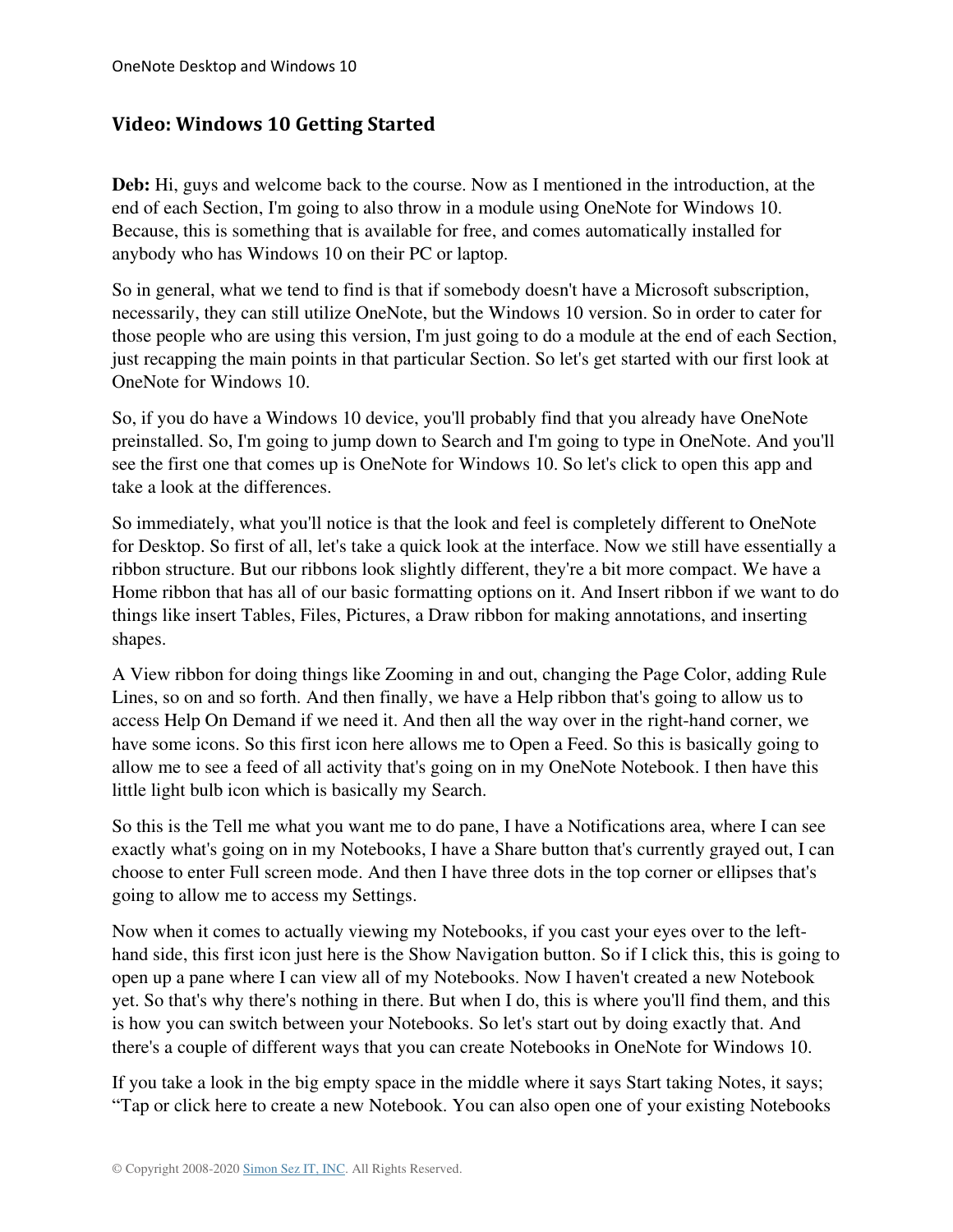from the Notebooks list". So that's an important point. If I click the drop down where it says Notebooks and then click on More Notebooks, it's gonna allow me to open an existing Notebook that I have saved off. So if I want to go in and open up the Project Artemis or Personal, I can do that simply by clicking on that Notebook and then opening it.

Now in this case, I actually want to create a brand new Notebook so I could click somewhere in this center pane, select a name for my Notebook and then click Create Notebook. Alternatively, I could right-click up where it says Notebooks and select New Notebook. Or, if I click on Notebooks right at the bottom, I have a plus symbol that says Add Notebook. So I'm going to call this Notebook Project Sierra. I'm going to select an account and click on Create Notebook. So now I have my new Notebook. And it's created a new Section with a default name and also an Untitled Page for that Section.

Now of course, I'm going to want to rename this particular Section. So I can right-click my mouse to pull up the Contextual Menu and say Rename Section. Now I'm going to call this ToDo List, and click away to set that and then I can name my Page. So let's say Today's List. What you'll notice is right at the bottom if you want to start adding more Sections and more Pages, you can. So I'm going to click Add Page, Tomorrow's List. Add Page Next Week's List, so on and so forth. And I can do the same with Sections.

So let's say Add Section, Things to Remember. And then maybe I want to name this Page Emails, so on and so forth. So, pretty easy to create Notebooks, Sections, and Pages. And of course, if you click that drop down, this is where you're going to see a list of your Notebooks. And if I had more than one, I can easily switch between them from up here. If I right-click on this Notebook, you can see that I have other options that are similar to the Desktop version. For example, I can change the Notebook Color to something that's a bit brighter. So let's say pink. And another thing I can do here is if I want to close this Notebook, and essentially remove it from my list, if I right-click, I have an option to close the Notebook from here.

Now when it comes to things like sorting or moving, rearranging Sections and Pages around again, the process is very simple, it's just drag and drop. So if I want to reorder these Pages, for example, if I want to move Tomorrow's List above Today's List, I can click and drag just to reorder those. The same thing goes for Sections. So I can click on Things to Remember and drag it above ToDo List just to reorder those items. I also have a Sort button over here. So I can sort these Pages in alphabetical order by Date Created or Date Modified.

Now you can also create Subpages in this version of OneNote. So let me Add-in a couple more Pages, I'm going to call this one Monday. Let's add another one and call it Tuesday. And what I want to do is make Monday and Tuesday Subpages of Next Week's list. So what I can do here is select both Monday and Tuesday, right-click my mouse to pull up the Contextual Menu, and you see all of the different options you have in there related to Pages. So I can Delete my Pages, I can Cut, Copy, and Paste, I can Move them to other Sections, and I can also make these two selected Pages, Subpages. So, let's click that option.

You can see that they indent very slightly, and Next Week's list is now a collapsible and expandable menu item. And of course, if I want to go in and right-click and say, Move this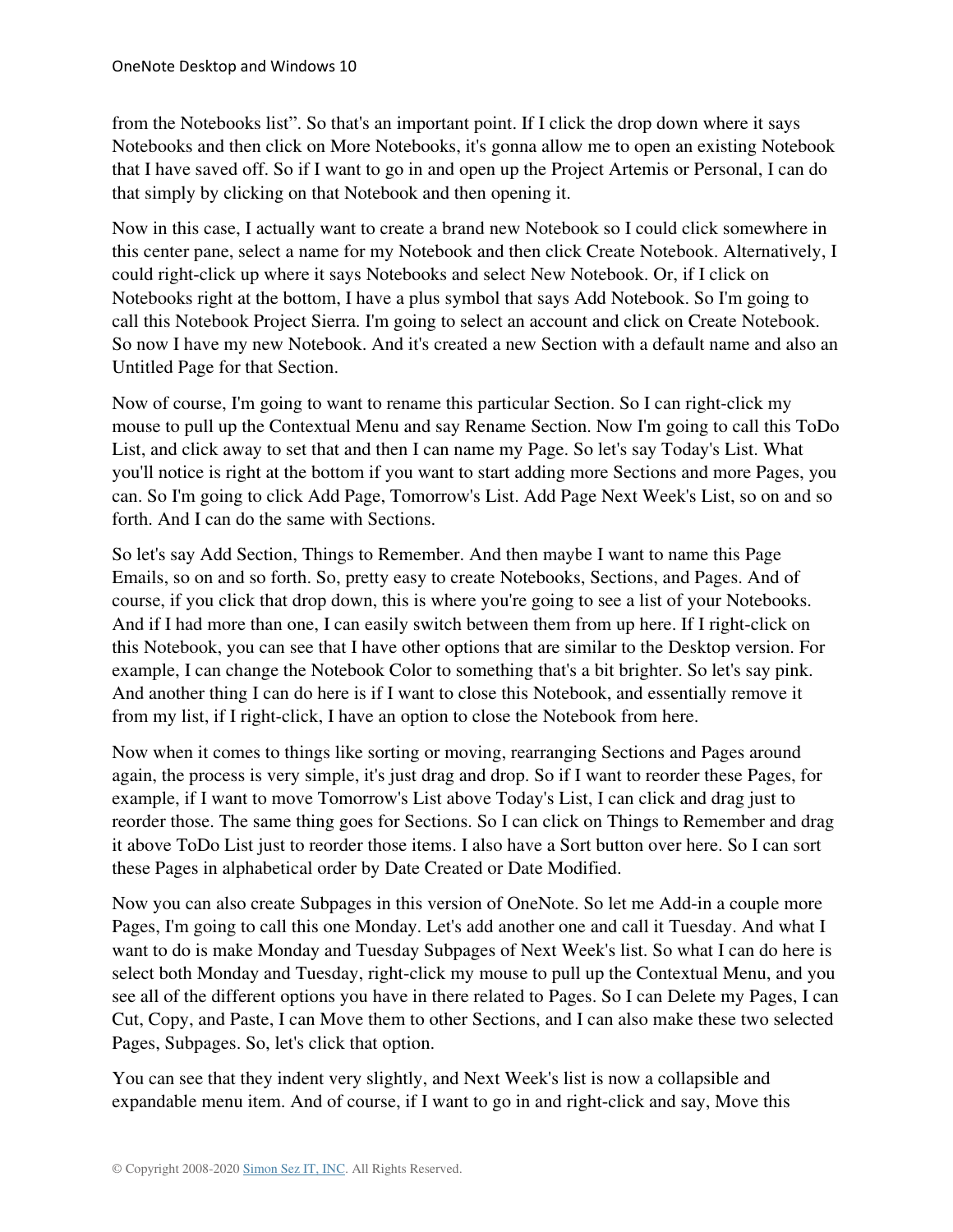particular Page, I can then select where I want to move it to. So let's say Things to Remember, and I can say Move, it's going to move that across. And now when I click on Things to Remember, I can see that Page sitting there.

So in this case, it's really important where you're clicked when you right-click. If I right-click on a Section, I get a Contextual Menu full of options related to that Section. Whereas if I right-click on a Page, I get a completely different Contextual Menu that allows me to select options related to managing this particular Page.

Now what I'm going to do here is select Tuesday, right-click, and say Delete Page. And if at any point when you're working in OneNote for Windows 10, you want to get rid of this navigation pane to give yourself a little bit more room, if you click on the Hide Navigation icon, it's going to minimize that down and now you have loads of room from which to type your notes.

So that is it. That is all the information that you need in order to get started working in OneNote for Windows 10.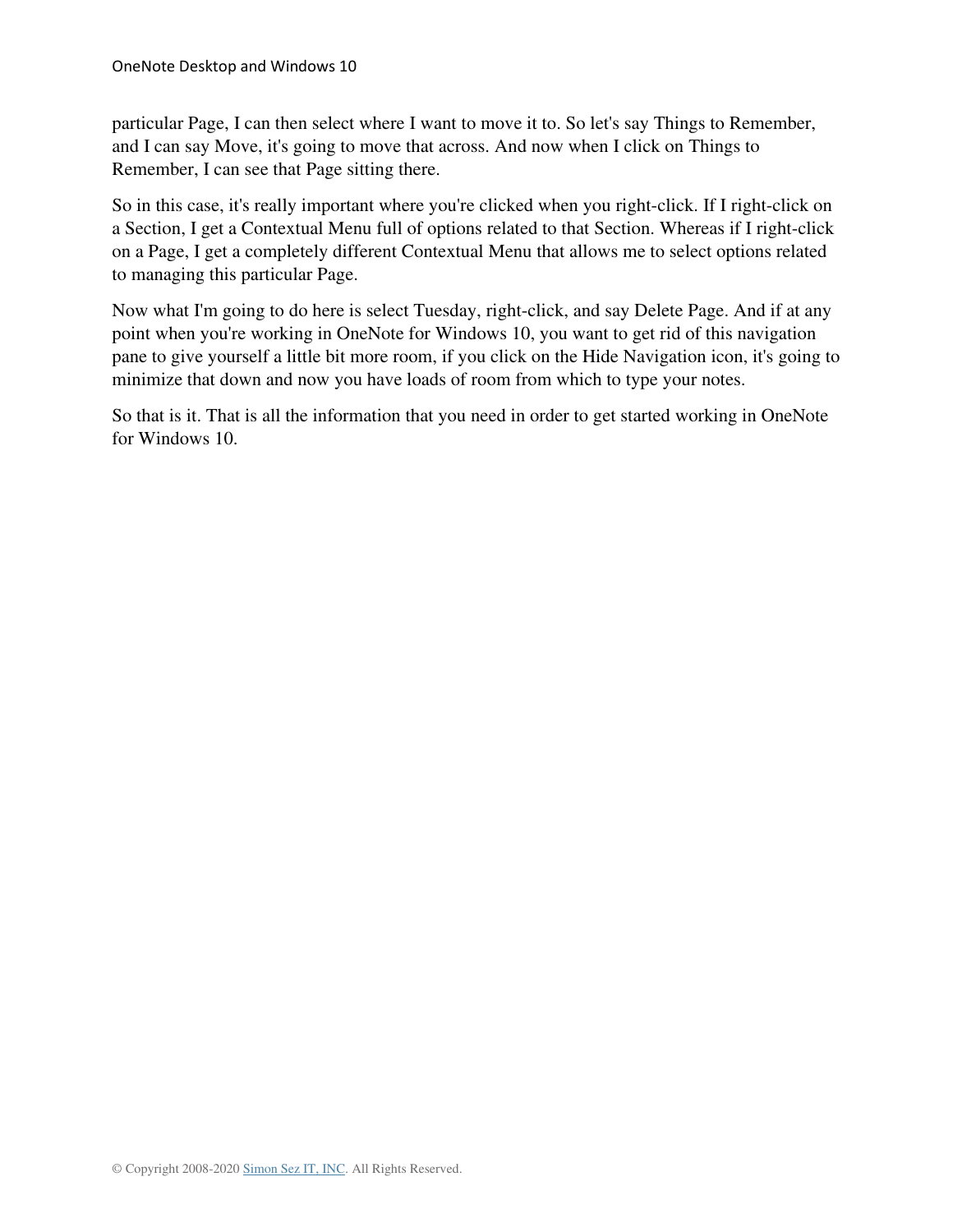# **Section 3– Creating a Note**

#### **Video: Creating a Note**

**Deb:** Hello everyone, and welcome back to the course. We're down to Section 3 now. And in this Section, we're going to explore all the different tools that you have available for adding content into your Notebook. And really, this is what a Notebook is all about. Of course, once we've created our Sections and our Pages, we're going to start to want to add content to each of those Pages.

And in OneNote, there are so many different types of content that you can Add-in, so that what you end up with in the end is a really nice, functional, informative, and interesting way of storing notes. And throughout most of this Section, we're going to be focusing on the Insert tab up here. Because this is where you'll find all the different types of content you can insert into your Notebook.

Now before we get onto some of the more interesting and exciting aspects of OneNote, we're going to start out with the basics, and that is adding a Text Note onto a Page. Now that might seem fairly straightforward, I have my cursor flashing flush with that left-hand margin. And as you could probably imagine, I can start typing a note. And that is very true. Now when you type a Text Note in OneNote, it does work a little bit differently to something like Word.

In Word, when we have a document open, we start typing from the left-hand margin and work across the Page. And unless we use things like Tabs, or maybe Indents, we're pretty much limited to starting our typing from the left-hand side of the Page. Now OneNote works in a slightly different way. Because what you can see is I can literally click my mouse anywhere on this Page, my cursor starts flashing, and I can start typing. So it has much more of a scrapbook-like quality.

So what I'm going to do is I am going to click over towards the left-hand margin, and I'm going to start to type my first note on the Overview Page. So this is my first note, just a little bit of information about the rollout. And what you're seeing is that when you type in a Text Note, it kind of puts it in this little placeholder, and this is kind of like a movable textbox in a way. You can see that if I hover over the gray bar that runs across the top, I get our crosshair. It just means I can pick this note up and I can literally drag and drop it anywhere on the Page that I like.

So, it is a lot more flexible than when you're typing text directly into a Word document. What you'll also notice is that on the end here, I have these two arrows. And that just allows me to resize this placeholder. So, I can drag it in if I want to make it smaller, and drag it out if I want to make it wider. And as you would imagine, if I right-click my mouse on this gray bar, I get a Contextual Menu that has options in it relating specifically to this particular placeholder and the text contained within it.

Now if I want to edit any of this text, I just click back in the placeholder. And I'm going to add a little bit of a title here, I'm going to hit Enter. And let's call this Rollout Dates. And of course, I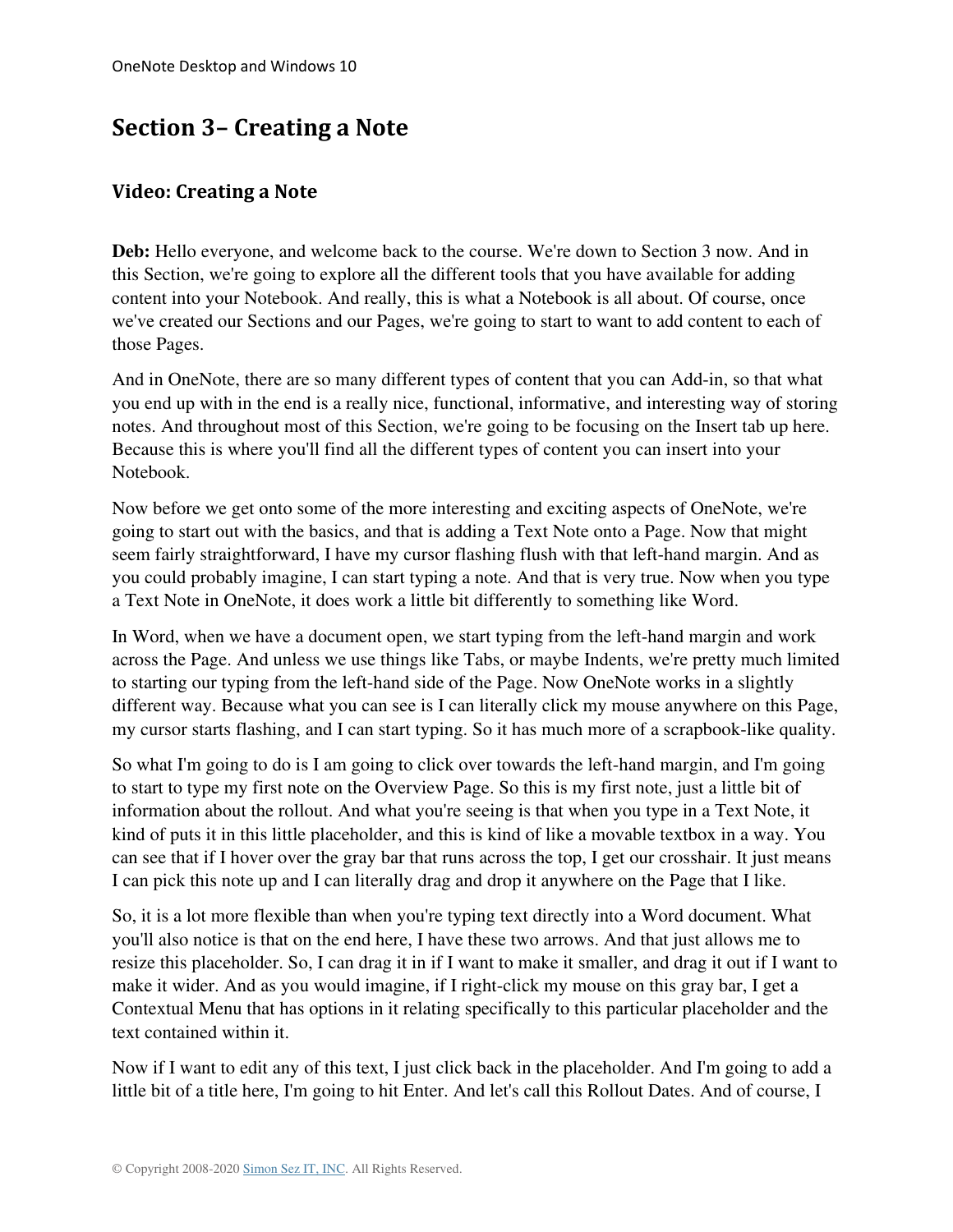can treat this like any other text across all of the Microsoft applications, and I can apply formatting. Now if we jump up to the Home tab, this is where you'll find all of your text formatting options. So it might be that I want to change the Font Style of all of this text.

Now what I can do there is because the text is contained within one placeholder, I can just select that placeholder, I can jump up and I can change this to something else. So I'm going to do my favorite font Segoe UI, hit Enter, and it's going to change that. And if I want to make this heading stand out a little bit, I can maybe make it slightly bigger. So let's make that 12. And I might want to make it bold, I can change the color, I can do all different kinds of things. And if you've used any of the other Microsoft applications, you'll know that this is fairly standard when it comes to font formatting.

Now I'm going to add a little bit more text into here. So I'm going to press Enter a couple of times. And now I'm going to add some bulleted text. So again, up to the Home tab, into that basic Text group, and we're going to utilize our bullets, and I can add my bulleted text much like I would in any other application. Now everything that I've typed so far has been contained within this one placeholder. You don't have to carry on typing absolutely everything within the same placeholder. You could click somewhere else and start to type in some more text, like so. And then I'm going to add some more Bullet Points in, like so.

Now one thing you'll notice here is that as soon as I started typing in a different placeholder, it switched back to the Default Font, which for me is Calibri. So if you want to keep things consistent, then you'll probably have to go in and change that font to match the rest of the font in this particular document. I can then pick that up and I can drag it underneath. So what I'm trying to say here is don't think that you're limited to just always typing in one placeholder, you can have multiple going on on the same Page.

Another thing you can also incorporate into your Text Notes is that you can utilize Styles, and you'll find those on the Home tab in the Styles group. And this can sometimes make it a little bit easier to achieve a level of consistency when it comes to the headings that you're using in your Notebooks. So for example, instead of going through and manually formatting the headings, like I did with Rollout Dates, I could select the Heading and utilize a Style instead, which has preformatting already applied.

So I could say Heading 1 to change that. And I know that every time I add a Heading 1 is going to look exactly the same throughout the entire Notebook. So don't forget about those you have Headings 1 to 6. And you also have other styles in here for Page Title, Quotes, anything else that you want to Add-in.

Now the final thing I'm going to do in my Text Notes is I'm just going to highlight the dates that this rollout is going to start and end, just so it's super clear to everybody who is looking at this Notebook. So I'm going to highlight January the first 2021, and I'm actually going to apply some highlighting, like so.

Now I want to apply the same highlighting to the 31st of July 2021. So I could repeat the same process. Alternatively, I could utilize the Format Painter. So I'm going to highlight January the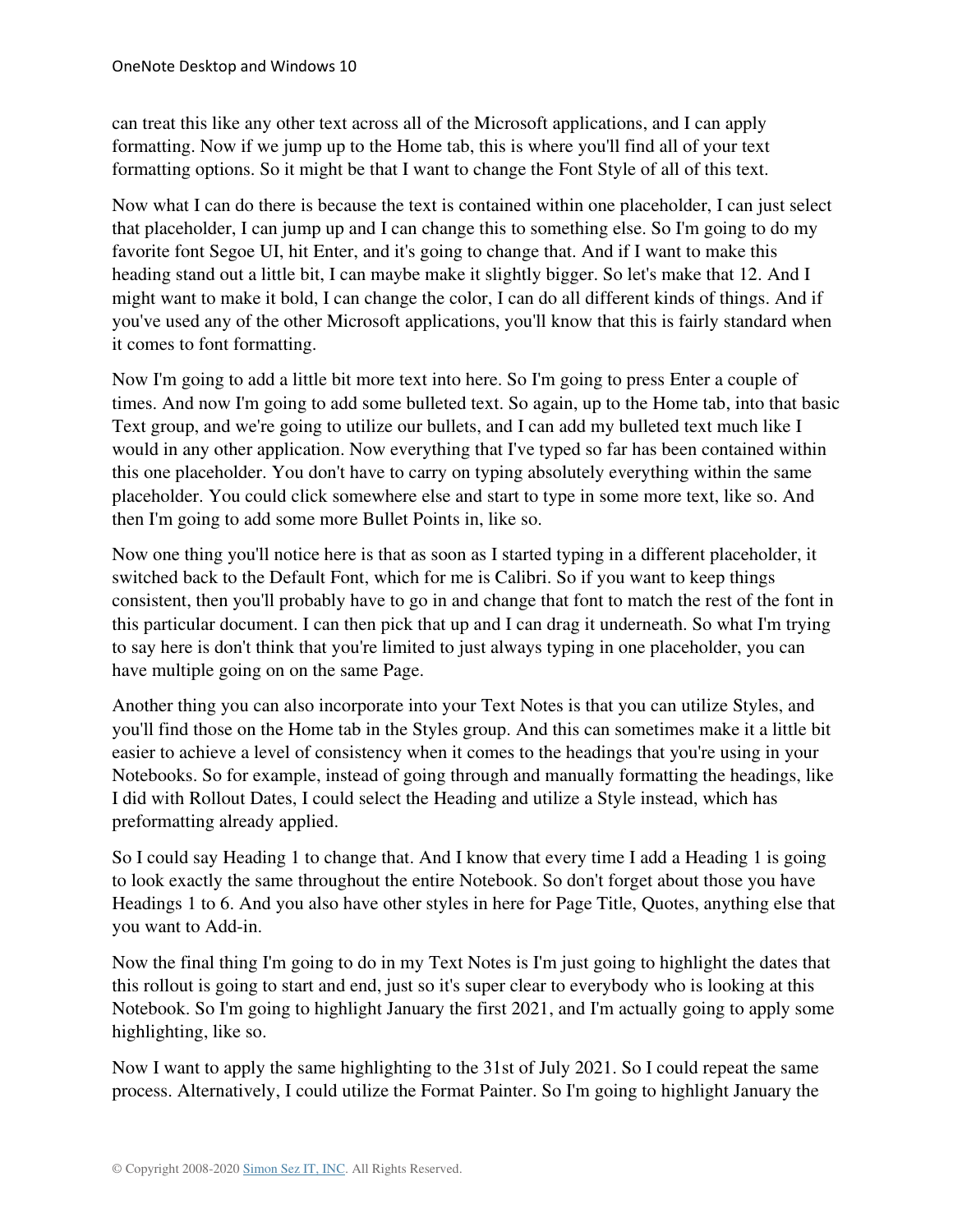first 2021, I'm going to go up to the Home ribbon and select Format Painter, let go, and it's going to apply that highlight for me. So Format Painter is a great tool if you just want to copy formatting from one piece of text to another, it can save you a lot of time, particularly if you have a lot of manual formatting applied to a specific piece of text or paragraph. And we're going to be utilizing Format Painter quite a lot as we work our way through the course.

So, for the time being, that is the basics of adding in a Text Note into your Notebook Page. Over the next few modules, we're going to move into adding all different types of content in and we're going to start out by taking clippings from webpages and pulling those into our Notebook. So, I'm going to head over to the next module now, and I look forward to seeing you there.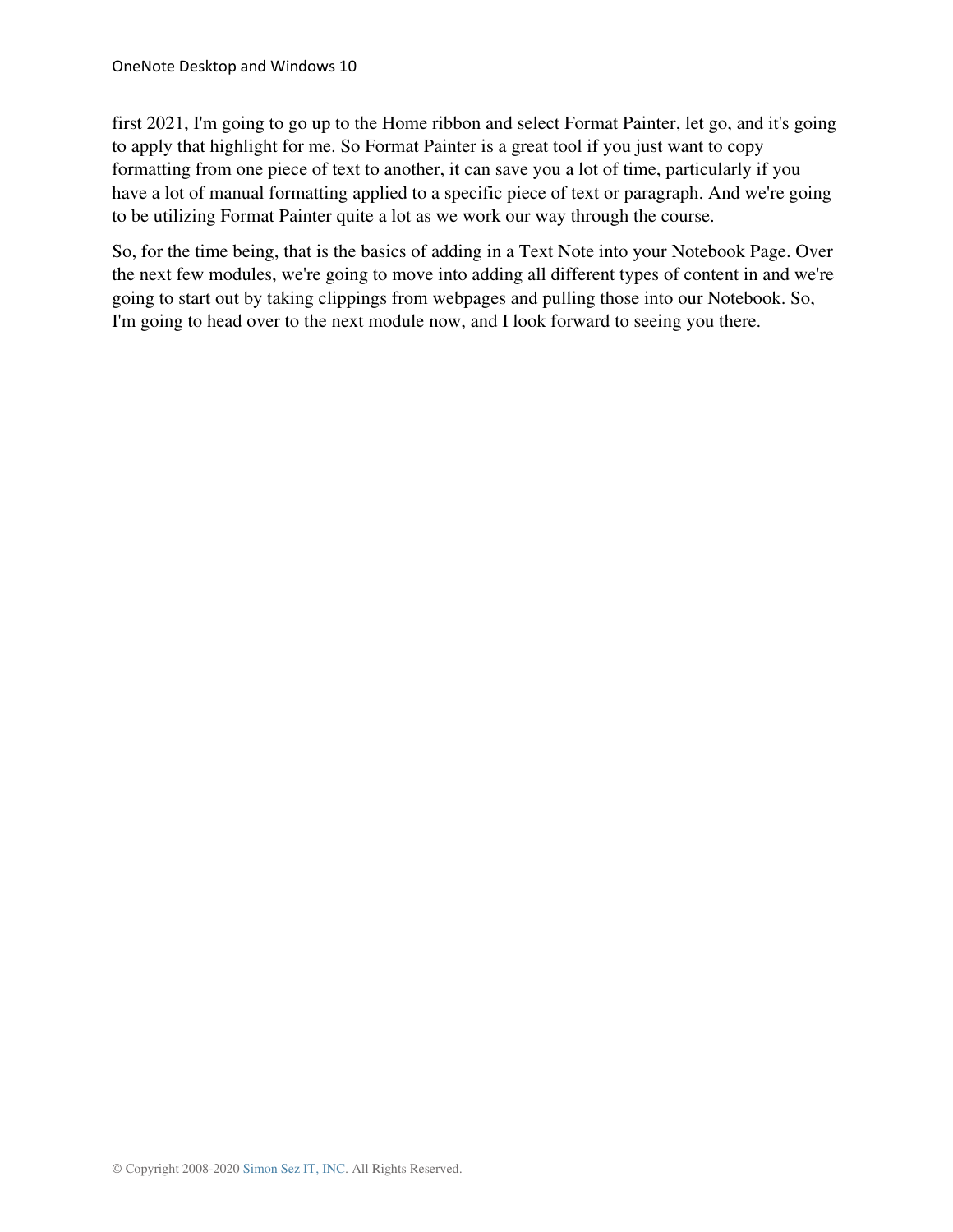## **Video: Sending Content to OneNote**

**Deb:** Hello everyone, and welcome back to the course. We're down in Section 3, where we're talking about adding content to OneNote. And in the previous lesson, I showed you the very simple task of adding Text Notes to your OneNote Pages. So we're going to move up again now, and we're going to start to add content from other sources.

Now, there are many different ways that you can do this in OneNote, and we are going to explore all of them over the balance of this Section. But I want to start out by introducing you to a little tool that you can install, that's going to make your life a lot easier in certain respects. And that is the Send to OneNote tool.

Now you won't find this when you're actually working in OneNote, there is no button on any of the ribbons called Send to OneNote. This is a little app that you can install, which makes it super easy for you to send things like Excel Spreadsheets, or Word documents, or even emails directly to a specific Page in OneNote. So I'm going to show you first of all, how you can install the app, it's very, very simple. And then I'm going to show you how to use it.

So the first thing you're going to want to do if you don't have this app installed, is just open up your preferred web browser. So for me, that is Microsoft Edge, and then search for Send to OneNote app, and hit Enter. And the first link you're going to get takes you to the Microsoft webpage. And you can see, there it is, Send to OneNote, we have a little description underneath. So it says; "Send to OneNote lets you print from any app to a OneNote Page. Once it's in OneNote, you can access it from any device even if you're offline".

So this is also great if you have maybe something like a PDF document, and you want to bring that information into your OneNote Page, so it's viewable to everyone. So what you do from here is you can see over on the right-hand side it is actually a free app, which is always good. I'm going to click on Get, and that's going to ask me to open the Microsoft Store.

So it's jumping me across to the application within the Microsoft Store. And from here, I can install it. Now the first thing you'll notice is that I actually already have this product installed. If you don't, what you'll see here is an Install button where I currently have Wish list.

So, all you need to do is click Install, it takes a few seconds for that to download. And that is pretty much it. Once you've done that, you are good to go. So, let's take a look at how we would then use it. So, I've jumped across to Outlook just to show you an example of how you can utilize Send to OneNote. Once you've downloaded and installed the app, and you might have to restart your applications in order for this to show.

But for example, on the Home ribbon in Outlook, you can see in the Move group, I now have this little icon here, Send to OneNote. And that's going to allow me to directly send any email message that I have selected to a specific Page in my OneNote Notebook. So I can see here that I have an email, which is all about Team Leader Assignments for this rollout project. And it has a File Attachment there as well. So this is important information that everybody is going to need to know. So this would be great content for me to Add-into my Notebook.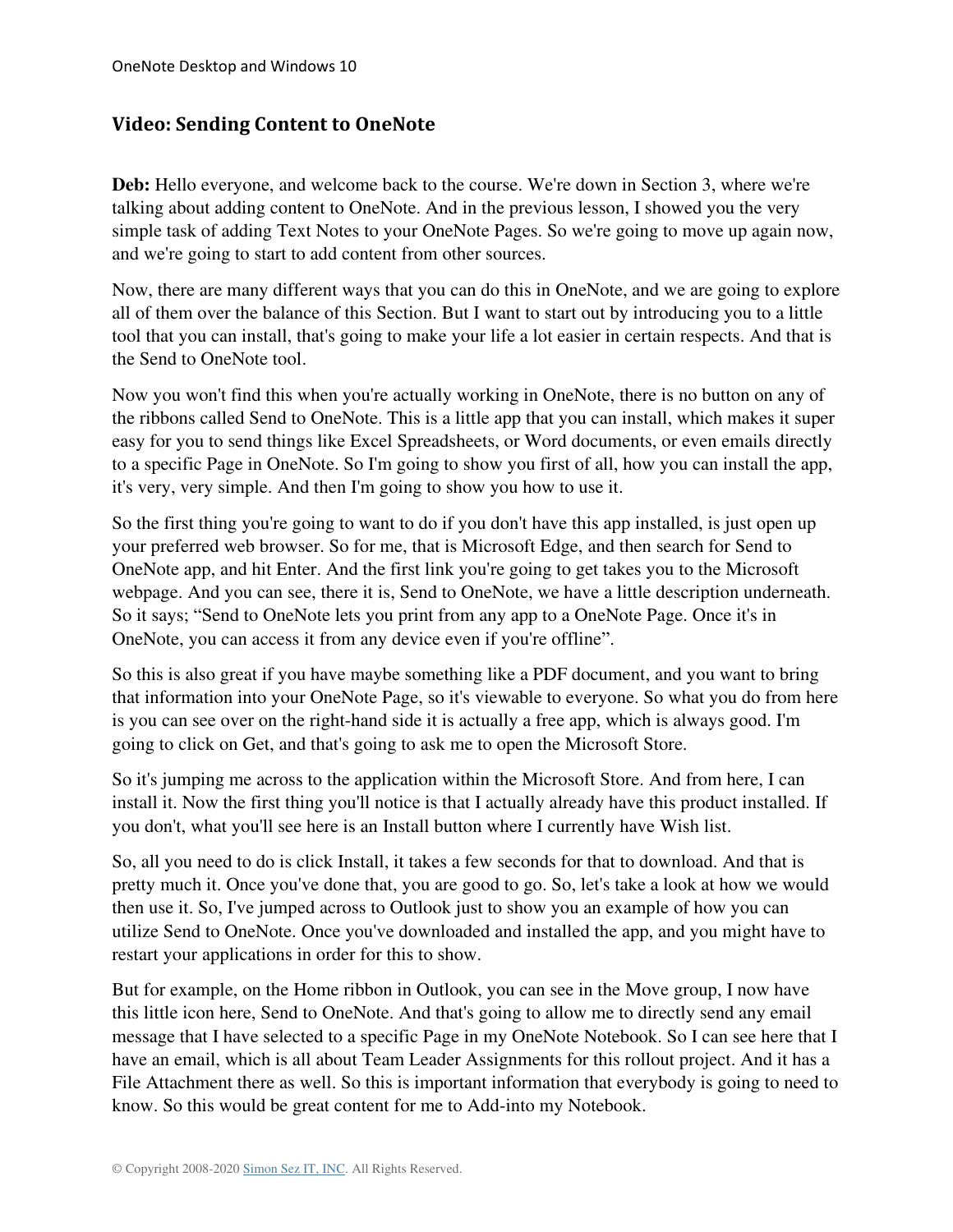So I'm going to click the OneNote button, and you can see what I get. So underneath all Notebooks, I have Project Artemis. Now I'm going to click on the plus to expand that out. And you can then see all of my different Sections and Tabs. Now if I have a specific Page in OneNote that I want to send content to, I can expand for example, the Offices Section and see all of the Pages that I have underneath there.

So what I might decide to do is select the Overview Page, click on Ok, and there we go. You can see that I now have that email added into my OneNote Page. It's telling me the subject, who it's from, who it's to, the date it was sent, and I also have the attachment just here.

So what I can do is double-click on this attachment, and it's going to open it up. And the cool thing about this is if any changes are made to this particular Spreadsheet, those are going to update because you're essentially you've just created a link to the original Spreadsheet. Now it might be that now that I have this email on the Overview Page, I think to myself, actually, you know what, this needs to go on a different Page.

So what I might want to do is create a new Section. Let's click on plus, and I'm going to say Important Emails, and I'm going to call this Page, Team Assignments. And what I'm going to do is I'm simply going to move that content across to this new Page. Now I can do that by selecting the placeholder, and the simplest way of doing this is to do a Cut and Paste.

So I can either jump up to my Home ribbon and select Cut from there, or I can utilize the keyboard shortcut of  $Ctrl + X$ . I'm going to jump across to Important Emails and the Team Assignments Page, I can do Ctrl  $+$  V to paste or select my Paste button just to paste that in. So, a nice simple way of adding content using that Send to OneNote tool.

And just to show you another example of how you can utilize this, if I had this information in a Word document as opposed to an email, I can also send this directly to OneNote as well. So any content you have in Spreadsheets, documents, PowerPoint presentations, once you've installed this app, when you go to the File area, and go down to Print, underneath Printer, you can select OneNote Desktop.

And then when you click on Print, you're going to get the same thing. You need to select a location in which to print this piece of content to. So, I'm going to expand Offices again, I'm going to select Overview and click on Ok. And you can see exactly what it does there it's going to pull that information in.

Now one of the drawbacks of this, which you can see immediately is that it's brought it in with a load of whitespace at the bottom, so everything else gets pushed down underneath. Now I have scoured the internet trying to find a way to get around this and there doesn't appear to be any particular method of cropping out all of that whitespace. So, just think about that before you utilize it to send Word documents and Excel Spreadsheets to your Notebook.

But for now, that is how you utilize Send to OneNote. In the next lesson, I'm going to show you how you can use OneNote's Clipping tool. So I'm going to head over there now, and I look forward to you joining me.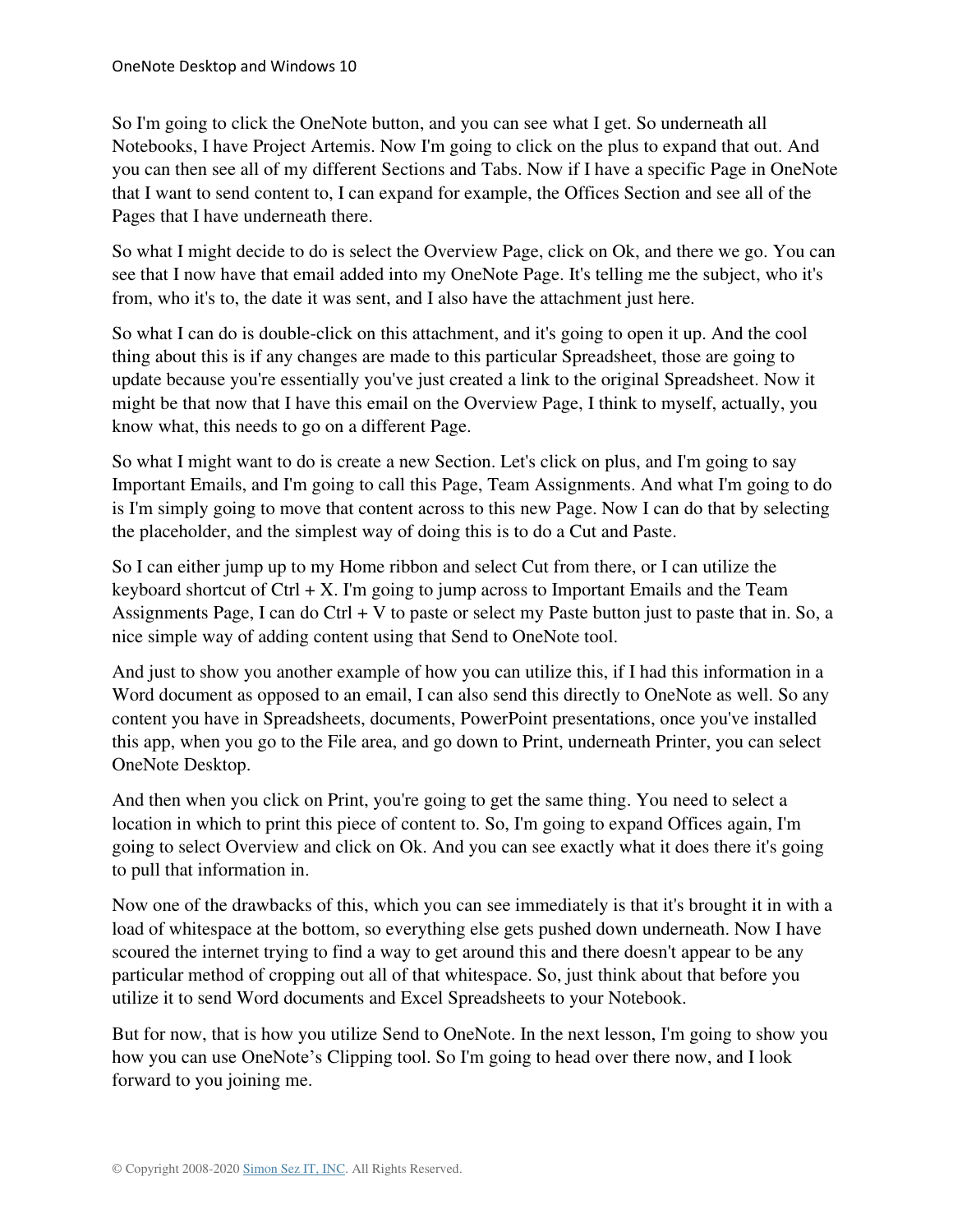OneNote Desktop and Windows 10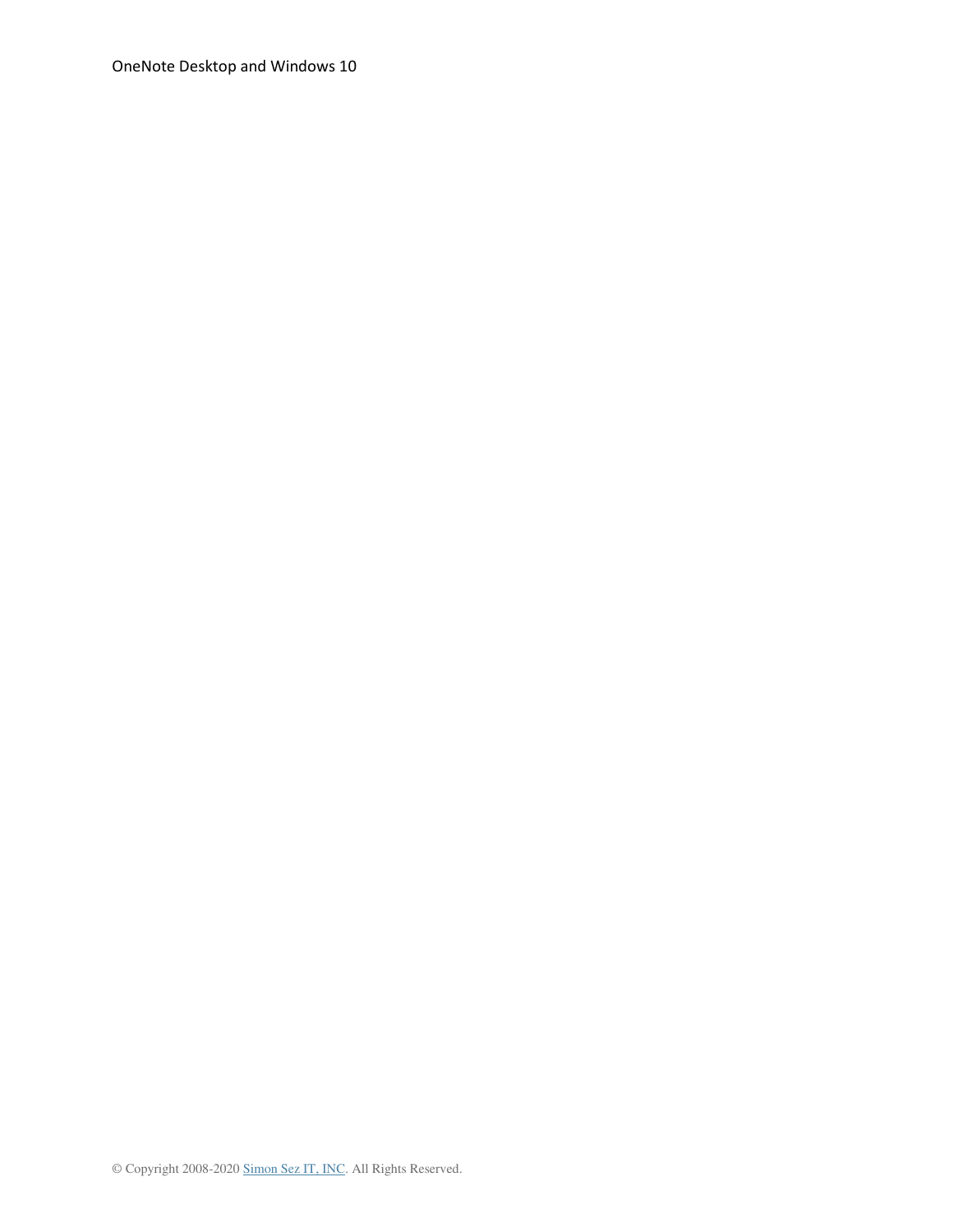## **Video: Using the OneNote Clipper**

**Deb:** Hello guys and gals and welcome back to the course. We're down in Section 3, where we've been taking a look at how we can add different types of content to our OneNote Notebook. And in the previous module, we saw how we could download and install the Send to OneNote app in order to send documents, different Files, PDF content to OneNote.

Now we're going to stay along similar lines. And when we say similar lines, I just mean that what I'm going to show you next is also an app that you have to install. And that is the OneNote Clipper. Now OneNote Clipper is pretty much the same as any other clipping utility that you might find in Microsoft applications.

Most of the applications these days contain some kind of Screen clipping tool, which makes it super easy for you to grab content off of different applications or maybe even web browsers, and pull that into whichever application you happen to be working in. Now the cool thing with OneNote is that there is a specific Clipper extension that you can Add-into your browser to make clipping things off the web super easy to pull into a specific Page in OneNote.

So what I'm going to do in this module is to show you where you go to install the OneNote Clipper, and then we'll do a quick demonstration. So the first thing you need to do is open up a web browser of your choice. And for me, I'm using Microsoft Edge, but you could be using Chrome, Firefox, Safari, whatever it is that you choose. Now, depending on what your web browser of choice is will depend what you search for when looking to install the OneNote Clipper.

So for me, because I have Edge, I would search for OneNote Clipper app Edge. If you're using Chrome, you might want to type in OneNote Clipper app Chrome, so on and so forth, just to make sure that you get the correct download. So I'm going to click on Search, and I'm going to click on this link just here, which is going to jump me across to the Microsoft Store.

Now what you'll see here is the Web Clipper app. And because I've already installed this, I only have a Remove button. If this is the first time that you're using this, then you'll have an Install button just here. So you just need to click it, run through the process. Again, it just takes a few seconds, it's a very small, little app. And once you've installed it, you should then see a button in your web browser in the toolbar running across the top that says Clip to OneNote. And you can see mine just there.

So, once you have it installed, let's take a look at how you can use it. So, I've just jumped across to the Microsoft 365 homepage. And this is a webpage that just gives me some information about Microsoft 365 and the different subscription plans. So maybe I want to Add-into my document some information related to the business plans for Microsoft 365. So, I'm going to scroll down and see if anything takes my fancy. And I can see here we have some information relating to the costs of subscriptions.

So this might be something that I want to Add-into my rollout plan for when we're trying to work out our budget. So what I can do is I can clip this information and send it directly to a Page in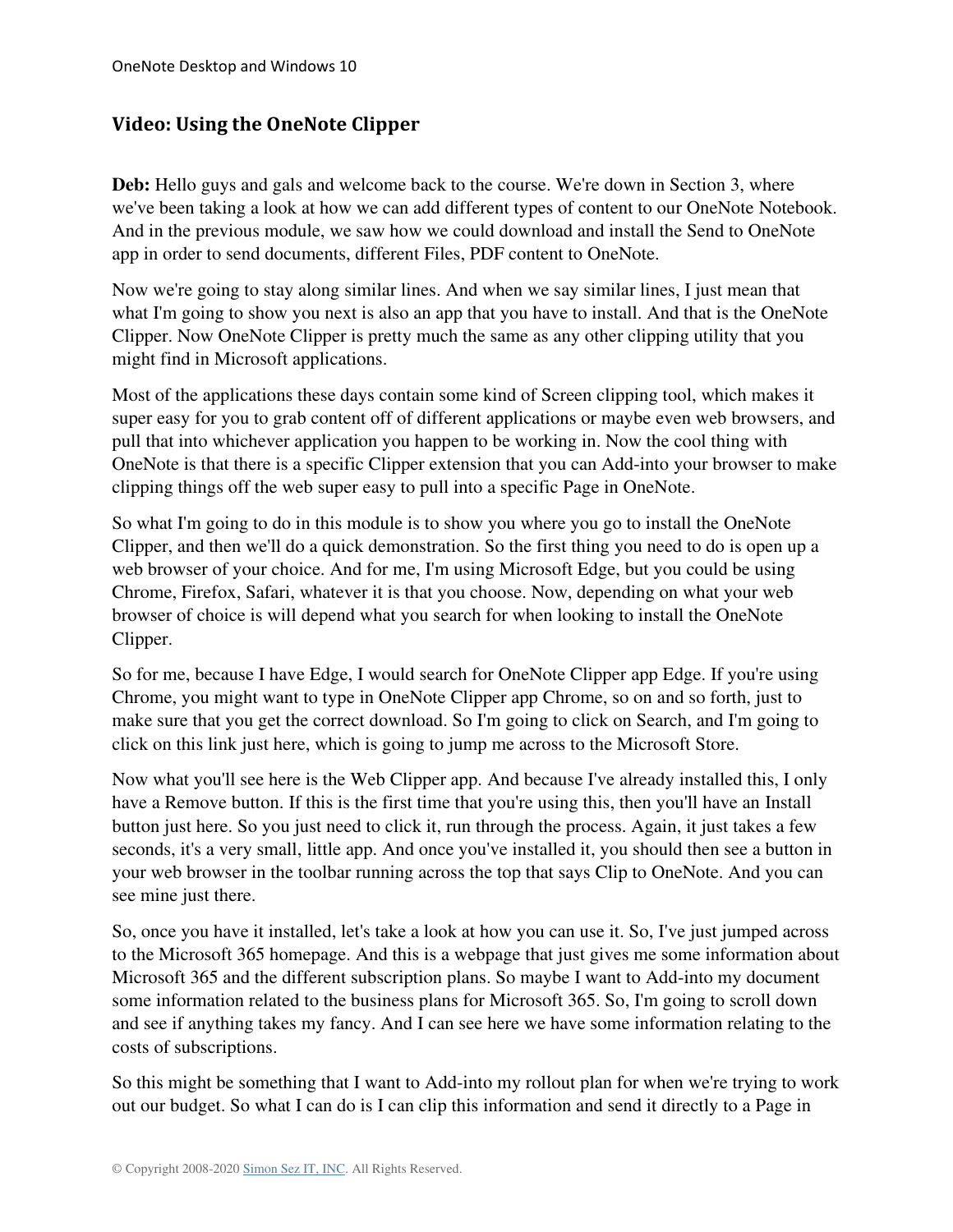OneNote. And I'm going to do that by clicking on my Clip to OneNote tool. Now if this is the first time that you're using it, it's going to ask you to sign in with a Microsoft account. Now once you've signed in, you're going to have a few different options when it comes to clipping. And by default, it's going to clip a Full Page.

So, if I wanted to send everything on this Page to OneNote, that is my default option. Now in this particular case, I don't want to send the Full Page, I just want to select a Region. So, let's select Region. And you'll see it says; "Drag and release to capture a screenshot". The other thing you'll notice is that the Page background has kind of faded out very slightly, and my cursor has changed to a crosshair. So this means that I can just click and drag over the Region that I want to clip. And you can see it adds it to this clipboard, ready to send to OneNote.

Now if I have lots of different things that I want to clip off of a certain webpage, then I can just select to add another Region, and then scroll through and find the next piece of information that I like to clip. So, let's say for example, I want to Add-in this, I'm going to select it, and it's added that to this clipboard as well. And I could carry on going collecting different pieces of content. Now once I'm finished and I want to send these to my Page in OneNote, I then need to select the location.

So if I click this drop down, you'll see it's going to show any OneNote Notebooks that I have and the one that we're working in is Project Artemis, so I'm going to click to expand. And then I can see all of my different Sections. Now with this, you can't select a specific Page, you can only select a specific Section. So I'm going to select Offices, and I'm going to say Clip. It goes away, it clips those Regions, it tells me it's been successful, and I can either choose to view in OneNote, or I can just pull it up from my taskbar.

And what you'll then see is if you look at all of the Pages for this particular Section, right at the bottom, I have a new Page. And when I click on it, it's labeled it Microsoft 365 for business, and there are my clips. And another really useful thing that it does is it gives you a direct link back to the Page where these clips came from. So if you essentially want to view the source, or maybe read more information, you have the link there. You can simply click on it, and it's going to jump you back to that specific Page.

Now, of course, because you weren't able to select a Page in your Notebook to send this to, you might want to do some rearranging at this point, you might want to copy and paste this information into a different Section. So I'm going to select this entire placeholder simply by clicking on it, and I'm going to do a simple Cut from the Home ribbon.

I'm going to go to the Overview Page, I'm going to click my mouse at the bottom, and I'm going to say Paste, and that then paste that content in. I can resize it to make it a bit neater, but I essentially have my nicely clipped content with a link back to the original document.

Of course, what I would then need to do would be to go in and delete that temporary Page. So over in my Pages list, I'm going to select it, right-click, and I'm going to say Delete just to get rid of that. So very simple and very straightforward to utilize that clipping utility.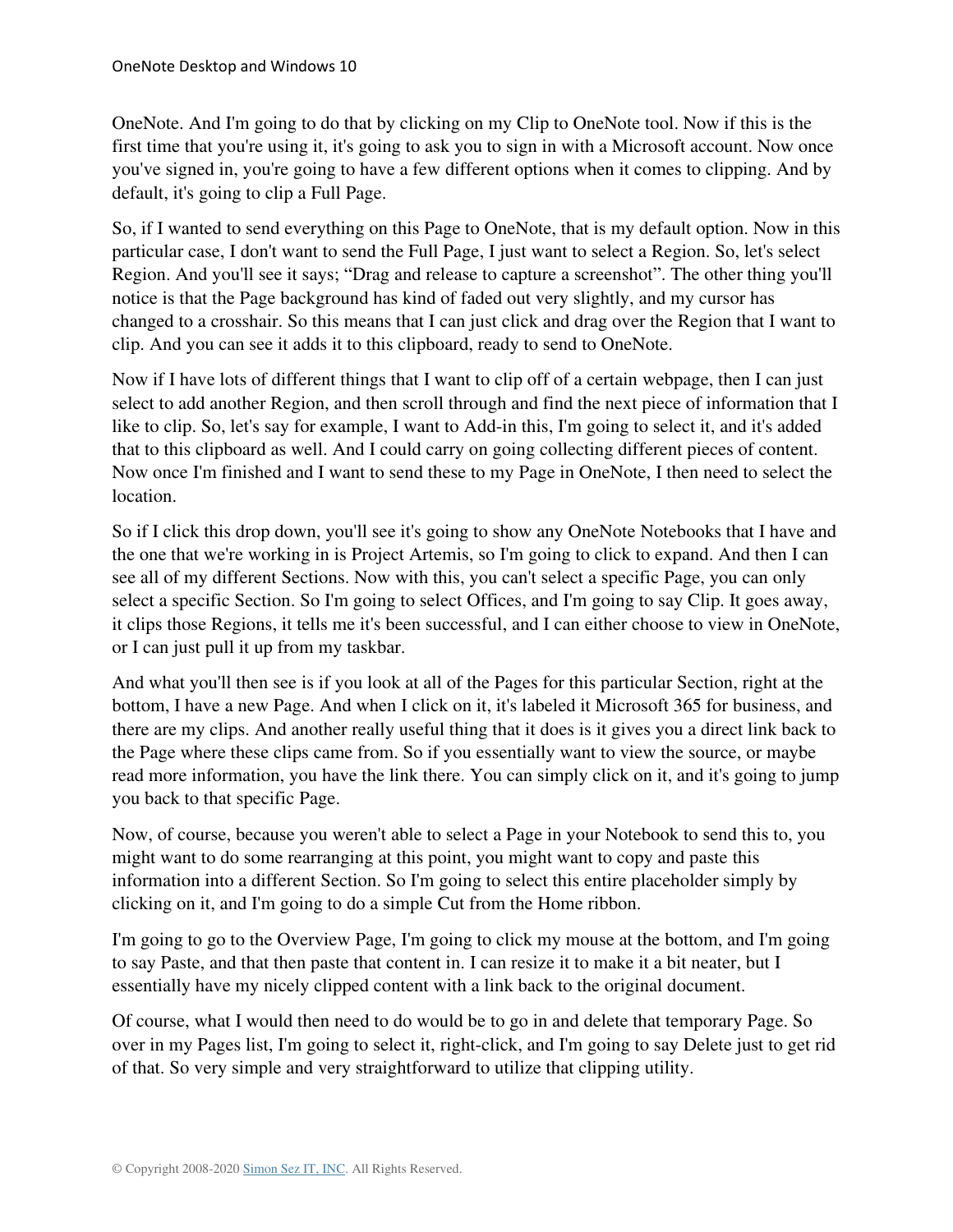In the next module, I'm going to show you how you can add Pictures and Video to your OneNote Notebooks. So I'm excited, I hope you are too. Please join me in the next module for that.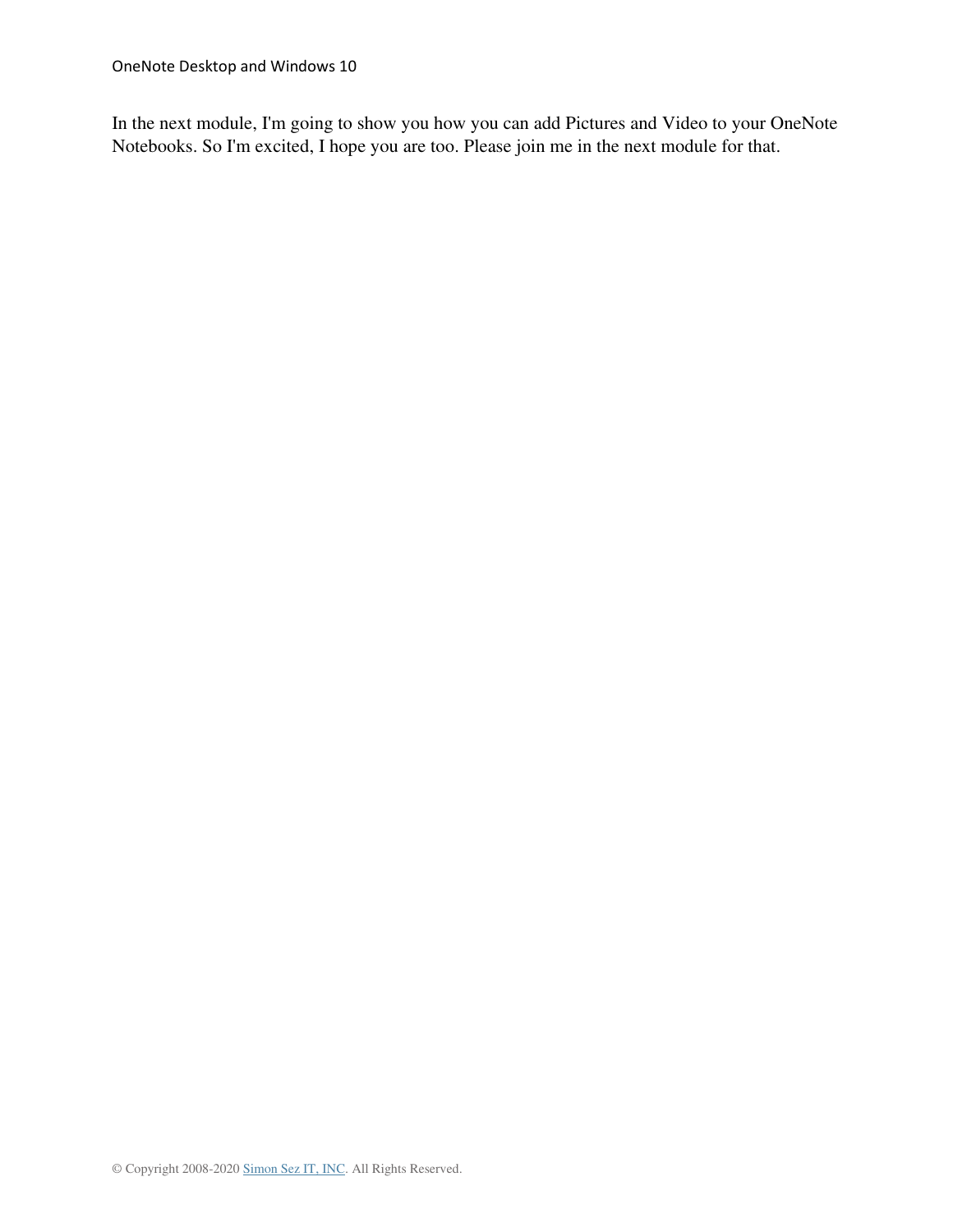### **Video: Sending Screen clippings**

Deb: Hello everyone, and welcome back to the course. We're down in Section 3, where we're talking about adding content to our OneNote Notebooks. And in the previous module, I showed you how you can utilize the OneNote Clipper app in order to clip the information content from the web and pull it through into OneNote. So now what I want to do over the course of the next few modules is show you how to add Pictures, Video and different types of content into your Notebooks. So for this, we're going to need to be on the Insert tab. And we're going to focus on this Images group just here.

Now the first thing that we have in Images is a Screen clipping utility. Now you might be thinking to yourself, well, why on earth would I need that, you've just shown me how to use the OneNote Clipper? Well, the OneNote Clipper is an installation for your browser, so essentially only really allows you to clip content from the web. Now, the Screen clipping utility that you have available within OneNote allows you to clip anything that you have open on your PC.

So maybe you want to clip something from a PDF document, or maybe an Excel Spreadsheet, or from a PowerPoint presentation, pretty much anything that you can open on your PC, you can clip using the Screen clipping utility within OneNote. And you can see as I hover over here, we get the ScreenTip that tells us what this is going to do. So it's going to allow us to take a snapshot of parts of your screen and add it to the Page.

It says; "OneNote will hide while you capture webpages, documents, or anything else". And one interesting point to note that we're going to get onto a little bit later when we cover Searching is that OneNote can search for text in Screen clippings. And that's a really cool little feature. If you clip something so maybe a paragraph of text, you can make it searchable. But more on that specific aspect a bit later on. Let's concentrate on utilizing this Screen clipping utility.

Now what I've done here is I'm still in the Offices Section, but I'm clicked on the London Page, and I've added a Text Note that gives the address of the London office. Now what I might also want to do here is maybe Add-in a map that shows where the office is located. So I've opened up Google Maps, and I've navigated to the address of the office. And maybe what I want to do is take a Screen clipping of a certain Section of this map. Now because this is in a web browser, I definitely could utilize my Clip to OneNote utility. But I'm going to do this a slightly different way, I'm going to utilize the Screen clipping option.

Now one of the things that you have to be careful of here is that whatever it is that you want to clip needs to be opened directly behind OneNote. Because what happens is as soon as you click on Screen clipping, it minimizes OneNote and allows you to clip whatever it finds behind it. So if you want to clip a Section from a Word document, you need to make sure that that is directly behind OneNote. So the way that I do this is I want to clip this, so I want to have it as the last thing open. And then I'm going to open up OneNote on top of it. So, let's click on Screen clipping.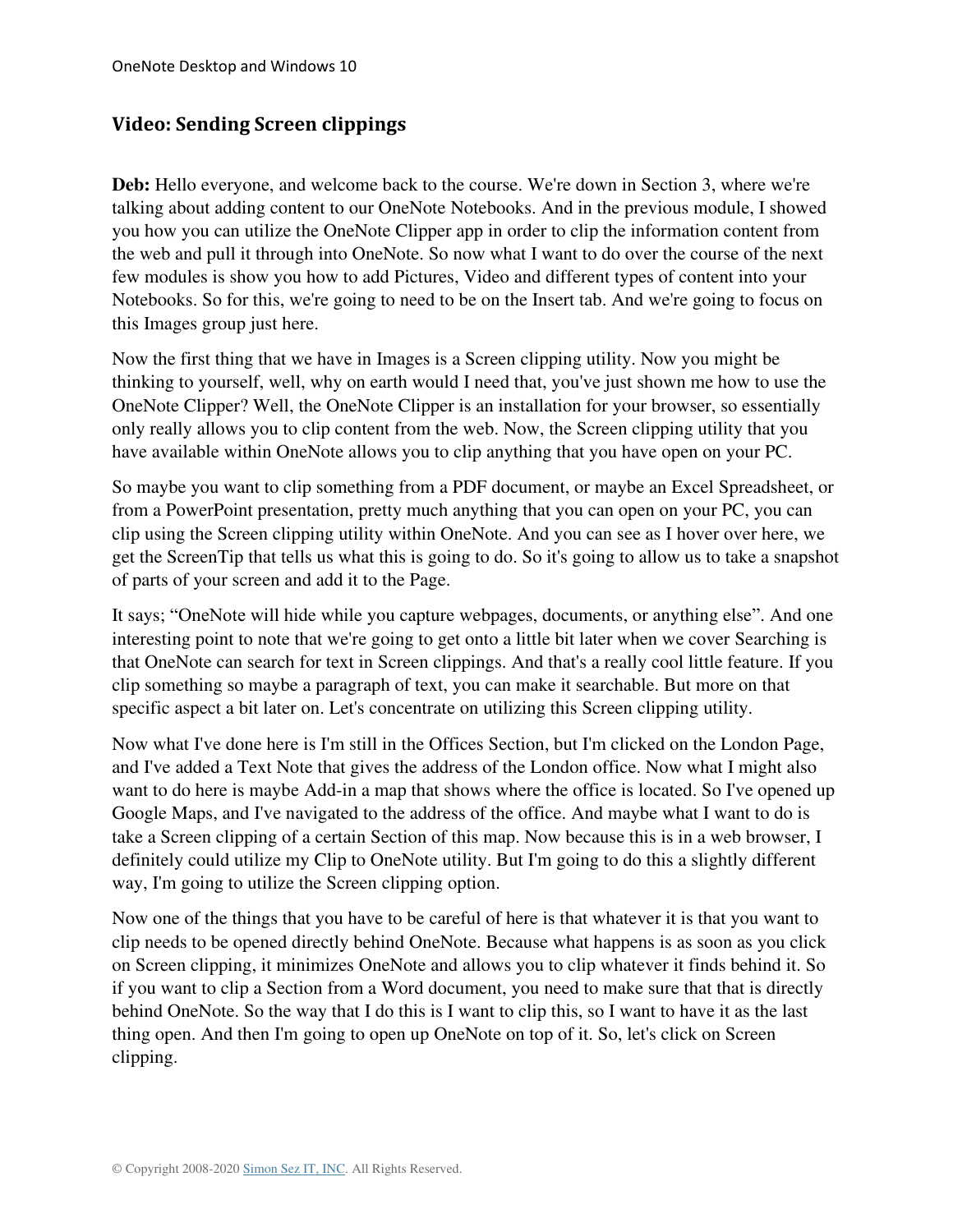You'll see it minimizes down and shows what's directly behind it. My screen has kind of faded away, and I have my cursor as a crosshair. So I'm going to clip a certain Section of this particular map and pull it through to OneNote. So let's just drag a big region over here and I can see Ropemaker Street in the middle. Let go and like magic, it pulls it directly into my Page. What you'll also see when you take a Screen clipping in this way is that you have underneath the date and time that this Screen clipping was taken.

Now if you don't want this Screen clipping information, you can delete it out. And the easy way of doing that is as I hover over this text, you'll see I get this little arrow or tab at the side. If I click on that, it's going to highlight that text and I can just press the Delete key to get rid of it. I can of course then click on the image and I can resize it if it's a little bit too big. And as I mentioned at the beginning, if I right-click on this image, I can choose to make the text in the image searchable.

Now I'm not going to do that right now because we're going to do that a bit later on. But just hold that piece of information in your minds until we get to that Section. Let's do another Screen clipping but this time of something that's not on the web. Now earlier, I showed you how you can send a Word document to your Page in OneNote utilizing the Send to OneNote tool under File Print. But if you remember when we do it that way we get a lot of white space in the bottom. So what I could do instead is use the Screen clipping utility just to clip out that part of the Word document.

So again, I need to make sure that I have the word document open directly behind OneNote, I'm going to jump to Screen clipping, it minimizes down and I can then just clip this specific area and pull that through. So you can see that's a much neater way. I don't have loads of blank space at the bottom, and once again, I can resize that as necessary.

So, Screen clipping is a tool that I use all the time in OneNote just to grab different pieces of content, I find it a lot quicker and a lot easier than other options. And if I'm adding content where I'm not too concerned about it being updated dynamically, then Screen clipping is just a great way to get information into a Page.

In the next module, we're going to start adding some life to our Pages by adding Pictures. So, please join me for that.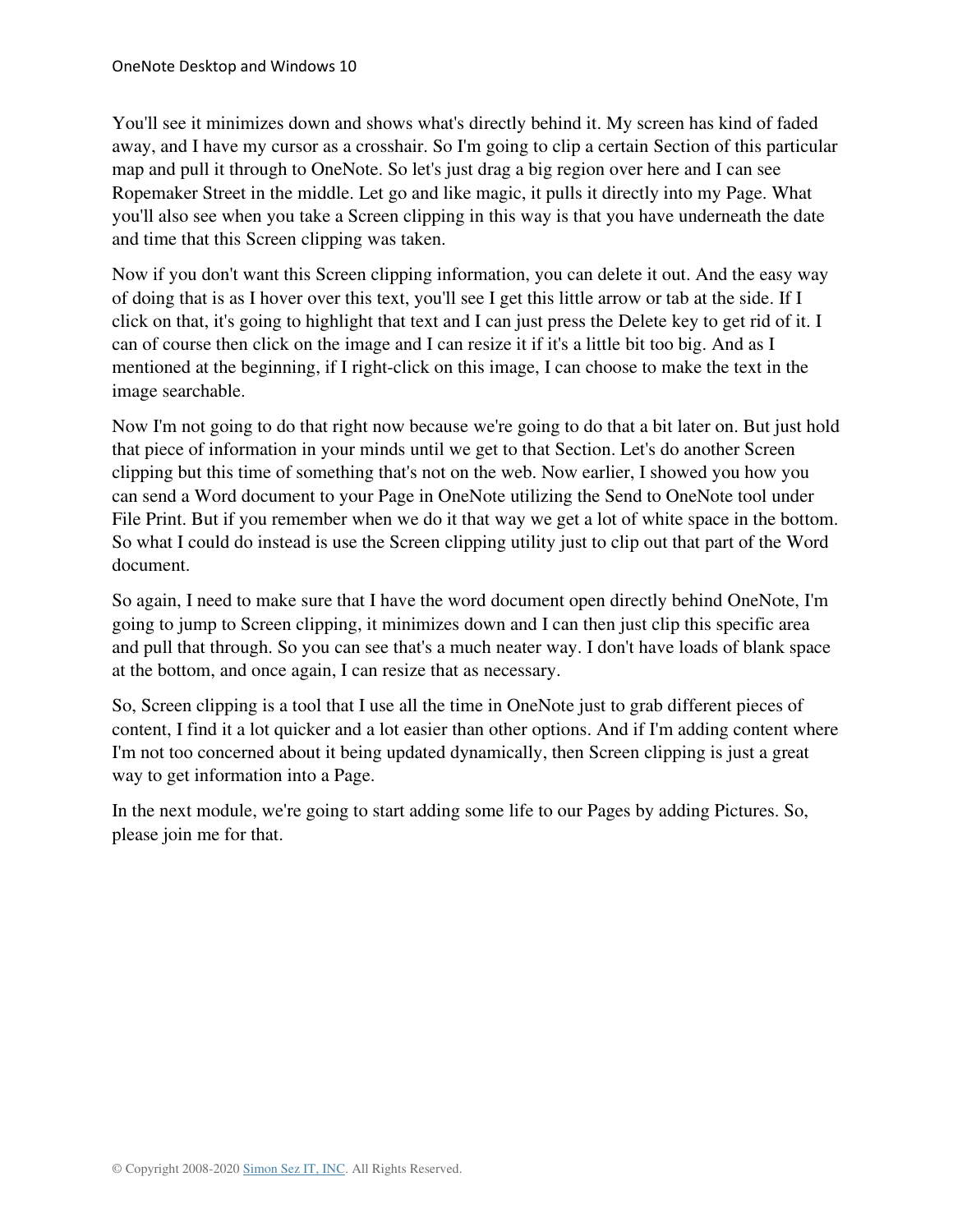## **Video: Adding Pictures and Online Pictures**

Deb: Hi guys, and welcome back to the course. This is still, Deb and we are still down in Section 3, where we're looking at the different methods that you can use to add different types of content into your OneNote Notebooks. And so far, we've seen how we can add Text Notes, we've seen how we can add Screen clippings. And now I want to show you how you can insert Pictures into your Pages.

So once again, for this, we're going to be working predominantly on that Insert ribbon. And we're sticking within this Images group. Now you'll see within here, we have two options, we have Pictures, and we also have Online Pictures. So if you have a particular image that you want to Add-into your Notebook, and you have that image already stored off locally, maybe into your My Pictures folder, then you would use this option just here.

However, if you want to browse online for a Picture to use, you could do that through the Online Pictures option. And I'm going to show you an example of both of these. So let's start out with Pictures that I have already saved off. So currently, I am clicked on the Europe Page within the Offices Section. And what I have on this Page is just some suggested activities for free time in both of the European office locations, so London and Paris.

So, if this is a rollout project where maybe sending trainers to these different offices around the world, and those trainers might have to stay there for a couple of weeks, they're going to have some free time, we want to give them some ideas of things they can do whilst they're there. And in order to illustrate that point, make it a little bit more interesting, we're gonna add some Pictures in.

So you can see here I have Free Time Suggested Activities, and I've applied a Heading 1 style to that particular piece of text. I then have London underneath, and I have a Heading 2 style applied to that. And what I now want to do is Add-in a couple of Pictures of some of the main sites in London. So I'm going to jump up to the Insert tab, I'm going to jump into Pictures, and it's going to open up File Explorer.

So all you need to do now is navigate to whichever folder you have those Pictures stored in. And there we go, I can see a selection of Pictures. So I'm going to Add-in Tower Bridge, I'm going to hold down Control, and also select the London Eye and click on Insert. And it's going to pull both of those Pictures through.

Now one thing to note when you insert multiple images in this way is that they will become part of the same container, the same placeholder. So maybe if I want this bottom image to be next to this image of the London Eye, if I click on it, when I drag I'm essentially dragging it out of that particular placeholder. Now you might think to yourself, well, why is that a problem?

Well, if I then wanted to add some more text in, if I hit Enter a couple of times, it's going to move down one image, but this image is going to stay where it is. So just be aware of that if you do drag an image out of its original placeholder, you may have to reorganize its placement on your particular Page.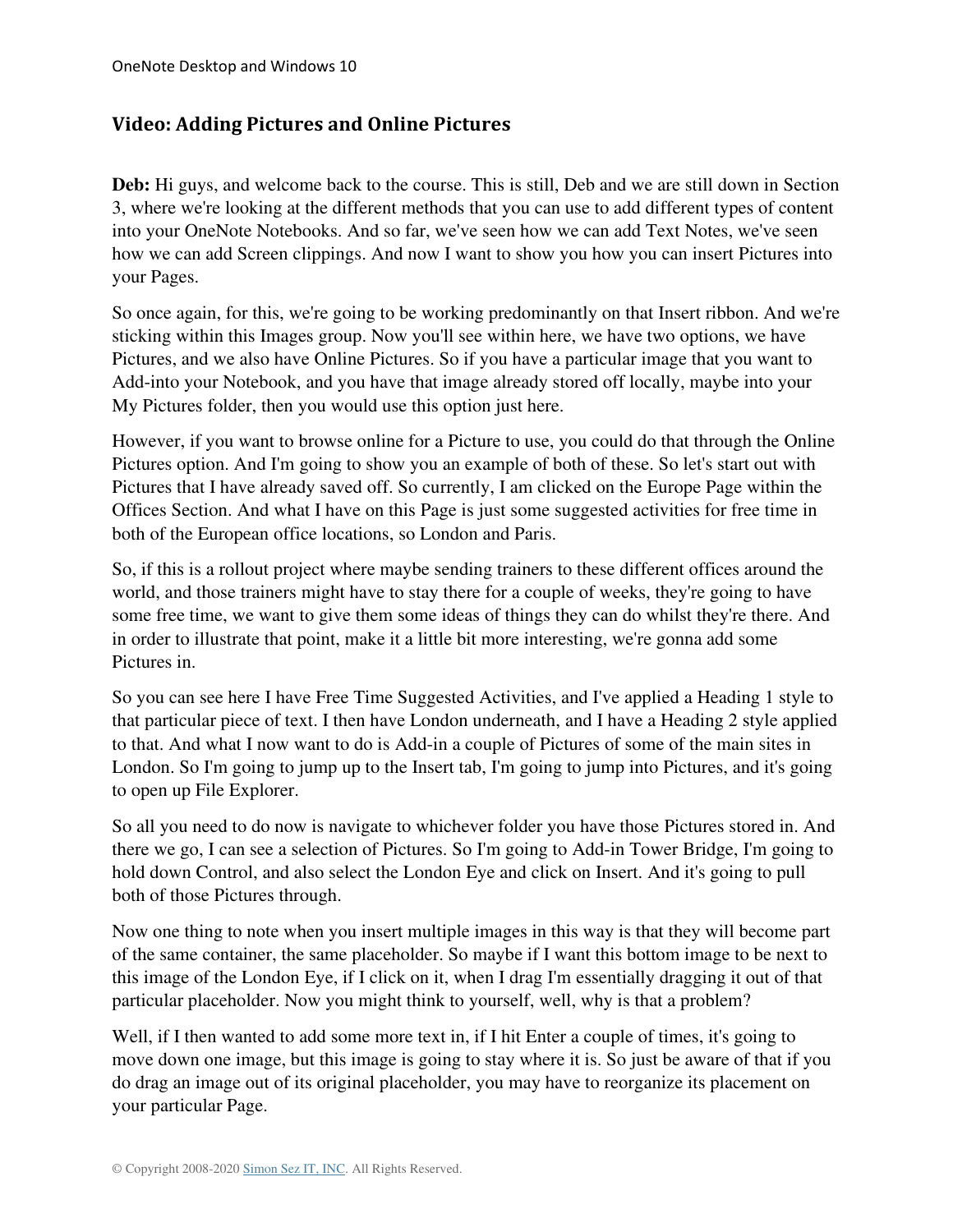Alternatively, I'm going to Ctrl  $+ Z$  a couple of times just to put this back how it was. So now what I might want to do here is click next London, press Enter a couple of times, and then just add some Bullet Points, which has London Eye, Tower Bridge. And of course again, if you don't like the font, you can go in and change the font for any of the text in your Notebook. Now what I'm going to do is I'm going to click somewhere over in this blank space on the Page, and I'm going to create another placeholder and this one is going to be called Paris.

I'm going to double-click and give that a Heading 2 format so it matches London. I'm going to drag the placeholder out and just reposition that very slightly. Now when it comes to lining things up because really I want this Paris heading in line with this London heading, you are a bit limited with options. But one thing I will generally do is jump across to the View tab and turn on Rule Lines. So, this just gives me some paper lines running across the Page, and I just find it a little bit easier to line things up when I have these turned on.

So now I'm going to add some Bullet Points. We're gonna have Eiffel Tower and Sacre Coeur. Let's apply some formatting so it matches the rest of the document. And now I'm going to Add-in my Images. So up to Insert, across to Pictures, it's going to default to the last folder that I was in, I can pick up the image of the Eiffel Tower, hold down Control, select Sacre Coeur, click on Insert, and it's going to add those images in for me.

And of course, these images can be resized if you need to do that. But there we go, fairly straightforward to insert Pictures that you have stored off locally. So now let's take a look at how we can Add-in Online Pictures.

Now this is pretty much exactly the same as jumping into Google or a different web browser, googling an image, saving it off and inserting it but it's just a little bit quicker as we're missing out some of those steps. What I can do is click on Online Pictures, and it's going to jump me across to an image gallery browser, which is powered by Microsoft Bing. And what I can do is I can utilize images in any of these galleries. Alternatively, if I know what I'm looking for, I can just type my search term into that Online Pictures search bar.

So I'm looking for an image of Big Ben. I'm going to hit Enter, and there you go. So let's select this one, and click on Insert. And it's inserted that very nicely into the bottom of this document. I'm going to do the same thing, but I'm going to add an image for Paris this time. So let's jump up to Online Pictures once more, and I'm going to type in notre dame, and hit enter. This image looks pretty good to me, I'm going to select it.

But one thing I want to point out here is when you are adding Online Pictures into your documents, it's really important that you check this little setting just here. You want to make sure that you're searching and using only images that have a Creative Commons license. So, it basically means you can use that image for not-for-profit reasons. So if this is just a OneNote team Notebook that's going to be shared between me and maybe three of my colleagues, then that's absolutely fine. Any of these images I can use because I'm filtering for Creative Commons license.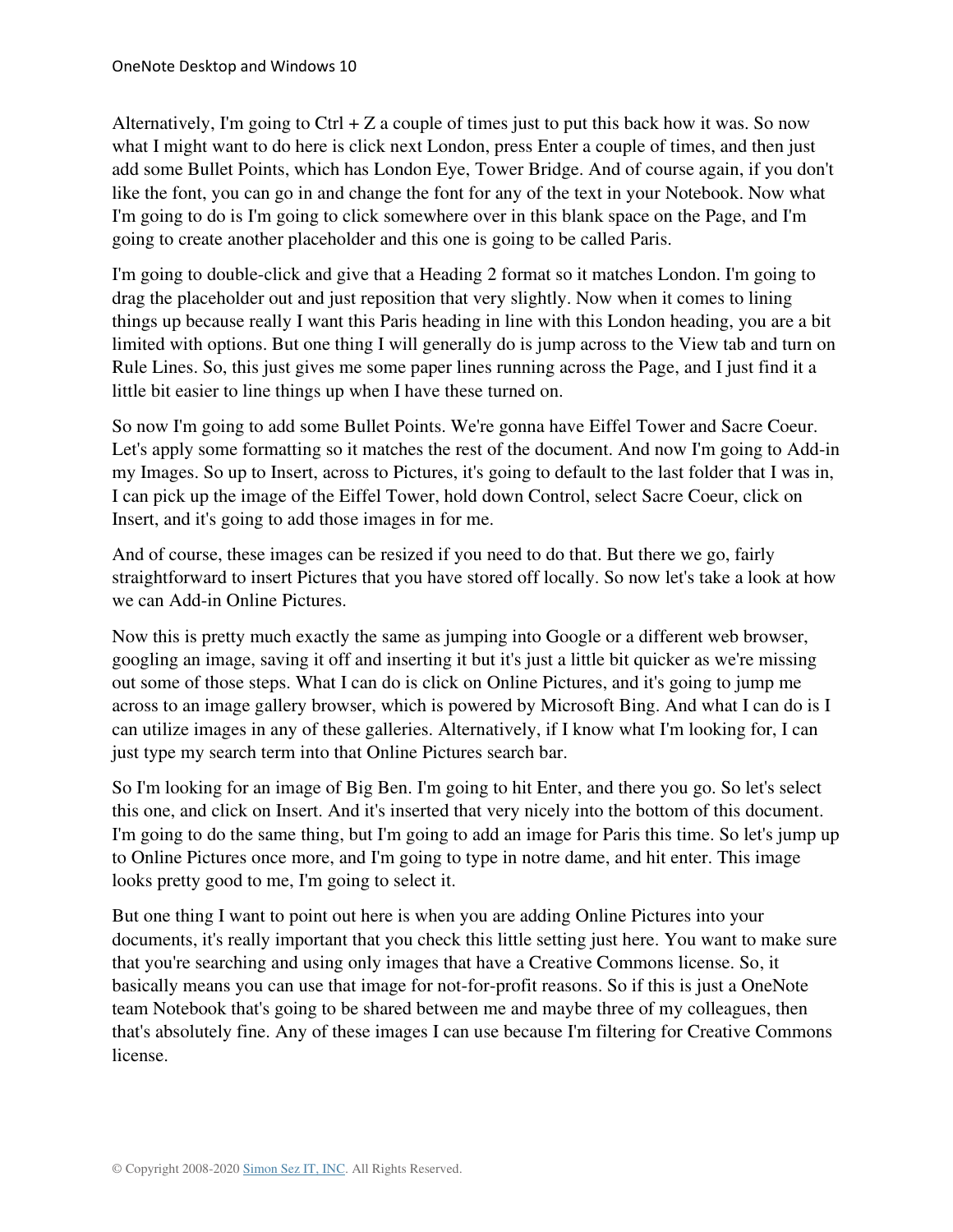Now, even when you have this filter on, if the Notebook that you're adding it into is going to be used for any kind of commercial purpose, so if you are going to demonstrate this to a wide audience, or if you're going to create a YouTube Video, something that you're going to get money from, then you need to delve a bit further as to whether you can use this image. A lot of people make the mistake when it comes to copyright by thinking that if they have Creative Commons selected, they can use any image that comes up in any type of document. And that's simply not the case.

And a lot of people have been caught out by this. If you're using it for a noncommercial purpose, then yes, normally, it's fine. But otherwise, you might want to review. And you'll see here right at the bottom, it says; "You're responsible for respecting others rights, including copyrights", and then you have a link to learn more here. So if you're not entirely sure what Creative Commons licenses are, then it's definitely worth having a read up about that before you start to use these images in any commercial projects.

Now, just while we're in here, we do also have a Filter button, which allows us to search for specific types of images. So I can search by Size, I can search by Type. So if I want to photograph a clipart, or if I want something that has a transparent background. And this is an option I use fairly frequently. Sometimes maybe I'm looking for an icon or maybe a logo, but I don't want to have any background.

Even if it's just a white background, I just want images that have transparent backgrounds. And you can also do things like search for images by their Layout. So Square, Wide, Tall, and also Color or Black and White photographs only. So don't forget about those filters that you have within this little area.

Now for this particular image, I don't need to do any of that, I'm going to click on Insert. And it's going to pull that through. And once again, I can just go ahead and resize that as necessary. I'm going to jump up to the top of this document and just Add-in another Bullet Point. So I'm going to say Big Ben. And then for Paris, we're going to say Notre Dame, like so. So pretty simple and straightforward to add Pictures into your Notebooks. If you've used Microsoft applications for a while, this will be like second nature to you.

We're going to move on to the next module now, where we're going to talk a little bit about inserting Video into your Notebooks. So, I'm looking forward to that, I hope to see you over there.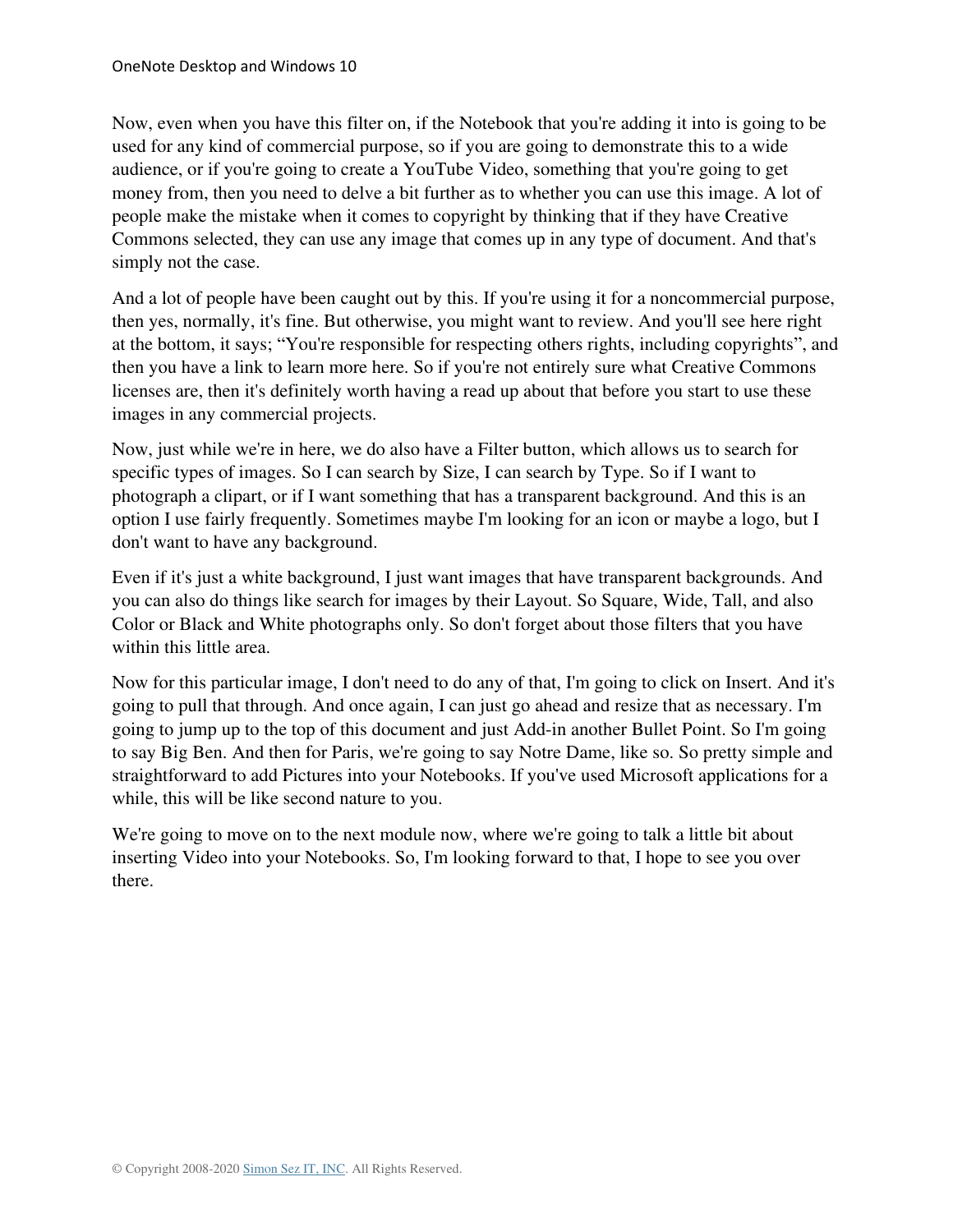#### **Video: Embedding Online Video**

**Deb:** Hello everyone, and welcome back to the course. In the last lesson, I showed you how you can insert Pictures both online and locally saved Pictures into Pages in your OneNote Notebook. But did you know that OneNote also has the ability to embed Videos right into your Pages? And adding Videos really make your Notebooks come alive. And they're particularly good if you're creating an interactive Notebook to share with others.

It's worth noting at this stage that inserting Video is a little bit different to inserting Pictures. When it comes to Video, you cannot insert a Video that you have saved off locally. So if you've got your own Videos stored off to File Explorer, there isn't an option to browse your local drives to upload that Video and add it into your Notebook. What you can do, however, is pull in Videos from other Video sites. So Online Video, essentially. And if you take a look at that Insert ribbon, in the Media group in the middle, you'll see exactly what I mean, we just have one option here, which is Online Video.

So if you have a Video that you've uploaded to YouTube, then you can essentially embed that link into the Page. Now, if you're wondering which sites you can embed Video from, I would advise you to jump onto the Microsoft Help Page. If you search for embedding videos in OneNote, you'll get to this Page and that goes through and shows you all of the currently supported sites and services. And you'll find in there, most of the ones that you're going to want to use are listed there.

So we have things like DailyMotion, Vimeo, YouTube, TED Talks, all of those kinds of things. And Microsoft do advise that you check back here periodically, as they're consistently adding more and more Video sites to this particular list. So let's jump back to OneNote, and let's take a look at how we can add an Online Video.

Now for this, I'm going to go across to my Courses Section group, and I've got the Excel Section selected. And what I want to do here is Add-in a tutorial video related to Excel PivotTables. So this might be something that we want to send out to different staff members in offices to back up the in-person training that they're going to get when we roll out Microsoft 365. Now if I was to click on Online Video, what you'll see is that immediately, it asked for the Video address. And you'll see underneath it says; "View supportive video", which is going to jump you to that help Page that I was just showing you.

So really, what you need to do here is jump onto YouTube, or DailyMotion, or Vimeo, grab the URL, and then come back to this option. So that's what we're going to do. I've just jumped into YouTube, I have the PivotTables in Excel open, I'm going to copy the URL,  $Ctrl + C$ , jump back to OneNote, and then go to Online Video,  $Ctrl + V$  to paste it in. If I click on Ok, it's then going to embed that Video into my Page. And what I get here is a clickable link.

So if I click this, it's gonna take me to YouTube where I can view the Video, but I can also view the Video from within my OneNote Page. So if I click on Play, that Video is going to start and I can move through the Video as I work on YouTube or any other Video application. So super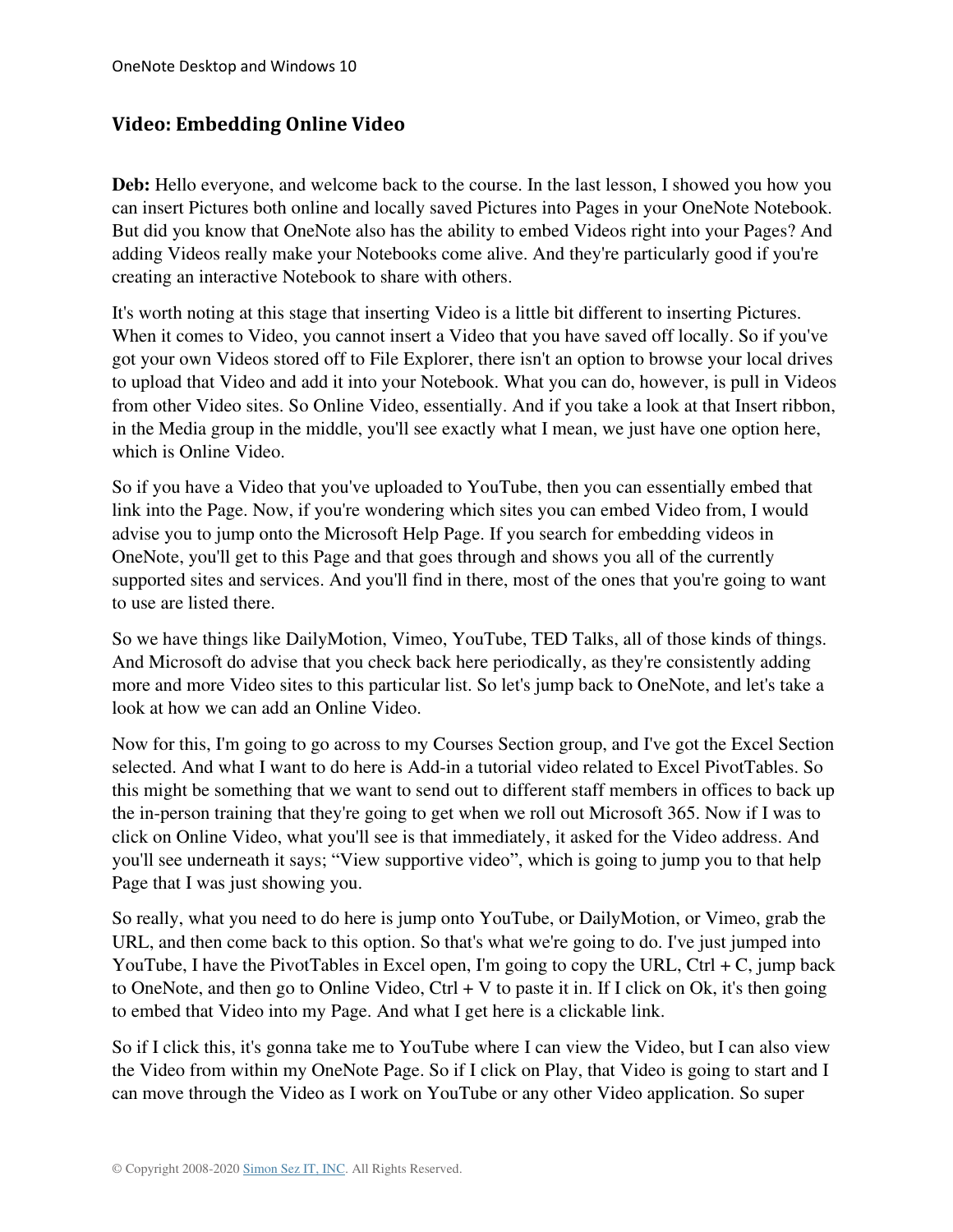straightforward. You just need to make sure you grab the URL first, and then just paste it in to embed that Video. That's it for now, I will see you in the next module.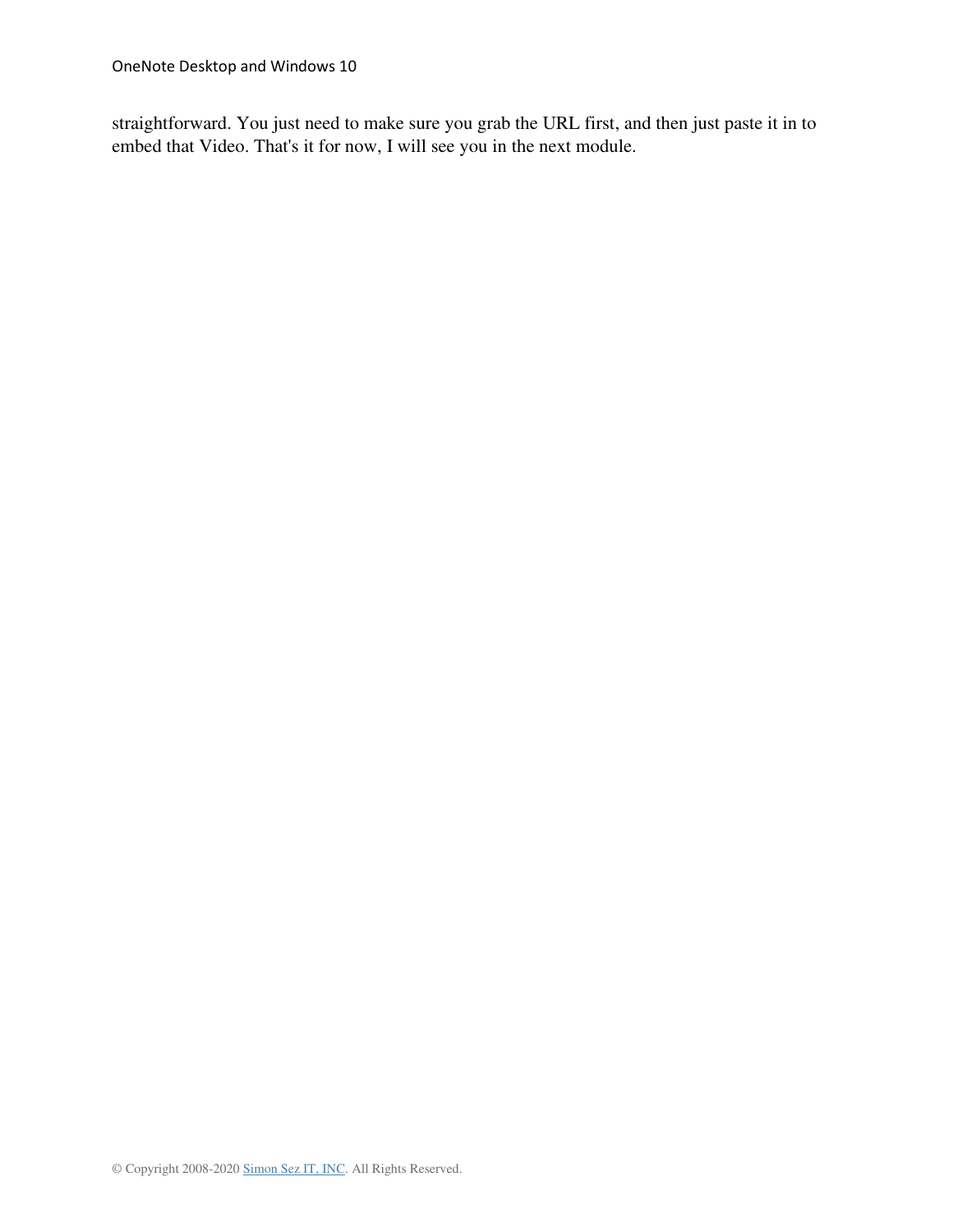## **Video: Adding Files**

**Deb:** Hello everyone, and welcome back to the course. We're down in Section 3, where we've been taking a look at adding different types of content into our OneNote Notebooks. And in the previous few modules, I've shown you how you can Add-in Screen clippings, Pictures, Online Pictures, and also Online Video.

Now in this, in the next couple of modules, we're going to concentrate on adding Files into our Notebooks. And adding Files is just another way of gathering together information that's going to be useful to anybody who has access to this Notebook. It's also a great way of saving time. So for example, instead of retyping information, or maybe relying on links to documents that might become unavailable if you go offline, you can bring content that you need directly into OneNote, either as an attachment or as a Printout you can annotate, and you'll find these options on the Insert tab in the Files group. And it's these three that we're going to concentrate on over the next couple of modules. So let's start out by taking a look at inserting File Printouts.

Now, when you insert a Printout, it basically allows you to select a File that you have stored in OneDrive or locally. And that could be any kind of File, it might be a Word document, an Excel Spreadsheet, PowerPoint, PDF, anything like that. And it's going to print the contents of that File into wherever you're clicked. So in my case, I'm in the Schedule Section, and I'm clicked on the Course Plan Page. So let's click on File Printout. And you can see it's going to jump me across to File Explorer, and I have a Word document here called Cost Descriptions that I want to Add-into this Notebook.

Now, it's worth noting that I just have some junk text inside this Word document to demonstrate this, but hopefully, you'll still get the idea. So I'm going to click on Insert, and you'll see exactly what that does. So it prints the contents into the actual Page. Now it's worth noting that this is a copy. So when I click on this Page, I get my resize handles at the side. But it doesn't let me directly edit the text from within OneNote. However, if I did want to update this text, you'll see just above, I basically have a link back to the original Word document. So, what I can do if I want to update is I can double-click to open in Word, I can go in, and make my changes, save the document, and I'm going to close down Word.

Now what you'll see when I go back to OneNote is that it doesn't automatically update, you can't see that text that I've just added on to the beginning of the first paragraph. What I do have just above it says; "The Printout below may be out of date, right-click here to refresh". So all I need to do is right-click, and then in the Contextual Menu, I have a Refresh Printout option. So if I click this, it basically reloads their print out, and now you can see that my changes have updated. So that's one important point to know.

When you insert it, you're essentially getting a copy that you can't edit within the Notebook. But you can edit the original and then just refresh the Printout to update it. Now if you come across a situation where you have inserted a Printout, and then maybe you want to copy and paste this first paragraph into another Page, well you can do that as well. If you click on the Printout, and right-click your mouse, you'll see you have an option here for Copy text from this Page of the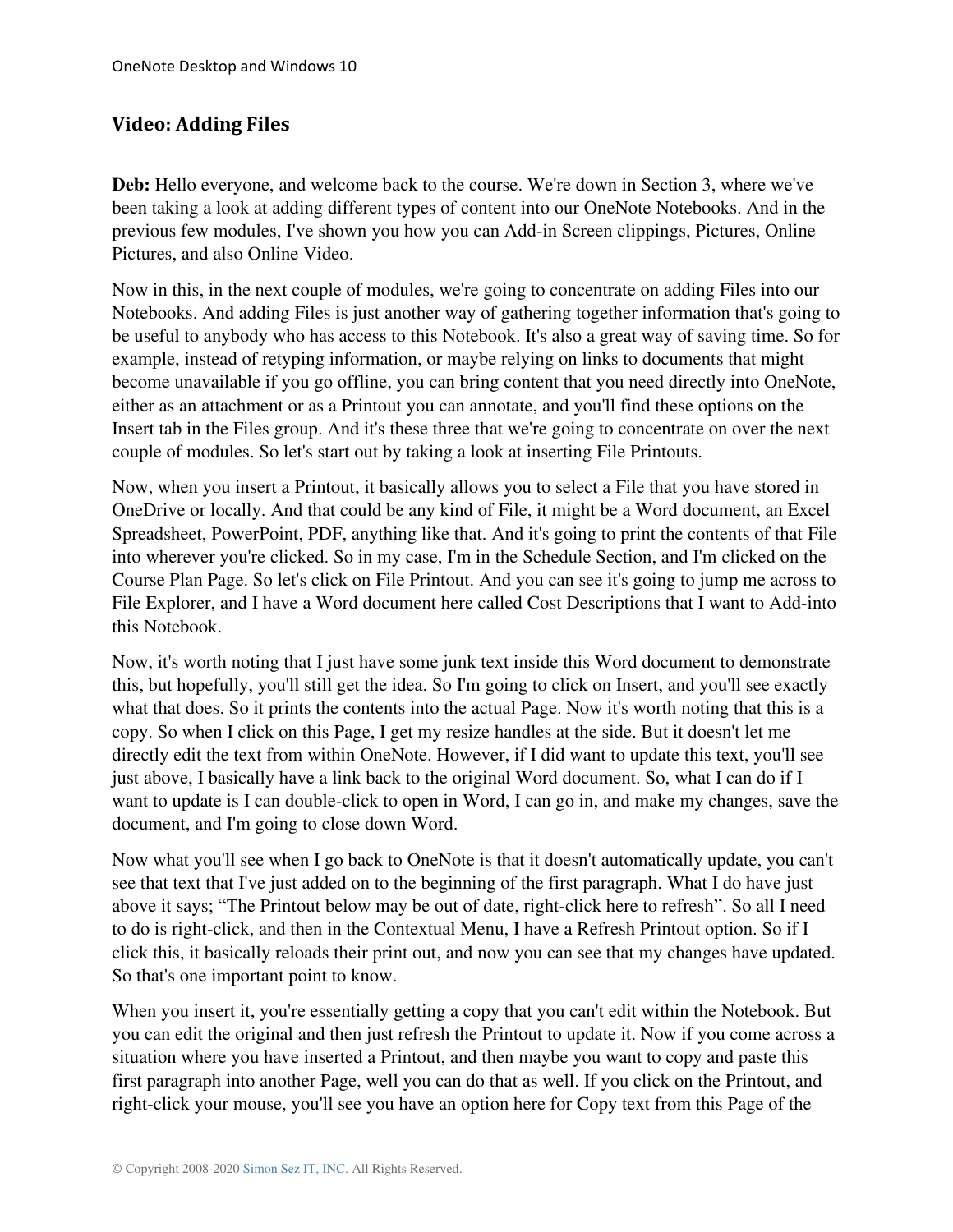Printout. So I'm going to click to copy and that's going to copy everything. It doesn't allow me to select a specific paragraph, so I'm going to just quickly add a new Page. And if I right-click and paste, it's going to paste all of that text in and I can then jump into the text. And this is in fact editable.

So I can make some changes, I can select different paragraphs, copy and paste elsewhere, so on and so forth. So that's a really useful little option, as it essentially makes the text editable and allows you to do other things with it. So let's add another Page and move on to the next option, which is File Attachment. So this is more like adding a File Attachment like you would in an Outlook email or something along those lines. If I click File Attachment, again, it's going to jump me into File Explorer, and I can select a document to attach.

So this time, I'm going to select the Course Descriptions PDF, click on insert and I get a choice of attaching the File or inserting the Printout. Now if I was to select Insert Printout that is basically exactly the same as selecting File Printout from here. So we've pretty much just run through how that works. So, let's go for Attach File instead. And as you would expect, this looks a lot like an email attachment, it just gives you a link to your document. And of course, you can double-click to open that up. And because it's a PDF, it is opened in a web browser for me.

Once you're in here, of course, you then have lots of different annotation tools if you do want to make changes to it. But essentially, what you have here is a link to the original documents. So, any changes made in that document will automatically update the next time you open, you're going to see the latest version. So that's all very straightforward. Now before we carry on, so we don't get too crazy, I'm going to rename some of these Pages. So I'm going to title this one Course Details. And the other Page that we created, I'm actually just going to delete that one out.

Now the final option we have in here is to insert a Spreadsheet. And if you click the drop down, you have two options, you can insert an existing Excel Spreadsheet, or you can create a new Excel Spreadsheet. So let's go for Existing Excel Spreadsheet first of all. Again, it's going to jump me into File Explorer, I can then select an Excel Spreadsheet, click on Insert, and this time, I get three different ways that I can insert this File.

So I can attach the File, which means it's going to show very similar to this PDF, it's going to be a link back to that original document. I can insert the Spreadsheet, or I can choose to just insert a specific Chart or Table. So, let's go for the insert Spreadsheet option. And there we go. So I'm going to move this over, like so. Now this Spreadsheet had four different workbooks. So I had a Chart which you can see there, I then had some data, and I then had a list of employees. And you can see here it's brought everything in that workbook into my OneNote Notebook.

And once again, if you do want to make any changes, if I double-click on where it says Course Plan Europe it's going to open up in Excel. And let's just make a simple change. Let's make a formatting change here, I'm just going to change the color of these bars to a dark red color. I'm going to Save and Close down. And this time, you'll see that it has automatically updated with those changes that I've made. So, works slightly different to inserting a Printout. Even though it looks fairly similar, it does link directly back so any changes you make to the original document will automatically update in your OneNote Notebook.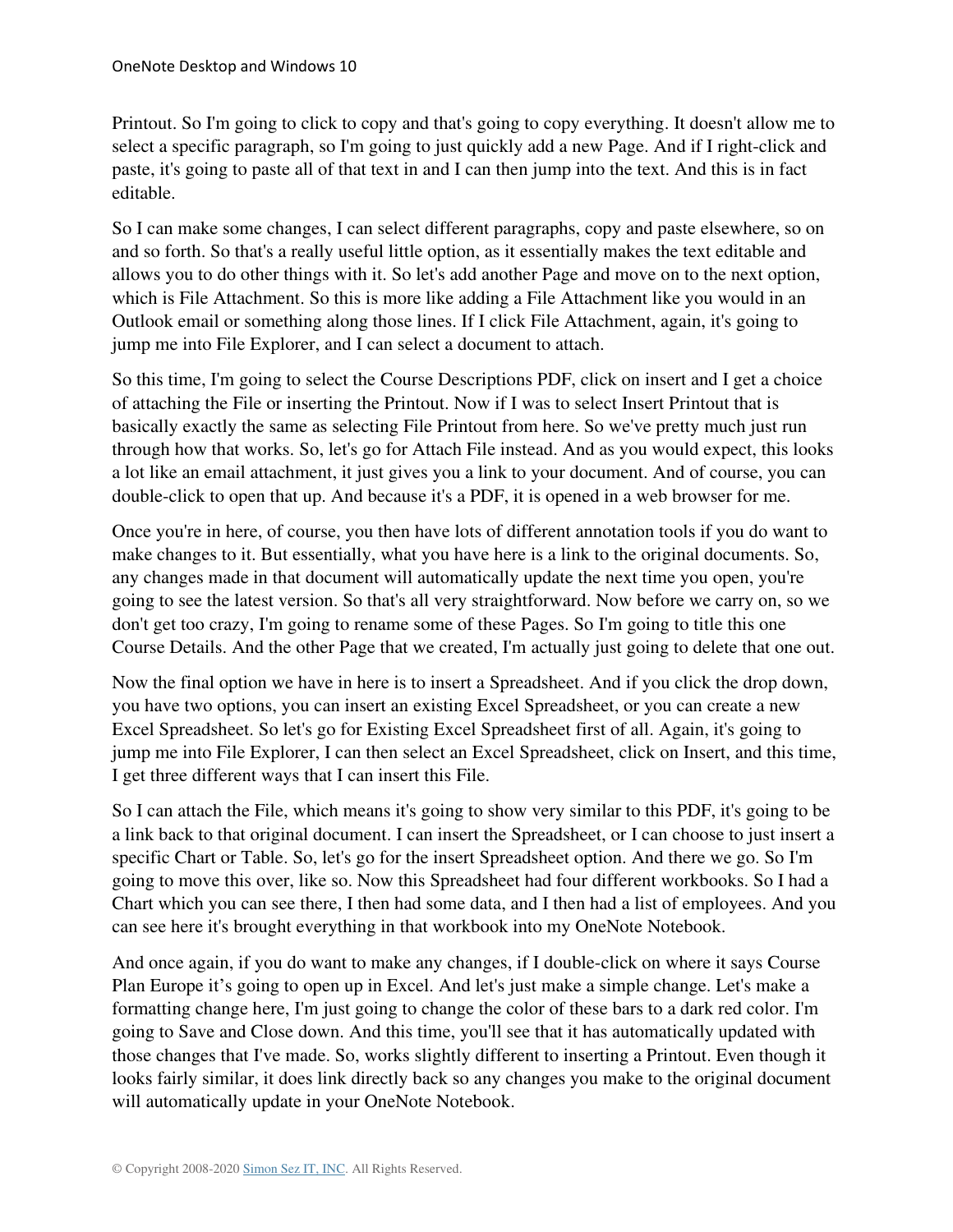Now I'm going to scroll all the way down to the bottom here, and let's take a look at this final option, which is New Excel Spreadsheet. So what this essentially allows you to do is create a new Excel Spreadsheet directly from within OneNote. And you can see here I have an Edit button. And if I click on Edit, it basically opens up the temporary Excel Spreadsheet for me. And I can start to add data.

We're just going to add a couple of columns, click on Save, close it down, and you can see that that data then updates. So, a great way of creating a Spreadsheet kind of on the fly if it doesn't already exist somewhere on your system. So, those are all the different ways that you can add Files and documents into your OneNote Notebooks.

In the next module we're going to move on to talking about Recording, and I'm going to show you how you can add Audio and Video Recordings into your Notebooks. So I'm going to head over there now, I look forward to you joining me.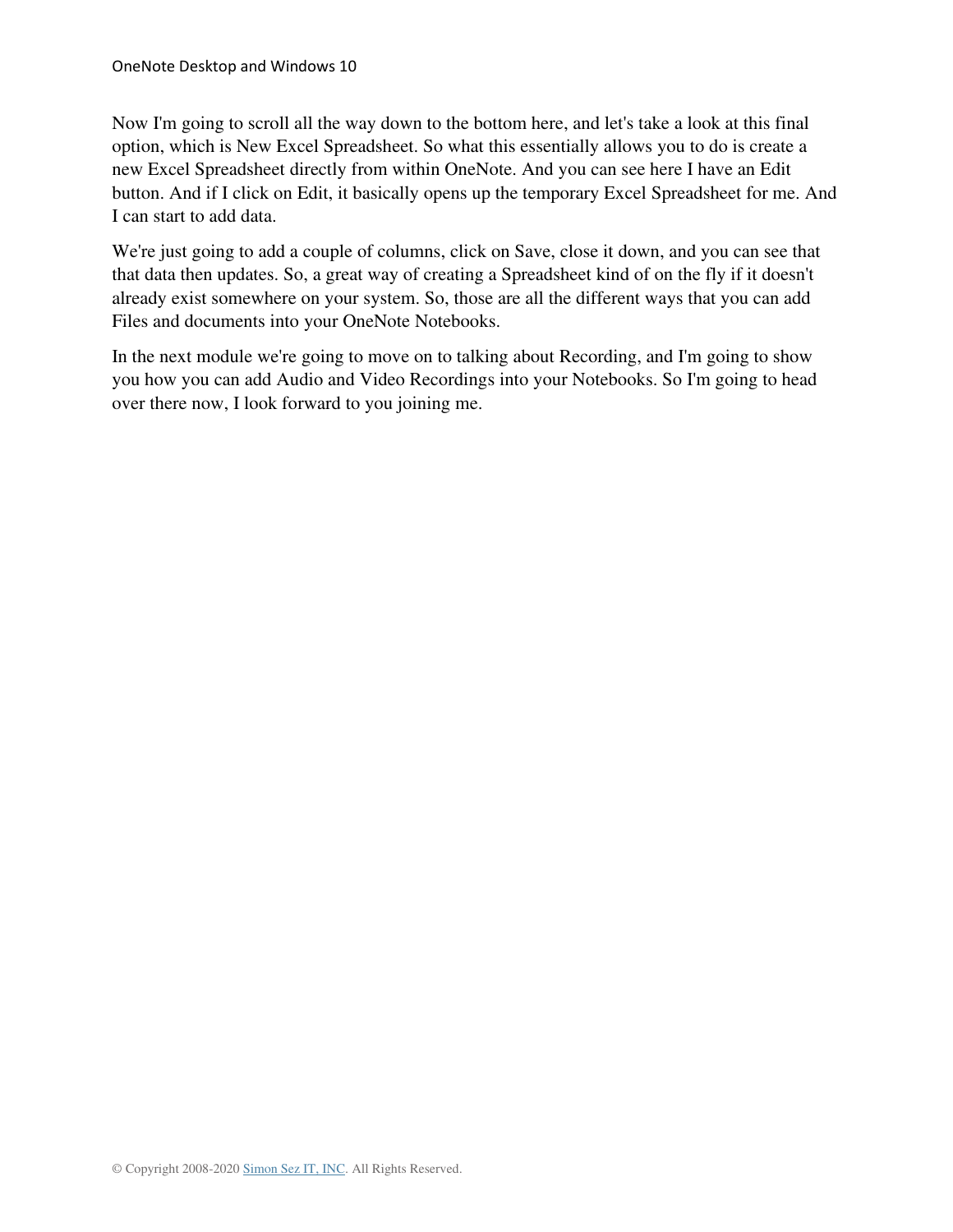### **Video: Recording Audio and Video**

Deb: Hello everyone, and welcome back to the course. We're still down in Section 3, where we've been taking a look at adding different types of content into our OneNote Pages. And what we're going to take a look at now is how we can Record and add to our Notebooks, Audio and Video Files.

Now, it might be at some stage when you're working in your Notebooks that you want to maybe take a quick Audio note or record a Video. And the cool thing about this little feature in OneNote is that if you do record a piece of Audio or a piece of Video and insert it into your Page, if you type any notes as you're Recording your Audio or Video, the notes will essentially bookmark within the Audio or Video File, so you can easily find the place in the Recording where you typed your note. So let me show you an example of both.

So we're working up on the Insert tab, and you can see that I've just added a new Page to the Travel Section called Recording Audio and Video. I'm going to click my mouse somewhere on this Page. And then in the Recording group, we're going to choose Record Audio. Now what this does is that as soon as you click on that button, it's automatically Recording everything that you say. And you can see the Audio Files sitting there nicely in the OneNote Notebook.

Underneath we have the time that the Audio Recording was started. And if you take a look up to the ribbons at the top, you can see I now have a Contextual Ribbon that's called Recording. And this contains all of the options I might need in order to manage this Audio Recording.

So currently, because it is Recording, I have a Pause and a Stop button. And you can see as I hover over those, they both have keyboard shortcuts. Now it might be that you are taking a Recording of a meeting, or maybe a lecture or something like that. And as you're Recording, you might also be making notes. So let me show you how this works.

So if I take some notes just here. So I'm gonna type; "Taking notes for audio recording". And if I was to type something else, so I'm just going to type in Test, test, test, two test, I could carry on going. But now when I stop this Recording, so I'm going to press Stop on that Contextual Ribbon, I now have a couple of different ways that I can play this Audio Recording back. If I just want to play the whole thing, you can see if I hover over this File, I get a little Play button next to it, and I can click Play.

Now what this does is that as soon as you click on that button, it's automatically rec. But alternatively, what I could do is if I hover my mouse over my notes underneath, you'll see that each line of notes also has little Play button next to it. So this is essentially bookmarked in the Recording where I was when I was taking this note. So what I can do is just click on Play. So if I take some notes just here, and I could do the same for the line underneath Recording. So, it essentially keeps track of what was being said at the point that the note was written.

Now this also works for Video as well. So if we go back to the Insert tab and click on record Video, this is going to pop open a window; "Hi everybody, nice to see you". And it's going to allow you to take a Recording in exactly the same way. So if I'm again working through this and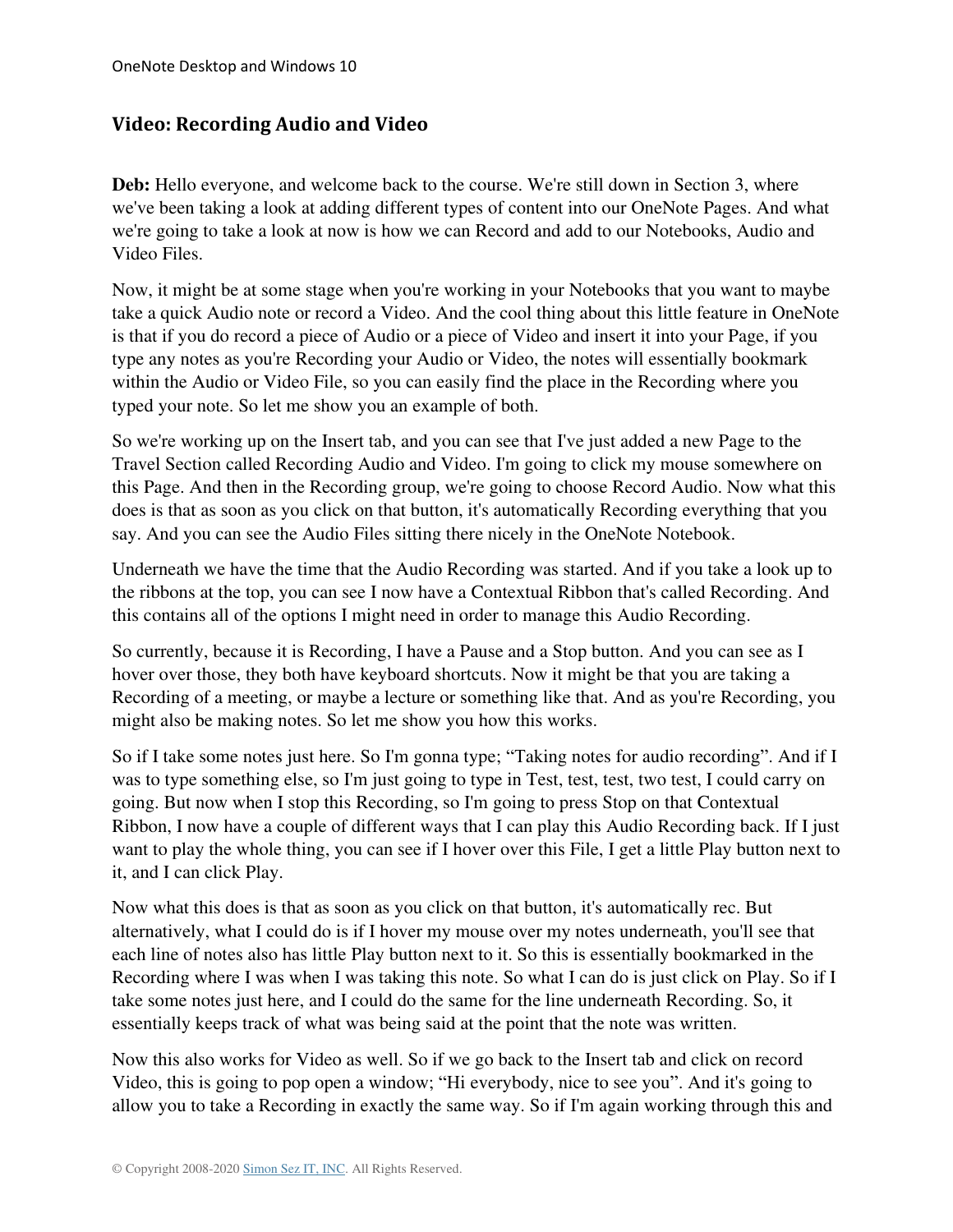typing in some notes, so I'm gonna say; "Typing notes for video recording". Again, that's bookmarking where I am in my Recording when I typed that note. So now if I press Stop on the Contextual Ribbon, I can choose to either playback the entire Recording, or just the part where I took the note.

If I'm again, working through this and typing in some notes, so I'm gonna say; "Typing", and it's as simple as that. Now you'll also notice that when these Recordings start to play, some of these other buttons in the Playback group become active. So you can do things like rewind for 10 minutes, rewind for 10 seconds, and also fast forward. And then right on the end here we have Audio and Video Setting.

So this is where you can customize how OneNote creates and plays Audio and Video Recordings. And this is essentially going to jump you into your OneNote Options where you can set up things like your Default Audio Recording Device, and also your Video Recording Settings.

So, this is particularly helpful. I find if I'm ever in a training course or there is something that someone is saying that I want to make sure I get correct, you can start a quick Recording, record it all and then you can type your own notes. That is it for this module, I will see you in the next one.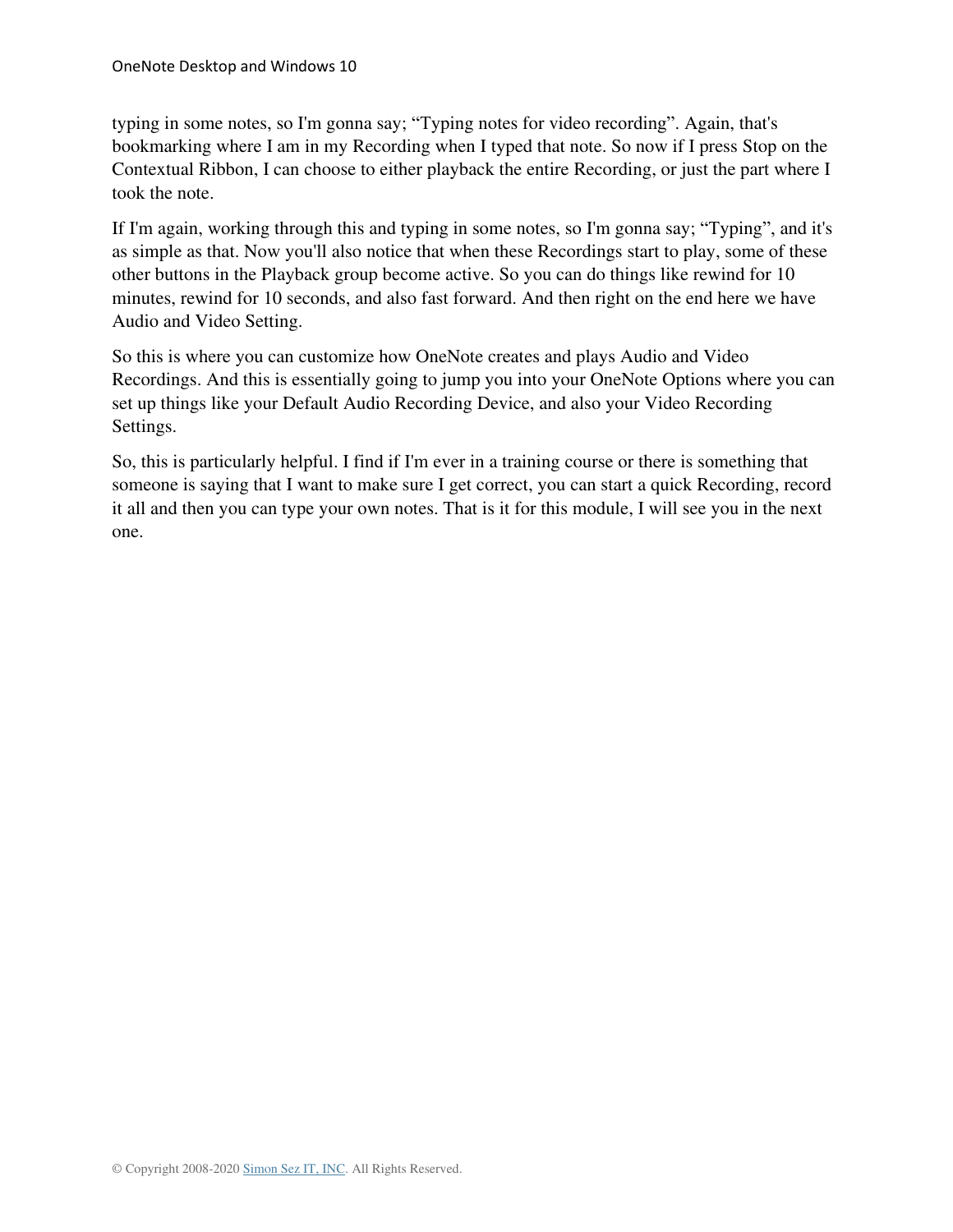## **Video: Inserting Links**

**Deb:** Hello everyone, and welcome back to the course. We're still in Section 3, and in this Section, we've been looking at adding content. And it's now time to look at adding Links into our Notebooks. And this is a very simple process. Again, if you're used to using Microsoft applications, then you're not going to find this difficult at all, because it's pretty similar to every other application.

So occasionally, you might need to add Links to external websites or even Links to other documents into your Notebooks. So for example, I'm currently clicked on the Travel tab, and I've created a Page and I've called it Flights. So what I might want to have in here are some Links to websites where you can book flights. And to do this we're staying on the Insert tab. And you'll see right in the middle, we have a group called Links, and we only have one option in there.

You can see as I hover over, it says; "Create a Link to webpages, Files, or other places in your notes". And the keyboard shortcut to bring that up quickly is  $Ctrl + K$ . So let's click and see what we get. Now the first two Links that I'm going to add are Links to external websites. Now there's a couple of different ways that you can approach this. The first box you have to fill out here is Text to display.

So I'm going to put in here, Expedia, I now need to Add-in the Link to that particular website. And you can see just to the right, I can choose to browse the web from here. Or if I already have the website open, I can just jump across and copy and paste the Link. So I'm just going to go to Microsoft Edge where I have a few different websites open. And the first one here is in fact, Expedia. So all I'm going to do is click in the URL bar to highlight that web address,  $Ctrl + C$  to copy, I'm going to jump back to OneNote and  $Ctrl + V$  to paste it into the address field. I can then simply click Ok, and it adds in that Link.

Let's do another one, but in a slightly different way. I'm going to hit enter, I'm going to go back up to Link. This time, I'm going to display a Link to Skyscanner. But I'm going to use the Browse the web option. So let's click and this time it opens up the Default Page in my default web browser, which for this is Microsoft Edge. I can then simply navigate to www.skyscanner.net. I can then copy the Link, Ctrl  $+ C$ , jump back to OneNote, and then paste that address in. It's pretty much exactly the same, just a slightly different way of getting to your web browser.

And now I've managed to Add-in another Link. Now I'm just going to give these a little bit of a title, Recommended sites for booking flights. And then I have my two Links to my webpages. And of course, if I hover over I can see the URL. If I click, it's going to jump me to that particular webpage. So, all very straightforward and simple. Let's look at some other options that we have underneath Link.

Now what we can also do is we can choose a File to Link to. So if I click Browse for File just here, I can navigate to where I have my File stored. And it's this one just here flights.docx. Click on Ok. I'm going to have the Text to display as Suggested Flights and click on Ok. So now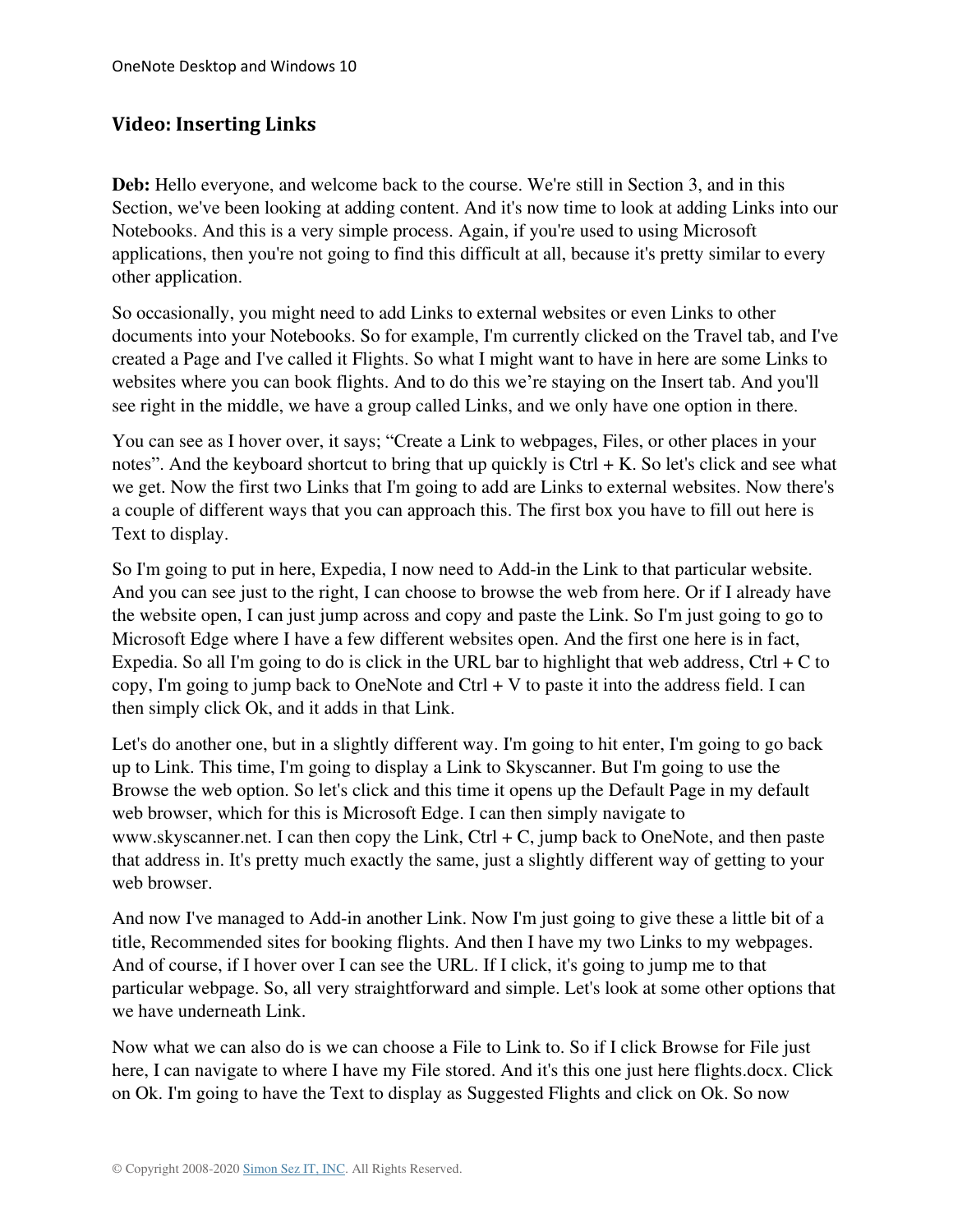essentially, I've created a Link to a document. And you'll see when I click, it's going to open that document up in Word.

Now the final option that I have in here is I can Link to other Sections within my Notebook. So you can see at the bottom here, I can expand the Project Artemis Notebook. It's going to show me all my different Sections, and I can choose any one of these Sections to Link through to. So, I'm going to Link to the Overview Section. The Text to display is Guide for Flight Dates, click on Ok, and that's exactly what I get. So if I now click, it's going to jump me to that particular Section.

So, those are the different kinds of Links that you can Add-into your Notebooks. And of course, if you right-click on any of these, you get a Contextual Menu which is going to allow you to jump in and edit that Link if you need to make any changes. You can also remove the Link from here, select it, or copy it. And that is pretty much it, it is as simple as that.

In the next module, we're going to explore how to add Equations and Symbols into our OneNote Notebooks. So, please join me for that.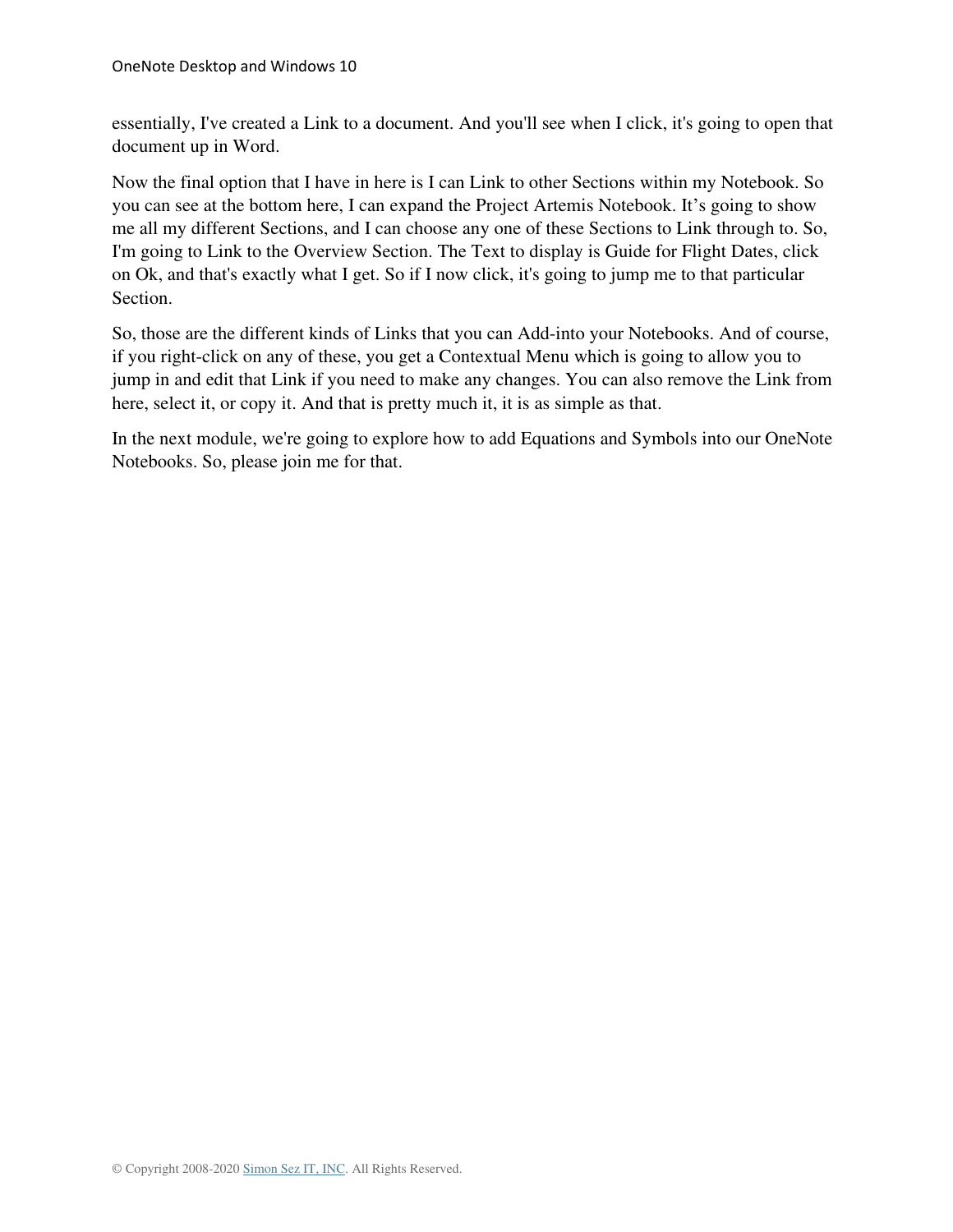## **Video: Inserting Equation and Symbols**

**Deb:** Hello everyone, and welcome back to the course. We're heading towards the end of Section 3, and I just want to start to round out this Section by running through a few other things that we haven't looked at yet, which you can insert into your OneNote Notebooks. And what I'm going to go through in this module is inserting Equations and Symbols.

Now, I will say when it comes to Equations, this isn't particularly relevant for the Notebook that I'm constructing. But you may find there are times where you need to insert some kind of Mathematical Equation into your Notebooks. And fortunately, one no provides an Equation Editor to assist you with this. So let's take a look at some of the things that you can do.

Now again, I'm still working on the Insert tab. And if we go all the way across to the last group, that's called Symbols, you can see we have in there an Equation button. And this is a two-part button so I can click on the top-half, or I can click on the lower-half. So let's click the lower-half, first of all, and what you'll find in here is a whole host of predefined Equations that you can just click and insert into your Notebook.

So for example, if we take the top one just here, which works out the area of a circle, I can click, and it's going to insert that equation into its own little placeholder in my Notebook. And of course, you can format this however you like using your tools on the Home ribbon. Now, when I insert this equation, another thing that you'll notice is that I then get the Equation Contextual Ribbon. And remember, Contextual Ribbons are ribbons that only appear as and when they're needed.

So from here, you have lots of different options for manipulating this particular equation. You have a large Symbols group in the middle. So if you need to change any of the Symbols or add Symbols, then you can definitely do that. And then in the Structures group, there's all these other different types of fractions that you can Add-in to your equation. Now remember, all of these buttons are for adding to the current equation that you have. You'll see if I was to click away, that Equations ribbon disappears. So just be aware of that. You must be clicked in your equation in order to see this ribbon.

But for example, if I was to press Space, just here, go up to Structures and click the Fractions drop down, I could choose this first option just here, which is a stacked fraction. If I click it, it's going to add that to my equation. And of course, then I can add numbers to this and customize it to my needs.

Now if I click away from this equation to get rid of that Equations ribbon, what I could also do is jump back to my Insert tab, and I could create my own equation from scratch. There's a couple of different ways I can do this. If I click the lower-half of the equation drop down, you'll see right at the bottom, I have an Insert New Equation button. And the keyboard shortcut for that is  $Alt + =$ .

Alternatively, and a much quicker way of doing this is to click the top-half of the button, which then just gives me essentially a blank placeholder. And I can construct my own Equation from here. And you'll see once again, I get my Equation ribbon back again. And I can go in and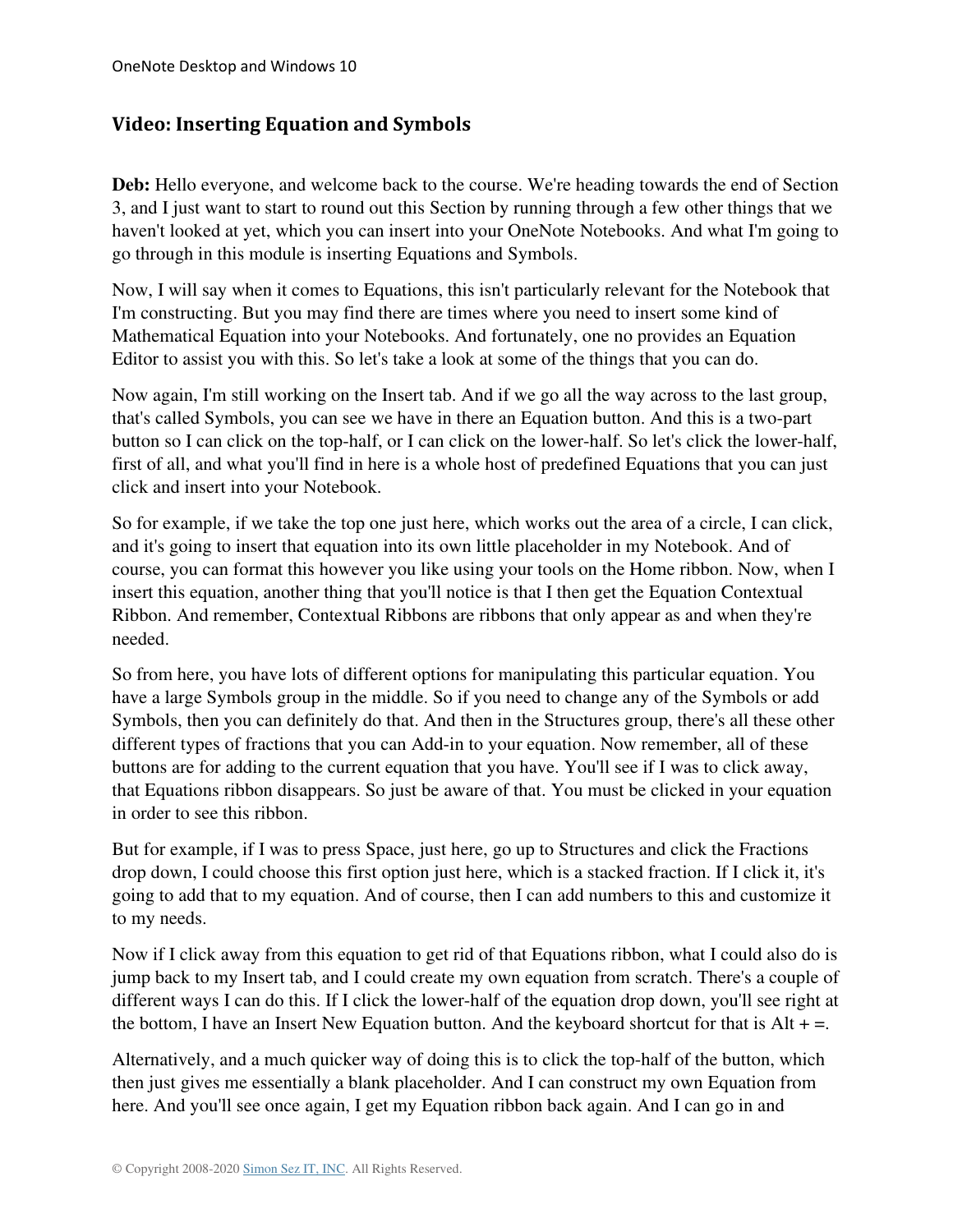choose whatever equation it is that I want to Add-in. And everything within these Equations can be modified simply by clicking in the placeholder and replacing the characters or the operators.

Now, if you are somebody who is using a Touchscreen device, then you also have a few extra options. So once again, let's jump up to Insert and I'm going to insert a blank equation. So if you have some kind of Stylus that you use with your Touchscreen device, what you can do is handwrite out your equation and then OneNote will do its best to convert it to text for you.

So in this first group here, the Tools group, we have a button called Ink Equation. And it says; "Insert Mathematical Equations using your handwriting". So let's jump into here, and we get our Insert Ink Equation box. And what I can do is I can now write my equation using my Stylus and get OneNote to convert it for me. Now what I'm going to do is I'm going to drag this box out to make it a bit bigger, and I'm going to use my Stylus because I am using a Touchscreen device to write out my equation. And let's just use Einstein's most famous equation  $E=MC^2$ .

So I'm going to do my best to write this out. But there we go. And you can see just above it's giving me a preview of what it thinks I've written and in this case that looks to be correct. Now if I need to make a correction when I'm writing this out, you can see at the bottom we have some options for manipulating our handwriting. So I could choose Select and Correct. And then I can draw around, whatever it is that I want to correct. And OneNote is going to provide me a few different options that it thinks I might want to do from this little menu.

Now, in this case, I don't want to correct it, I'm just gonna click on Close, and I can also erase, any of my handwriting as well. So if I click on Erase, once again, I can just drag it over whatever it is I want to get rid of. And of course, if I want to clear the whole lot and just start again, then I have a Clear button down here. Now I'm going to go back into write mode and just add that two back in, like so. And I'm fairly happy with that, so I'm going to insert it into my Page. And there we go, we have our little equation. So that's particularly good.

If you have a very bespoke, long equation that you want to Add-in, instead of going through all of these different Structures and Symbols, you can simply open up the equation editor, write it down, and then OneNote will do its best to convert it and you can make any corrections that you need to make. So Equations, probably not something you'll use all that frequently, but just know that it's there, and you can use it if you need to.

Finally, let's jump back up to Insert and quickly look at Symbols. Now again, this is fairly straightforward. This will just allow you to insert any Symbols into your OneNote Pages. And you can see there I have a selection of a few that I've used most recently. Now if I want to see the full list of Symbols, I can just say More Symbols, and it's going to bring up that full list. And I'm going to insert one of these Symbols. And let's just move that window out of the way. But because I'm going to go to the Offices Section, I'm going to select the London office. And you can see here I have the office address.

So what I'm going to do is just click at the start of office address, and just Add-in a little symbol, I'm going to add this little envelope one, so I'm going to click Insert, Close. Now I want to put a little bit of space in there so it just adds a little bit more interest into my OneNote Page. So don't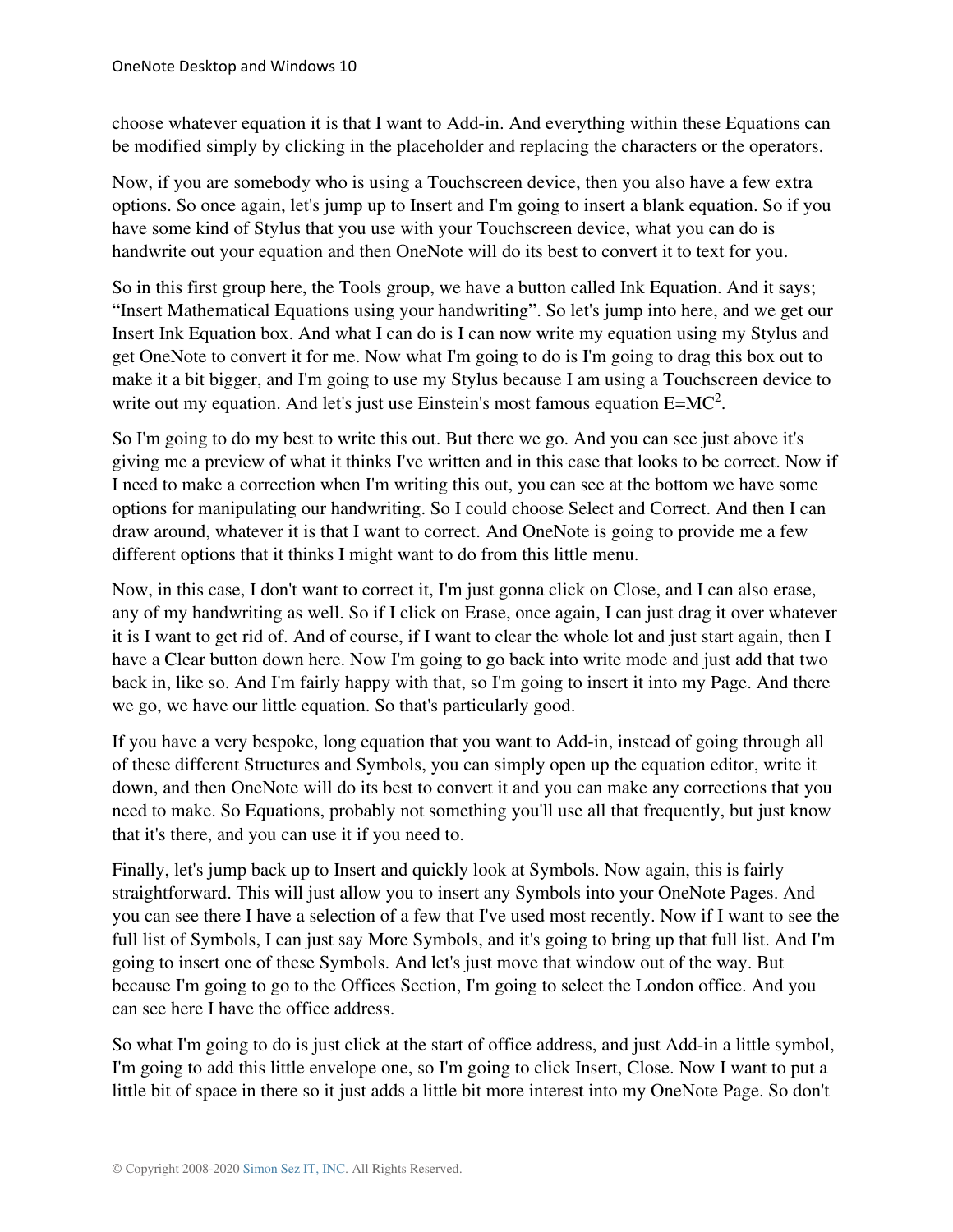forget, you have a whole host of different Symbols that you can use in your Pages as well. Again, this is a feature that's available across all of the other Microsoft applications.

So, that's it for this module, very straightforward Equations and Symbols. Use them when you need to. That's it for this module, I will see you in the next one.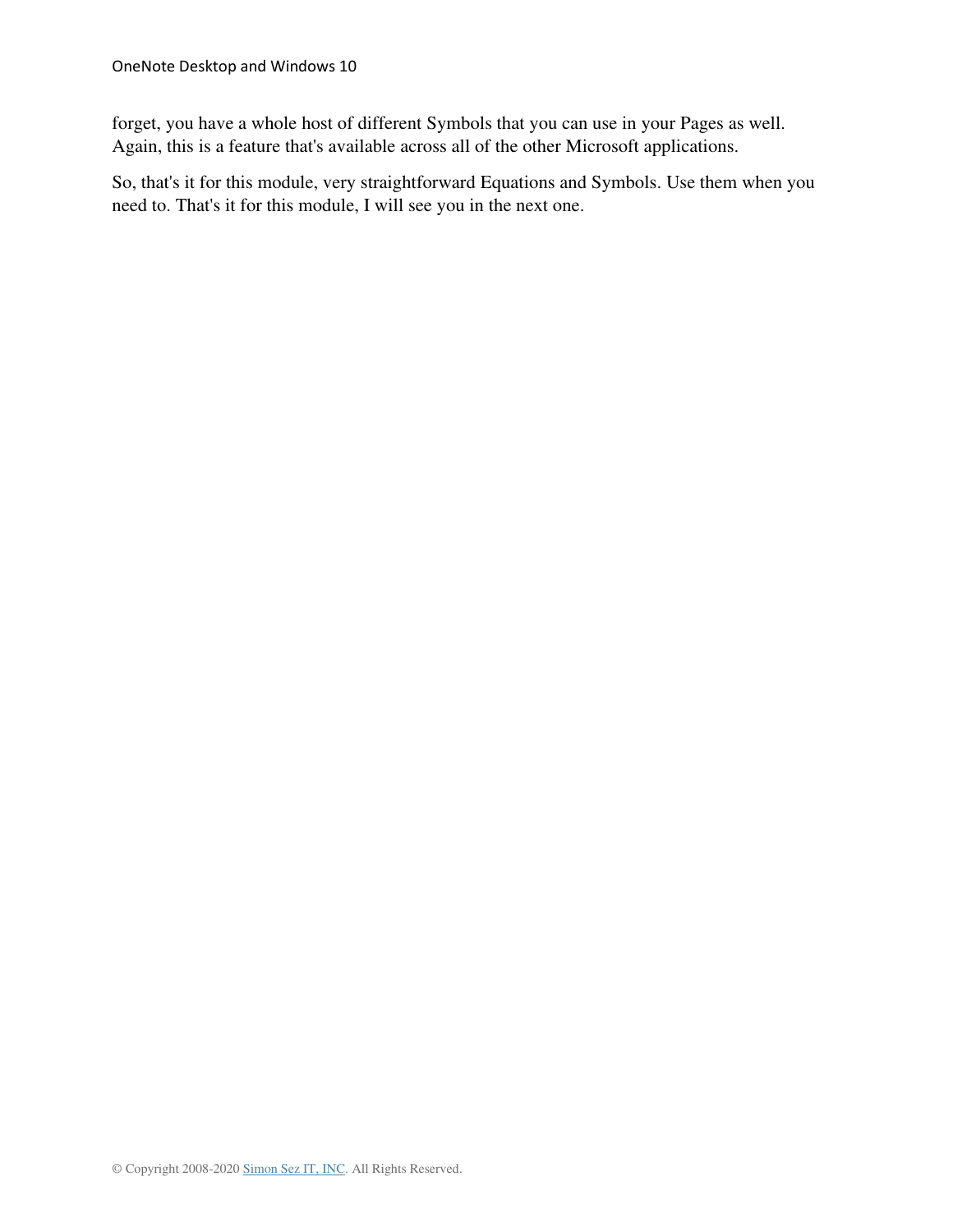## **Video: Copying and Pasting Content**

**Deb:** Hi guys, welcome back to the course. We're down into the last module of Section 3. And in this Section, we've been seeing how we can add all different types of content into our OneNote Notebooks. So I'm just going to finish up this Section by running through the options that you have when it comes to Copying and Pasting content from other documents into your Notebook.

The first thing I'm going to do here is create a new Page. So I'm going to jump into my Courses group, I'm going to click the plus to create a new Section, and we're going to rename this one OneNote and hit Enter. And this Page is going to be called Training Script. And what I want to do is I want to take the Training Script what I'm going to say in this particular course from a Word document and paste it into this Page in OneNote, and this is fairly straightforward.

If you're used to Copying and Pasting things across different Microsoft applications, you're probably not going to have too many worries. But let's run through it because there are a couple of things when it comes to pasting that you need to be aware of. So I'm going to jump across to a Word document. And all you need to do is make your selection, so select the text that you want to copy and paste.

So I'm going to say I want these first few paragraphs. And then of course, you need to copy it. And you can use whatever method you want to use in order to copy this text. So that might be  $Ctrl + C$  if you like your keyboard shortcuts. Alternatively, up on the Home ribbon, you have a Copy button, or you could right-click your mouse and select Copy from the little Contextual Menu. So let's click Copy and jump back to OneNote.

So now what I'm going to do is I'm going to paste this text in. Now you'll find your Paste options on the Home tab in this first Clipboard group. Now again, this is a dual button. So it's split into a top-half and a lower-half. Now if you click the top-half of this button, it's exactly the same as doing a Ctrl + V to paste. And what OneNote will do is it will use your Default Paste Option in order to paste that text in. Now if you're wondering what your Default Paste Option is, if you click the lower-half of the Paste button, whatever icon you have showing first is going to be your Default Paste Option.

So for me, that is to Keep the Source Formatting. So what that means is if I just do Ctrl V, it's basically going to retain all formatting from the source document. So if I have my font formatted in Times New Roman in the source document, if I was to choose Keep Source Formatting, when I paste, it's still going to be in Times New Roman in OneNote. Now of course, I have a few other options in here, I could choose to Merge Formatting. So that means whatever my Default Fonts are in OneNote, when I paste text in from another document, it's going to take on the formatting that is set in OneNote.

The third option I have is to Keep Text Only. So, that's going to bring across unformatted text, and you can do whatever you like with that. Or, I could choose to insert the text as a Picture. Now I'm just going to do that just to show you the difference with this option. Let's select Picture. And what you'll see is that within the placeholder, if I click, I now get these handles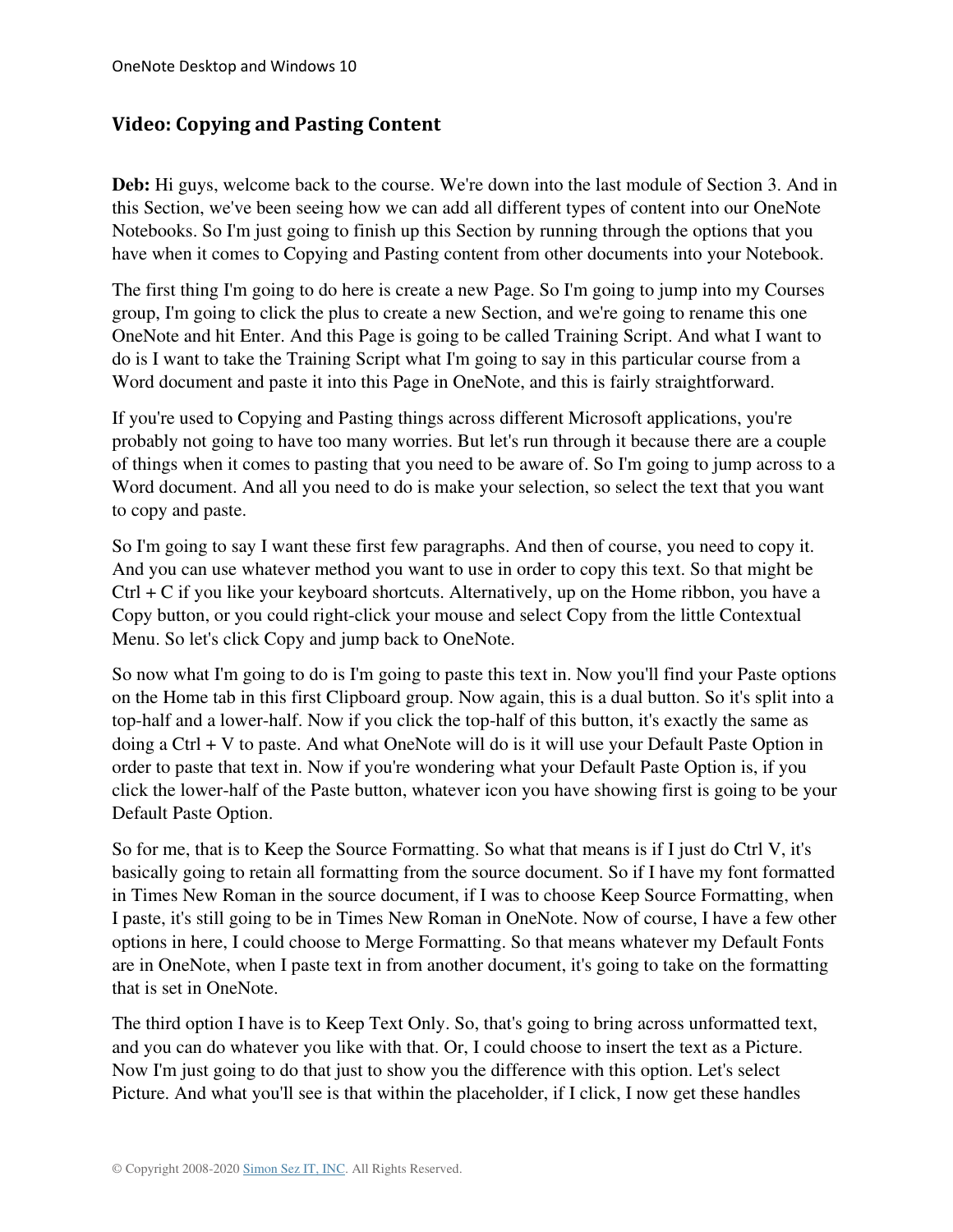around the outside. So OneNote is treating this as a Picture, which means I can't just jump into this text and edit it. So just bear that in mind if you decide to use that option. Now I'm going to  $Ctrl + Z$  just to Undo that. And what I'm going to do is I'm going to select Keep Source Formatting, paste that in, and there we go.

And you can see with this option, I can jump in and I can make any changes I need to this text. And what you'll also see at the bottom is that I have a Link back to the original document if I need to refer to it at any stage. So that was Copying and Pasting text from a Word document into OneNote, let's run through one more example of Copying and Pasting something from Excel into OneNote. So I'm going to go back a level, and I'm just going to jump to where it says Schedule and click somewhere down here.

Now if I go to Excel, you can see I have an Excel worksheet here that has the Course Plan table on it. So what I could do is select this entire table, I can click on Copy, jump back across to OneNote, and then once again, I have my different Paste options. So this time, I'm going to select Merge Formatting to pull that through, and it's going to take on the default formatting that I have in this OneNote Notebook. If I Ctrl  $+ Z$  just to Undo that, and do it once more. But this time, I'm going to say Keep Source Formatting. You can see, I get something slightly different because it's bringing across the formatting from the original source document.

So, the main takeaway from this lesson is just be aware of those different Paste options that you have, and how they can affect the look and feel of the content that you're pasting in. That's it for this module, that is it for this Section. In the next Section, Section 4, we're going to move into taking a deeper look at Formatting our notes. So, I'm excited. Grab yourselves a coffee, and I will see you over there.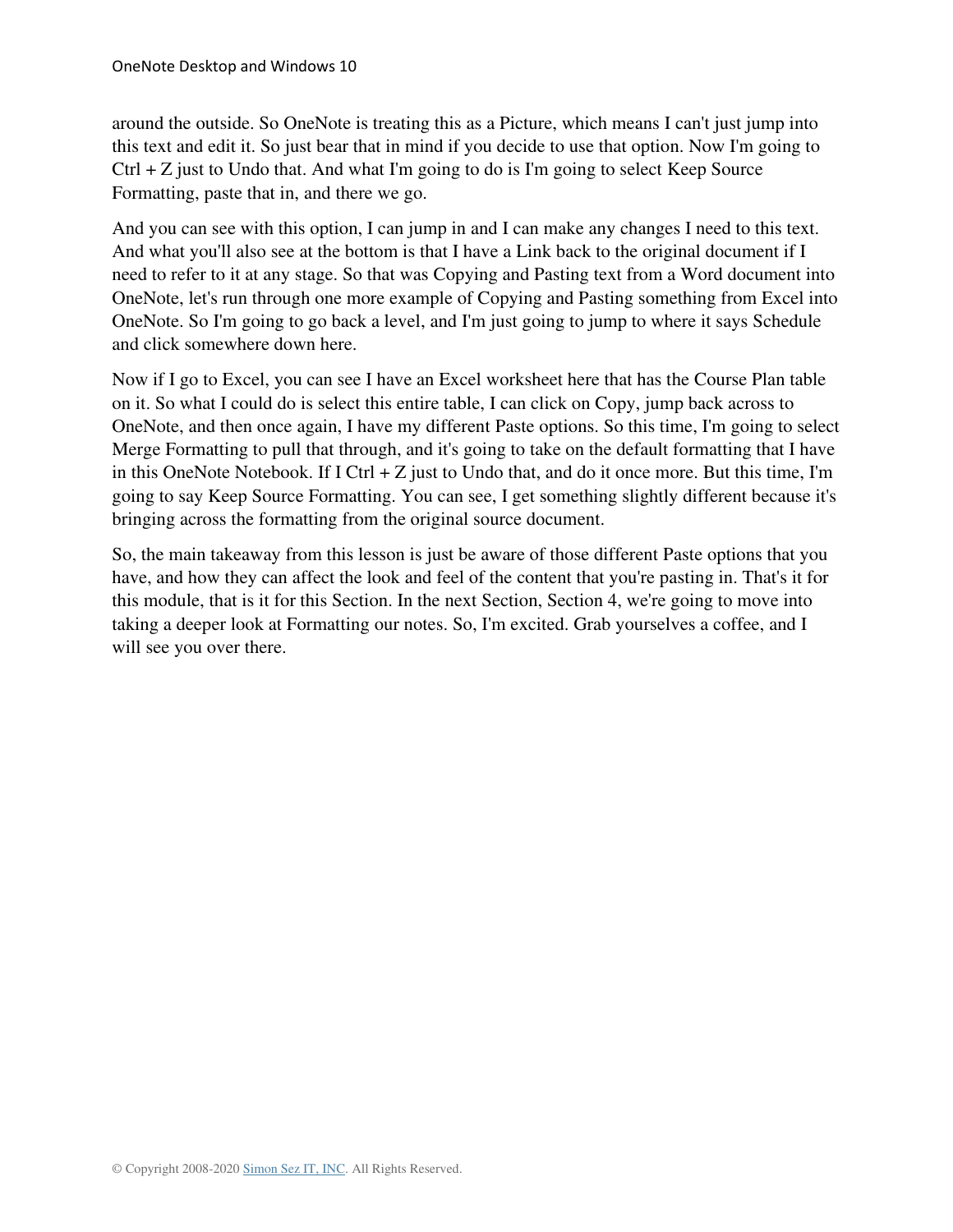## **Video: Windows 10 Adding Content**

**Deb:** Hello everyone, and welcome back to the course. It's time for us to take a look at some of the options that we've run through in this Section in OneNote for Windows 10. So we are pretty much picking up from where we left off in the last Windows 10 tutorial. And if you remember, we created a project called Project Sierra.

We created some Sections and some Pages, and then I showed you how you can make Subpages. And we also took a look at the main options that we have in the OneNote for Windows 10 interface. So let's move on a little bit now and start taking a look at how we can insert items into our Pages.

Now this is fairly straightforward in OneNote for Windows 10, all of your insert options are found on the Insert tab. And from here you can insert various different items like Tables, Files, Printouts, Pictures, and Online Video, as well as things like Links and Audio, Meeting Details, Symbols, so on and so forth. So fairly similar in that way to the Desktop version. Now when it comes to Typing notes, this works in exactly the same way, you just click somewhere in your Page, and type your note. And you'll see that the note appears in a very similar placeholder that you can pick up and move around.

You can also resize it by dragging it out, give yourself a little bit more room. And you can pretty much place this wherever you want on your Page. Now when it comes to formatting text that you have within placeholders, if we jump back to the Home tab, this is where you're going to find all of your formatting options that you have available. So I can make this Bold, I can make it Italic, I can Highlight it, I can even do things like Copy the formatting using Format Painter, or add things like Bullet Points and Numbered Items.

Now, I'm gonna do Undo a couple of times just to take that back to the plain text, because what I want to focus on in this particular lesson is things that you can insert into your Notebook. So let's jump back to the Insert tab. And let's start out by taking a look at how we can insert a Table. So, I'm going to click the Table button. And again, this is probably fairly similar to what you're used to. I'm going to select how big I want my table, and very quickly, I've managed to insert a nice Table into here. And I can now start to Add-in my required data.

Now, I'm going to select that placeholder and just delete that out and just show you a couple of other options that you have on this ribbon. Because most of them are pretty much the same as the Desktop version. So let's click on File, and I'll just show an example of inserting a File into your Notebook. So I'm going to select this Word document just here and click on open. And I can choose to upload it to OneDrive and insert a Link to it, I can insert it as an Attachment or as a Printout. So I'm going to say Insert Attachment. And just like that, we have that document sitting there ready to open.

We can insert Pictures in pretty much the same way. We can choose to insert a Picture that we have saved off, we can choose to select one from a camera, or from an online source. So if I was to select from online, it's going to open up a pane where I can then search for a particular Picture,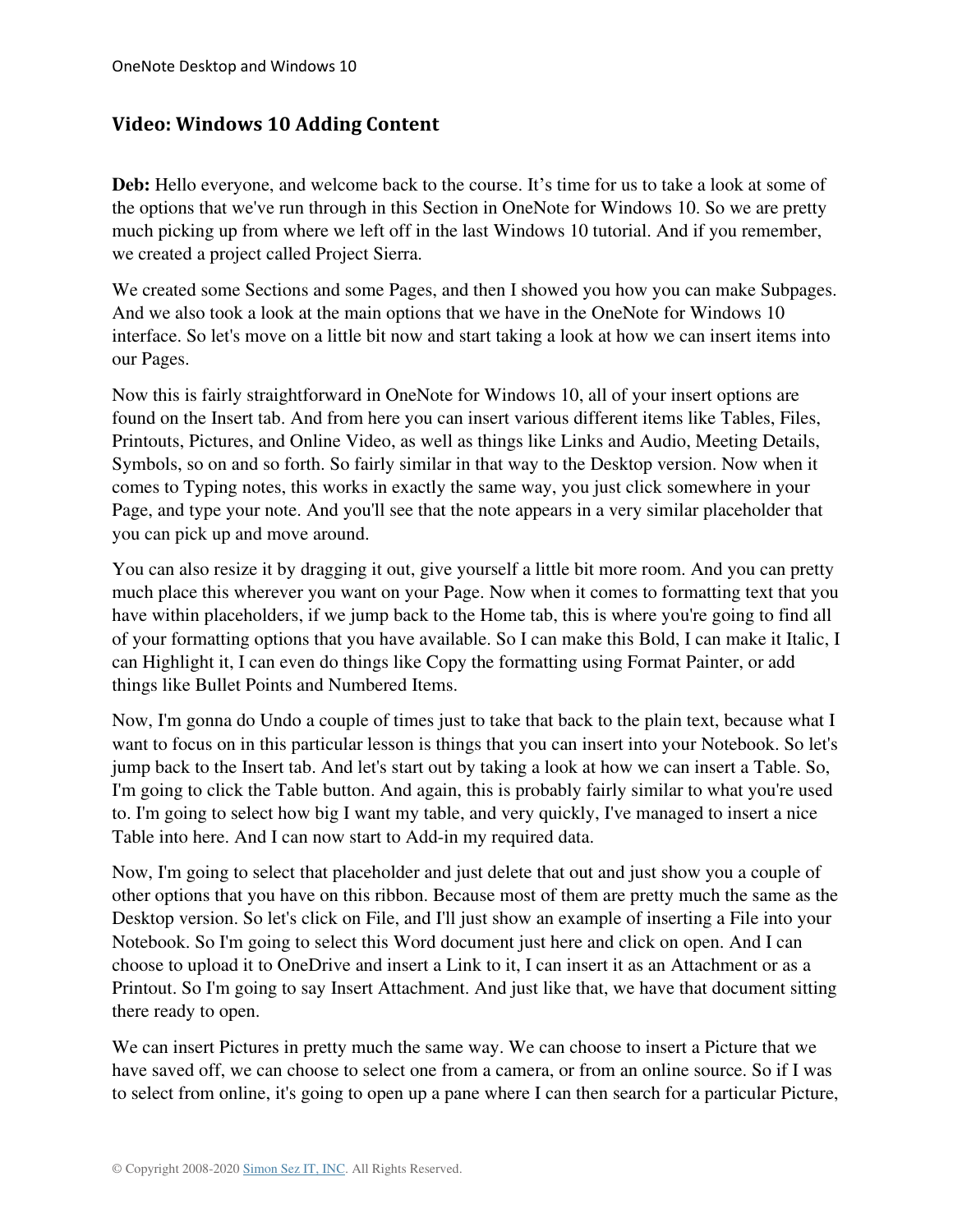so let's just say London, I can then choose the Picture that I want. And it's going to insert that very quickly into my Notebook.

Now once again, I'm going to click on Undo to get rid of that. Now when it comes to something like Online Video, again, this is where you're going to need to know the exact URL of the Video that you want to insert. So you might have to jump on to YouTube or Vimeo, grab the URL, paste it in here, in order to put your Video into your Notebook. Now pretty much everything else in this Section is exactly the same in the Desktop version, as in this one.

When it comes to Copying and Pasting, you can utilize exactly the same keyboard shortcuts. So for example, if I press Ctrl + C to copy, click down here and Ctrl + V to paste, that's going to work nicely. Now if you're looking for your Cut, Copy, and Paste options on that Home tab, you're going to need to click on the Clipboard and then you'll see a drop down menu with those there available in there.

So when it comes to inserting items into this particular version of OneNote fairly straightforward; Insert tab. There you have your options, and for the most part, it works pretty much the same as the Desktop version. That's it for this module, I will see you in the next one.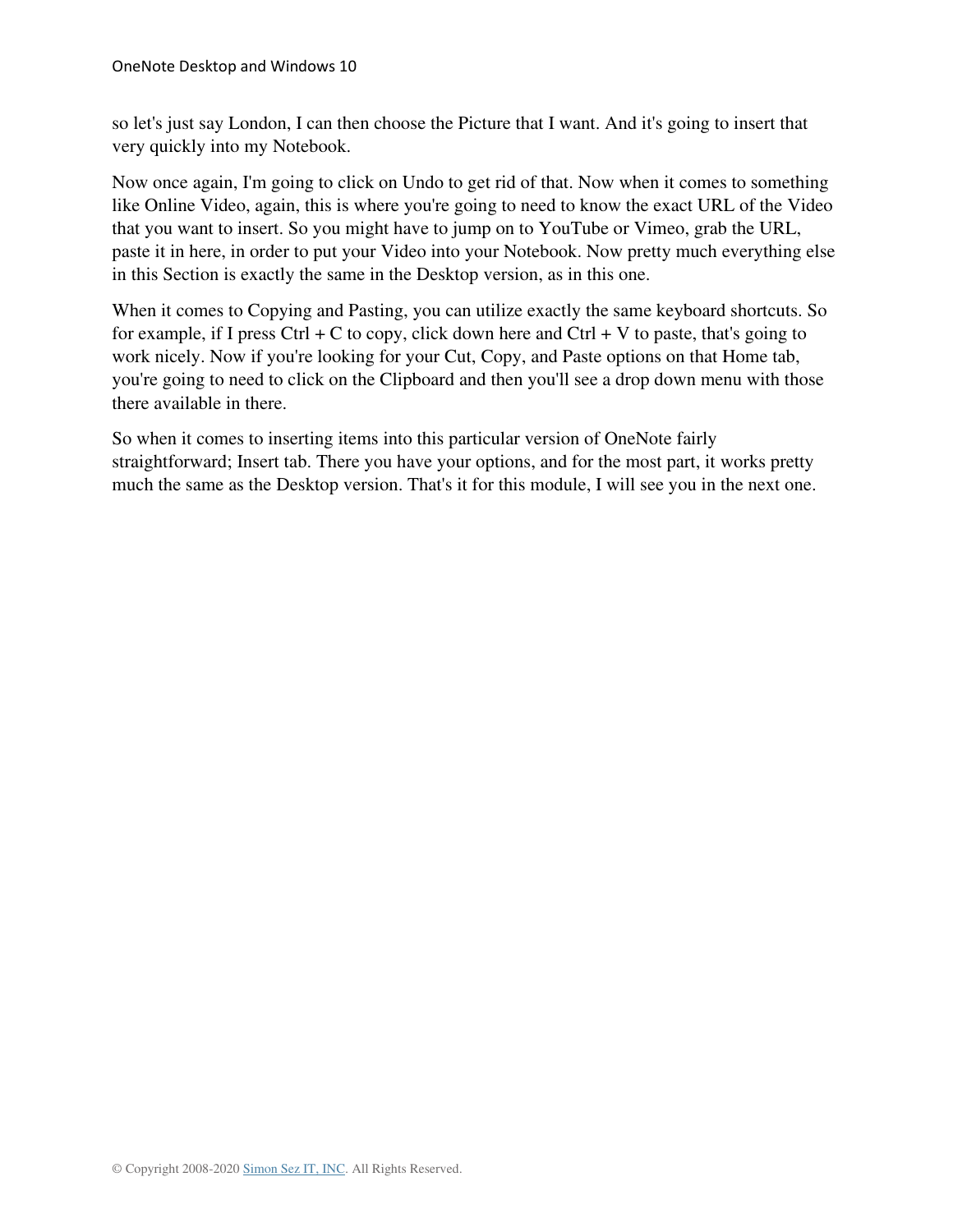# **Section 4 – Formatting Text**

#### **Video: Formatting Text**

**Deb:** Hi everyone, welcome back to the course. This is still Deb, and we are down into Section 4, where we're going to be taking a deeper look at formatting notes. Now, formatting is reasonably simple. But it's a very important process because it makes your text more readable, it allows you to emphasize certain points, and also gives a bit more structure to content that you have on your Page.

And I've been utilizing font formatting throughout this course so far, but in this particular module, I just want to delve into all of the options that you have so that you're clear and can format your notes effectively. So I'm currently clicked on the OneNote Section in the Training Script. And you can see here currently, I have a few paragraphs of completely unformatted text. Now I can see in here, I have some spelling errors that I might want to correct. And I'll do that later. But for now, I want to give this a bit more structure and make it a little bit more interesting by formatting my paragraphs.

Now, in OneNote, you can choose to format everything that you have on your Page, or you can select specific paragraphs to format. So let me show you examples of both. Now if I click on my text, you can see that I have this placeholder around the outside. Now if I select that placeholder, I'm effectively selecting everything contained within the placeholder. So any formatting that I apply at this point is going to apply to everything within the placeholder. What you'll also see is that as soon as I clicked on that placeholder, I get my mini toolbar just above. And the mini toolbar holds lots of different formatting options to make it a bit more convenient when it comes to formatting.

Now, currently, I'm clicked on the Home ribbon where I have all of my formatting options. But it might be that I'm clicked on a different ribbon, and I want to format some text. So instead of having to jump back to home to get to those formatting options, the mini toolbar gives me quick access to them wherever I am. So the first thing I'm going to do here is I'm going to change my Font Style. So currently, I have this set to Calibri. And if I click the drop down, this is going to give me a list of all of the inbuilt fonts within OneNote. You'll see at the top, I have my most Recently Used Fonts. And then I have a list of all the fonts within OneNote in alphabetical order, which makes them a little bit easier to find.

Now, if you know the particular font that you want to use, you can scroll through the list and look for it. Alternatively, you can just start typing the name of that font, and it will jump you to the correct place in that list. So for me, I'm going to use Lato Light. And you can see as I type it, it's found that in the list, it's the last one just here. If I click it, it's gonna apply that font to everything I have within that placeholder. Now currently, I have a little title here called What to expect from this course. And it doesn't really stand out from the rest of the text.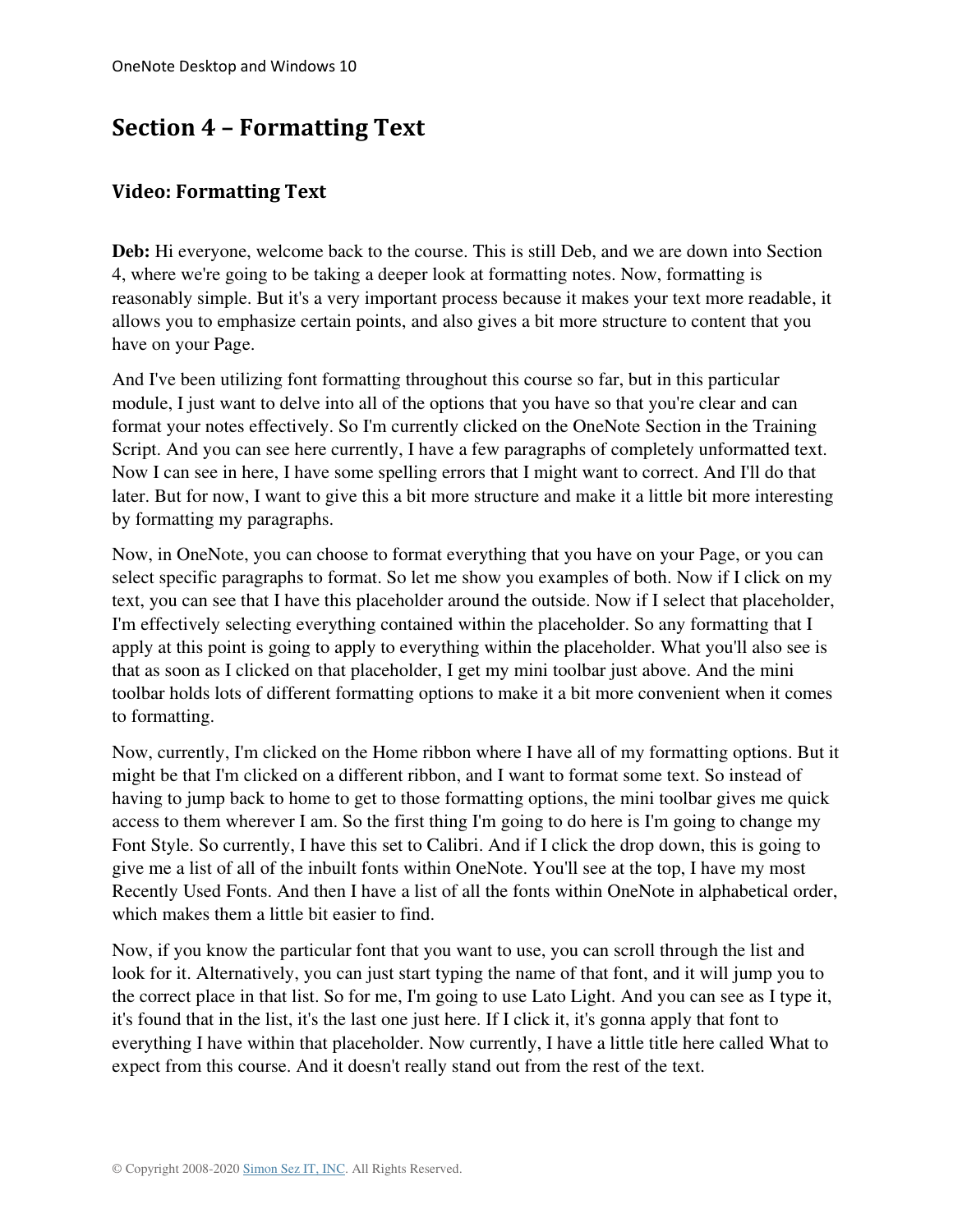So what I could do is just select that line of text as opposed to the entire placeholder, jump up to my font drop down, and this one, I'm going to select Lato again, but this time, I'm gonna choose Lato Black. So what I'm doing here, and this is quite important is I'm sticking within the same font family. I've used Lato Light for my paragraphs, and I'm using Lato Black for my heading. And this ensures that my fonts aren't going to look too different to each other as they're within the same family. It just gives a more consistent overall look and feel.

There's something else I might want to do here is I might want to select that heading again, and increase the Font Size. So once again, from the drop down menu, currently, I've got 11 point font selected, but I could choose something that's a little bit bigger, just to make that heading stand out a little bit more. Now underneath those two options, we have some additional ways of styling up our text. We can make text bold, and you can see the keyboard shortcut there Ctrl + B, Italic, we can underline, we can add a strike through to cross something out. And then we have a choice of subscript or superscript.

So for example, if you type the word  $H^2O$ , you could use superscript to make that look correct. So let's just apply some of these options. I'm going to take the let's just take this first sentence. In the second paragraph, I can make it bold. I can make it italic. I can underline it, I could strike through. And if I type in  $H^2O$ , what I could do is select the number to jump up to my superscript and subscript button that make it superscript. So that looks a little bit more accurate.

Now I don't actually want all of this formatting applied. So I'm going to delete out the word H2O. And what I'm going to do is I'm going to highlight this whole sentence again. And if we go up to our Basic Text group, you can see here I have a Clear All Formatting button. Keyboard shortcut, Ctrl + Shift + N. And you can see it says it removes all formatting from the selection, leaving only the normal unformatted text. So when I click this, it's going to remove absolutely everything, including the Font Style that I selected.

Now, in this case, it's a little bit quicker for me to use this button and then just go back in and reselect Lato Light to apply that font. But in some cases, it might be quicker for you just to highlight the sentence and undo all of the formatting that you applied. Now a couple of other options in this second group that we have here, we have a Text Highlighter. And I showed you how to use this before, it's a really nice little option if you want to highlight or make something stand out in your bulk of text. So let me take this sentence here where I'm introducing myself.

And if I go up to Highlights, I click the drop down, I have a choice of different highlight colors. So let's highlight this in a bright green. And there we go. And once again, if I wanted to remove that, I can select the text. And I can go back into here and choose No Color. Or I could clear the formatting. But remember, it's going to clear that Font Style as well and take it back to your default. And then of course, if we highlight this first paragraph, I can change the Font Color. And I have a selection of theme colors to choose from, and then a selection of standard colors.

Now if I'm not finding the color that I want in this palette, I could click on More Colors, and I can choose from a standard color selection, or I can go to Custom and get super granular about the color that I'm choosing. So I can move around this color palette. And let's go for a purple, I'm going to go for a lighter purple. And you can see in the bottom corner, it's showing me what that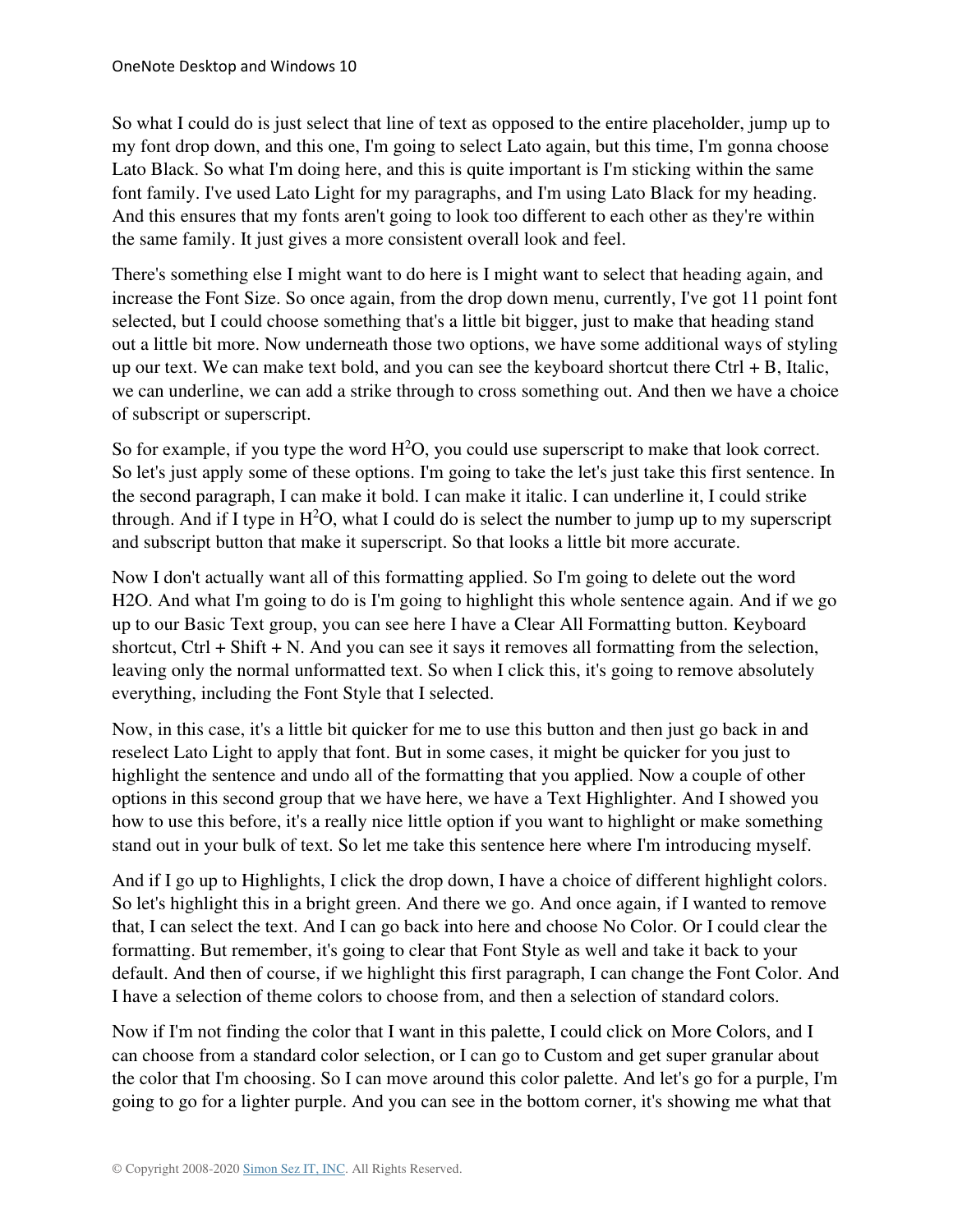color is going to look like. Click on Ok, and then it's going to apply that to whatever paragraph I have selected. Now I'm going to  $Ctrl + Z$  just to put that back to black.

Now the final few options that we have in here are the Increase and Decrease indent. So once again, if I wanted these first two paragraphs to be slightly indented from the rest of the text, I could select them and choose to increase my indent position. And it's going to indent those. And if I want to do the opposite, again, I can select I can choose to decrease my indent position to move that back again.

Then finally underneath I have some Alignment options. So currently, my text is all aligned to the left. Now for this, I'm actually going to select the entire placeholder, and I'm going to say align to center. And you can see I get a completely different layout for my text, I could also choose to align to the right. And that's sometimes useful. If you want to move your text box over to here, it gives it a different look and feel. Now again, I'm going to  $Ctrl + Z$  just to pull that back to align left. And then right at the bottom, we have some Paragraph Spacing options.

So, currently, you can see the spacing in between my paragraphs is reasonably small. So it might be that I want to increase that to make it a bit more obvious and prominent. So if I go down to Paragraph Spacing options, I can choose how much space I want to set before the paragraph and how much space after. And I'm going to say I want 20 point spacing afterwards, click on Ok, and you can see I get a much wider gap after each paragraph. And the final button that we have in this little Basic Text formatting group is the Delete Item button.

So, this is just another way of being able to very quickly select a paragraph. So if I hover over the second paragraph, you'll see I get a little arrow at the side. I can click it to select the paragraph, and I can click Delete. And it's pretty much the same as pressing the Delete key on your keyboard.

So, that is it, a very quick run through of all of those font formatting options that you have available. In the next module, I'm going to show you how you can utilize Format Painter. So, please join me for that.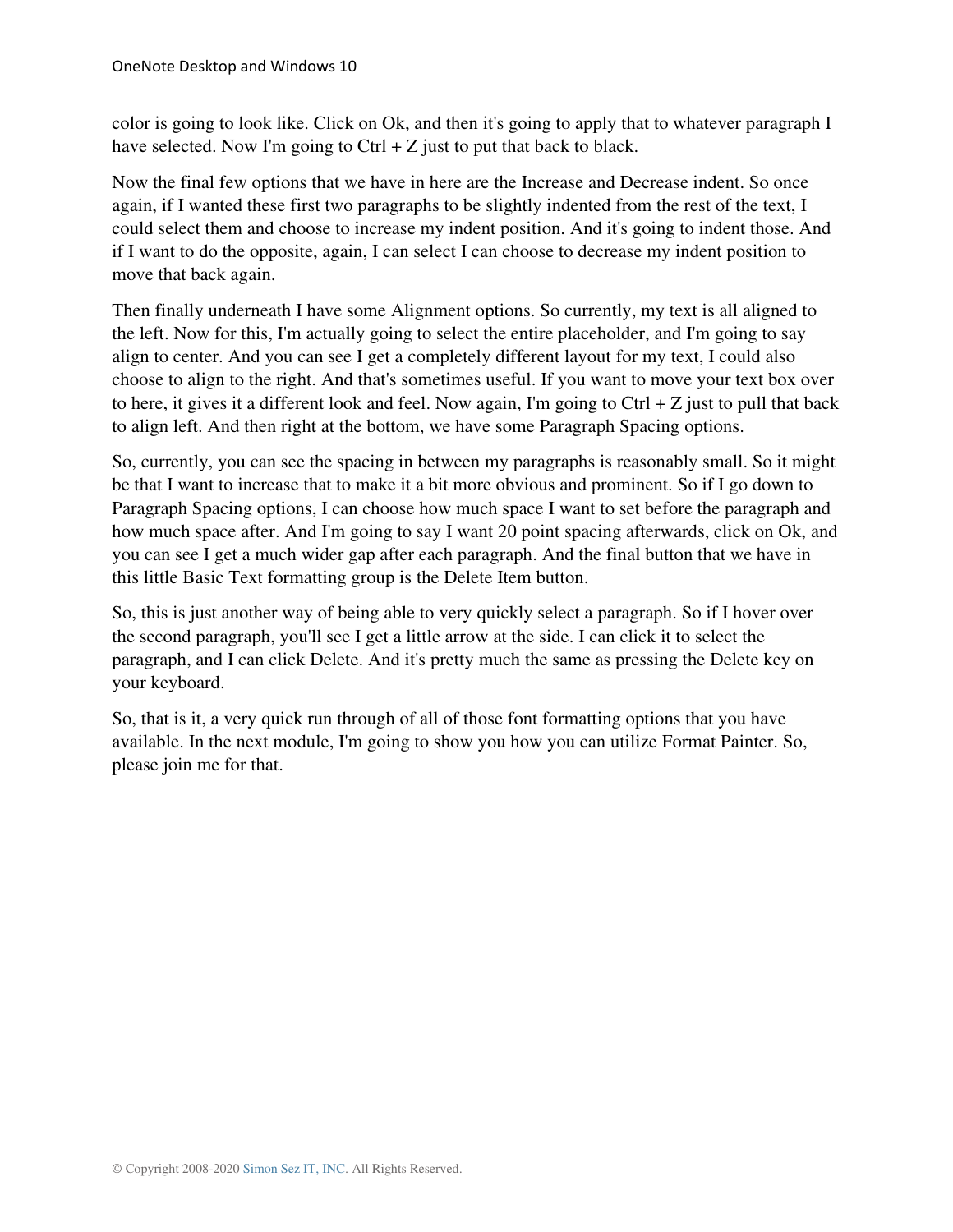## **Video: Using Format Painter**

**Deb:** Hello everyone, and welcome back to the course. We're down in Section 4, where we're taking a look at formatting. And in the previous module, I showed you the different options that you have when it comes to formatting paragraphs of text in your Notebooks. Now in this particular module, we're going to follow on from the previous one, and I'm going to introduce you to the Format Painter.

Now again, this is something that I use towards the beginning of this course, but I want to make sure that you understand exactly how to use it, because there are a couple of things that aren't immediately obvious. So once again, I am working in the Training Script Page. And I've added a bit more text into this Page. Now if you take a look at the text that I've actually added, I have some times, 10:00 to 12:00, and also 2:00 to 4:00 a bit further down. And I want to make those stand out from the rest of the text on the Page.

So once again, what I can do is I can hover my mouse over the little arrow that appears in the margin, and click to select that piece of text. Now, if I want to select another piece of text, I can hold down my Control key, click to select that line as well. And I'm going to make both of these bold, like so. And then underneath I have a list of items that I'm going to cover. And then underneath each of these headings, I have essentially a list of agenda items.

So again, what I might want to do here is apply some formatting to make them stand out and give this Notebook a little bit of structure. So the most obvious thing I might want to do with some kind of list would be to either add Bullets or Numbering. And if we jump back up to our Basic Text options, you can see I have a whole host of different Symbols that I can use as Bullets. So I'm going to pick this little tiny black square, click to add that in.

Now an alternative option to adding in just Symbols as Bullets is that you can number items as well. So if I go up to the button next to Bullets, we have a Numbering option. And this is going to pull up the Numbering library. And it shows me all the different Styles of Numbering that I could choose. So again, it really depends on what your personal preference is, or what matches the overall theme of the Notebook that you're working in.

So for this one, I'm actually going to choose these Roman numerals, click to add those in. And when it comes to things like Numbering, you'll notice that if I click on one of the numbered items, it selects them all. So if I wanted to change to a different Styles of Numbering, I can just jump back up to Numbering and then choose whatever it is that I need to.

Now the final thing I want to show you in this lesson is how to utilize the Format Painter. So what I'm going to do is I'm going to press enter, and you'll see that automatically, it's going to give me my next numbered item. Now I don't want to have a numbered item here, I want to create a new heading. So all I need to do is I can just click on Numbering, but you'll see that it's going to leave my cursor indented.

So if I want to pull it back, so it's flush with that left-hand margin, this is where I would use my Decrease indent position. And when I click that, it pulls it back to where I need it to be. So I'm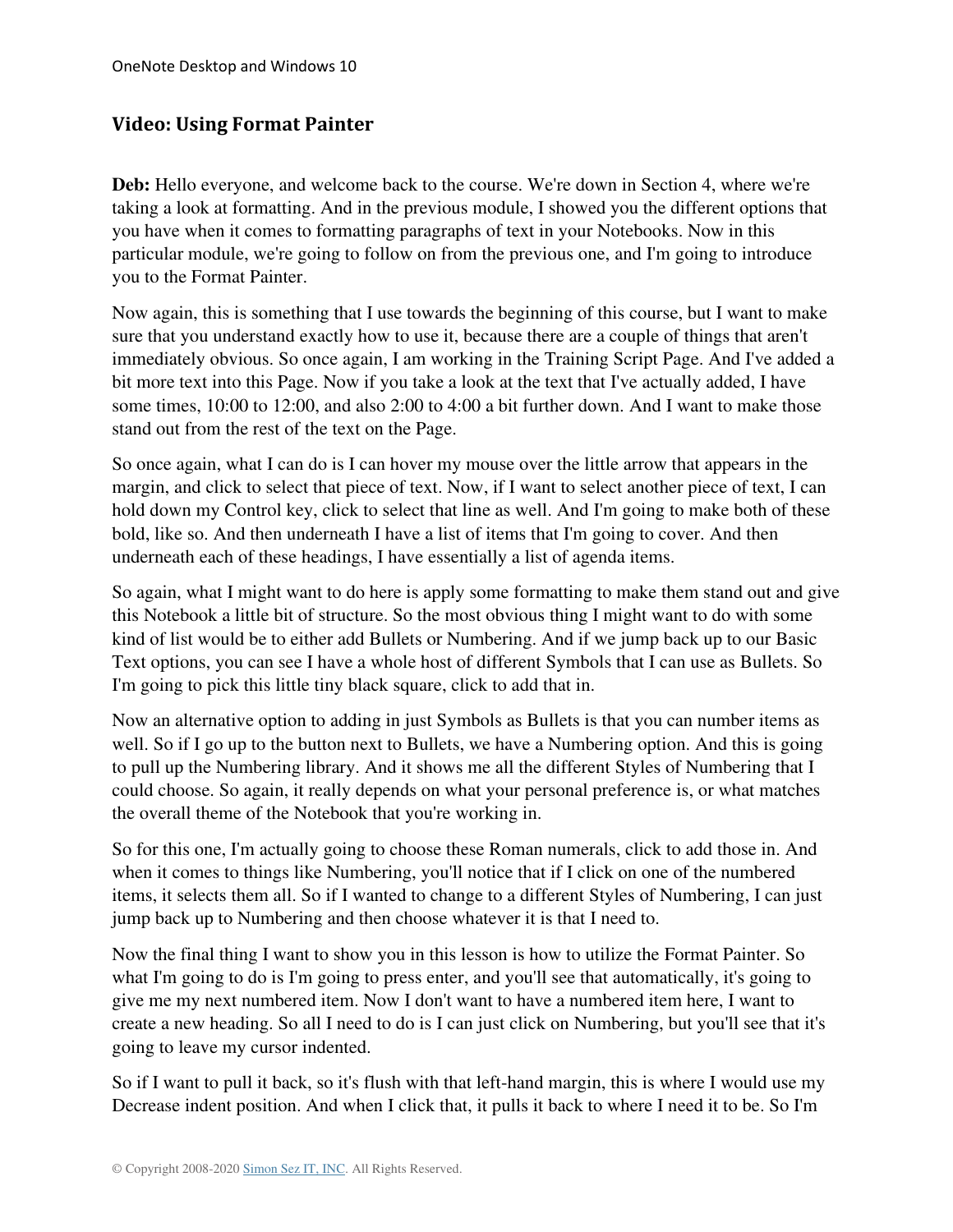going to add another heading in here we're going to say 4:00 to 6:00. And I'm going to Add-in a few more items.

Now a quick way of me formatting this new list, the same as this I have above is to utilize the Format Painter. And what the Format Painter does that allows you to select a piece of text that already contains formatting, and then essentially transfer it to another piece of text. So in this example, I want this heading 4:00 to 6:00 to look exactly the same as the one just above 2:00 to 4:00.

Now in practice, this just contains bold formatting. So it's not too much of a hassle for me to just apply bold. But if I had multiple pieces of formatting applied, so if I select it, and maybe if I change the color, maybe I've gone in and I've made it bigger, maybe I've made it Italic, I've now applied a number of different steps.

And so to recreate those manually for this particular title, it's going to be a little bit time consuming. A much quicker way of doing it would be just to select the text that contains the formatting you want to copy. And in the clipboard group, click on the Format Painter and you can see the keyboard shortcut there is  $Ctrl + Shift + C$ . Now I'm going to click the Format Painter once and you'll see that my cursor changes to a paintbrush, and now all I need to do is paint over and let go and it's gonna copy that formatting across.

Now one thing you'll also notice is that as soon as I've done that my cursor returns to just that standard cursor. So what do I need to do if I want to carry on painting this format? So we're going to do the same again, but this time, I'm going to copy the formatting to multiple items. So it's the same process, I'm going to select the text. But this time, I'm going to double-click on the Format Painter. I can then paint over this heading, scroll up and paint over this heading. And you can see that my cursor is still showing in paint mode.

So if you click on Format Painter once, you only get to paint once. If you have a lot of painting or copying or formatting that you want to do, you need to double-click on that Format Painter. Once you're done with your formatting, you can just click on Format Painter to turn it off. Alternatively, you can press the Escape key on your keyboard and that will take you back to your regular cursor.

So, Format Painter is a great way of working a little bit more efficiently, saving time, and also ensuring that your formatting is consistent throughout your Notebook. That's it for this module, I will see you in the next one.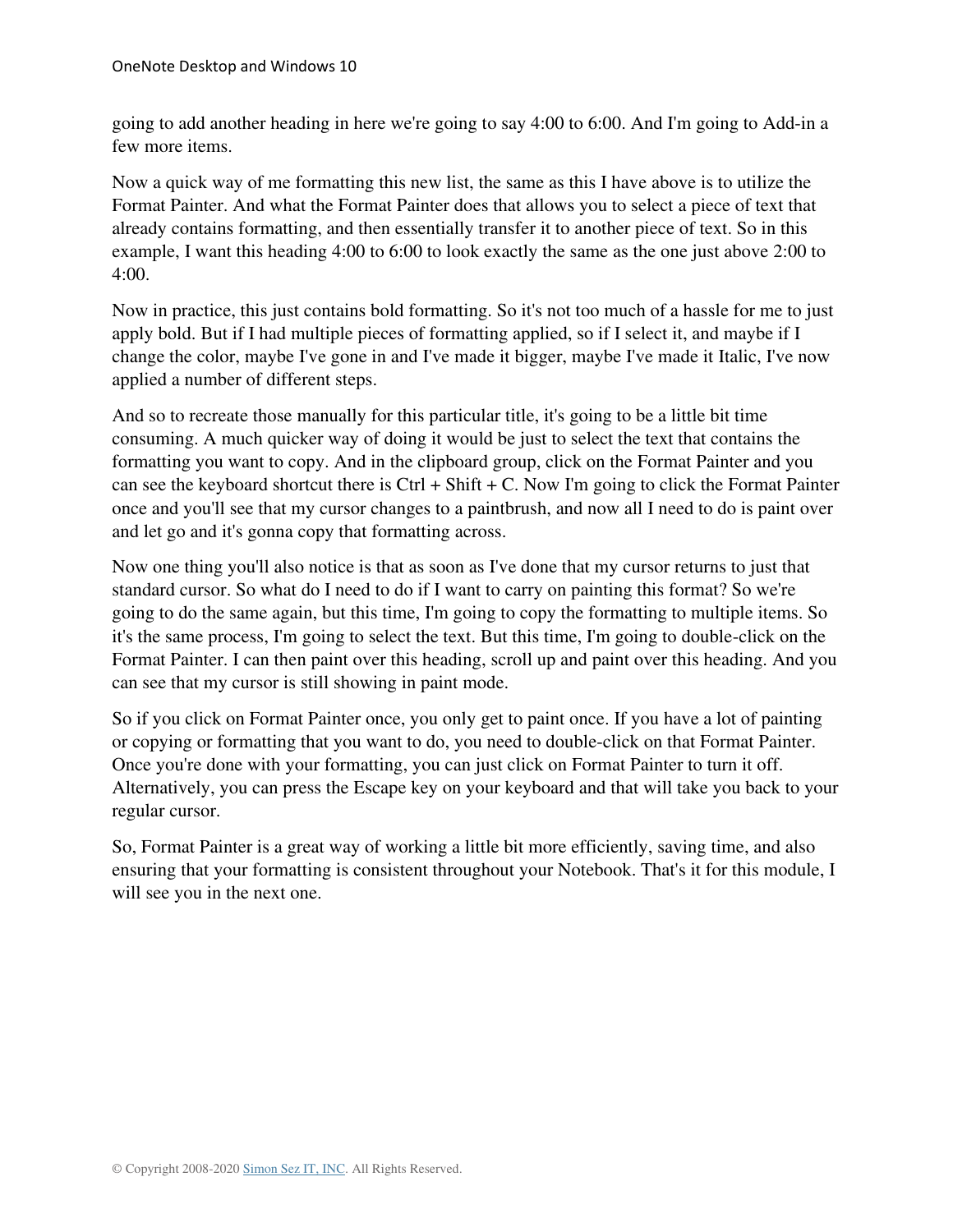## **Video: Using Styles**

**Deb:** Hello everyone, and welcome back to the course. In this Section we're taking a look at everything to do with formatting notes to give our Notebooks structure and make it easier for the reader to decipher exactly what they're looking at. And in the previous module, I showed you how you can utilize Bullets and Numbering and also use that Format Painter to copy formatting to other pieces of content. And we're just going to start out by finishing that up.

So if you remember right at the end of the last lesson, I added in another list of items. And currently, these don't have any Bullets or Numbering apply to them, like the previous two Sections. And I want everything in here to be consistent, I want everything to have Bullets applied as opposed to Numbering.

So once again, I'm going to select the text that contains the formatting I want to reuse, and I'm going to double-click on my Format Painter. And I'm going to paint over the list below. And then I'm going to paint over the final list. And then I'm going to click on Format Painter to come back to my regular cursor.

So now everything is starting to look a little bit more uniform. And this is a really important point when you're working in any application, not just OneNote, making everything look consistent is really important when it comes to the readability of the document that you're creating. And something that can help you with that is Styles. And you'll see on the Home ribbon in the middle, we have a Styles drop down.

And again, this is something we took a look at very briefly in one of the earlier modules. But let's just delve into it a little bit deeper, so you understand exactly why these can be useful. Now Styles are essentially pre-formatted pieces of text, which are available as standard in OneNote. And you can see from this drop down, you get a little preview as to what each of these will look like when you apply them to any piece of content in your Notebook.

And the idea of this is to give your document consistency and also structure. And it also makes it a lot easier for you to very quickly apply formatting without having to manually apply it from your Basic Text formatting options. So let's take a look at how we might use these. Now at the top here, I have the heading, What to expect from this course. And I just applied manual formatting to this. I changed the Font Style, I increased the Font Size to 14, and I also made it bold. So that's essentially three clicks to get the result that I want.

What I could have done instead was select this heading, go to Styles and select Heading 1. And that's going to apply that Heading 1 Style and all of the formatting to that heading. And if whenever I have a heading in my Notebook, I consistently use Heading 1 that's going to make my document look a lot more tied together. And it also saves me a lot of time because it just requires one click.

Now I'm going to go in and I'm going to add a subheading here called Agenda. I'm going to select it and I'm going to give this a Heading 2. I'm then going to select 10:00 to 12:00, and I'm going to give this a Heading 3. So you can see that each of these headings as I'm applying them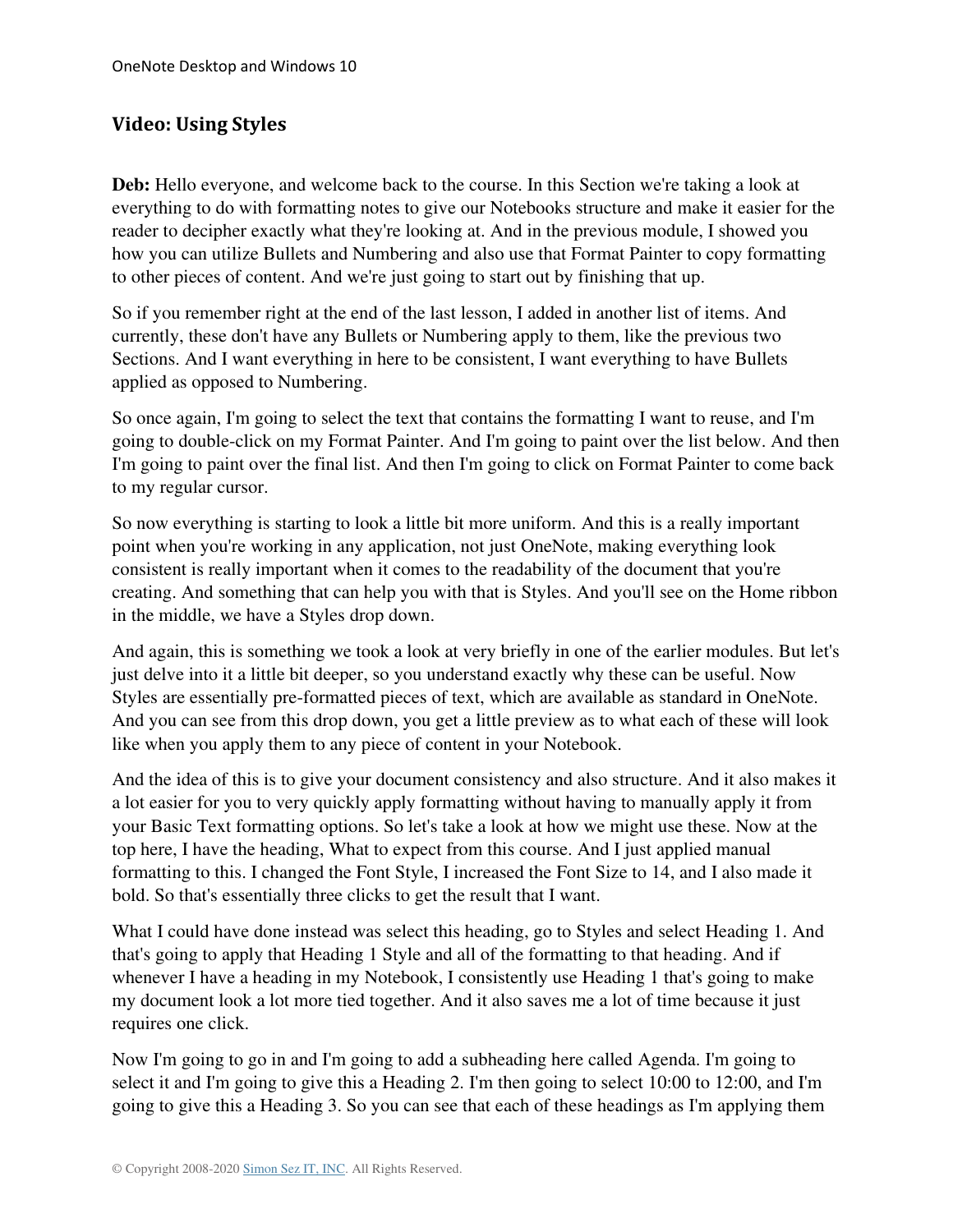are slightly different from the previous one, but they still give a cohesive look. So let's apply Heading 3 to this one as well, and also Heading 3 down here. Now of course I could carry on going, it really depends how many subheadings I have in my document. But I can utilize all of these throughout to give a consistent feel. You'll also see that I have some other Styles available in here, which I could also use.

So if I have a Page title, I might decide to apply this particular Style. If I have a citation or maybe a quote, and what you'll see is if I just show you, if I select this paragraph, maybe this is a quote and I want to emphasize that, I could use the Quote Style. And when I click on it, you can see the formatting that's applied for this Style. So it's Calibri font, its size 11, it's italic. And if I click the Font Color drop down, you can see the Font Color that it's using highlighted in the theme colors palette. So I can see all of the individual properties that essentially make up that Quote Style. Now I'm going to Ctrl + Z because I don't need that to be a quote.

Now I'm going to leave you to have a little play around with these, see which ones you like, which ones you don't. But they are a super quick way of just applying some kind of structure to your document. That's it for this module, I will see you in the next one.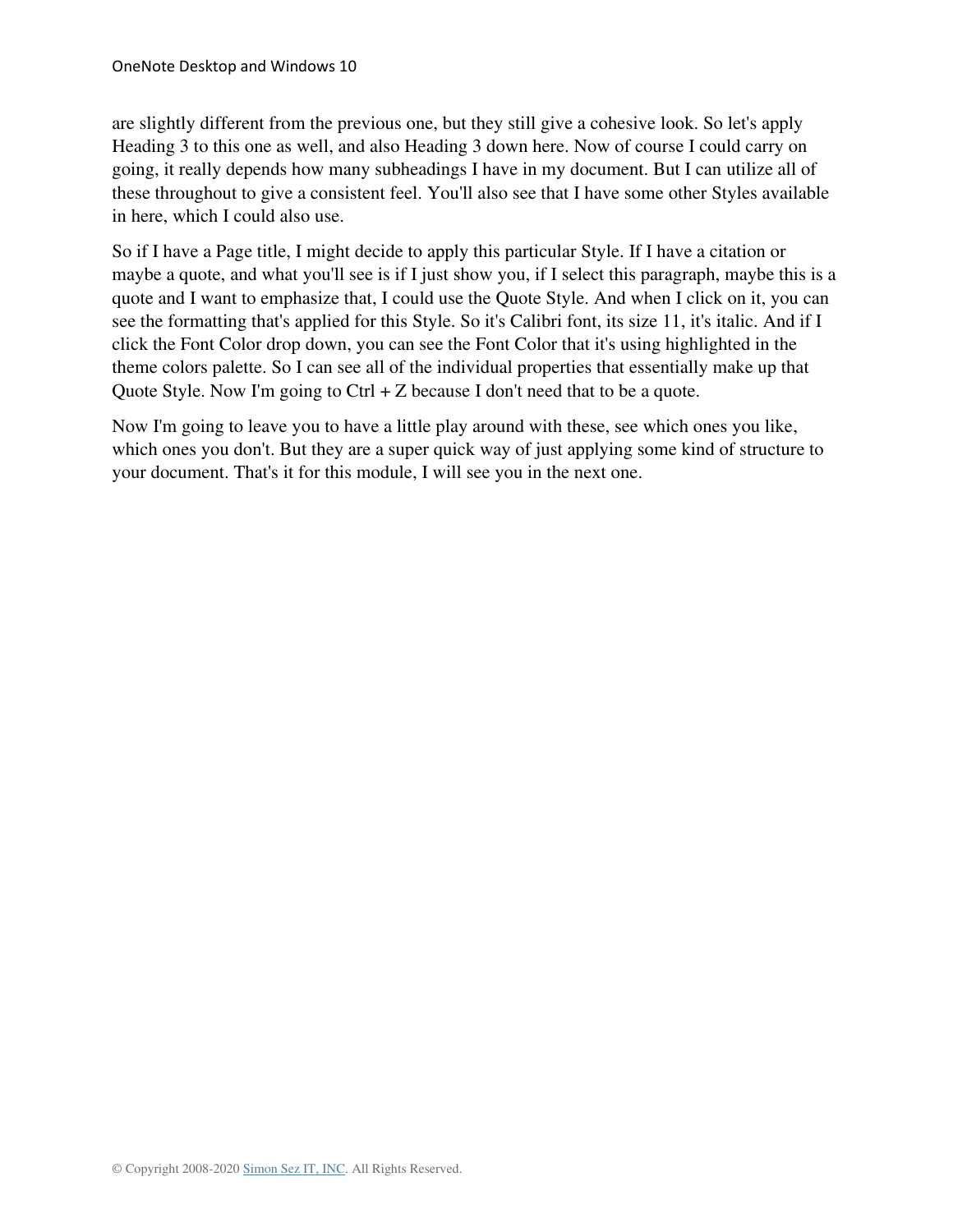#### **Video: Organize Content with a Table**

**Deb:** Hello everyone, and welcome back to the course. In this Section, we'll be taking a look at some of the options that we have when it comes to formatting our text notes. And I want to move on from that a little bit in this module and run through some options that you have when it comes to organizing information on your Page. And we're going to start by taking a look at Tables.

Now once again, we're going to be working predominantly on the Insert ribbon. As that is where we will find Add Tables option in the second group just here. Now again, if you've worked in other Microsoft applications, such as Word or maybe Excel, you may be pretty familiar with the concept of Tables. Now if you are used to using Tables in those applications, then you might find the option in OneNote a little bit limited. There's definitely not as much that you can do with a Table in OneNote compared to something like Word.

But nevertheless, it can still be super useful for organizing text, making things easier to read, and also lining up items on a Page. So in this module, I'm going to show you how you can insert a Table and we're going to run through the formatting options that you do have. So I'm clicked on the Training Script Page. And what I'm going to do here is I'm going to Add-in a Table, which is essentially going to replace these Bulleted items. So currently, the way I have this laid out these Bulleted items take up quite a bit of room. So I've decided that these would look a little bit better if I organize them in a Table.

So, I'm going to click after the word Agenda and hit my Enter key to put me on to a blank line, I'm going to jump up to Table and at this point, I have a couple of different options. I can select how many columns and rows I want in my Table simply by dragging over the grid. Alternatively, I can click on Insert Table, and manually type in the number of columns and the number of rows. Now for me, I always find it a little bit easier just to drag over the grid. So, I'm going to create a Table that is seven rows by three columns, click to insert. And what you'll see is you get this rather small kind of cramped up Table.

Now of course, this is a little bit small for me to be able to work with effectively. So the first thing I want to do here is resize these columns. And it's a simple case of hovering your mouse over the column boundaries until you get that double-sided arrow, and just dragging out the size that you want. And of course, you can adjust these later if you don't have it quite right at the outset. So let's make this Table a little bit bigger, like so. Now one thing that you'll notice, again, is that when I'm clicked inside this Table, if you cast your eyes up to the ribbons, you can see that I now have a contextual ribbon called Table.

And this ribbon contains all of the options that I have in relation to formatting and organizing this Table. So I have a Select group, first of all, that will allow me to select the entire Table. I can select specific columns so wherever I'm clicked, it's going to highlight. Again, I can select specific rows, or I can just select a specific cell. And all of these selection options are really dependent on where you're clicked within your Table.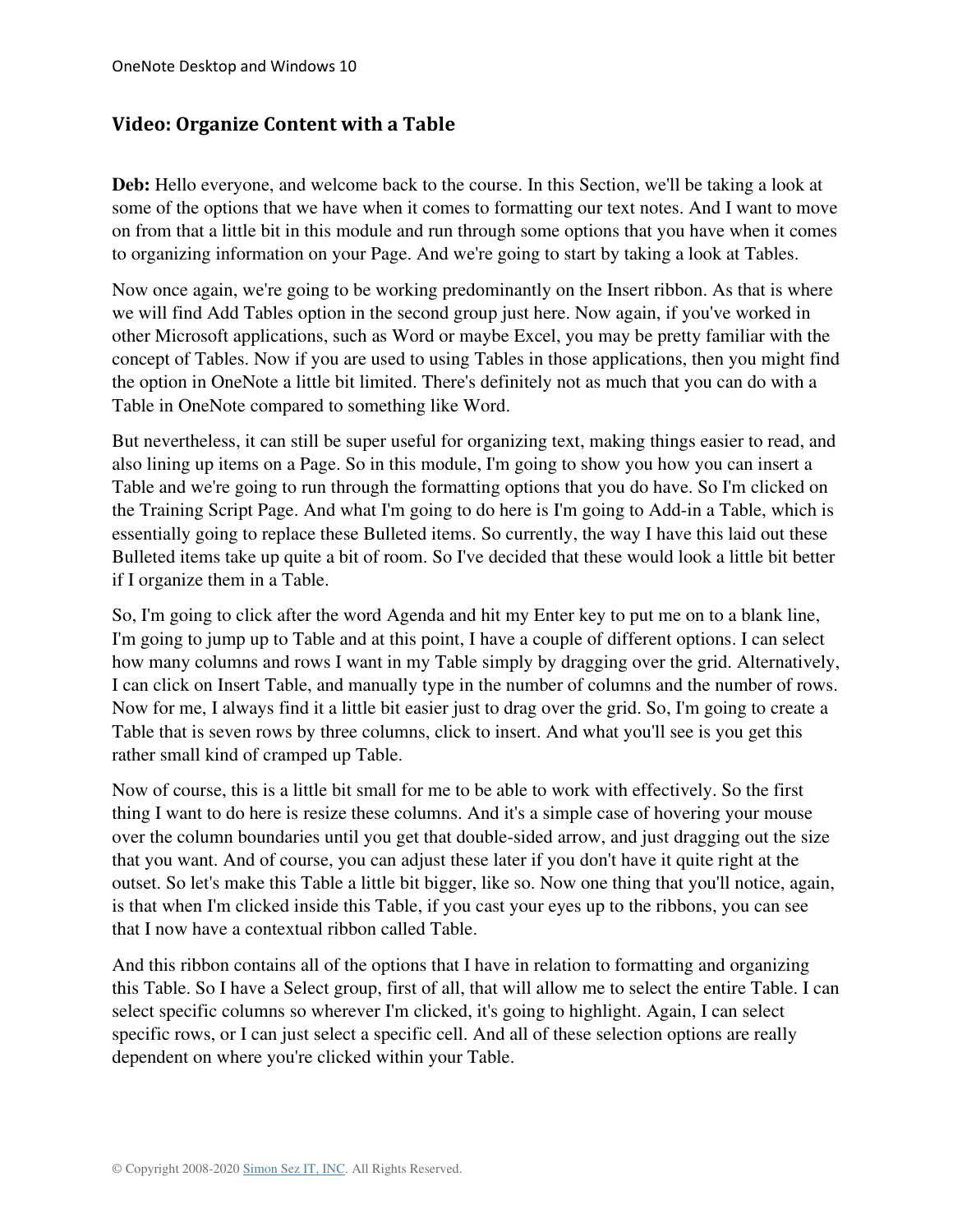Now, of course, when it comes to selecting, you can also utilize this little gray arrow in the margin. If I want to select the first row, I can click the grey arrow to select it. And if I hover just above the Table, you'll see that I get that black, downward facing arrow, which is going to allow me to select different columns. I can of course drag my mouse. So if I want to select a few different rows, I can definitely do it that way. Or maybe if I want to select a few cells within one column, I can do it that way as well. So a few different options there when it comes to making selections.

The next group along is Deleting so we can delete our entire Table, we can delete specific columns that we've selected or specific rows, and then we have an Insert group. And this is going to allow us to insert additional rows either above or below where it clicked, or additional columns to the left or to the right of where we're clicked. We then have a group that contains some formatting options. So if I want to Hide all the borders of a Table, I can do that. And that will look a little bit more useful when we actually have some content within the Table. I can also choose Shading.

So if I want to change the Background Fill of some of the rows or maybe a specific cell or column, then I can definitely do that. And then I have Alignment options. And this relates to the text contained within each cell. I can choose to align to the left, to the center, or to the right. Now we have a couple of other options on the end here which I'm going to cover at the end of this module. Let's just focus on the ones that we've just run through. So what I'm going to do here is I'm going to start to add some content in. And in this first cell, I want to have the text 10:00 to 12:00. So I'm going to select that text, and I'm going to do  $Ctrl + X$ , which will cut.

Alternatively, you could have used the Cut command on the Home ribbon, or you could rightclick and select Cut from there. I'm going to click in this first cell just here, and I'm going to press Ctrl + V to paste that in. And you'll see that it's pasted with all of its original formatting because I use Ctrl + V, which essentially invokes my default paste option, which is to keep the source formatting. Now underneath here, I'm going to type in Agenda Item. We're going to have Description, and then I'm going to have Time.

Now one thing you might notice is that the Font Style has gone back to Calibri because Calibri is my overall Default Font. It's not picking up the Lato Light that I changed everything in this Notebook to be. So probably what I'm going to want to do here is select the entire Table. And to do that, again, I can jump up to the Table ribbon. And in the first group, I can click Select Table. And then I'm going to go to Home and I'm going to change all of the font to Lato Light. So that now ensures that everything that I'm going to type into this Table is going to have the correct Font Style.

Now another thing I'm going to do here with these column headings is I'm going to select the entire row, and I'm going to make them bold. And now I'm going to take these Bulleted items, and I'm going to cut and paste into the Table. So let's select the first one Ctrl + X to cut, Ctrl + V to paste. And I'm going to do exactly the same for all of the others, like so. Now you can see because I've just done a direct cut and paste, it's brought across those Bullets as well. Now it might be that once you put them in the Table, you don't have any need for the Bullets. So all you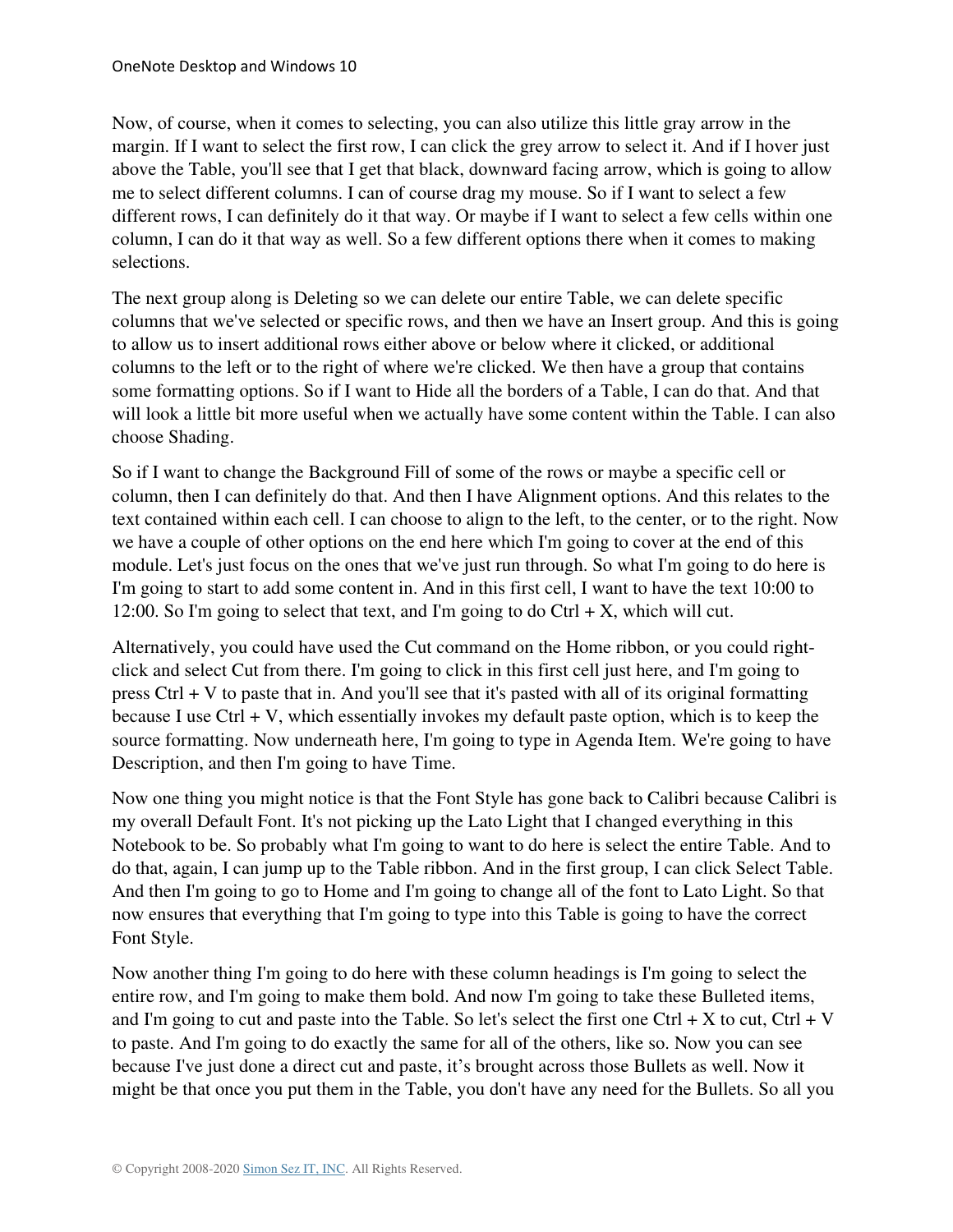need to do to get rid of those is select all of the Bulleted text, jump up to the Home ribbon and just deselect Bullets to put those back.

Now when I talk about Tables in OneNote being slightly less functional than in other applications, I mean for things like this. So for example, this first row where we have the Times, if I was working in a Table in say Word, what I would probably do here would be to merge all of these cells so we just have essentially one cell running across the top. But you'll notice if we go to the Table ribbon, we don't have any Merge options. So you kind of have to keep it in this format.

What I'm going to do now is just go in and type in some text into the Description fields. So there we go. I've added in a brief description for each of these agenda items. And also the time that each item is going to start. now it might be that I want to add another column that contains the room that this course is taking place in. So what I'm I want to do here is first of all, I'm going to drag this Table border in as I don't need as much space here. I'm going to select this last column, and I'm going to say Insert Right to insert another column.

Now you'll see as soon as I do that OneNote is going to resize my Table to accommodate the widest item in that column. Now normally, this is fine. But if you want to widen then you're going to have to go in and manually widen these columns again. So I'm going to say Room. And I will say Room A, Room B, C, D, and E. Now some other things I can do in here to liven up my Table, if I click in this heading row, I can jump up to my Select group and say Select Rows. And just to make this stand out a bit, I'm going to apply some Shading. So let's apply some Lilac Shading to that heading row.

I'm also going to click where we have the Times, I'm going to say Select Cell. And for this, I'm going to apply Bold Formatting. And then I'm going to select the Time column. So all of these items just here just by clicking and dragging my mouse. And I'm going to make these Italic. Now something else I also could do is hide these Table borders. So if I jump up to the Format group, I have a Hide borders option, which is just going to give me that. So essentially, it's still in a Table and you can resize still by dragging, but you're just not seeing those Table boundaries. So sometimes, that does tend to look a little bit neater and a bit more professional.

Now just for demonstration purposes, I'm going to bring those borders back. And remember, I can highlight two columns of content and maybe I want to Center Align those two. Now another option I have up here is the Sort option. So I can choose to sort the items in my Table in ascending order, so A to Z. Or descending, Z to A. And this is really important, here, it's got a tick next to Header Row. My Table is a little bit different to most Tables that you might create because my first row isn't actually my heading row. Really, where I have these column headings, that essentially is my heading row.

So for me, if I wanted to sort in ascending order, and I have Header Row ticked, OneNote is going to think that the first row is my Header Row. And so when I sort, it's going to look a little bit strange. So for me, I can't actually do that. If I just want to sort the items. So maybe I want to sort these agenda items into alphabetical order, I would need to select them, go up to Sort, and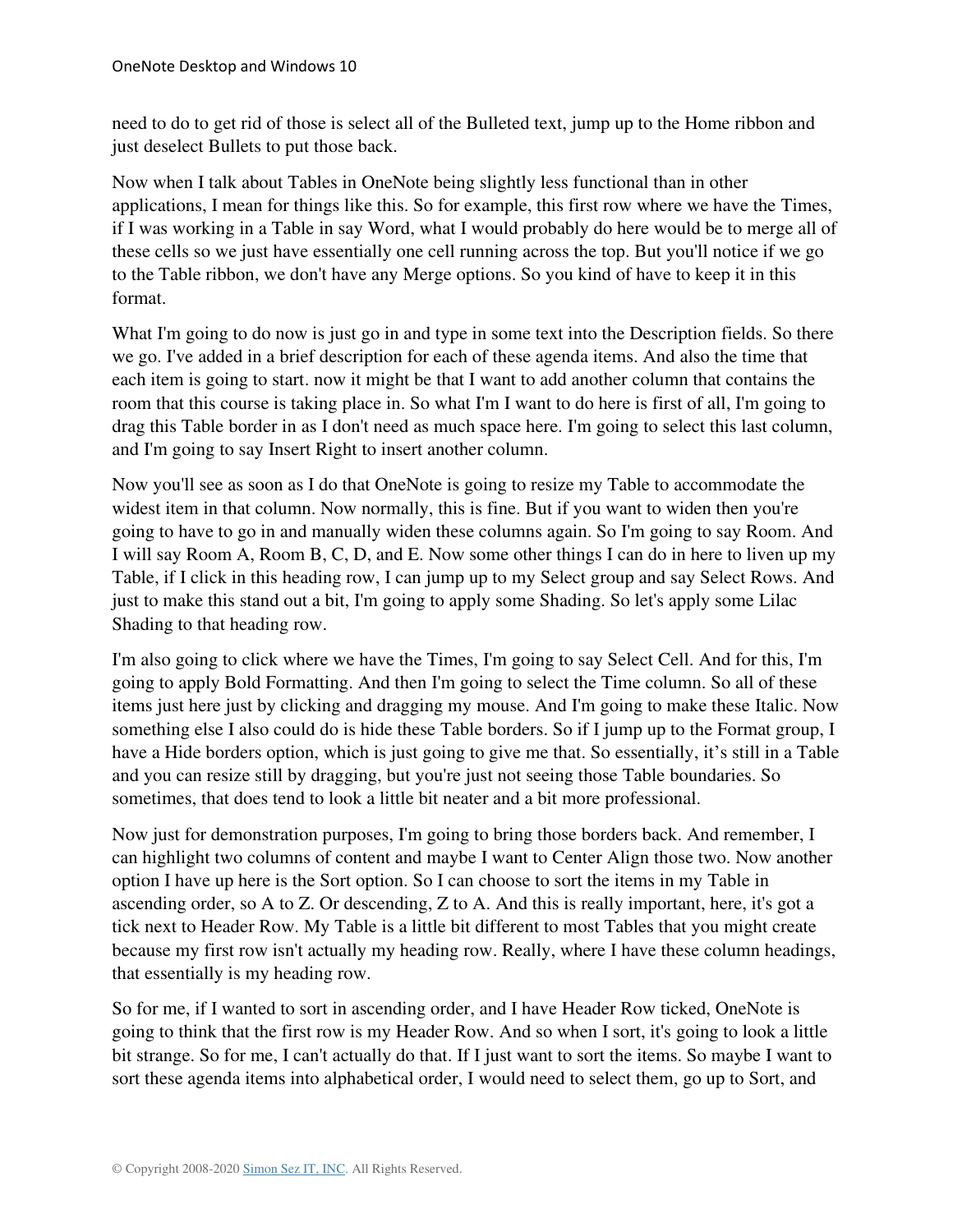say Sort Selected Rows. I'm going to sort by Column 1 in ascending order, click on Ok, and now you can see that that has worked. So just be aware of that Header Row option.

Now, essentially, what I want here is this Table for each of these different parts of the training course. Now what I find is, the easiest way is just to copy this particular Table, I want everything to look pretty much the same. So I'm going to click in my Table, up to my Table tools, select Table, and then going to go to the Home ribbon and say Copy or  $Ctrl + C$  if you want. And then I'm gonna place my cursor where I want the new Table to be, and I can do  $Ctrl + V$  to paste that in. So once I've done that, I have all my formatting, everything that I need. And all I would have to do is go through and replace the items in the Table.

So once again, I could do a Ctrl  $+ X$ , but this time, I'm going to say Paste and Merge formatting to take on the formatting of the Table. Let's do a couple more, I'm going to select,  $Ctrl + X$ , I'm going to do Paste and Merge formatting. And I'm going to carry on going through repeating this process for the rest of these agenda items. So this now looks a lot more interesting and also a lot neater and more organized now that I'm using Tables.

I'm just going to make a few further changes to these Tables. So I'm going to click in the second Table in that second row, I'm going to go up to the Select group and select the row. And I'm going to change the Shading to green. I'm going to do the same thing for the final Tables, select the row. And let's change the Shading to a yellow color. And one thing you'll notice is that with this Table at the bottom, we don't have quite as hefty a schedule in the last part of the day. And so I have a blank row at the bottom here that needs to be deleted.

And again, this is a simple process, you can either click in the margin to select the row. Alternatively, click on the Select rows button, and then you can utilize your Delete options. So I'm going to say Delete Rows just to remove that. And then finally at the top here, we have an option to Convert to an Excel spreadsheet.

So what I could do is I could click in this Table, I'm going to say select Table and click Convert to Excel spreadsheet. And you can see what I get now. I'm now working within essentially a mini Excel window. And if I click on the Edit button, it's going to open that up in Excel, which then of course widens what I can do with this data because I have all of Excel's functionality to hand.

So it might be at this point that I choose to merge these cells. So I'm going to say Merge cells, like so. Click on Save. And when I close the Excel spreadsheet back down again, you can see that those cells are now merged. So it gives the Table a bit of a different look and feel and it really depends what you want to do. But this is a great way of having a Table in OneNote but having access to Excel functionality.

So, lots of options you have in there for organizing your data with Tables. That's it for this module, I will see you in the next one.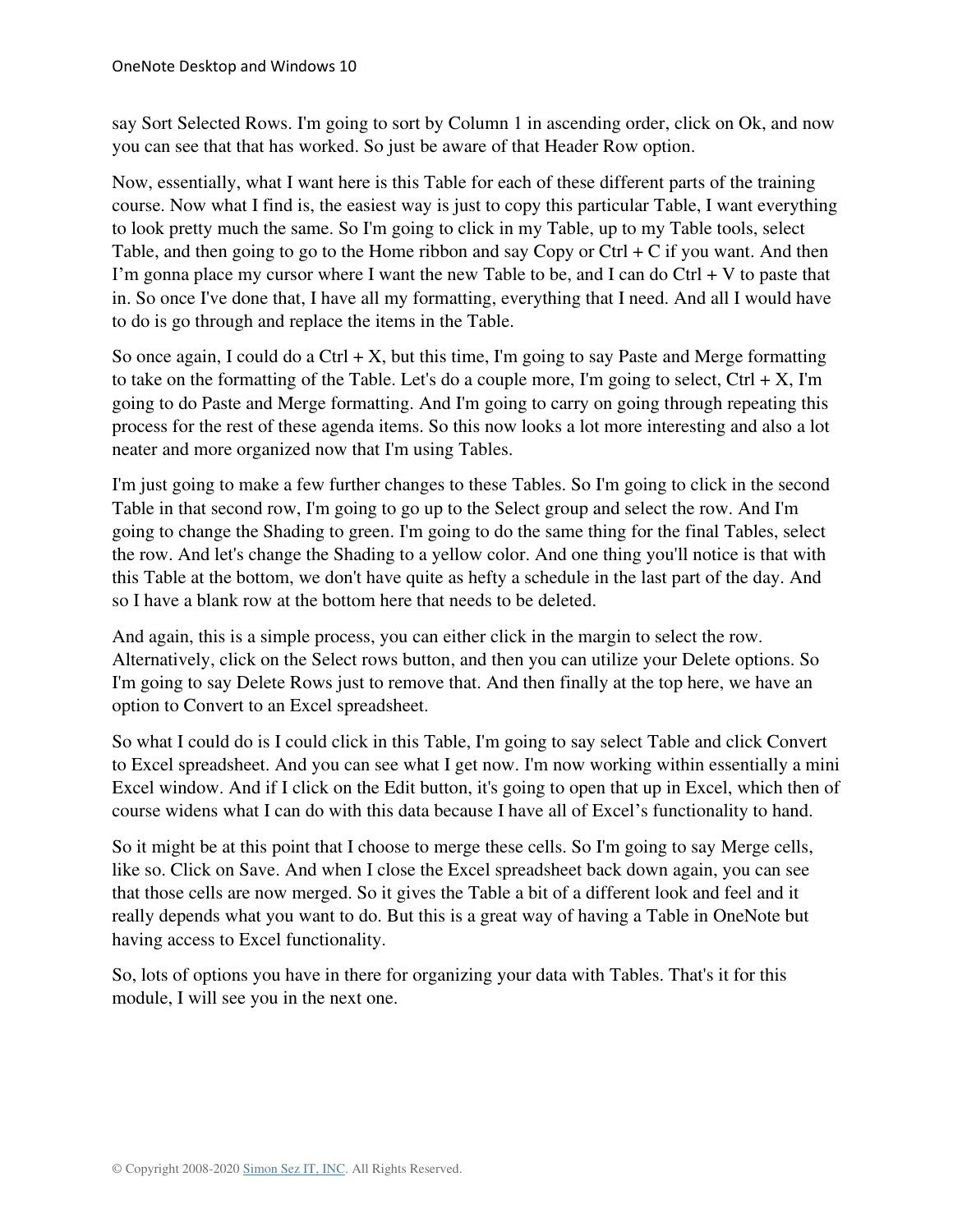## **Video: Create a To Do List**

**Deb:** Hello everyone, and welcome back to the course. In this module, I want to start to introduce you to the concept of Tagging in OneNote. And we're going to start out with the most basic tag that you can add and probably one that you will use most often. And that is the To Do Item Tag.

Now the To Do Item is great if you want to create like a To Do checklist. So for example, for this project, Project Artemis, there are lots and lots of different tasks that need to occur before this project can go ahead. Anything from organizing which team members are going to be sent to the different locations, to booking the training rooms, organizing flights and hotels, writing the training content, all of those different kinds of things.

So in its most basic form, what you can do in OneNote is you can add a list of items or To Do Items, utilize the To Do Tag, and then check them off once they're done. So let's take a look at how this works. So I've created a new Section called To Do List, and I've called this Page To Do Items. I'm going to click my mouse right at the top there. And on the Home ribbon in this Tags group, you'll see that I have a To Do Tag. Now what you also might notice is that To Do also appears at the top of this Tags list. And that's because it's probably one of the most popular ones you're going to use.

Now there is a keyboard shortcut to insert this particular tag of  $Ctrl + 1$ . And we haven't covered Tags yet, you can see we have a lot of items in this big, long list. We are going to go through some of these so you understand what they all do and how helpful they can be. For the time being, we're just going to concentrate on this first one. So let's click on To Do and you'll see that it enters in a placeholder with a little checkbox. And I can then type in my To Do Item. So Assign Team Members to locations.

If I hit the Enter key, you can see I get another To Do box. Hit Enter again, I get another one, so on and so forth. And I could carry on going adding my different To Do Items. And that's pretty much all it is. It's a very simple utility, but it just allows you to keep track of the things that you need to do. And once they're done, you can just click in the box to tick those off. Now you can make some very minimal modifications to how these To Do boxes look. So if I right-click my mouse, you can see I have options to uncheck the box, I can also remove the tag entirely. I'm going to talk to you about Find Tags a bit later on, but the one I want to go into is Customize Tags.

So I'm going to select the To Do Tag at the top and I'm going to say Modify Tag. So if I wanted to, I could change the display name of this particular tag. But I can also do things like change the Symbol, the Font Color, and the Highlight color. So you have some limited customization options. So for example, if I click the Symbol drop down, you can see I can change to any of these Symbols.

Now I actually like having a checkbox. But it might be that I want something that looks a little bit different, maybe this green star checkbox. And you can see in the preview below what that's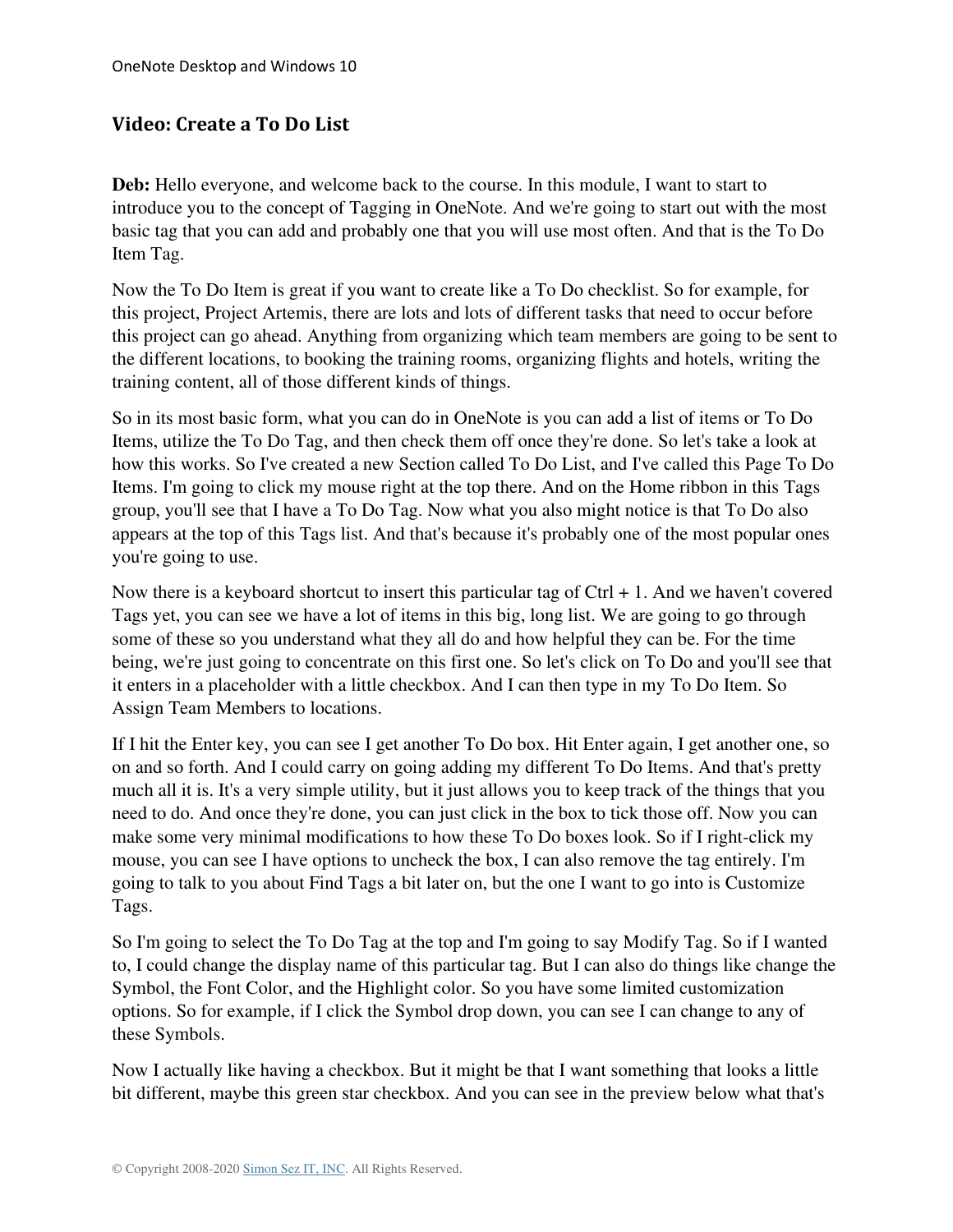going to look like. It might be that I want to change the Font Color. So let's change that to a dark green color. And if I wanted to, I could add a highlight. Now I don't particularly want that I'm going to say None. And one important thing to know is it says underneath; "Customizations to not affect notes you've already tagged". So if I click on Ok, and Ok again, you can see that the checkboxes I've already added aren't affected. So I'm not getting that updated formatting. But if I was to click somewhere else, and then select To Do from Tags, I'm going to get that new Styles.

But of course, if I did have quite a long To Do list and I wanted to change the formatting, I could just select the current Tags, jump up to my Tags group, and click the newly formatted To Do Tag. And that's going to replace all of those. Now there's a whole heap of other things that you can do with Tags, including the To Do Tag, which I'm going to show you a bit later on because we have a whole module dedicated to exploring all of the Tags that you can see in here and using them in a meaningful way.

But for now, that's how you create a very simple To Do list with checkboxes. That's it for this module, I will see you in the next one.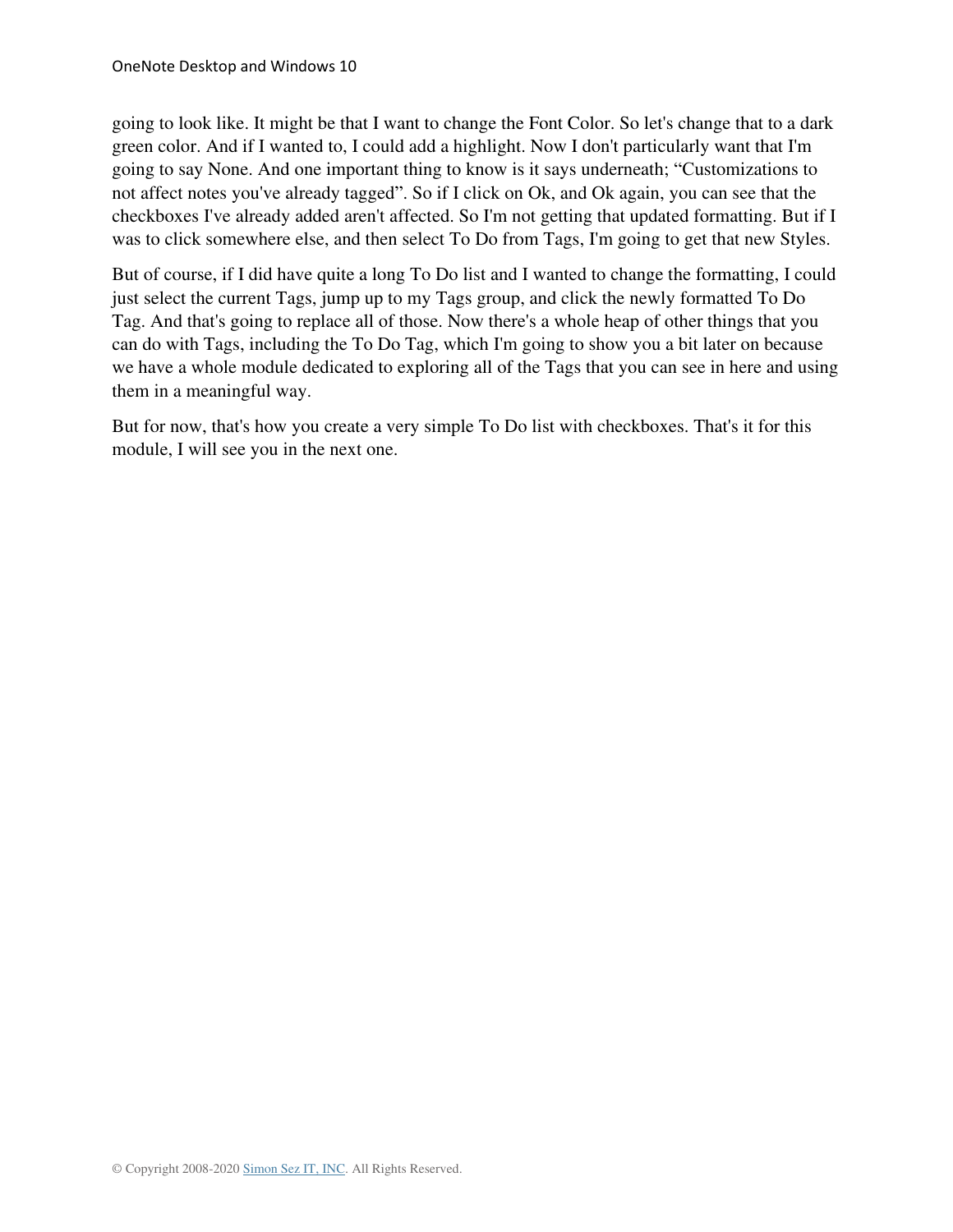## **Video: Checking Spelling**

Deb: Hi guys, and welcome back to the course. We're heading steadily towards the end of Section 4. And in this Section we've been taking a look at formatting tools and how you can organize your information within OneNote effectively. And no essential formatting would be complete if I didn't run you through the options you have when it comes to Spellchecking.

Nothing makes a document or a Notebook look unprofessional, quite like misspelled words. Particularly if you're going to be sharing this Notebook with your team colleagues, or maybe even a manager, you want to make sure that every time you create a Page, you do run through a spellcheck.

Now I want to start out just by taking you into the backstage area, just so you can see where all of your Spelling options are, because that's really going to determine how you spellcheck your Notebook. So let's go up to File, and we're going to go all the way down into our OneNote options. And the Section that we're interested in is the Proofing Section. Now, I would advise you to jump into here and just review the options that you have turned on. But the thing I want to draw your attention to is this Section at the bottom.

So underneath here, you can see that I have selected to Check my spelling as I type. And I've also got Check grammar with spelling as well. So what that basically means is that as I'm typing my notes in OneNote, OneNote is checking to make sure I've spelt words correctly. And if I do spell something incorrectly, it's going to indicate that and I have an option to correct it as I go. The same thing applies with grammar because I have this option selected as well.

Now some people don't like their applications checking their spelling as they go, they'd rather just wait until the end and then spellcheck the entire thing. And that's entirely up to you. If you do want to turn off that option, makes sure you select Hide spelling and grammar errors.

Now I'm happy with mine set as they are. I'm going to click on Ok, and just show you what I mean. So if I was to type a word, let's spell something incorrect, I'm going to say Mocrosoft instead of Microsoft. And you can see automatically OneNote has recognized I've spelt that wrong, and I have a red squiggly underline. So if I right-click my mouse, you can see straight at the top, it's going to give me some suggestions of what I might have been trying to say. And in this case, it's picked up that I probably wanted to say Microsoft. So, I can click to make that correction, I can choose to ignore, or I can choose to add it to a dictionary.

Now the Add to dictionary option is really useful, particularly for things like names. So, OneNote won't necessarily recognize your manager's name. And so it might think that that's an error when you type it into the Page. And if you're always typing your manager's name, it's a bit annoying to have to go in and ignore the error each time. So what you could do is add the word to the dictionary instead. So the next time you type it, OneNote knows that that's an actual word, and it doesn't highlight it as an error.

But in this case, I'm going to select Microsoft. And you can see it updates that word. So I'm going to double-click to delete that out because I don't need it. But hopefully you get the idea. So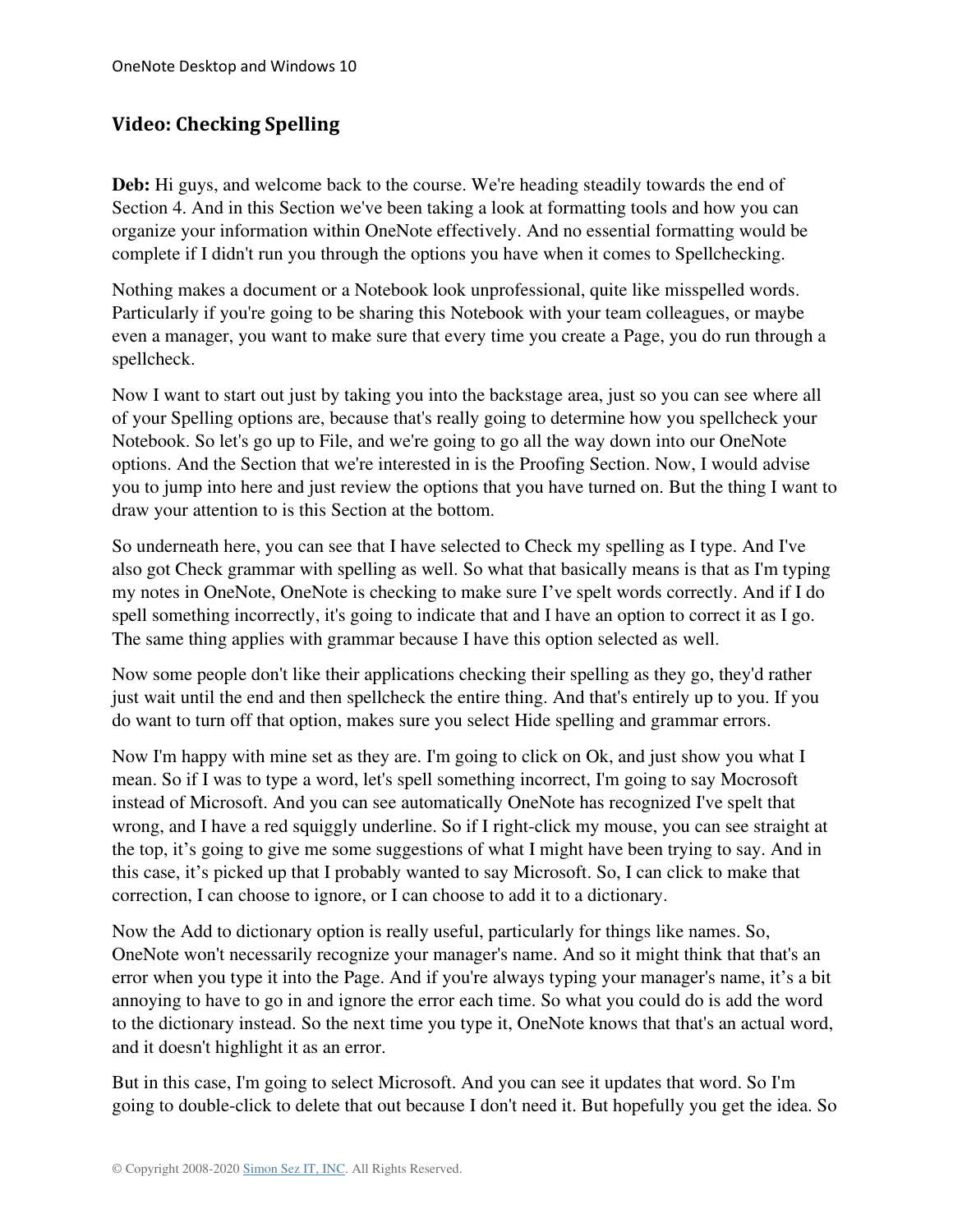if you want to check your spelling and your grammar as you go, just make sure you turn on those two little options. Now the alternative thing that you can do is you can spellcheck each of your Pages at the end. So if I jump up to the Review tab, you can see I have a Spelling group here. And the first option is Spelling. So let's click that button. And you can see it's telling me straightaway, the spelling check is complete.

So essentially, I've been pretty good here. I haven't got a misspelled word or a grammatical error on this Page at all. Let's click on Ok to get rid of that. Now let me jump to a Page where I know I do have some errors. I'm going to go into my Courses Section group. And on the OneNote Page, let's run our spellcheck again. Now this time, you can see that I have the spelling pane opened on the right-hand side. And it's picked up the word Powerpoint. And that's because I've used a lowercase p within this word, and it should really look like this. And you can see that I've got some suggestions underneath which I can choose from.

So I'm going to say I meant PowerPoint with a capital just to replace that word, it's been picked up the word wont. So you can see that I've missed out an apostrophe. Now as I'm going through, you can also see that the word that I'm currently spellchecking is highlighted in the Notebook. And this is a good opportunity for you to see the different visual indicators applied to different errors. So because this is a grammar error, as opposed to a spelling error, the word has a blue double underline or a spelling errors have that red squiggly underline. So once again, the suggestion I have here is correct.

I'm going to select it to replace it moves on to the next one and I can see Hear that this is actually a spelling error. So this should say; "I can't wait to dive into it". So once again, the suggestion here is correct, I'm going to select to change it to wait. And then I have another grammatical error. Once again, I've missed out an apostrophe. So I'm going to accept this suggestion. And now my spelling check is complete. Now, it's worth noting with this spellcheck that you can only check one Page at a time, there isn't any feature that allows you to define the scope of what you're checking.

So I can't say to OneNote, check the entire Notebook, which would include all Sections and all Pages, I just have to check each Page separately. So how you want to manage that whether you want to do it as you go or do it right at the end is entirely up to you. Now let's do one final spellcheck. I'm clicked on the Schedule tab in the Course Plan group. And I can already see here I have the word SharePoint repeated throughout this little table, which has a red squiggly underline. So it's telling me that it's a spelling error.

So I can jump back up to Spelling, I can see that once again, it's because I haven't capitalized that p. So, I'm going to select the suggestion and replace that for each of these by simply clicking. Again, there's no way to replace them all in one go, unfortunately.

So that's it for this module, and also for this Section. We're going to be moving across into Section 5 now where I'm going to show you some more tools available to organize your content. So, I'm looking forward to it. I hope you will join me.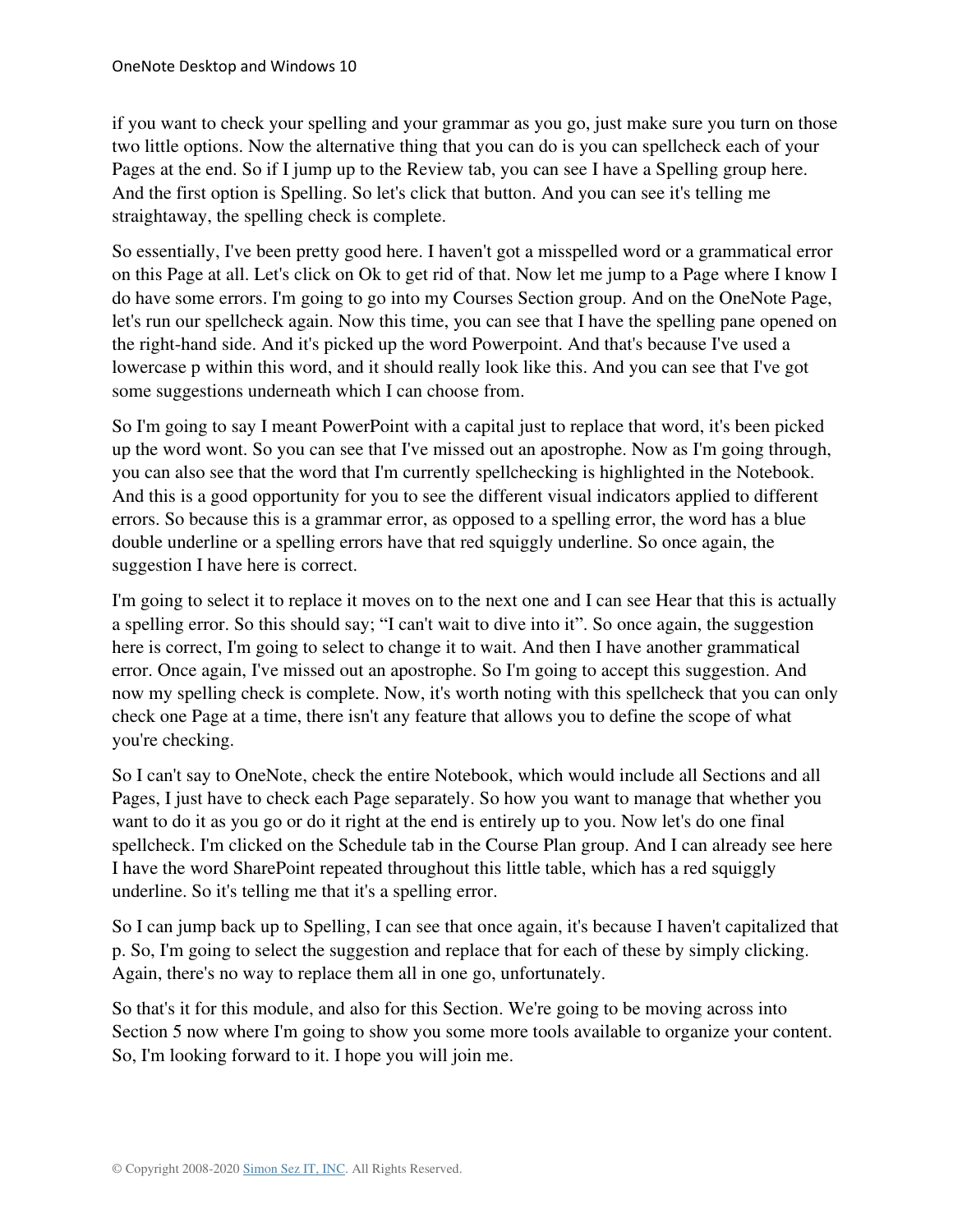### **Video: Windows 10 Formatting Notes**

Deb: Hi guys, and welcome back to the course. So now let's take a look at some of the things that we've learned in this Section in the Windows 10 version of OneNote. So the first thing I'm going to do here is I am working in Project Sierra, I'm on the ToDo List Section, and I'm currently clicked on the Monday Page. And currently I have a single note in there that says Remember to call the bank.

Now, what I'm going to do here is I'm going to press Enter, I'm just going to add a bit of a title, and I'm going to call this Important Things. And what I want to do here is apply some formatting to this title. And you'll see as I highlight Important Things, I get that little mini toolbar pop up, that's going to give me some of those formatting options that I might find useful. And if I click on the three dots, it's going to give me access to a lot more options as well. Now it just so happens that the option that I want to use isn't on this mini toolbar.

So, I'm just going to select Important Things and go up to the Home tab. Because, what I want to do here is I want to apply one of those Heading Styles to really make this title stand out from the points below. So I'm going to go all the way across this ribbon to where we have Heading 1, click the drop down, and I'm going to give this a Heading 2 heading. So once again, when it comes to applying Styles, it works in exactly the same way as OneNote for Desktop.

Now what I want to do is I want to add some Tags. And again, we're working on our Home ribbon. And if we go over to this little checkbox item and click the drop down, this is where we can find all of our Tags. Now the list in OneNote for Windows is not as comprehensive as what you'll find in that Desktop app. If you remember, we have a very long list of Tags to choose from, but we have a few really important ones. So the To Do List checkbox, the Important Tag, Questions, Remember for later, and also Definition.

And of course, if you want to, you can jump into here and create your own Custom Tag. So maybe I want to be able to tag contacts. So I'm going to call this one Contacts, I'm going to select an icon. Now for this, I'm going to jump to All Icons, and let's see what we've got in here. I'm going to select this one, click on Create, it's telling me my tag was created successfully. So now if I click that drop down, I should be able to find my newly created tag in here. And of course right at the bottom, I have the option to Delete my Custom Tags, which at the moment is only this Contacts one. Now I don't want to delete it.

So let's just go back because the one that I want to choose is the To Do Tag. And that's going to give me that all important checkbox. And then when I hit Enter, I can carry on going through and typing in my checklist items. Now, if I wanted to create another list down here, and I'm gonna say Medium Priority, it might be that I want this to take on the same formatting as the Important Things heading. So what I could do is I could jump up to the Home tab and just apply Heading 2, but I could utilize my Format Painter.

So I'm going to select Important Things because that contains the formatting I want to use. And then on that Home tab, in the middle, I have a Format Painter icon. So let's click it once to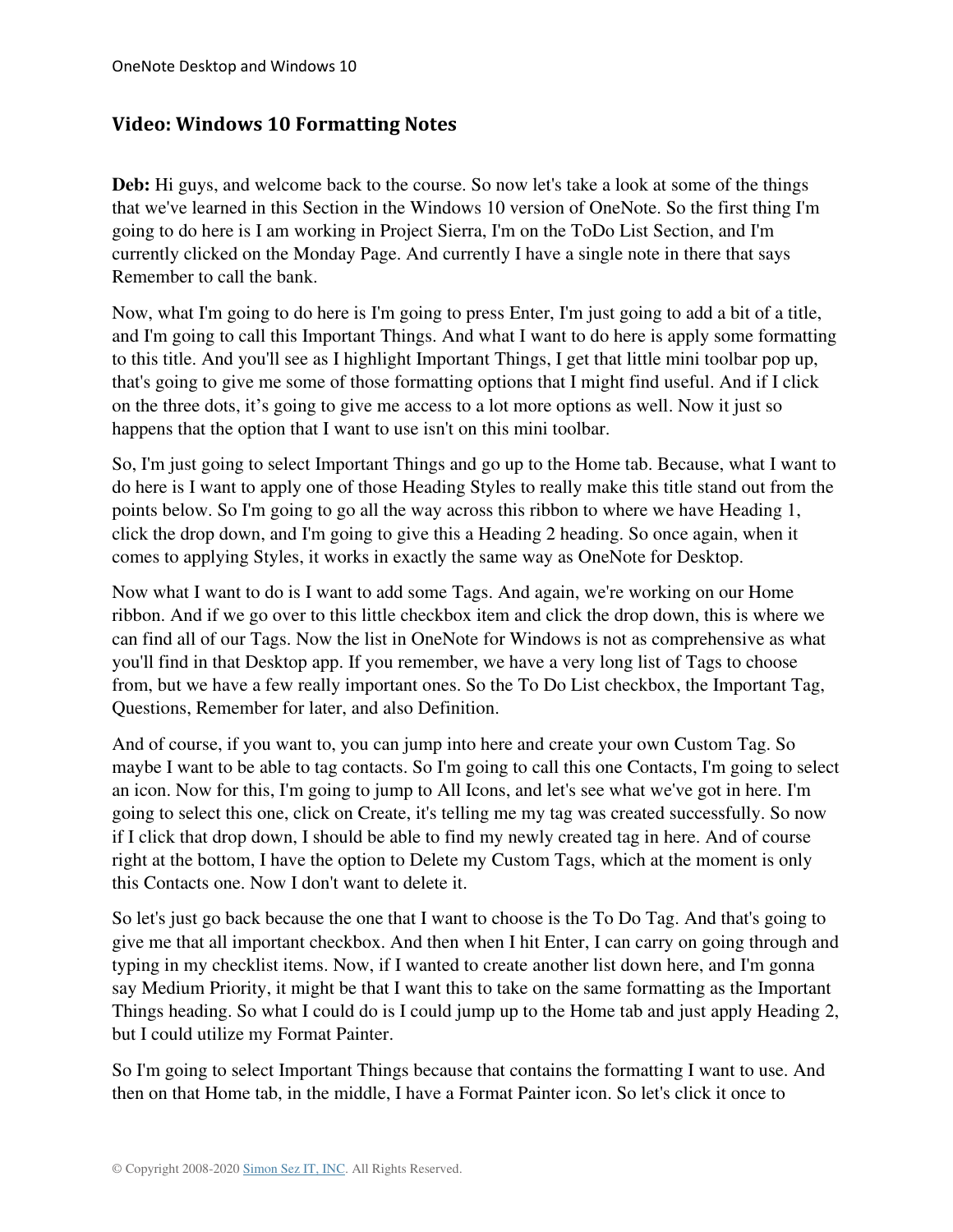activate. And then all I need to do is paint over my text to apply the same formatting, hit Enter. And I can now enter my Medium Priority To Do Items, like so. And once again, I could tag these if I wanted to. I'm going to select both items, jump up to my Tags, and this time, I'm going to say that these are Important.

Now one other thing we took a look at in this Section was utilizing Spellcheck. Now with OneNote for Windows 10, if you go through all of these Ribbon tabs, then you won't find an option on here for checking spelling. And that's because OneNote is set up to check your spelling as you type. So for example, if I was to go into here and make a blatant spelling mistake, so let's say I say like that, once I click away, then OneNote is going to highlight that to me by a red squiggly line letting me know that I have a spelling error just there.

So what I can do is right-click, go to Proofing, and it's going to give me some suggestions. I can also choose to Ignore or Add to the dictionary from here. So I'm going to choose the correct spelling which is priority, and it fixes that spelling error for me. The same thing is going to apply with grammar. Now if you want to check what you have set up for your Spelling settings, if you go up to the three dots in the top corner, and then choose Settings and go to Options, if you scroll down, you'll see that underneath Proofing, you want to make sure that you have Hide spelling errors toggled off.

This means that OneNote is going to check as you type. So if you know that you have a spelling error but OneNote isn't recognizing it, it's probably because you've got this setting toggled on. So, don't forget to check that. So, that is it for this Section, I will see you in the next one.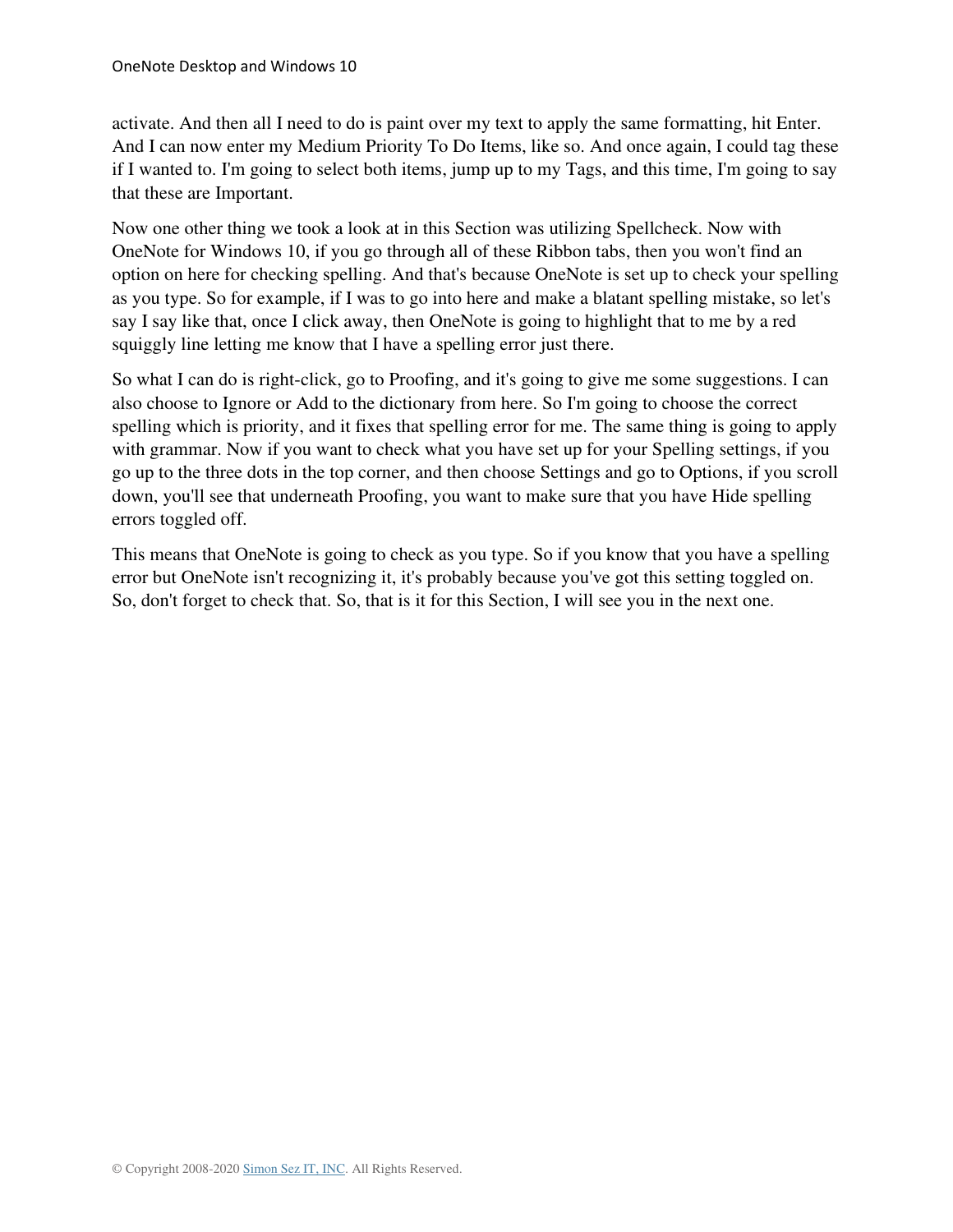# **Section 5 – Searching a Notebook**

### **Video: Searching a Notebook**

**Deb:** Hello everyone, and welcome back to the course. We're down into Section 5. And in this Section we're going to explore some of the tools that you have when it comes to organizing content. And we're going to start out this Section by talking about Searching.

Now one of the main advantages of using OneNote instead of a more traditional paper Notebook is its ability to quickly search through all of the content that you've collected and retrieve important notes based on the criteria that you've selected. So the ability to search is a lot more efficient than having to look through every single Page in your Notebook in order to find the content that you're interested in.

And one of the coolest things about OneNote is even if you've inserted some kind of picture, or maybe a Screen Clipping, you can make those searchable as well. You can even search for spoken word notes in things like video and audio recordings. So the Search feature is extremely powerful. It's also very simple to use. So let's dive in and take a look at a couple of examples. So currently, I'm clicked in the Offices Section on the Overview Page. And if you cast your eyes over to the right-hand side, where we have all of our Pages listed out, if you look just above there, you'll see that there is quite a small Search bar, the keyboard shortcut is  $Ctrl + A$ .

And this is where you can search for a keyword or a phrase throughout all of your notes and even across multiple Notebooks if you need to. Now before we type in our keyword, I want to draw your attention to this little drop down arrow next to the Magnifying Glass icon. Because this is where you can come to set the scope of your search. So it might be that you want to just search on the Page that you're currently on, you might want to search the entire Section. If you're clicked within a Section Group, you might want to limit your search to that, you can search This Notebook, or you can search across All Notebooks.

So if you have more than one Notebook open, you can search across multiple. So for this particular search that I'm going to run, I'm going to search in this Notebook. And straightaway, it's going to pop open this little Search pane. And you can see here some of my recent search results. So now I've set my scope, I just need to type in my search term. So let's type in the word "team". And you can see straightaway what it pulls through. So it's telling me that it's found the word "team" twice on two different Pages. So To Do Items, and also Overview.

Now Overview is the Page that I'm currently clicked on. And you can see yes, in fact, it has highlighted the word "team", wherever it's found it. You'll also see it's picked up "team assignments". So if I click on this, it's going to jump me across to that particular Page. And once again, I have the word "team" highlighted throughout this Page. If I click up here and type in the word "Europe", once again, it's showing me that it's found that word on the Course Plan Page, and also in my Overview Page, and once again on the Offices Page. And you can just click to jump to those respective Pages.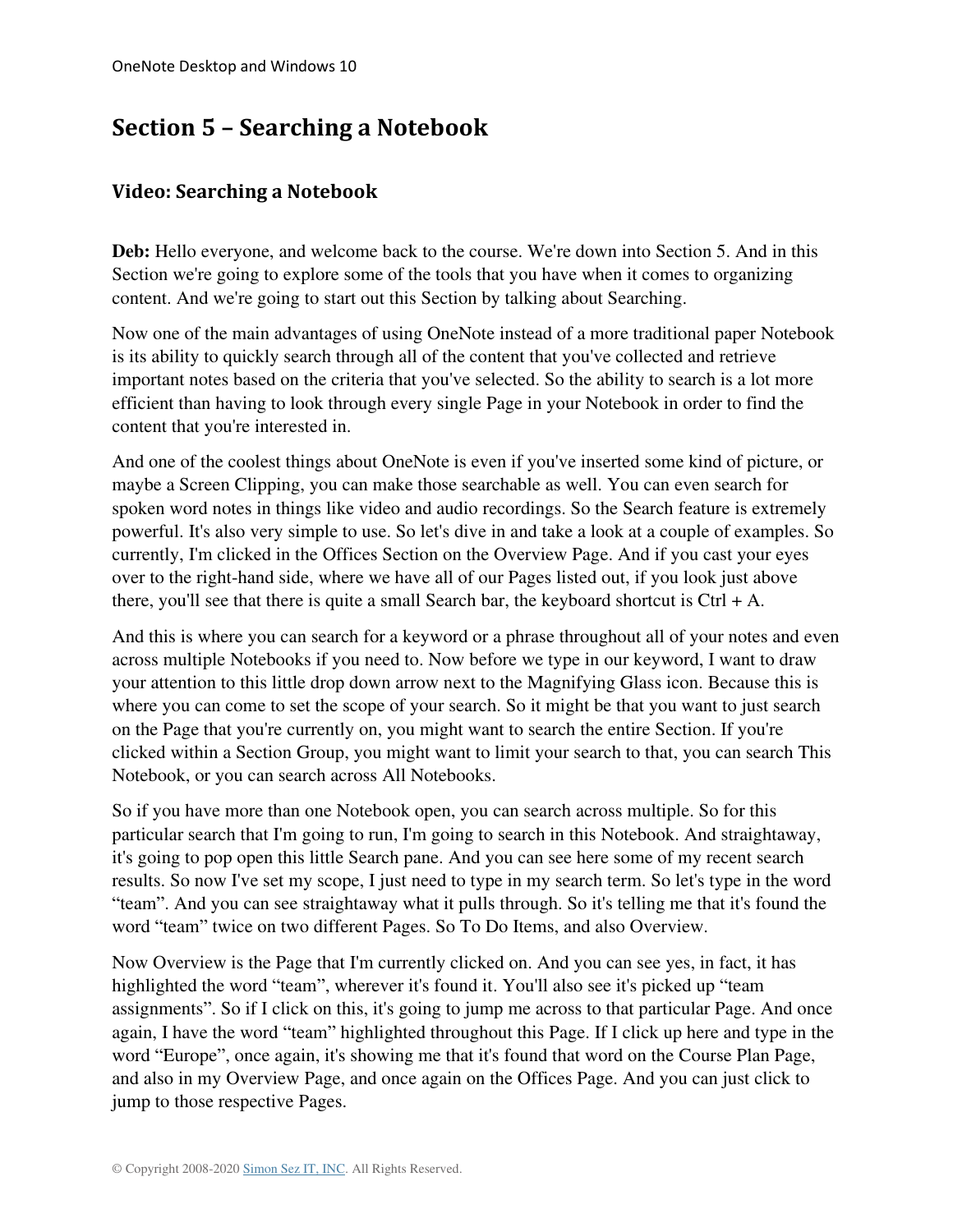Now if of course I was to change the scope of my search from All Notebooks to Find on This Page, it's telling me I have two matches, and it allows me to scroll through using these arrows. So currently, I have the document Course Plan Europe highlighted. If I click the down arrow, it's going to move to that heading of Europe in the table. And of course, when you're done with a search if you just click on the cross to clear that, and you can then perform a different search.

Now one thing you can also do in this particular window is right at the bottom, you can pin your search results. And you can see the keyboard shortcut for that is Alt + O. So if you find that there's a search that you're running all the time, instead of having to go in and recreate the keyword each time, you could choose to select the search that you want to pin, click Pin Search Results. And then you can essentially rerun any of these searches.

Now also from this drop down where we set the scope, if you find that you always want to search across All Notebooks or maybe you only ever want to search in This Notebook, you can choose to set the scope as Default. So for me normally when I'm searching, I want to look across every Page that I have in my Notebook. So I'm going to say that I want to set All Notebooks as my default. So every single time I run a search, I know that I don't have to go into here and select my scope because All Notebooks is going to run automatically.

Now I mentioned at the beginning, one of the coolest things about working in OneNote is that you can make Screen Clippings, Pictures, texts contained within them searchable. So for example, if I scroll down to where I have my Team Leader assignments, if you remember, this is actually a Screen Clipping. And you can see underneath, I have Screen Clipping, and it shows me the date that this clipping was taken. So the text contained within here, I can't actually click on it to edit it, but I can make it searchable.

Now, if I right-click, you'll see right at the bottom, I've got a menu item that says; "Make text image searchable". And I can then select the language. So I'm going to click English United States. And then if I was to search for something specifically within this image, so let's go back to our Search bar and clear the search. And I'm going to search for five weeks. And you can see here my search result is telling me that it's found this word on the Overview Page, which is what I'm currently on. And you'll see that it's highlighted within this image, essentially, where I have five and weeks. You'll notice that it takes both words and searches for them.

So it's picking up the start date to the 5th of January 2021. It's picking up five weeks, but it's also picking up anything that also contains the word "weeks". So if you want to be a bit more specific and only search for this particular term, so where it says "five weeks", if you come back to the Search bar, and put it within quote marks, and then run your search, you can see now it's simply highlighting that exact word. So just be aware of that. If you have two words, you'll need to put them in quote marks.

So, if I click the cross, and for example, if I wanted to search for "Selected Team Members", I would put that in quotes. Once again, now you can see that it's looking for that particular phrase. Now one thing you also might notice is right at the top of the screen, we have another Search bar. So, this works a little bit differently as it's more for searching for specific commands. So if I wanted to know how to insert a table, I can type that in and it's going to show me exactly where I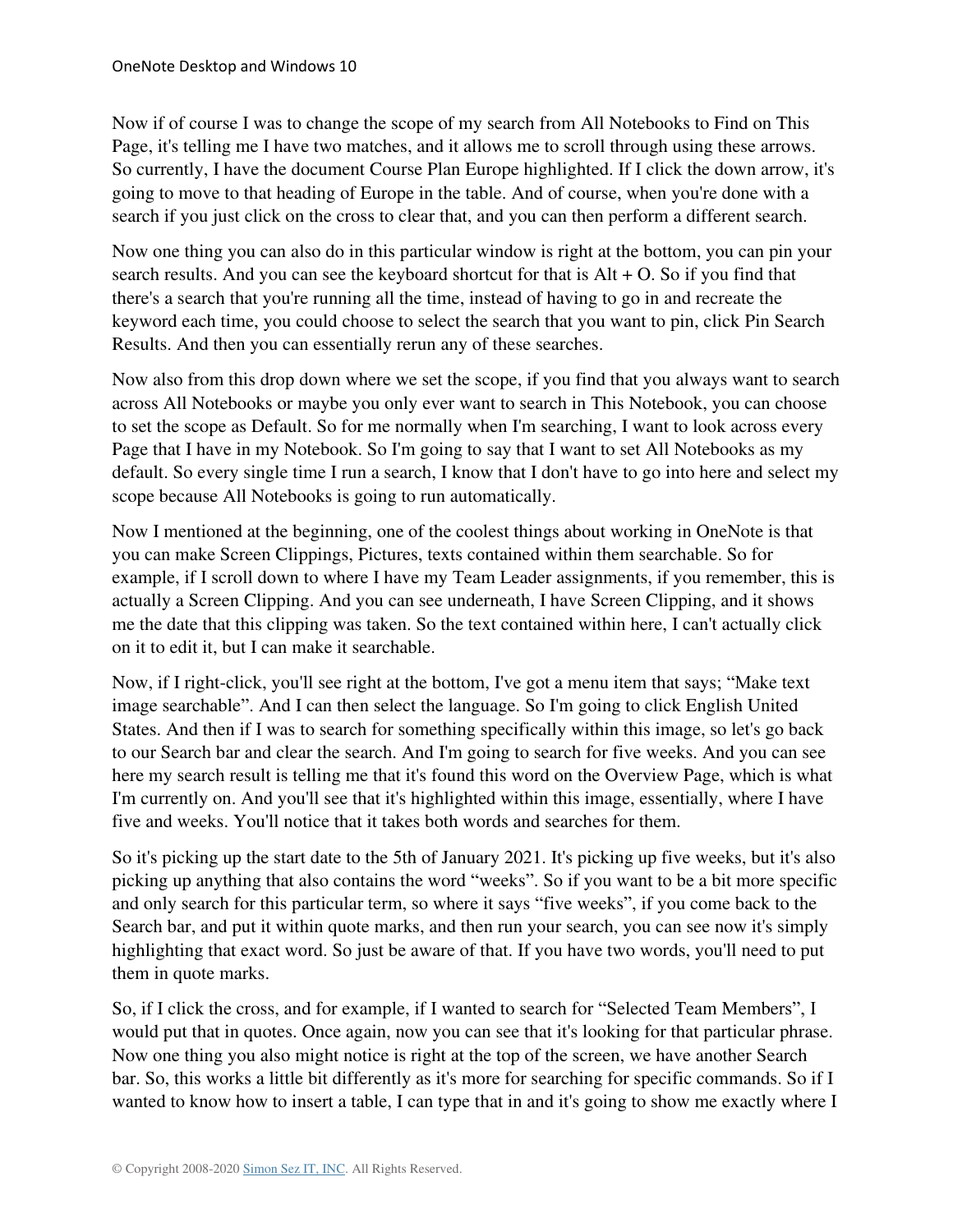need to go in order to insert a table into my Page. But also underneath you can see it says, "Find in Document".

So, essentially, this part is doing exactly the same as what we do over in this little box on the right-hand side. So in this case, it's looking for the phrase "insert a table" throughout my Notebook, and then finding the bottom out allows me to very quickly access Help on how to insert a table. So this Search bar at the top is slightly different but can be utilized in a similar way to the Search on the right-hand side.

So, a few different options there when it comes to searching through your Notebooks. But I hope you agree, all very straightforward. That's it for this module, I will see you in the next one.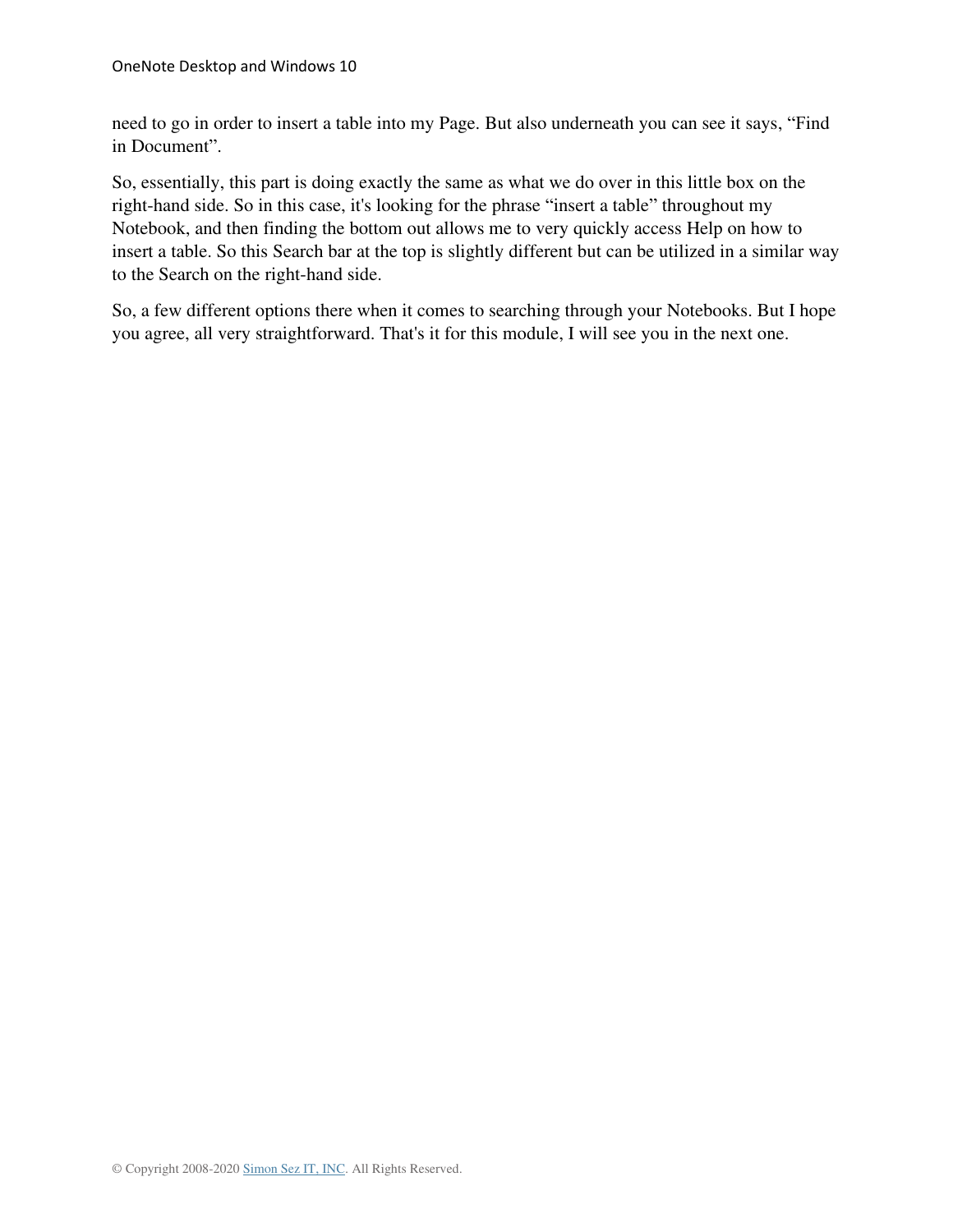## **Video: Tagging Notes**

**Deb:** Hello everyone, and welcome back to the course. We're down in Section 5, where we're taking a look at how we can organize information effectively in OneNote. And in the previous module, we took a look at how we can search for different items throughout our Notebook or on specific Pages.

And in this module, I want to talk to you about Tagging notes. Because this is a really cool little feature that's really going to help you organize your notes better, and find important information quickly. Now, Tags are essentially a way to categorize and prioritize notes in OneNote. So with Tags, you can quickly return to important items, you can remind yourself about action items, and you can filter out the notes that you might possibly want to share with others. And when it comes to Tagging, you can Tag a single line of text, or you can Tag an entire paragraph. So let's take a look at how it works.

Now Currently, I'm clicked on the To Do List. And if you remember in a previous module, we used the To Do Tag to insert these little To Do Item checkboxes. So we're going to stay on this Home ribbon, and we're going to go to the Tags group. Let's expand so we can see all of the Tagging options that we have. And you can see that there are many. Now all of these Tags can be customized if you want to change the icon or maybe change what the Tags says. But let's start out by using some of these Default Tags, so you can see exactly how they work.

Now for this, I'm going to jump across to the Offices Page. And I'm going to start out Tagging on this London Page. So you can see at the top here I have an Office address. Now this might be quite important information that someone might need to get to quickly. If you can imagine if a staff member is going out to do some training, they might quickly need to access the map and also the address of the location. So what I could do is Tag this piece of information.

So I've positioned my cursor just in front of Office address, I'm going to go up to Tags, and I'm going to browse through for an appropriate Tag for this piece of content. And you can see I have one here that's called Address. So let's click, and you can see it adds that little icon next to the Office address. Now I'm going to go through this Notebook and Tag other items. And then at the end, I'm going to show you why this is particularly useful. So let's go back to the Overview Page. And on this Page, I have the dates that this rollout is going to commence.

So again, this might be information that's quite important, and someone might need to access quickly. So I'm going to click at the front of the sentence, go up to Tags, and I'm going to take this as Important Information. I might also decide that the Team Leader Assignment is pretty important. So once again, I'm going to Tag that as important. And I'm also going to Tag the Rollout Order as Important Information. Let's move across to the Travel tab, and here I have some websites. Nevertheless, I'm going to Tag all of these.

So I'm going to select them all, go up to my Tags, and you can see I have a little website to visit Tag just here. Click it, and it applies a Tag to all of them. Let's jump across to Costs. I'm going to select this placeholder because this is a clipped image, up to Tags, and we're going to say that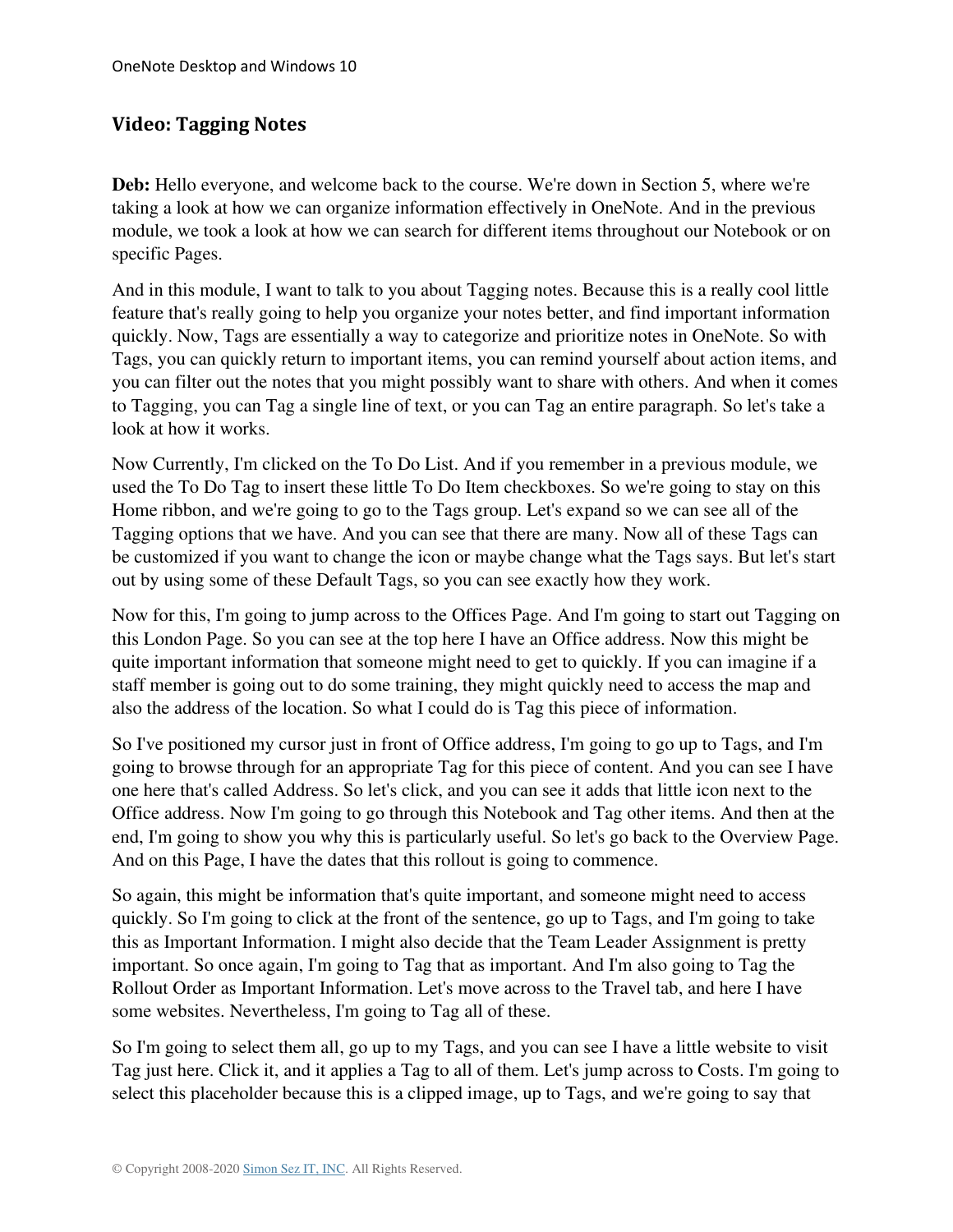this is Critical Information. Let's jump across to Schedule, and here I have the Cost Plan for Europe. And it might be that I want to discuss this in a Team Meeting. So I'm going to select the Cost Plan Europe. And I'm going to Tag this with a little checkbox to remind me to schedule a meeting. And then finally, we'll go across to Important Emails. And, I'm just going to select the signature at the bottom here and Tag this as a Contact.

Now I could carry on going through but hopefully you get the idea you just run through and add your Tags wherever necessary. So how is this useful? Well, it becomes more useful when we go to the Find Tags option in the Tags group. Because this allows us to view all of our Tagged notes. So let's click on Find Tags. Now I can choose how I want to group these Tags. So currently, I'm grouping by Tag name.

So you can see here underneath, it's showing me everything that I've tagged with the Address Tag, which is just one item. It's then showing me everything I've tagged with the Contact Tag, the Critical Tag, the Important Tag, Schedule a Meeting, To Do, and Websites to visit, and it's searching across all of this Notebook. Now of course you can come in here and change the scope if you're just interested in Tags on a specific Page or in a specific Section. But, I'm gonna keep mine on This Notebook. And you could also choose to Group By something else.

So instead of Tag name, you might want to group by Section. So now you're seeing Costs, and all of the Tags I have in there; Important Emails, Offices, so on and so forth. Now, I normally prefer to group by Tag name. So this enables you to kind of jump around your Notebook by Tag. So for example, these Important Items just here, it's very simple for someone to just click on the item, and it's going to jump them to that specific Page. Now another thing that I really like about this is right at the bottom, you have the option to create a Summary Page. So let's click this and see what we get. So, it basically creates a brand new Page for me.

And if I just get rid of the Tag summary, you can see at the bottom, it's just got the default name of address, which I'm probably going to want to change. So I might change this to Tagged Items. And then it lists out all of the Tags and the contents contained within them. So you can essentially have all of your Tagged Items, all of the Important Information, things you need to reference on one Page, regardless of where they are within the Notebook. So this can be a super helpful little feature to really filter out the noise of things you don't need to know and highlight the important stuff.

Now of course, once you have added Tags in, you can remove those Tags. So for example, if I go back to where I tagged the Office address, I can right-click, and I have the option to remove the Tag, and then it's not going to appear in your Tag results. And if you want to remove multiple Tags at the same time, you just need to select all of the texts where you have Tags and press Ctrl + 0 to get rid of all of them.

Now, as I briefly mentioned, you can also customize your Tags. So if we click the More drop down once more, you'll see right at the bottom, we have a Customize Tags option. And we actually did this because we customized our To Do Tag. We changed the style of the checkbox, and we also change the color of the text to display. But you can select any of the Tags and customize them to your needs. So if I scroll down, I can see here I have a Tag called Project A,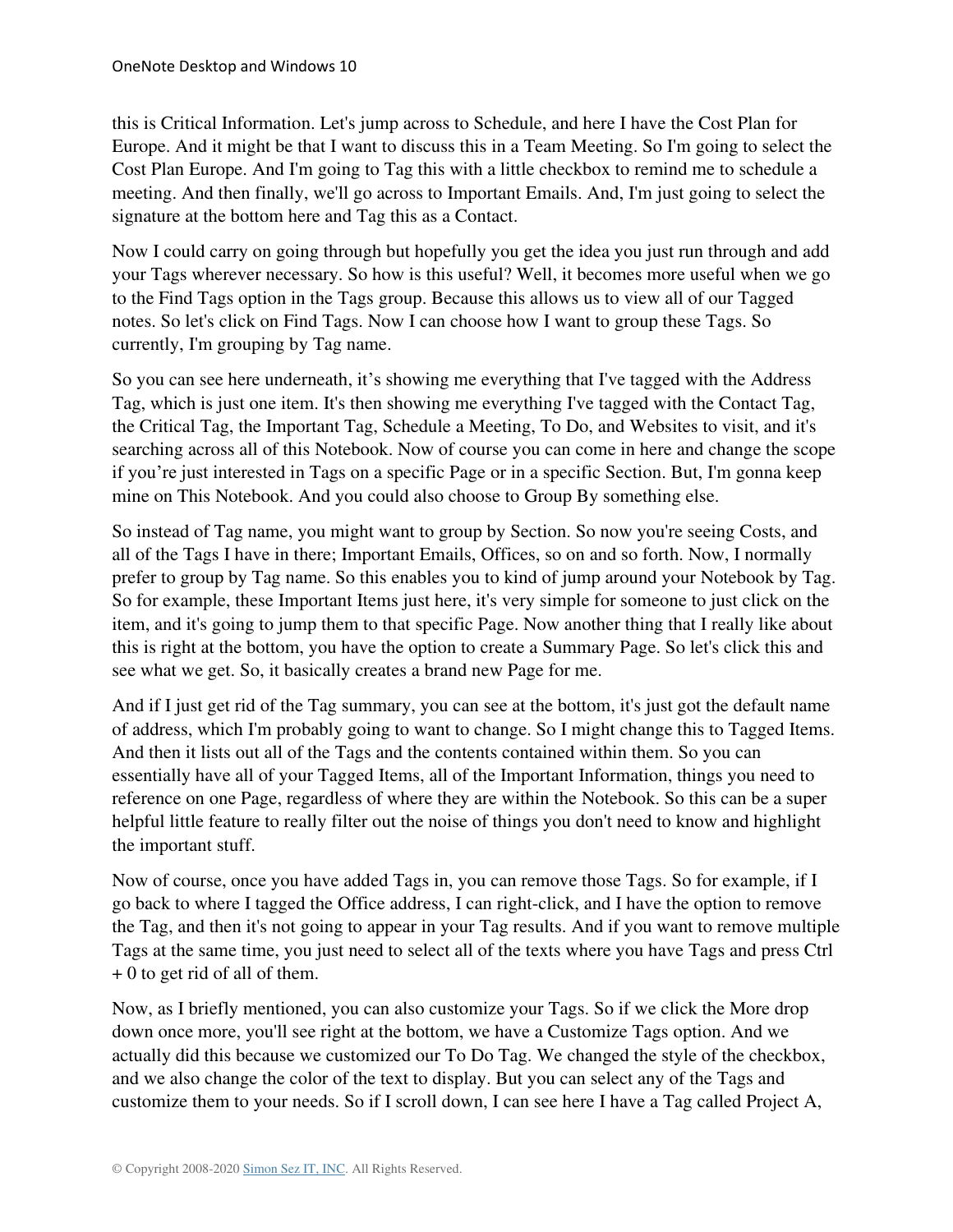what I'm going to do is I'm going to select it, I'm going to modify the Tag, and I'm going to call this Project Artemis, I'm going to give it a different symbol.

So let's just give it a green triangle, I'm going to change the font color again to a darker green. And I could choose to have a highlight color if I wanted to. Click on Ok. And now whenever I use that Tag, it's going to look like this. You can also create your own Tags from scratch, utilizing the New Tag button. So maybe I want a Tag called Important Dates. I'm going to choose a symbol for that. So I'm going to use this little red square. I'm going to change the font color to a bright red. And I don't want to have any highlight color. Let's click on Ok, and now I have that Tag available.

And of course in here as well, if you want to reorder your Tags and have the ones that you use most often at the top, you can. So if I select Important Dates, I can use my arrow just to move that all the way up to the top just underneath my To Do Tag. So let's click on Ok. I'm going to jump back to my Office's Section and into the Overview Page. I'm going to click at the start of this first sentence, which contains the dates that the Rollout will commence on and also end on. I'm going to jump up to my Tags, and I'm going to utilize my Important Dates Tag. And you'll see that it changes that text to red so that it really stands out from the rest of the document.

So pretty easy to add Tags that are already contained within OneNote, modify them, and also create your own and apply them to your Notebook. And then, use that Find Tags option to create a Summary Page, which is essentially going to list out everything that you've tagged, and filter the important stuff from the unnecessary noise.

I hope you found all of that useful. Definitely start playing around with Tags because that's something that's really wonderful in OneNote. That's it for this module, I will see you in the next one.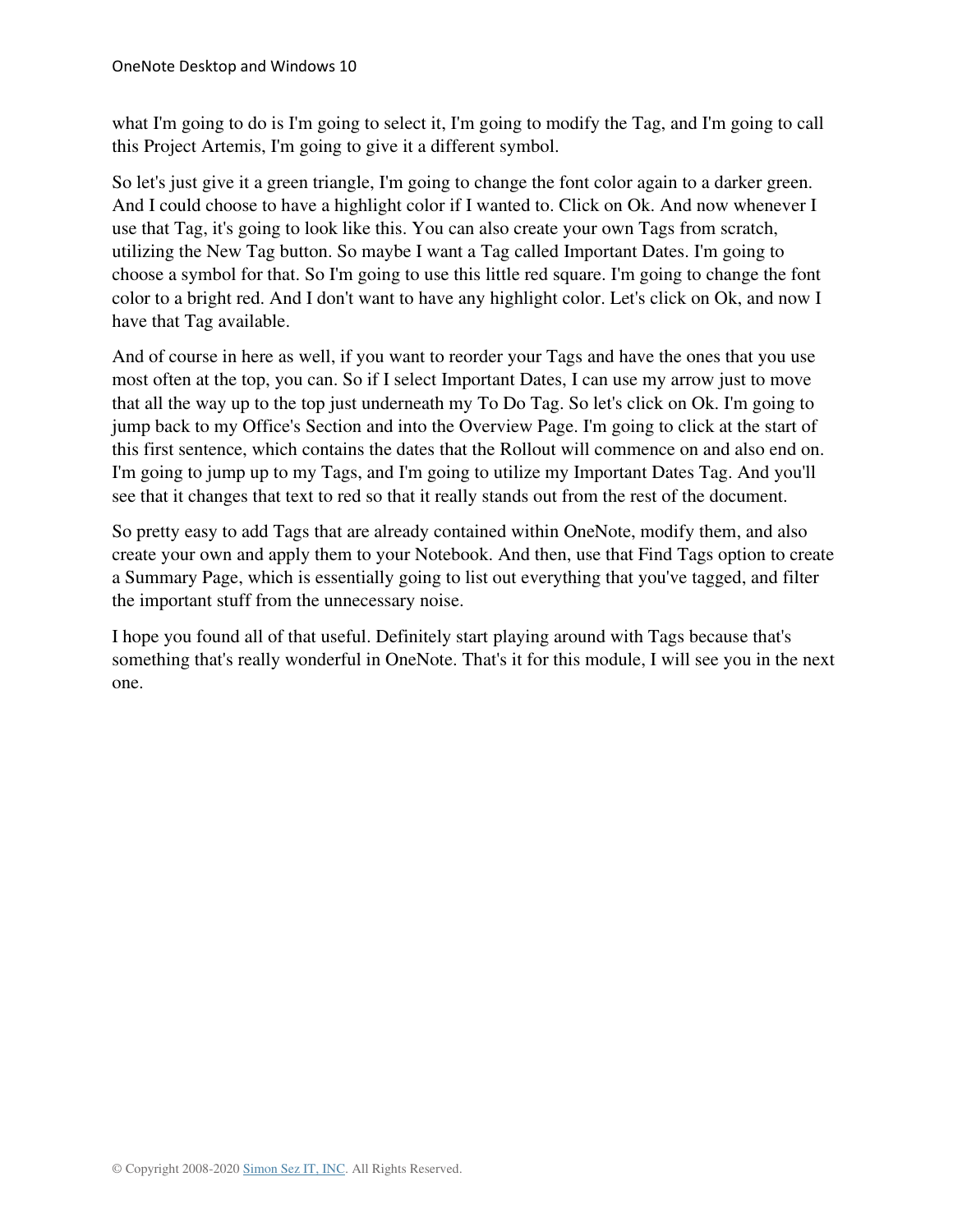### **Video: Organizing the Interface**

**Deb:** Hello everyone, and welcome back to the course. We're still down in Section 5. And in this Section, we've been taking a look at how we can organize different pieces of content in our OneNote Notebooks. So what we're gonna do in this module is we're going to take a look at how we can organize our Interface. So how we're actually looking at our Notebooks and our Pages. And for this, we're going to be working predominantly on the View tab, and you can see that that is currently the tab that I'm clicked on.

Now, if we start in the first group, the Views group, you can see that the Normal View is currently highlighted with a gray box. So that indicates to me that currently, I'm working in Normal View. And in Normal View, you have this kind of standard layout. So I can see all of my ribbons, I can see my Quick Access Toolbar. And of course, I can see my Notebooks, my Sections and my Pages. And in general, this is probably the view you're going to find yourself working in most of the time.

However, we do have a couple of other options when it comes to how we're viewing our screen. So, let's explore them. Let's switch into the next option that we have in this Views group, which is the Full Page View. Now you'll see as I hover my mouse over that there is a shortcut key, which is going to allow you to quickly switch into this view, and that is F11. And you can see underneath in the ScreenTip it says, "Feeling cluttered? Show only the Current Page". So that gives you a little bit of an idea as to what's going to happen when we click on this button.

Pretty much everything collapses down. And you're just left with a Full Screen View of the Current Page that you're working on. So this is particularly good. If you have a lot of information on the Page and you feel you would work better if you had a bit more space, then switching into this view can be quite helpful. Now if you're wondering where all of your other Pages have disappeared to, if you cast your eyes to the top right-hand corner, you can see that up here it says Project Artemis and Offices. And if I click the little drop down, it's going to allow me to switch into different Pages.

So, if I wanted to quickly jump to the London Page, I can click it. And we're going to switch into there, click on the Page, and I'm now working in this particular Page. So you're not simply just stuck on the Page that opens first, you can switch between them simply by selecting them from this Section in the corner. Now if at any point, when you're working in this view, you need to access something that's contained on the ribbons, then you can pull those down temporarily as well.

So, if you look just above where my cursor is currently clicking, we have this gray bar, which changes to purple as I hover over it, and there's three little dots right in the middle. So if you click just here, it's going to temporarily drop down those ribbons for you. And you can then go in and select whichever option you need. When you click back on your Page, that ribbon is going to collapse back up again. And if you want to come out of this view entirely, if you click on the diagonal, double-headed arrow in the top right-hand corner, that's going to switch you back to Normal View.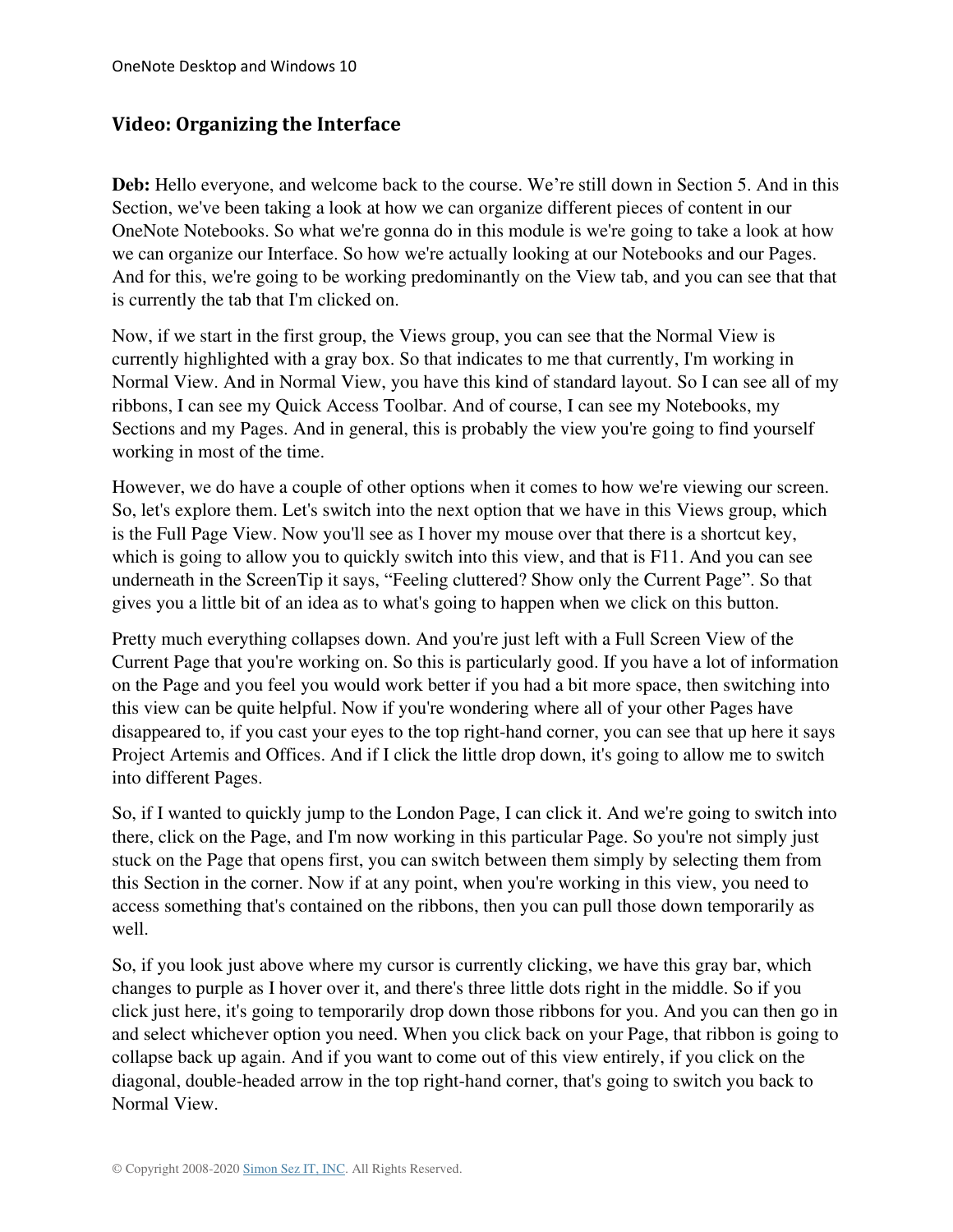So Full Page is a great view if you want to just declutter the screen and focus in on one particular Page. Now the next little option that we have in this Views group is Dock to Desktop. So let's hover over and take a look at the ScreenTip. Once again, we have a keyboard shortcut to quickly switch into this view of  $Ctrl + Alt + D$ . And it says, "Keep your notes visible by anchoring this OneNote window to the side of your desktop. Your notes will stay on top whilst you work in other programs". So this is a great little view if you like to write notes, but still working other programs.

So for example, imagine that you're on a Zoom call or you're in a meeting, you want to be able to see that Zoom call, see the meeting, but maybe you want to write some notes, you could use this option for that. Or maybe you're working in a Word document and you want to copy and paste content very quickly between Word and your OneNote Notebook, this is a good view for that as well. Or maybe you're working with your Outlook emails, and you want to be able to refer to them as you type up some notes. This view is going to allow you to do all things like that.

So let's click on this view. And there we go. So you can see what happens is that you get kind of a split screen going on just here. And three quarters of that screen is pretty much made up of one application. In this case, it's Outlook, which is what I had directly beneath OneNote. And then a small part of the screen is showing your notes. So if I was looking through my emails and I wanted to take some notes, this is a nice way of doing that. It means you don't have to keep switching between applications because you've got them both on the screen. And this is actually what we call Linked Notes. And we're going to talk more about Linked Notes in an upcoming module. So for now, what I'm gonna do is I'm just going to click to switch back to Normal View.

Now a few other options you have on this View tab, when it comes to organizing the Interface are located in this final group, the Window group. So what I can do here is I can choose to open a new window, keyboard shortcut Ctrl + M, and it says; "Open a second window for your documents so you can work in different places at the same time". So if I click New Window, it's basically going to do just that.

So if I wanted to work in two different Pages at the same time, so let's maybe select, let's select something different, maybe I wanted to work in the Costs Notebook. And what I could do is utilize the Snapping abilities of Windows 10, and snap it over to one side of the screen, and then open up my other workbook in the other side of the screen. So essentially, I can work on different Pages at the same time. So that is your New Window option.

The second option we have is New Docked Window. So this is going to open a new OneNote window and anchor it to the side of your desktop. And your notes will stay on top whilst you work in other programs. So let's click that. And this is pretty much the same as that Dock to Desktop option as well. So this window is always going to stay on top no matter which application you have open. And it allows you to quickly take notes whilst viewing information in other applications.

The next option in here is New Quick Notes. Now Quick Notes isn't something that we've discussed thus far. You'll see the keyboard shortcut there is Ctrl + Shift + M. And it allows you to quickly jot down your thoughts in a new window. So the idea behind Quick Notes is,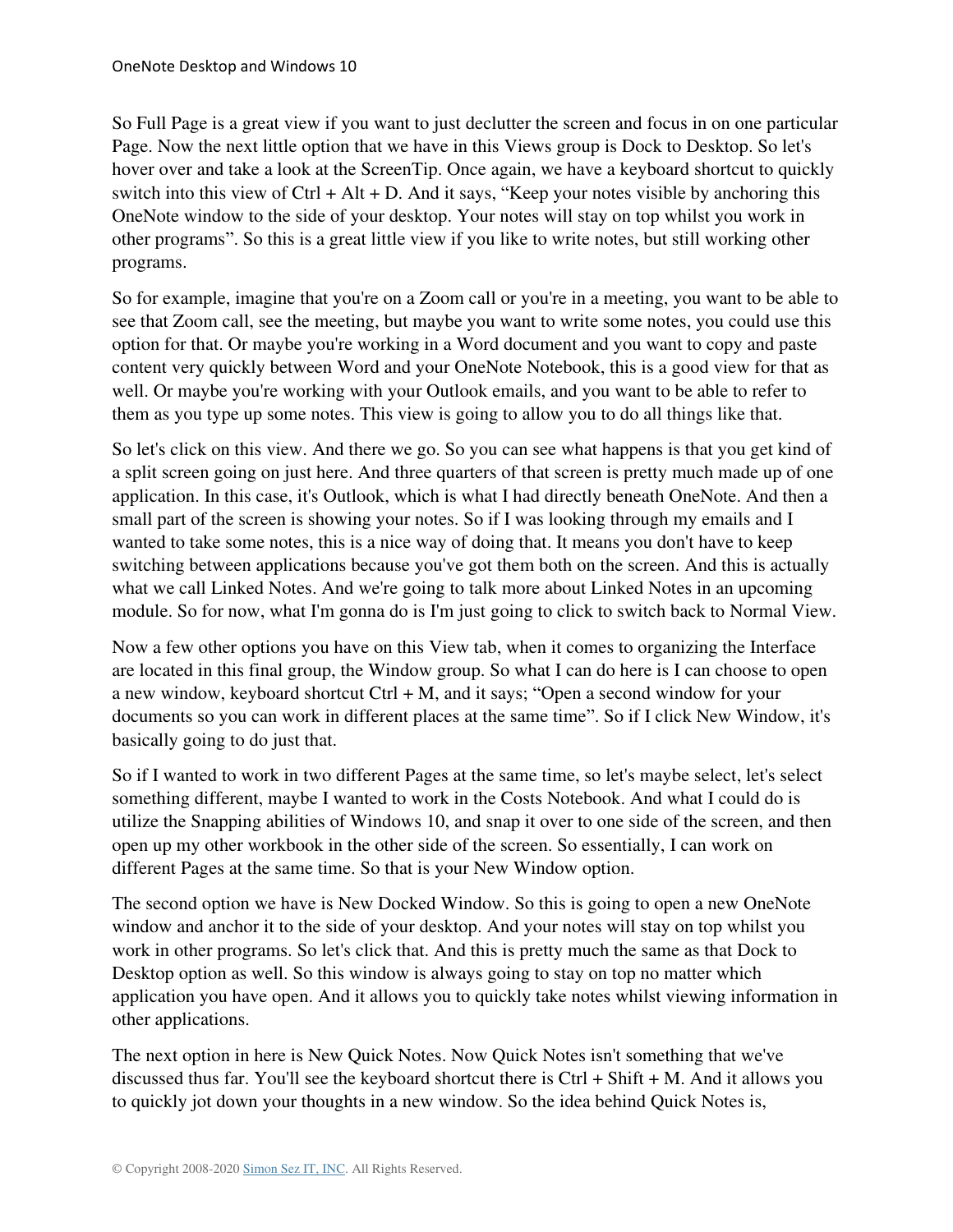sometimes you're not as organized as you might like to be. So it's all very well and good creating a new Section with a nice heading and then some Pages with some titles. But occasionally, you might get a flash of inspiration when you're least expecting it. And you want to quickly jot down a note without necessarily going through creating a new Section, creating a new Page.

So, if I click on New Quick Note, it opens up this little window, which is kind of like a little notepad. There's not a great deal on here. But it allows me to quickly jot down a note. And of course, with these windows, I can drag to make that window bigger, I can click in the Title bar to pull down my ribbons, or I can switch back to Normal View. Now if I just click Close on this window, you might be thinking, Okay, well, where has that note gone? Well, if we click the little drop down arrow, next to Project Artemis, you can see right at the bottom, here, we have a Quick Note Section.

So if I click on Quick Notes, it's going to jump me through and show me those notes. And it keeps all of these little Quick Notes together in one place, so they're easy to find. And it might be at a later date, you want to copy and paste this information into the main workbook, or possibly delete them when you're finished. But that's the idea behind Quick Notes.

And then finally, we have a little pin icon that says Always on Top. And this is pretty much what it says on the tin. If I click this is always going to keep this window on top. So, even if I try and switch to another applications, so if I try and switch across to Word, it's not going to do it. Excel, it's not going to do it. So, there might be occasions where you find that particularly useful. Now I'm not going to use this option at the moment, so I'm just going to toggle that off by clicking back on the button.

So, those are pretty much the options that you have available on that View tab for organizing the way that your Interface looks. In the next module, we're going to move on to talking about Linked Notes. So, I'm going to head over there now, and I hope to see you there.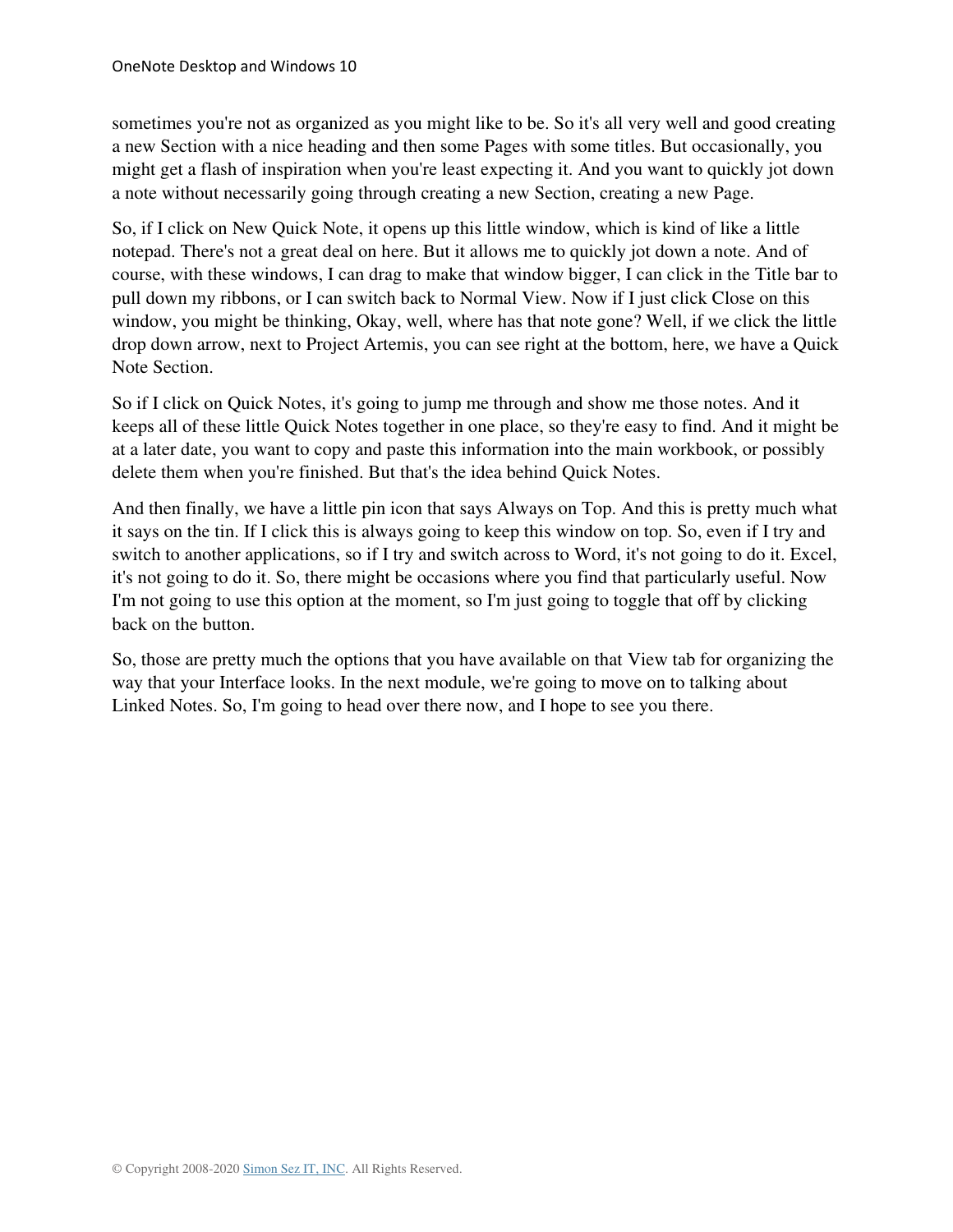## **Video: Linking Notes**

**Deb:** Hello everyone, and welcome back to the course. We're still down in Section 5, where we're taking local organizing content in OneNote. And in the previous module, we went through some tips and tricks for organizing your OneNote Interface. And if you remember, I briefly mentioned Linked Notes. So what we're going to do in this module is explore that a little bit more fully, so you understand how you can use it and why it might be useful to you.

Now, essentially, Linked Notes let you dock OneNote to the side of your computer screen so you can look at websites or other applications and take notes in OneNote. And when you do take notes in this way, it means that they're automatically linked to whatever it is that you're researching. Now, there's a number of different applications, which will allow you to take Linked Notes, so things like Internet Explorer, Word, PowerPoint, and even other OneNote Pages. So, let me run through a couple of the options that you have.

So, this might look a little bit strange to you, because you'll notice that I've opened up a Word document. Now this Word document just has the heading of Course Details and then I have a load of junk text in there. But again, the content doesn't really matter. At this point, it really is the process that you need to learn. Now the reason why I'm in here is because if you take a look at the Review tab, which I'm currently clicked on, and cast your eyes all the way over to the end of this ribbon, you'll see that I have a group called OneNote and a button in there called Linked Notes.

So when I hover over this button, you can see the ScreenTip says that, "OneNote will keep links back to this document for each line of notes". You can open the OneNote notes by clicking this button again. So let's click it and see what happens. Well, the first thing it does is it docks OneNote over to the right-hand side, like we've seen in previous modules, but it also opens up the Select Location in OneNote dialog box. So I really need to tell OneNote, where I want these notes to be stored. So I'm going to say this is related to Course Details.

So let's expand the Schedule Section, and I'm going to choose Course Details for these particular notes, and then click on Ok. So what it then does is in the OneNote window that's docked on the right-hand side, it jumps me to that particular Page. And if you recall, the only thing that we have on this Page is a PDF file attachment to the Cost Descriptions, which we placed into this Page a bit earlier on in the course. And my cursor is now flashing and I'm ready to type my notes. Now any note I typed, I've essentially linked to this document. So let's type in a few lines of notes.

Now you'll see as soon as I start to type, I get this little pop up message. It says; "Linked Note taking is running when OneNote is docked". And then it says; "Will automatically create links in your notes to the documents or web Pages that you're looking at, so you can easily find them later". And then it says; "If you want to turn this off, go to File options and Advanced". So the first time you start to take Linked Notes, that's going to come up and I'm going to say Don't show me this again, and click on Ok.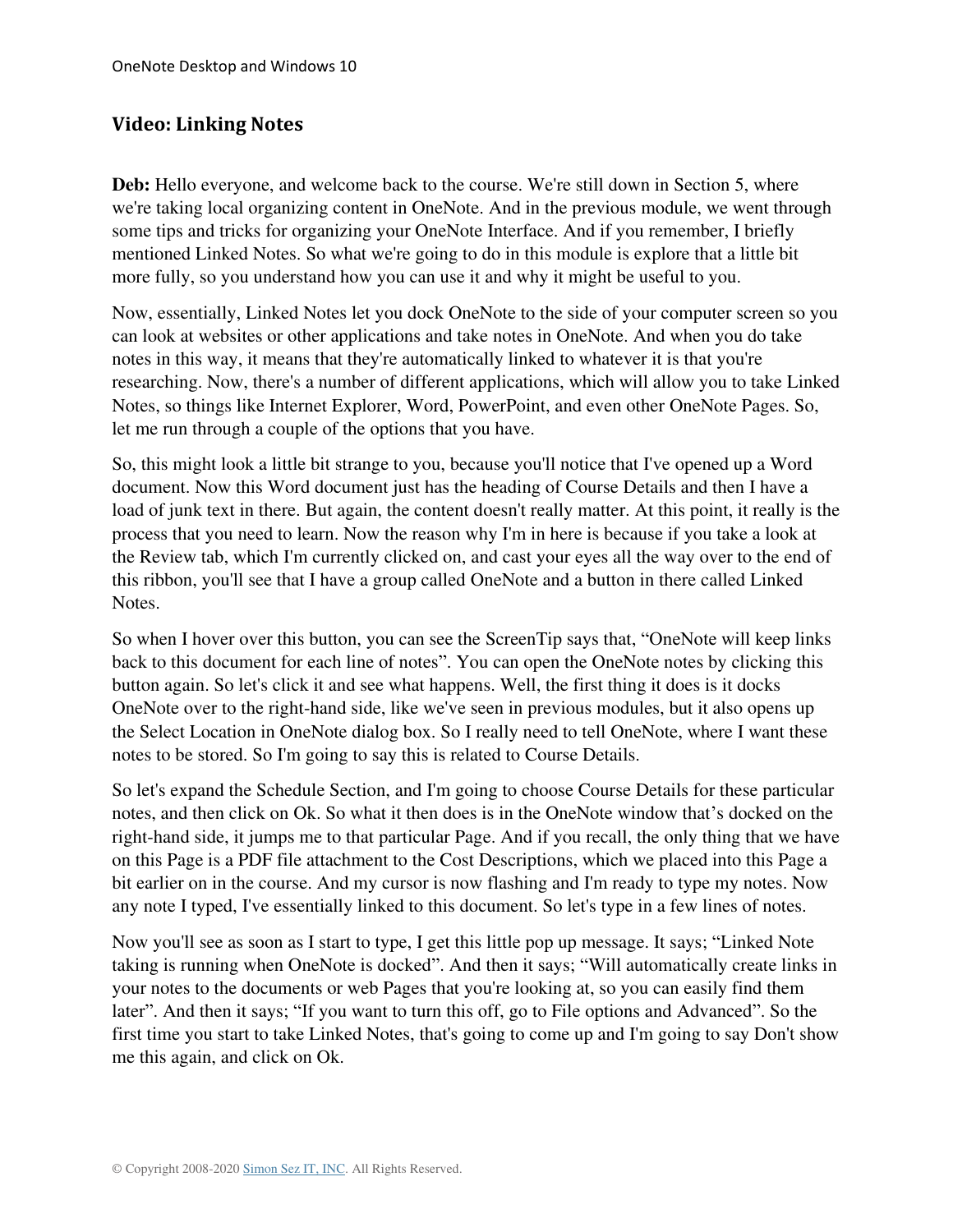So now I'm done taking my notes, I'm going to close down this Word document and also close down this docked window. So now if I jump across to the Schedule tab, now what you'll see here is that I have my Linked Notes at the bottom. And if I click in them, there's a couple of different places you can go in order to access any Linked Notes. So if you cast your eyes over to the top right-hand side of this particular Page, just next to this arrow, we have an All Linked Notes option. And what you'll see is when I hover over this icon, it's telling me that Linked Note taking is disabled. And that's because this will only show as active when you have OneNote docked.

So if I quickly switch to View and go to Dock to Desktop, you'll now see that that red circle has been removed and Linked Note taking is now enabled. So essentially, it will show as disabled until you start taking Linked Notes. So, just bear that in mind. I'm going to make this window a little bit bigger, because what I'm interested here is viewing the original document that my notes link to. So what I can do is click this drop down. And if I hover over Linked Files, you can see there is the Word document that these notes are linked to. And of course I can just click to open that document in Word Online.

Now another thing I can do from here is delete all the links on this Page. So if I no longer wanted it to be linked to this particular Word document, I can definitely delete the links. And then right at the bottom we have some Linked Note options. So this is going to jump you into your OneNote options into that Advanced area. And there's only really a couple of options that you can modify in here, you want to make sure that you have Allow creation of new Linked Notes checked if this is a feature you want to use. And then it's also good to have the second option checked, which says Save documents snippets and Page thumbnail for better linking to the right place in the document.

Then finally at the bottom, we have another way that we can remove our links from Linked Notes. So a few different options that you have in there. Now alternatively, if you right-click your mouse on your notes, you'll also see that you have Linked Notes available in the Contextual Menu, where you can choose to open the link file, you can copy the link, edit it, remove the link, or jump back into those Linked Notes options.

Now I've just switched back into that Word document again, I'm going to click on Linked Notes. Because there's one other little feature I want to show you in here. When you are in the middle of taking Linked Notes like I am right now, if you click the little chain link drop down at the top, you can choose to stop taking Linked Notes at any time. So it might be that you want to take notes, but only link some of them back to this document. So if I say Stop taking Linked Notes, I'm going to click down here and just type something in, switch back into Normal View, and now I can see my notes just here.

But if I hover over and right-click, you'll see that I don't get the Linked Notes option because this piece of text isn't linked. The same thing if I click the chain link drop down and go to Linked Files, the only Linked Files on this Page are the ones from the previous placeholder. So that is how Linked Notes work. A really nice way of being able to take notes whilst working in another application, and have those linked back to the original document or source.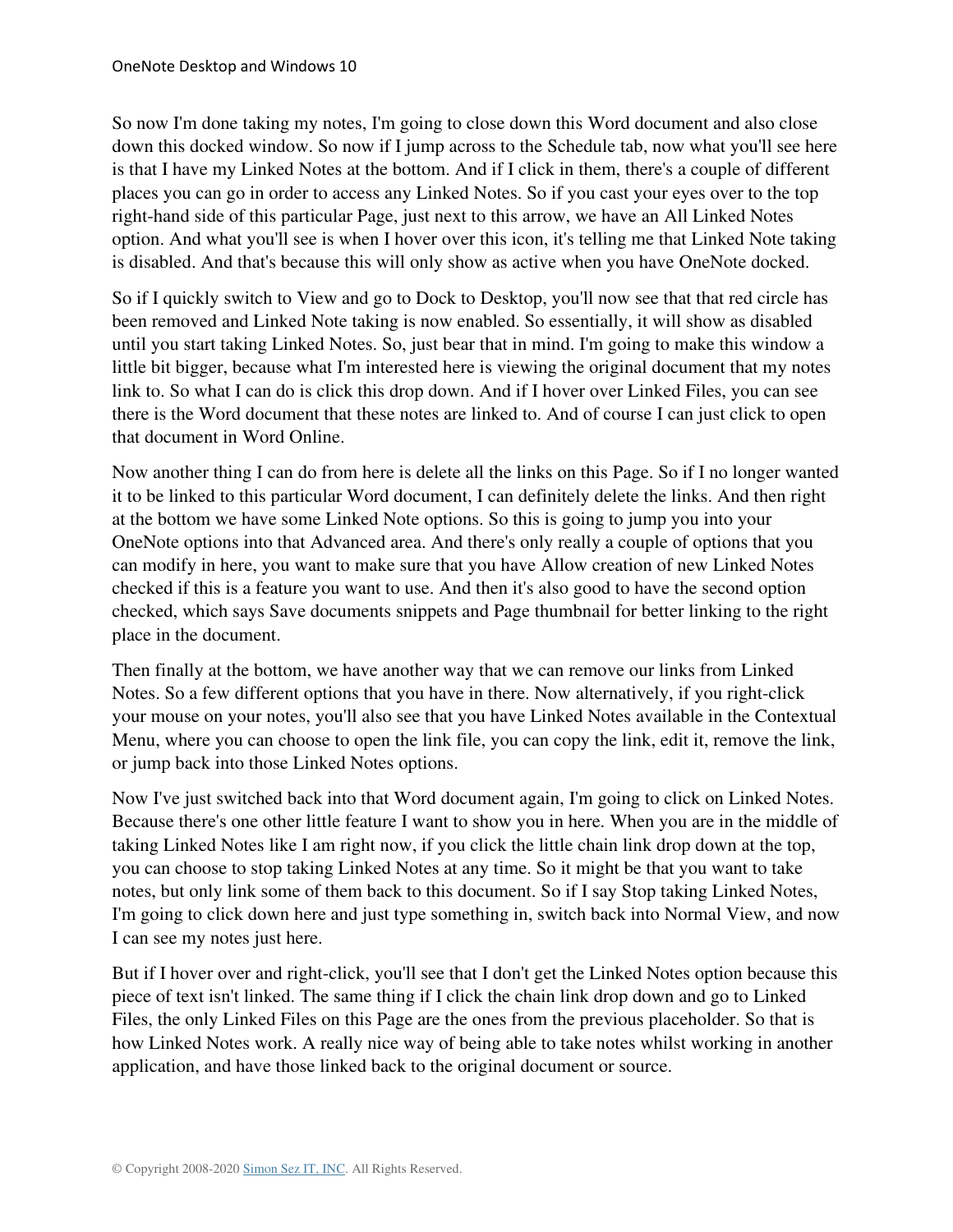That's it for this module, and that is it for this Section, a very short Section this time. We're going to move on to Section 6, where we're going to be taking a look at formatting our Pages and working with some Page Setup options. So I'm looking forward to it, I hope you are too. I'll see you over there.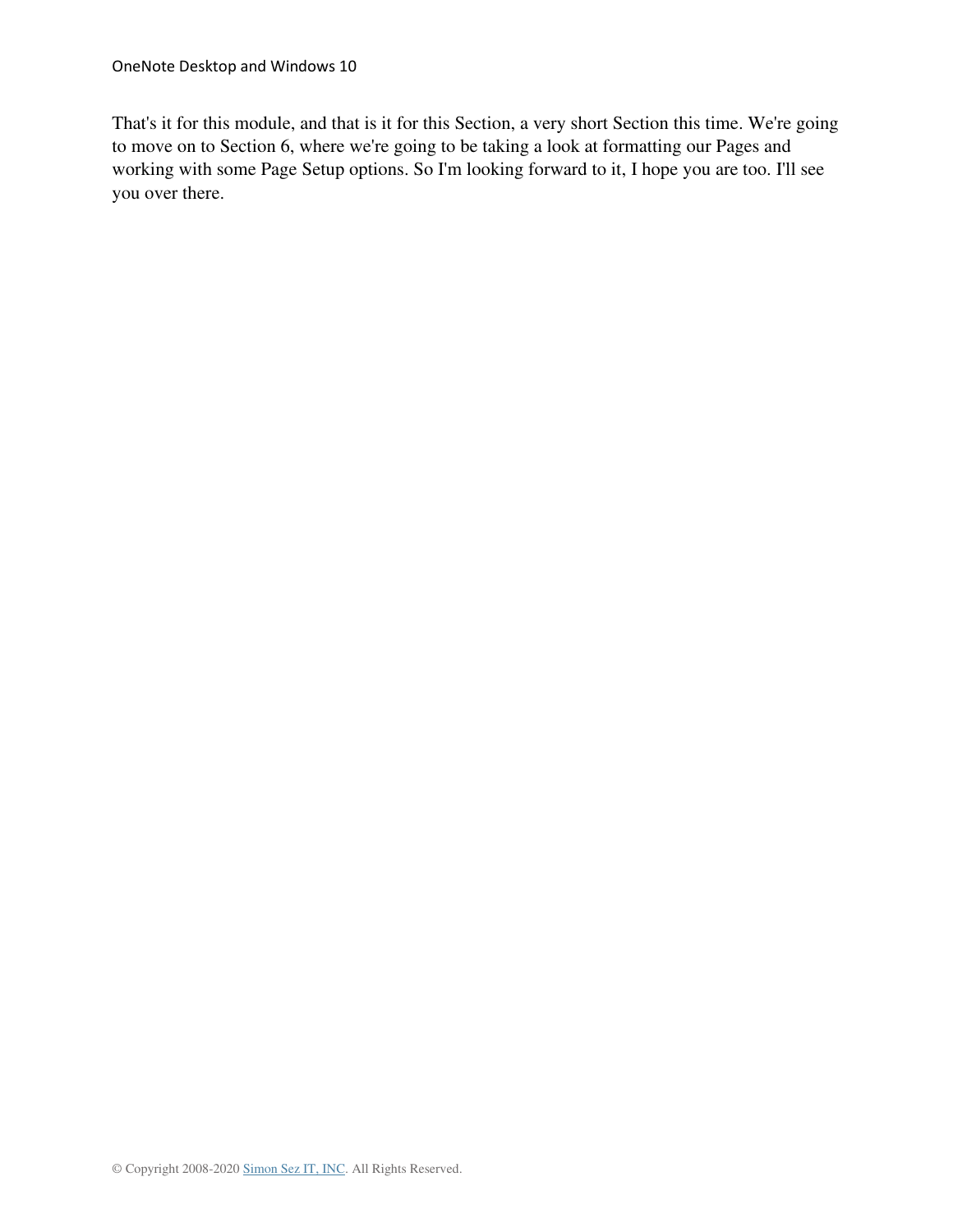## **Video: Windows 10 Organizing Content**

**Deb:** Hi guys, and welcome back. So let's review some of the skills that we've learned in this Section for OneNote for Windows 10. Now if you recall, the last time we were working in Windows 10, I showed you how to add Tags to To Do Items. And we also went in and created our own Custom Tag.

Now one thing that I didn't show you how to do in relation to Tags is how to search for specific Tags. We can basically create a Summary Report where we can see all of our Tag groups and then the items that belong to those categories. Now we can do a similar thing in Windows 10. And for this, we need to go over to the Menu bar on the left-hand side.

So the second icon that we have here, the Magnifying Glass that says "Show Search" when we hover over, if I click that, it's going to pop open a pane. And this is where you come to search for keywords in your Notebook. But also where you can essentially search by Tag. So you can see here that it's picking up that in my Notebook, I've utilized two different types of Tags; the To Do Tag and the Important Tag. And if I just want to search by the Important Items, I can select it. And it's going to show me underneath all of those items.

I can choose to toggle to Page and it's going to show me the Page that those items reside on. So it works a little bit different to the Desktop version, it's not quite as functional, as in, you can't create a Summary Page. But you can still search by Tag. Now if we just remove Important from here, because this is also where we come to search for any keyword across our Notebook. So if I was searching for the word, let's say "important", you can see here, it's going to highlight it, it's going to tell me what Page that word is located on. So, a very simple search, but does the job.

Now something else you also have under here is the ability to show your Recent Notes. So if I click on this little clock icon, that's going to show me all of the recent notations that I've made and what Page they're on. And of course, I can click on any of these to jump to that specific Page. Now something else that we covered in this Section was organizing the Interface.

Now when you're working in OneNote for Windows 10, you'll find the options that you have on the View tab. Now we don't particularly have a great deal of options in here, we can create a new window. So this is good if you want to work in two different parts of your Notebook at the same time, you can display the Notebook into separate windows and maybe utilize the Windows 10 Snapping functionality in order to get those to display nicely in each half of the screen.

You also have the Immersive Reader option, which is going to open your Notebook in the Immersive Reader, it makes your text a lot bigger. And it essentially clears everything else off the screen. So this is good if you are reading something that's reasonably long, you want to clear away all the clutter and just focus on your notes. You can of course utilize the icons at the top to change things like the Text Size if that's a bit too large. You can change the font and also the theme to make it a little bit easier on your eyes.

You can set your grammar options. And if you want to have syllables highlighted in the words. So this can also assist your reading. And if you want to, you can really highlight different parts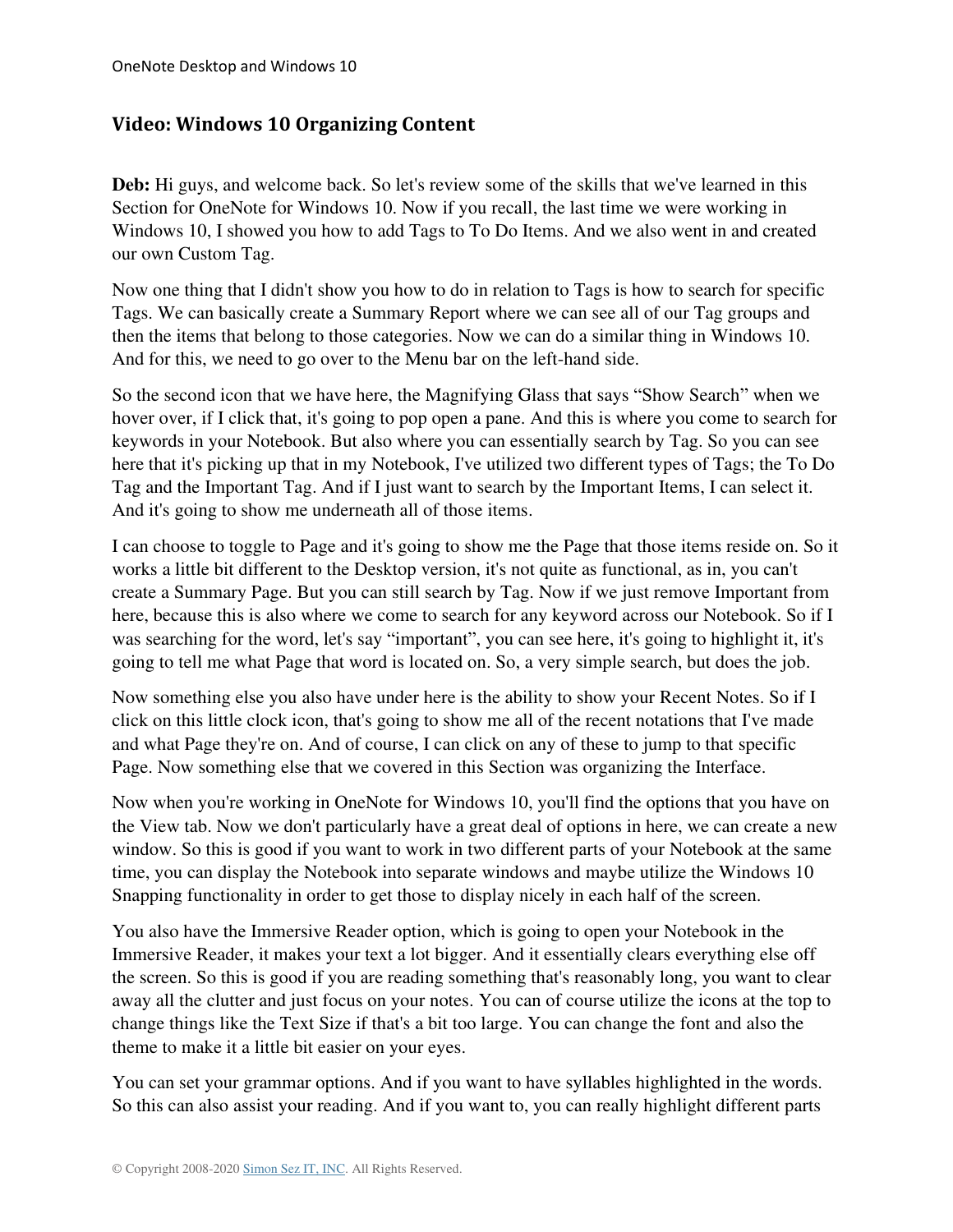of speech. So if you want to highlight all of the nouns, you can turn this on. And you'll see that those are going to highlight in pink or whatever color you've chosen from the color palette. I can also turn on verbs, so on and so forth. So all of these things here just to make it a little bit easier for you to focus on what you need to focus on and read what you have on the screen.

And then finally, I can open up the reading preferences pane and adjust how many lines I want to focus on. So maybe I want to focus on three lines at a time or maybe a few more, or maybe just one line. And then I can also choose to translate to another language. So the Immersive Reader can be pretty useful. Now the other ways that you can organize your Interface obviously you have some Zoom buttons just here.

So you can zoom out or zoom in to make things a little bit bigger. You can set your Zoom to 100%, you can set it to the Page width, and you have some further options when it comes to organizing your Interface available through the ellipses and Settings and Options. So for example, I'll just point out a few of them in here. If you scroll down, you can do things like turn on Legacy Navigation pane, or enable Print Previews. You can specify where you want new Pages created.

So if you want them to be created below the selected Page, at the top of the Pages list, or at the bottom of the Pages list. You can set your Default Font from here and also options related to how you're pasting your content. Whether you want the default to be Keeping Source Formatting, Merging Formatting, or Keeping just the Plain Text Only. So a few other things in there.

But again, with this version of OneNote, you don't have quite as many as you do in the Desktop version. That's it for this module, I will see you in the next Section.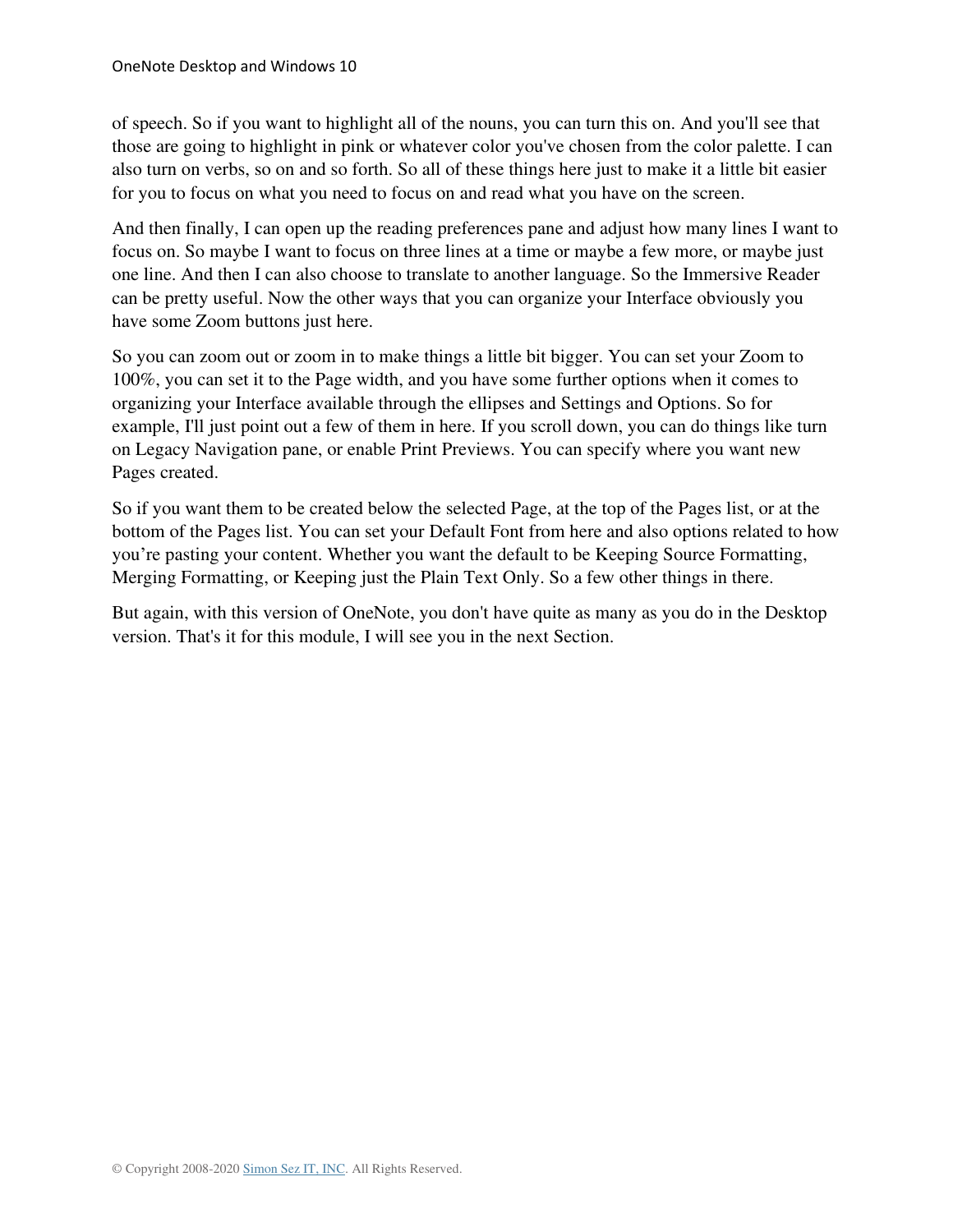## **Section 6 – Page Setup Options**

#### **Video: Page Setup Options**

**Deb:** When working in OneNote, it's important to be familiar with Page Setup options, and customize them to reflect your personal style and workflow preferences. Now, OneNote has many features that can be customized to maximize the interface, and also improve your efficiency when completing tasks.

Now most of your OneNote Page Setup options can be found on the View tab in the Page Setup group. And from here you can do things like change the Page Color, Add Rule Lines or Guidelines, Hide the Title, or even set the Paper Size if you want to print. There are also some cool options you might want to change in the File, OneNote Options area.

For example, you might want to set up OneNote to use a specific Font or Font Size as the default. Or maybe you want to customize the look of the interface. Maybe you want to choose which navigational options appear on the screen, or maybe even do things like set the Default Zoom Size.

Now all of these things come under the Heading of Page Setup. So with all that said, let's jump into the next module and start exploring Page Color and other stylistic settings.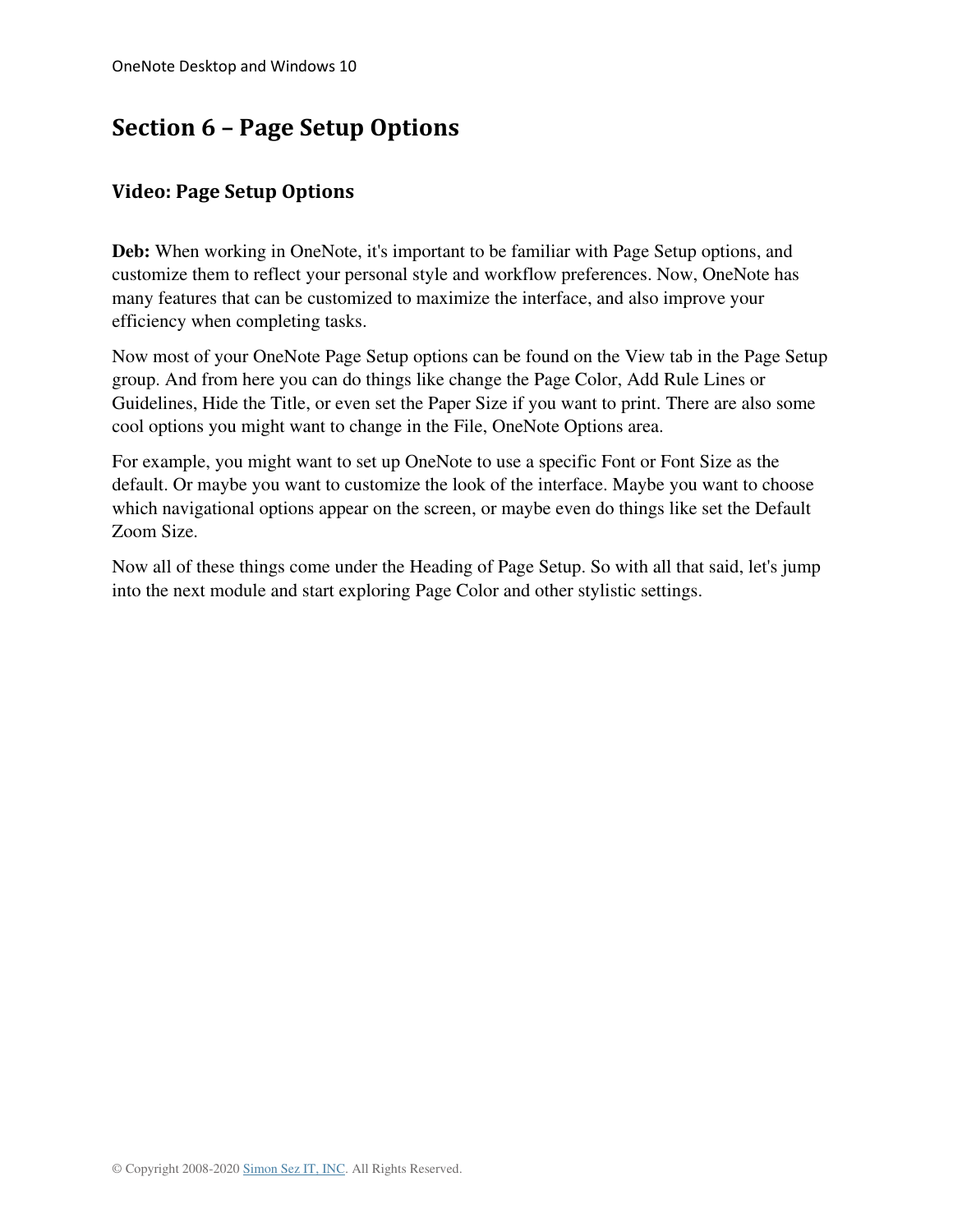## **Video: Page Color and Background**

**Deb:** Hello everyone, and welcome back to the course. We're down into Section 6, where we're taking a look at the different options we have when it comes to formatting our Pages. And in the first module of this Section, I just gave you a quick overview of the different Page Setup options that you can customize and apply. So let's now start to explore some of those in detail. And we're going to start out in this module by taking a look at our Page Backgrounds.

Now, by default, any new Page that you create in your OneNote Notebook, it's just going to have this plain white background. Now, it might be that you're completely happy with that, and that is totally fine. But it also might be that you want to apply a Background Color, or maybe even utilize Page Colors to visually group together Pages that are related, much like we did with our Section, Tab Colors.

So to make any changes to the Background Color of your Page, if you jump up to the View tab, in the Page Setup group, we have a Page Color option. And when we click on the drop down there, you can see that we get a palette of pastel colors. And of course, it's a simple process of just clicking to apply that color to the Page. Now if you decide that you no longer want the Page Color, just jump up to that Page Color drop down again, and make sure you select the No Color option.

Now another thing that you could do with your Pages is use an image as the Page Background. Now there are some drawbacks to using an image. The main one being that if you set a nice, colorful or very busy image as the background, sometimes it's really hard to be able to see your notes over the top. Particularly if the color varies greatly in the picture, it's not really going to matter if you change the font to black or to white, it's going to be quite hard to see.

So first, I'm going to show you how you can utilize an image as a background to your Page. And then I'm going to show you a slightly better way of doing it so that you can actually see the notes that you place on top of the image. So what you could do is jump up to Insert and go to your Images group and utilize a picture either one that you have saved off locally, or one that you've browsed for online. And I'm just going to pick something that I have in here. Let's do this one here, London Eye, and click on Insert.

So we could insert this picture. Maybe I want to resize this to make this a lot bigger, so it takes up the entire Page, and maybe I just want to reposition that a little bit, like so. And maybe I've decided that I want to have this image as the background on the Page. Now currently, this is just an image contained with its own placeholder. So I can click on it, and I can move it around. However, if you want to have this as a background image, meaning that you can place other things on top of it, all you need to do is right-click on the picture, and you have an option here, Set Picture as Background. And you'll see exactly what that does.

So now I have a placeholder just here, which I can start typing in. But it's sitting on top of the image because the image is now essentially part of the background. But you'll see the problem that we have here, if I just start to type some junk text, you can see that it's quite hard to see. And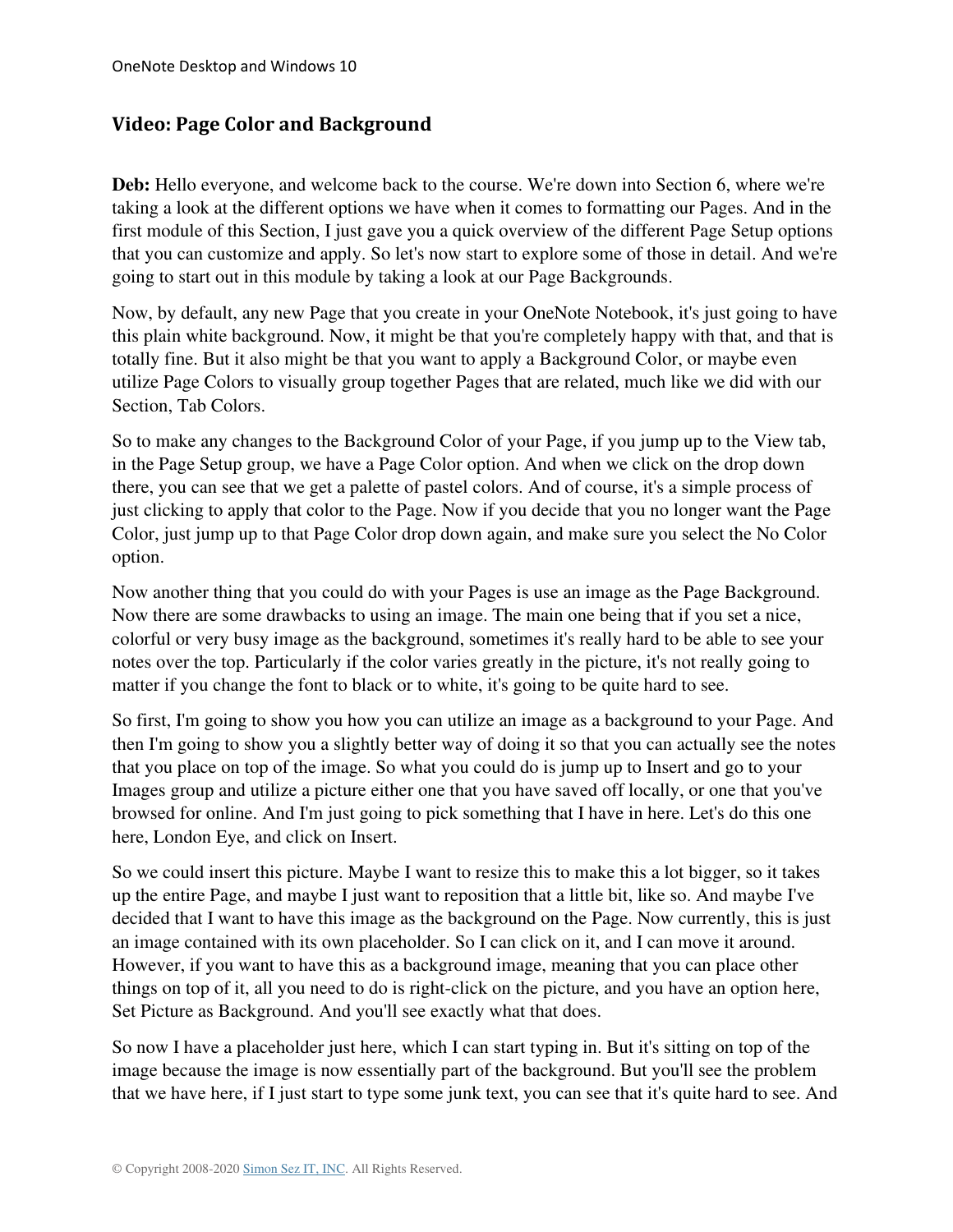that picture is very distracting. Now the main point of having notes in OneNote is that so everybody can see things easily and clearly. So for me a lot of the time, an image inserted in this way doesn't particularly work too well.

So let me show you a way that I prefer to do this. I'm going to  $Ctrl + Z$  a few times just to get rid of everything out of here. Because what I prefer to do is if I do want to utilize a background image, I prefer to create one in something like PowerPoint, first of all, adjust the transparency on the image, and then insert into OneNote. Unfortunately, OneNote doesn't really have any image editing capabilities. So any editing you do to the picture really needs to be done outside in another application.

So I've jumped across to PowerPoints. And what I have here is that same image of London, but what I've done is I've adjusted the transparency. So you can see here I've got my Transparency options. It started out like that, but I've taken it all the way down to something super light. So I'm still getting a bit of that image peeking through, but it's not going to overpower any text that I put on top of it. Now once you've set that, what you can do is then right-click and save it as a picture. And I've actually already saved this previously, so I'm just going to say London background and click on Save. I'm going to say Yes to replace.

And then when I jump back to OneNote, I can do the same process. I can insert the picture, London Background, click Insert, and then I can resize this as well if I wanted to take up the entire Page. And then right-click and set the picture as a background. Then every note I type on top is a lot easier to see. So if this is something that you do want to do, I just wanted to show you there are a couple of ways that you can do it. But there are definitely a few things in there, which you really need to think about prior to using a background image. Now for me, I tend to be fairly happy with just one of these pastel Background Colors. They're quite plain, but just add a splash of color.

Now something else you might want to add here are Rule Lines. And you'll see in the Page Setup group, if I click the Rule Line drop down, we have two groups in there, Rule Lines and Grid Lines. So this is just going to add guidelines Rule Lines of various different heights to your Page. So I can choose to have Narrowed Rule Lines, I can make them a bit wider by selecting College Rule Lines. And then I have even wider ones, Standard Ruled, and then finally, we have Wide Ruled.

And you also have a selection of grid lines if you would prefer to use those. Now I'm going to keep mine on College Ruled. So what these do is they kind of tend to mimic a manual paper Notebook in many ways. But I find these particularly useful when I'm working with OneNote on a Touchscreen device. So if I'm using a Stylus, and I'm handwriting my notes, these are a great way for me to make sure that all my notes are straight and organized. Because if I don't have any Rule Lines, I tend to write in a little bit of a diagonal fashion, it never looks the neatest. So that is where I find Rule Lines can be super useful.

Now of course, you have a couple of other options in here. If you want to change the Rule Line color, you can definitely do that as well. And if you want to make sure that every time you create a new Page in OneNote, it's always created with Rule Lines, you can tick this bottom option so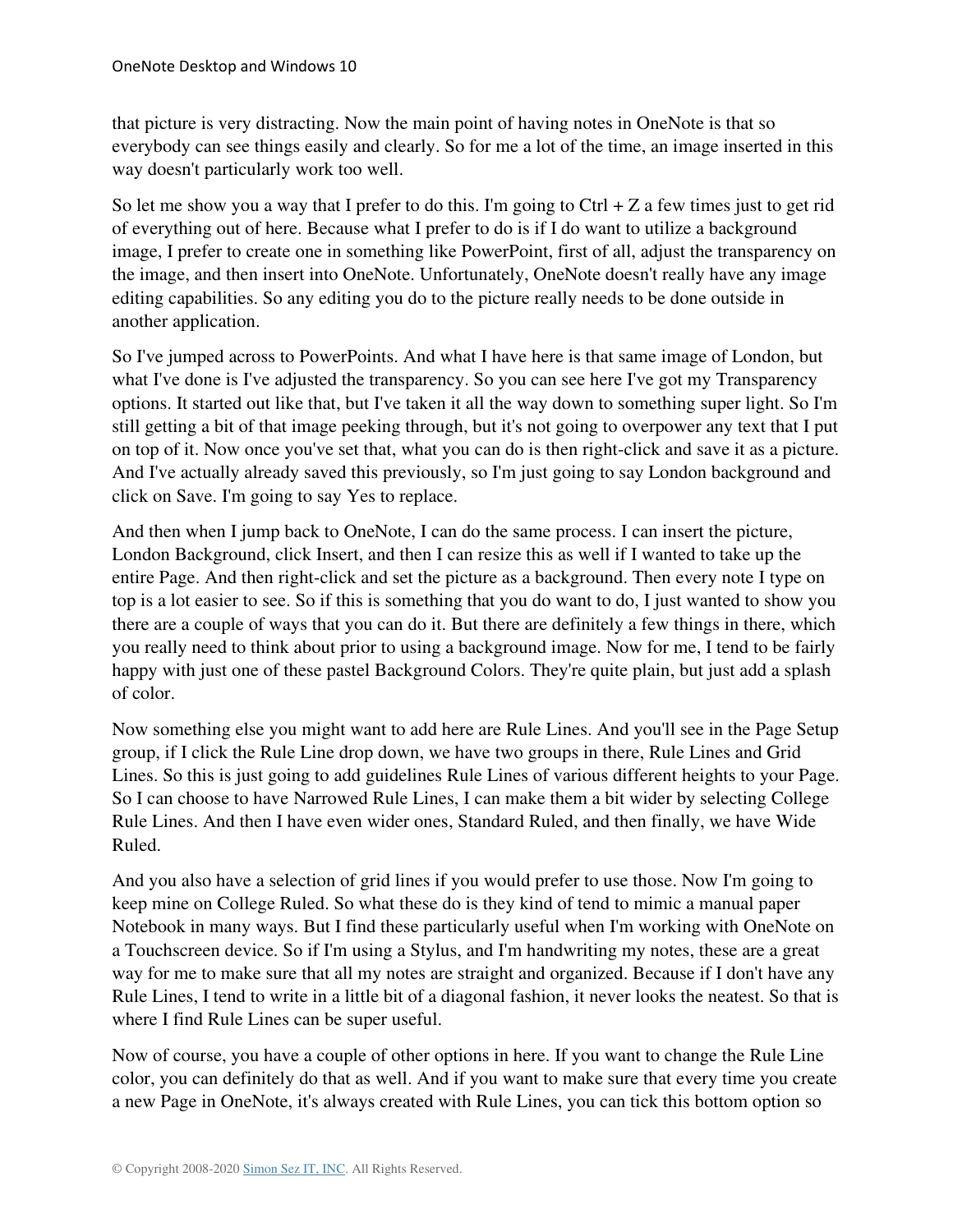that when you add a new Page, there are your Rule Lines. So those are the options that you have within Page Setup to add a bit of style, a bit of flair, and also a bit of functionality to your OneNote Pages.

In the next module, we're going to continue talking about Page Setup options. But this time we're going to dive into the OneNote Options in the backstage area. So I'm going to jump across there now, and I hope to see you over there.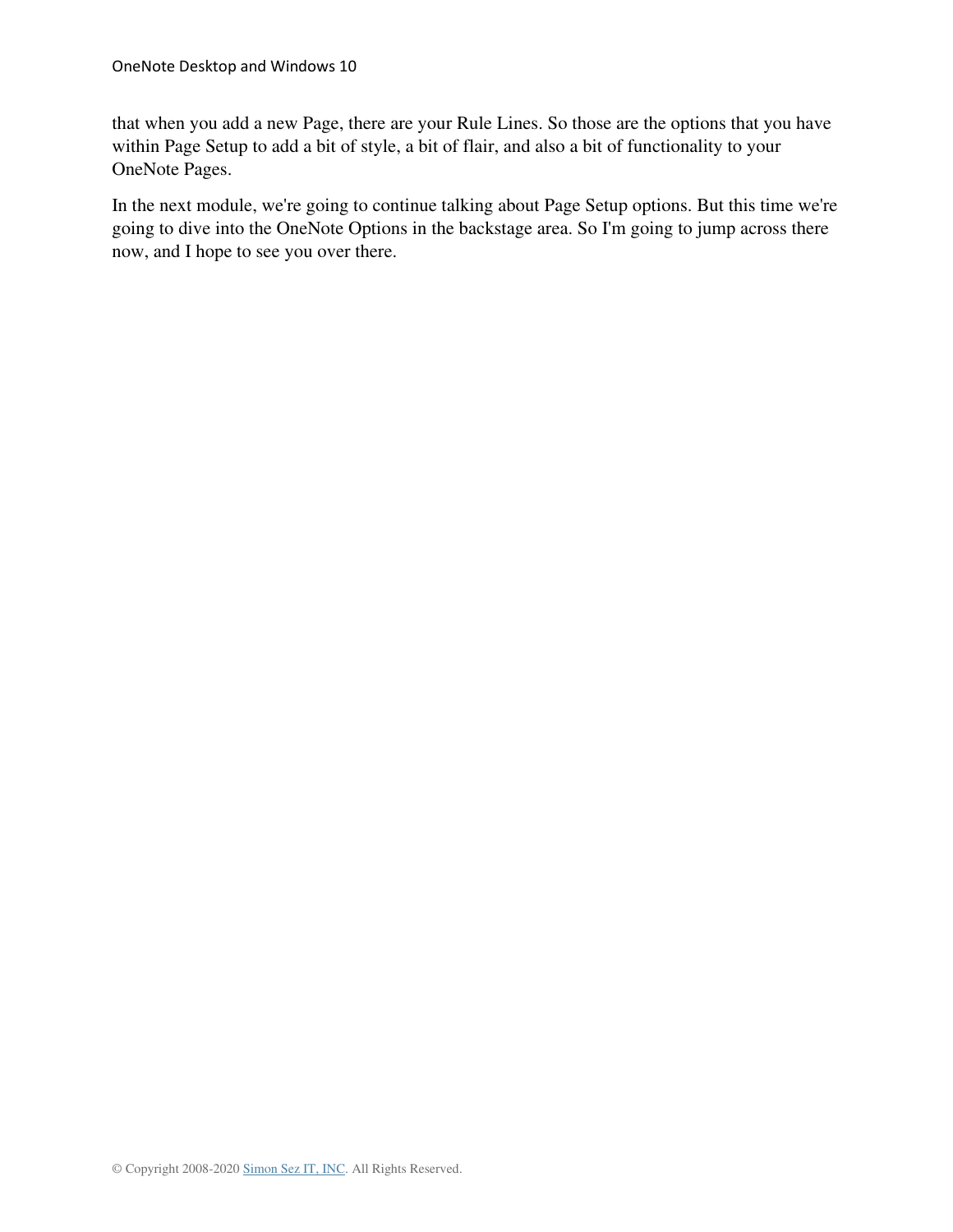### **Video: Changing Font Themes**

Deb: Hello everyone, and welcome back to the course. In the previous module, we started to take a look at the options that we have when it comes to customizing the Background of our Pages. And we've been working predominantly on this View ribbon tab.

So what I want to do now is just jump across into the File menu, the backstage area, and check out some of the OneNote options related to Page Setup. So we're gonna click on File, and let's jump into our Options. So we're on the General tab. And the first thing I want to draw your attention to here is this Default Font Section.

So you can see currently, the Default Font in use for OneNote is Calibri, size 11, with a font color just set to automatic, which in this case is black. And whenever I create a new Page in OneNote, this is going to be my Default Font size and font color. Now, it might be that you prefer to use a completely different font, maybe something that's a bit larger, or maybe even a font in a slightly different color. And whilst you can utilize the Home tab and manually change the font, it's always going to go back to your default when you create a new Page.

So if you want it to be a certain font size and font color, every time you create something new, then you're going to want to change the Default Font. So I'm going to click the drop down, and I'm going to go down, I'm going to choose something different. Let's go with one of my favorites Segoe UI, and I'm going to say that I want my font size to be 12 points, so a little bit larger than what it currently is. And I could even change my font color to a dark purple, and click on Ok.

So now if I was to click somewhere on my Page and start typing my notes, you can see that the font that's in use, if you look at the Home ribbon is Segoe UI, it's size 12, and you can see that this is kind of that very dark, aubergine, purple kind of color. And every time I create a new Page, I'm gonna get those same font settings. So definitely worth jumping into File and Options and just reviewing your Default Fonts.

Now another thing you might want to do and again, this is more of a stylistic preference is change your Office Background and your Office Theme for OneNote. So this falls under the personalizing your copy of Microsoft Office. So I'm I want to change my Office Background to let's do clouds. And I could even change my Office Theme to something like dark gray. So when I click on Ok, you'll see what happens.

Now the Office Background is quite hard to see. Up in this header where you can see my name, you can see a very faint pattern in the background there. That apparently is clouds. So that's what you're changing when you modify that background. However, the more important change that I've done here is I've changed my overall theme. And because I changed it to dark gray, you can now see the interface, the ribbons, the commands are all showing in that dark gray color.

Now you may decide that you don't like this, but I do know that a lot of people find it a lot easier on their eyes, if they have either a dark gray or even a black Background Color. So again, that's something worth investigating, playing around with, and seeing which one suits you. Now I'm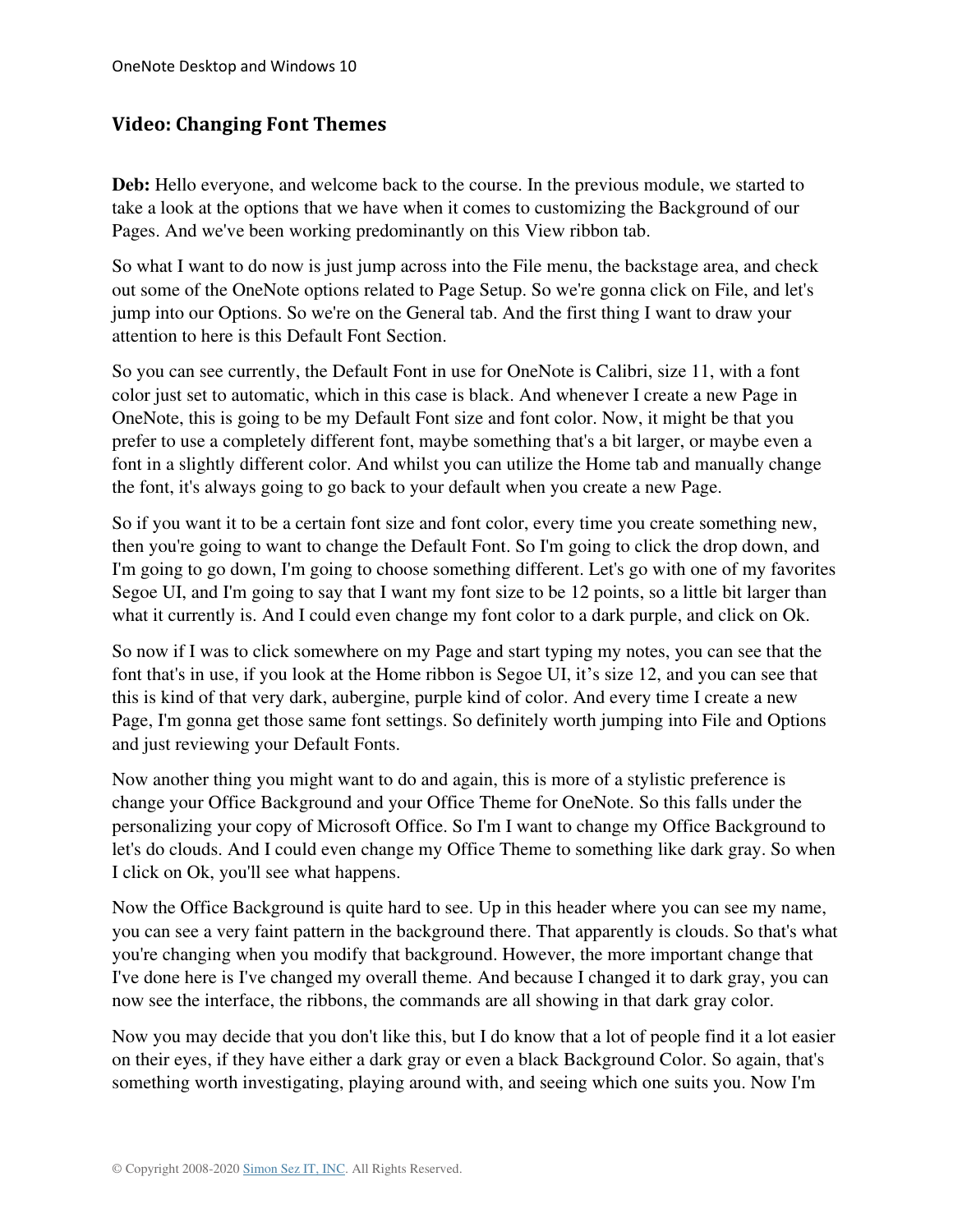going to change mine back to colorful as that's my preference. Let's now jump across to the Display area.

Now this is where you can come to control how your interface looks, I'm just going to highlight a couple of options in here. You can see that we have, "set to create all new Pages with Rule Lines". So if you decided you no longer wanted that, you could uncheck that checkbox. Now an option that I don't have checked in here is Page Tabs appear on the left. So if you notice, when I create a new Page, it's always on the right. But if I wanted to, I could check this option. And you'll see in a moment that those are going to switch to the other side of the Page. I can also choose where I want my Navigation bar to appear.

If I want Vertical Scroll bars to appear on the left-hand side. Or even if I want my notes to show in those containers or those placeholders on Pages. So let's click on Ok. And what you'll see is that that change that we've made, I now have my Pages showing on the left-hand side of the screen. And I know a lot of people prefer to have them displayed over here as opposed to on the right. But again, this is entirely personal preference. So that's it for this module, I will see you in the next one.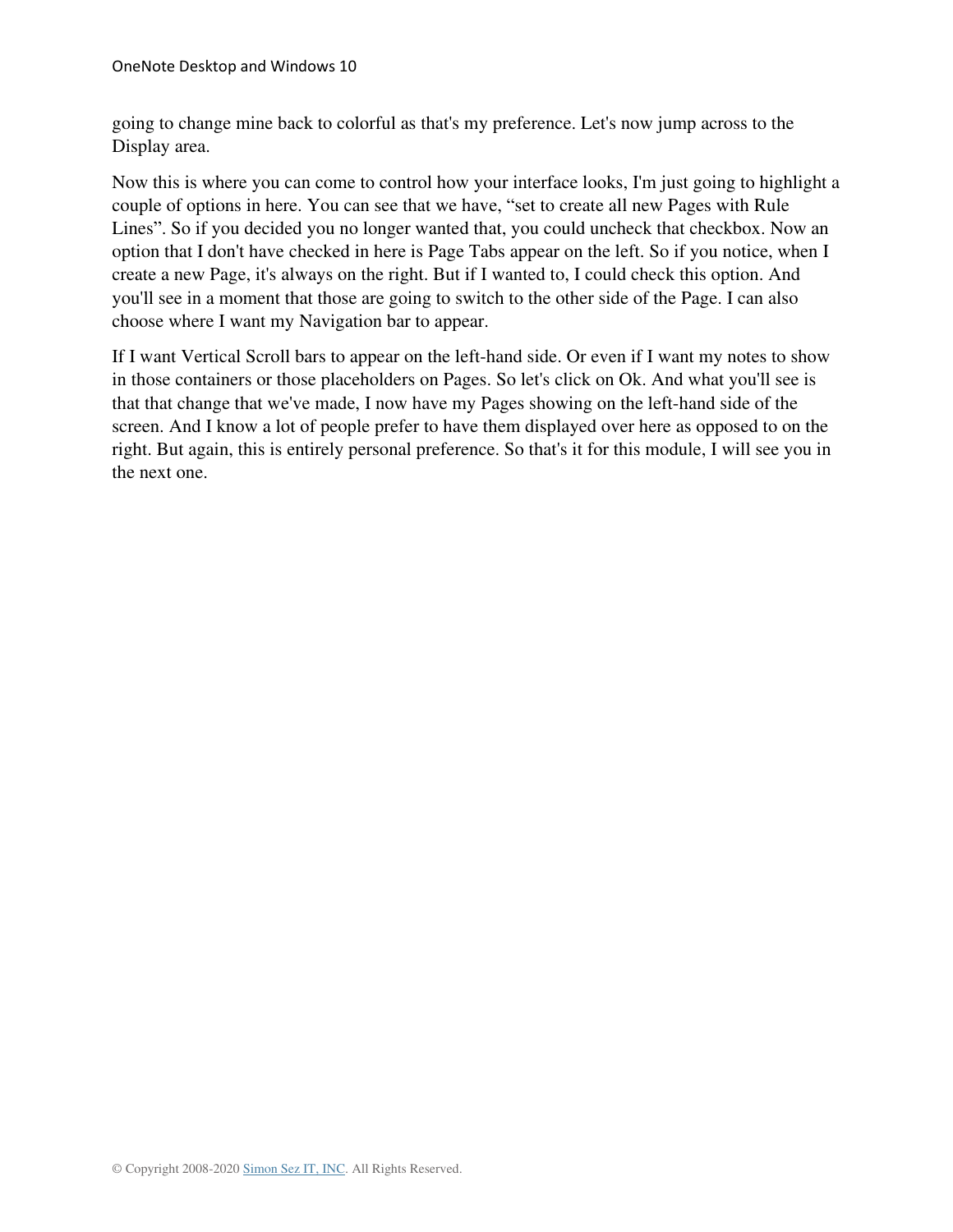## **Video: Setting Paper Size**

**Deb:** Hello everyone, and welcome back to the course, we're down to the last module in Section 6. And I just want to finish out this Section by just running through a final couple of options when it comes to Page Setup and formatting your Pages. So the first thing I want to talk to you about is Paper Size. And if you come right up to the View tab and into that Page Setup group, you'll see that we have an option in there to change the Paper Size.

Now I will say that Paper Size is most relevant if you intend on printing your Pages or your workbooks. You always want to make sure that the Paper Size you have set corresponds to the Paper Size that you generally use. So let's click on Paper Size. And what you'll see is that we get a pane over on the right-hand side, where we can go in and choose our Paper Size options and also set our print margins.

Now by default, whenever you go into Paper Size, it's going to say Auto in the size field. And if you click that drop down, you're going to get a whole host of other options. So for example, if you are in the US, then I believe that Letter Size is a very popular one for you guys to use. Whereas in the UK, and I think also in Europe, we tend to use Paper Sizes of A3, A4, A5, so on and so forth. And you can see that we have all of those options in here, along with some other options as well.

So, I'm going to select A4 from here. And you can see what effect that has on my notes Page. It's now resized that Page so that if I was to print it on A4 paper, everything's going to be nicely lined up not running off the Page or not too narrow for the Page. If I change this to Letter Size, you'll see it's slightly wider than A4. If I change to something like an Index Card, you can see that that's very small. Or I could go for something like A3, which in general is a bit larger. You also have a choice of setting the Orientation, so either Portrait or Landscape. And again, this really depends on how you want this to look when you print it out.

Now if you have a very specific Paper Size that you use, and you can't see it listed anywhere in this drop down, then you do have the options to go in there and just manually define the width and the height of the paper that you're using. And then underneath this is where you can set your print margins. So the margins would be the space that you get on the top, bottom, left, right of the Page, when you print it out. In general, you don't want your notes or your text starting right where the Page begins, you normally want a little bit of breathing room.

So it's much the same as having margins around a document in Word. And of course, you can go into here and you can manually define what you want those print margins to be. Now I'm happy leaving mine on the default at this stage. And remember, if you want to actually take a quick look at what this is going to look like when you print it out, if you jump up to File, and go down to your Print option, and click on Print Preview, and this is going to show you exactly what that looks like.

So you can see it's currently going to print just the current Page, and it's picked up my Paper Size, which currently is A3, it's picked up the Orientation that I've set, which is Portrait. And it's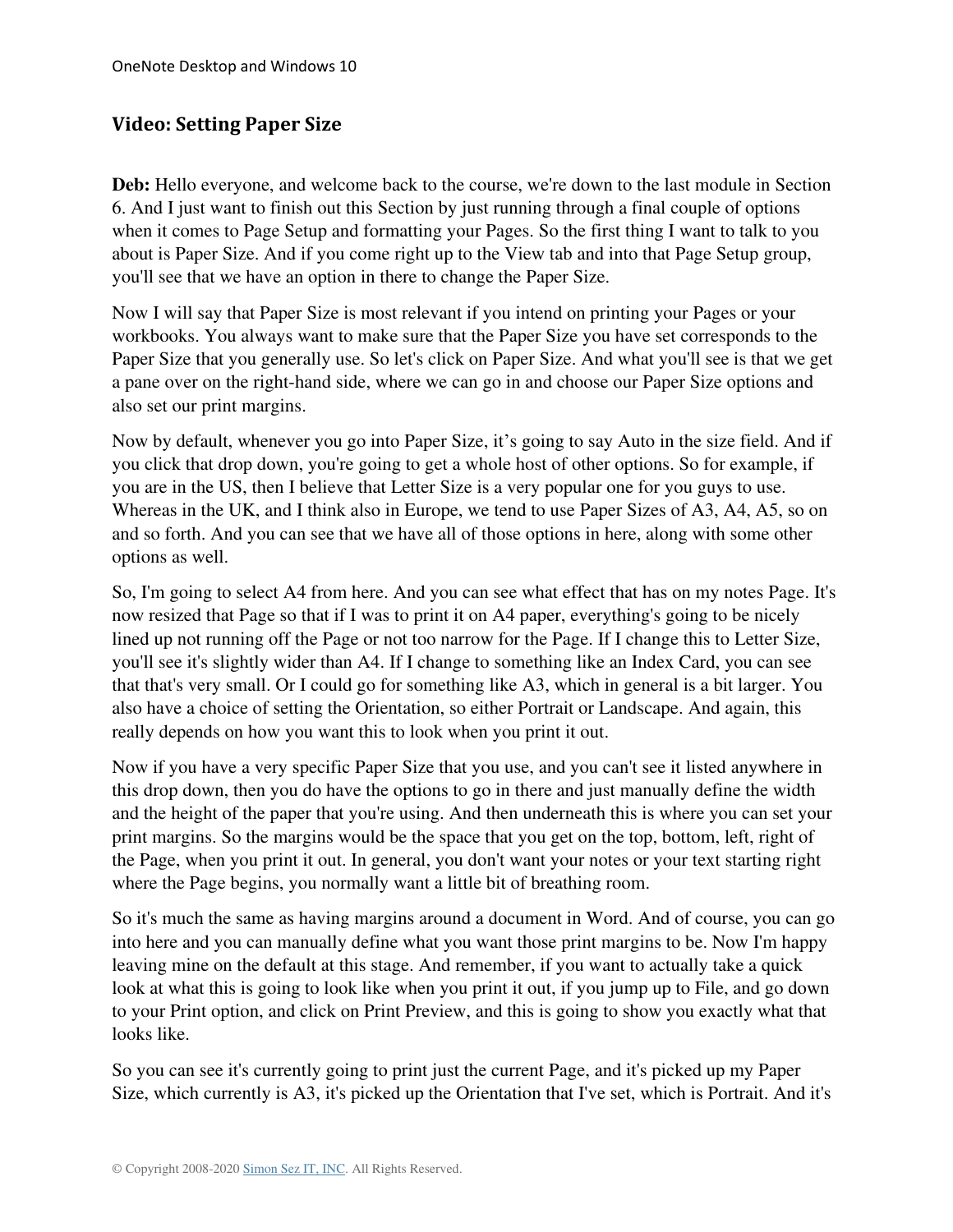also going to automatically add a Page footer for me. Now, I'm not going to go into these options too much at this stage, because we do have a Section a bit later on on printing. But just if you want to take a quick preview as to what those Paper Sizes gonna look like when you print, you can jump into the Print Preview.

Now one interesting thing here is that if I close this Paper Size down, and if I create myself a new Page, and then go and check the Paper Size, you can see that it goes back to those default settings. So the Paper Sizes that I set for this Page Setup Page don't actually carry across when I create a new Page, they just go back to the default. Now it might be that you want to always create new Pages that are a specific size or have maybe specific margins. And that is where you would create a Page Template. And you can see we have a link for that right at the bottom. It says, Save current Page as template.

And what you can do is you can create numerous different templates, utilizing all different Paper Sizes if you want to, and then apply those templates to your Pages as required. And this is the subject that we're going to cover in the next Section. So for the time being, I'm just going to close this pane down and just jump back to my Page Setup Page. Because the final option I want to show you in this Section is one that we haven't covered yet. And if we jump up to Page Setup again, on the View tab, it's Hide Page Title. So this is pretty much what it says on the tin. If I click this, it's going to hide the Page Title, Date, and Time.

So I'm going to say Yes, and it gets rid of it. And you can see it changes it back to an Untitled Page. Now what I can do here is I can right-click and I can say Rename. But as soon as I do that, it's going to pull the Page Title back again. So the point I'm really trying to make here is that if you do choose to hide the Page Title, and you don't actually want any title on the top here, this Page is always going to be called Untitled Page. Now, I don't know how useful you're going to find that but just to let you know that that option is there if it's something you think you're going to use.

So that is it for this module, and that is it for this Section. As I mentioned, in the next Section, we're going to explore the wonderful world of Templates. I'm going to show you how you can save Pages as Templates and also apply some of the inbuilt Templates that you have available from within OneNote. So I'm going to head over there now, and I look forward to you joining me.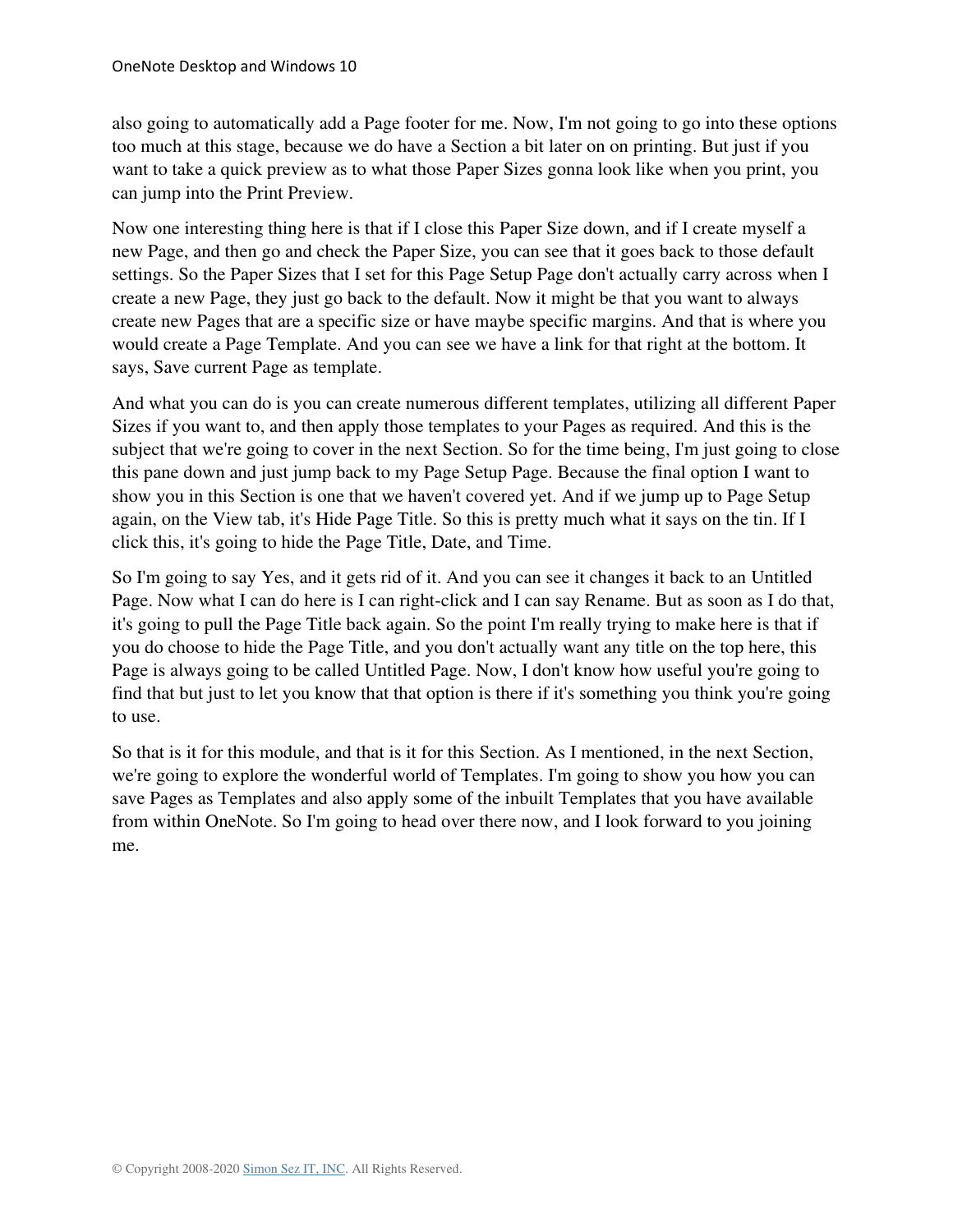#### **Video: Windows 10 Formatting Pages**

**Deb:** Hi guys, and welcome back to the course. We're now down into our Windows 10 module, and we're going to just run through some of the things that we've learned throughout this particular Section in relation to Page Setup.

Now when it comes to the options that you have available in Page Setup for OneNote for Windows 10, there definitely aren't as many as you have in the full Desktop version. But let's run through the ones that we have. So again, I'm working predominantly on the View ribbon for this particular lesson. And a couple of things that we can do is we can change the Page Color and we can also add Rule Lines. So I can click on Page Color, and it's going to open up a palette of pastel colors. I can choose one of these colors from the palette. Alternatively, I can go to More Colors, and it's going to give me a wider range.

So maybe I want something like a nice light blue. What I can also do is select to add Rule Lines. And this is fairly similar to that desktop version. I have numerous different options to choose from when it comes to Ruled Lines, and also for Grid Lines. So I'm going to select College Ruled. And much like the Desktop version, we can also choose to create new Pages automatically with Rule Lines. So that's an option you can toggle on if you want to.

Now one thing to note with this version is that there isn't any options with regards to changing Paper Size or anything like that, but we can change our Theme. So for this, we're going to go up to our three dots in the top right-hand corner, and we're going to jump into Settings. Now the first option you have up here is Color. And I'm currently just using the default system setting. But what I could do is click here and I could choose Dark and that's going to change the entire look and feel of OneNote.

And as I said before, a lot of people find this little bit easier on their eye and prefer the Dark setting. You could also change this to Light, which is kind of a light gray color. And I'm just using the system setting which happens to be this light gray color.

And that is pretty much all you have when it comes to customizing your Page Setup. So just a few little things in there that you can change. That's it for this module, I will see you in the next one.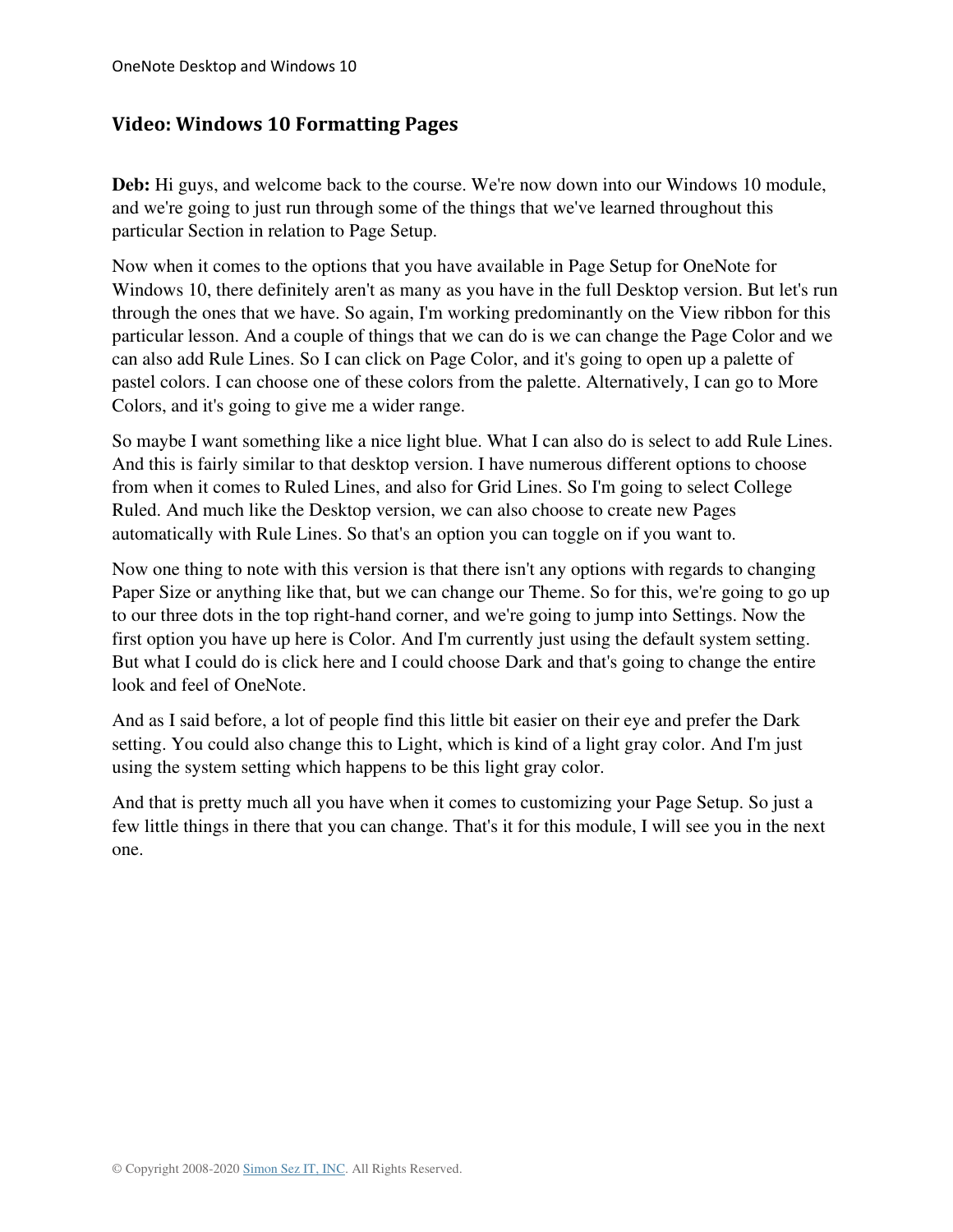# **Section 7 – Template**

#### **Video: Applying a OneNote Template**

**Deb:** Hi guys, and welcome back to the course. We're down into Section 7 now, and we're going to be taking a look at how you can work with Templates in OneNote. And a OneNote Template is really just a Page design that you can apply to new Pages in your Notebook to give them a nice looking background, a more uniform appearance, or a consistent layout. And it's also quite good for things like To Do Lists as if you select a To Do List layout, it's going to give you all of the To-do checkboxes. So you don't actually have to insert them yourself.

Now there's a few different ways that you can create or apply Templates to your Pages. And in this first module, we're just going to explore some of the inbuilt Templates that you'll find within OneNote that you can very simply apply to your Pages using just one click. So if you do want to utilize a Page Template, you'll find all of them on the Insert tab, which is where I'm clicked right now.

And if we move across our different Groups, the second from last Group is the Pages Group, where we have a big old button here called Page Templates. And once again, this is one of those double-sided buttons. And if I click the lower half of the Page Templates button, I get a drop down. Now what I'm seeing in here is a list of the last Page Templates that I use. So the last 10 or so, are always going to be listed first in here to make them quick for you to reuse them.

However, if I want to see all of the Templates that are available in OneNote, I'd go straight down to this bottom option, click on Page Templates, and it's going to open up a pane on the right-hand side. And I can then browse through the different categories looking for the Template that I want. So we have five categories here: Academic, Blank, Business, Decorative, and Planners. So let's take a look at an example Template from each of these Groups.

So I'm going to click the drop down next to Academic. And we just have a few in here we have Simple Lecture Notes, Detailed Lecture Notes, Lecture Notes and Study Questions, Math/Science Class Notes, and also History Class Notes. So things are very much aimed at education, academia. So let's select Detailed Lecture Notes. And you can see exactly what that does. Now it's worth noting that when I applied this Template, I was actually clicked on the Page Setup Page.

Now, what you'll notice is that it hasn't applied the Template to this Page, it's instead created a brand new Page ready for me to type into. Now the reason for that is that many Template designs include content that appears in specific places on the Page. And this is why OneNote Templates can really only be applied to new Pages that don't already contain any notes. So if you actually want to apply a Template to a Page that already has notes in it, what you would need to do would be first create a new Page from the Template you want, and then copy your existing notes into it.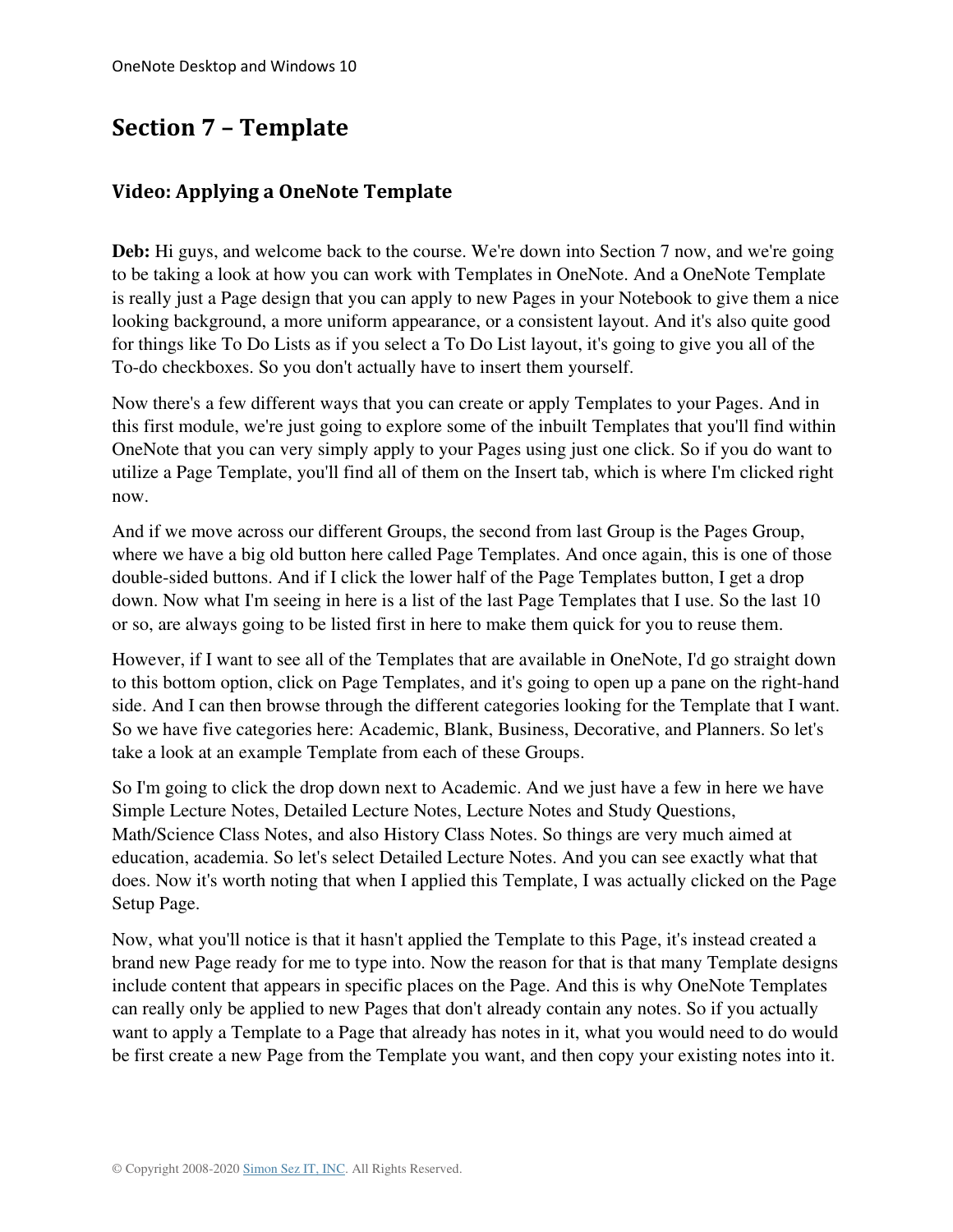Now if we just take a look at this Template that we have applied the Detailed Lecture Notes, it allows us to add a Title, so I'm just going to call this Lecture Notes like so, and that is now the Page name. And then you can see it's put in Placeholders. It's also added some Tags for me. So I can list all of the homework that I have. I have some bullet points over here. So I can Add-in today's topics that we're covering in the lecture. And then I also have some More Tags down here tagged as important for any important notes, those key takeaways.

And then of course, at the bottom, I just have a space where I can start typing in my notes. So this gives me a kind of pre designed layout. It's added in some functionality by the way of tagging. And it's also given me a slightly more interesting background. Now I will say one thing that I really feel that Microsoft should update is some of these backgrounds that they use, because to me, they are a little bit old school, they're very 1990s to me, and you'll see that as we go through and take a look at a few more of them. So let's expand the next Group, which is the Blank Group.

So again, this is just if you want basically a blank Template, but you wanted maybe a specific size. So if I was creating index cards, I might select the Index Card Template. Once again, it's given me a new Page, and it's adjusted the Paper Size to that of an index card. So I'm just going to call this Index Card so we know exactly what it is. Now I'm going to collapse that Blank, and also Academic and go down to Business. And in here we have some Templates relating to Meetings. So if you want to take meeting notes, then these are quite nice. And we also have one for Project Overview.

So let's take a look at Detailed Meeting Notes. And there we go. So a similar kind of theme we can Add-in our Meeting Title, our Meeting Details such as the Date and Time, the Location, and the Agenda. We might even want to attach that as a Word document, we can add the Attendees in, any Announcements. And then we can Add-in Action Items, Summaries, and then also some I Information about the next meeting. So again, this is just a nice Template which removes some of the hard work for you.

Let's carry on down to Decorative, and we've got quite a few in here. Let's go down and take a look. Let's do something like Globe. And this one is fairly plain, it just has a globe in the background. If I was to select something like Day Planner, you can see what that looks like. So these are reasonably plain, they're just adding a background image to give them interest. And then the final Group that we have right at the bottom is Planners. So this is where you'll find things like To Do List Templates.

So if I was to select Prioritize To Do List, this is what I get. So we get this kind of header image, I have my title of To Do List. And then I have my To Do List checkboxes which I can toggle off and on because these are just those Tags. And I can very easily just type in all of the tasks that are high priority, medium, and low. And then any other notes I want to type right at the bottom.

So the key takeaway points here are that if you use a Template from within OneNote, it's going to create a new Page, it's not going to apply that Template to Pages you already have that contain content. If you do want to do that, you'll need to create a new Template first of all, and then copy and paste the content into it.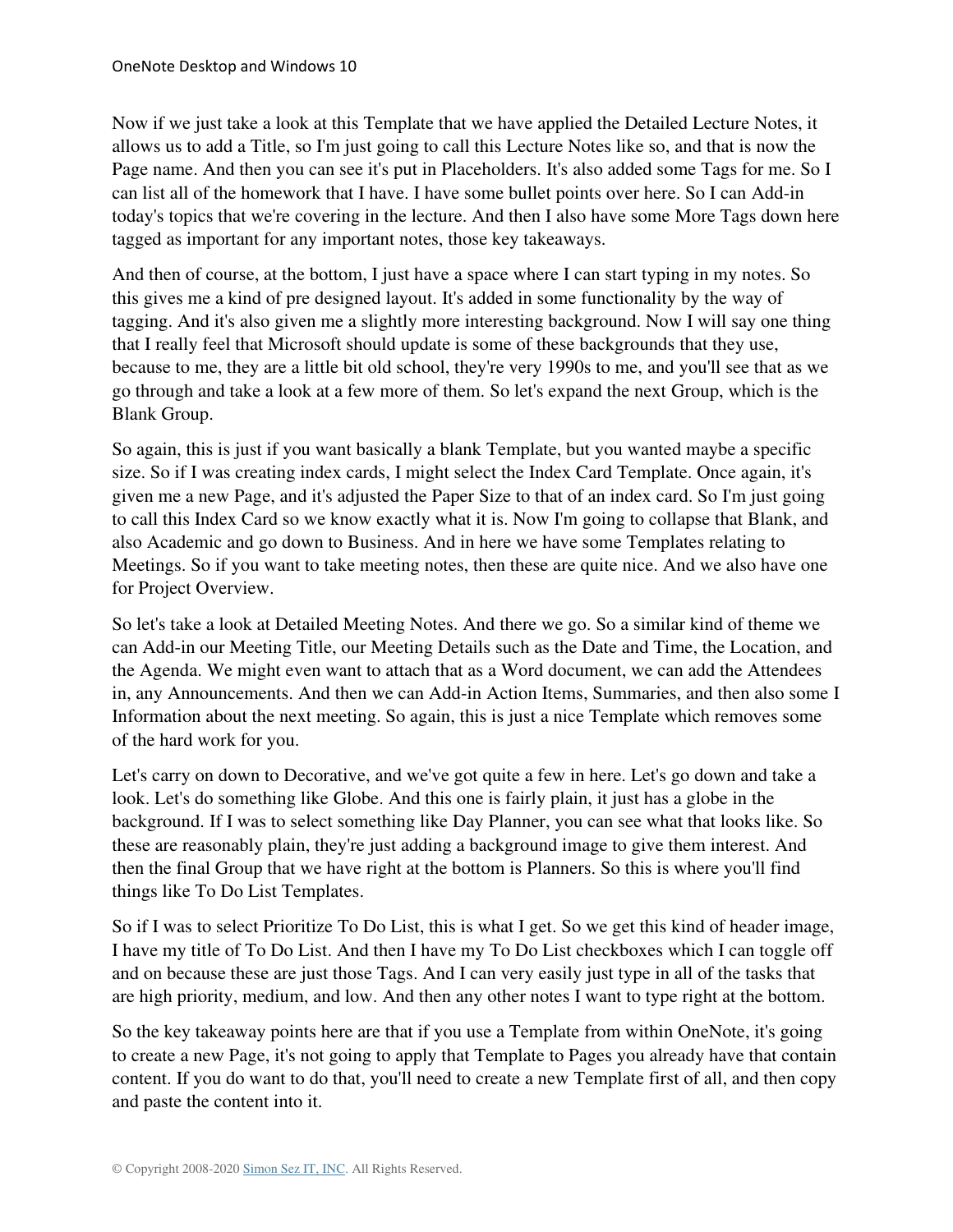So these are all well and good. They're pretty nice to look at and they make our lives a little bit easier because things are a bit quicker, but it might be that you want to create your very own specific Template. So in the next module, I'm going to show you how to do exactly that. So I'm going to jump across there now and I look forward to you joining me.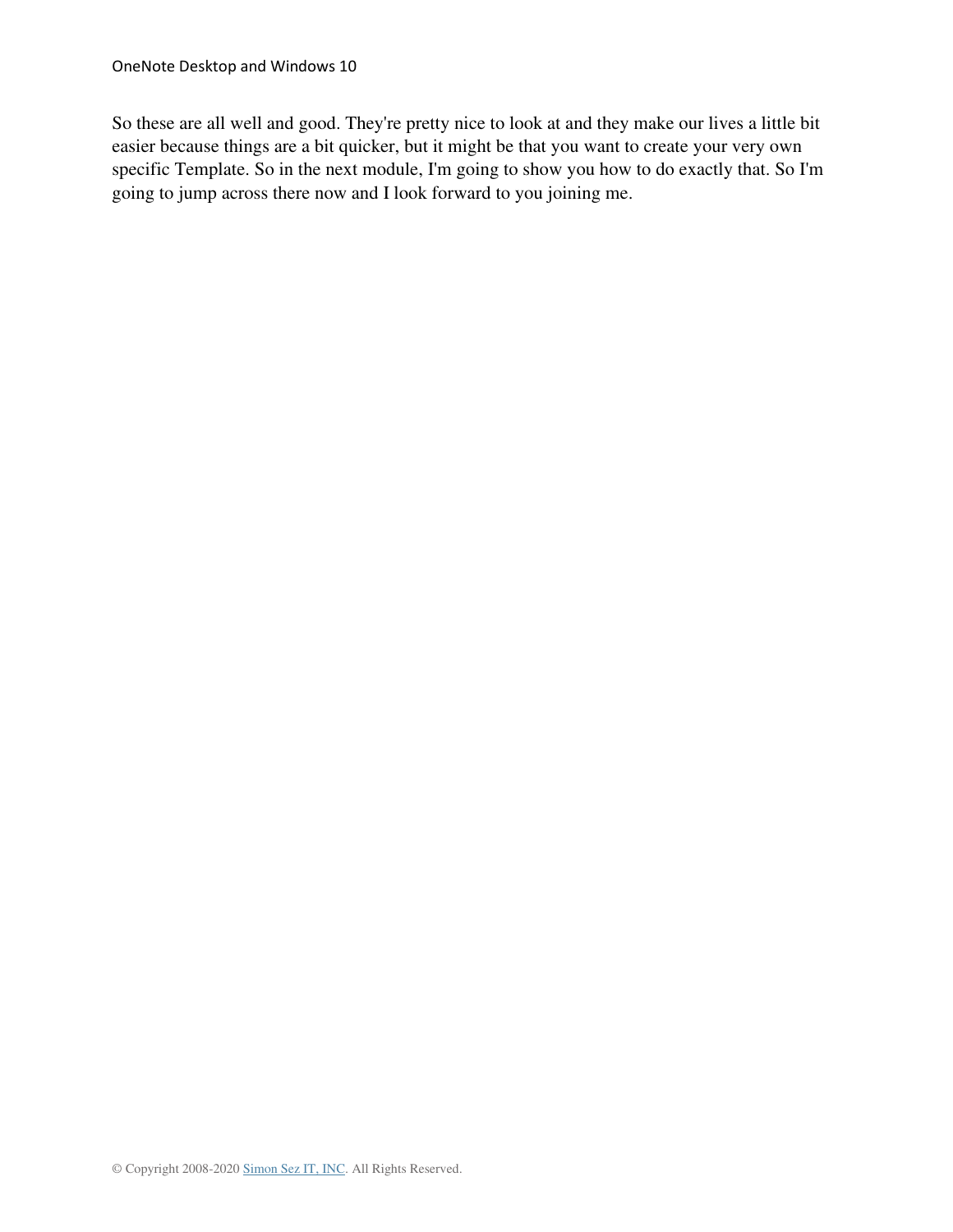# **Video: Creating Your Own Template**

**Deb:** Hello everyone, and welcome back to the course. We're down in Section 7 taking a look at using Templates in OneNote. And in the previous module, I showed you how you can utilize those inbuilt OneNote Templates, and apply them to Pages within your Notebook. So what we're going to do in this lesson is we're going to create our own Template, we're going to get it to look exactly how we want it to look, and then use that Template.

Now, when you're thinking about creating your own Template in OneNote, all you really need to do is think about how you want it to look, and what the purpose is of the Template. So for example, I'm currently clicked on the Meetings Tab. And I know that in the future, I'm going to be having a lot of meetings related to Project Artemis. So what I want to do is create a nice Template that I can use every time I'm adding meeting notes to my Notebook.

So the first thing you need to do is just add a new Page, and then give it a name. So I'm just going to call this Team Meeting, I can always change this at a later date. But the important thing here is really to start customizing it and setting up so it has the look and feel that you want. So I'm going to jump up to the View tab, and I'm going to say that I want all of my Team Meetings to have a light blue colored background. And I also want them to contain Ruled Lines. I'm also going to set my Paper Size.

So let's jump into Paper Size. And it might be that I want to print my meeting notes. So I'm going to change this to A4, which is the size of paper that I use when I print, I'm now going to start adding some Tags into this meeting. So let's go to the Home tab and into our Tags Group, I'm going to click the drop down. And I'm actually going to create my own new Tag through Customized Tags. And I'm going to call this one Attendees. Let's give it a little symbol, something like that. And I'm happy with the font color to be black. And I don't need a highlight color. Click on Ok, and now I can select Attendees from my Tags Group.

And I might want to put in there some default text so that each time I utilize this Template, I can just remove Attendee 1 and add the name of the person attending. Let's Add-in another attendee, and let's do a final one. Like so. And then I might want to have just a Section for Notes which I'm going to move underneath. And let's make that a bit bigger. And I might want to make this font bold. And then I could go through and possibly Add-in some things like To Do Checkboxes for any items that might come up.

Now, obviously, you're going to have a lot more time to think about this and to do this so you can make this look a lot nicer than what I have here. But the point I'm trying to get across is just go in and set it up how you want it to be set up. And then, you need to save this as a Template. So to do that, we need to go back to our Page Templates button. So let's go to the Insert ribbon, we'll click the drop down underneath Page Templates, and open up our Page Templates pane on the right-hand side.

And what you'll see all the way at the bottom is a little link that says Create New Template, Save Current Page as a Template. So I'm going to click this. And it's going to ask me to give my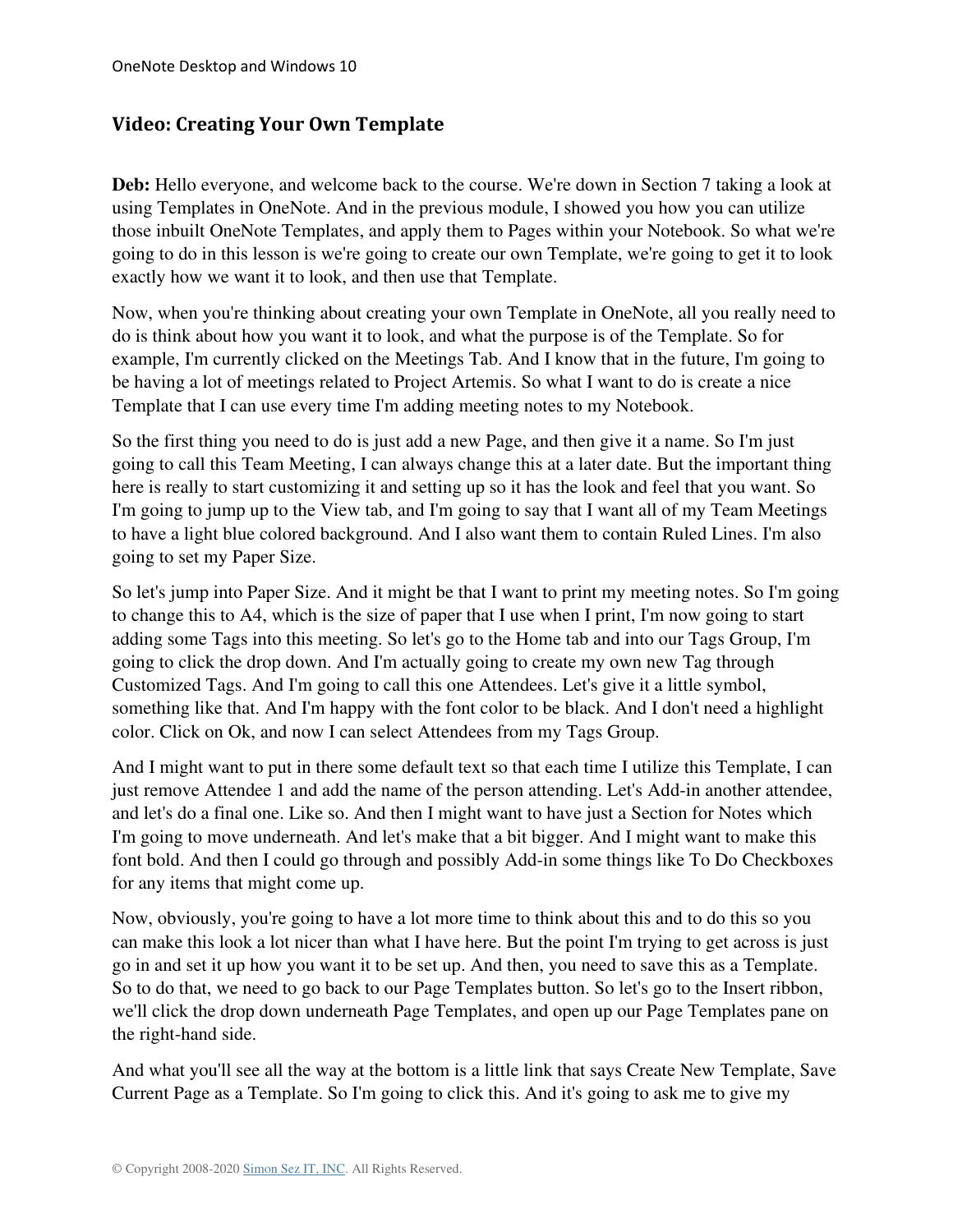Template a name. So I'm going to call this DA Team Meeting Template. And what I could do at this stage is say that yes, this is going to be my Default Template for all new Pages created in this Section.

Now, because this is just a meeting Section, then yes, that's probably going to apply to me. So I'm going to click this option and click on Save. And you'll see what happens is that in that Templates pane, you get an additional Group called My Templates. So when you click the drop down, this is where you'll find any Templates that you've created yourself. So it's very simple for you to use them over and over again.

Now I'm going to close this down. And what you'll see that is if I create a new Page, it's going to apply that exact same Template. And of course, if I need to make any changes to this, I can. I can just go in here and say that this time it's a Project Meeting, and then carry on typing my notes.

Now the final option that you need to be made aware of is if we jump back into Page Templates, you'll see right at the bottom again, you can choose a Default Template. So you can see here it says, "Pick a Template you want to use for all new Pages in this current Section". And because I already set that option, it's showing DA Team Meeting Template. Now if I was to jump across to another Section, so let's just say Page Setup, it says No Default Template.

So what I could do is click the drop down and choose a specific Template to use for all of the Pages in this Page Setup Section. So let's just choose something like History Class Notes, click on Close. And now when I add a new Page to this Section, it's going to give me that Template. And I can check that if I go back into Page Templates. You can see it's using the History Class Notes Academic for this Page and any new Pages that I create within this Section.

So that is it. Reasonably straightforward to set up your own Template, save it, and then either use it on specific Pages, or apply to all Pages created within the same Section. That's it for now, I will see you in the next lesson.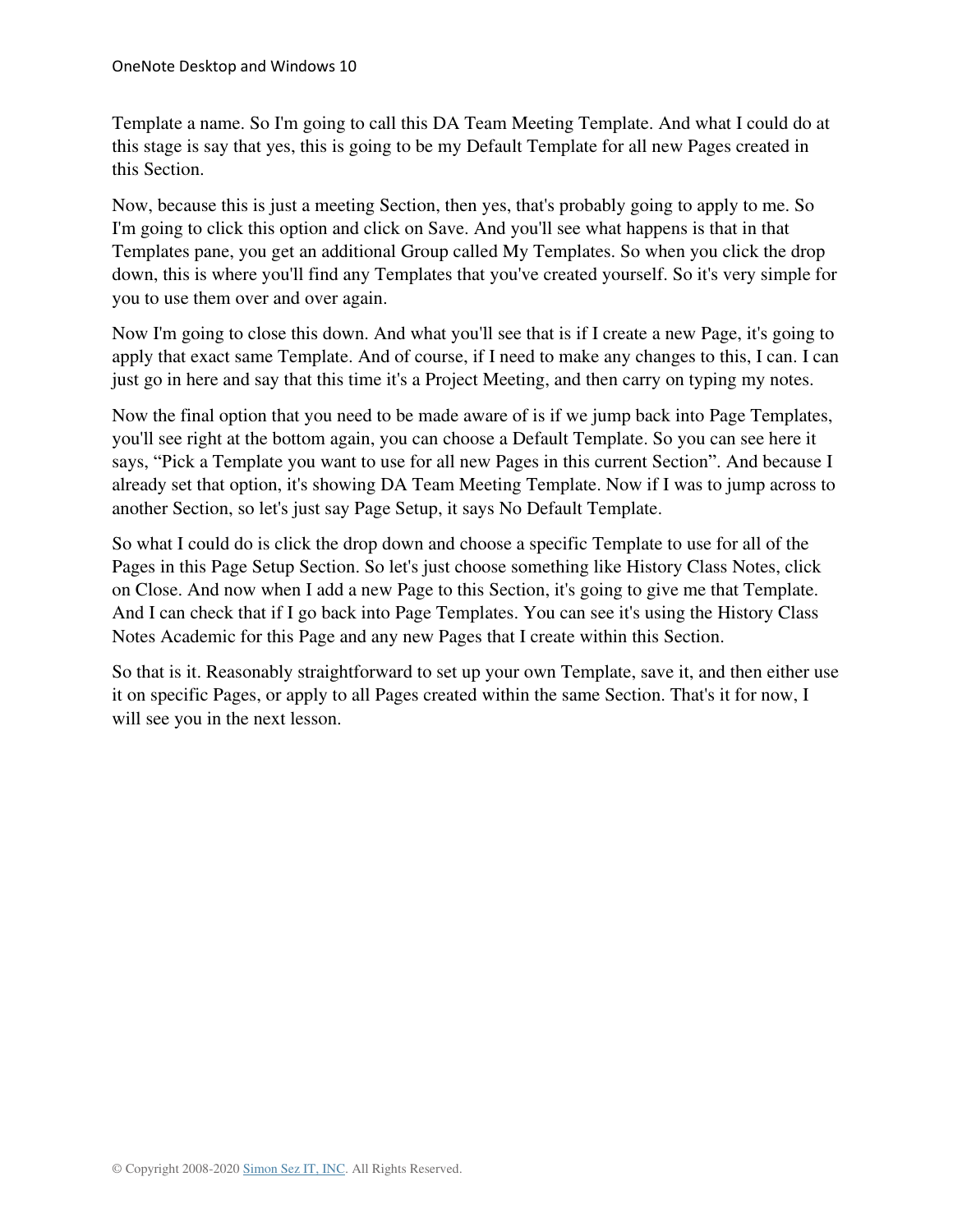# **Video: Windows 10 Working With Template**

**Deb:** Hi guys, and welcome back to the course. We're back into OneNote for Windows 10 now, and in this Section, we've been taking a look at applying Templates to our Pages in the Desktop version. So you might be thinking to yourself, well, can I do this in the OneNote for Windows 10 version? And the answer there, unfortunately, is no.

If you take a look through the different ribbons, you won't find a Page Templates button anywhere on here. The only option that you do have available with regards to Templates, which can make your life a little bit easier, is that you can create a Page Template, and then set that as the default for all new Pages created.

So for example, on this Monday Page, I have a blue background. And I also have some rule lines on here. So what I could do is I could set this up as a Page Template. Now bear in mind that I'm setting everything on this Page as the Template. So when I create a new Page, it's going to appear with all of the tagging and all of this text as well. Or what you could do is if you had quite a nice design that you wanted to use for your Pages, you could set it as the default, and then just go in and delete out any of these placeholders pieces of text that you didn't want to use.

So what I'm going to do here is right-click on the Page Monday. And then in the Contextual Menu, you'll see that we have the option there, Set as the Default Template for this Section. And that's a really important point to note there that distinction, it is only for this Section. So if you were to add new Pages to the Things to Remember Section, they're just going to be the default plain formatting. So I'm going to say, Set as Default Template. I'm getting a message here that says, "This action will remove the current Default Template for this Section. And there's no way to undo this action. Are you sure you want to continue"?

So I'm going to say yes. And now if I was to create a new Page, you can see it takes on those properties. So if I didn't want these text boxes, what I would do is just come in and delete those out. I can modify the title and then add my new notes to this particular Page. So that's the way to get around it. But I will admit, it would be quite helpful if there was similar functionality to the Desktop version.

Now, just to reiterate what I was saying, If I jump across to Things to Remember and Add a new Page, you can see that because that's in a different Section, it's not taking on that formatting. So just be aware of that distinction.

So with regards to Templates, fairly limited options compared to the Desktop version, but you can create quite a nice design and then set that as the default for all Pages in the Section. That's it for this module, I will see you in the next one.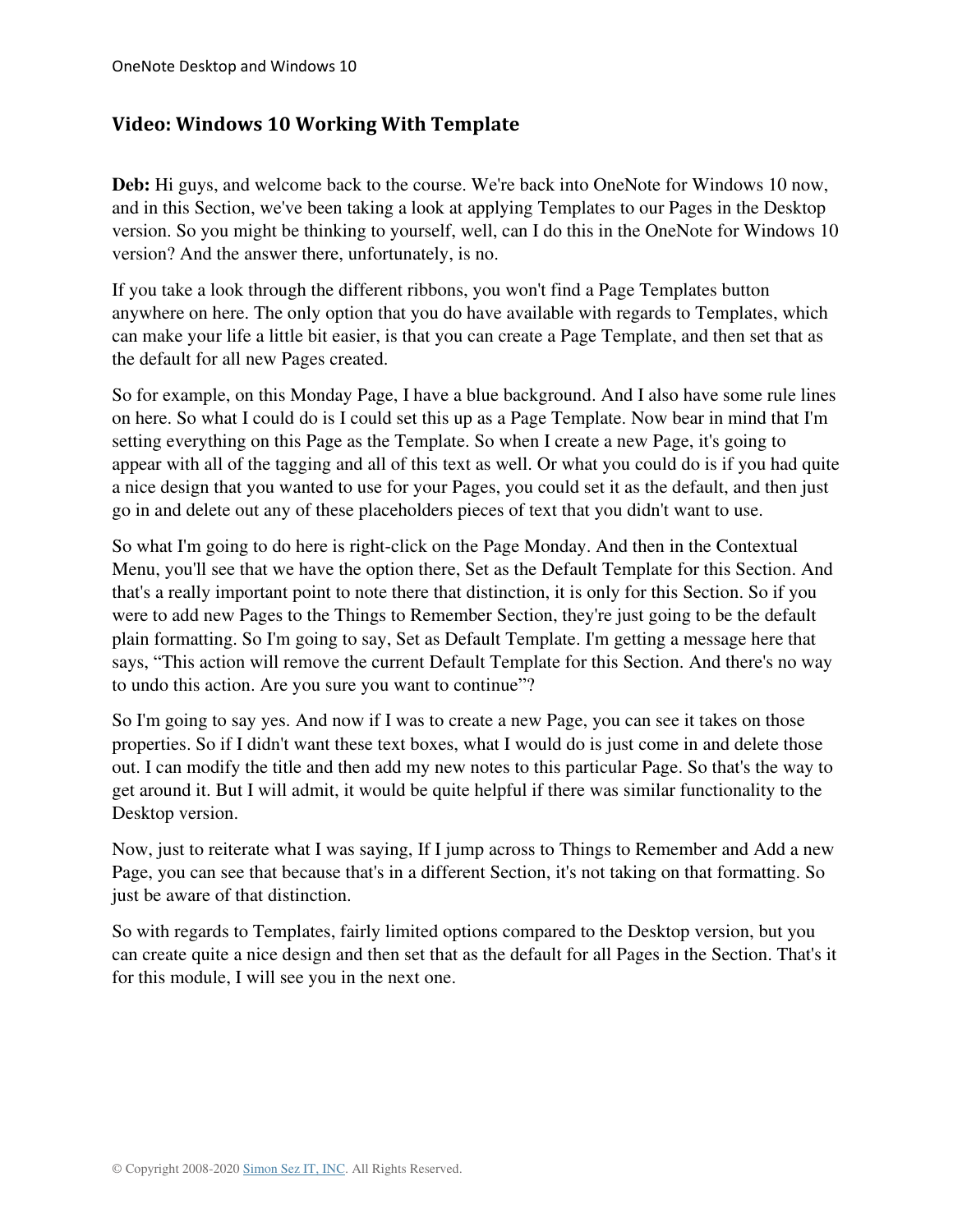# **Section 8 – Working in Pen mode**

### **Video: Working in Pen mode**

**Deb:** Hello everyone, and welcome back to the course, we've made it down to Section 8. And in this Section we're going to explore how we can use different Drawing Tools on our OneNote Pages.

Now OneNote lets you draw, sketch, or write notes with your finger, a pen, or even a mouse. And you can even do things like freehand draw shapes, or write equations, and convert those to Typed Text. So the next few lessons that we're going to go through are particularly useful if you're somebody who uses a Touchscreen device with a Stylus. That's by far the most accurate way of handwriting notes.

But just be aware, even if you don't have a Touch device or a Stylus, then you could if you wanted to still utilize these Drawing Tools using your mouse. Although I will say it's a little bit more difficult to get writing, shapes, things like that accurate when you're drawing with a mouse as opposed to with a pen. Now, I will also say here that if you don't have a Touchscreen device with a Stylus, and you don't particularly think that you will ever be trying to handwrite text using your mouse, then please feel free to skip to the next Section.

However, I would still encourage you to watch these reasonably short modules, just so you have an idea as to the tools that you have on that Draw tab if you ever need to use them. Now because this lesson is particularly geared to Touchscreen users, I'm going to switch from Mouse and Keyboard mode into Touchscreen mode. And this is something again, that I mentioned right at the beginning of this course. So you may have completely forgotten by now.

But if you take a look at my Quick Access Toolbar, you'll see that I have a little option just here. And when I hover over, it says, Touch/Mouse mode. So this is essentially a toggle, which allows me to switch between my Mouse and also Touch. And what this does is it basically optimizes your screen, your interface for use with Touch. It kind of gives you a bit more space to accommodate something like a finger which you might be using on a Touch device. So let's switch to Touch.

And you can see there exactly what it's done. If you take a look at my ribbon, I now have a lot more space in between my commands, as it's now accounting for what we like to call fat-finger syndrome. Now I am using a laptop that has a Touchscreen and a Stylus. So what I'm going to do is I'm going to use my finger to jump across to the Draw tab. And this is where you'll find all of your drawing utilities.

So it's great for doing things like making different types of annotation on a Page, maybe circling items of importance, or maybe using the Highlighter tool. And of course, you can modify the line thickness and also the color. And you can even do things like draw shapes.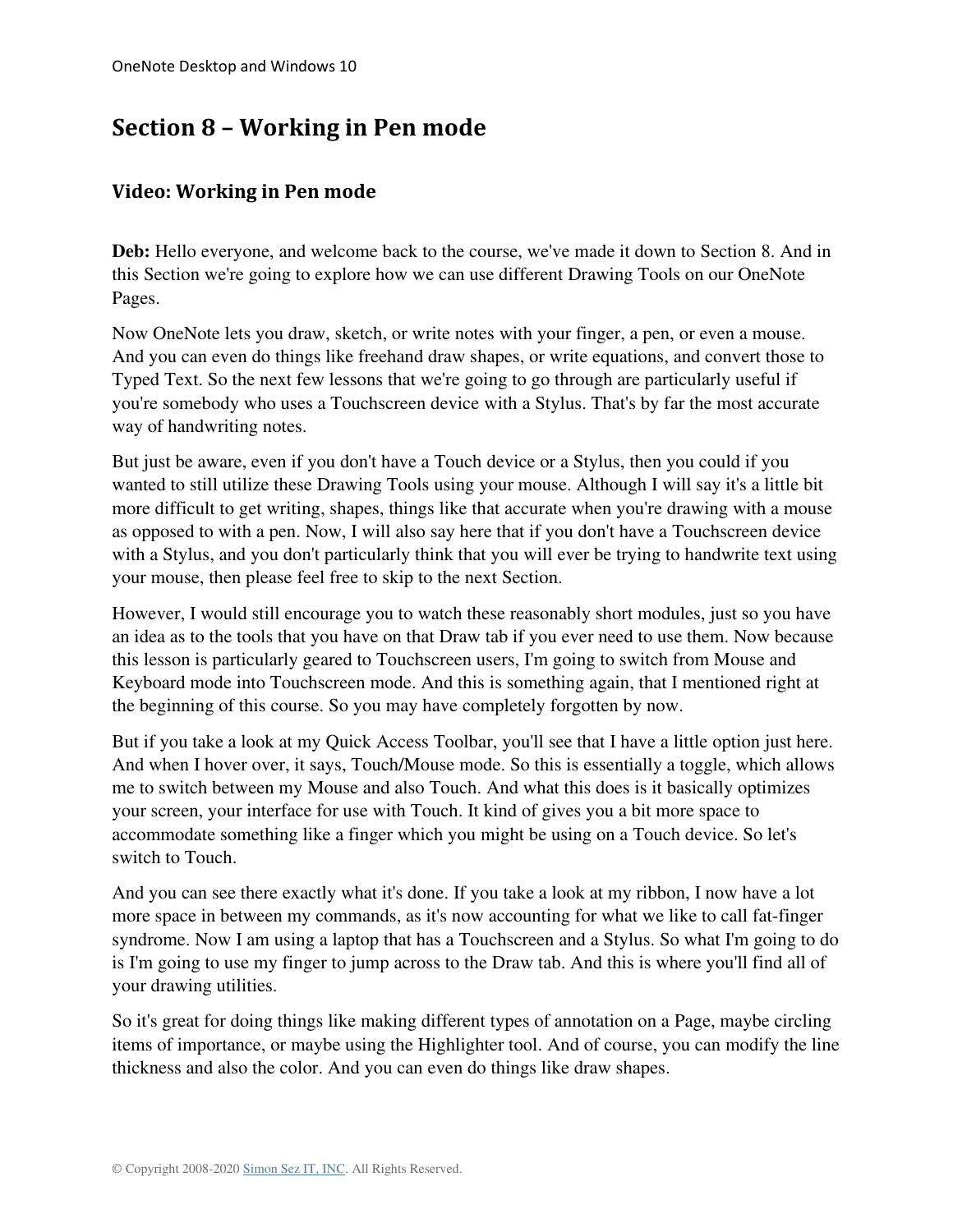Now the first thing that you'll notice when we jump onto the Draw tab is that the first command there, the one that says Type, is selected because I have that gray background. So that's telling me that I'm currently in a Type mode. So if I was to click somewhere on this Page, I can start typing and it's going to use my keyboard. Now I'm just going to delete out what I just typed, because I want to switch into a different mode.

This time, I want to use my Stylus to make some annotations on this particular map. And the way that you essentially switch to your Pen mode is you just click the drop down arrow just here. And it's going to open up all of the built-in pens in OneNote. And you'll see at the top I have a Section called Favorite Pens. So if I use a particular pen, often, I can add it to my favorites and I'll show you how to do that in a moment. But underneath we have all of the built-in pens, we have various different colors, thicknesses, and also Highlighters as well.

Now the first option I want to show you is right at the bottom here, this option that says Pen mode. Because when I click here, I can choose what I want to use Pen mode for. So currently, I'm using Pen mode, which means I can use my Stylus essentially or even my finger to create both handwriting and drawings. So I could handwrite notes, and I could also draw shapes. Alternatively, I can create drawings only in Pen mode, or create handwriting only in Pen mode. And then finally, I can use my pen as a pointer.

Now I'm going to keep mine on Create both handwriting and drawings. And I'm going to select one of these built-in pens from the gallery. So I'm going to choose this one just here, the red pen, one millimeter. And you'll see that that now gets highlighted in my Drawing Tools gallery. If you look at my cursor, it's kind of changed to a red dot. So what I'm going to do now I'm going to use my Stylus and maybe I want to go on to this map and just highlight something in here.

So if I want to show people exactly where Liverpool Street Station is on this map, I could use my pen, and I could just circle it like so. I could then use my pen to open up that gallery and maybe switch into another color. So let's do green. And this time, I might want to highlight somewhere that's good to go for lunch. And that would be The Brewery, and that's going to be in green. Let's click to jump into our gallery one more time, because what I also have in this last column is a bunch of highlight colors. So let's stick with the old favorite, yellow. And this time, I can use that to highlight anything on this map as well.

Now next to one of my pens, I have a Color and Thickness option. So because I currently have a Highlighter selected, it's taking me straight to the Highlighter, what I can do in here is basically change the color of the Highlighter to anything that's within this gallery. So maybe I want a nice salmon pink kind of a color, click on Ok, and now you can see that that's changed. And this is going to work the same for any of these pens. So if I was to select this red, fairly thick pen, I can go into Color and Thickness, you can see it now has pen highlighted at the top. And I can go in and choose a completely different color.

Let's do this hot pink, click on Ok. And then if I type something like that, as I said, I'm not particularly great, but hopefully you get the idea. So now I've made a whole bunch of annotations on my Page, I might want to leave them there, that's totally fine. Or I might want to get rid of them. So as soon as I started moving my mouse around, you can see that my mode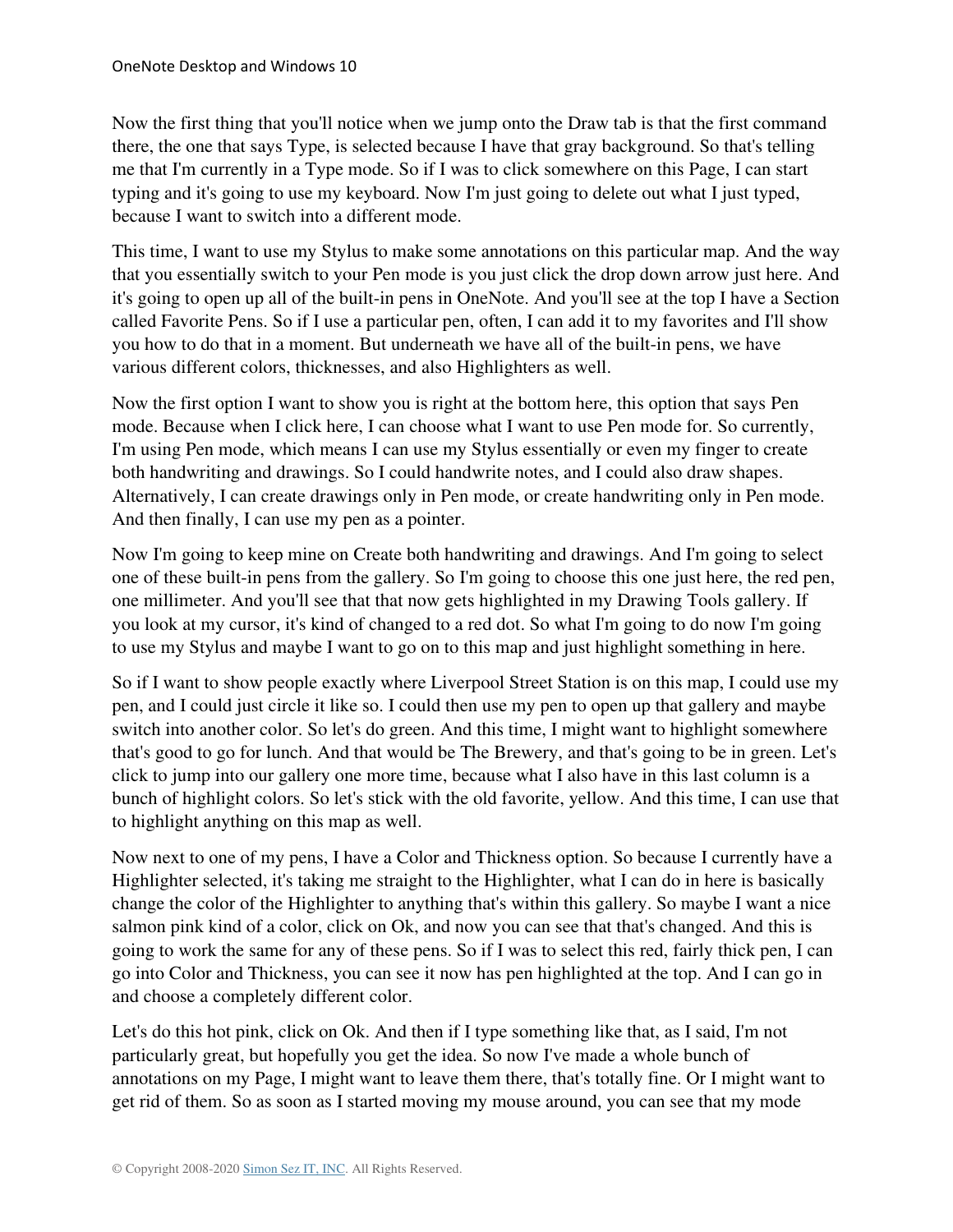switched from Pen mode back to Type mode. And I have an Eraser option in here. And what I can do is choose to use a small, medium, or large eraser or even a stroke eraser. And this really depends on how big the annotations are on your Page. For me, I quite like the stroke eraser. So I'm going to use that. And I can then use my mouse just to get rid of all of the strokes. And let's just get rid of everything that we added on here. So, reasonably straightforward.

Now the next button that we have along here is Draw with Touch. And you can see it says; "Use pens, eraser, Lasso, and shape tools with your finger". So maybe you have a Touch device, but you don't have a Stylus, you can still draw with your finger. So let's say Draw with Touch, and I'm going to select a pen to use. So let's try this. Let's go for this purple color. And this time, I'm going to use my finger just to highlight something on this particular map. And once again, I can utilize my Eraser utility and just click and remove those annotations.

Now, we're going to move on to the next lesson where I'm going to show you how you can draw shapes, convert them to text, and also use the Lasso tool to select multiple objects. So I'm going to head over there now, and I look forward to you joining me.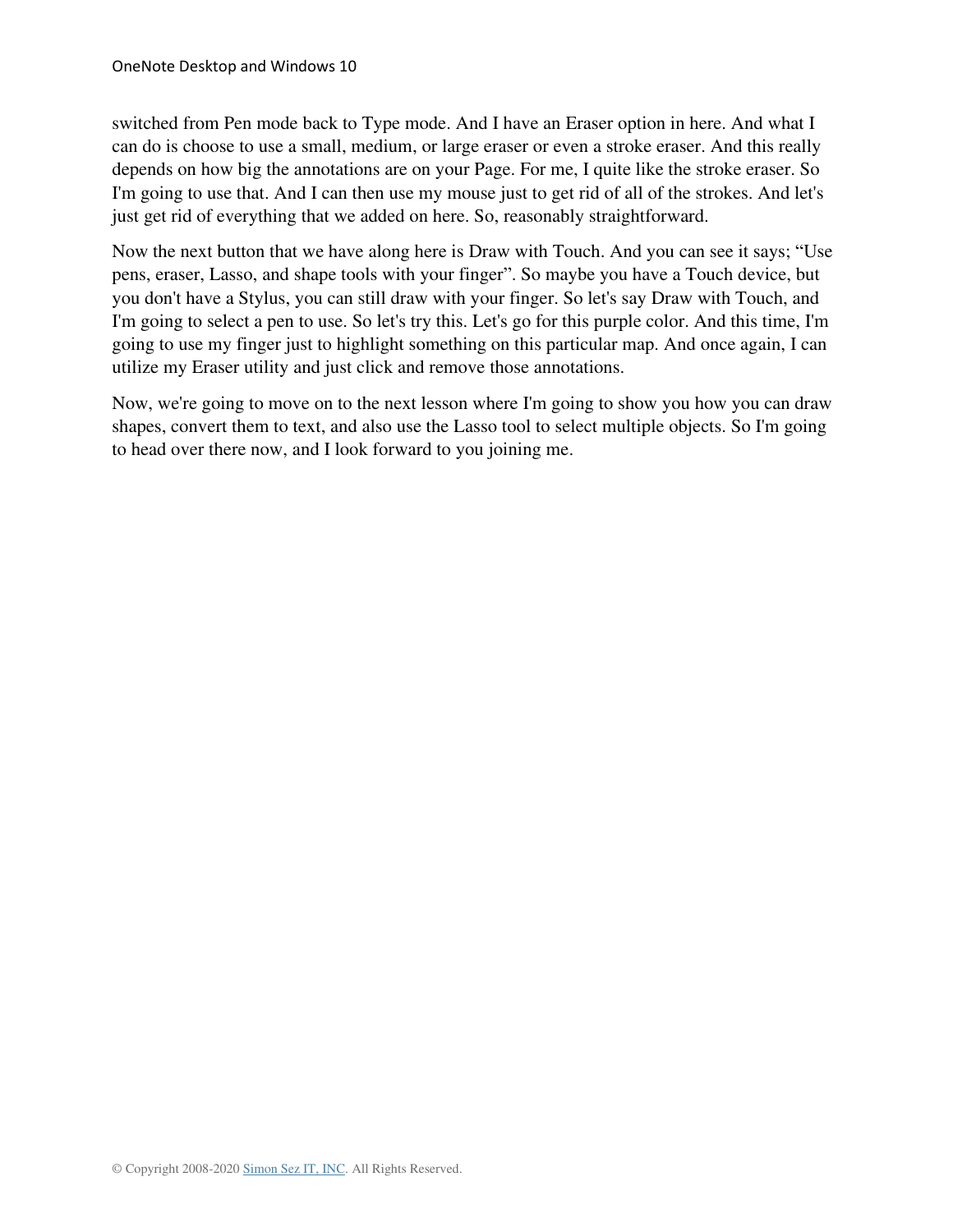# **Video: Drawing Shapes in Touch**

**Deb:** Hi guys, and welcome back to the course. We're down in Section 8, and we are looking at Drawing Tools in OneNote. And in the last module, I showed you how you can switch from Type mode into Touch mode. And we've had a little play around with some of those Drawing Tools. We've experimented with different sizes, different pen types, and I've shown you how you can erase annotations from your Page as well.

So now what we're going to do is we're going to insert some shapes into our Pages. And you'll see on the Draw tab, we have Shapes group in the middle. And if we click that, it's going to show us all of the different Basic Shapes, graphs, and lines that we can insert into our OneNote Notebook. Now, if anybody's used Excel, PowerPoint, anything like that, you'll know that this is a very, very limited gallery. We just have some Basic Shapes and also some Basic Lines.

But we have enough there to do some simple things such as you might want to create some kind of flowchart to show processes, or maybe even something like a hierarchy diagram, you have the shapes and the lines in there that you need to do that. Now I'm going to select the rectangle from Basic Shapes. And one thing you need to know is that before you start to draw your shape on your Page, you want to make sure you have the correct pen selected with the Color and Thickness that you want.

So I'm going to click the drop down to jump back into my Gallery. And this time, I'm going to choose this one just here. So the orange pen, 3.5 millimeters, and I'm now working in Pen mode. So using my Stylus, I'm going to do pretty much the same thing that I did before, I'm just going to put some circles round some items on this Page. So let's do the station, the Bad Egg, and also Chipotle Mexican Grill. Now, I showed you before how you can utilize the Eraser tool up here in order to remove these items one by one or stroke by stroke.

But if you do have a lot of annotations on the Page, and you want to get rid of either all of them or some of them, this can be a little bit tedious. But there is a way that you can quickly make multiple selections and get rid of them all in one go. And that is to use the Lasso Select tool. So let's click it to activate that. You can see my cursor has changed to a crosshair. And all I need to do now is kind of drag my Lasso tool over all of the annotations, and let go. And you can see a very faint line around the outside, it's selected them all.

And I can then jump up to my Draw tab again, over to the Edit group where I have a Delete option. And if I click Delete, it's going to get rid of all of those annotations in one go. So don't forget you have that because as I said, that can be very tedious if you do have a lot of annotations and other things you want to remove on the Page.

So now what I want to do is I want to draw a shape on my Page. So the first thing I need to do here is I need to select the pen that I want to use, with the correct Color and Thickness. So once again, for this, I'm going to go to my Gallery. And let's select this one just here, the red pen, 3.5 millimeters. Once I've selected my pen, I can then choose a shape from the Shape Gallery drop down. And you'll see what we have in here, we only have a few different shapes that we can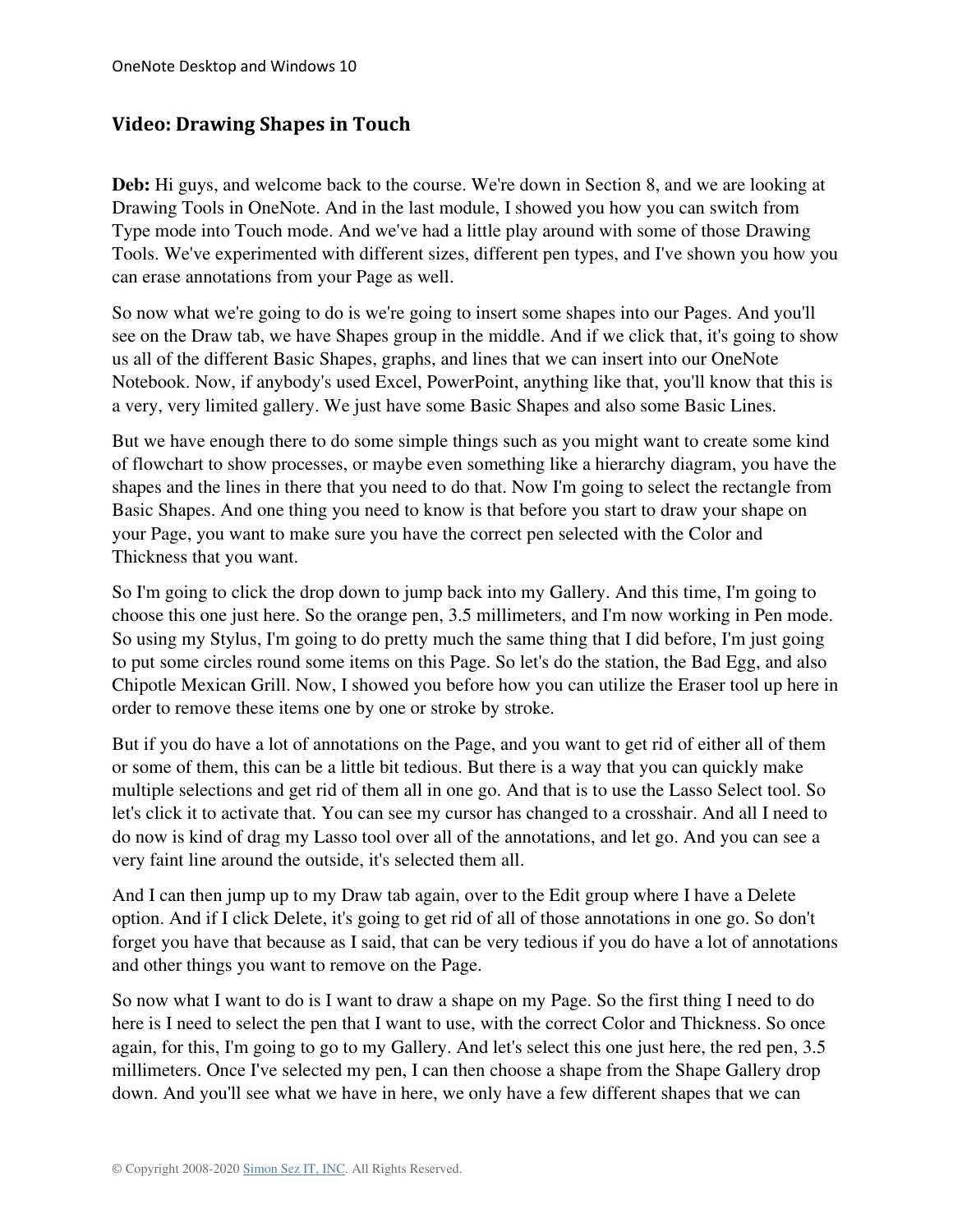choose from. And I'm going to choose the rectangle shape. And now I'm going to draw and you'll see that it comes out with the correct Color and Thickness that I selected from my Drawing Tools.

If I wanted to draw another shape in a different color, I would need to go to my palette first of all, select another pen. So I'm going to choose the lavender pen, 1 millimeter. And this time, I'm going to choose the oval. And now when I draw, I get an oval. And you'll see that this can be an oval or it can be more like a circle. And let's just do one more, because I'm sure you're getting the idea by now. I'm going to go up to my Gallery, and this time, I'm going to select the green pen, 0.35 millimeters. And I'm going to choose an arrow this time. So maybe I want to draw an arrow from the circle to the rectangle.

So, this is all reasonably basic, but it's just different ways that you can use annotations in your Notebook Pages. Now, I actually don't want these here. So I'm going to use my Lasso Select. I'm going to draw around those shapes that I added to select them all, and then I'm going to say Delete. Now the final thing I could do here is I could switch into Draw with Touch mode by clicking that button in the middle. Now once I've done that you'll see that I also still have Lasso Select selected. So let's click on that to turn that off. So now what this enables me to do is once again use my finger, so I'm going to click the Gallery. And let's say I want a blue pen, then I'm going to click the shapes drop down. And let's choose a triangle this time.

And because I'm drawing with Touch, when I use my finger, I can just pull out like that, and it gives me a nice, neat triangle. So it's a lot neater than me just freehand drawing it. This time, I'm going to go to Color and Thickness, I'm going to choose something that's very thick, like that. And let's do a aubergine color, and click on Ok. Let's click the drop down and select a shape. Let's do this one just here. And then I can draw it, and it's going to look exactly like that. And of course, what I could do with the shapes is if you take a look in the Edit group, I have an Arrange option.

So if I wanted to send this drawing behind the map, I could say Send to Back and it's going to put that drawing behind the map. Let's bring it to the front again, I could select the triangle and say, Send to Back. So this is how you can arrange your objects on your Page. And then finally, if I click this parallelogram, I think it might be, we have a Rotate option as well. So I can choose to rotate left or rotate right. I can flip it horizontal, or I can flip it vertical. So a few different options that you have in there.

Now I don't particularly want either of these shapes, so I'm going to click Delete to get rid of that one, and Delete to get rid of the triangle. And I'm also just going to deactivate Draw with Touch. So that is pretty much it when it comes to inserting shapes and lines in various different ways using various different methods into your OneNote Pages. That's it for this module, I will see you in the next one.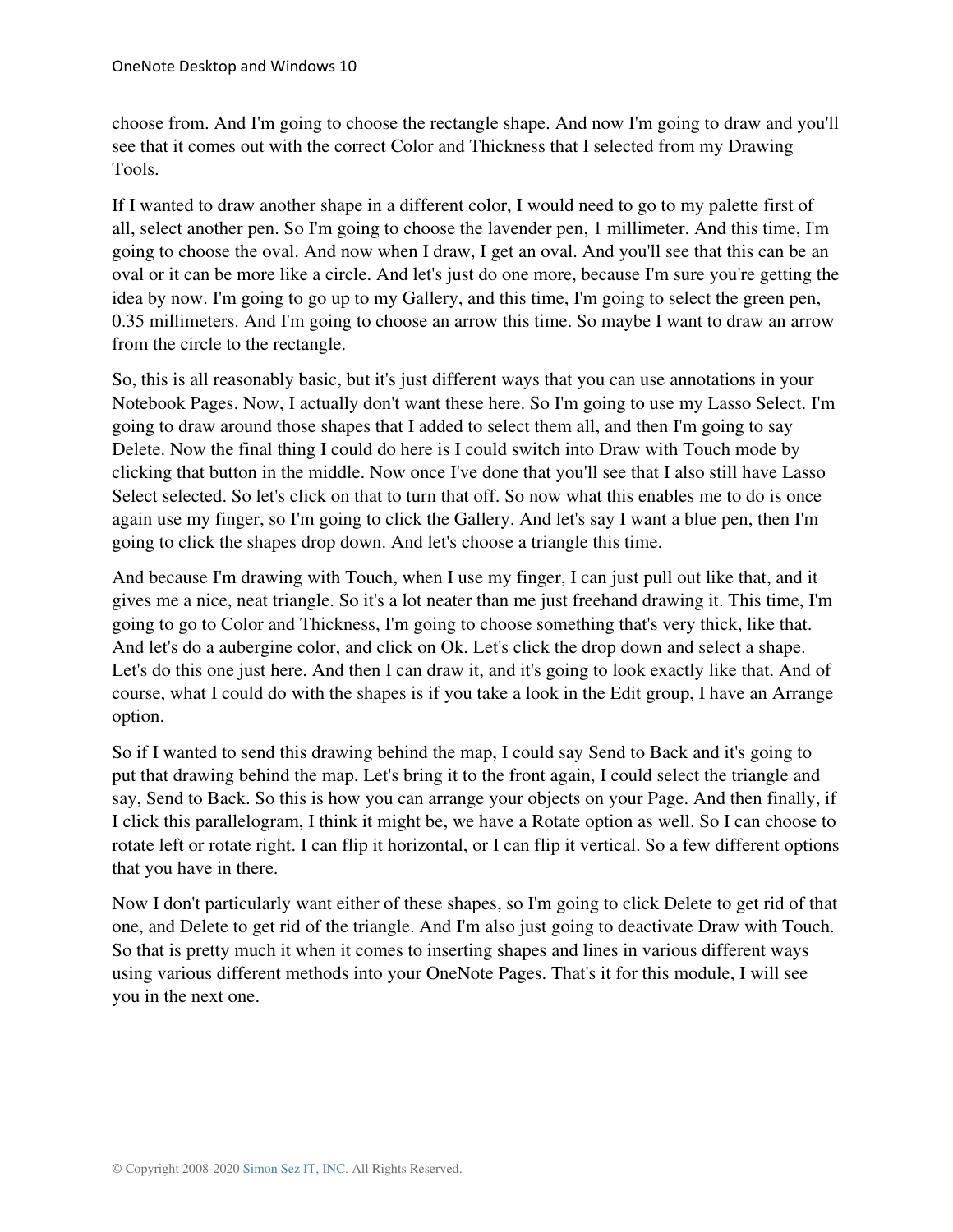# **Video: Converting Handwriting to Typed Text**

**Deb:** Hi everyone, and welcome back to the course. We're in Section 8, where we've been taking a look at the different types of Drawing Tools that we have available in OneNote. And we've been working predominantly on the Draw tab.

Now in the previous module, I showed you how you can utilize Touch either your finger or maybe a Stylus, in order to do things like draw shapes, erase shapes, and also, select multiple objects. But one of the best things about having a Touch device when working in OneNote is the ability to be able to take handwritten notes, and then convert those to Typed Text. Now whenever I want to take any handwritten notes, I always find it super useful to turn on my Rule Lines. So that's the first thing I'm going to do here. I'm going to jump up to the View tab, I'm going to go to Rule Lines, I'm going to say that I want Wide Ruled Lines on my Page.

Now the reason why I like to turn this on is because if I'm using some kind of Stylus or a pen on a Touch device, it just helps my writing stay straight. So let's jump back to the Draw tab. And what we're going to do is I'm just going to show you how we can do some handwriting and then convert it to Typed Text if we want to. Now in a real world scenario, if you're going to be using a Stylus, you more than likely have some kind of tablet device. And when you have a tablet device, it is pretty much just like writing in a Notebook.

Now I will say that I'm using a laptop here, which has a Touchscreen, so my writing isn't going to be particularly neat because my arm is kind of waving around in the air. So you're going to have to bear with me, hopefully OneNote will be able to read my very messy handwriting. So once again, the first thing you need to do here is you need to select the pen, you want to use the Color and the Thickness. So I'm going to click the drop down, I'm going to go to my Gallery. And for handwriting in general, I use a fairly thin pen. So I'm going to use black pen, 0.35 millimeters. Let's click to select.

So, what I'm going to do now is attempt to do some readable handwriting. So there we go. So I hope that's legible for everybody. I did try my hardest, I'm not the greatest at this. But yeah, you kind of get the idea. So if you do have a Stylus, you can take handwritten notes as if you're writing in a notepad. But the coolest thing here is that once you have handwritten your notes, you can convert them to Typed Text.

So the first thing you need to do here is select your text. So once again, we're going to use the Lasso tool, and we're going to click and select all of our text. Now once we have our handwritten notes selected, if we jump up to the Convert group, you'll see that we have an Ink to Text option. And if I hover over the ScreenTip says it's going to convert my handwriting to text, which is exactly what I want. So let's click and see what we get. And there we go. So I can see that it's pretty much got most of it right.

So if you do have a lot of notes, this can be quite useful. And you can then just go through and proofread them and make any corrections that you need to make. So I'm going to switch back into Type mode, I'm just going to remove that bracket, I'm going to replace that with an I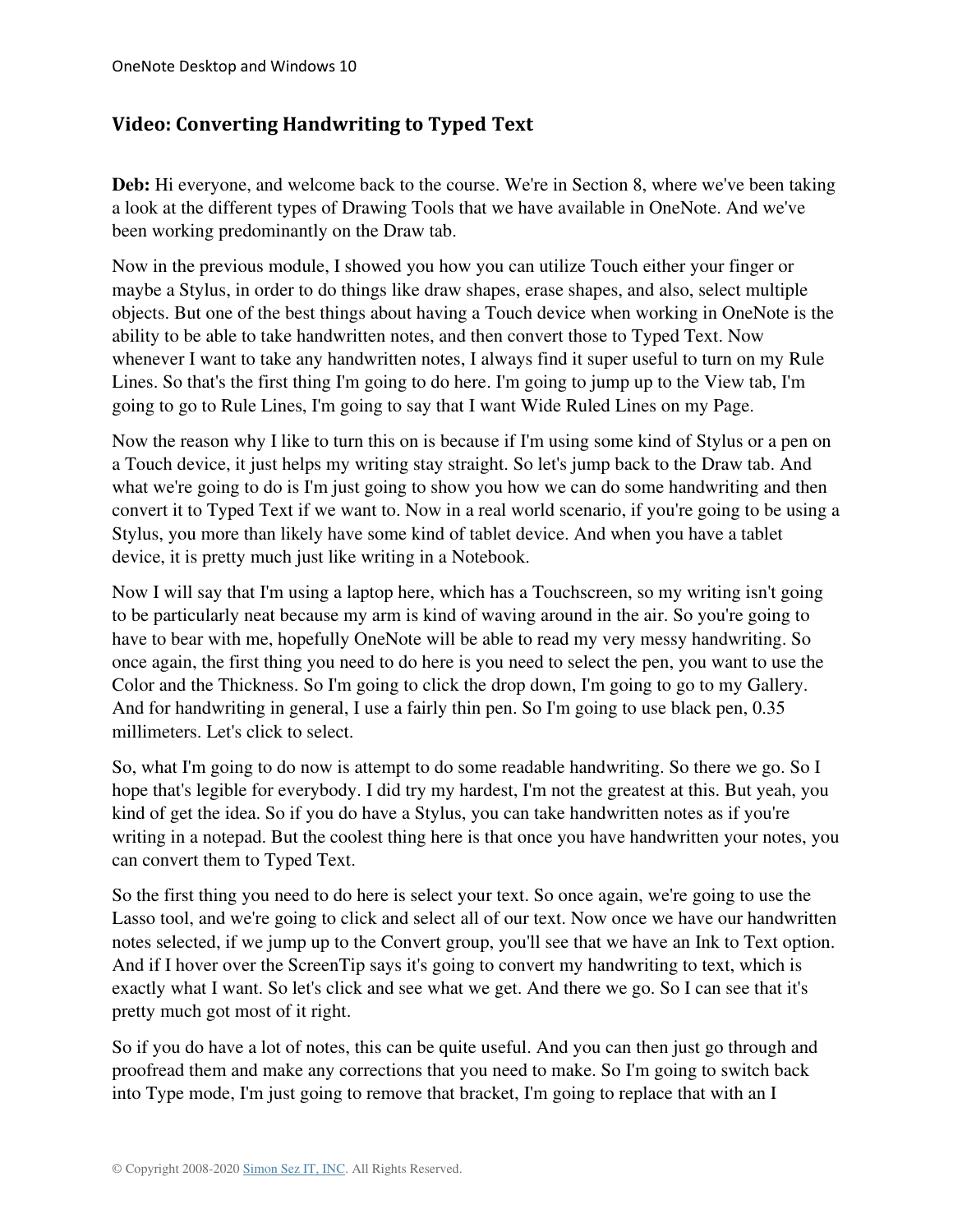obviously thought my I was a bracket. And then I'm going to right-click, and I'm just going to correct my grammatical errors. So I'm going to select you, and there we go, I now have my notes as Typed Text. So that's a really nice little option.

Now, it's also worth noting that in that Convert group, you also have an Ink to Math option as well. So it will convert handwritten mathematical expressions to text. So once again, if I go in and choose a pen, so let's do a red pen this time. And I'm just going to write out a fraction. So let's just say 1/2, like so. And what I could do is once again, use the Lasso Select tool, select my handwritten equation and click on Ink to Math. And once again, OneNote is going to make a good guess of what I've written. And I can see in this case, it's got a completely right so I'm going to say Insert. And it's going to convert that to Typed Text again for me, and I could do the same thing.

So let's select another pen. I'm going to do a purple pen this time. If I was doing something like 2  $+ 3 = 5$ , I'm going to go to the Lasso. Let's make our selection and say Ink to Math. And I can see here that it's got it slightly wrong. So it's picking up Z as opposed to 2. So what I could do here is say Select and Correct. I'm going to select the 2 and you can see I get a list of options, and 2 is one of the corrections that I'm being offered. I can also see here that I have a little dot there.

But this time, I'm going to click on Erase. I'm going to go in, I'm just going to erase that dot out. And you can see it automatically updates that correction, click on Insert, and I now have my typed equation. And I can move that to wherever I need to move it to.

So now the final thing I want to show you on this ribbon that we haven't yet covered is this Insert Space option. So this is a really good way of inserting or removing extra space in your Pages. So if you can imagine, if you have lots of different notes on a Page, all in different placeholders, if you suddenly decide that you want a bit more space underneath the title and the date and time up here, it's a bit of a pain to have to click all the individual placeholders and start moving everything down.

So instead, what you can do is you can click on Insert Space. And when you hover your mouse over the Page, you'll see you get this moving bar. So I can click just under where I have the title, drag down, and let go. And it's gonna give me that space at the top. So that's a real quick way of just adding space into your Pages without having to mess around moving all of the individual content placeholders. So, that is it.

That is everything that you have on that Draw tab, and also how you can utilize Touch. That's it for this module, and that's it for this Section. In the next Section, we're going to start to take a look at how Outlook integrates with OneNote. So I'm going to head over there now, and I look forward to you joining me.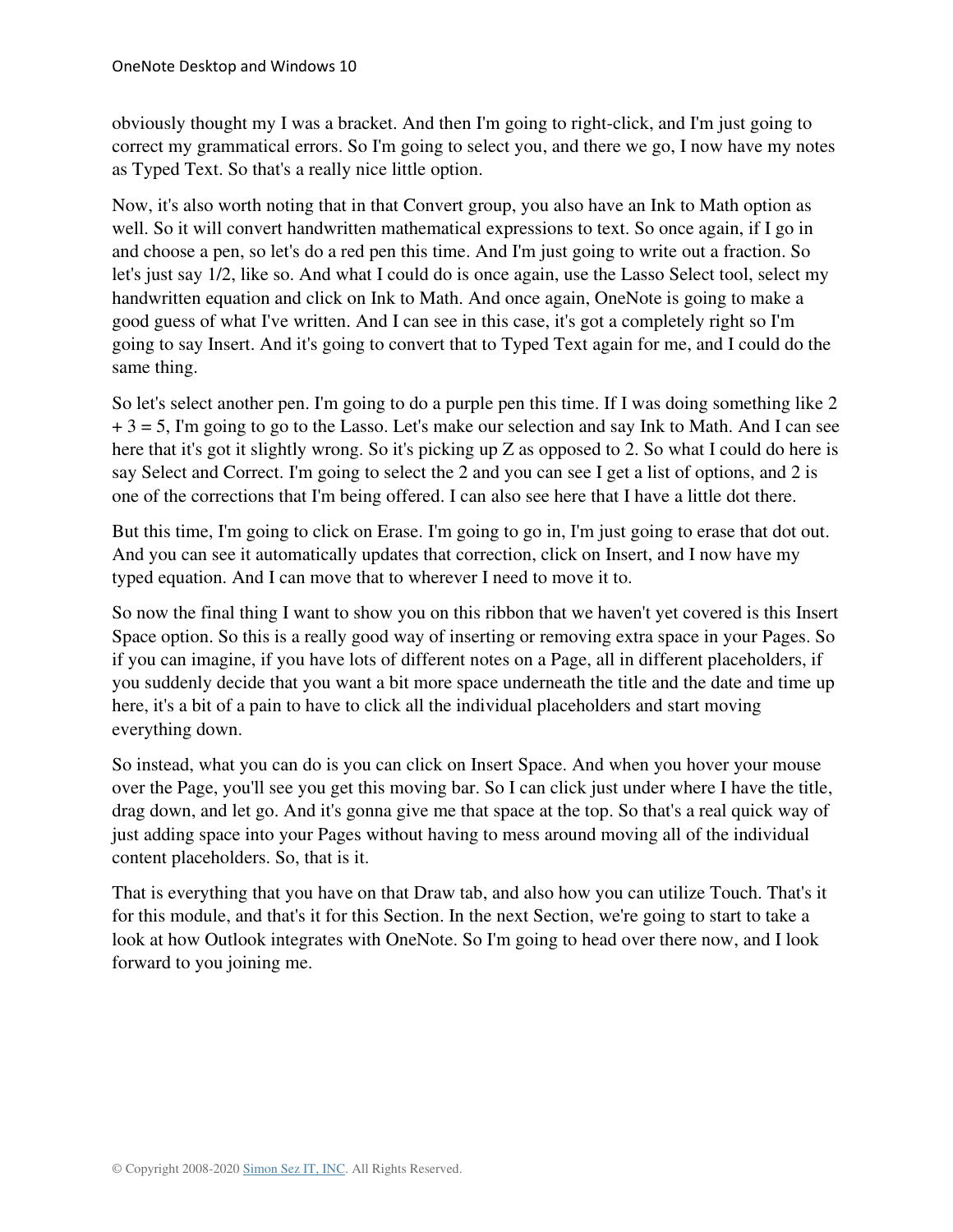# **Video: Windows 10 using Drawing Tools**

**Deb:** Hi guys, and welcome back to the course. In this Section, we've been reviewing our Drawing Tools. And it's now time for us to take a look at what that looks like in OneNote for Windows 10. So you can find all of your Drawing Tools on the Draw tab. And if you take a look at the commands that we have on this ribbon, you can see the third one in is currently highlighted, which indicates that this is currently toggled on. And this is telling me that I am in Typed Text mode.

So if I'm using a Touchscreen, and I want to either use my finger or maybe a Stylus to draw shapes, or make annotations, then I'm going to need to switch into Draw with Touch mode. And you'll see that I have that option about halfway along this ribbon. And as I hover over, it says Draw with Mouse or Touch. So let's switch into this mode and see what we have. So now I'm in Draw with Touch, I can choose a pen to use. And we have a few different default options up here.

Now if I was to click this first one, and then click the little drop down arrow that appears, I get a whole host of different options in order to customize this pen. So I can make it a little bit thicker, or a little bit thinner. And I can choose a color from the color palette. And you can see we have some solid fill colors just here, but we also have some kind of cool patterns down here as well. So, let's choose the lava pattern.

If you wanted to, you could select a different color from that More Colors option. And then finally, in the bottom, we have a Delete option, which I'm not going to use at the moment. So now on my notes Page, I could utilize my finger, or I have a Stylus, so let's do some handwriting. And there we go. As always, very messy. But hopefully you get the idea. And we can see that we have that lava pattern running through our text. I'm sure you can make this look a lot nicer than what I've done here.

Now if I want to modify my pen, at any point, I can just right-click my mouse over that pen. And I can say Modify Tool, and it's going to jump me back in there. And I can change the color or the thickness or select a pattern. And something else I can do up here is if I click the Plus, I can add a pen. So it's going to allow me to choose what kind of pen I want to add. So I can add a pencil, a pen, or a Highlighter. So let's choose pencil, I'm going to set a color for this pencil, which is purple. And I'm going to make this one pretty thick, and click away.

Let's make sure we have Draw with Mouse or Touch selected, and now let's do some writing. And you can see what that looks like. So because I'm using a pencil as opposed to a pen, I'm getting a slightly different texture just there. Now when it comes to the different Drawing Tools that you're seeing on this little ribbon, you can reorganize them. So if I always use this pencil tool, I can right-click, and I can say Move Left. And it's going to move that along. So maybe I want to place this as the first item in my list, like so.

Now what I can also do in here that's fairly similar to the Desktop version is I can utilize the Lasso Select tool. So I'm going to click Lasso Select, and I'm just going to draw around this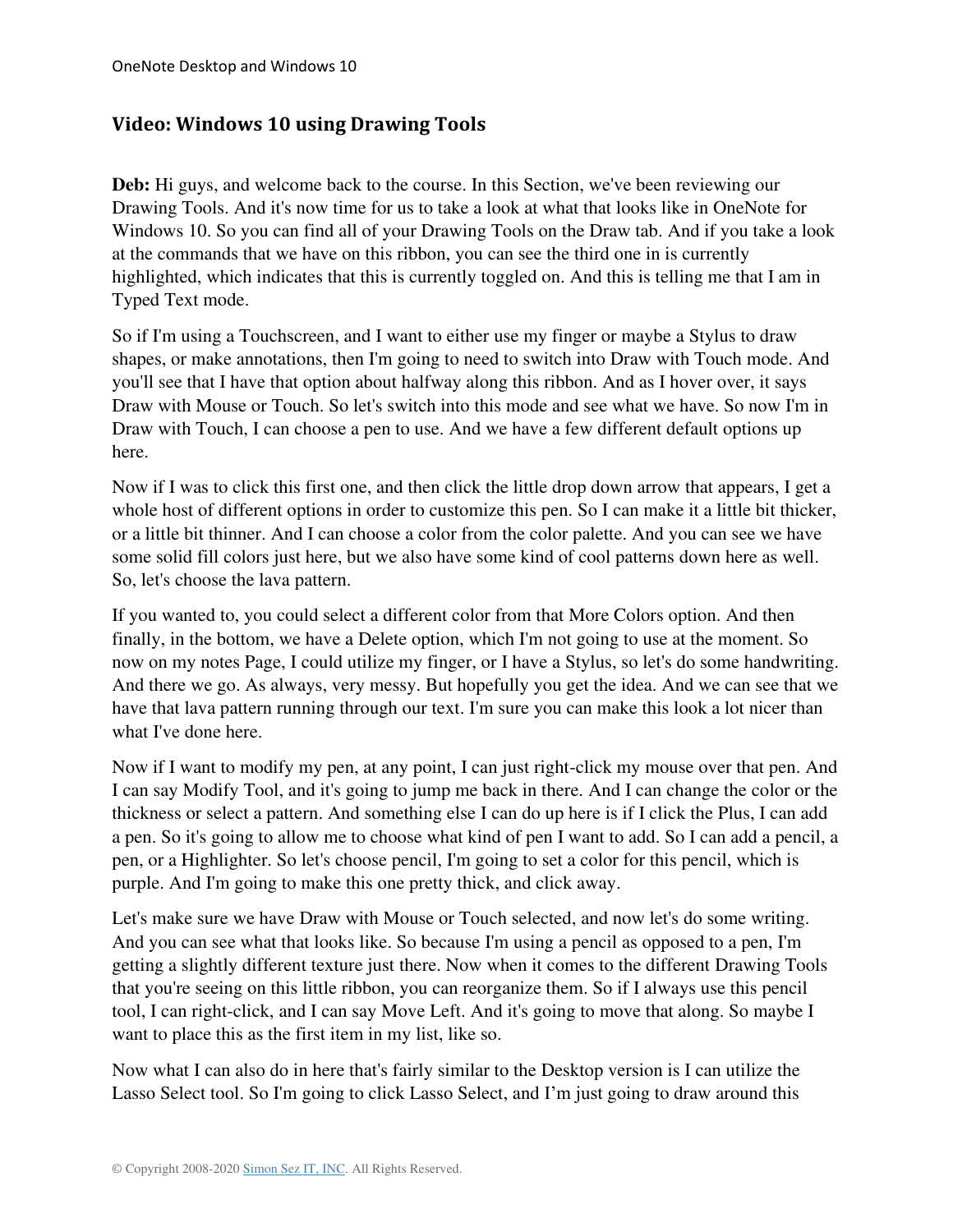annotation. And in this case, I want to delete this. So I'm just going to press the Delete key on my keyboard. Now when it comes to adding in blank space, we can also do that from here as well.

So if I click on Insert or Remove Extra Space, again, I get this little horizontal bar running across the top. And if I want to move this piece of handwriting down a little bit, so I've got some space in between that Page title, I can click, I can drag, let go, and it inserts that blank space quite nicely.

Now moving along at this ribbon, I can insert shapes. So let's select a rectangle. And of course, that's going to use the last pen that I selected. So maybe what I want to do here is change that. So I'm going to choose this blue pen, I'm going to make that a darker blue. I'm going to make it a thinner line. And now when I draw my shape, let's draw a circle this time. That's what I get. So moving along this ribbon, I have similar options. I have Ink to Shape and Ink to Text. So let's just demonstrate one of these.

So, let's take a look at that Ink to Shape option. I'm going to select my pen, I'm going to turn on Draw with Mouse or Touch, I'm going to toggle on Ink to Shape. So now if I was to draw something like a square, watch what happens. It gives me a perfect square. And I can also insert mathematical equations. So again, if I turn on Touch, I'm just going to type in ½. I'm going to use Lasso to select my handwriting, click on Math, it's picked up that I'm trying to type ½, and I'm going to click on Ink to Math. And there we go, I now have my Typed Text.

And don't forget with things like the shapes if you click on them and then right-click your mouse, you're going to get a Contextual Menu come up. So you can Cut, Copy, and Paste, you can Delete, you can change the Order. So if you have shapes layered on top of each other, which ones you want at the front and which ones at the back, and you can also do things like Rotate the shape as well.

So when it comes to Drawing Tools, you have the full set here, which will allow you to annotate your notes and it's particularly good if you're using a Touch device. That's it for this module, I will see you in the next one.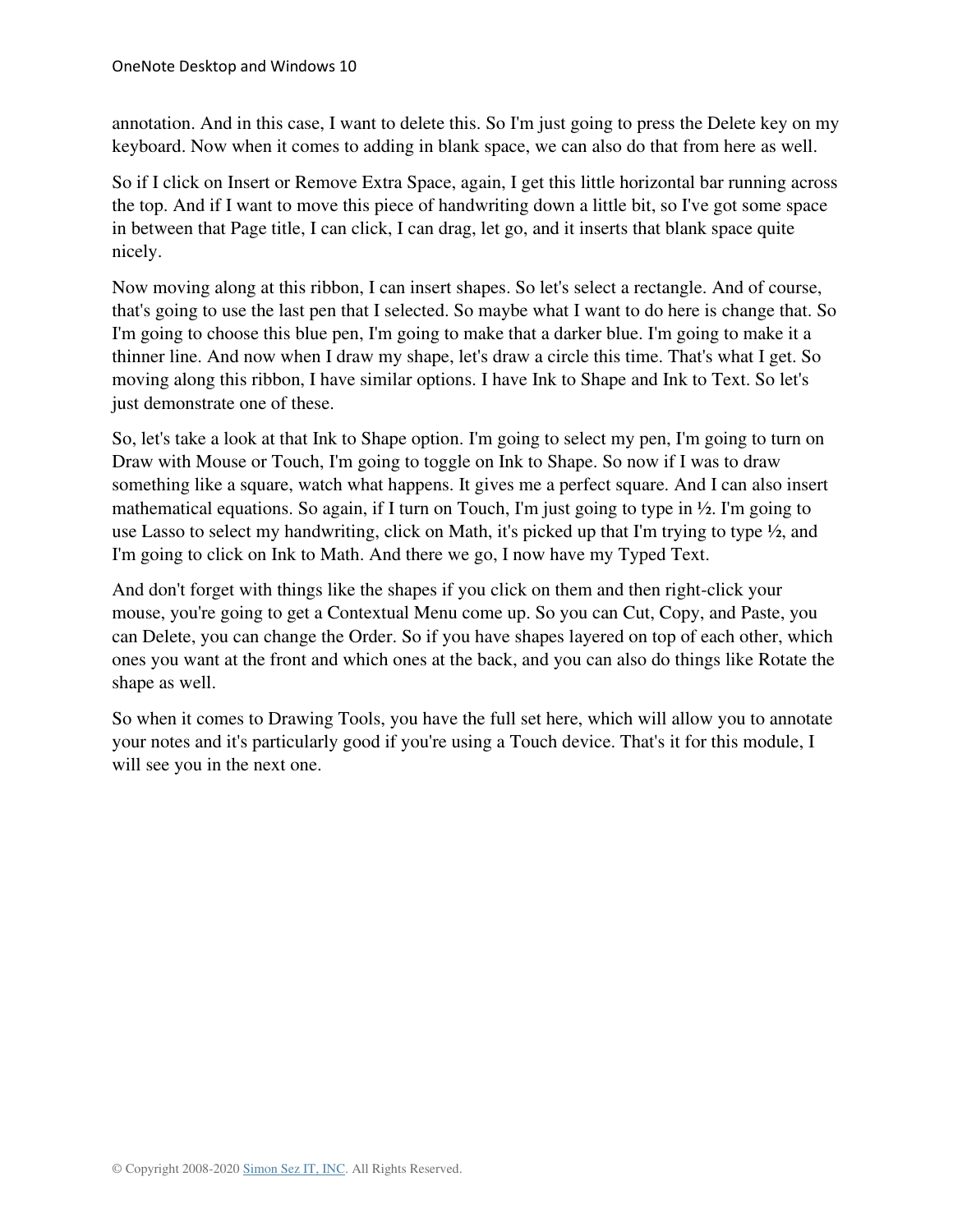# **Section 9 – Working with Outlook Tasks**

### **Video: Working with Outlook Tasks**

**Deb:** Hi guys, and welcome back to the course. We're down into Section 9 now. And in this Section, we're going to take a look at all of the different ways that you can interact with Outlook when you're using OneNote. And in this first module, we're going to take a look at how you can integrate your OneNote notes, your Action Items, with Outlook Tasks.

So it might be as you're taking notes and planning your different projects in OneNote, you might want to manage deadlines and remember things on your ToDo list. And so thankfully, OneNote has a little integration option with Outlook that essentially allows you to Tag your Action Items or ToDo items in OneNote, and have them appear in your Outlook Tasks list. And it's a really simple and straightforward process. So let's jump in and take a look at an example.

So I'm in the Meeting Section. And you can see that currently I have three Pages. And the Page that I'm currently clicked on is this Team Meeting Page. I can see the attendees of this meeting. And then you can see I have some Action Items right at the bottom here. So if Outlook is your primary tool that you use when it comes to keeping on top of Action Items and things that you need to remember to do, then this is going to be a great little feature for you. Because what I can do here is I can Tag these Action Items, and they'll all automatically synchronize with my Outlook so I can manage them within tasks.

And if you take a look at the Home tab, you'll see in the middle there in that Tags group, you have a specific Tag for Outlook Tasks. So let's click the drop down. And we can Tag our tasks with various different timeframes. So if you have a particular ToDo item that needs to be completed Today you have a Tag for that. Tomorrow, This Week, Next Week, No Date, and you can also set a Custom Date if none of these particular Tags match exactly what you want to do. And you'll see that there is a keyboard shortcut for all of these just to make things super quick and effortless; Ctrl + Shift, and then 1, 2, 3, 4, 5, or K, depending on which option you want to select.

So the first thing you need to do here is you need to click Next to the Action Item, or you can even highlight the entire Action Item. And then you can set a due date. So for this particular item, sending an email to Claire in HR to get CVs for new team members, I need to do this today. So I'm going to select the Today Tag. And you can see it puts a little flag next to that item. Let's do the rest of these. So I'm gonna say, "Update Job Description to include new salary". I need to do that today as well. Now when it comes to Scheduling interviews, I'm going to say that that doesn't need to be done until tomorrow. And Booking meeting rooms can be done next week.

Now I could go on Tagging items throughout all of my different Sections, I'm not just limited to this one particular Page as Outlook will synchronize and pick them all up. So what I'm going to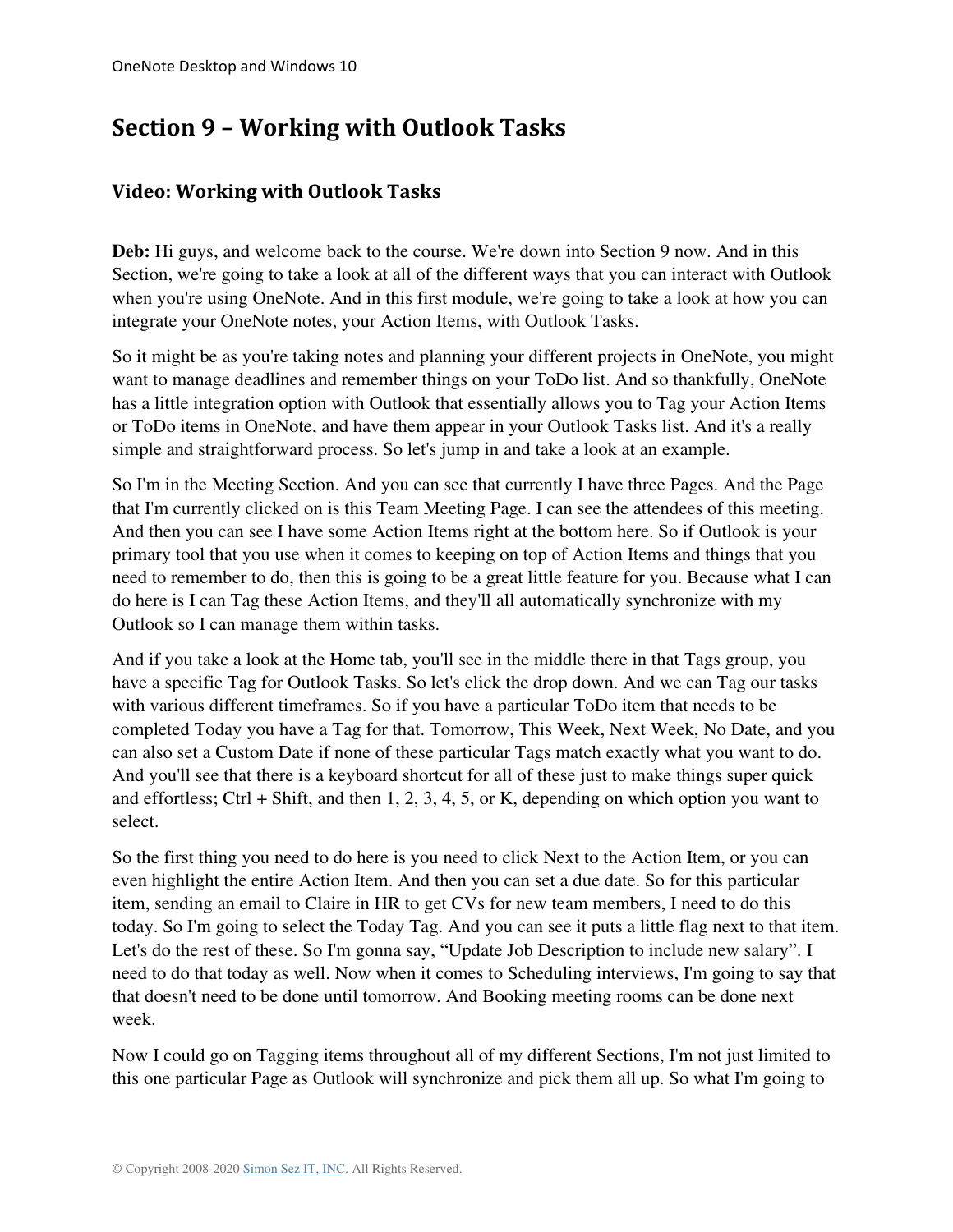do now is just open up my Outlook, and take a look and see if those tasks have actually been added to my Tasks list.

So I've opened up Outlook, let's jump down and pull up our ToDo list. And there they are at the bottom; Send an email to Claire, and Update Job Description. I Tagged one task for tomorrow, and there it is; Schedule interviews. And I also Tagged a task for next week, which is Book meeting rooms. So you can see there how nicely everything synchronizes across, and you have a real good level of integration between OneNote and Outlook.

Now just as a side note here, it might be that when you're working in OneNote, you just want to see all of the items that you've flagged, so your Outlook Tasks, essentially. And we can do this using Find Tags. So I have everything Tagged in this workbook grouped by Tag Name. Now if I'm just specifically looking for flagged items, this is a bit of a pain having to scroll through all these other Tags. So what I could do is go down to where we have Search at the bottom and change it from this Notebook to this Page Group.

Now I do have some other Tags on this Page for my attendees. But this is a lot easier for me to see if I'm just looking on the Page Group as opposed to throughout the entire Notebook where I have lots and lots of Tags. So this is a nice quick way of just being able to view those from within OneNote. Now of course at any point you can also change your Tags. So if I decide that I need to schedule interviews Today, as opposed to Next Week, I can just simply change that flag. And when I jump across to Outlook, I can see that Schedule interviews has now updated and is being shown underneath the Today group.

What I can also do is completely removed these Tags. So if I click Next to Book Meeting Rooms and jump back up to Outlook Tasks, you'll see that I have a Delete Outlook Task option. So let's delete it. And then if we go back to Outlook, we can see that that task has now been deleted from Next Week. So that synchronization is pretty instantaneous.

Now the final thing I'm going to run through here is just show you how you can add a Custom Flag. So let's jump down to Custom. I'm going to say I want this task to start on the 14th of December, and its due date is the 16th of December, and I'm going to click Save and Close. So now when I go back to Outlook, you can see that Book Meeting Rooms is now falling under the This Month group because it's a date that's in the future, but it's still within this month.

So that is how Outlook Tasks are integrated with OneNote. A really super useful little feature for keeping on top of any ToDo or Action Items. In the next module, we're going to start to talk about Outlook Meeting integration with OneNote. So, please join me for that.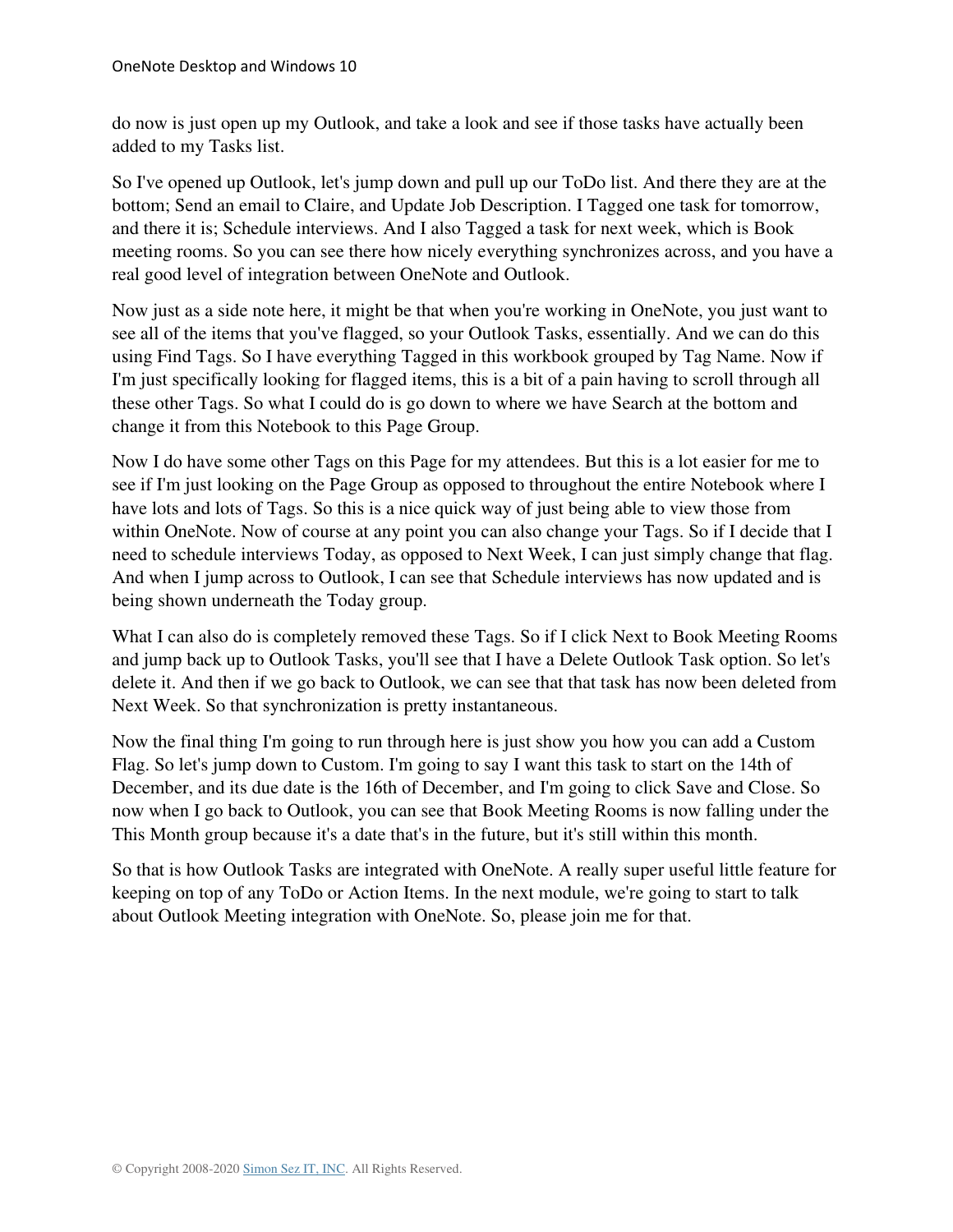# **Video: Outlook Meetings and Meeting Notes**

**Deb:** Hello everyone, and welcome back to the course. We're in Section 9, and in this Section we're taking a look at how Outlook integrates really nicely with OneNote. And in the previous module, I showed you how you can Tag Action and ToDo items using the Outlook Tasks Tag, and have those appear in your Outlook ToDo List. Now what we're going to do in this module is take a look at another piece of integration between OneNote and Outlook. And that is Meeting Details.

Now, if you take a look at this Home tab, the last Group on the end, the Meetings Group has a big old button in there that says Meeting Details. So let me show you how this works. So what I'm going to do is I'm going to add a new Page by clicking on that Add Page button. Now something else that I've also done off camera is that I've removed the Team Meeting default template for all new Pages.

So when I click a new Page now, I'm just getting that blank Page. And I'm going to give this Page a title. So this is another meeting that I'm about to go into, and it's just our Weekly Meeting. Now, it might be that I'm about to run into this meeting, and I want to use OneNote to take Meeting Notes. So something that makes us a little bit more efficient, is that you can actually pull the Meeting Details through from Outlook into your OneNote Page.

So what I could do here is if I jump up to my Meeting Details button and click the drop down, you can see that that integration between Outlook and OneNote means that it's looking at my calendar, and it's picking up any meetings that I have scheduled for today. And you can see it's showing me that I have a Weekly Planning Meeting. And in fact, what I'm going to do is just change this title, Weekly Planning Meeting. You'll also notice that underneath that I can choose a meeting from another day.

So if I click this, I can basically navigate through the different days looking at the meetings I have scheduled in my Outlook calendar. So this is the one I have for today. But if I click the arrow to move to the next day, I don't have anything on Friday, I don't have anything on the weekends, I do have a Project Meeting on Monday. I've got a couple of meetings on Tuesday, and I have an interview on Wednesday. So if I wanted to I could utilize any of these meetings.

Now I'm not going to at this stage because the one I want is actually scheduled for today. And if I click on the Weekly Planning Meeting, it basically imports all of the Meeting Details. So I can see very clearly that I have the Meeting Subject, the Date and Time of that meeting, I have a Link that's been inserted, which is going to jump me to that particular item in my Outlook calendar, I can see the Invitation Message by clicking the expand button. And then I can see all of the Participants below. And then I have a space underneath where I can start typing up my Meeting Notes.

So, this is a really great, very quick way of just importing all of those important details. So that when you go back and you're looking at your notes, you know what date this meeting was on, who attended, all of those kinds of things. Now, if at any point those Meeting Details change,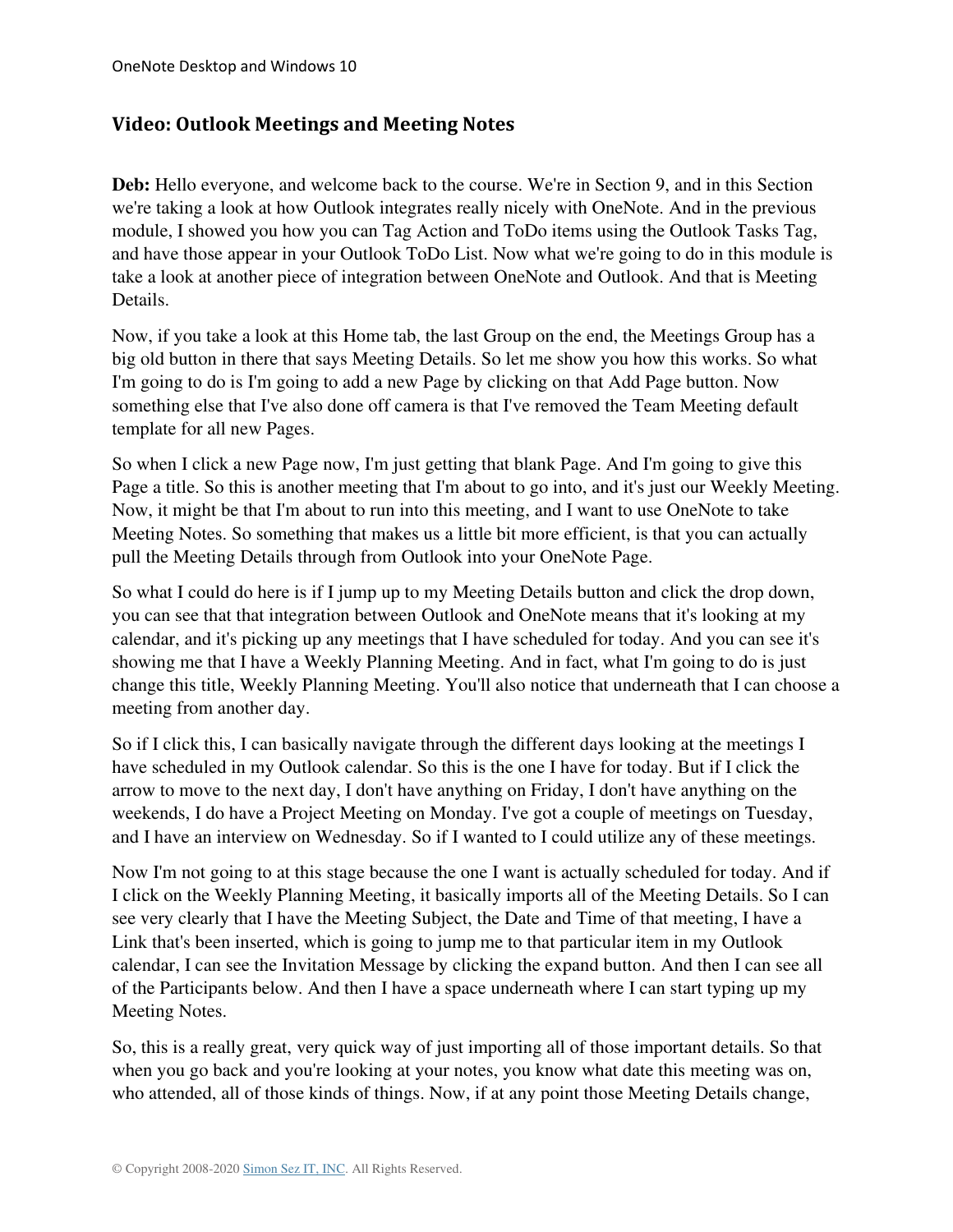what you'll see is when you go into Meeting Details, you'll see this option in the menu, Refresh Meeting Details for this Page. So what I'm going to do is I'm just going to jump in, I'm going to add something to the Invitation Message so I can show you how this button works. So I've gone in and added some text, I want to refresh this item. So let's jump up to Meeting Details and click on Refresh Meeting Details for this Page. And there we go. You can see the line of text has been added into that meeting.

Now another thing I can do here in relation to OneNote and Outlook integration is that if I have some notes that I've created in OneNote, for example, these notes related to the Overview Page, I can share these notes with the participants of a particular Outlook meeting. So let's jump across to my Outlook calendar. And I can see that next week I have a Project Meeting. So if I doubleclick to open up this meeting, what I can do is maybe share the notes on that Overview Page with all of the meeting participants. And you can see I have three people who are currently invited to this meeting.

So from within the Meeting Request, if you take a look at the Meeting tab at the top, you can see that you have a Meeting Notes button with the OneNote icon. And as I hover over, it says, "Use OneNote to add notes to this meeting, or open notes already associated with this meeting". So what I can do is click this button. And I can say that I want to share my notes with the meeting. It's then going to ask me to choose a Page of notes. So I'm going to expand Project Artemis, I'm going to expand Offices, and I want to share that Overview Page because this contains all of the details of the rollout project. Click on Ok.

And what it does is it inserts a link which all of the meeting participants can click on, and it jumps them straight to that specific Page in my OneNote Notebook. So I might want to add some additional text. And I can then send my update out to the participants.

So that is how you can add Meeting Details to Pages within OneNote, and also how you can share notes that you already have stored in OneNote with the attendees of an Outlook meeting. That's it for this module, I will see you in the next one.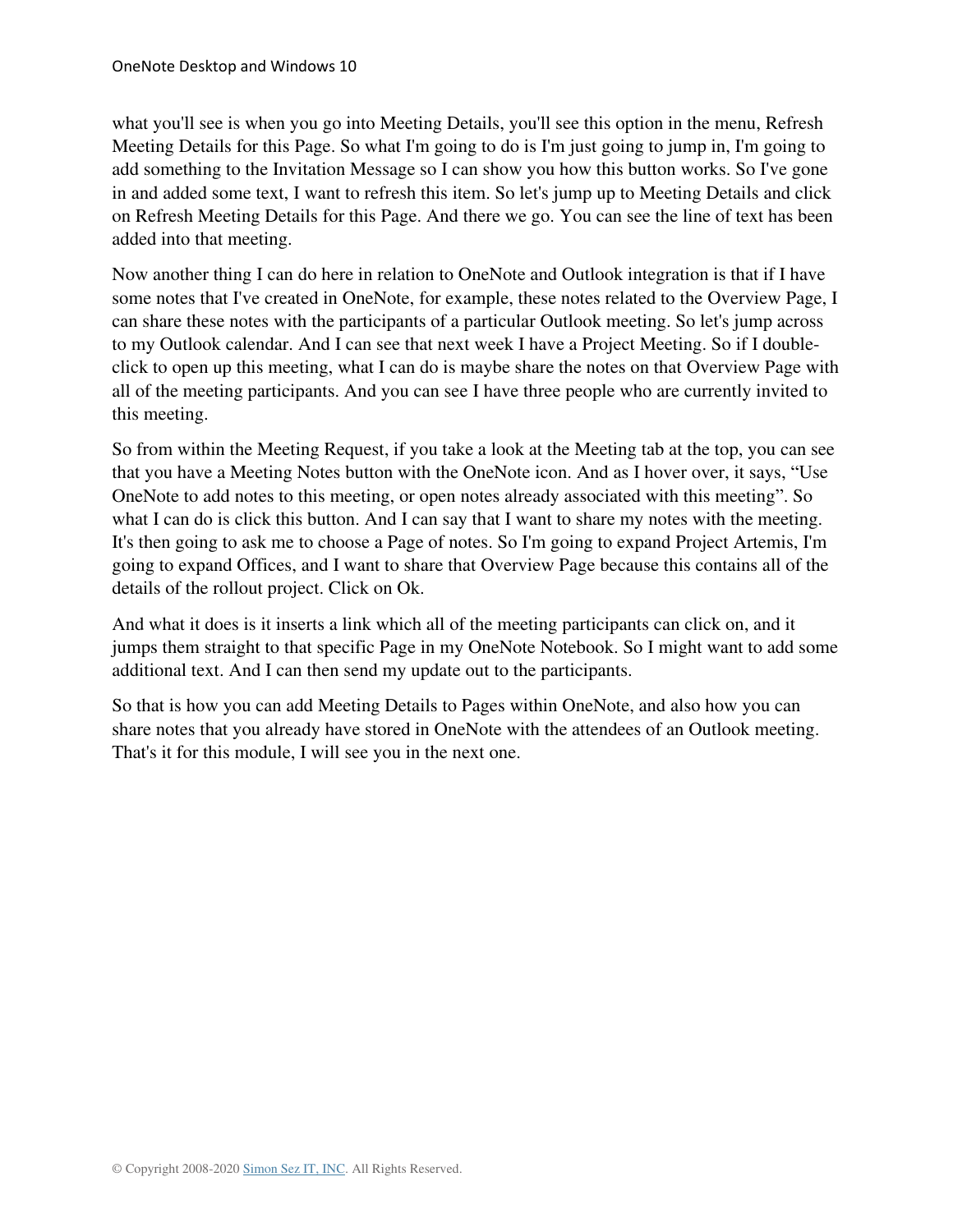#### **Video: Sending Page Information by Email**

Deb: Hello everyone, and welcome back. In this Section, we've been talking about how OneNote and Outlook interacts. And so far, we've seen how we can utilize Outlook Tasks for Tagging in OneNote. And also how we can do things like import Meeting Details, and share Meeting Notes. So the final thing I want to run through with you in this particular Section is a very simple little feature. And that is emailing a OneNote Page.

And once again, if you glance up to that Home tab, you'll see the second from last group, there is the Email group. And we just have one button and that is Email Page. Now a question I get asked all the time is if you can email multiple Pages, whole Sections, or entire Notebooks. And I will say that through this option, you can only email one specific Page of your Notebook. So let's take a look at that first. And then I'm going to run through with you some of the other options that you have if you do want to send entire Notebooks or entire Sections.

So this is a very simple process, all you need to do is make sure that you're clicked on the Page that you want to email, and click on the Email Page option. And you'll see straightaway what this does, it opens up a brand new Outlook email message, and the details of that particular OneNote Page have been copied into this email. So all I would need to do now would be to address the email, maybe add some text, and then simply send that email. And then Jen has all of the details contained on this Page. So a very straightforward process.

And it's also worth noting that if we jump up to the File tab, the backstage area has some options related to this as well. So if we go down to Send, you can see that we have that Email Page option in there as well. And using this button is exactly the same as the process that we've just run through. Now, of course, you do have other options in there, you can send the Page as an Attachment, as a PDF, you can create a new Word document, or you can send it directly to a Blog site. But all of these options are just for the Page that you're clicked on.

Now, if you did want to do something like send the entire Notebook or an entire Section, the option you need for that would be this Export option. And this is going to allow you to export a Page or Section or the entire Notebook to one of these specific formats. And then if you wanted to email that you could attach the file to an Outlook email and send that through to people. So just remember that if you are using this option on the Home tab, you're simply emailing the Page.

And once again, there's a keyboard shortcut for that of Ctrl + Shift + E. So with all that said, we're now kind of moving into the territory of sharing our notes with others. And that's exactly what we're going to focus on in the next Section. I'm going to show you how you can save to OneDrive, move your Notebooks around, share your Notebooks with other people, save to different formats, and also how you can synchronize your Notebooks. So all of that is coming up, go grab yourself a coffee and I will see you over in Section 10.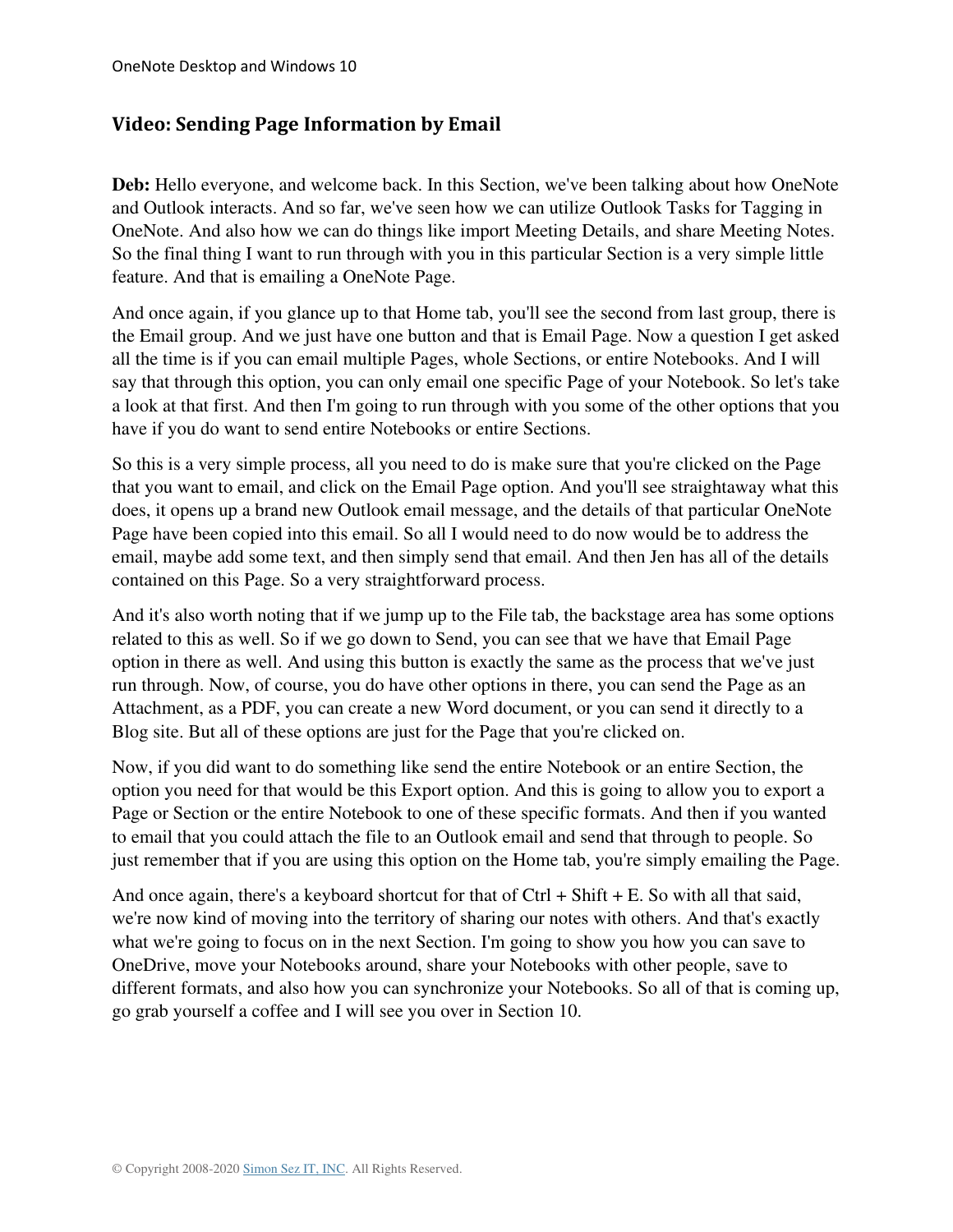# **Video: Windows 10 Interacting with Outlook**

**Deb:** Hi guys, and welcome back to the course. In this module, I just want to briefly run through with you the one option that we have in OneNote for Windows 10, when it comes to Outlook Integration.

Now, you'll find this option on the Insert tab. And it's this one just here, Meeting Details. So we saw in the Desktop version, how we can insert Meeting Details. And fortunately, in OneNote for Windows 10, we also have this option. So what I could do here is click on Meeting Details. And if this is the first time that you're using this, it's gonna ask you to sign in with a Microsoft account so you can access Outlook.

So I'm going to click on Sign in with a Microsoft account. And I'm just going to enter in my credentials. I then need to enter in my password, and click on Sign In. It's going to ask me to give this app permission to read my calendars. And I'm going to say Yes, that's fine. And now in the Meeting Details pane on the side, it's going to show me any meetings that I have set up in my calendar.

Now you can see that for today, I don't have any meetings, which would make sense because it is a Sunday. Now if I click this drop down arrow, I can choose a day. So let's take a look at Monday and I can see that I have a Project Meeting there. So I'm going to double click on the Project Meeting and it's going to insert those Meeting Details in.

You'll also see in the bottom right-hand corner I have a Refresh options. So if any of the details change in the Outlook calendar invite, I can simply update my Meeting Notes here by clicking that refresh button.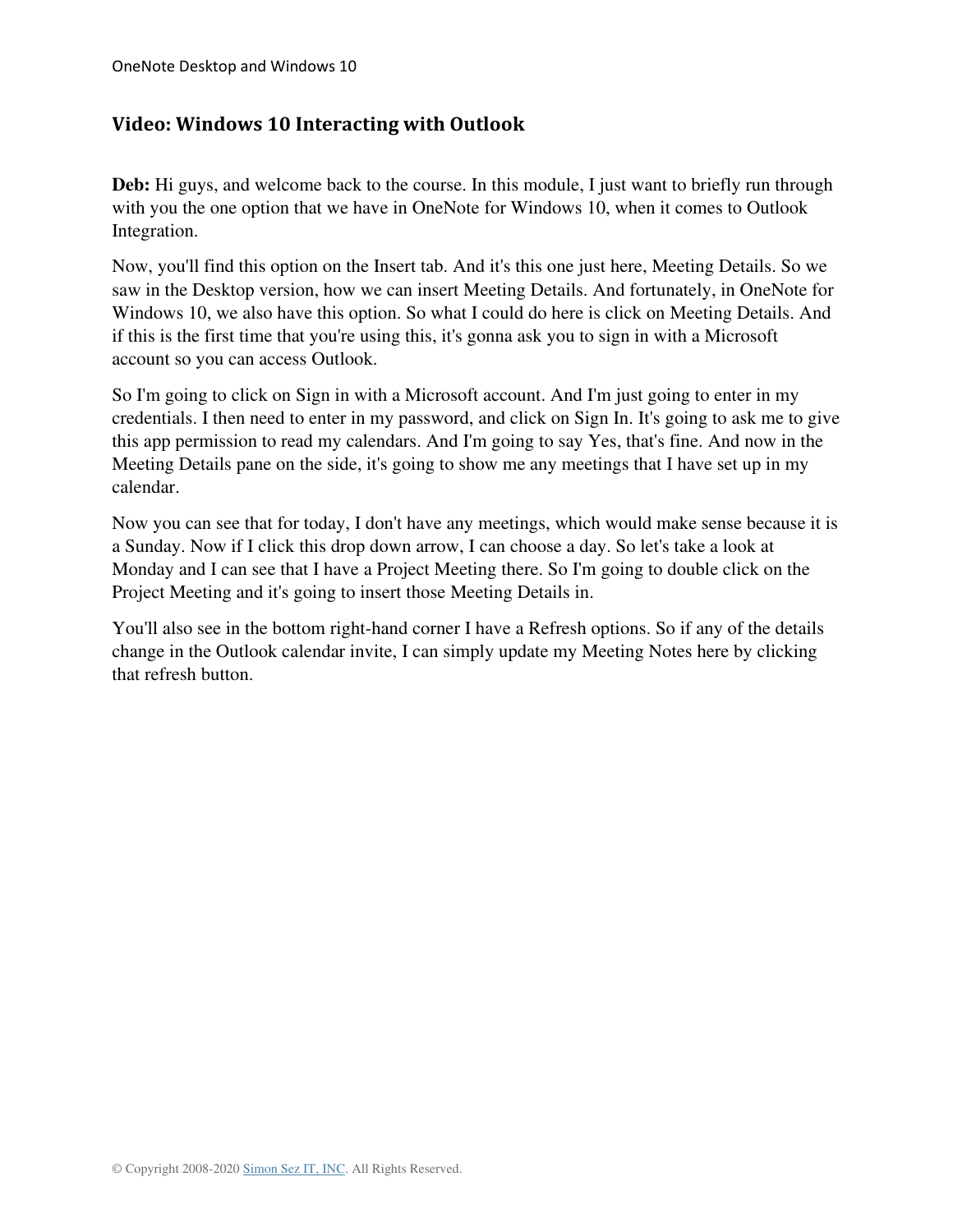# **Section 10 – Saving to OneDrive**

# **Video: Saving to OneDrive**

**Deb:** Hello everyone, and welcome back to the course. This is still Deb. I hope you are doing well and enjoying the course so far. And we've now made it all the way down to Section 10. And in this Section, we're going to be talking about something that's particularly important in OneNote, and that is sharing our Notebooks.

Now, most of the time when you're creating a Notebook in a business environment, you're probably going to want to share that with other people, particularly if it's going to be a place where lots of people can jump into the Notebook and add team notes. Now, as I mentioned right at the beginning of this course, if you do want to share a Notebook, you need to make sure that that Notebook is saved to a sharing location.

So in my case, that might be something like OneDrive, it could be a network drive that you have at your office. Or if you utilize something like Google Drive, you can even set that up in your OneNote and share directly to there. Now this Notebook that we've been working in predominantly throughout this course, the Project Artemis Notebook, I saved this to OneDrive when we created the Notebook. So if I now wanted to go in and share this Notebook with other team members, then I'm perfectly fine to do that I'm not going to come across any issues.

So I just want to show you an example of what happens when you have a Notebook open that's stored locally, and you try to share it with other people. So let's jump up to File, and I'm going to go down to Open. And if I scroll down and just take a look at my Recent Notebooks, I can see the one at the top of the list here. This is my Personal Notebook. And I have this saved to the Downloads folder, which is a very strange folder to save your Notebooks to.

Now the reason I have this saved to Downloads is that I have my PC set up so that majority of my folders, even my Desktop, synchronizes with OneDrive. Now the Downloads folder is a local folder. So that is why I've saved it there in order to be able to demonstrate this to you. So let's click to open the Personal Notebook. And there we go. Now, I don't have anything in this Notebook as yet. But if I click the drop down, you can now see I have Project Artemis and Personal open. So Project Artemis is saved to a Shared Location, and Personal is saved to my local drives. So what happens if I now want to share my Personal Notebook with other people?

Well, let me show you. Let's jump up to File, and let's go down to the Share option. And what you'll see is that I get this yellow warning message running across the top that says, "To share this Notebook, you'll need to put it on OneDrive or SharePoint". So it's basically telling me I have to move my Notebook. So I'm going to select OneDrive, and I'm going to put it in the Notebooks folder. I'm going to give my Notebook the name of Personal, and click on Move.

I get a message that says my Notebook is now syncing to the new location. And when I click on Ok, you can see that that yellow warning message disappears, and I now get all of the options I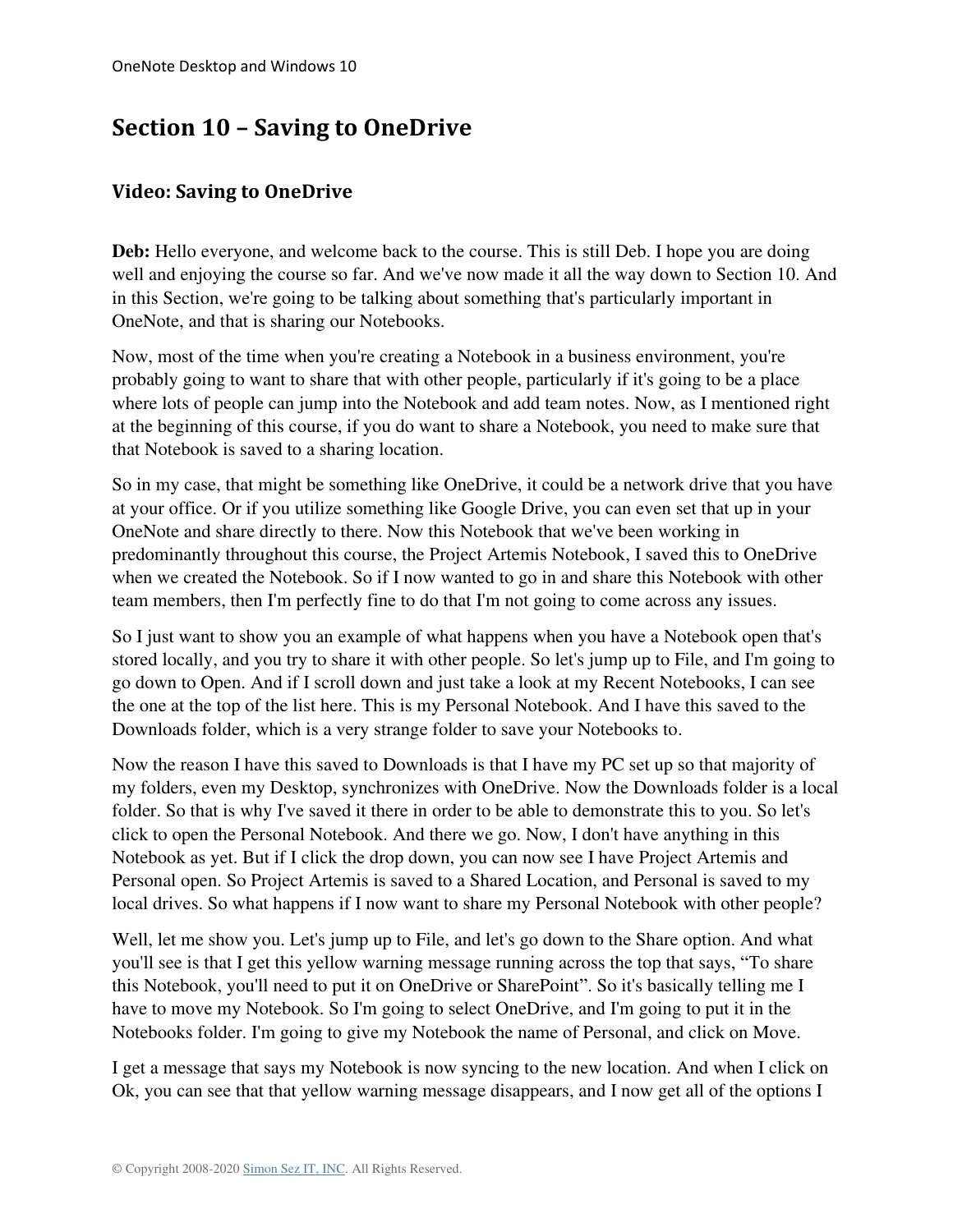need in order to share this particular Notebook. And you're pretty much gonna get a similar thing if you create a new Notebook from scratch. So if we jump up to New and we want to create a new Notebook, we need to first choose a location to save to. And if we want to share this new Notebook, then we need to make sure that we're saving it to a Shared Location. And if you don't see your particular cloud storage listed in here, then you'll just need to go down to Add a place.

And because I'm connected to Microsoft, I get the option of setting up our OneDrive account or a OneDrive business account. And then you'll see that listed underneath Recent so that you can save into it. So that is pretty much it. I just wanted to make sure you were clear on that. Because again, in the past, I've had so many questions about this from different people, because people tend to make the mistake of creating a Notebook and just putting it somewhere like their Desktop, and then wondering why they can't share that with any of their team members.

So the key here is just make sure you have it saved into a shareable location. And if you don't, you have the option to move your Notebook across. That's it for this module, I will see you in the next one.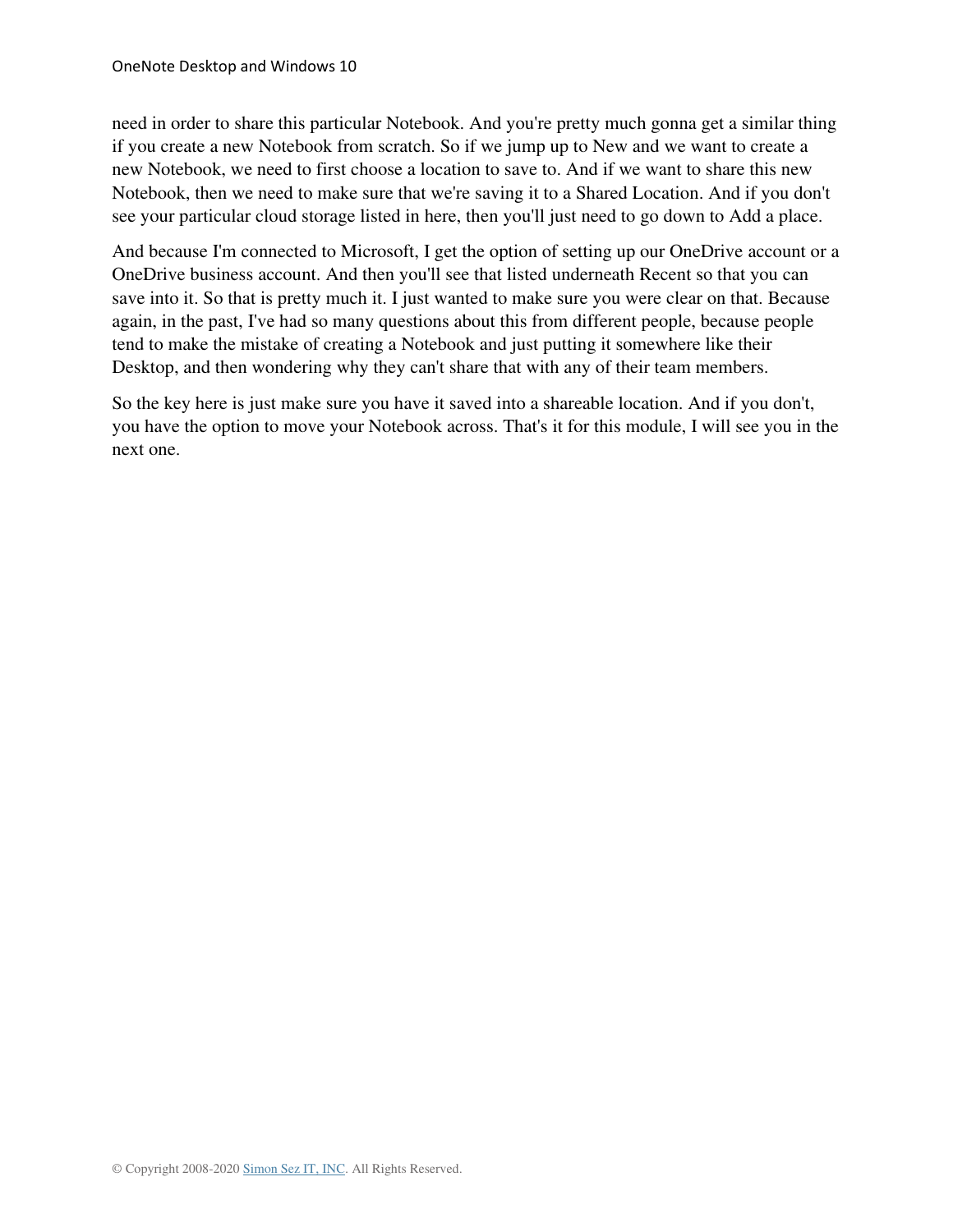# **Video: Inviting Others**

**Deb:** Hello everyone, and welcome back to the course. We're down to Section 10, where we're taking a look at how we can share our Notebooks with others. And in the previous module, I talked you through how it's important that if you do you want to share your Notebook with other people, that you save it to a Shared Location, such as OneDrive.

So what I want to do in this particular module is just show you how you then go about sharing with other people. Now, right at the beginning of this course, when I was showing you how to create a new Notebook from scratch, you got to see that at the point of creating the Notebook, you were actually prompted to share that Notebook with other people from the get go if you've saved it to a shared location. So let's just remind ourselves of that.

So I'm going to go up to File, and I'm just going to create a new Notebook. And I'm going to save it to a shared location, so I'm going to select OneDrive, I'm going to select the Notebooks folder. And we're going to call this while on a Project Delta, and click on Create.

Now you can see that as soon as I've done that, it's asking me to invite people. So as long as you save your Notebook to a shared location, it's going to prompt you right from the get go to share that particular Notebook. Now, previously, I clicked Not now because I really wanted to wait until this module just to show you how it all works. So now, let's say Yes, let's invite people.

So what this basically does is it jumps you across to the Share tab in the File menu, it selects Share with people, and you can then go in and type in the name or email address to invite someone to this particular Notebook. So let's type in a couple of people to invite.

So I'm going to invite Adam, I'm also going to invite Jen, and let's also invite Ben as well. And I could carry on going adding more email addresses. So what I can do now is I can choose the level of access that I want these people to have to the Notebook. And you can see over on the right-hand side, I can choose to let them edit this Notebook, or just view this Notebook. So if you're sharing it with a team of people, it might just be that you want them to be able to look at the Notebook, maybe read a few things, but not make any changes to it. So in that case, you would select Can view.

Now I'm happy for all of these people to edit, I want this to be a very collaborative Notebook with people adding their own notes. So I'm going to say Can edit. Now what you'll also see here is that if you have contacts in your Outlook address book, then you can choose to select them from there as well. I can type in a personal message, like so. And then I can choose if I want them to have to sign into Microsoft 365 in order to be able to access the document.

Now I'm going to deselect this, I just want them to be able to go in with not too much fuss and make their edits. And then right at the bottom, you can see who this is currently shared with. And that is me, I'm the owner of this particular Notebook. So once I've got all that information in, I can click on the Share button. And it's going to send emails to all of those people with a link to this Notebook. All they need to do then is click on that link, and it's going to take them straight to this Notebook and they can start working on it.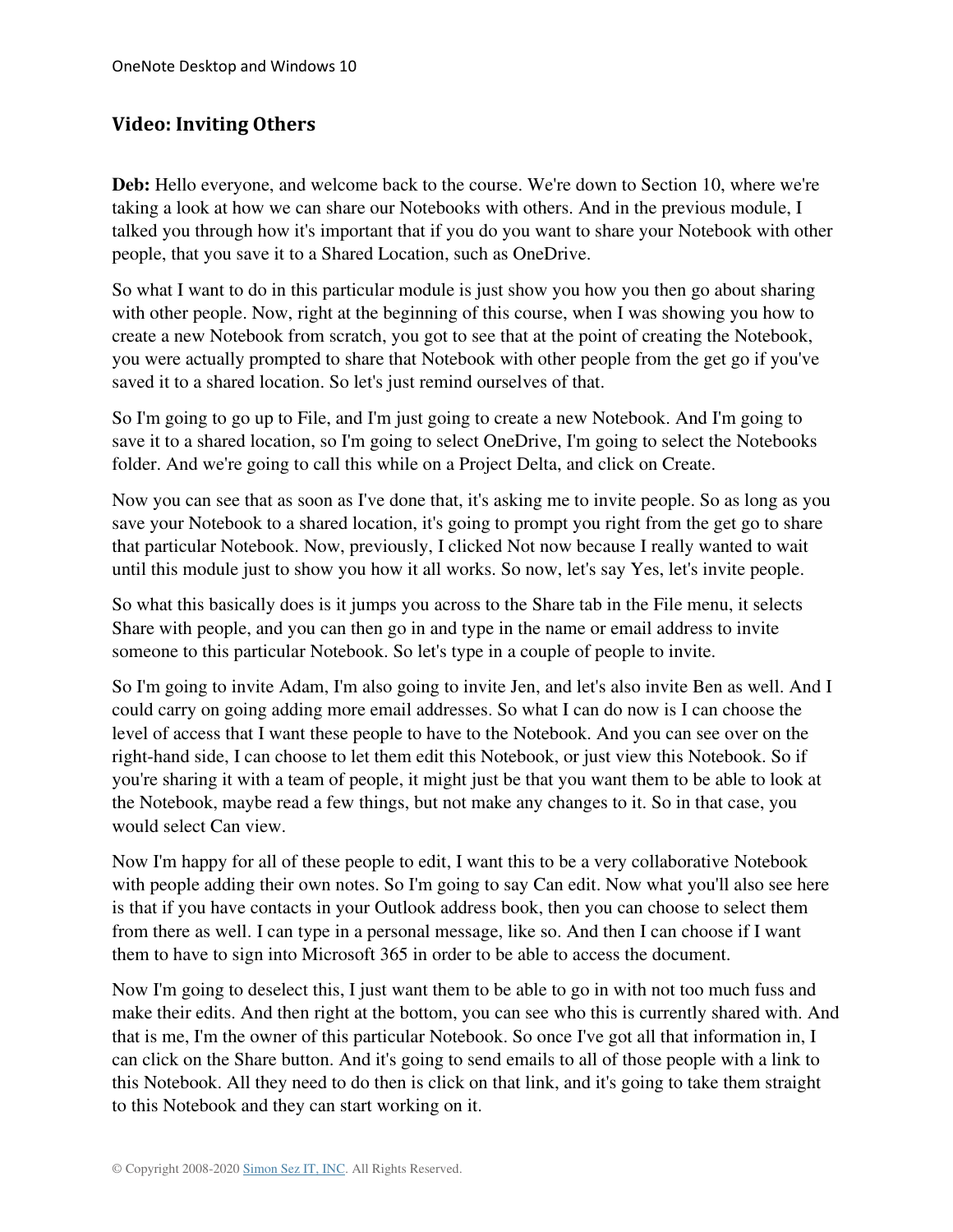What you'll also see is that now that I've shared it with them, I can see all of their names underneath that Shared with Section and also their level of access. Now if at any point, I decide that I want to change their level of access, so maybe I decide that I just want Adam to be able to view this Notebook as opposed to edit it, I can right-click on his name, and I can say change permission to Can view. So the other two people can still edit but Adam can now only view. And once again, if I decide that I want to remove access from someone to this Notebook, I can rightclick, and say Remove user.

So a very straightforward and simple process to share with other people. So that is one way that you can share your Notebook with others. But there is also an alternative method. If you take a look on the left-hand side, you'll see that underneath Share with People, we have Get a Sharing Link. So what you can do in here is you can generate a link to this Notebook, and you can generate either a Viewing Link or an Editing Link.

So if I was to click Create a View Link, it's going to generate a link to this document and I can now essentially copy,  $Ctrl + C$  and then  $Ctrl + V$  to paste that link into an Outlook email, maybe into a conversation that I'm having in Microsoft Teams or another messaging application. Then, anybody who has that link is going to be able to jump in and view that particular Notebook. Now there might be reasons why this is more appropriate than actually going to Share with People and typing in everyone's email address.

If you have a lot of people that you want to be able to view this Notebook or even edit this Notebook, then sometimes it's a bit easier just to generate a link, and then copy and paste it into an Outlook email. And maybe use some kind of group list or distribution list to send that out to a large group of people. But either method is going to work. So that's entirely up to you which one of those options you choose to use.

Now, the final options that you have in here are Share with Meeting. Now if maybe you have something like notes that you want to share with people in an online meeting. So this is an online meeting that's currently running, you can click on Share with Meeting and a link to the notes is shared with everyone in that meeting, so that everybody can contribute to it. Now, I don't have an online meeting running at the moment. So if I was to click this button it's just going to tell me that I'm not currently joined to any online meetings.

But if you were, you would get your meeting list come up there and you can choose which meeting you want to share the notes with. And then finally, at the bottom, here, we have Move Notebook. And we saw how this option worked earlier when we moved our Personal Notebook from our local drives, I had it saved into that Downloads folder to OneDrive. So if you ever want to change where you have your Notebooks stored, you can come into this option and move it fairly easily.

But just know that if you have already shared that Notebook with others, then you're going to need to read up on how to move that sort of Notebook by clicking on this link. But when it comes to sharing, that is pretty much it. It's all very straightforward.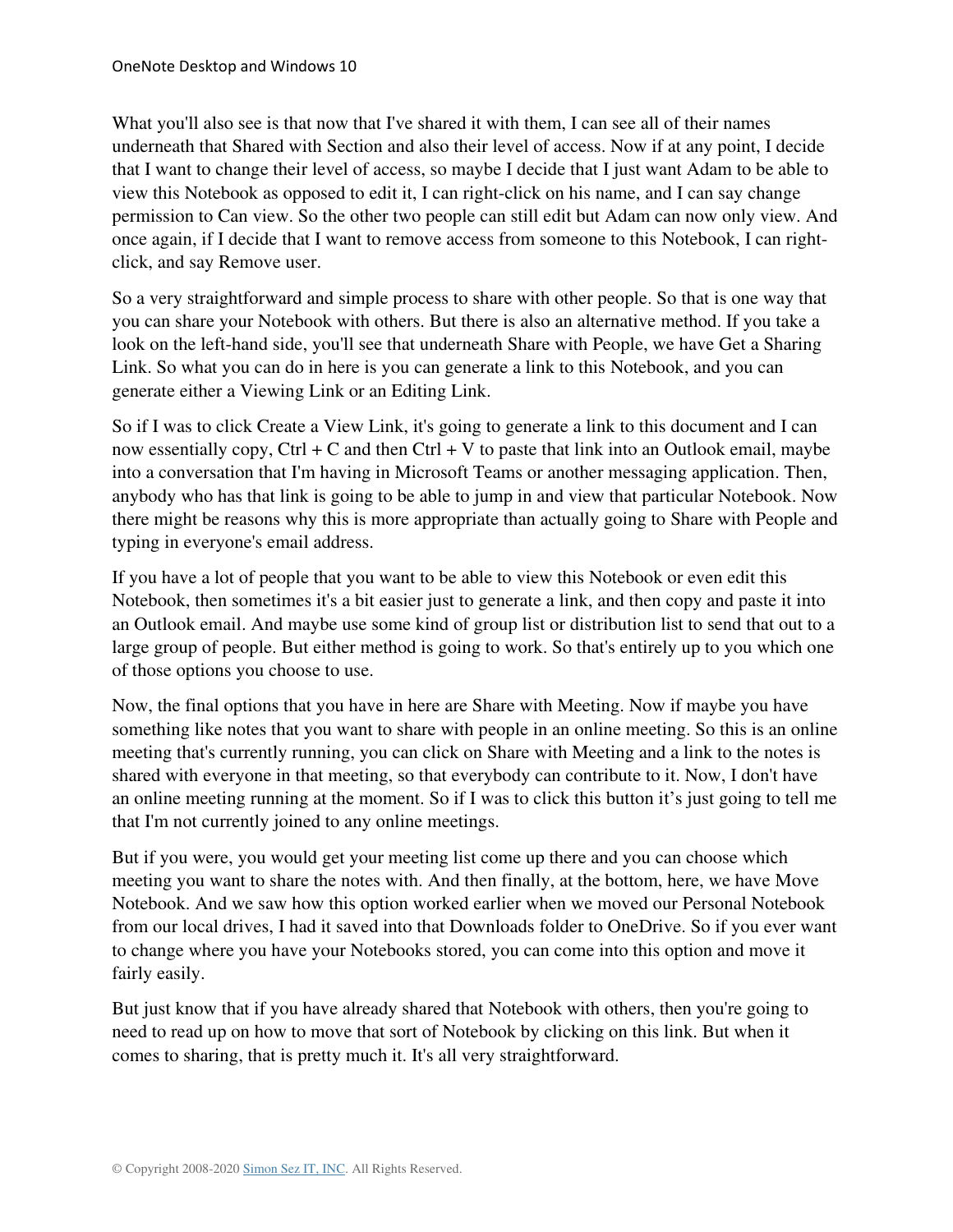The key takeaway here is remember that you must have it saved to a Shared Location before you can invite others to join. That's it for this module, I will see you in the next one.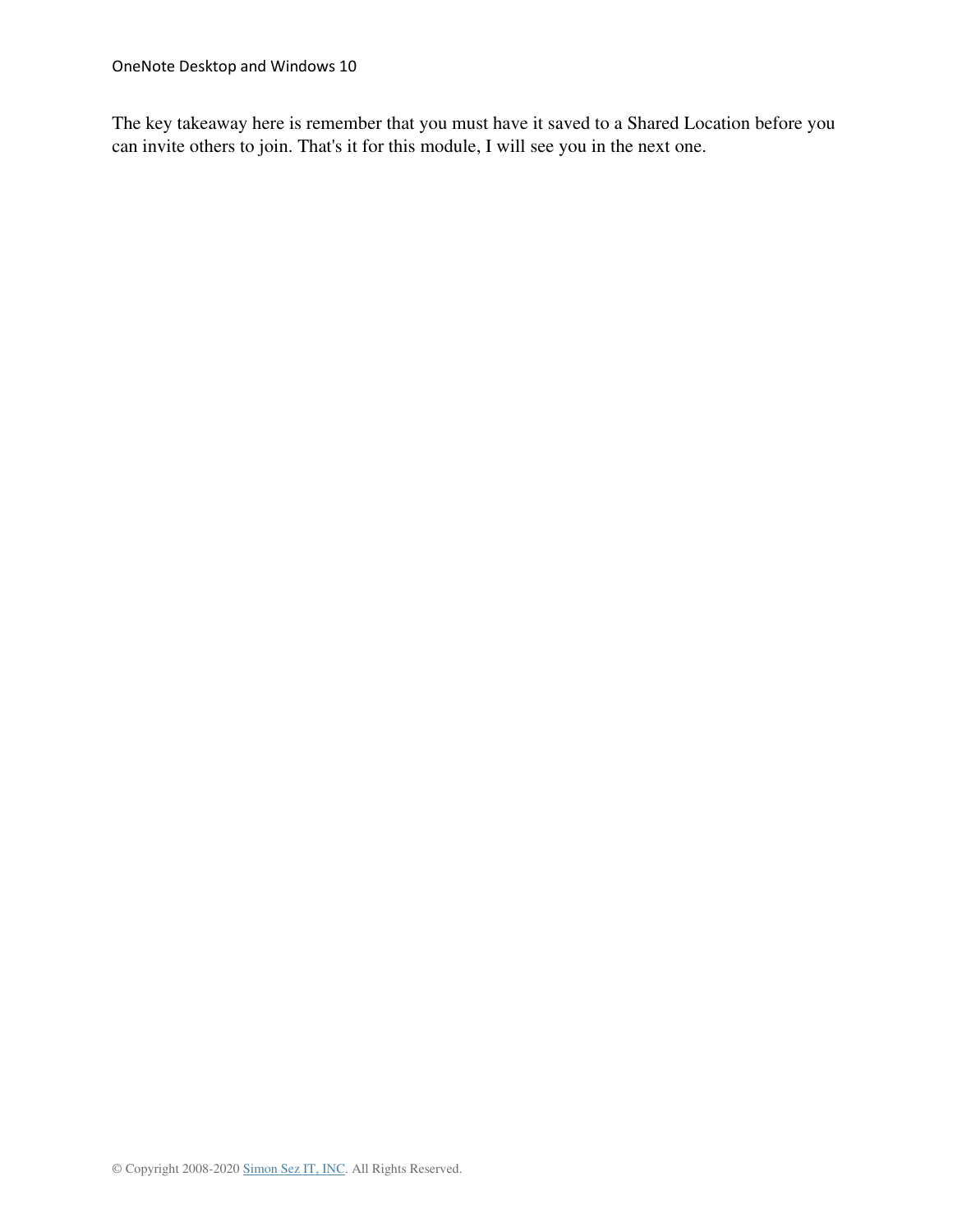# **Video: Converting Notebooks to Other Formats**

**Deb:** Hi guys, and welcome back to the course. We're still in Section 10, where we're taking a look at sharing our Notebook with other people. And so far, I've showed you how to move or save your Notebooks to a Shared Location, and also how you can invite others to either view or edit your OneNote Notebook.

Now, in this very quick lesson, I just want to talk to you a little bit about converting your Notebook to a different format. Now, whilst it seems that OneNote is a reasonably new application with regards to the Microsoft suite, it's actually been around since 2007. So there is a version of OneNote called OneNote 2007. So, I just want to run through with you ways you can recognize if you've been sent a OneNote Notebook that has been created in the 2007 version, and also how you can convert that Notebook from that older version to the much newer OneNote version, which is the 2010 to 2016 version.

And fortunately, the later versions of OneNote have a conversion tool, so that you can essentially upgrade a legacy Notebook to the current format, and have access to all of the newer tools, features, and utilities. Now if you're using OneNote, 2010, 2013, 2016, or even 2019, these all use the same file format so you don't need to convert these files between these versions as you can just use them interchangeably. Now, how can you recognize if you're currently working in a much older version of OneNote?

Well, the first thing is that when you open the Notebook, if you take a look up in the Title bar, where I have the title of this particular Page, Overview, and then it says OneNote, if you see the words Compatibility Mode in brackets, then that means you're working in a much older Notebook format. Now if you do see that, and you want to upgrade your Notebook to the latest format, it's a fairly simple process. So for example, let's just imagine for a second that this Project Artemis was a 2007 Notebook.

What I would do to convert it is just click the drop down so I can see all of my Notebooks, rightclick on the Notebook that I want to convert, and jump down to Properties in the Contextual Menu. And you'll see right at the bottom, it says Default Format. So I can see that this one that I'm currently using is the latest format, it's OneNote 2010 to 2016. However, if this was a 2007 Notebook, it would say that down here, and I then have an option to convert to the latest format.

Once I've done that, then all of the latest utilities, functions, features will be available for me to use. Now, obviously, I'm not using a very old version. And so, that feature is grayed out for me. But it is a very simple process of just clicking that button. Now the reverse of that is also something worth noting.

So, if you have the latest version of a Notebook like I do here, there isn't actually a way to convert that back to an older format. So, I doubt you'd probably ever need to do that but just a piece of knowledge for yourselves, that option doesn't exist.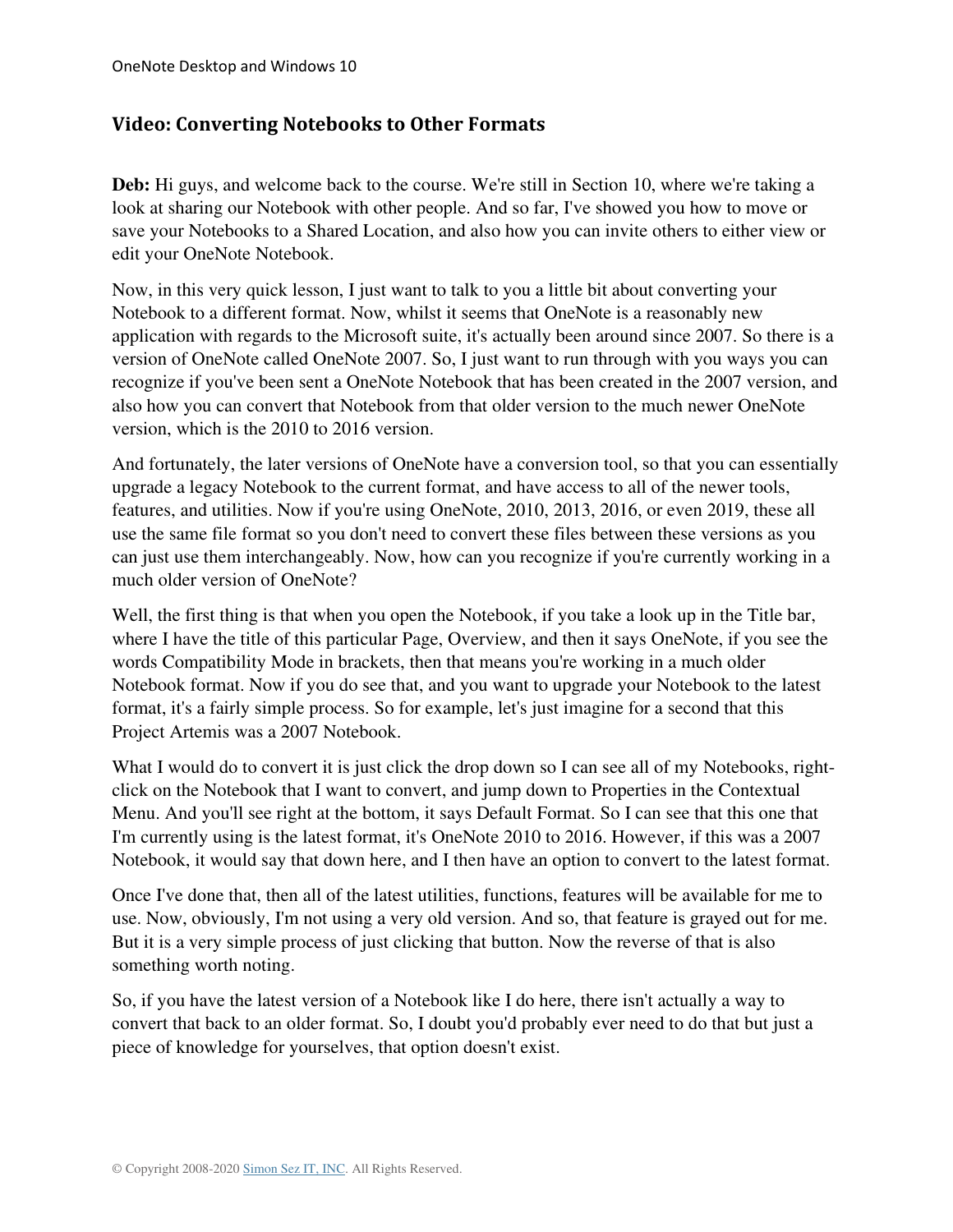So, just a couple of things for you to check there and to be aware of. As I said, you may not ever come across that, but if you do, at least you'll have the knowledge and the skills you need in order to upgrade your Notebook. That's it for this module, I will see you in the next one.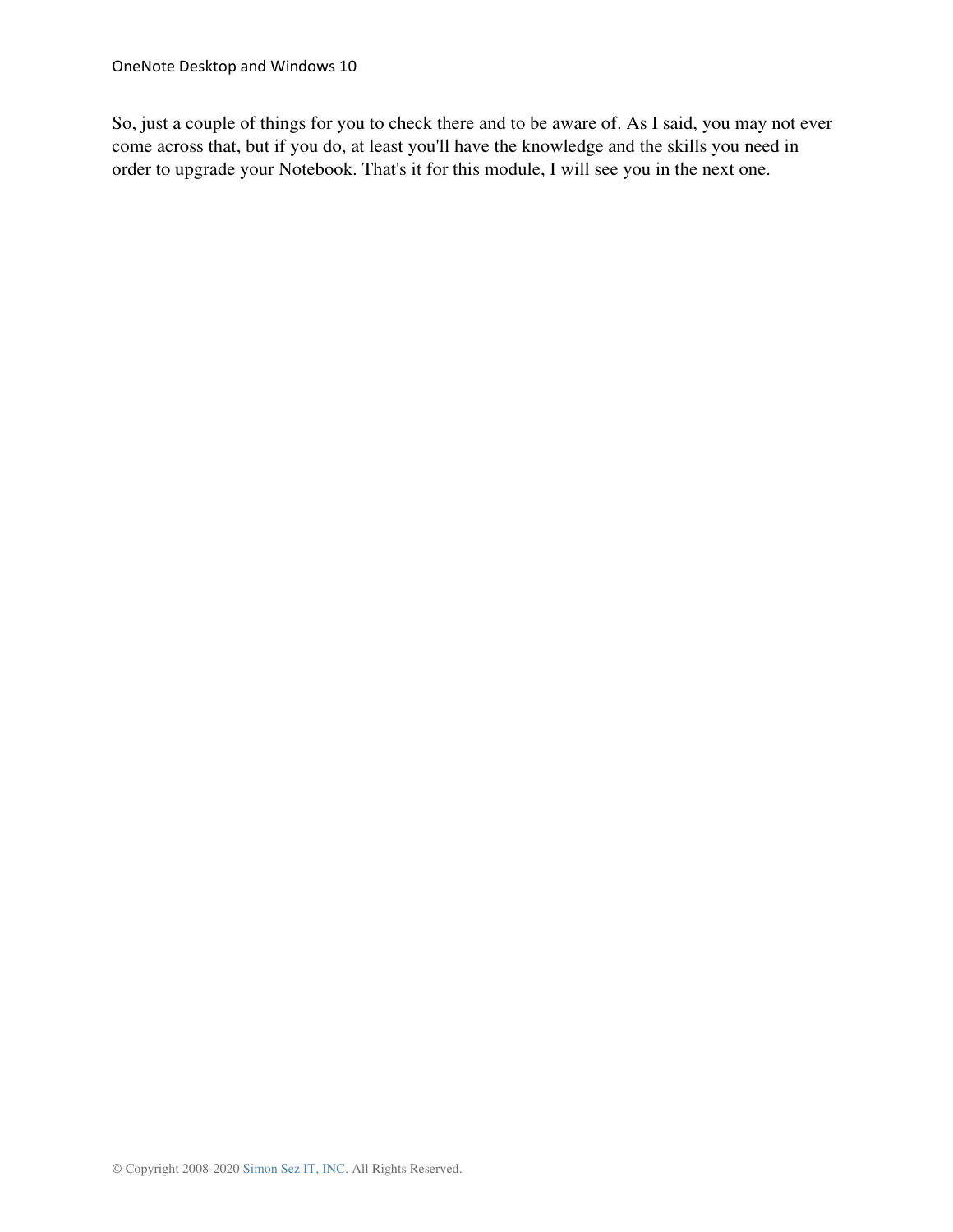# **Video: Exporting OneNote Content**

**Deb:** Hi guys, welcome back to the course. This is still Deb and we are headed towards the end of Section 10. And in this Section we've been taking a look at sharing our Notebook with other people. We've seen how to save it to a Shared Location, invite others to view or edit that Notebook. And I've also spoken to you a little bit about how to upgrade a very old OneNote Notebook to the current version. So what we're going to focus on in this particular lesson is how to export our OneNote content.

Now, as we all know, OneNote is a great program for taking and storing notes. But it might be at some stage, you want to archive your notes, or maybe share those notes with somebody who doesn't have a Microsoft account. And that is where exporting comes in. Now you'll find all of your export options underneath that File tab, and you'll see that we have an option for Export. And this is where you can choose exactly what it is that you want to export. And you have three options there, you can either export just the Page that you're currently on. So for me that is the Overview Page, I could choose to export the entire Section.

So for me, again, that is going to be everything within this Offices Section. Or I can choose to export the entire Notebook and the format that I can export in changes depending on what I want to actually export. So you can see that if I want to export the entire Notebook, the formats that are presented to me are a little bit limited compared to if I was just exporting a Page from my Notebook. So let's start out by just exporting a Page.

Now I'm going to say that I want to export this current Page, the Overview Page to a Word document. So I'm going to select Word, and click on the Export button. And the first thing I'm going to do here is just give my file a name. Now for this, I'm pretty happy with Overview, it's just picked up the name of the Page. It's going to save it in docx format, which is fine, and I'm going to click on Save. So now let's open up that Word file and see what it looks like. And there we go, you'll see that I have the contents of that particular Page exported out to a Word document.

Now I will say that if you're doing something like this, then the Paper Size that you have set in OneNote is particularly important. So for example, if you have your Paper Size set to A4 or Letter in OneNote, then it's going to export in that size also. So if you have a different Paper Size set in Word, then you might find that things start to cut off. If I scroll down, you can see my table cuts off a little bit there. So make sure that you do check the Paper Size in both applications prior to doing this to make sure that everything looks nice and neat and tidy.

Now let's jump back into OneNote, go up to File, and back down to Export. And this time, I might want to export the entire Section. And I'm going to export this to a PDF file. Click on Export. Once again, it's going to ask me to save this, I'm happy to have it called offices.PDF and click on Save, it's going to convert that to a PDF. I'm going to jump back into File Explorer, and I can see it sitting just there. And if I double-click to open, I have my entire Section, exported out to a nice, neat PDF file.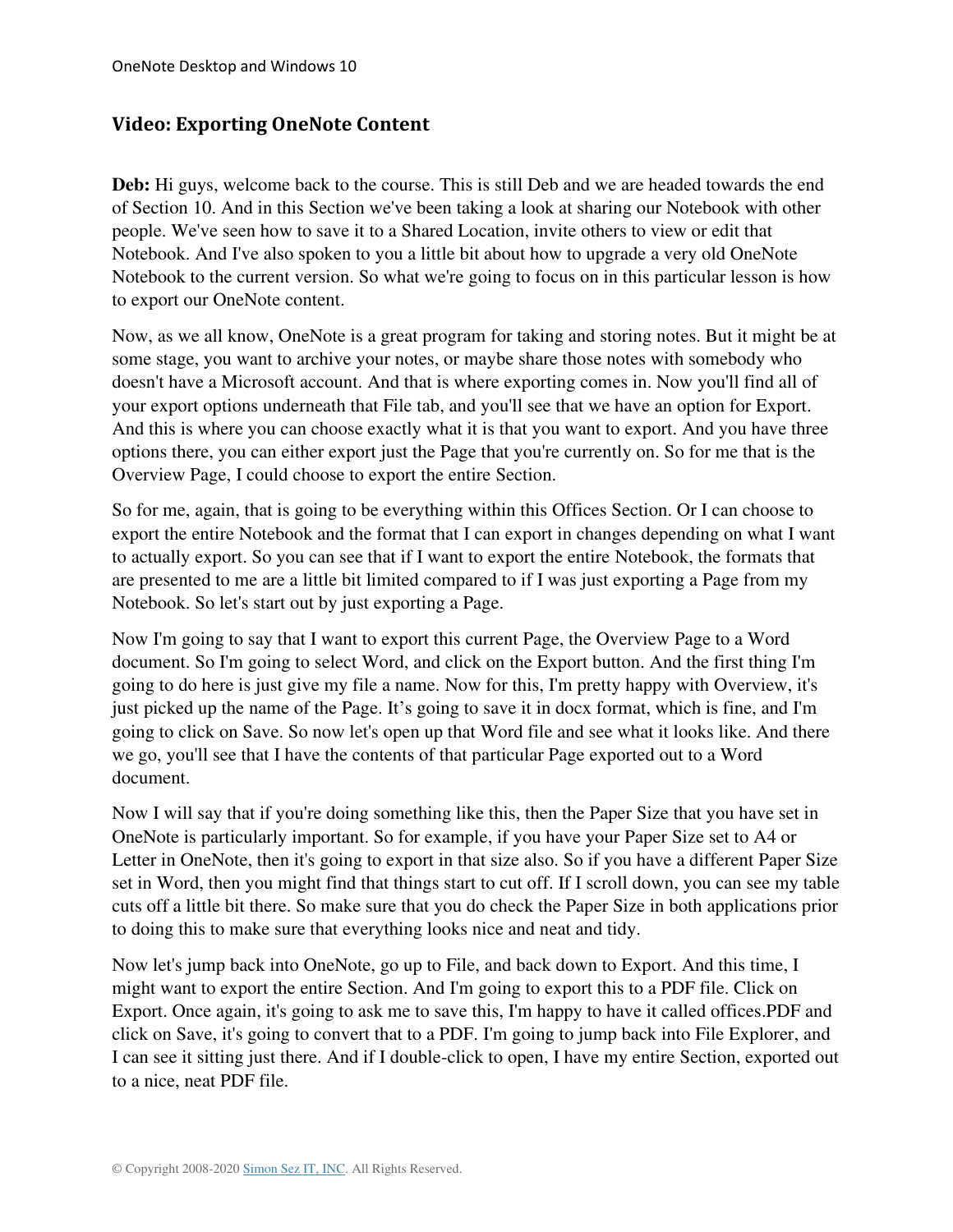Let's jump up to Export one more time. And this time, I'm going to select Notebook. Now the first option you get here is a OneNote Package File. Now what this is, is a single file, which is going to contain all of the Pages, all of the Sections for the entire Notebook. So it basically contains everything that you have in your Notebook, including all of the Tags, all of the Images, Embedded Files, Audio and Video, so on and so forth. And it packages it up in something that's very similar to a zipped file, and it gives it the extension .onepkg. So this is a great format.

If you want to maybe archive your Notebook, then you can export it to a package file, and then maybe save it to cloud storage or save it somewhere else, so that you always have it as an archived Notebook. You also might want to send the entire Notebook maybe to somebody who doesn't even have a Microsoft account and so can't access it online. This is a useful option for that as well. So if I was to select OneNote Package and click on Export, once again, I'm happy with this file name Project Artemis.onepkg. Click on Save, and it's going to export that entire Notebook.

So now if I jump back down to File Explorer, you can see it's sitting there. I can double-click, and it's going to ask me to unpack the Notebook. So, this is very similar to the process you go through if you are trying to open a zip file. You need to choose the location where you want to save this particular Notebook. So, I'm actually just going to browse and save it somewhere different. I'm just going to put this on my Desktop, click on Select, and then click on Create. And there we go.

So, I'm now opening this essentially, from my Desktop. I have my entire Notebook, Project Artemis, and all of the information that's contained within it. Now, because I've saved this locally, I have this warning message across the top saying that my Notebook might not be syncing. And that's absolutely fine because I've saved it locally. It doesn't need to synchronize with the cloud.

And we're going to learn more about Synchronization in the next lesson. So that's it on exporting, I hope you found that useful. I'm going to head across to the next module, and I hope to see you there.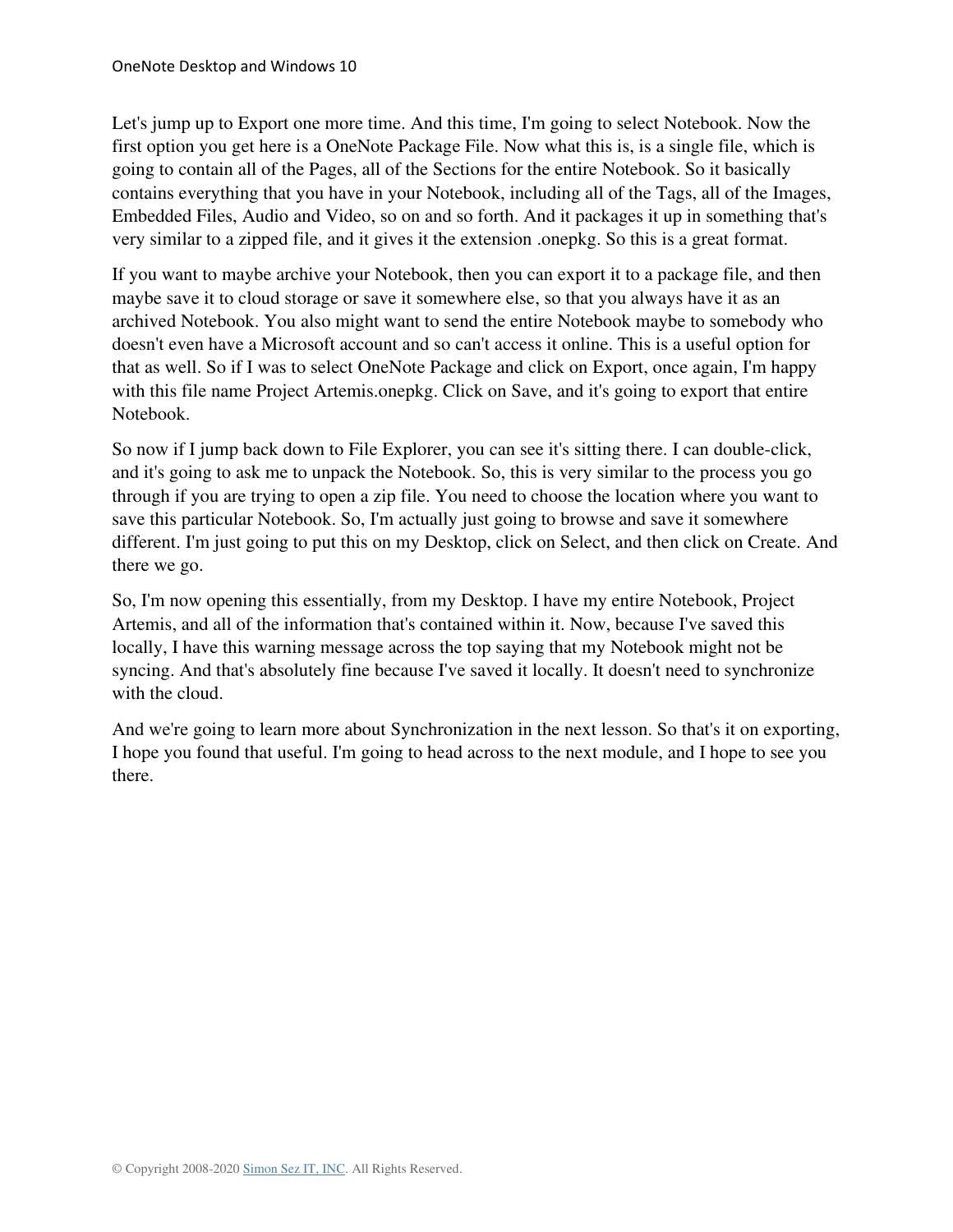# **Video: Syncing Notebooks**

**Deb:** Hello everyone, and welcome back to the course. We're in the last module of Section 10, where we've been talking about sharing Notebooks. So in this last module, what I want to talk to you about is synchronizing your Notebooks.

Now, one key important point you have to remember here is that when you're working in OneNote, using a Microsoft 365 accounts, you have access to your notes on your Desktop, like I'm using them here. But remember that those notes are also available in the cloud. And that just means that wherever you are, you can log into your Microsoft 365 portal, and essentially work on your notes.

You don't have to have the laptop that you created them on, you can be in a completely different location. But as long as you have an internet connection, and you're using a Microsoft 365 account, you can log into the online version of your notes and work away. So essentially, what you have here are two copies. And these copies need to be kept in sync. So when I'm working in my Notebook like I am here, because I have this saved to OneDrive, every time I start to make changes to this Notebook, it's automatically synchronizing with the cloud version.

So tomorrow, if I was away somewhere, and maybe in an internet cafe, maybe I don't have my laptop with me, I could still access my notes by logging into the web version, and opening up OneNote from there. So if you're not sure what I mean by the online version, let me show you that first. So this is the online web version. Now all I've done here is I've opened up a Google Chrome browser, I've gone to office.com, and then I've logged in to my Microsoft account.

So these are the credentials that you get when you set up a Microsoft 365 account. And this allows you to access all of your different applications in a web browser. And you'll see one of the options we have there is OneNote. So if I click on that, I can then go through and I can see all of the Notebooks that I've created, and I can open them up. So if I click on Project Artemis, it then allows me to go into that Notebook, and work essentially in the web version of OneNote. And the thing you'll notice immediately is that this does look a little bit different to the Desktop version.

But essentially, I have all of my different Sections and all of my Pages and I can work away. So just to go back to the topic of Synchronization. If I jump back to my Desktop version, if I make any changes in here, what OneNote does, it automatically saves those changes and synchronizes them so that when you're working in the cloud version, you have the most up to date copy. And one thing you'll notice with OneNote is that if we go to the File tab, we don't actually have a Save button in here.

So we don't have to keep going in and saving or pressing the keyboard shortcut  $Ctrl + S$  as we're making our changes, because it's automatically saving to the cloud. So a few options related to Synchronization that you have in this area. So we're working on Project Artemis, I'm currently clicked on the Info Section. And what you'll see next to Project Artemis is that I have a View Sync Status button. So let's click on this and it opens up the Shared Notebook Synchronization.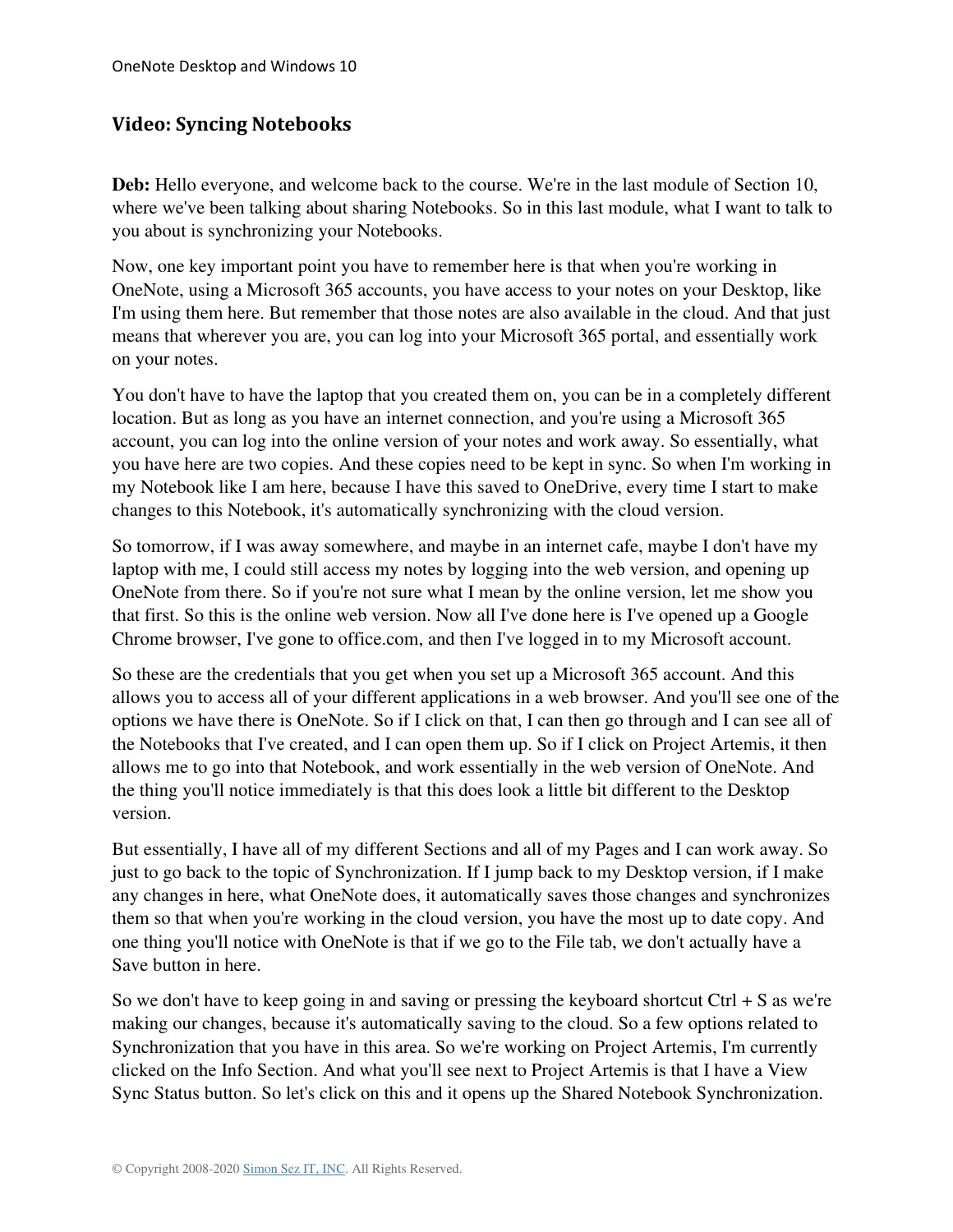So it's showing me all of the Notebooks that I've saved to OneDrive or a Shared Location. And I have the option Sync automatically whenever there are changes selected. And it's my recommendation that you have this option turned on so that you don't have to worry about saving or synchronizing manually.

Then what I see underneath is it's going to tell me that these Notebooks are all up to date, and then also the last synchronization time. So I can see that for this one Project Artemis, it last synced about one minute ago. And I have an option there to run a manual sync by clicking on Sync Now. You can see that I get this bar. It's synchronizing, checking for changes. And then once it's done, that will finish. It's telling me my last sync was just now. So everything should be up to date. Now, because I've chosen to automatically sync my changes, I don't actually really need to go in and click on Sync Now. But just be aware that that button is there.

And if you have a lot of Notebooks listed in here, and you want to just quickly manually synchronize them all, you have a Sync All button at the top. You could also choose to synchronize all of your Notebooks manually. Now as soon as I check that option, you can see that I get a cross next to each of my Notebooks. So that's basically telling me that I've turned off Automatic Synchronization. And so for any changes I make to update in the cloud version and be available when I access them through the web, I will need to go in and manually synchronize all of my Notebooks.

So for me personally, that is way too much work. I much prefer to have them all automatically synchronizing whenever I'm making changes. And that is pretty all you need to know when it comes to synchronizing or keeping your Notebooks updated so that you can access the most up to date copy wherever you are using your Microsoft portal.

That's it for this module, and that is it for this Section. In the next Section, we're going to start to take a look at how you can collaborate with others in a Notebook. So I'm excited. I'm going to grab a coffee, and I'll see you over there.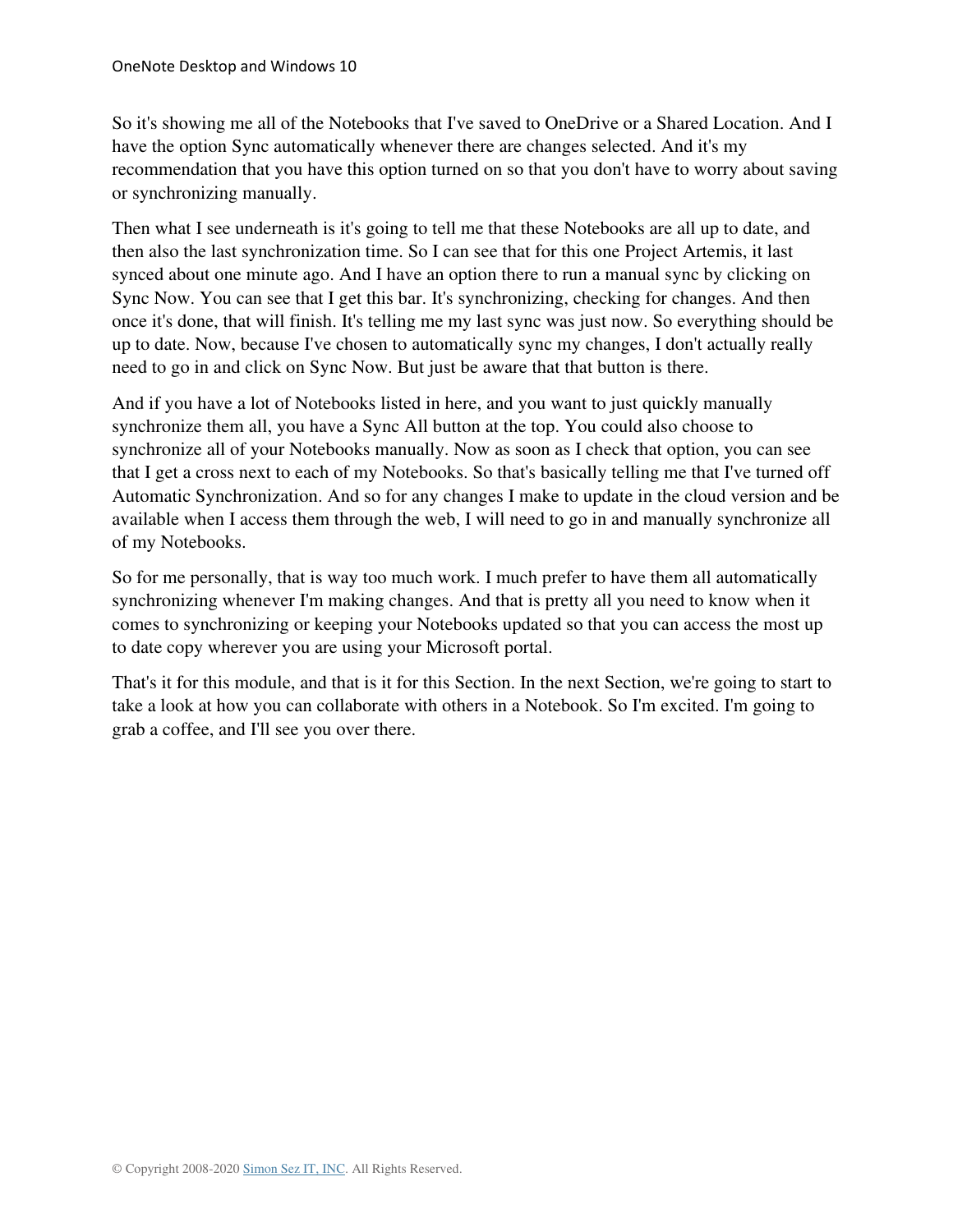## **Video: Windows 10 Sharing a Notebook**

Deb: Hello guys, and welcome back to the course. We're now down into our module related to OneNote for Windows 10 users. And in this Section, we've been talking about sharing and also syncing our Notebooks.

Now when it comes to syncing, things works slightly different in this version for Windows 10. So for example, when I first created this Notebook, it didn't ask me to select a location to save it into. And that's because it didn't need to. Because when I set up this laptop, I connected it up to my Microsoft account. And so OneNote for Windows 10 knows who I am, and it knows that I'm using OneDrive. And so it's automatically saved it into my Documents folder in OneDrive.

Now, if you want to go in and start checking what account OneNote for Windows 10 is using, if you jump up to the three dots in the corner and go down to Settings, you'll see you have Accounts listed in here. And you can see that there is the account that mine is using and this has OneDrive attached to it. So if you don't see your account listed in here, you're going to want to add your account, and then go through and set up either your personal Microsoft account or your workplace or school account.

And remember, all of these rely on you having a Microsoft 365 subscription. Because remember, when it comes to sharing and also synchronizing, your Notebook must be stored in a Shared Location. Now this Notebook here, Project Sierra, if I go to File Explorer, you can see, there it is. So this Notebook has automatically saved to my personal OneDrive into the Documents folder. So essentially, this is in a sharing location, which is going to enable me to share it. So let's move on to that topic of sharing our Notebooks.

In the Windows 10 version, you'll see right up in the top right-hand corner, you have a share link. So let's click it and see what we get. So it's telling me that I'm about to share this Notebook, Project Sierra. And then I just need to type in an email address for the person I want to send it to, like so. And then I can choose if I want Jen to be able to edit or just view this particular document. I can see underneath who this Notebook is currently shared with, which is just me as the owner. And then I can choose if I want to send a copy, or if I'm just happy sending a link directly to this Notebook.

So I'm going to click on Share. That's going to send an email to Jen with a link in it to this Notebook. And you can see that once I've done that, her name has now been added to this list of people who this Notebook has been shared with. Now just to go back to Synchronization for one moment. Because this Notebook is shared in OneDrive and I've just invited Jen, it might be that Jen jumps into this Notebook and then starts making changes. And everything synchronizes exactly the same as the Desktop version in OneNote for Windows 10.

Now some other sync options that you have, if you right-click on the Notebook name. So in this case, Project Sierra, you'll see the second option down is Sync. And this is going to allow me to do a manual sync of this Notebook or all Notebooks that I have open. Now I shouldn't really need to do this because I have my Notebooks syncing automatically. So again, if you want to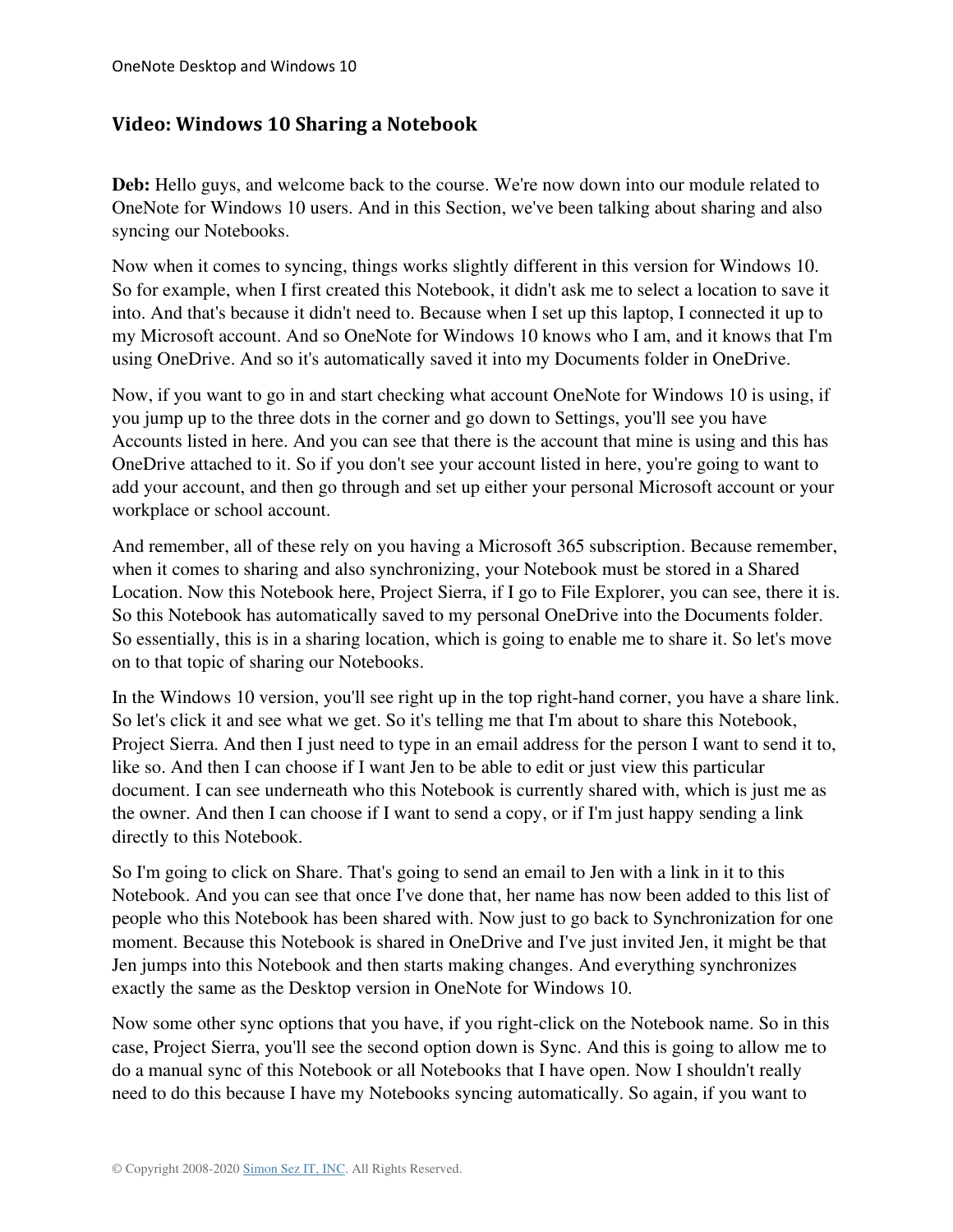check if you have that option turned on, if you click on the three dots in the top right-hand corner and jump into Settings, and then Options, you'll see where it says Sync your Notebooks.

And then underneath, we have some text; "OneNote automatically syncs your Notebooks to the cloud to keep them up to date". If you turn this off, remember to sync regularly to avoid losing any of your work. So I have my Notebooks syncing automatically turned on. And I've also chosen to sync all files and images as well. Now if you had these turned off, it means that you're going to need to do a manual synchronization.

So that is when you would come into the right-click menu, go to Sync, and then choose Sync this Notebook, or Sync All Notebooks.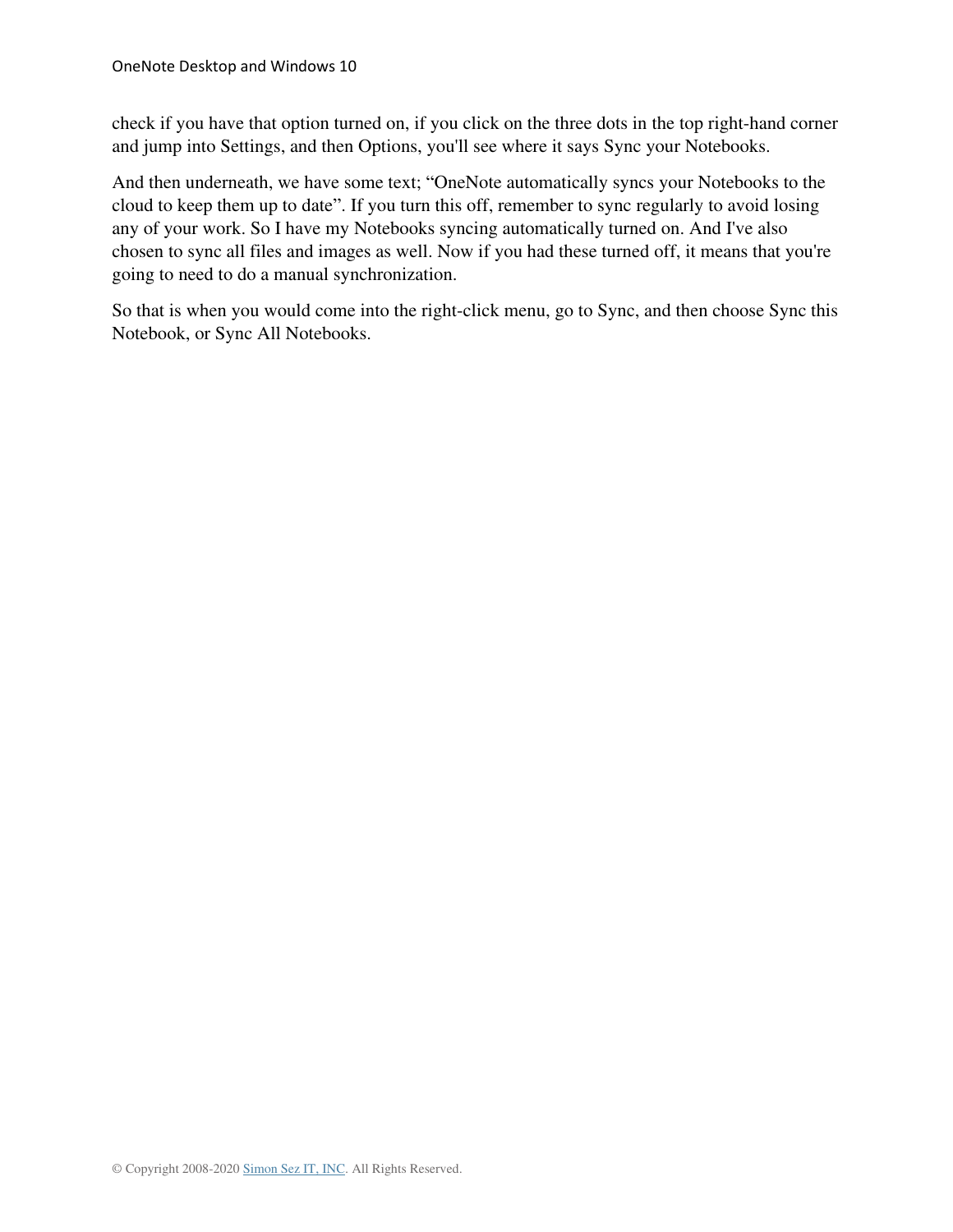# **Section 11 – Author Indicators**

# **Video: Author Indicators**

**Deb:** Hi guys, and welcome back to the course. In this Section, Section 11, we're going to talk about collaborating on OneNote Notebooks. And we've been through the process of sharing a Notebook with team members, colleagues, and the people. And the idea behind sharing is that so you can have things like team Notebooks when you're working on group projects, and everybody can contribute to the notes on that project.

Now, one of the issues that occurs when you do have several people working on a shared OneNote Notebook is that sometimes it can be quite difficult to know who's made each change. So to help with this, you have some options available on the History ribbon, that's going to help you search for changes by specific authors. So if we jump up to the History tab, you can see we have an Author's Group. So let's start out with this first button here, Recent Edits.

This is going to allow you to find changes in your Notebook by time. So if I click the drop down, I can choose to see only the changes that have been made Today, I can choose to see all of the changes since Yesterday, the last 14 days, so on and so forth. And you can see there, it's highlighting in the Page where those changes have occurred. And if you take a look over in the right-hand side pane, it's searching through the entire Notebook. And of course, you can change that to be a little bit more specific if you want to. And it's also sorting by Date Modified.

So it's showing me all of the changes that have been made this week. And then all of the changes that have been made last week, and last month. And if I want to jump to a specific change, I can simply click on the link, and it's going to jump me across, and it's going to highlight everything that's been changed on that Page. So that option is particularly useful for finding your most Recent Edits.

The next option that you have is Find by Author so you can see who has made specific changes in this Notebook. Now currently, I'm the only one who's edited this Notebook. So when we click on Find by Author, again, we have a pane pop out on the right-hand side. But this time, it's sorting the changes by Author. And what's going to happen here is it's going to list out everybody who's made changes to this particular Notebook.

So if you've shared this Notebook with maybe three or four other people, and they've come in, and they've added Notes, or Images or Tags to this particular Notebook, you're going to see those names listed in here. And when you click the Expand button, so if I do that for my name, it's going to show you all of the changes that that particular Author has made. So this option is particularly useful if you're wanting to know who exactly has changed what parts of the Notebook.

And then finally, in here, you have a Hide Authors option. And it says, "Hide or show other authors' initials next to their changes in this Notebook". So if you want everybody who's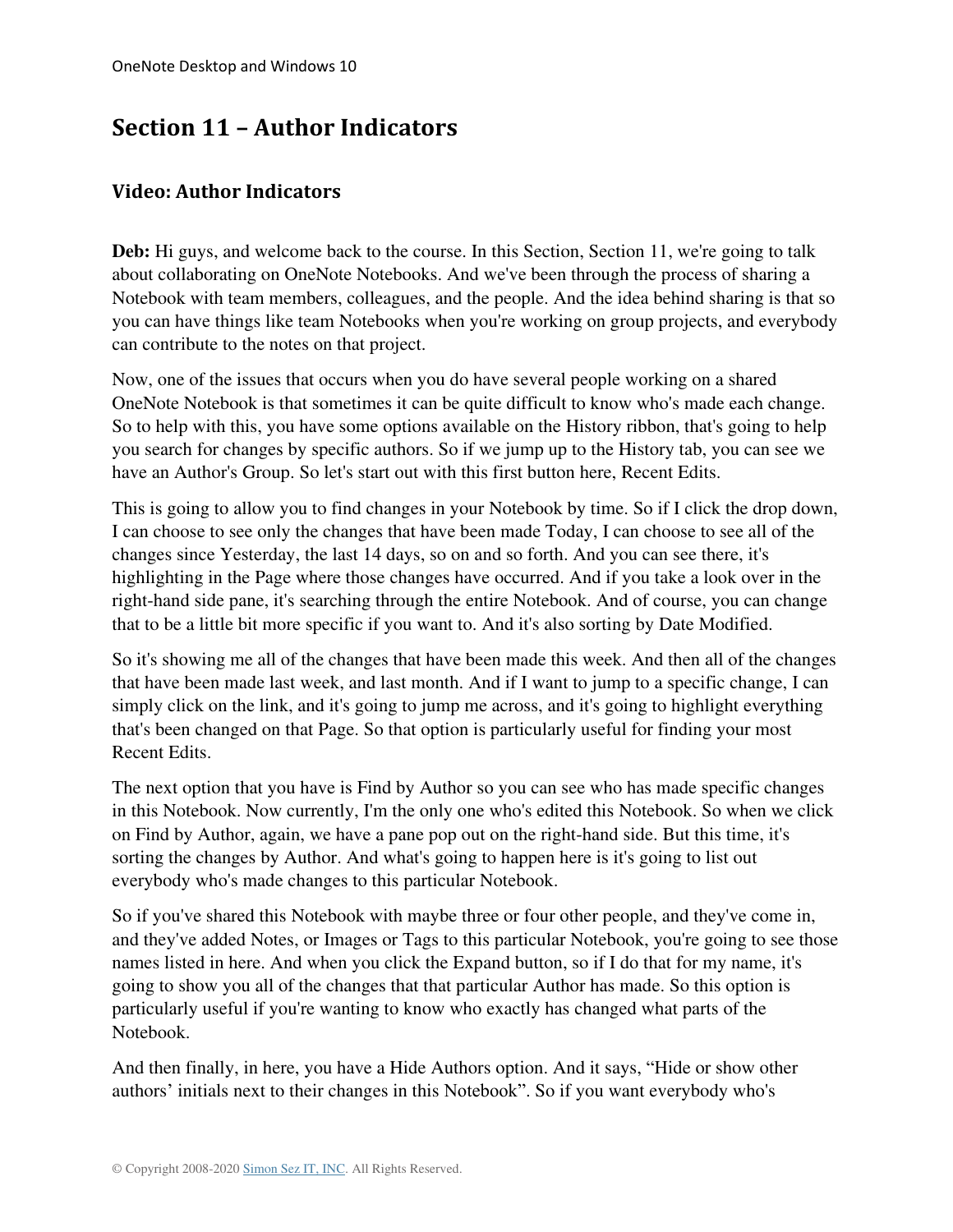changing this Notebook to have their initials appear next to the text or the item that they've changed, then you can choose to show that by deselecting this button. However, if you want to hide it, if you click on Hide Authors, then it's just going to remove those initials from the Page as well.

As I said, currently, I'm the only one who's editing this Notebook. And those initials won't show for me because I'm the one that created the Notebook. So three very straightforward but very useful utilities that you have when you have multiple people working on the same Notebook. That's it for this module, I will see you in the next one.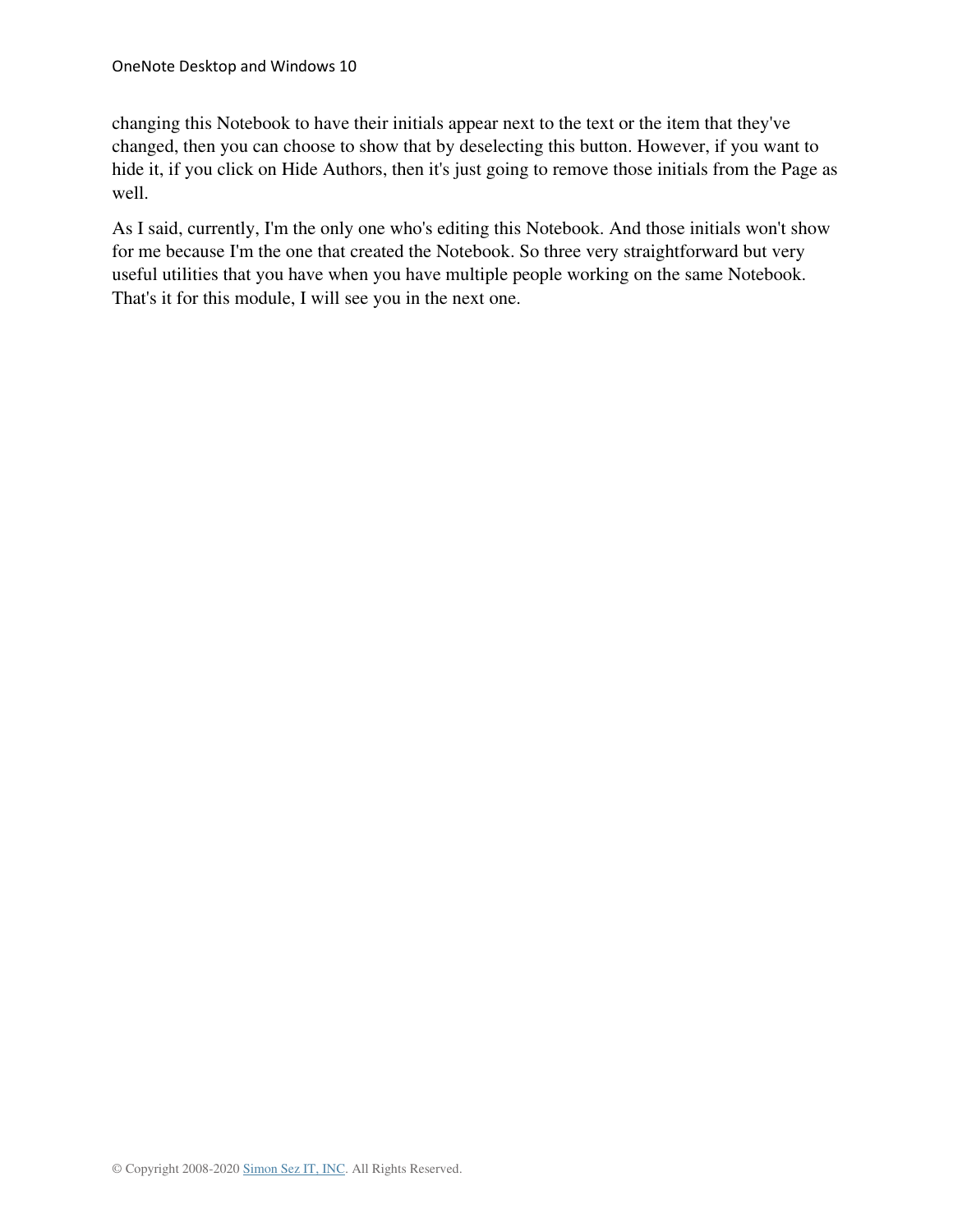#### **Video: Page Versions**

**Deb:** Hello everyone, and welcome back to the course. In this very quick module, I just want to run through with you Page Versions. Now a really cool feature of OneNote is that you have the ability to restore older versions of Pages.

So, if maybe you've made changes to different Pages, and then you want to reverse those changes and go back to what they looked like originally, you can do that through the Page Versions feature. So once again, we're working up on the History tab. And in the History group, we have Page Versions. So let's click the drop down and see what we have available. So the first thing I can do here is I can show all versions of this specific Page.

So currently, I'm clicked on the Page Project Meeting 12/02/2020. Now if I click on Page Versions, what you'll see is that now it's showing me an older version of this Page shaded out in gray. So what I can do is I can click on this Page, and I can take a look at the older version. So I can see that in this older version, I didn't have the date on the end. So what I've probably done here is created this Page, and then decided the title would be a bit more meaningful if I included the date of the Project Meeting. So I changed it so that it looks like this.

However, if I decide that I actually want to go back to this original Page, you can see that I have a yellow warning bar across the top that says, "This is an older version of the Page that will be deleted over time. Click here to restore this as the main Page or see more options". So let's just pretend for one moment that I want to restore this Page, I'm going to click on this yellow bar. And then I get a Contextual Menu full of different options. And the ones that I'm really concerned with are the top three, so I can choose to Restore this version.

So essentially, it's going to override that new version. I can Delete this version, or I can Copy this version to another Section, another Page, so on and so forth. So what I'm going to do here is I'm going to say that I want to restore this version of this Page. So let's click on Restore. And now you can see that this has become that main Page. Now because I've restored that older version, OneNote is now showing me other versions of this particular Page. And I can see that I have two, again, highlighted in gray.

Now I've decided that I don't actually need these versions, I'm happy with this one just here. So this time, I'm going to click on the yellow bar, and I'm going to say Delete Version. And I'm going to do the same thing for this one, click the yellow bar, and Delete Version. So let's take a look at some of the other options that we have in that Page Versions drop down menu. I switched to the Offices Section, and I'm clicked on the London Page. So I'm going to jump up to Page Versions and take a look at the older copies.

So for this particular Page, I can see that I have four other versions. And I can click through them to take a look at the differences. And I can see here for this particular one, I've gotten an icon just before Office Address, whereas the current Page doesn't have that icon. So maybe I decide that I want to restore this particular version and make this the official London Page. Once again, I'm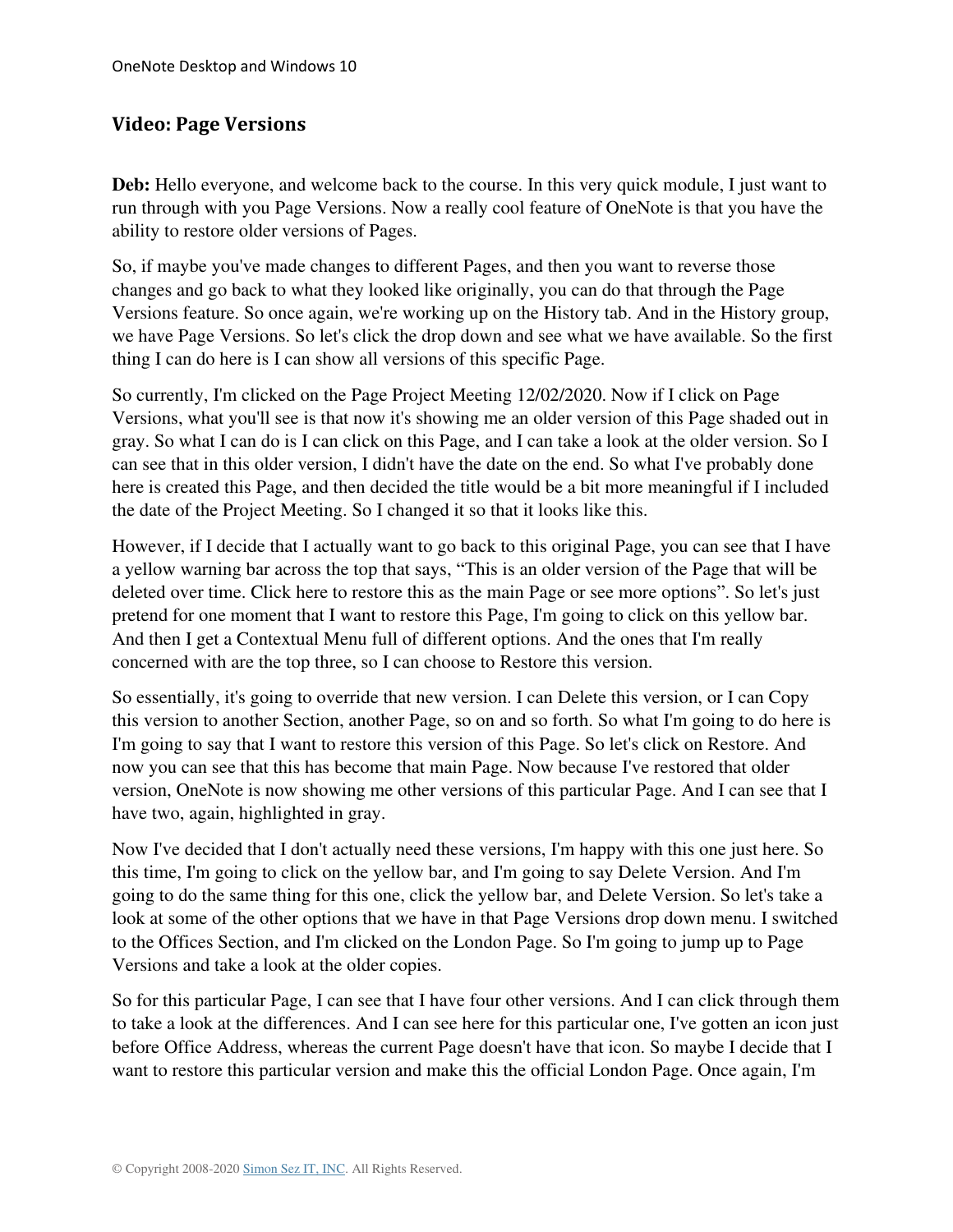going to click and select Restore Version. And now I have all of these other versions of this particular Page.

Now I might want to go through the rest of this particular Section, taking a look at the Page Versions that I have. I can see that for some of these, when I click, if that Page Versions button is grayed out, it means that there are no other Page Versions for that particular Section. Now, we didn't really add anything to these, and so that would make sense. But I can see that for Paris Page Versions is active. So let me click it. And I have one other Page Version. Now, I don't particularly want that version, and I also don't want the Page Versions that I have for London.

So once I've checked this entire Section, in order to delete all of the versions that I don't need, instead of going through and deleting each old version one by one, what I could do is jump up to Page Versions and say Delete All Versions in Section. And you'll see that I also have a Delete All versions in Notebook option up here as well. So a really efficient way of getting rid of all old copies of Pages. Now I'm going to say Delete All Versions in Section, and I'm going to say Yes. And there we go. All of those old versions have now been deleted. So that is it.

That's a really nice way being able to keep track of old copies and restore them. So it's kind of like a bit of a lifesaver if you make changes to a Notebook and then change your mind and want to revert back to an older version. So, don't forget about that little option.

Now in the final module of this particular Section, we're gonna deal with this other command that we have in this Histories group. And that is the Notebook Recycle Bin. So here, we're dealing with items that we've deleted. So let's talk about that more in the next module. I'm going to head over there now, and I look forward to you joining me.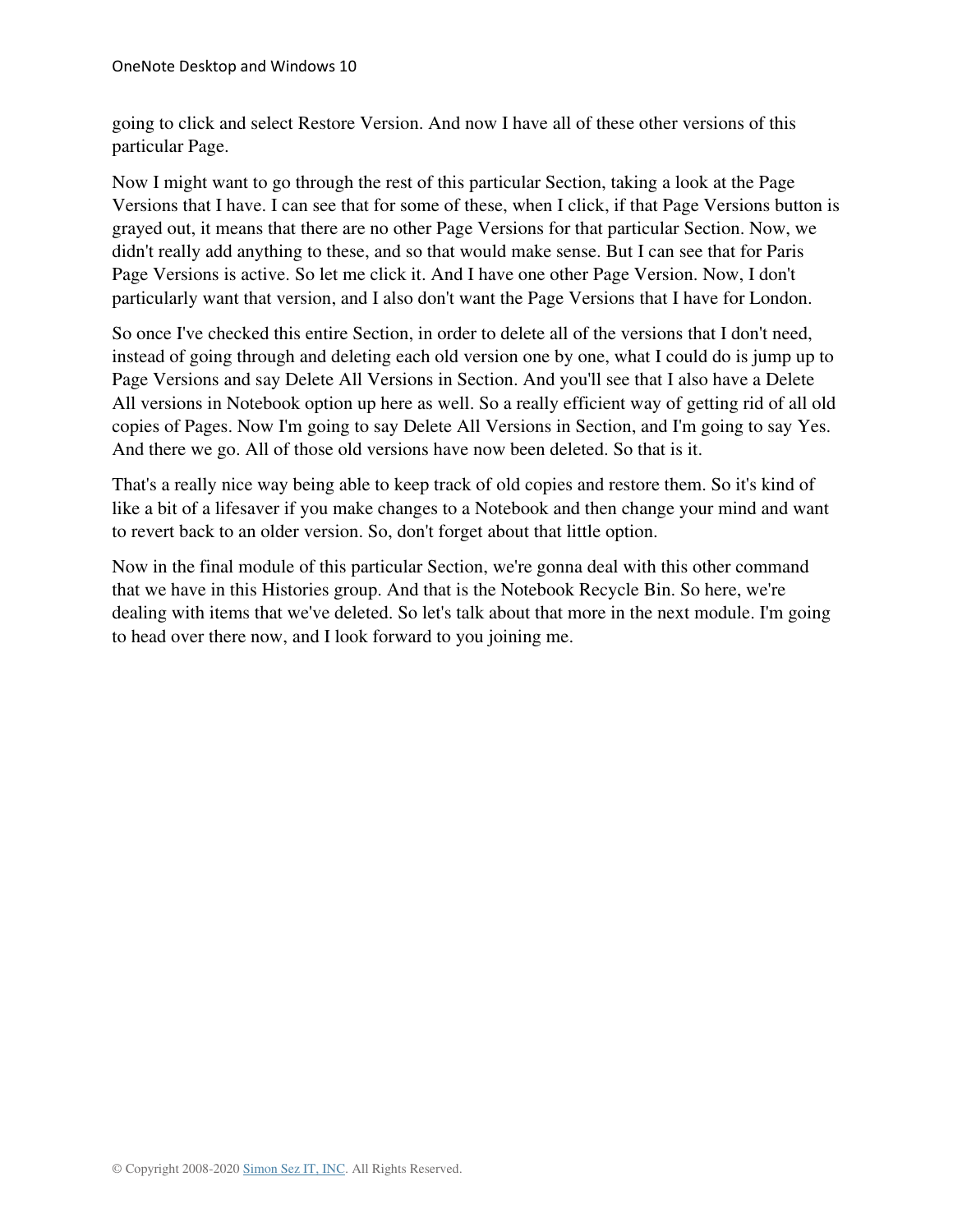#### **Video: The Notebook Recycle Bin**

**Deb:** Hello everyone, and welcome back to the course. We're down to the last module of Section 11. And for this module, we're going to be staying on that History tab. So we've been through pretty much all of the options that we have on this ribbon. And the last one that we need to go through is the Notebook Recycle Bin.

Now, as you delete Sections and Pages from your Notebook, they don't disappear entirely, they're kept in the Notebook Recycle Bin in OneNote. And you can jump into that Recycle Bin and restore any deleted Sections or Pages from within your Notebook for up to 60 days. So it's worth noting that if you do delete something, and then 60 days passes, those Pages and Sections are going to be permanently deleted from OneNote, and you then can't recover them.

But up until that 60-day mark, if you want to recover any deleted items, if you just jump into Notebook Recycle Bin, it's going to jump you into the Recycle Bin for this particular Notebook, which in this case is Project Artemis. And it's going to show all of the Pages that you've deleted from your Notebook. And what you'll see is that if I click on any of these Pages, I get this yellow bar running across the top that says, "Items are permanently deleted after 60 days. Right-click a Page or Section to move it out of the Recycle Bin".

So let's right-click on this Page, just here and take a look at the options that we have. Now when you right-click, you might think you'd have some kind of Restore option. But in fact, what you have is the option to Delete and that will delete it permanently if you're deleting from the Recycle Bin, or you can Move or Copy that particular Page. So if I decided that I wanted to actually keep this Page and move it out of the Recycle Bin, I can click Move or Copy and then select where I want to move it to.

So I'm going to say I want to move it to the Schedule Section, and click on Move. And you can see that that's now been moved. If I click the green arrow to go back to my Notebook and go to the Schedule Section, you can see that there is that Page. Now let's jump back into the Notebook Recycle Bin, because something you may not have noticed is that on the left-hand side, it's listing out all of the Pages that I've deleted.

But running across the top, we have all of the Sections that I've deleted. So we can do exactly the same for any of these Sections. So if I wanted to restore the Courses Section, I can do the same thing, I can right-click, and I can choose to Delete, or Move or Copy. So don't forget that it doesn't just apply to deleted Pages, it also applies to deleted Sections.

Now the final option we have in here that's of interest is the Empty Recycle Bin option. So if you just decide that you want to straight off the bat permanently delete all of the deleted Sections and Pages without waiting for that 60-days to pass, then you can choose just to empty the Recycle Bin.

So it's going to say, "Are you sure you want to permanently delete all items in deleted notes for this Notebook"? So I'm going to say Yes, click on Delete, and now I have nothing listed in there. And finally, if we just jump back into that drop down menu, the option at the bottom is to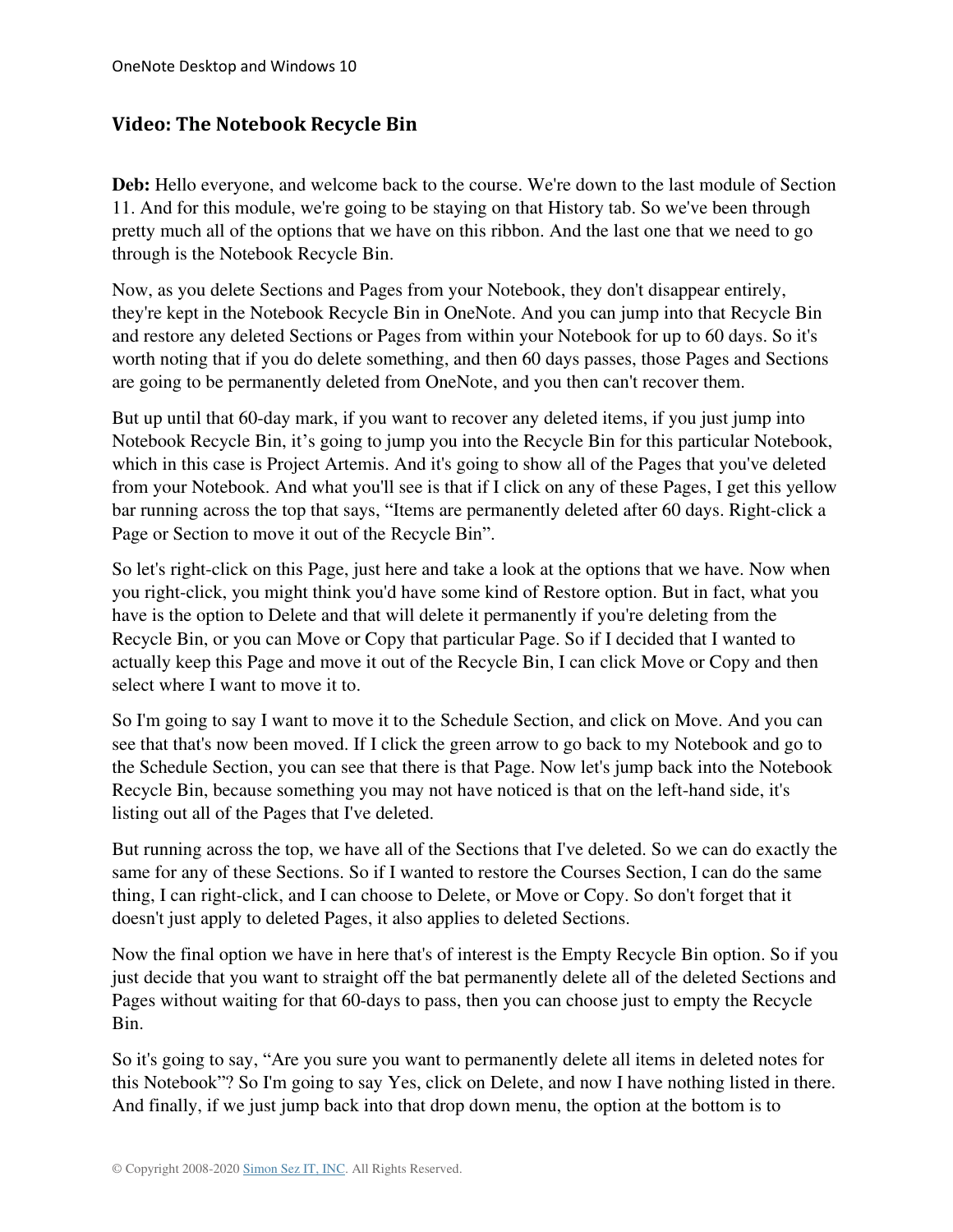Disable History for this Notebook. So if you do that, it's basically not going to keep track of things that you've deleted or things that you've changed. So that's really entirely up to you if you want to enable that option. I like to have that backup just in case I do make a mistake, I know that I can go back and retrieve my items. But again, this is very much personal preference.

So that is it on where your deleted items go, and some of those options you have for managing deleted items from that Notebook Recycle Bin. That's it for this module, and that is it for this Section.

In the next Section, we're going to zero in on those OneNote options and I'm going to show you a few things that you might want to consider turning on to make the whole experience when you're working in OneNote a little bit more efficient. But for now, that is it. I will see you in the next Section.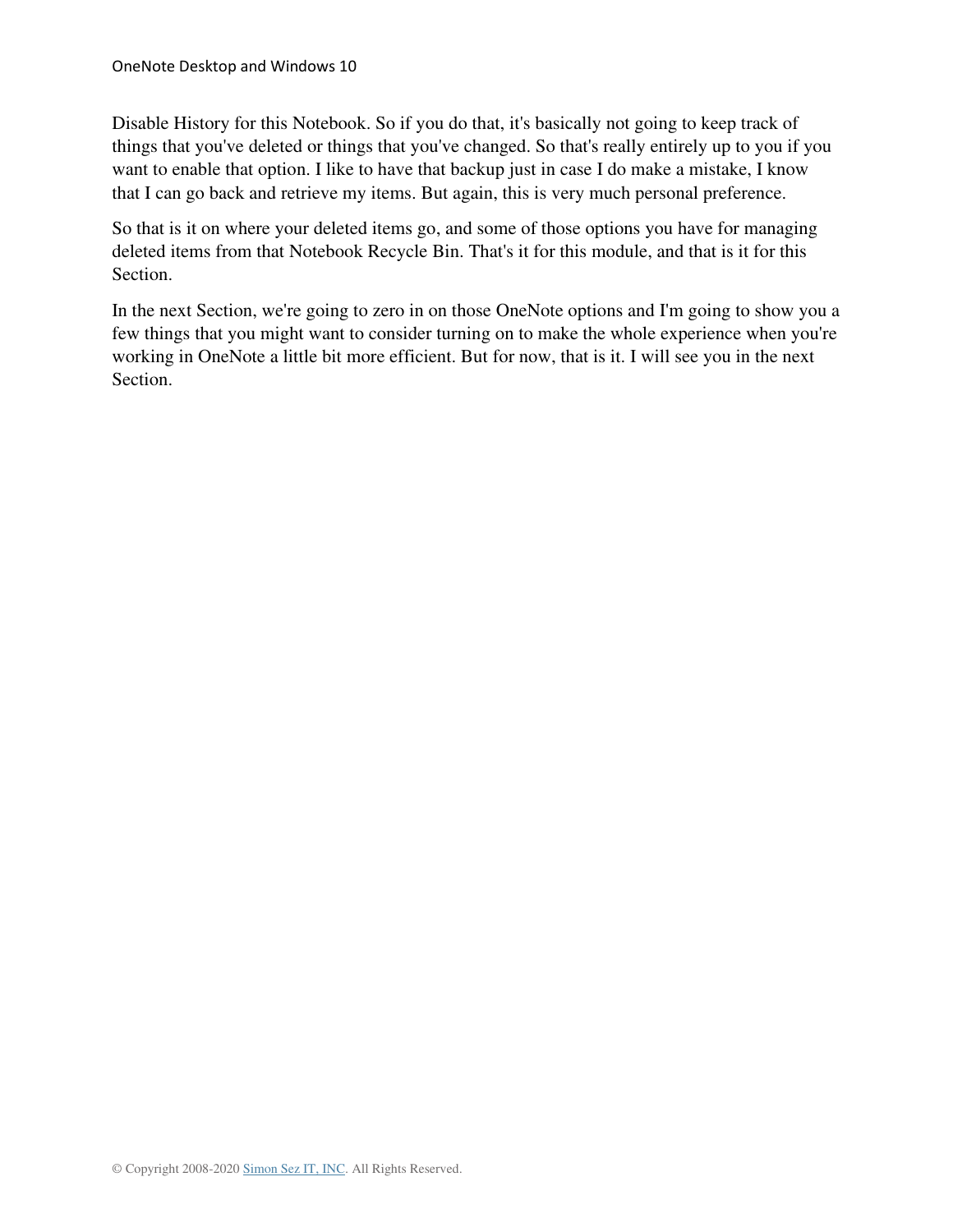#### **Video: Collaborating on a Notebook**

**Deb:** Hi guys, and welcome back to the course. In this Section, we've been taking a look at collaborating on our Notebooks with others, and we're now down into Windows 10. And I'm just going to show you the equivalent options that you have in here.

So for this, I'm going to jump up to the View tab. And you'll see right on the end, here, we have a Hide Authors button. And this is a toggle button. So you'll see when I click it, it highlights in gray to show that that is toggled on. If I click again, I'm toggling off. So if you remember, I shared this Notebook with Jen. And when Jen opens this Notebook and starts to make changes, you'll see that all of her changes will display her author initials. And so essentially, what this button does is it allows you to hide those author initials on the Page.

Now, something else we covered in this Section was the Notebook Recycle Bin. So this is where all of your deleted notes end up. And they're held in that Recycle Bin for 60 days before they are permanently removed from the system. Now we have something that's fairly similar in this version of OneNote. And again, we're up on that View tab. And right in the middle there, we have Deleted Notes. You can see as I hover over, we have a drop down arrow, and I can go in and view my deleted notes. And this is now showing me all of my deleted Pages.

So I can see that I've deleted two Pages; Tuesday, and Monday. And I'm getting a message running across the top that says, "Right-click or tap and hold on a Page or sanction to restore it". And once again, all items are permanently deleted after 60 days. So if I now decided that I wanted to restore this Tuesday Page, what I could do is right-click my mouse, or if I was using a touch screen, I could tap and hold. And you can see I have some options in that Contextual Menu.

Now I could choose to delete this Page permanently, which is going to delete it off the system now, which is going to override that 60-day grace period and just delete it permanently. But what I want to do here is I want to restore that Page. So I'm going to select Restore To. I'm going to restore it to the ToDo List and click on the Restore button. So now if I jump back to my Notebook list, I can see that there is my restored Page.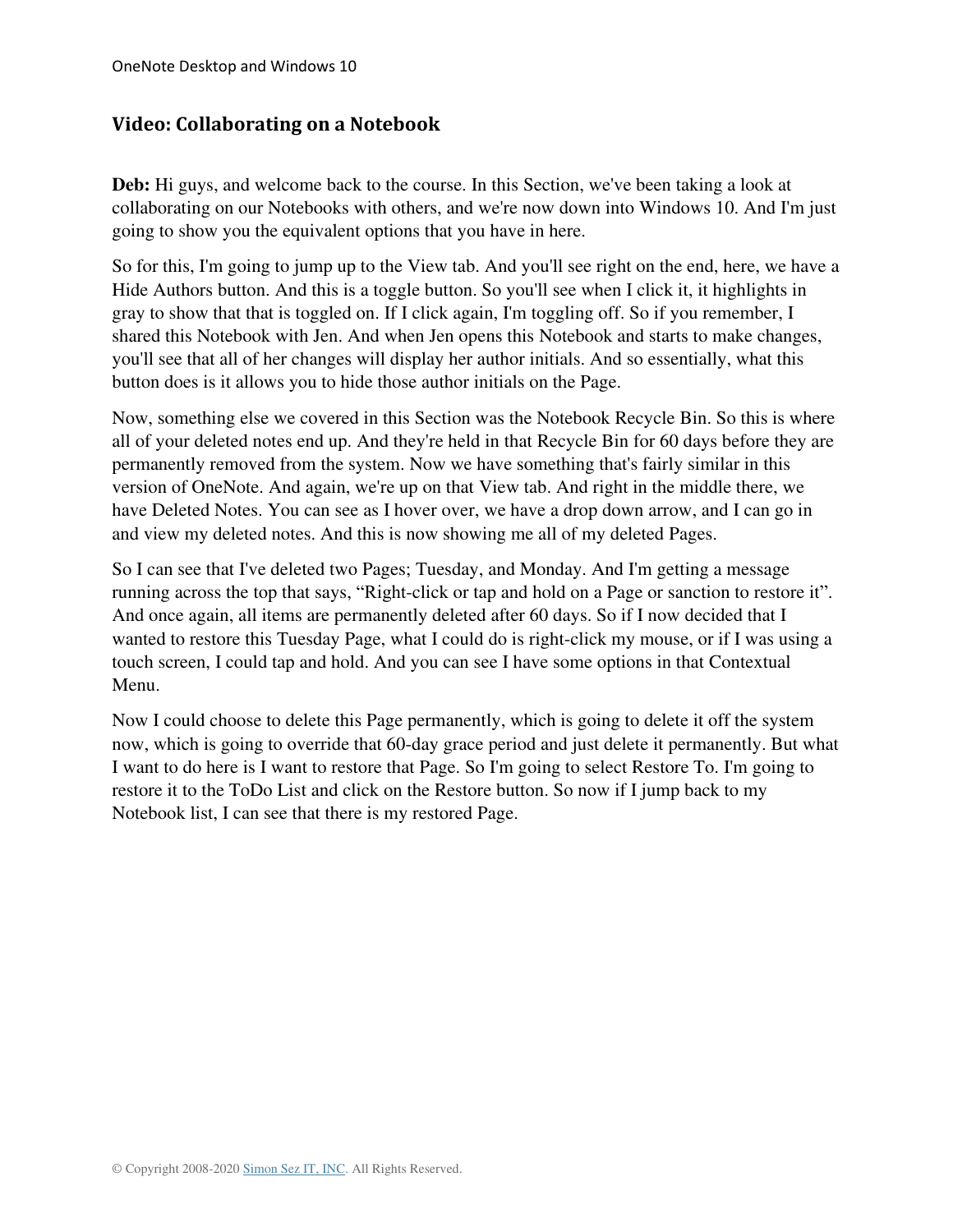# **Section 12 – Customizing OneNote Options**

#### **Video: Customizing OneNote Options**

**Deb:** Hello everyone, and welcome back to the course. We're heading towards the end of this entire course, and we're into the last couple of Sections. Now in this Section, Section 12, I just want to run through some of the important or key features when it comes to customizing OneNote so that it works for you how you want it to work.

Now, we've been dipping in and out of OneNote options throughout this entire course. But I just want to dedicate a few minutes just to go back in there and review some other options that you might want to consider changing. So we're going to go up to File and all the way down to the bottom and select Options. So we have quite a few different Sections that make up our OneNote Options. And a lot of these will have default settings. And what I find is, in General, the default settings that you have in here are usually appropriate for most people.

However, there are some things that you can customize just to make things really work how you want it to work. Now this first Section, the General Section, we actually went through this previously. This is where you would come if you want to toggle or forum that little mini toolbar for formatting. And you can also do things in here like customize the style of the ScreenTip. So when you hover your mouse over a command on the ribbon, what information do you want to see in there?

This is also where you would come to set up your Default Font. So if you remember, I changed my Default Font from OneNote from Calibri to Sigoe UI. And I also changed that size, I made the Font a little bit bigger. And then finally at the bottom, something else we looked at is personalizing our copy of Office, we can do things like change the Background, and also change our Office Theme. Maybe you want a black theme or a dark grey theme, so on and so forth. So we're reasonably familiar with everything we have in that General Section. Let's jump across to Display.

Now again, this is a Section that we've been into before. But a couple of things I'll highlight in here is this second option down. If you want to make sure that all Pages that you create are created with rule lines, then you're going to want to toggle this option on. And if you remember something that I did change in here was that I changed where my Page tabs are going to appear. So by default, your Pages will be listed on the right. But I changed them to appear on the left, which is why you can see them running down the left-hand side.

Now I'm going to change that back to on the right. And a couple of other things that I highlighted previously was I've chosen to show all of my note containers on my Pages. So when I start to type, I can see the container for that text. And I can do things like resize it, so on and so forth. And I've also chosen to disable Screen Clipping notifications. So one thing you'll notice is that if you have this turned off, when you take a Screen Clipping, you're gonna get lots of pop ups appear on your screen, we're not locked. So you'll get one pop up on your screen, just letting you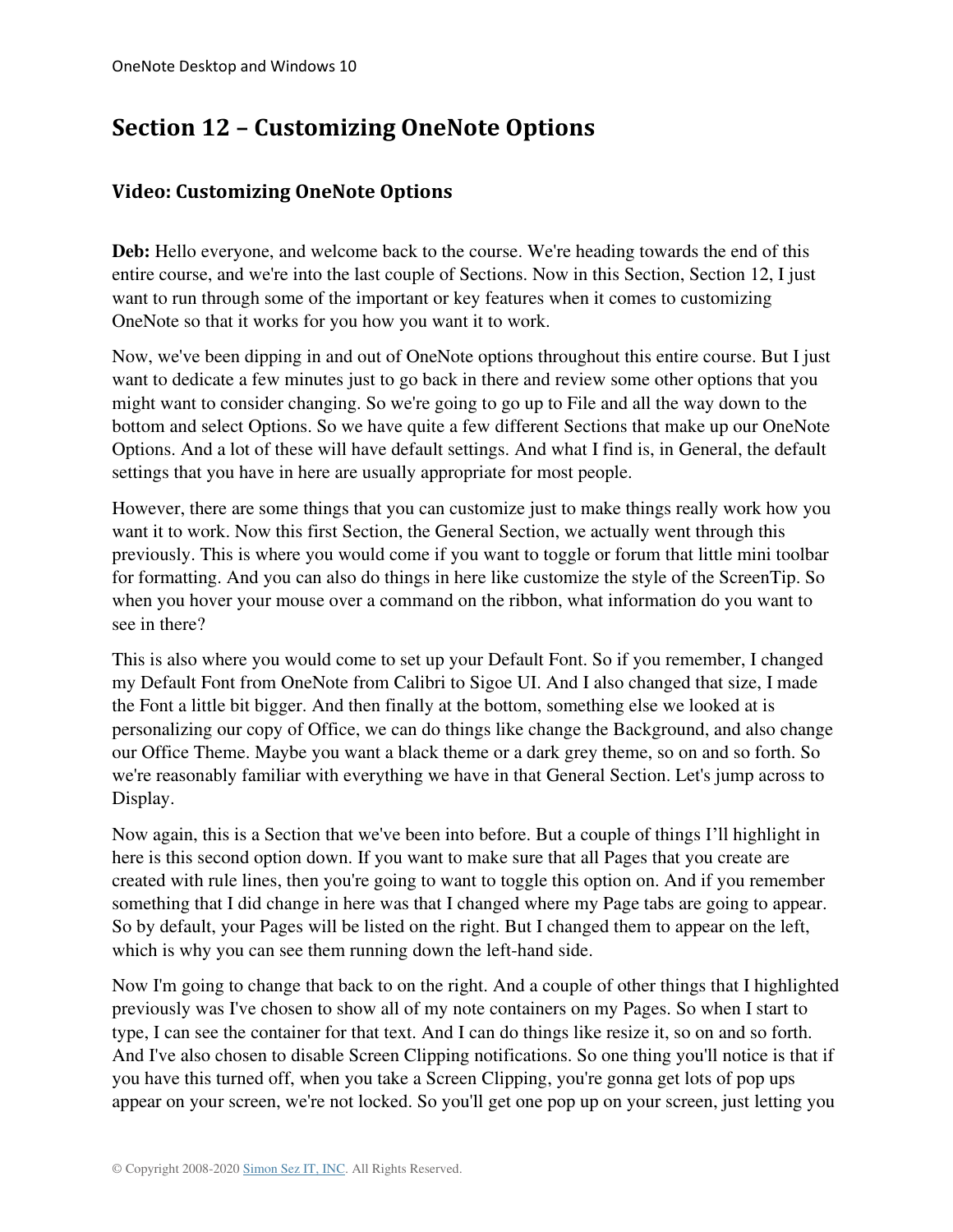know that you've taken a Screen Clipping. If you find that's a bit annoying, then just toggle that on so that you disable it.

So moving down to Proofing, this is really controlling your spelling and your grammar. So for example, right at the bottom, I have the option to check my spelling as I type. So as I'm typing out my notes, if I happen to make a spelling error, OneNote is going to immediately indicate that to me by displaying a red squiggly line underneath the word if it's spelt incorrectly, or a blue line, if I have a grammatical error. There's something else you can do in here is you can set up AutoCorrect options.

So for example, if you find yourself constantly typing out your name, and you want to make that a lot quicker and simpler for yourself, what you can say here is replace your name with and then choose a much shorter version. Now I've already set up my name in here. So I'm going to do somebody else's name. Let's say I type the word Adam Lacey quite a lot. And instead of typing that out each time, I'm just going to replace it with his initials. So now when I'm typing a note, and I want to type in the word Adam Lacey, I can just type in AL, hit the spacebar, and it's going to autocorrect it to Adam Lacey.

So this is really useful if you have lots of things that you find yourself repeating typing over and over again, it makes you a little bit more efficient. So it's definitely worth having a look in here and checking what AutoCorrect options you have set up. There's some really useful stuff in here. So for example, if you type the copyright symbol, instead of going up into symbols and searching for it, you can just type C with brackets around it, and it will autocorrect copyright. The same thing for the Euro Symbol, Trademark Symbol, so on and so forth. So very helpful to have a little look in here and add any AutoCorrect options that you think are going to be useful to you.

We then have our Synchronize options. Now, not too much in here that I want to highlight, I would recommend that you do have Sync Notebooks automatically turned on, as we explained in the module related to Synchronization. Saving and Backing up, I'm going to talk about in another module. So I'm going to skip over that for now. The Send to OneNote option is really when you are sending content from external websites or other applications to OneNote. Now I have my different items that I can send. So I can send things like email messages directly to OneNote. I can send things like web content, we've seen that before. And I have all of these set to ask where to send.

So if I'm on the internet, and I find a piece of content that I want to import, essentially into my OneNote Notebook, I want to be able to select exactly which Section and Page I want to send that to. And that is why I have this option, Ask where to send as my default. Now I could change that, I could say Send to current Page, so I'm not going to get that pop up asking me for a location, I could choose to send it to a new Page in the current Section, or I could set my own default location.

Now, more often than not, when I'm sending content, there's no standard place I want to send it to, it's normally different Sections and different Pages each time. So that is why I like to have mine set up in this way. But again, this is completely personal preference. Audio and Video is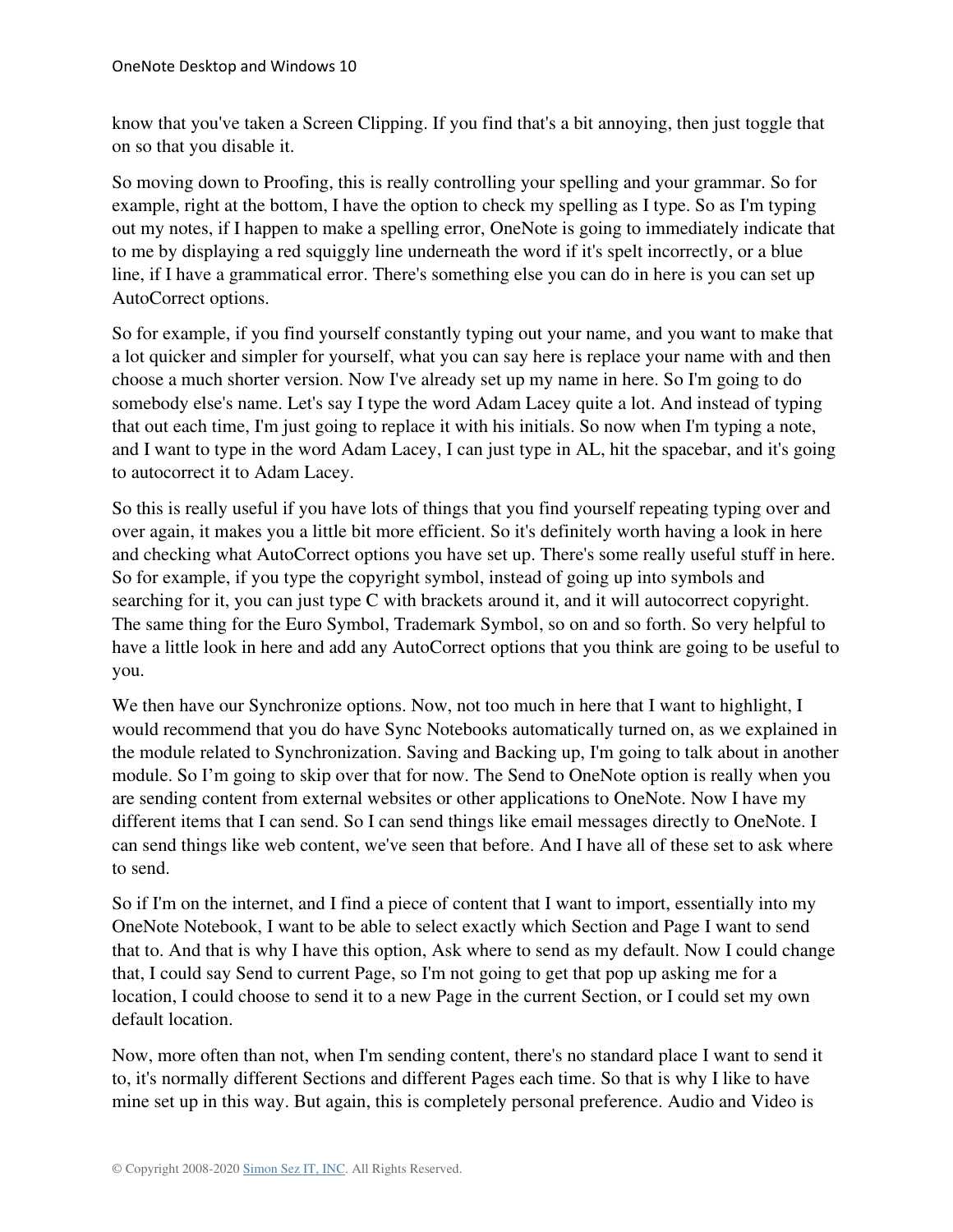where you would come to set up your audio recording settings and also your video recording settings. So make sure that those are correct. We have a Language Section where you can select what your preferred language is to work in. So for me, you can see at the bottom here, even though I am in fact, in the United Kingdom, because a lot of the work I do is for American clients, I have English United States set up as my preference language for both proofing and typing out my notes.

So that means that because I have selected English United States, if I was to type a word like colour in the British way, which would be c-o-l-o-u-r. Whilst that is correct for me, because I have my proofing set to United States, that's going to register as an incorrect spelling, because the word colour is spelt slightly differently in America, as opposed to the UK. So just be aware of that when you're setting up your Proofing and Language options.

We then have the Advanced Section. Now this contains a whole host of options. And I would recommend that you go through each of them and make sure that everything is set up as you want it to be. So for example, this second one down here, Include link to source when pasting from the web. So if you remember when we would bring in content from the web or any other application, it posts a link underneath which allows you to click on that link and jump back to the source for that image or that note, whatever it might be.

Now, I will say that a lot of the time I do go in and delete out these links if I just want the image. So if you don't want to have to do that each time, you could essentially toggle this option off. And it won't include any links when you're pasting from the web. A couple of other items in here, when it comes to Linked Notes, so I definitely want to Allow the creation of new Linked Notes. So if you did like that option, when I showed it to you make sure that you have a tick in there. We have some options in here for touch device users with regards to the pen. So if that applies to you definitely come and review those.

And in this Section, Emails sent from OneNote, this is really where you can customize when you do send an email from OneNote. So if you share something maybe with somebody else, you can choose what appears in that particular email. So for me, I have Add the following signature to emails and web Pages created in OneNote. And it just says, Created with OneNote. It might be that you want to have some other kind of default text in there when you send an email. So this is where you can input it. Let's move down we have some options related to Tags.

And then finally right at the bottom, this is really the only other thing I would highlight to you in here are your Measurement Units. So I have mine set to Inches. But if you want to change it to something else, so Centimeters, Millimeters, Points, or Picos, then you can do that from here. Now we then have the Customize ribbon Section. Now this is where you can come to customize the commands that you're seeing on your ribbons. So on the right-hand side, you can see all of my main tabs.

So let's say for example, the Home tab. And underneath there you can see the different groups, I can expand the Clipboard group, for example, and that's going to show me exactly what is on that Clipboard group. So I have the Paste command, Cut, Copy, and Format Painter. Now the way that this works is that you can't actually add commands to existing groups. You would need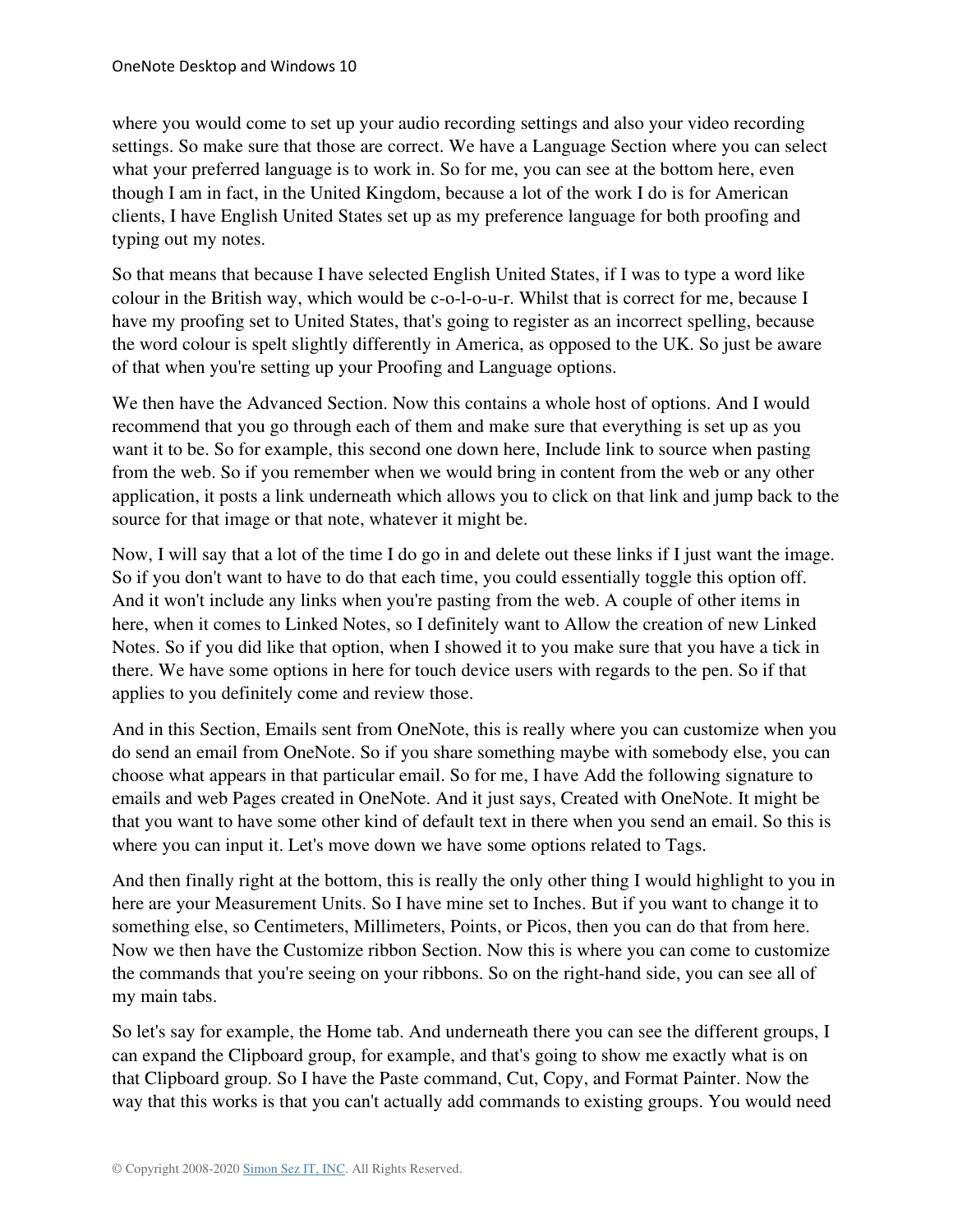to create your own new group. So at the bottom here, if I select New Group, it's going to create me a custom group. I can rename it and choose a symbol. So I'm going to choose this symbol just here. And I'm going to call this group, let's just call it Delete, click on Ok, and I can now add commands to this particular group. So I'm going to select Delete from the left-hand side and click on Add. And you'll see in a moment when I click on Ok, what that looks like.

So essentially, this is where you would come to create new groups on ribbons and then add commands. We then have the Quick Access toolbar, we've seen how this works in a previous module, so I'm not going to linger on this. We have a Section for Add-in. So if you want to enable or disable any Add-ins in OneNote, this is where you would come. And then finally, we have the Trust Center at the bottom, which is where you can customize your Trust Center settings.

Now, we don't have as many different settings in here as we do in other applications such as Excel. But if you have things like Trusted Publishers, you can add them into here, and also any Add-ins as well. So let's just click on Ok. And I want to jump you to that Home tab. And what you'll now see is that I have a Delete group and a Delete command in here. So that has come from customizing the ribbon in our OneNote options. Another thing that you'll also notice is that I switched my Pages to display on the right-hand side of the screen. And you can see in fact, that is what I'm now seeing.

So there are a lot of options in there. I haven't been through every single one in a very granular fashion. I've just tried to highlight some ones that I think are quite important and things that you might want to review. So definitely worth jumping in there and ensuring that your OneNote is set up in the way that you like to work. That's it for this module, I will see you in the next one.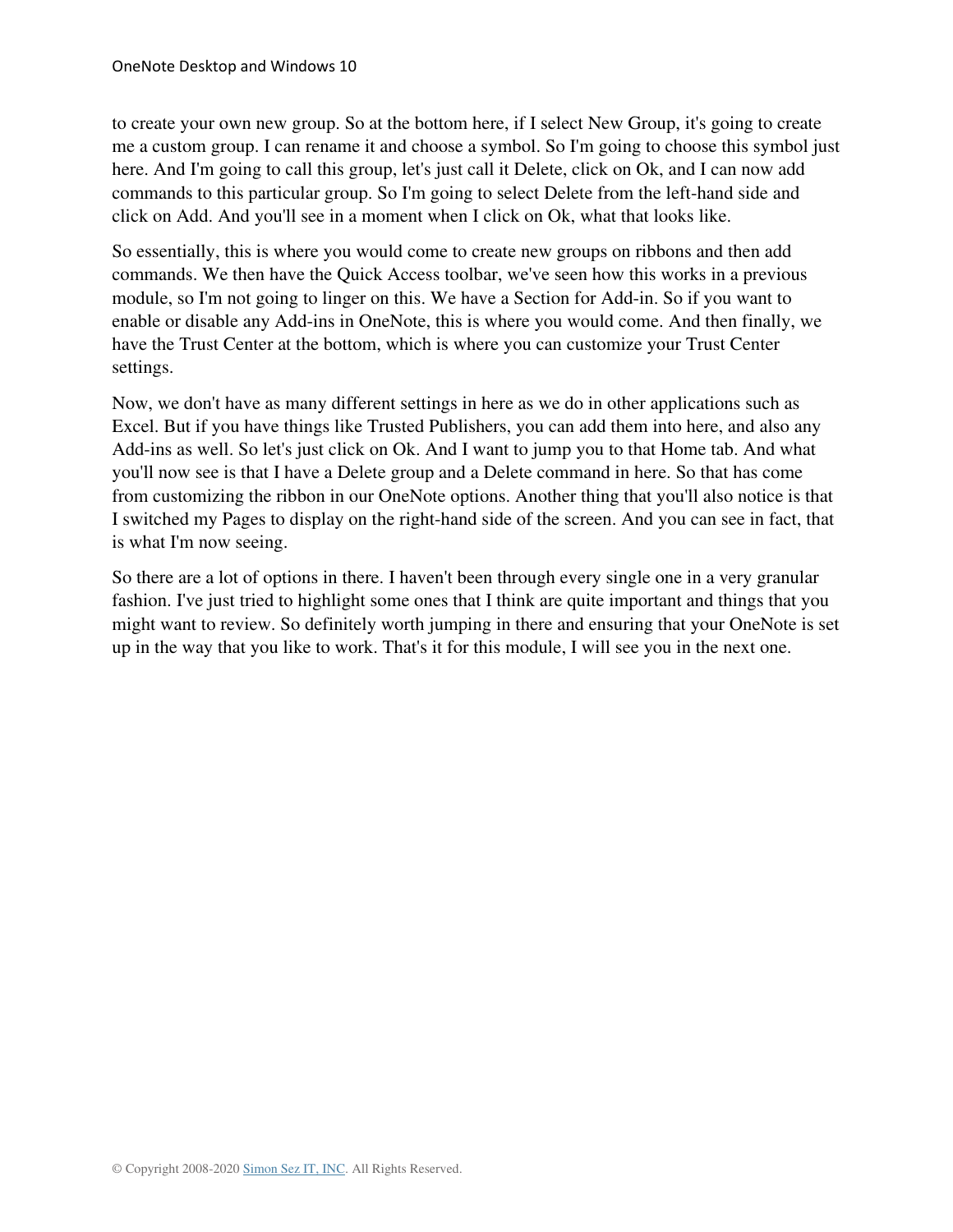#### **Video: Password Protection**

Deb: Hi guys, welcome back to the course. We're down in Section 12, where we're taking a look at different OneNote options. And in the previous module, we jumped into OneNote options, and we reviewed each of the different Sections. And I highlighted to you some things that I think are important for you to review and customize to suit yourself.

Now another option that you have in OneNote is the ability to Password Protect or Lock different Sections of your Notebook. Now, you may be used to this in other applications. So things like Excel, you can lock spreadsheets, and cells and things like that. And you can pretty much do a very similar thing in OneNote. So the reasons why you might want to lock different Sections in OneNote is to keep them safe from prying eyes.

So that might be confidential meeting notes when you're at work, or maybe something that's more personal to you like a diary or a blog. Or maybe Sections that contain personal information about yourself or your family. Password Protecting them goes a long way to control who can access those notes. Now, before I go through and show you the process of Password Protecting items in OneNote, there's a few things you need to be made aware of.

Now the first thing and this is a question I get all the time is that passwords can only be applied to Notebook Sections, you can't apply a password to an entire Notebook. Another important thing to know is that if you do set a password, OneNote uses encryption. So if you forget what the password is, or you lose that password, there is no way for you to recover that password essentially. So it is crucial that you remember it or write it down and keep it in a safe place because no one is going to be able to unlock the Section for you, not even Microsoft technical support.

Another thing to note is that if you do Password Protect a Section, those Sections aren't included in any Notebook searches that you run. So if you Password Protect three different Sections, and then you're looking for a particular keyword, it's not going to search in those protected Sections. The same thing also applies to any Tags that you have on Pages. If you have Tags on protected Sections, if you run a search to look for specific Tags, it's not gonna include any Sections that are Password Protected. So just a few little items there to be aware of before we go through the process of locking our Sections.

So let's just say that we want to lock the Page Setup Section. And this Section contains numerous different Pages. Now all you need to do is right-click your mouse on that Section tab. And you'll see towards the bottom we have a Password Protect this Section menu item. Let's click it and it opens the Password Protection pane. So what I'm going to do here is I'm going to say Set password. And I'm going to type in a password. And you can see again there at the bottom, we have that little caution, "If you lose or forget the password, OneNote cannot recover your data".

Also remember that passwords are case sensitive. So I'm just going to apply a quick password. I'm going to confirm that password and click on Ok. Now here, it's telling me that there are existing backup copies of this Section that will not be Password Protected. So basically, it's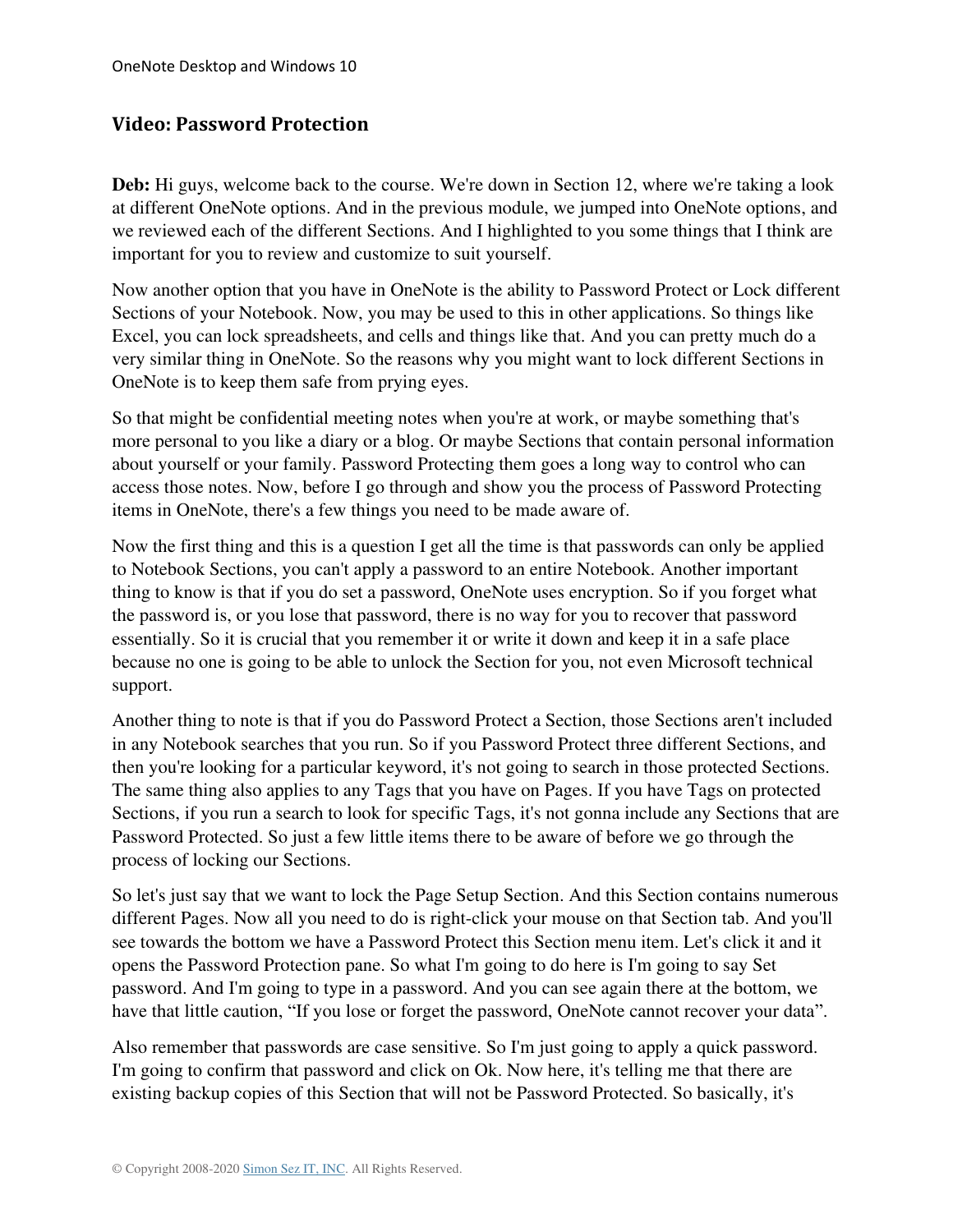telling me that I have older versions of this Page. So I'm going to say Delete existing backups, and my Section is now Password Protected. Now one thing here that often confuses people is that once they set a password on a Section, they kind of can still click around in that Section, start to type notes, and make changes. And that's because there is a second part to this locking process. Once you've set a password, you then need to lock the Section. And if you set a password or multiple different Sections, you can in fact lock all of them at the same time.

So if you take a look in this Password pane on the right-hand side, you can see it says, "Once you unlock Password Protected Sections, they stay unlocked for a while. And you can lock all Sections now by pressing the keyboard shortcut Ctrl + Alt + L, or you can click the Lock All button". So if I click Lock All, you'll now see that it says, "This Section is Password Protected". So if I close down this pane, all of my other Sections are still available. When I go across to Page Setup in order to edit or even view this Page. If I click somewhere on the screen, it's going to ask me to enter the password. So I'm going to enter that password, click on Ok. I'm now back in and I can make my changes.

So essentially anybody who's looking at this Notebook is going need to know the password in order to access that particular Section. If I right-click and go back into Password Protect this Section, we also have a couple of other options up here, you can choose to change that password. So for this, you're going to need to know what the old password was before you can enter a new one, or you can remove the password altogether. Which essentially removes the protection from this Section. So that is how you can lock one or more Sections in your Notebook.

The final thing I want to show you here is if we jump back up to File and go back down to our Options where we were in before and go down to Advanced, we do have a Section in here for Passwords. Now, there's a couple of options in here that you might want to review. So for example, as you saw, we went in, we set a password, and then we locked that Section. But what you could do is say, "Lock Password Protected Sections after I've not worked in them for the following amount of time".

So if I have a password set in a particular Section, and I don't work in that Section for five minutes, OneNote is automatically going to lock that Section for me. Alternatively, you can choose to lock the Password Protected Section as soon as you navigate away from that Section. And then the final option is you can enable Add-in programs to access Password Protected Sections when they are unlocked. So a couple of options in there that you might want to review.

But with regards to actually protecting your content, that is it. It's a fairly straightforward and simple process. That's it for this module, I will see you in the next one.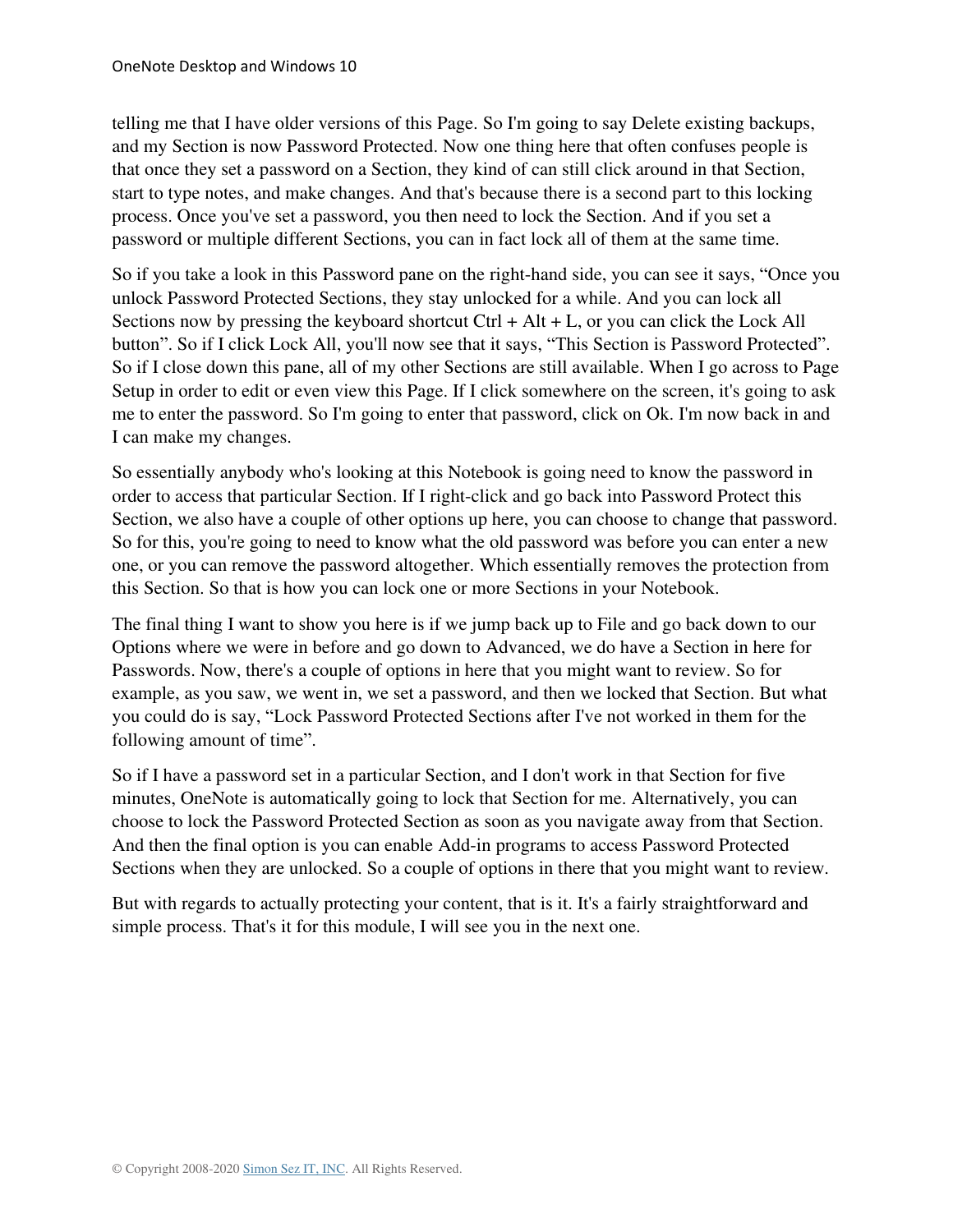#### **Video: Setting Backup Options**

**Deb:** Hello everyone, and welcome back to the course. This is still Deb, and we are down to the last module of Section 12. And the final thing I want to run through with you in this Section is Saving and Backing up your data. Now, as we all know, backing up is extremely important not just in OneNote, but for all of our files, so that we don't have some kind of catastrophic crash and lose all of our hard work. And the same thing applies in OneNote.

Now, fortunately, OneNote automatically saves all your notes as you work. But it is always worth making sure that you do have a backup copy of your Notebooks. So to check the settings that you have set up with regards to backups, you want to go into File. And again, we're jumping straight back down into Options. And the Section we want to go to is the one that we skipped over when we were going through OneNote options in one of the previous modules, we're going to click on Save and Backup and just review what we have set in here.

So it says, "Customize how OneNote saves and backs up your notes". And the first thing we can see here are some default save locations. So for example, when it comes to Quick Notes, remember, those are those notes that we can take on the fly. So this is showing me the local path where it's going to save those notes. The same thing here for my Backup Folder. So everything that I'm doing is being backed up to this specific folder. And then finally, I have a Default Notebook Location. So when I create a new Notebook, it's automatically going to save it in this folder path.

Now all of these are customizable. So if you decide that you don't like the Backup Folder that's been selected for you, you can click on Modify, go in and choose a different folder in order to backup to. So it might be that you want to create a folder called OneNote Backups somewhere on your PC, and then set that as the Backup Folder. How you want to manage that is entirely up to you. But make sure that it is a location that's easy for you to get to. You can then choose underneath how often you want to backup your data.

So for mine, I have it set to, "Automatically backup my Notebook at the following time interval". So every week, my Notebooks get backed up to this specific folder. And you can click the drop down and change that to any one of these different options. So again, just select something that's most suitable to you, and how often you work in OneNote and update your notes. And if you want to quickly run a backup right now, you can choose to Backup any changed files or Backup all of your Notebooks right now.

So this is a manual way of backing up just to make sure that you have the most up to date copy. Now I in general like to do this before I do something like a Windows Update. I'll come in here, I'll backup all of my Notebooks just so I know that if something happens to go wrong, I do have the latest version backed up. So there's just a few options that you need to check in here. But they are extremely important so that if something does happen, you've given yourself the best possible opportunity to be able to recover as many notes as possible.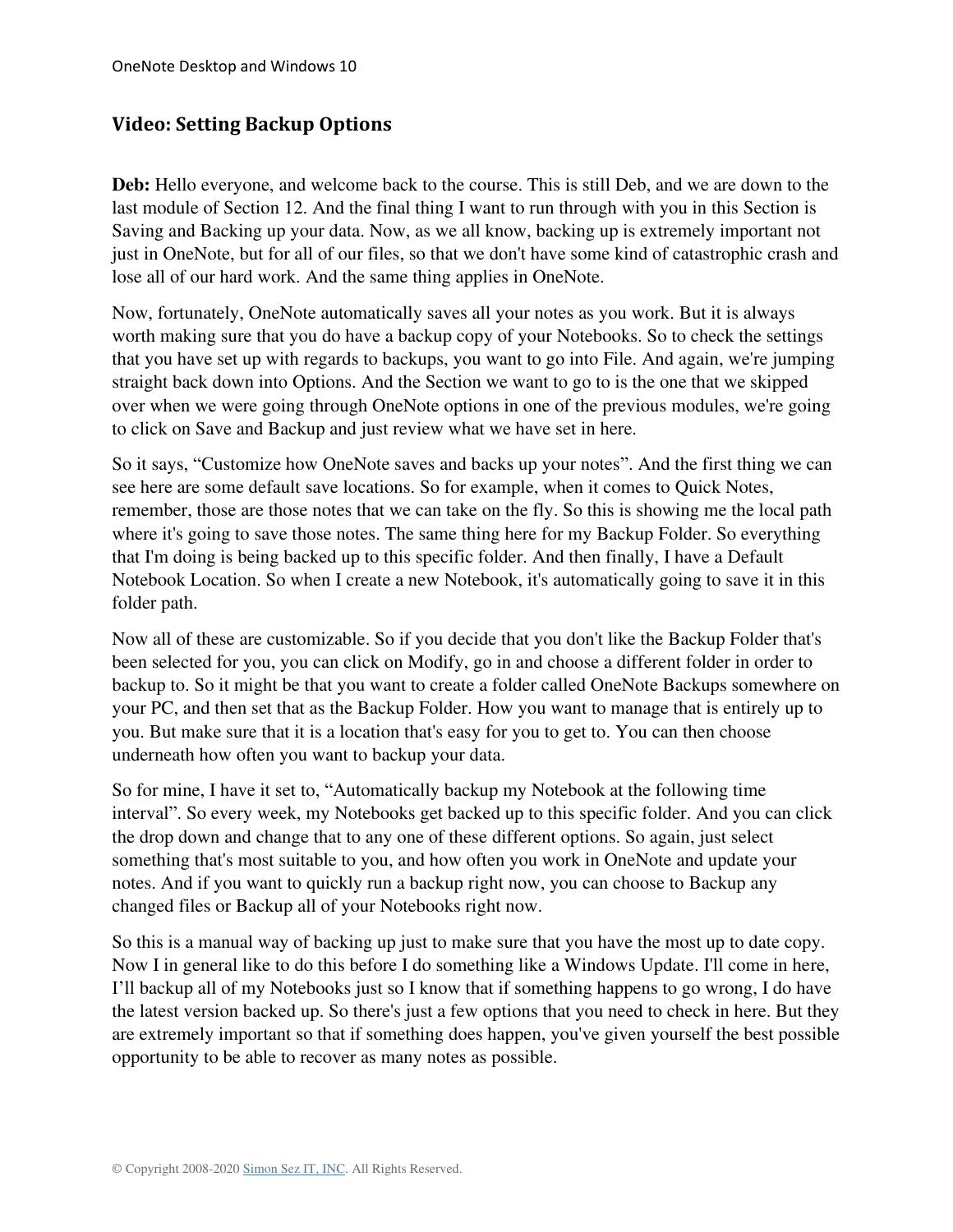So dive into here, check your settings, and set them up how you please. That's it for this module. And that is it for this Section. In the final Section of this course, I'm just going to be showing you a couple of the other versions of OneNote that you have available. So things like OneNote for the web and also a OneNote Mobile App. So I'm going to head over there now, and I look forward to you joining me.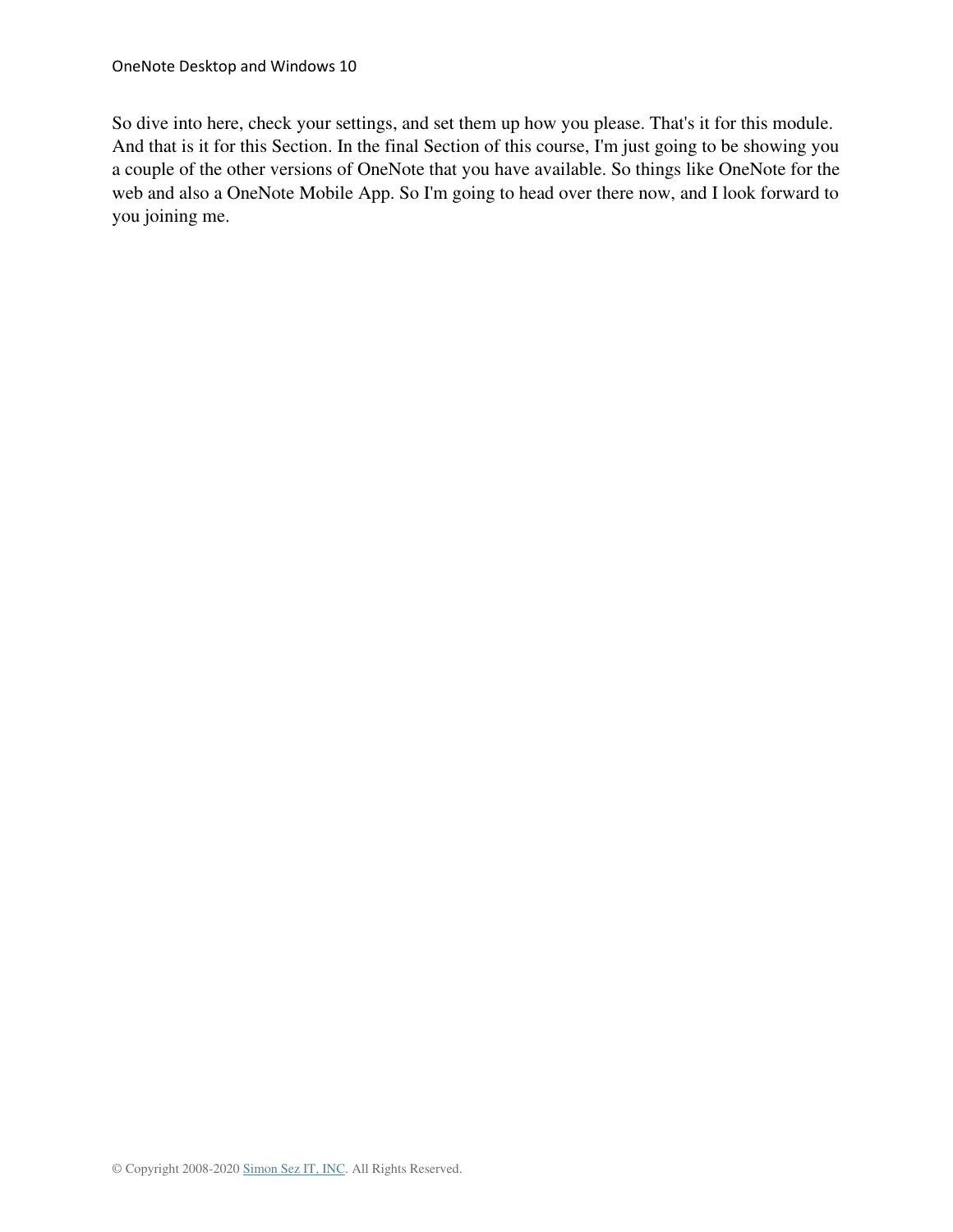#### **Video: Windows 10 Setting OneNote Options**

**Deb:** Hi guys, and welcome back to the course. In this Section, we've been taking a look at some of those additional OneNote options, and I want to continue that for OneNote for Windows 10. So we've seen how we can add a password to Sections in OneNote for Desktop, and you can do exactly the same in OneNote for Windows 10.

So remember, all the same rules apply. You can only add a password to a Section, not an entire Notebook. So let's take a look at how we would do that. So let's imagine for one second that I want to add a password to the ToDo List Section. All I need to do is right-click my mouse, and the final option in the Contextual Menu is Password Protection. And currently, the only option I have available to me in here is to add a password.

So let's enter in a password, and then confirm it, and click on Ok. And once you protect a Section, you'll see that it now has that little padlock icon next to it. But much the same as within the Desktop version, I can still jump in here and I can start to add and type my notes because this doesn't come into effect until I complete the second part of the protection process. So let's go back down to Password Protection, and we need to lock the Section. You'll see that as soon as I select that option, it's now telling me that this Section is Password Protected.

Which means I can freely click around in the Things to Remember Section. But in order to view or make any changes to the ToDo Section, I need to enter in that password first. So let's click, enter in the password, and there we go, we're all unlocked. And of course if we right-click again, and go back down to Password Protection, we have options to Change that password, Remove the password entirely so essentially remove protection, and then right at the bottom we can Lock All Protected Sections. So if you've set a password on multiple Sections, this option is super useful because it means that you can just lock them all in one click.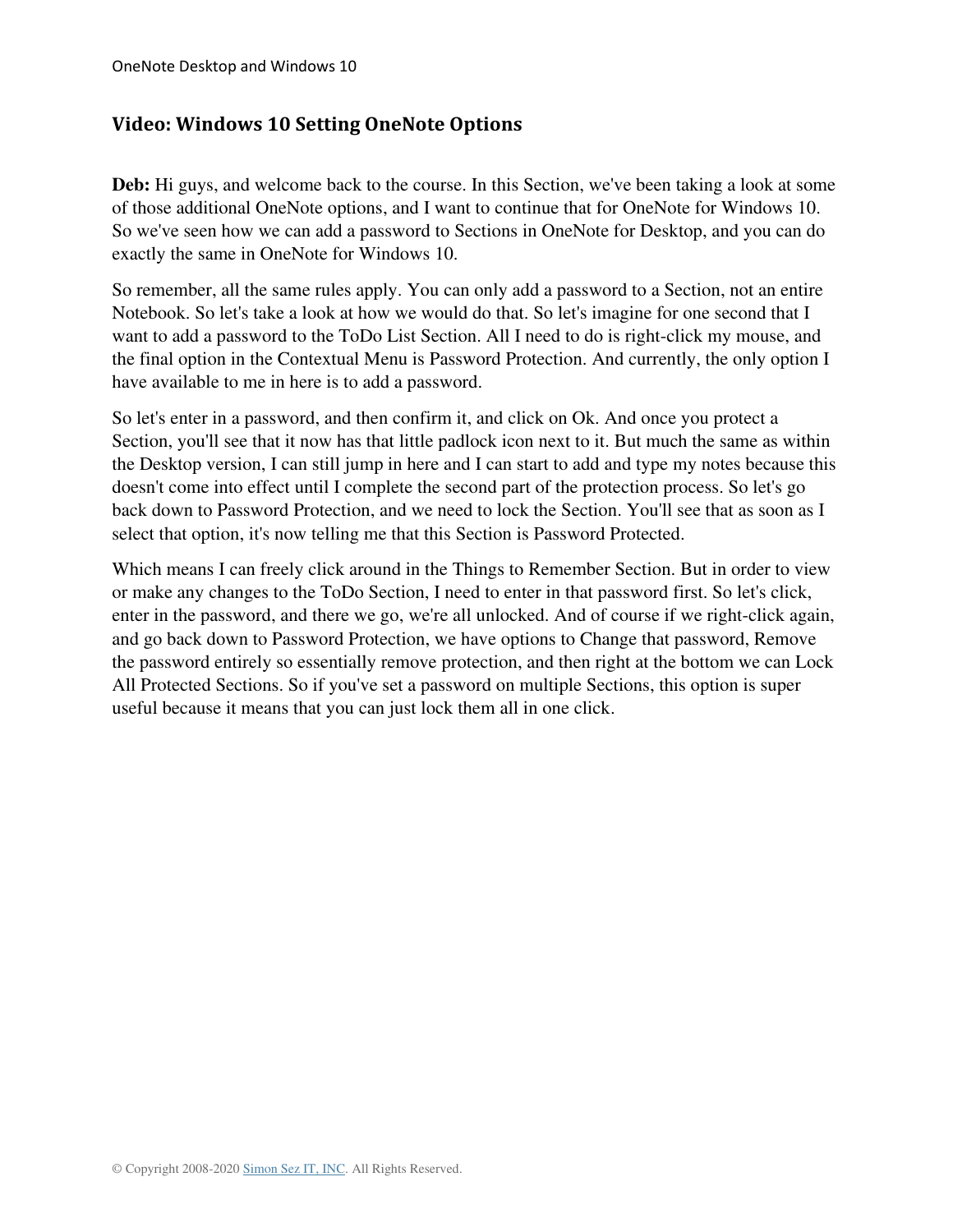## **Section 13 – OneNote Online**

#### **Video: OneNote Online**

Deb: Hello everyone, and welcome back to the course. We're down into the last Section now, hurray, we've made it all the way through. And I really just want to round out this course by showing you some examples of other versions of OneNote that you have available.

Now as we've been going through this course, I've been throwing in a module at the end of each Section, that shows you the equivalent features in the OneNote for Windows 10 version. Now that is by far one of the most popular versions that people use as it comes free with Windows 10. However, I did also want to show you the web version and a brief look at the OneNote Mobile App. Because, each of these versions has a slightly different interface and a slightly different way that you do things which is a little bit confusing.

So, in this module, we're going to dive into the online portal, and I'm just going to show you the web based version of OneNote, and get you a bit more familiar with it. So if you have a Microsoft 365 subscription, then you're probably already very used to logging into that online portal. If you're not, it's simply a case of opening up a web browser, going to office.com, and then clicking the Sign In button, and using your 365 credentials, which is normally your email address and associated password. And that will then take you into this main hub, where all of your Online versions of your applications are kept. And this is the stage that I'm at now.

I've just signed in, and this is my dashboard. Incidentally, the version of OneNote that I've been using throughout this course is the Desktop version. If you don't have that this is where you also come to install it. So if you want to install all of the full Desktop versions of all of your applications, you click on the Install Office button on the right-hand side. Now over on the lefthand side, you'll see that I have all of these application icons. So I can jump into any of these and work in the application, but in the Online version.

Now one thing you need to remember about these Online versions is that they're great because they do allow you to essentially work in Word, Excel, PowerPoint, OneNote from wherever you're located. So if you're out of the office, or maybe even on holiday on a beach, as long as you have an internet connection, you can log into the portal, and you can view your documents, make changes, update them. But just remember that you won't have access to all of the features within each application. For that you would need to use the Desktop version. So with all that said, let's jump into OneNote and take a look at what we have.

So I'm going to click on the OneNote icon, it's going to open another web browser. And now I'm working in the Online version. So this has given me access to all of the Notebooks I have under this particular account. So what I can do here is I can create a new Notebook by clicking on the plus. So I'm going to call this one let's call this Fun Planner, and click on Create. And there we go. It's created a brand new Notebook for me, and it's opened it up in the Online version. And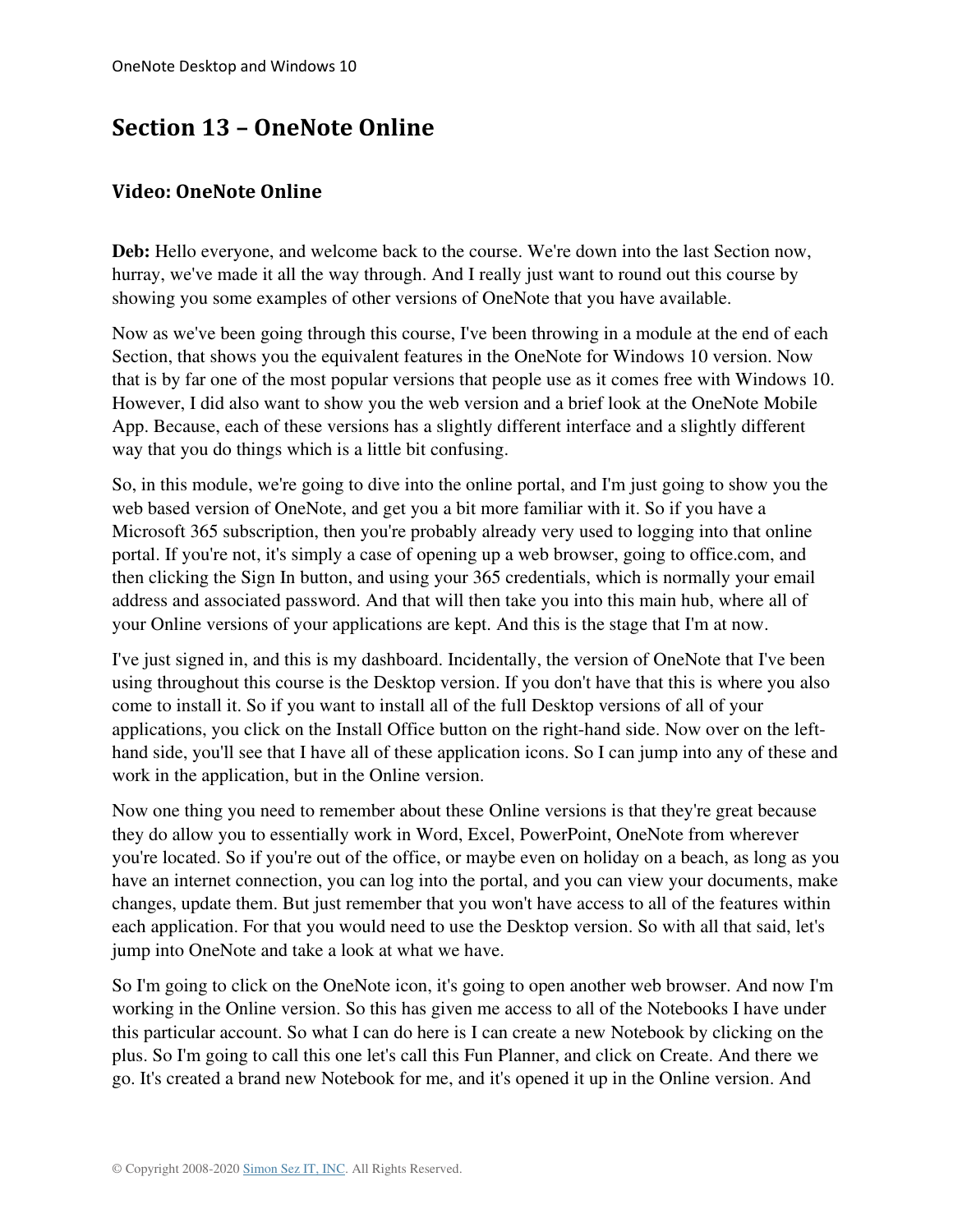you can already see here it has a slightly different look and feel. Our ribbons are a little bit more collapsed up. But I still have a lot of the options that I would have in that full Desktop version.

Now underneath there, you'll see I have Fun Planner. If I click the drop down, it's going to give me access to all of my other Notebooks which I can switch between and open. I then have my Section which currently is Quick Notes and then my Untitled Page. If I want to rename a Section, I can right-click and click on Rename. And I'm going to call this Lunches. And then I have my Page which I can then give a title, something along those lines. And then it works pretty much exactly the same. I can start to type my notes, I have all of my Formatting options available on this ribbon.

I have my Alignment tools, my Styles, I can also utilize things like Tags from here as well. So I have all of the same Tags that I have in the Desktop version. But one difference you do notice is that I don't have the option to customize my tags from here. So that is a limitation of the Online version. I have my Spellchecker up here. And then I can do pretty much exactly the same as what I can do in that full version.

I can insert Tables, Files, Pictures, Links. I have my Draw tabs, so if I'm using a Touchscreen device with a Stylus, I have my different options up here. I have a View tab so I can choose how I'm viewing this Page. I can even do things like change the Page Color, see the Page Versions, jump into my Deleted Notes, so on and so forth. You'll also see here that I have a tick in Simplified ribbon. So that is why I'm seeing this ribbon in a slightly different way to the Desktop version. And if you prefer how the Desktop version looks, you can untick this, refresh your Page, and it's going to give you a ribbon that's more similar to the one that we've been working on.

Then finally, if you do create a Notebook in the web version, you can choose to open that in the Desktop app and carry on working on it from there as well. When it comes to doing things like adding Sections and Pages, if you take a look at this Section Lunches, right at the bottom, I have an Add Section button. So I can just add this in. And if I want to add any new Pages, I have an Add Page link right at the bottom, which allows me to add as many Pages as I like.

And what you'll see is in the top right-hand corner, I've got that little synchronization icon, which is showing me that this is synchronizing with the Desktop version, so I can edit it online. And then when I get back to the office and open up OneNote, I can edit it in there as well. You'll also note that in the top right-hand corner, we have a Share button. So if I want to share this with other people, I pretty much get exactly the same options that I have in the Desktop version. I can choose if I want people to be able to edit, I can even set an expiration date.

So if I put a date in here, it means that whoever I give access to will lose access when this date expires. And I can also choose to set a password from here as well. Enter the name or address in and a message, click Send, and it's going to send that invite to all of those people. And if we jump up to the File tab, again, in here we have options which are slightly more limited than the Desktop version.

So in Info, all we have is the option to edit in the Desktop app, I can Print from here, I can Share with people, which is the same as clicking that Share link, and then I have some About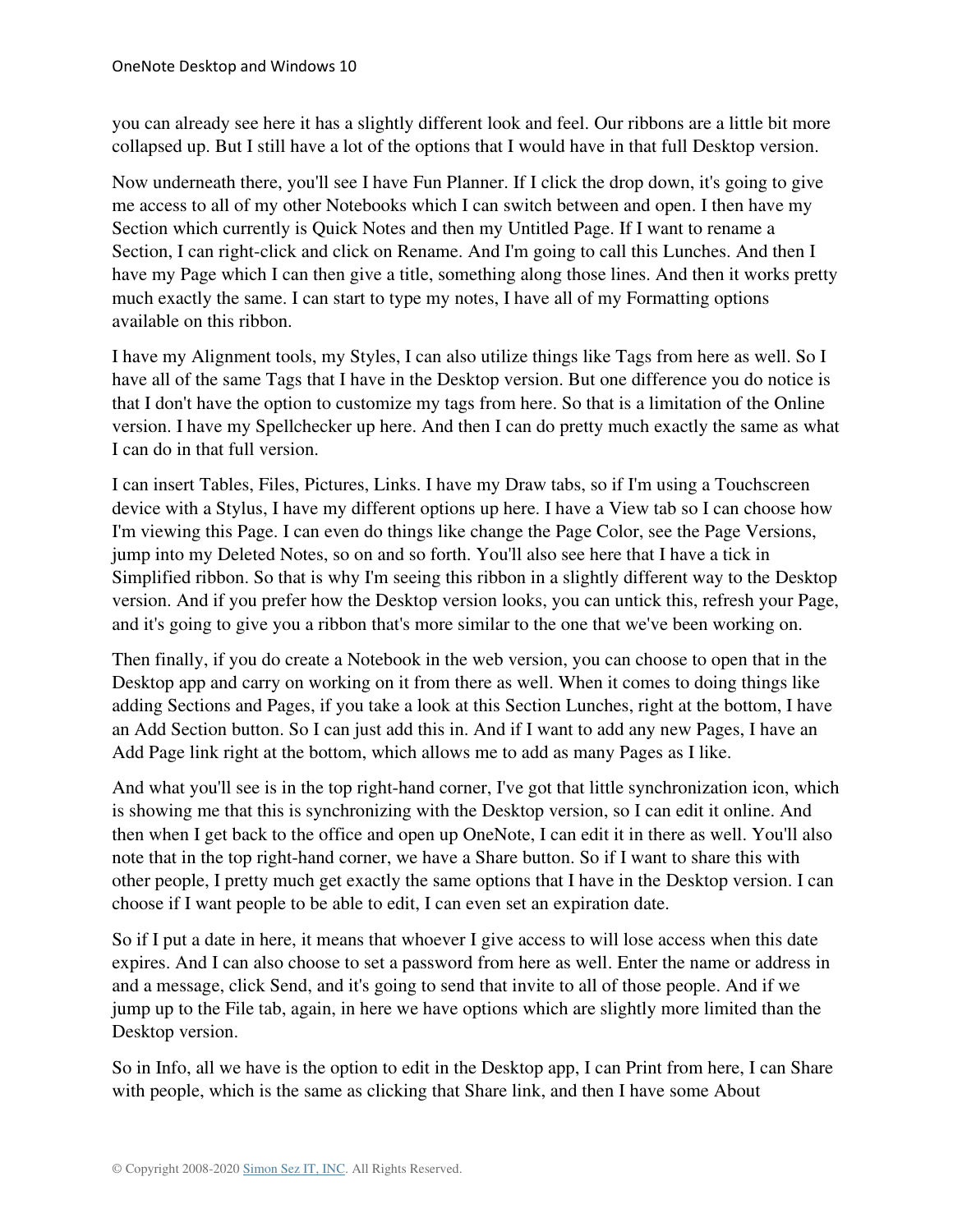information. So with regards to the functionality, yes, it does have a little bit of a different look and feel. Yes, the things that you can do in here are slightly more limited than the full version. But fundamentally, it's fairly easy to navigate and Sections, read what you need to read and make minor edits, which is kind of what it's designed for. And if you are working in OneNote, and you want to jump back to your Microsoft 365 Home dashboard, if you click the app launcher in the top corner, and select Office, it's going to take you back to that main Page.

So that is it, a quick whiz around that Online version. In the final module of this course I'm just going to briefly show you what the Mobile App looks like. So I'm going to head across there now and I look forward to you joining me.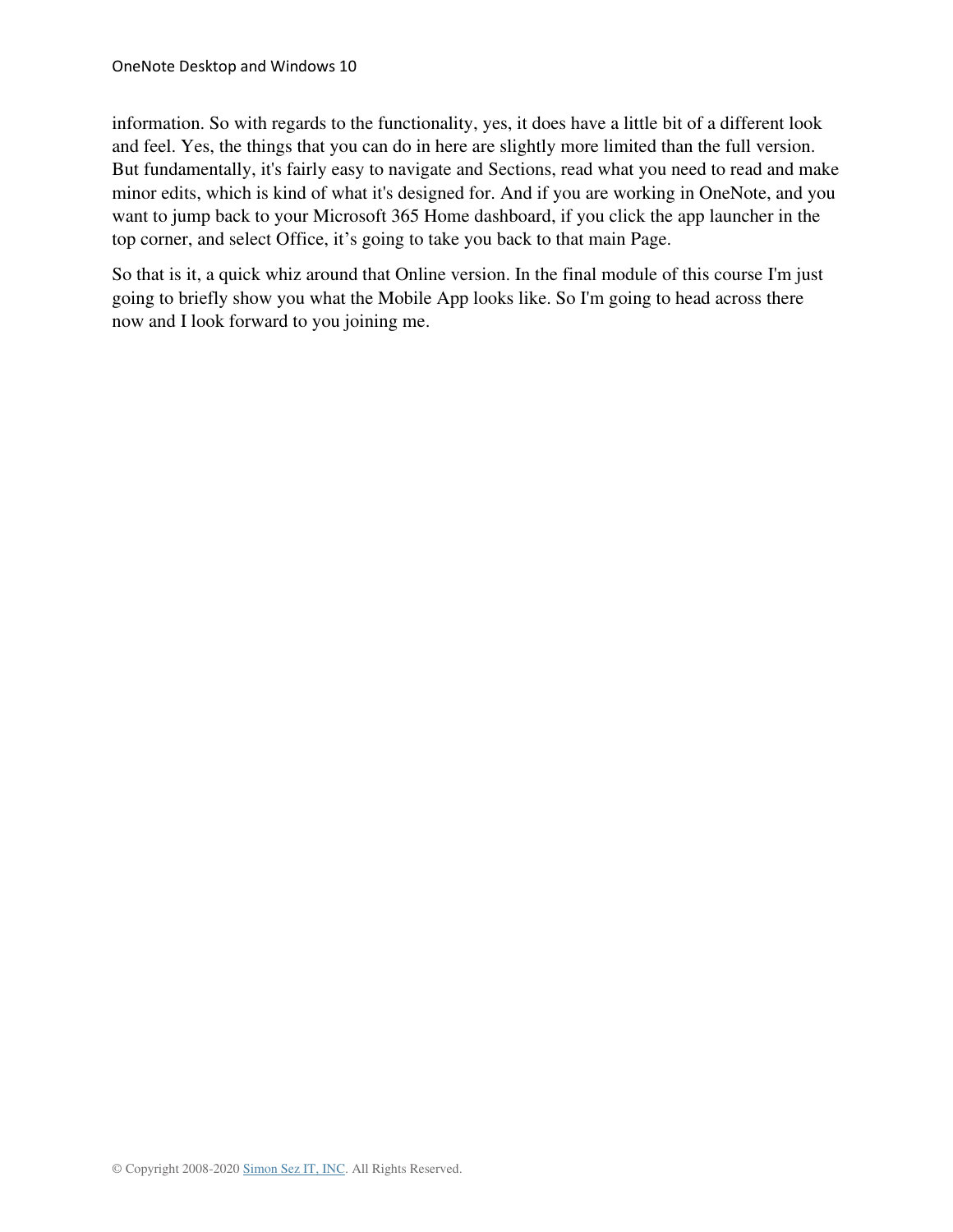### **Video: Mobile App**

**Deb:** Hello everyone, and welcome back to the course. We've made it all the way through to the final module of the last Section. And in this Section, we've been taking a look at alternative ways that you can work with OneNote. And in the previous module, I showed you how you can utilize OneNote on the web. And what I want to run through with you now is just some of the features of the Mobile App.

So like most applications these days, there is a OneNote Mobile App available for both iOS and Android. And you can see here, I'm just currently on the Microsoft support Page, where you'll find some instruction when it comes to setting up and using the Mobile App. So for example, I have an iOS phone, so I'm going to select iOS, and then it takes me through to some information related to my apps on my phone. And if I want to I can read a blog, I can also choose to get the app.

Now most people won't get their app in this way. What's more likely is that if you do want the Mobile App, you're going to go to the App Store or the Play Store on your mobile phone, search for OneNote, and then download the app that way. So what we're gonna do is I've done a screencast of what the app looks like on my mobile phone. So let's take a look and run through some of the features.

So let's start by open up the app store and running a search for the OneNote app. And I'm using iOS on the iPhone. We can scroll down and select the Microsoft app and I already have it installed so I can just open it. I can see a list of the Notebooks that I have. And if I click on my name, it's going to show me my background settings. Now if I click on the More Notebooks link, this is going to show me all of my recent Notebooks. So I've opened up Fun Planner, and it's now in the list.

What I can also do is click on the plus and create a Notebook by giving it a new Notebook name. So I'm just going to call this one General Stuff. I can change the color of the Notebook to a pink color, I've got my location there, and then I can just create that Notebook. So now I'm in this Notebook. And you can see my Sections. So I have New Section 1, which I can of course rename. And if I click on it, I can see my Pages. So let's hold down our finger just to select Section 1. And then using the icons at the bottom, I'm just going to choose to rename this specific Section. So I'm going to call this ToDo List.

What I could also do is create another Section by clicking on the plus in the top right-hand corner and running through the same process. So I'm going to give this one a name. So Things to Remember. And then if I edit, I can choose any one of these Sections, and then utilize the tools at the bottom to manage them. So for example, I could change the Section Color. I can go into the Notebook to see the Pages or I can choose to do things like delete the Section.

I can protect the Section by typing in a password, and you'll see that I get a little padlock sign when that's been locked. If I go into the Pages, currently, I have an Untitled Page. And of course, this is something I can then just rename. And I can then utilize all of the tools across the bottom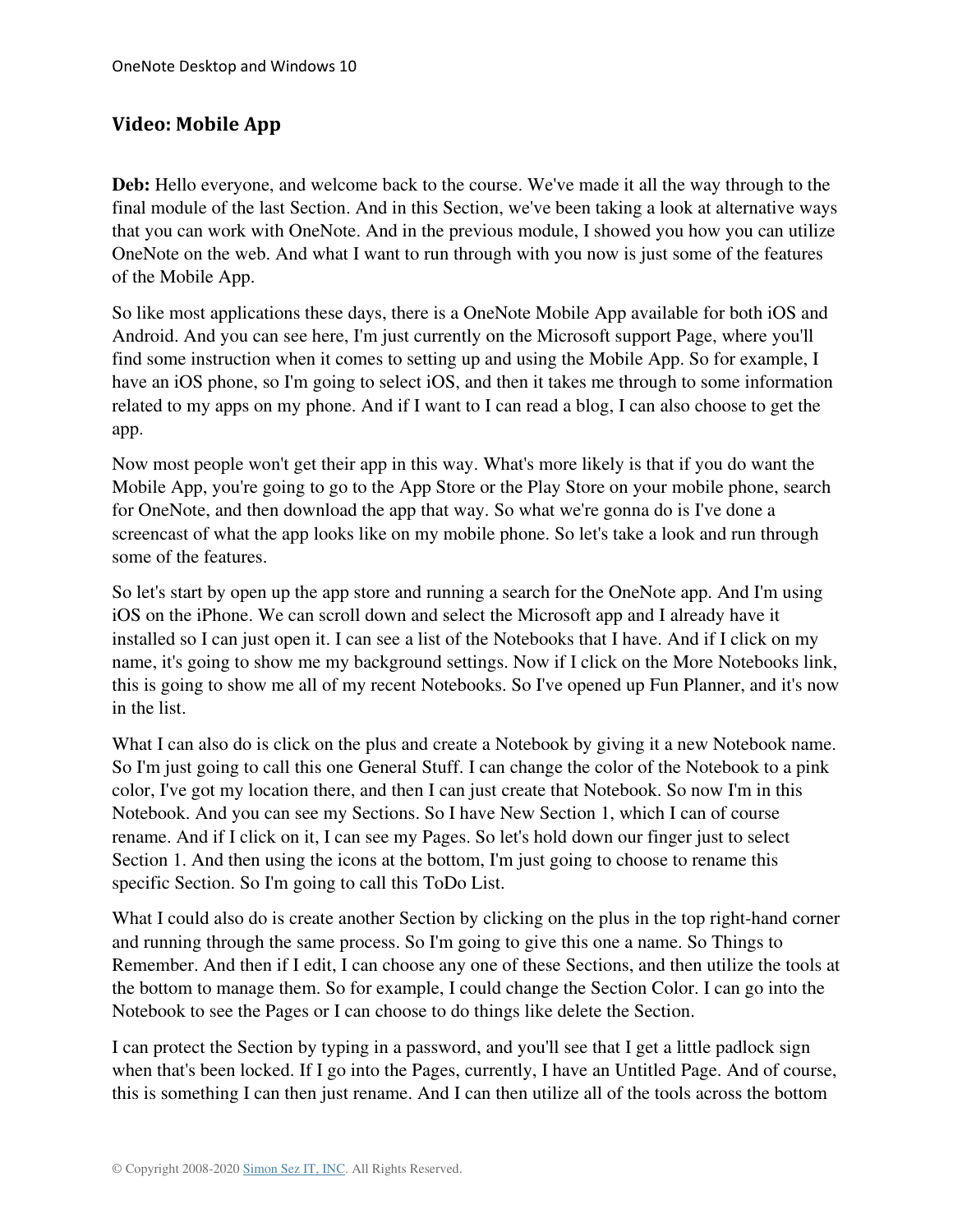to add my notes to my particular Page. So here I'm using a ToDo Tag and I'm just going to Addin a few to do items. I can click the three dots in the top corner to see more options.

So I can Delete Pages, Copy Pages, move from here. I can also change the Page Background to white, I can add pictures either from my library or I can take a picture on my phone to add to my Notebook, I can add bullet points. So let's add some bulleted items into here. And then when I go back, I can see my Pages listed out, click on the plus to add another Page. So this one's called Tomorrow and click on the back arrow to go back to the main Pages list.

Now I can also search so if I type in the search term Mark, you can see it's going to bring back those results and direct me to the Page that contains that specific word. Another thing I can do is utilize Annotation tools. So I'm just doing a quick scribble with a pen on there. I can highlight items, I can erase items, and I can also utilize that Lasso tool to make selections. I'm going to undo to pull all of that back again. But just remember you have those Draw utilities as well.

Let's go back to our main Page and then back again to go back to our Sections. So that is all of my Notebooks listed out. I can add as many as I like, and I can also check for any notifications from here as well. So that is pretty much it, a very quick run through of how you can navigate and work with the Mobile App. Now bear in mind, my example was just for the app that I have on my phone, so that is for iOS.

But of course, you do have the app available for Android and also for Windows phones. And, the functionality and how you move around it may differ very slightly, but hopefully that gives you an idea as to how you can perform all your tasks fairly easily.

Well guys, that is it for this particular Section, and we've pretty much finished the course at this point. All that's left for me to do now is say my goodbyes, and I will do that in the last module. So I'm going to head over there now and I look forward to you joining me.